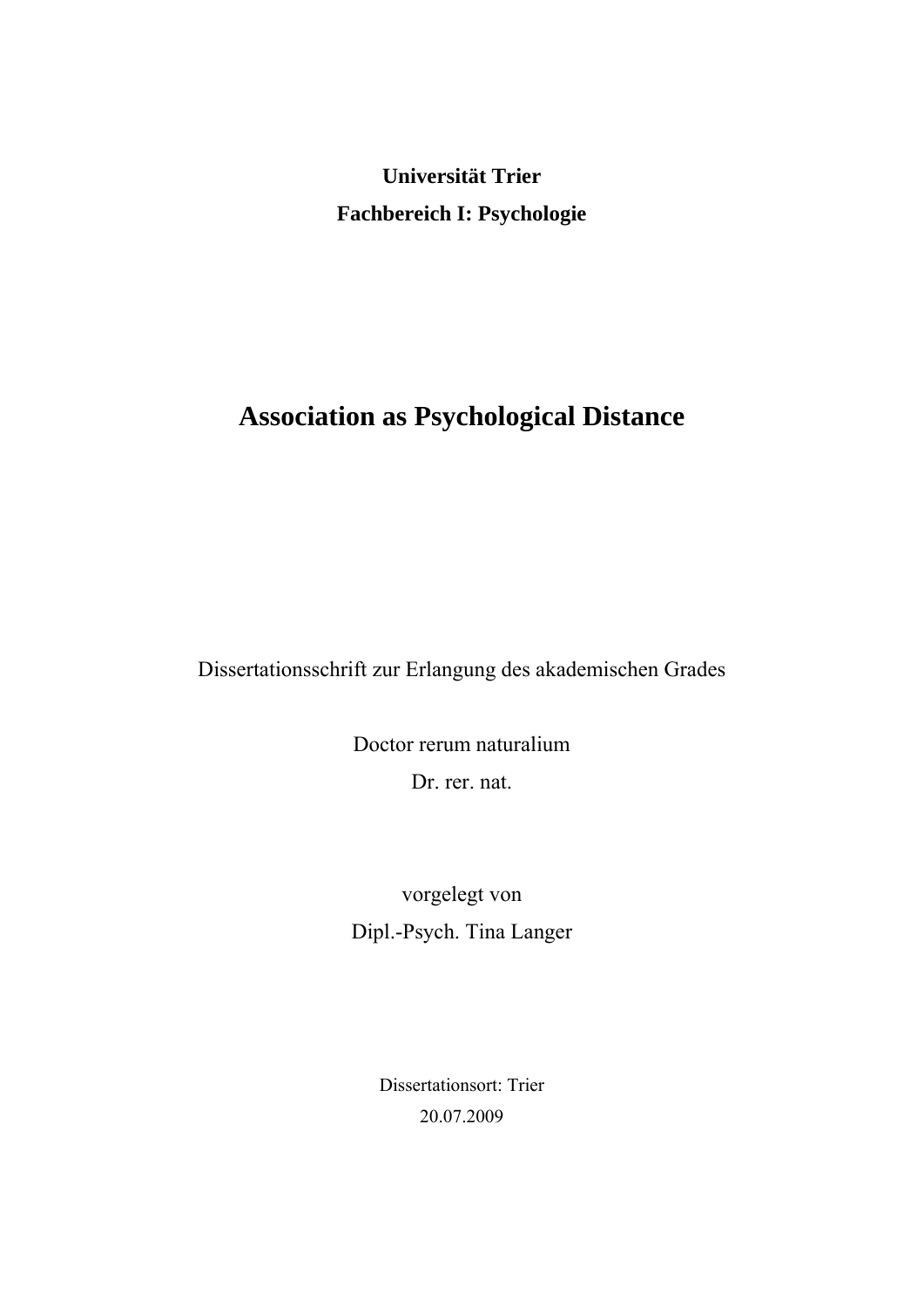## **Danksagung**

Mein Dank gilt an erster Stelle meiner Betreuerin und Gutachterin Prof. Dr. Eva Walther. Als ich im Frühjahr 2002 als studentische Hilfskraft meine ersten Kontakte mit sozialpsychologischer Forschung gemacht habe, hätte ich nie gedacht, dass ich heute, sieben Jahre später, vor dem Abschluss meiner Promotion stehen würde. Dies verdanke ich zu einem großen Teil Eva Walther, die mein Interesse für die Wissenschaft geweckt und mich in vielerlei Hinsicht immer unterstützt und gefördert hat, sowohl durch die notwendigen Ressourcen als auch durch viele Ideen, gewinnbringende Anregungen und kompetente fachliche Unterstützung. Vielen Dank für alles, was ich von Dir lernen durfte! Danke für Dein Vertrauen, Deinen Rat und Deine Unterstützung, für die fruchtbare und gute Zusammenarbeit sowie für die freundschaftliche Arbeitsatmosphäre, in der ich mich sehr wohlgefühlt habe.

Ein herzlicher Dank geht an Dr. Roman Trötschel für seine Bereitschaft, die Zweitbegutachtung dieser Arbeit vorzunehmen. Vielen Dank auch für alle fachlichen und inhaltlichen Anregungen, netten Gespräche und für die kollegiale und freundschaftliche Zusammenarbeit.

Ein großer Dank gebührt auch meinen beiden Kolleginnen Susanne Schlink und Rebecca Weil für die Lektüre und Korrektur dieser Arbeit, für zahlreiche inhaltliche Diskussionen und Anregungen sowie für sämtliche Unterstützung und Motivation, die für die Erstellung dieser Arbeit äußerst hilfreich waren. Vielen Dank für die gute Zusammenarbeit, die freundschaftliche Arbeitsatmosphäre und die gemeinsamen Pausen und Gespräche. Es hat Spaß gemacht mit Euch!

Ein großes Dankeschön geht an Dr. Friederike Eyssel, die die Lektüre dieser Arbeit auf sich nahm und mir durch ihre Korrektur wertvolle Anregungen gab. Ein herzlicher Dank gebührt Christian Meisenzahl, der mir eine große Hilfe bei der Formatierung dieser Arbeit war. Danke auch an Dr. Joachim Hüffmeier sowie an die gesamte Heidelberger CRISP-Gruppe 2005 für hilfreiche Ideen.

Möglich gemacht wurde diese Arbeit auch durch die Unterstützung vieler helfender Hände, die für die Durchführung meiner Studien verantwortlich zeichneten. Vielen Dank dafür an: Juliane Burghardt, Tuba Cay, Judith Cegla, Christian Deuter, Michael Duffner,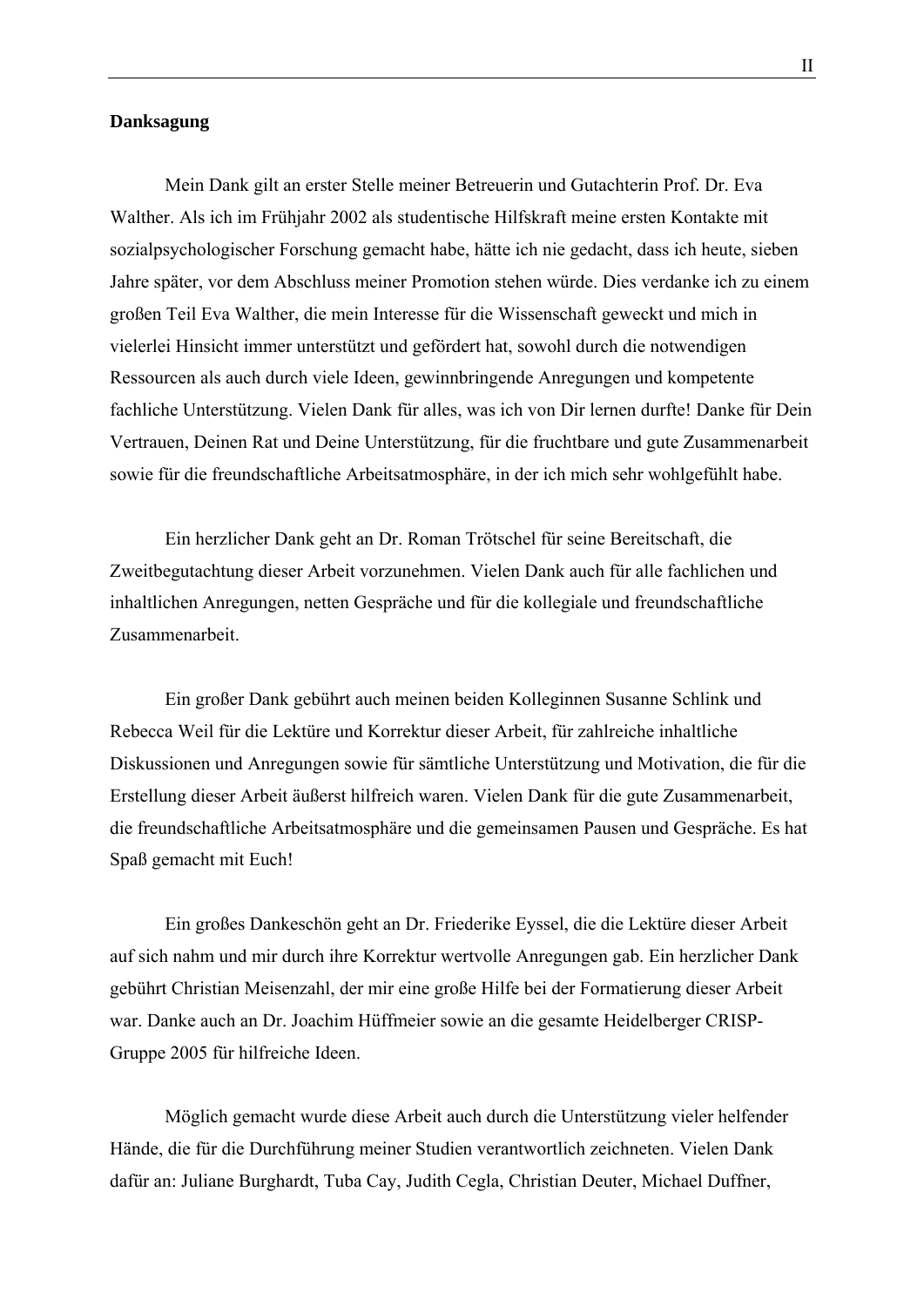Jessica Düsing, Benjamin Haarhaus, Georg Halbeisen, Birgit Künemund, Silvia Palvölgyi, Nils Pfeiffer, Thomas Schörner und Sebastian Wallot. Darüber hinaus ein besonderer Dank an Juliane Burghardt, Jessica Düsing und Sebastian Wallot für interessante theoretische Diskussionen und an Silvia Palvölgyi für die Durchführung ihrer Diplomarbeit, deren Daten in der vorliegenden Arbeit Verwendung fanden.

Danken möchte ich auch Karin Bartl, Ruth Faber und Christa Roos, die mich als "gute Geister" der Abteilung in vielen Angelegenheiten unterstützt haben.

Vielen Dank auch an Harald Roßbach für die Motivation und Arbeitskontrolle in den letzten Wochen der Erstellung dieser Arbeit.

Und zu guter Letzt ein riesengroßes Dankeschön an meine Eltern, die mich immer und in allem mit Rat und Tat unterstützt haben. Vielen Dank dafür, ohne Euch hätte ich das nicht geschafft!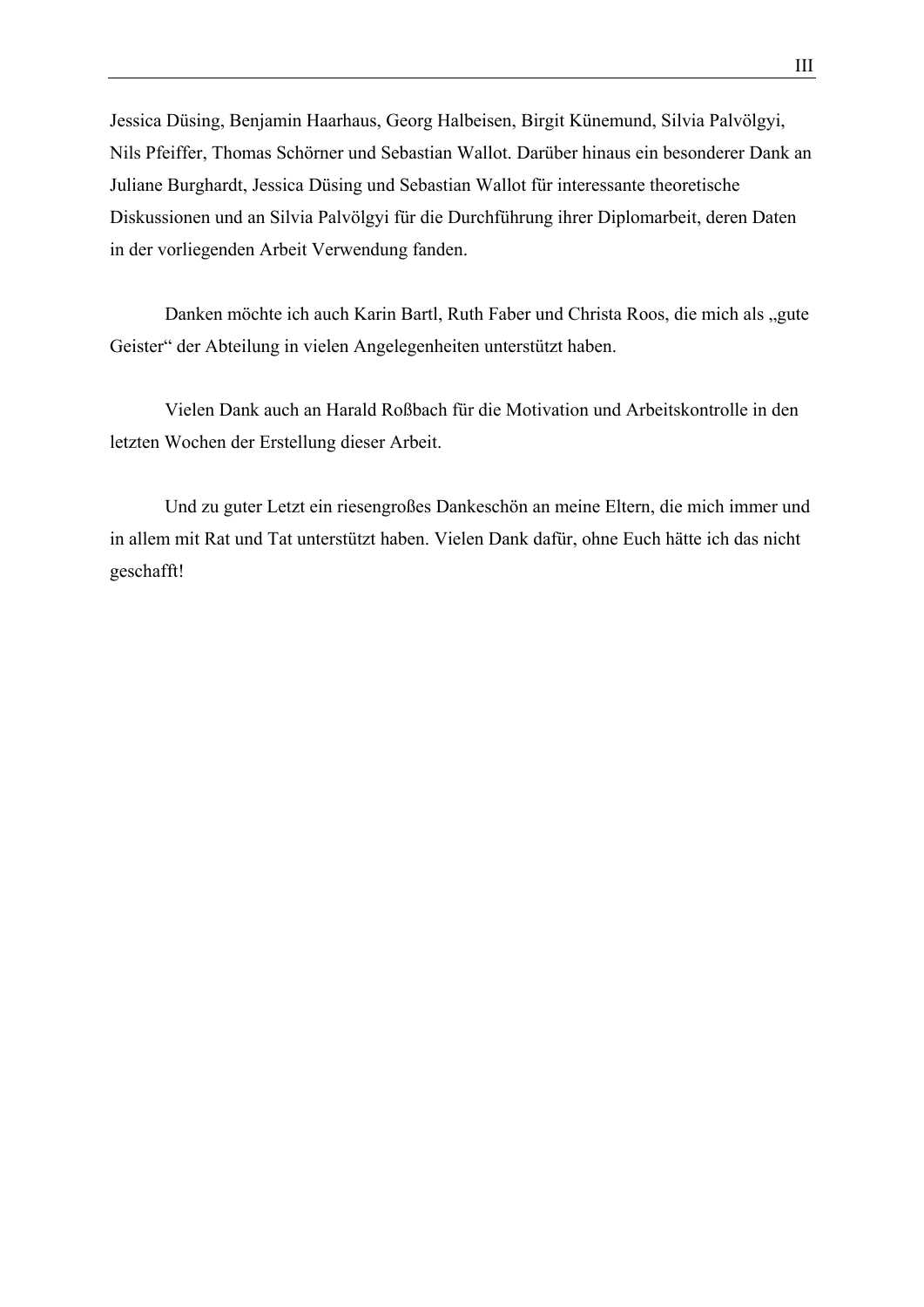#### **Abstract**

One mechanism underlying the acquisition of interpersonal attitudes is the formation of an association between a valenced unconditioned stimulus (US) and an affectively neutral conditioned stimulus (CS). However, a stimulus (e.g., a person) is not always and necessarily perceived to be unambiguously positive or negative. An individual can be negative regarding abstract (trait) information but at the same time display a positive (concrete) behavior. The present research deals with the question of whether the valence of abstract or concrete information about a US is encoded and subsequently transferred to an associated CS. The central assumptions are that the valence of the concrete information is more important for the evaluation of the US, whereas the abstract information is more important for the evaluation of the CS. The rationale behind these assumptions is that the US is a psychologically proximal stimulus because it elicits a more direct affective reaction. The CS, however, is psychologically more distal because it is merely associated with the US and is therefore only experienced indirectly. It is postulated that the associative relation between US and CS constitutes a dimension of psychological distance. In four studies, the valence of abstract and concrete information about a number of USs was manipulated. Within an evaluative learning paradigm, these stimuli were associated with affectively neutral CSs. As predicted, ambivalent USs were evaluated according to the valence of the concrete information. The evaluation of CSs, however, was influenced more strongly by the valence of the abstract information. Moreover, in a subsequent lexical decision task, participants were faster to categorize abstract (vs. concrete) stimuli when the stimuli were preceded by a CS prime as compared to a US prime. The results provide first evidence that perceived psychological distance influences the evaluations of US and CS in an associative evaluative learning paradigm.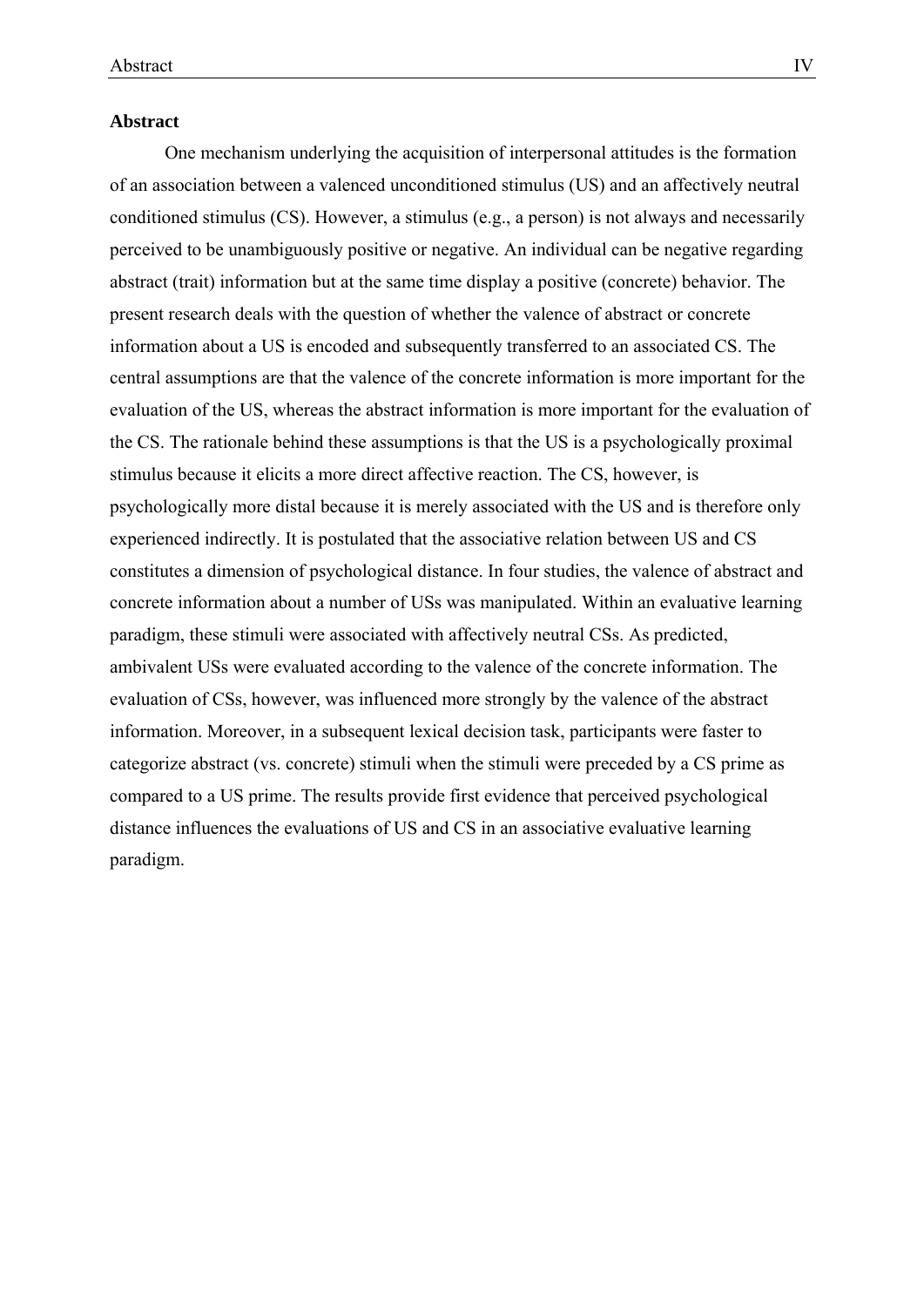## **TABLE OF CONTENTS**

| $\mathbf{1}$   |                                                                                       |  |
|----------------|---------------------------------------------------------------------------------------|--|
| $\overline{2}$ |                                                                                       |  |
|                |                                                                                       |  |
|                |                                                                                       |  |
|                |                                                                                       |  |
|                |                                                                                       |  |
| 3              |                                                                                       |  |
|                |                                                                                       |  |
|                |                                                                                       |  |
|                |                                                                                       |  |
|                |                                                                                       |  |
|                |                                                                                       |  |
|                |                                                                                       |  |
|                |                                                                                       |  |
|                |                                                                                       |  |
|                |                                                                                       |  |
|                |                                                                                       |  |
|                |                                                                                       |  |
|                |                                                                                       |  |
|                |                                                                                       |  |
|                |                                                                                       |  |
|                |                                                                                       |  |
|                |                                                                                       |  |
|                |                                                                                       |  |
|                | 3.6 Implicit associations between psychological distance and level of construal 32    |  |
|                |                                                                                       |  |
|                | 3.8 Critical appraisal and explanations for the relation of distance and construal 34 |  |
| 4              |                                                                                       |  |
|                |                                                                                       |  |
|                |                                                                                       |  |
|                |                                                                                       |  |
|                |                                                                                       |  |
|                |                                                                                       |  |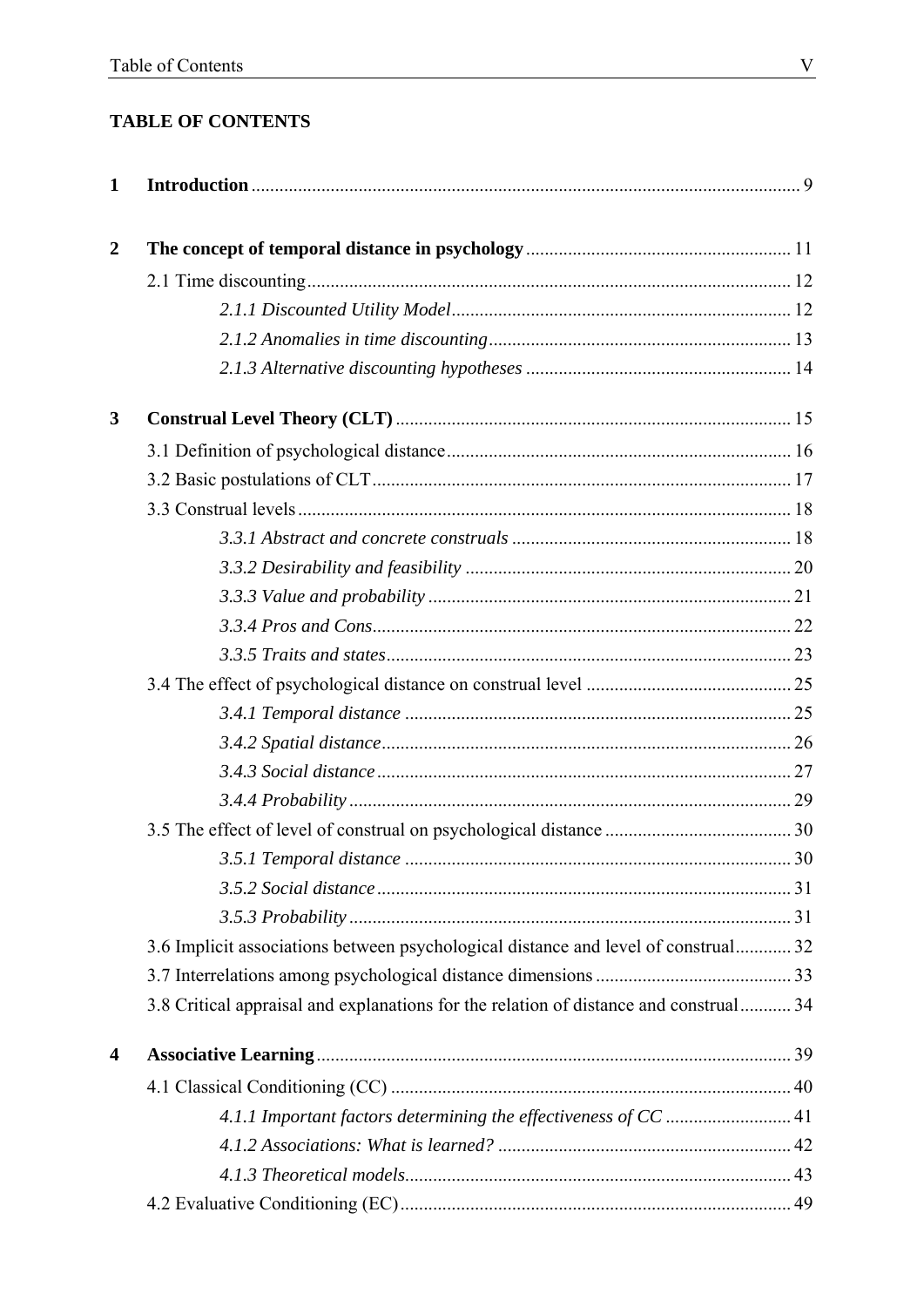| 4.2.2 Important factors determining the effectiveness of EC53 |
|---------------------------------------------------------------|
|                                                               |
|                                                               |
|                                                               |
|                                                               |
|                                                               |
|                                                               |
|                                                               |
|                                                               |
|                                                               |
|                                                               |
|                                                               |
|                                                               |
|                                                               |
|                                                               |
|                                                               |
|                                                               |
|                                                               |
|                                                               |
|                                                               |
|                                                               |
|                                                               |
|                                                               |
|                                                               |
|                                                               |
|                                                               |
|                                                               |
|                                                               |
|                                                               |
|                                                               |
|                                                               |
|                                                               |
|                                                               |
|                                                               |
|                                                               |
|                                                               |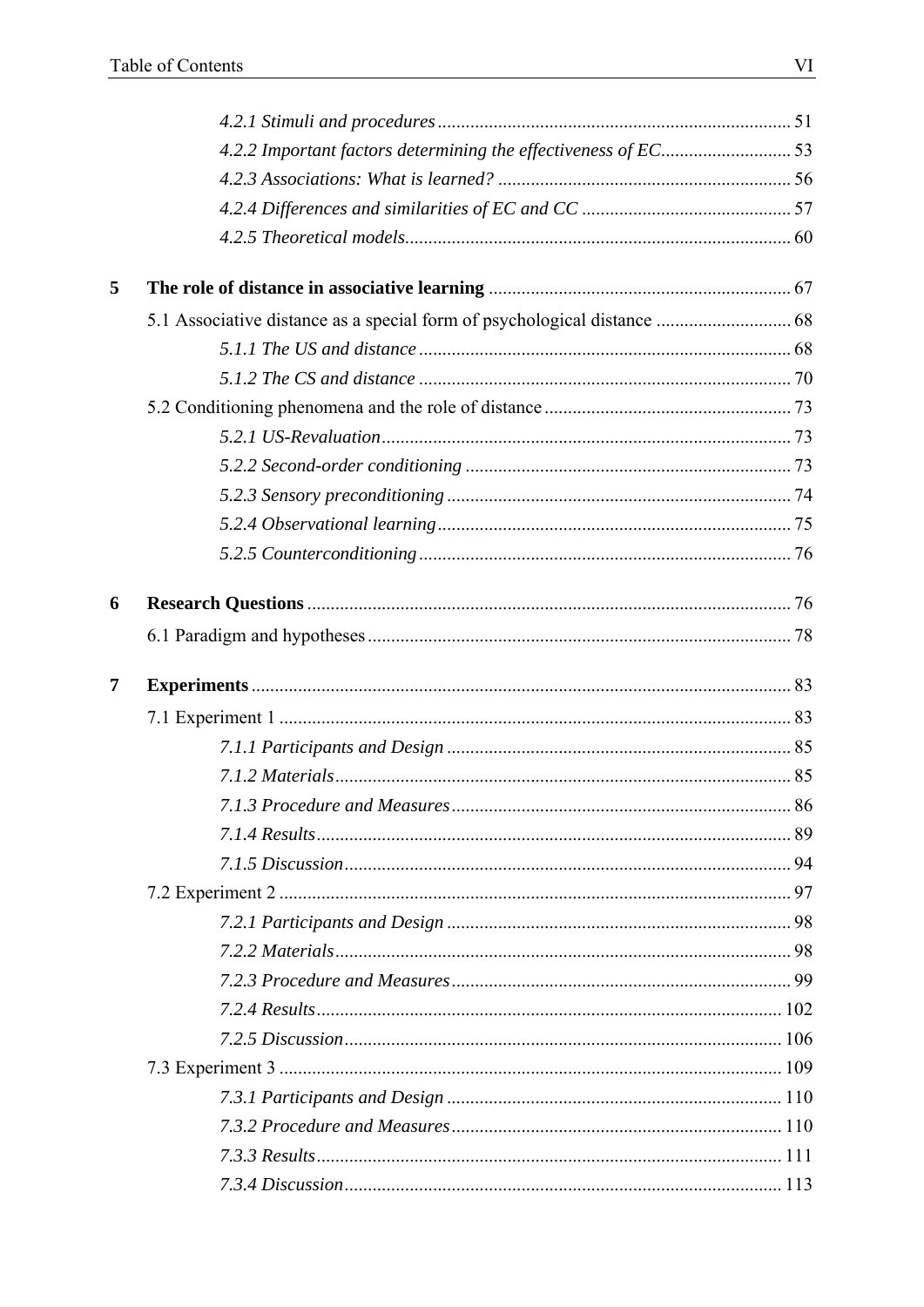| 8 |  |  |
|---|--|--|
|   |  |  |
|   |  |  |
|   |  |  |
| 9 |  |  |
|   |  |  |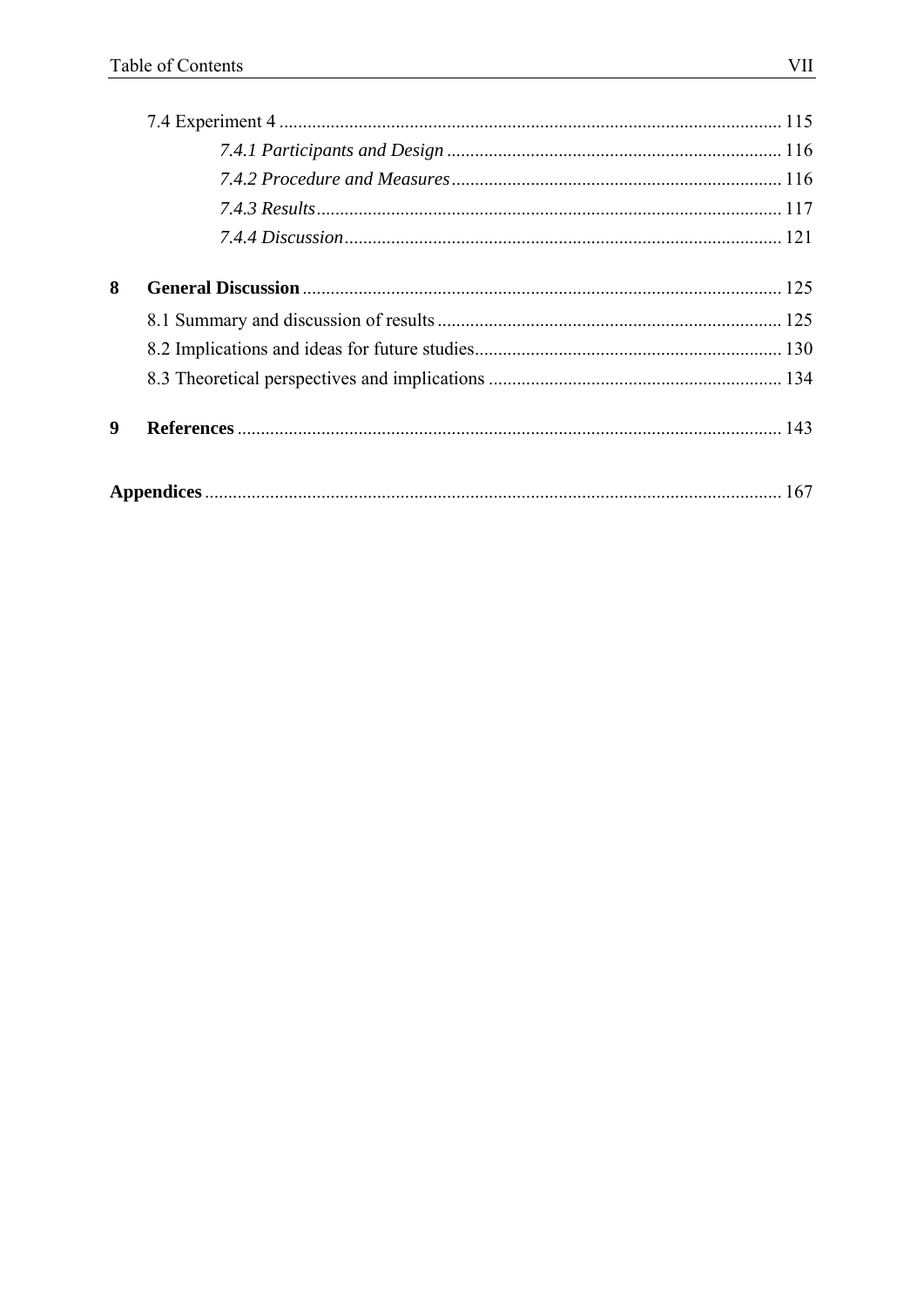## **Table of Figures**

| Figure 1: |                                                                                             |  |
|-----------|---------------------------------------------------------------------------------------------|--|
| Figure 2: |                                                                                             |  |
| Figure 3. | Mean valence ratings of the USs as a function of valence of high level construal            |  |
|           | (i.e., trait) and valence of low level construal (i.e., mood); Experiment 1 90              |  |
| Figure 4. | Mean valence ratings of the CSs as a function of valence of high level construal            |  |
|           | (i.e., trait) and valence of low level construal (i.e., mood) of the paired USs;            |  |
|           |                                                                                             |  |
| Figure 5. |                                                                                             |  |
| Figure 6. | Mean desirability ratings of the USs as a function of valence of high level                 |  |
|           | construal (i.e., trait) and valence of low level construal (i.e., mood);                    |  |
|           |                                                                                             |  |
| Figure 7. | Mean desirability ratings of the CSs as a function of valence of high level                 |  |
|           | construal (i.e., trait) and valence of low level construal (i.e., state) of the paired      |  |
|           |                                                                                             |  |
| Figure 8. | Mean desirability ratings of the ambivalent USs and CSs; Experiment 2.  106                 |  |
| Figure 9. | Mean valence ratings of the ambivalent USs and CSs; Experiment 3.  113                      |  |
|           | Figure 10. Mean valence ratings of the unambiguous and ambivalent USs after conditioning;   |  |
|           |                                                                                             |  |
|           | Figure 11. Mean reaction times in ms for concrete and abstract words as a function of prime |  |
|           |                                                                                             |  |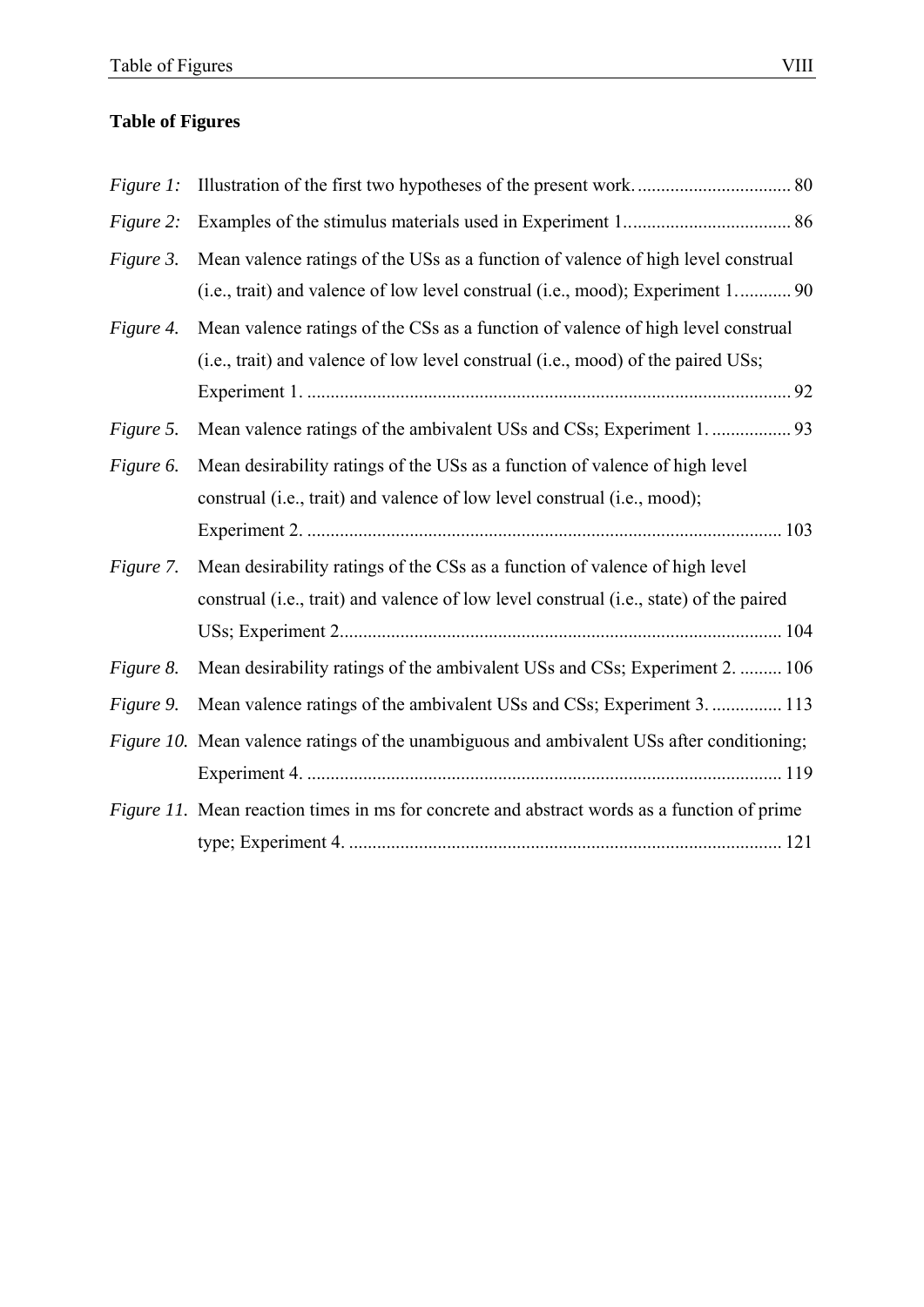## **1 Introduction**

Imagine the following situation: You are sitting in a restaurant and while waiting for your order you observe the people around you. There is a couple sitting a few tables away from you with the man directly facing you and the woman sitting across the table, her back towards you. The man hasn't noticed you but you recognize Tom, a new colleague, who works in another department of your company. You wrote him an email last week because you needed some information about a current project his department is working on. He replied promptly and was very helpful in providing you with the information you needed, which left you with the impression that Tom is a friendly and generous person. As you sit watching him, you observe that Tom doesn't seem to be in his best mood today. He looks grumpy and barks at the waitress for having to wait for his food for too long. Apparently, your new colleague seems to possess quite positive traits (e.g., helpfulness) but he is currently in a bad mood and displays negative behavior. What would you predict regarding your attitude toward Tom? Would you like him because you know he is helpful? Or would you rather dislike him for his current behavior in the restaurant? In other words, is the current state or general trait information more important when forming an attitude toward Tom? Moreover, what about Tom's companion? She doesn't look familiar and you can't really observe her behavior because her back is facing you. The only thing you do know about her is that she is in the restaurant to have dinner with Tom. What would be your response if you were asked about the likeability of Tom's date?

For decades, the formation of interpersonal attitudes has been a subject of psychological research (e.g., Allport, 1935; Martin & Levey, 1978). One of the most popular models of the acquisition of likes and dislikes is evaluative conditioning (e.g., De Houwer, Thomas, & Baeyens, 2001; Walther & Langer, 2008) which is based on associative learning mechanisms. In evaluative conditioning, a subjectively positive or negative stimulus (e.g., a person) is associated with a subjectively neutral stimulus (e.g., another person), which subsequently results in a transfer of valence, such that the neutral person is evaluated according to the valence of the person with which it is associated. Coming back to the example above, Tom is the subjectively positive or negative stimulus, whereas the woman is the associated subjectively neutral stimulus. This specific example reveals that sometimes it is not immediately clear whether a stimulus is positive or negative. Specifically, Tom could be perceived as likeable due to his general helpfulness but at the same time, he could also be perceived as unlikeable due to the grumpy behavior he displayed in the restaurant. On the one hand, an individual's behavior is based on global aspects such as personality traits which are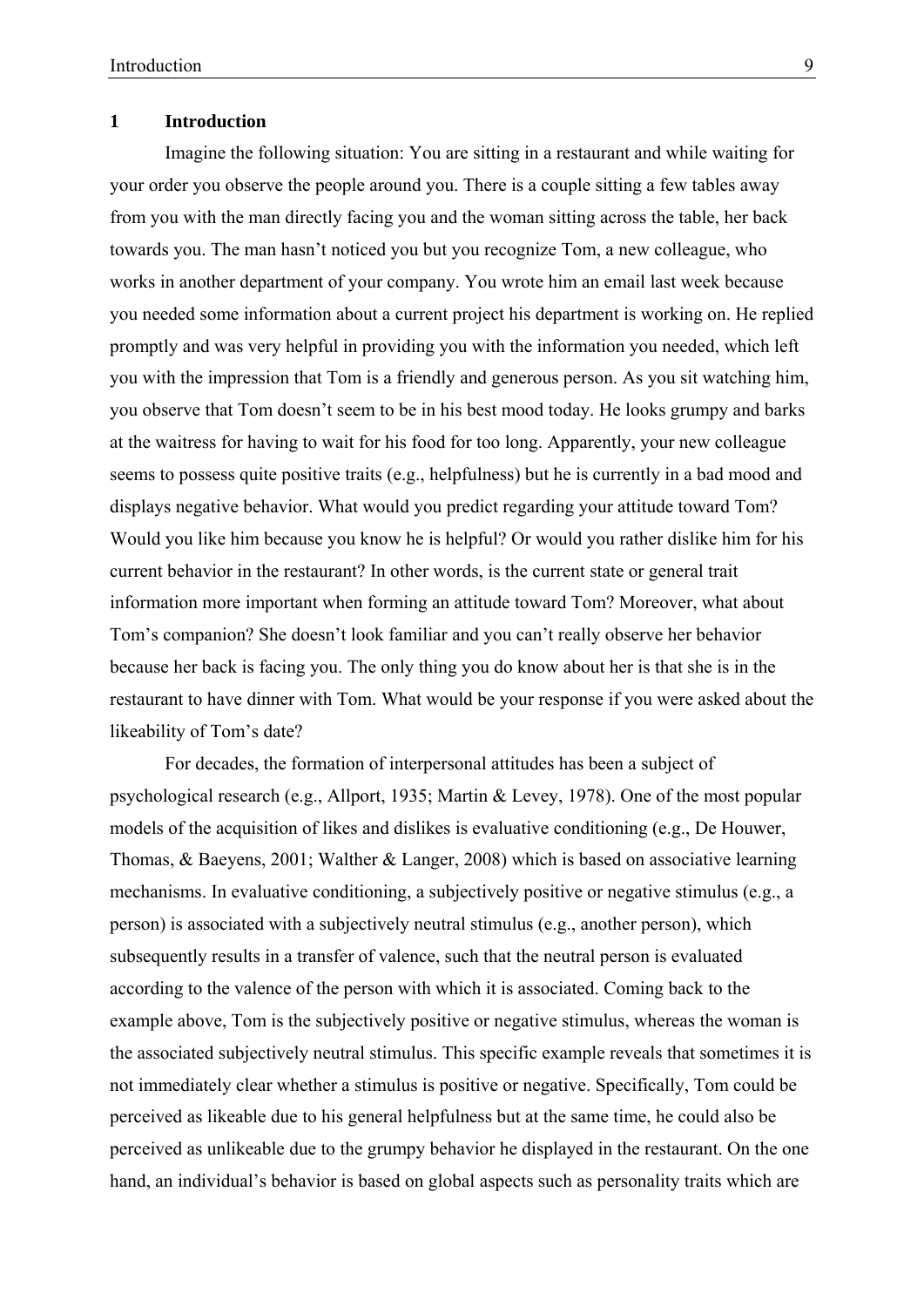(more or less) independent of a specific situation. If someone is helpful, this helpfulness is usually not restricted to one single situation but rather shows across different contexts and situations. On the other hand, human behavior also depends on specific situational characteristics or mental states, such as current mood. Even a very helpful person will not help in each and every situation. For instance, when a helpful person like Tom is in a bad mood, he may behave quite negatively.

What are the consequences of different kinds of information about a person for the attitude toward that person? Which kind of information is more diagnostic when forming an attitude toward Tom, the general trait information or the concrete behavioral information? And is the attitude toward the woman who is associated with Tom also influenced by the global trait and specific behavioral information provided about Tom? At first sight, the last question already seems to be solved once Tom is evaluated either according to the trait information (i.e., positively) or according to the behavioral information (i.e., negatively). By the principles of associative learning, the valence of Tom should transfer to the woman. If Tom is evaluated positively because of the positive trait he possessed, the woman should also be evaluated positively. If Tom is evaluated negatively because of the negative behavior he displayed, the woman should also be evaluated negatively. However, I assume that the valence of the information that is decisive in forming an attitude toward Tom is not necessarily the valence that transfers to the associated woman. Rather, the global trait and specific behavioral information provided about Tom might also play a role when evaluating the woman. The questions that are the focus of the present work can be summarized as follows: Which kind of information, or in other words which kind of valence, (1) is encoded when evaluating Tom and (2) transfers when evaluating an associated person?

The main assumption of the present work is that these questions can be answered by drawing on the concept of perceived psychological distance. Specifically, it is postulated that the crucial variable in determining whether ambivalent stimuli (and stimuli associated with them) are evaluated according to global trait or concrete behavioral information is the perceived psychological distance toward these stimuli. Before outlining the concept of psychological distance, the theoretical assumptions and specific research questions in more detail, a short overview of the present work will be given.

The theoretical part of the present work is divided into three sections. In the first section, Chapter 2 outlines the concept of temporal distance. Chapter 3 describes in detail Construal Level Theory (CLT; Trope & Liberman, 2003), one of the most influential theories on psychological distance. Within Chapter 3, psychological distance is defined and the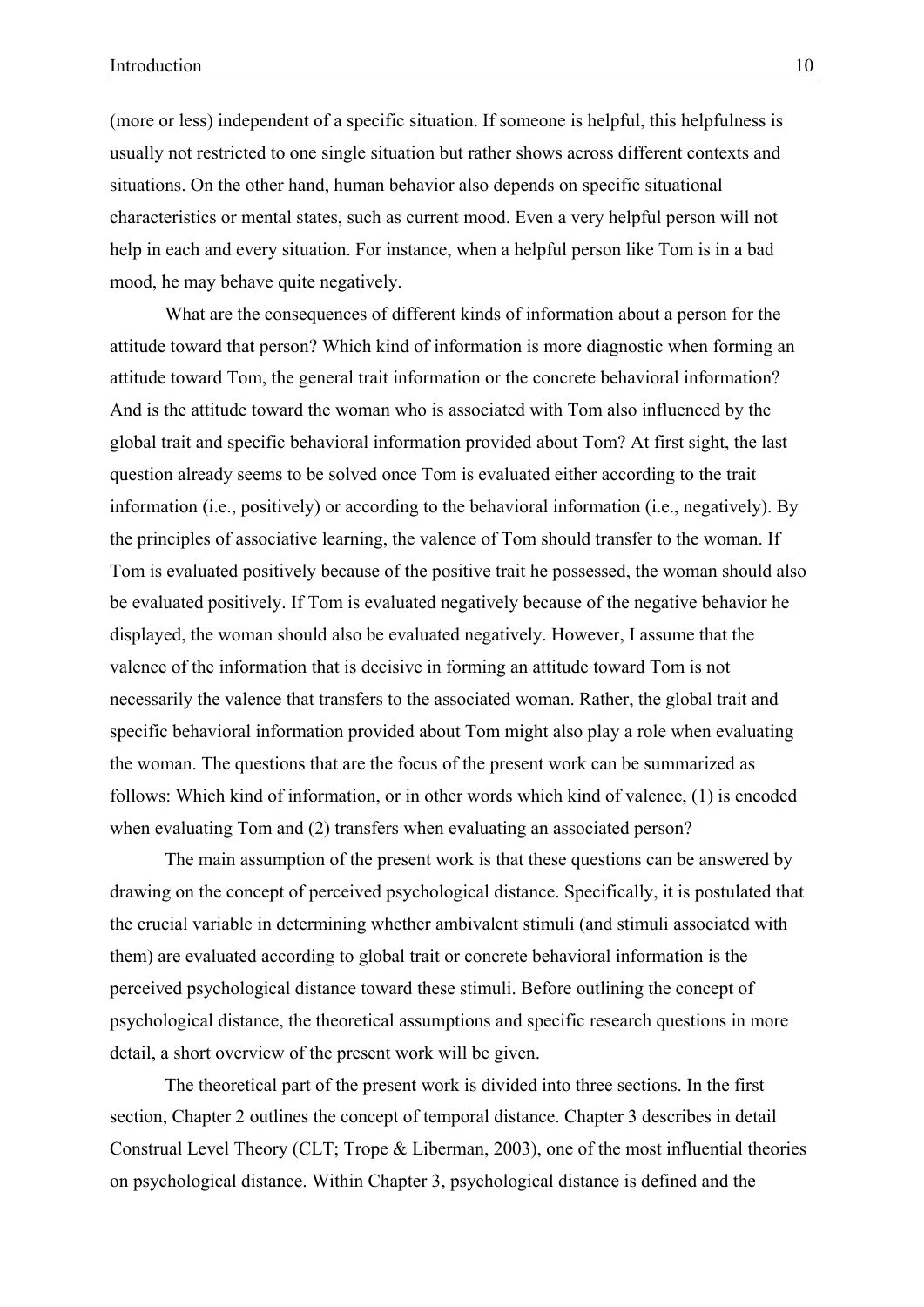premises of the theory as well as the different construal levels are described. Subsequently, the bidirectional influence of psychological distance and construal level is discussed. Chapter 3 concludes with a description of possible interrelations among distance dimensions and with critical remarks about how to explain the relation of distance and construal. Chapter 4 deals with associative learning and constitutes the second part of the theoretical reasoning. In this chapter, the well-known phenomena of classical conditioning and evaluative conditioning are outlined. Important factors that determine the effectiveness of classical and evaluative conditioning, the role of associations, and theoretical models are discussed. Moreover, similarities and differences between classical and evaluative conditioning are explained. In the final part of the theory section, the role of distance in associative learning is addressed. First, Chapter 5 outlines why associative distance can be considered as one special form of psychological distance and discusses the role of distance for different conditioning phenomena. In Chapter 6, the research questions and specific hypotheses of the present work are outlined in detail. Chapter 7 describes the four experiments of the present work. For each experiment, a short overview and the specific hypotheses are presented before the procedural details are described. This is followed by the results and a discussion of each experiment. A general discussion of the results, of implications of the present work as well as of theoretical explanations and perspectives is provided in the general discussion section in Chapter 8.

## **2 The concept of temporal distance in psychology**

Research on temporal distance dates back to Lewin (1942) and has since then received considerable attention in various disciplines. Most researchers were particularly interested in examining how human behavior and cognition changes depending on the temporal distance to a certain event. Within psychology, the major schools of thought, psychoanalysis (e.g., Freud, 1959), behaviorism (e.g., Ainslie, 1975; Rachlin, Brown, & Cross, 2000), and cognitive psychology (e.g., Mischel, 1974) have investigated temporal distance issues. However, psychology is only one of many research areas interested in temporal distance. Behavioral economics (e.g., O'Donoghue & Rabin, 2000; Thaler, 1981) and political science (e.g., Elster, 1977; Schelling, 1984; Streich & Levy, 2007) have also studied temporal distance phenomena using a wide range of methods. The question of how the value of an outcome changes as a function of temporal distance is the one common theme that runs through all of this research (Trope & Liberman, 2003). However, the specific foci of the disciplines differ substantially. Whereas political science recognizes that discounting of future events exists, they give little attention to the question of how people discount the future events and how they make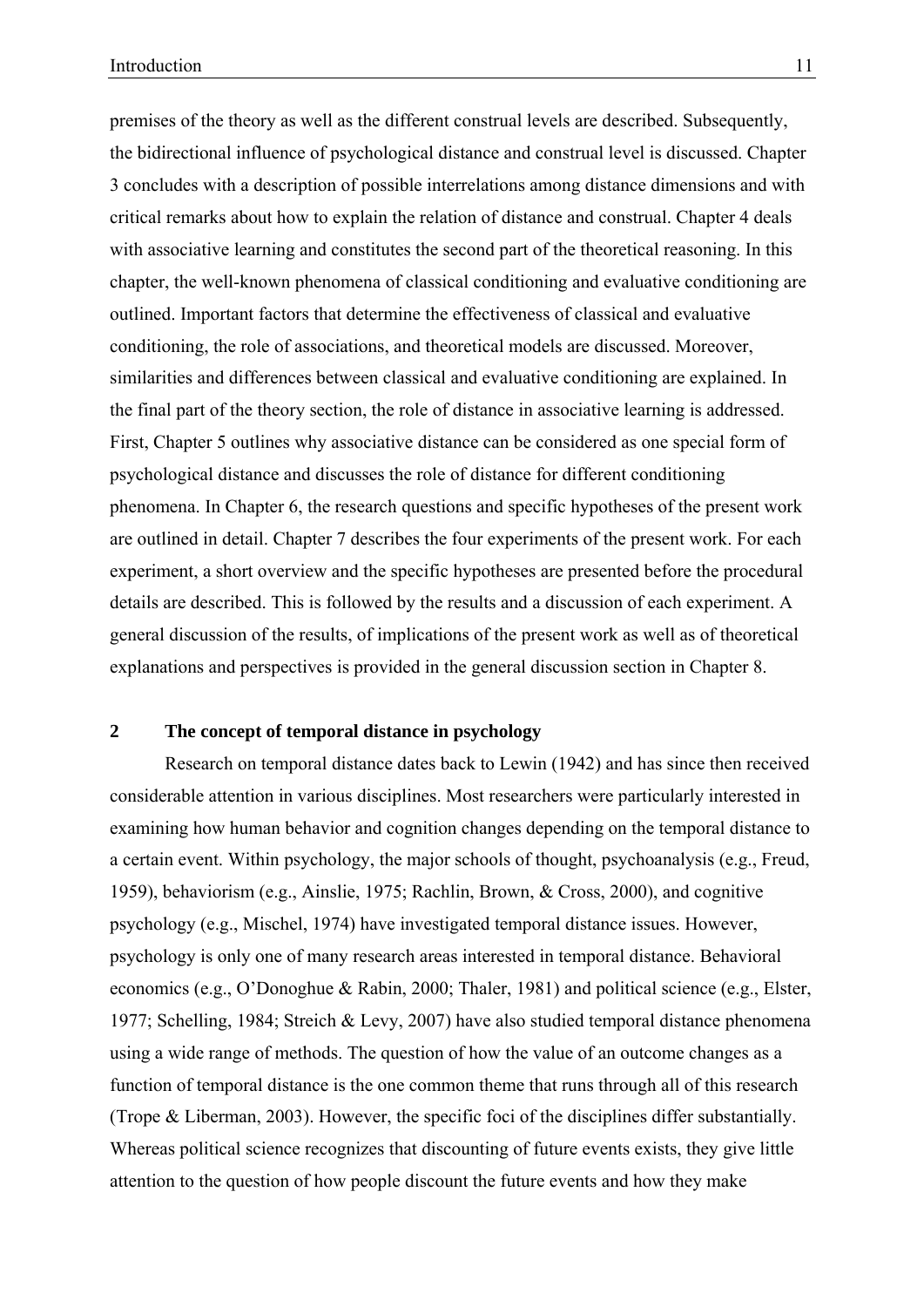tradeoffs between the present and the future (Streich & Levy, 2007). By contrast, economists and psychologists have devoted considerable attention to exactly these questions.

## **2.1 Time discounting**

Time discounting refers to the observation that the value of outcomes is discounted or diminished as temporal distance from the outcome increases. There is indeed a considerable amount of research that demonstrates that people often place higher value on a near future reward than on a distant future reward, even when the distant future reward is larger (e.g., Ainslie & Haslam, 1992; Elster & Loewenstein, 1992; Read & Loewenstein, 2000). Thus, when people have the choice between two different amounts of money, they choose the smaller but temporally more proximal option instead of the larger but temporally more distant option.

## *2.1.1 Discounted Utility Model*

The Discounted Utility Model (DU model) by Samuelson (1937) tried to express time discounting with a mathematical formula and did explicitly not include any psychological influence factors. The DU model has six basic assumptions and is now an often uncritically applied standard in economics. The most important of the six assumptions of the DU model is that discounting is constant over time. In other words, people have a single discount factor that they apply to each period of time. For example, if an object is worth 10% less to you a year from now than it is today, it will be 10% less the following year, another 10% less the following year and so on. Moreover, any preference relation between separately occurring outcomes remains invariant if the outcomes are delayed by an equal length of time. For instance, if you prefer one apple today to two apples tomorrow, you will prefer one apple in a year from now to two apples in a year and a day from now (Streich & Levy, 2007). This assumption reflects an exponential discounting function.

The DU model has led to a heated debate among economists and social psychologists regarding the accuracy of the model and its key assumption of a constant-rate discount factor. The experimental research that has been inspired by the DU model has revealed many problems with the assumptions of the model. For example, discount factors vary greatly with the type of good and the length of delay of the payoff, and also with age (see Frederick, Loewenstein, & O'Donoghue, 2003, for a review).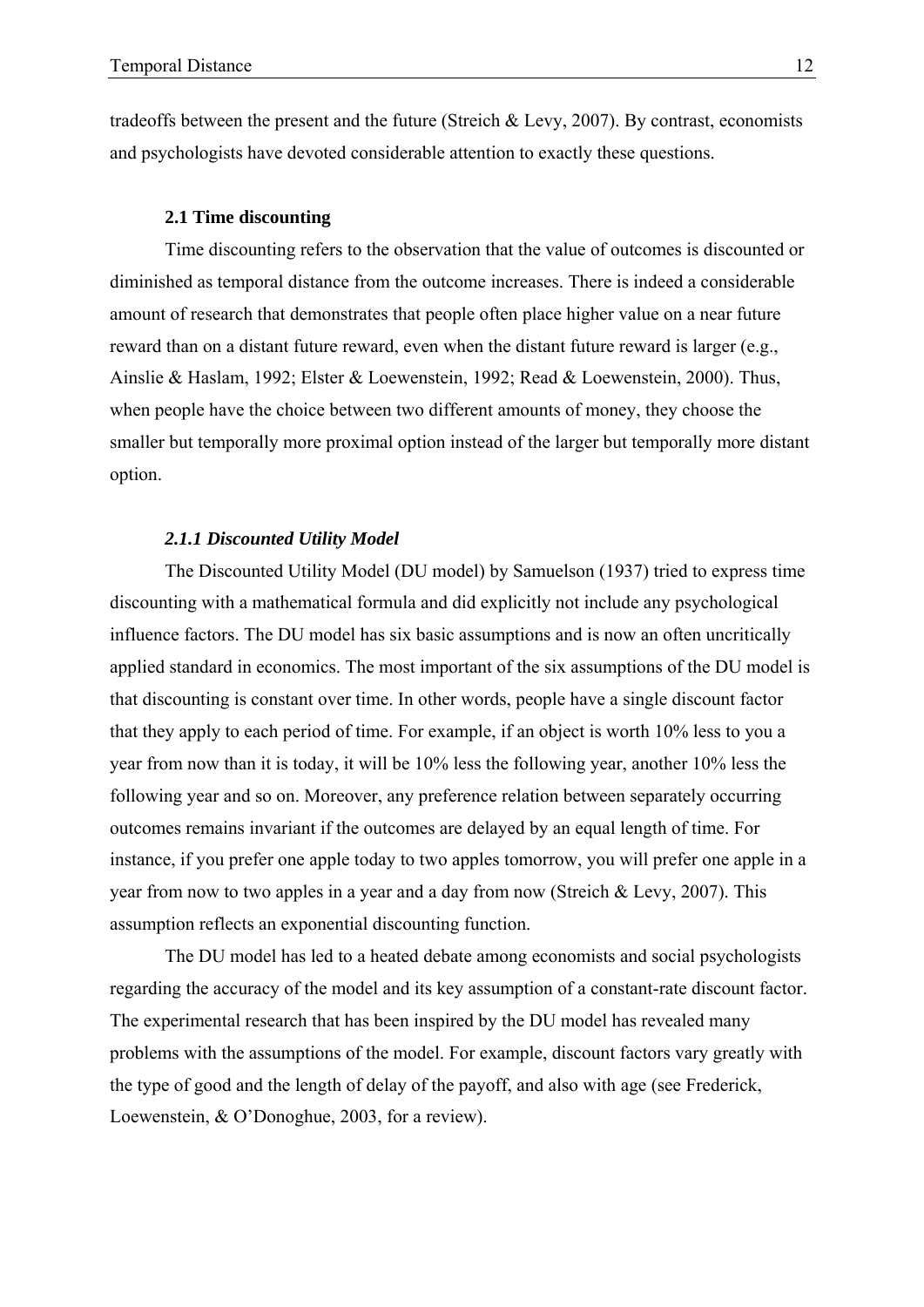#### *2.1.2 Anomalies in time discounting*

There are six anomalies that directly violate some of the assumptions of the DU model. Three of them will be briefly described here because they clarify that the DU model does not accurately describe the choices of people over time. The anomaly best documented is that time discounting follows a hyperbolic function. Evidence suggests that discount rates tend to decline as one moves further into the future. As temporal distance of an outcome increases, the decline in the value of the outcome is initially steep and then becomes more moderate (e.g., Read & Loewenstein, 2000). Put differently, the discount function flattens out more than the exponential DU model would predict. O'Donoghue and Rabin (2003) point out that this is "the most robust conclusion" (p.218) from the literature on intertemporal choice. One study (Frederick, 2003) examined the amount of money that would leave respondents indifferent to receiving \$100 in the present and a comparable amount in one month, one year, and ten years. The median responses were \$150 for one year, \$500 for five years, and \$1.000 for ten years, representing discount rates of 50% for one year, 38% for five years, and 26% for ten years. Furthermore, individual's preference between two outcomes may not be consistent when both are delayed by an equal length of time. This is another consequence of a declining discount rate. In one study, participants had to choose between \$100 today and \$115 next week. Most participants chose the \$100 option. However, when participants were asked whether they preferred \$100 in 52 weeks and \$115 in 53 weeks, most people chose the \$115 (Herrnstein, 1990). This preference reversal is inconsistent with the assumptions of the DU model.

Another anomaly in time discounting is the sign effect. This effect describes the tendency that people discount future gains more than they do future losses. In relative terms, people give more weight to future losses than to future gains. Loewenstein and Prelec (1992) showed that people were indifferent between receiving \$10 now and \$21 in a year and indifferent between losing \$10 now and \$15 in a year. For gains, the discount rate was 110%, whereas for losses, the discount rate was 50%. The greater weight given to future losses than to future gains is consistent with the phenomenon of loss aversion in Prospect Theory (Kahneman & Tversky, 1979), which describes the idea that losses bring more pain than gains bring pleasure, and that losses are overweighted relative to comparable gains.

The absolute magnitude effect shows that individual discount rates are lower for larger payoffs than they are for small payoffs. As the value of rewards increases, the discount rate of individuals generally decreases (e.g., Loewenstein, 1987). This means that people assign greater weight to large future payoffs than to smaller future payoffs (Streich & Levy, 2007).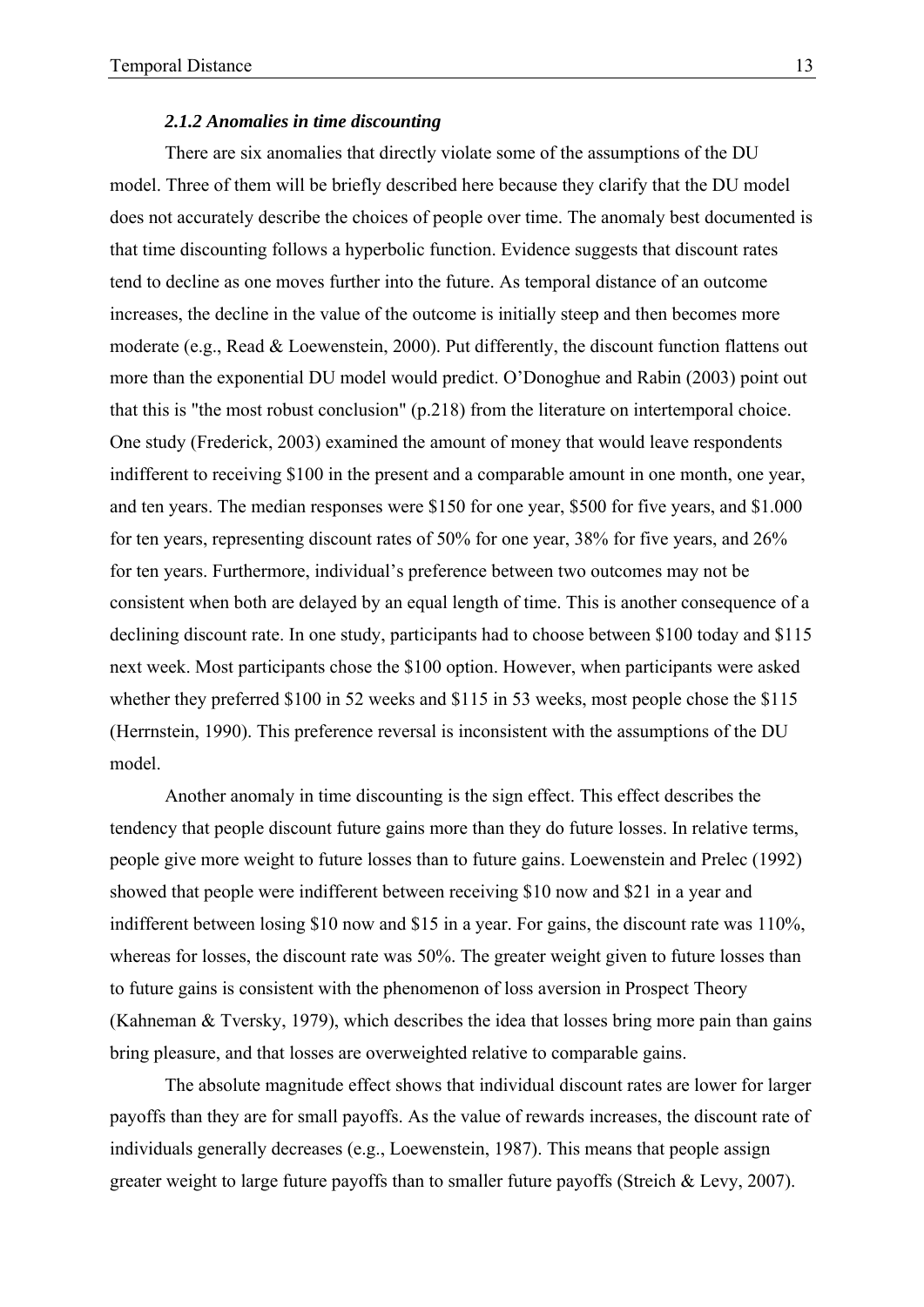In one study by Thaler (1981), participants were indifferent between \$15 now and \$60 in a year, between \$250 now and \$350 in a year, and between \$3000 now and \$4000 in a year. In this example, the discount rates are 300%, 40%, and 33%. This violates the DU model's assumption that the discount rate should be independent of the value of the outcome.

The accumulation of experimental research in intertemporal choice has made it clear that the DU model does not accurately describe how most people actually behave in making choices over time. As outlined above, there is evidence that the rate of time discounting varies considerably (e.g., Chapman, 1996; Rachlin & Rainieri, 1992) and that time discounting even reverses such that the value of outcomes undergoes augmentation rather than discounting as temporal distance increases (e.g., Elster & Loewenstein, 1992; Lovallo & Kahneman, 2000). The anomalies in the exponential discounting function have led researchers to search for alternate explanations for the variations in time discounting rates. The next paragraphs describe several hypotheses that have been proposed in order to account for these variations.

## *2.1.3 Alternative discounting hypotheses*

*Affect-dependent time discounting:* The affect-dependent time discounting hypothesis proposes that the effect of temporal distance depends on whether outcomes have affect-based 'hot' value, or cognition-based 'cold' value (Loewenstein, 1996; Metcalfe & Mischel, 1999; Mischel, Shoda, & Rodriguez, 1989). Affective outcomes are supposed to undergo steeper time discounting than do cognitive outcomes. Thus, increasing temporal distance to an outcome increases the weight of cognitive outcomes and decreases the weight of affective outcomes. For example, the tastiness of a meal reflects affective value, whereas its nutritious value is a more cognitive concern. According to this hypothesis, the tastiness of a meal should undergo steeper time discounting with increasing distance than the nutritious value. Consequently, with greater distance, the value of the meal depends more on its nutritious value than on its tastiness (Trope & Liberman, 2003).

*Valence-dependent time discounting:* The valence of an outcome has also been proposed to influence the effect of temporal distance. This hypothesis is based on conflict theories (Lewin, 1951; Miller, 1944). Specifically, the finding that avoidance gradients are steeper than approach gradients led to the formulation of the valence-dependent time discounting hypothesis. This hypothesis states that the value of all outcomes is discounted over temporal distance but that the discounting rate is greater for negative outcomes than for positive outcomes (e.g., Epstein, 1977; Shelley, 1994). Temporal distance should increase the value of options that are associated with both positive and negative outcomes (Trope &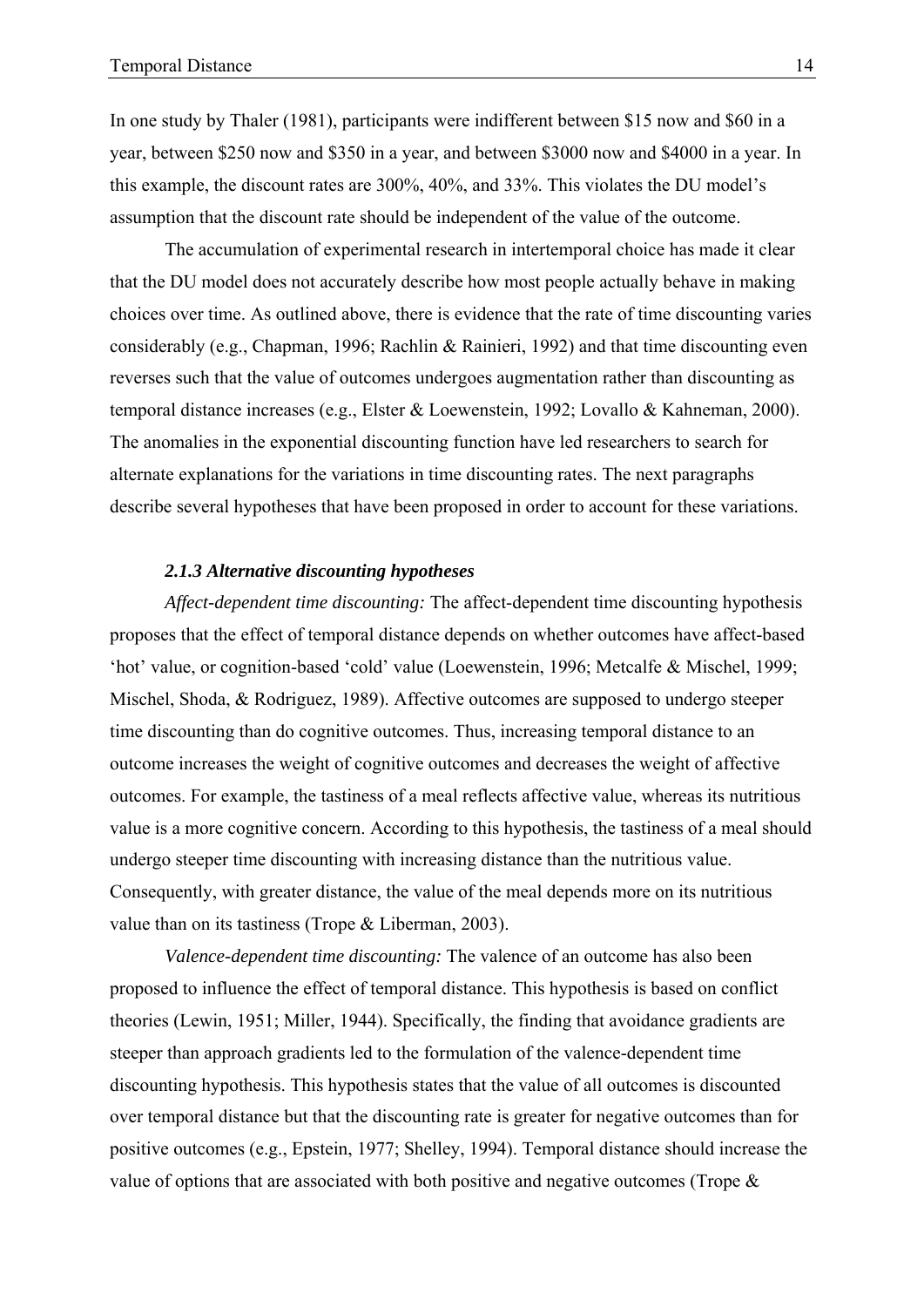Liberman, 2003). For instance, travelling to a conference in a foreign country includes positive and negative aspects. The positive aspects of the conference trip include that you will be able to present your research and will meet colleagues. The negative aspects of attending the conference involve the long flight and the time spent out of town while work is piling up on your desk. According to the valence-dependent time discounting hypothesis, the inconvenience of the long-distance flight should undergo steeper time discounting than the enjoyment of the conference. Therefore, the value of going to a conference should be greater in the distant future than in the near future.

*Savoring-dreading hypothesis:* The savoring-dreading hypothesis builds on the assumption that people sometimes also take expectations into account. Anticipating the consumption of a positive event is pleasant (savoring), whereas anticipating the consumption of a negative event is unpleasant (dreading). Savoring is supposed to add positive value to a positive event in the future, and dreading is supposed to add negative value to a negative event in the future (Elster & Loewenstein, 1992; Loewenstein, 1987; Lovallo & Kahneman, 2000). The savoring-dreading hypothesis (Loewenstein, 1987) postulates that the value of an event is always discounted over time. However, if the event is positive, the positive value of anticipation is added to the value of the event itself. The fact that the event itself is discounted but positive value (of anticipation) is added could make it appear as if the value of the event is actually augmented over time (Trope & Liberman, 2003).

These alternative hypotheses have inspired a large amount of research. One conclusion that can be drawn from this research is that temporal changes in value are a complex set of phenomena that standard models of behavioral decision theory were not able to capture. Trope and Liberman (2003) set out to reconcile conflicting findings and to explain temporal changes in value by examining temporal changes in the mental representation of future events. Construal Level Theory (CLT; Trope and Liberman, 2003) provides a theoretical explanation as well as empirical evidence for the effects of temporal (and also psychological) distance on judgments, preferences, choices, and many other psychological phenomena.

## **3 Construal Level Theory (CLT)**

The development of Construal Level Theory (CLT; Trope & Liberman, 2003) was inspired by standard models of behavioral decision theory. The focus of CLT in its early stages was on temporal changes in the mental representation of future events. CLT argued that temporal changes in judgments, reasoning, planning, and prediction may be mediated by the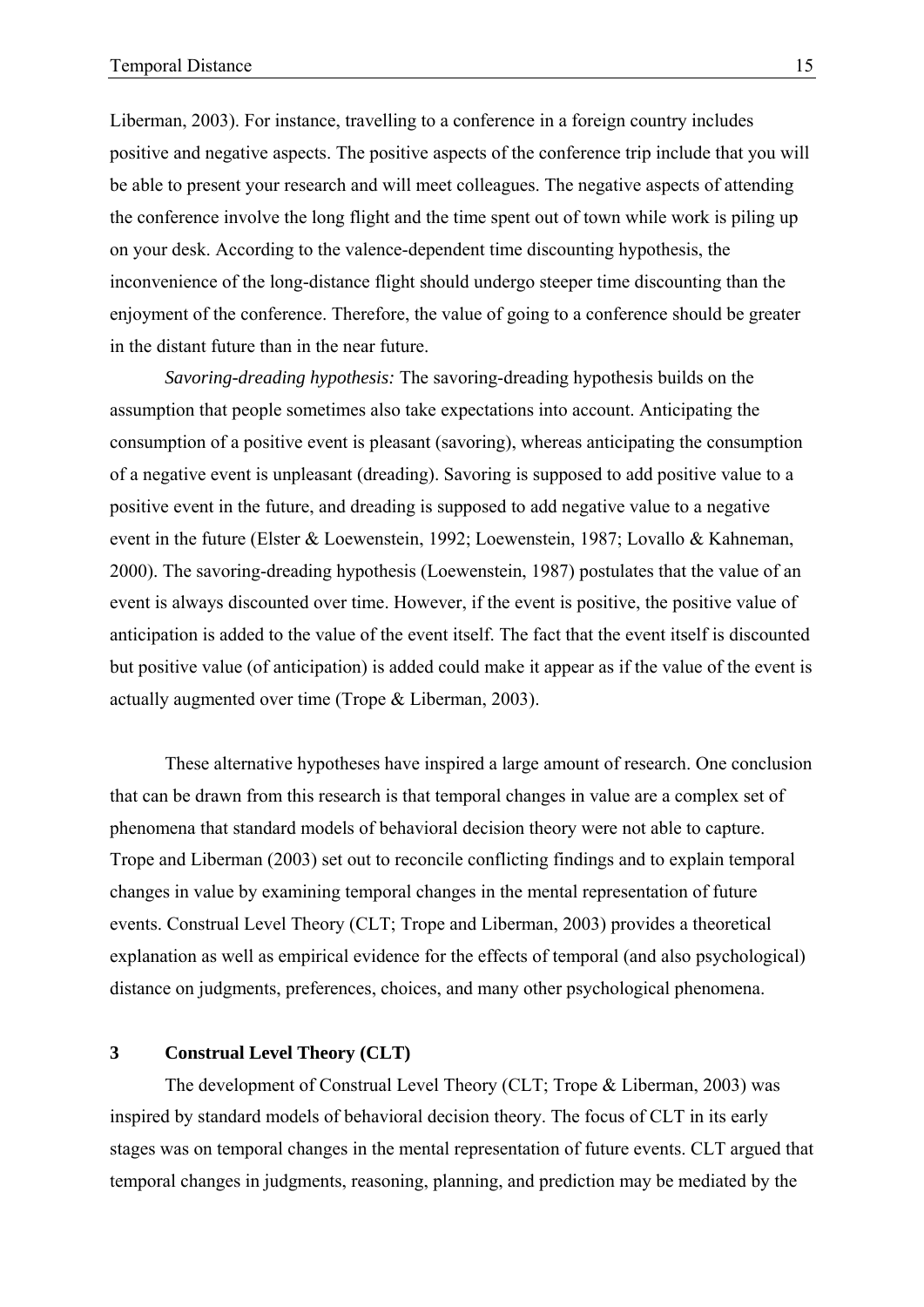same representational mechanism that mediates temporal changes in value. By now, CLT does not only focus on temporal changes but has generalized its assumptions to other dimensions of psychological distance.

## **3.1 Definition of psychological distance**

The concept of distance within Construal Level Theory (CLT: Liberman, Trope, & Stephan, 2007; Trope & Liberman, 2003) was first confined to temporal distance. An event that takes place right now has zero temporal distance, whereas an event that takes place any time in the future (or took place any time in the past) is temporally distant. The degree of temporal distance depends on the time lag that lies between the immediate moment and the tobe-experienced event. An event that takes place a year from now is considered to be in the temporally distant future, whereas an event taking place tomorrow is considered to be in the temporally near future. Note that the understanding of temporally near and distant future is a relative one in the sense that something that is perceived as being temporally near in one case can be experienced as temporally distant in another. For example, when imagining an event that takes place next month, this event is perceived as temporally near when comparing it to an event that takes place in ten years. However, the very same event is perceived to be temporally distant compared to an event that takes place tomorrow.

The postulations of CLT also apply to other dimensions of distance. Psychologically distant things (objects, events) are those that are not present in the direct experience of reality (Liberman et al., 2007). Anything that is not present in the immediate surrounding at a specific moment is distant. It can be thought of, it can be constructed or reconstructed but it cannot be experienced directly. Thus, the directness of experience determines whether an object or event is psychologically near or distant.

Things that are not present in the immediate reality can be distant on different dimensions. They can belong to the past or to the future, to spatially remote locations, to experiences of other people, or to hypothetical alternatives of what could have been or could have happened but never did. These descriptions define the dimensions of psychological distance as postulated by CLT: temporal distance, spatial distance, social distance, and hypotheticality. Each of these dimensions provides examples that are more proximal versus more distant. My last birthday, for example, is temporally near, whereas my 10th birthday is temporally distant. My neighbour's house is spatially near whereas Australia is spatially distant. An experience of my spouse is psychologically near compared to the experience of a person I barely know. And finally, an event can be more or less hypothetical, e.g., having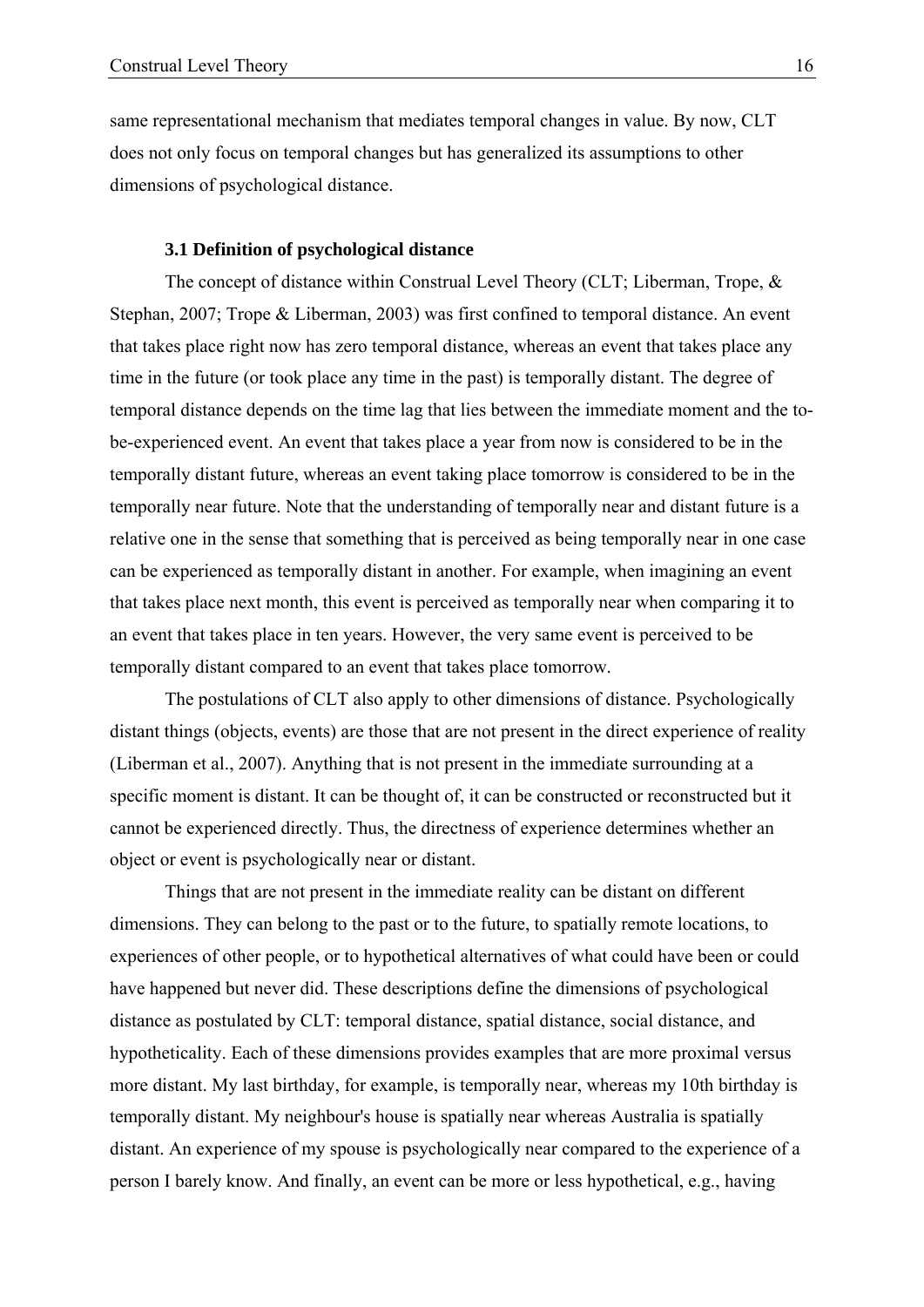superpowers is certainly more hypothetical than the idea of having married another person. What all these distance dimensions have in common is that they are anchored on a single starting point, the so-called zero distance point, which is my own direct experience of the here and now (Liberman et al., 2007). Anything else - other times, other places, experiences of other people, and hypothetical alternatives - has to be mentally construed.

One important part of the definition of distance in CLT is that it is not about objective distance in the sense of meters, seconds, or other measurements but rather deals with subjectively experienced distance. The same objective distance may look differently due to certain factors that make the objective distance either look large or small. For instance, dividing something into more stages enhances perceived distance.

## **3.2 Basic postulations of CLT**

The definition of psychological distance suggests that moving beyond direct experience involves construal. CLT proposes a basic relationship between psychological distance and construal. More specifically, CLT distinguishes different levels of construal and proposes that more distal things, objects, or events are construed on a higher level. In other words, psychological distance changes people's responses to distant events by altering their mental representation of those events. This means that individuals use more abstract mental models to represent information about psychologically distant events than they do to represent information about psychologically near events (Trope & Liberman, 2003).

CLT suggests that construal level changes as we move away from direct experience because we have less information about distant things. The low level information we have about distant events or objects is usually unreliable or even unavailable. Details about concrete and secondary aspects of future events, for example the context in which they occur, become available only as one gets closer to the event. And indeed, we do know less about the distant than about the near future, we know less about more remote places, we know acquaintances less well than close friends, and we know less about how the world could be with alternatives to reality that are less probable and more difficult to imagine. Thus, lack of knowledge requires that remote things are represented on a higher construal level as compared to proximal things (Liberman et al., 2007). According to CLT, the fact that we know less about distal as compared to proximal things is the reason why an association has formed between psychological distance and construal level. This association is assumed to be overgeneralized such that more abstract construals are used for more distal entities even in situations when the same amount of knowledge exists for the near and the distant entity. Thus,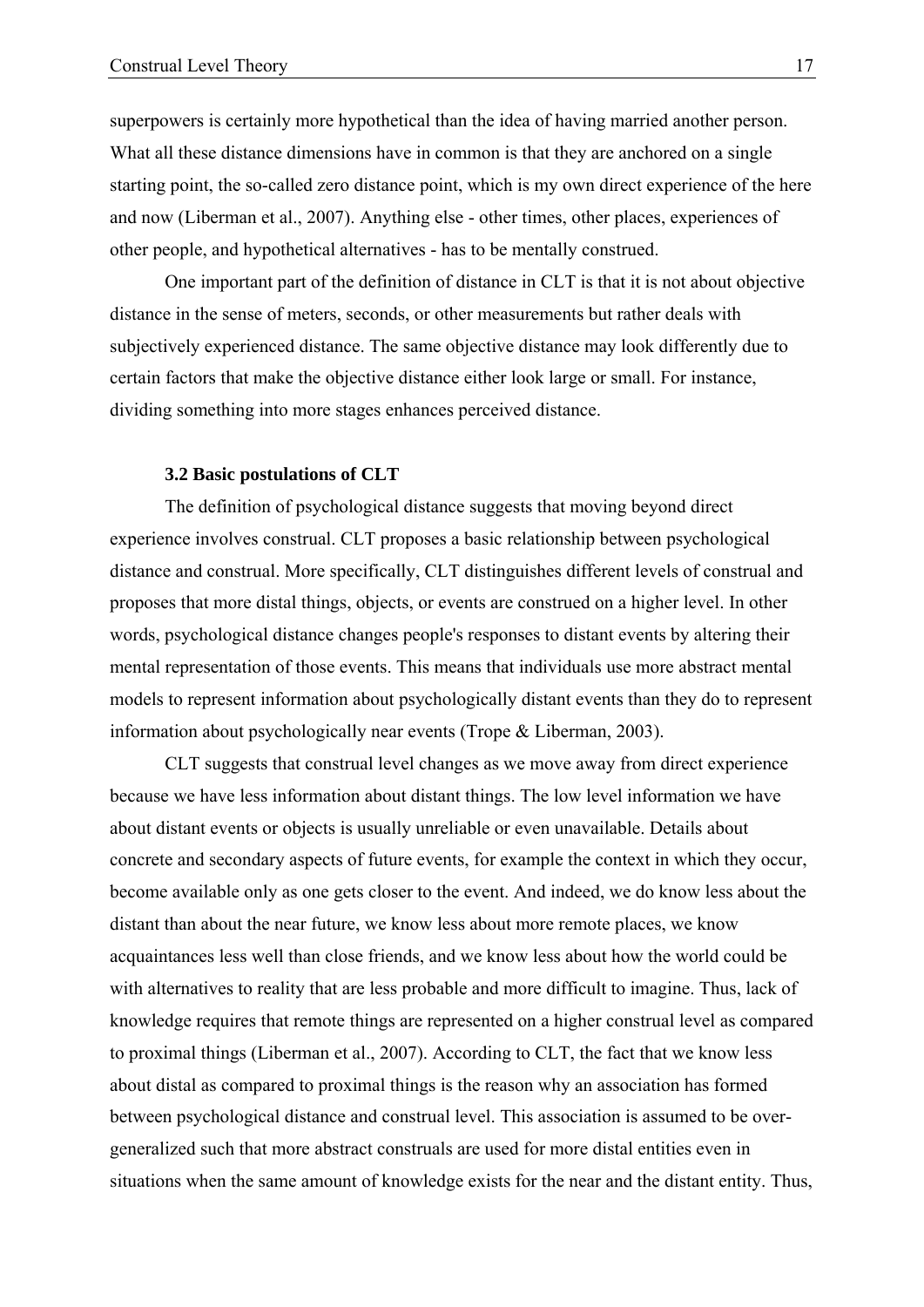the association between distance and construal level was formed because of differential knowledge but this does not mean that distal things are construed on a high level only in those cases in which we indeed know less about the distal thing. Rather, this heuristic is also applied to situations in which it is neither appropriate nor necessary.

## **3.3 Construal levels**

CLT proposes that individuals use more abstract mental models to represent information about psychologically distant entities as compared to psychologically near entities. Abstract mental models are called high level construals and are relatively simple, decontextualized representations that extract the perceived essence from the available information (Trope & Liberman, 2003). High level construals consist of general, superordinate, and essential features of events. Changing one of these features leads to a major change in the meaning of the event. Information about psychologically near entities, on the other hand, is represented by using concrete mental models, so-called low level construals. Low level construals are relatively complex and unstructured representations that include subordinate, contextual, and incidental features of events. They are richer and more detailed but less structured and parsimonious than high level construals. Changes in the features of low level construals produce only minor changes in the meaning of the event. One major difference of high and low level construals is that the former are more abstract, whereas the latter are more concrete.

## *3.3.1 Abstract and concrete construals*

Abstractness is generally defined as the quality of being considered apart from a specific instance or object, whereas concreteness is defined as the quality of being concrete (not abstract). It is widely supposed that every object falls into one of two categories. Some objects are concrete, the rest is abstract. There is no standard account of how the distinction is to be explained but there is a great deal of agreement about how to classify objects in concrete and abstract categories. For example, it is universally acknowledged that numbers and objects of mathematics are abstract, whereas rocks and trees are concrete. Even though there are quite a few studies in psychology and psycholinguistics that examine the effects of abstract and concrete words (Kroll & Merves, 1986; Schwanenflugel, Harnishfeger, & Stowe, 1988; Walker & Hulme, 1999), information (Borgida & Nisbett, 1977; Pettus & Diener, 1977; Wippich, 1979), and goals (Emmons, 1992; Freitas, Salovey, & Liberman, 2001; Peterman, 1997) on different psychological phenomena, none of these studies provides a definition of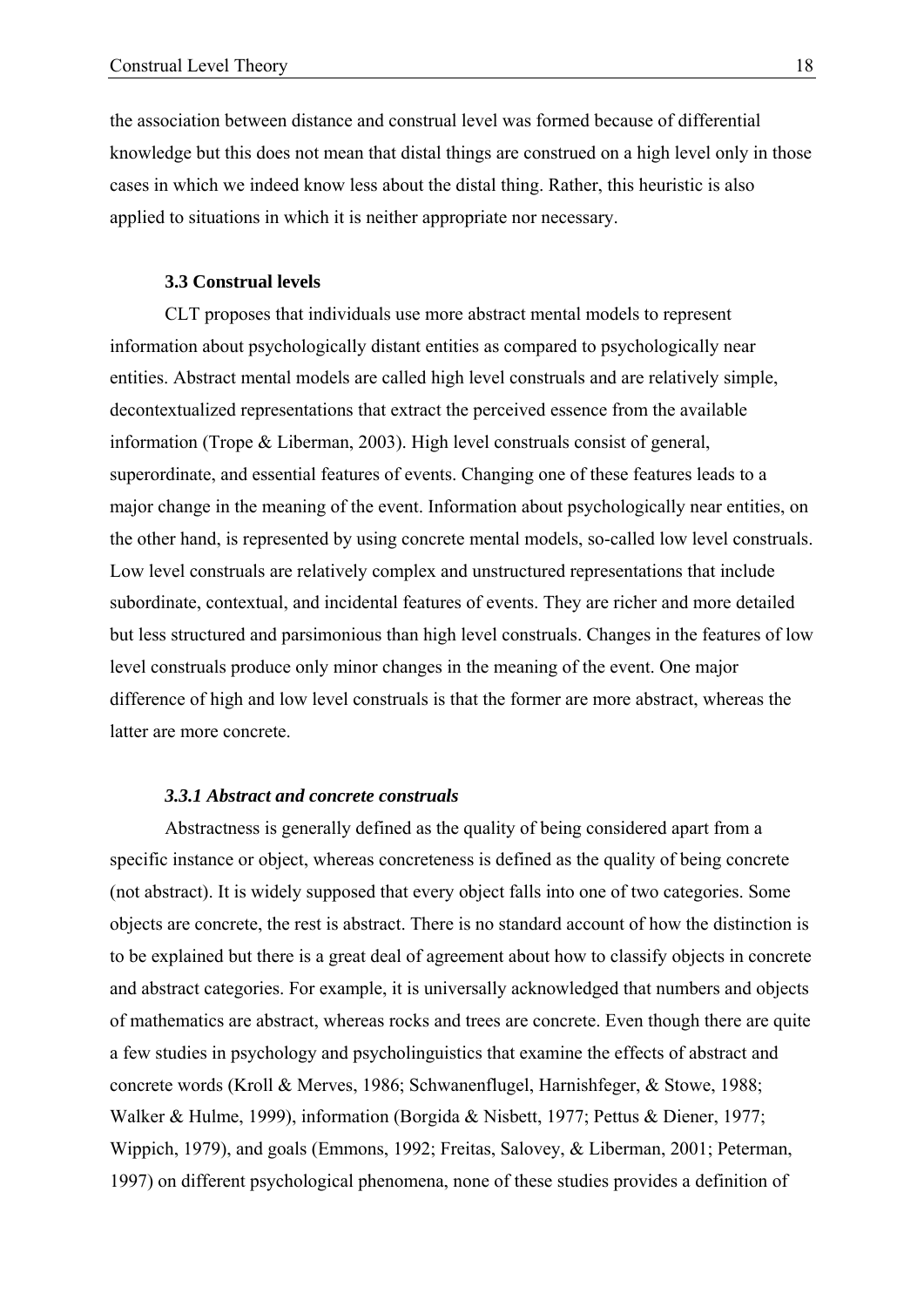abstractness versus concreteness. At a more general level, abstract objects are defined as existing only in the mind and being separated from embodiment. For instance, "truth" and "justice" are considered to be abstract terms. Concrete objects, on the other hand, are defined as capable of being perceived by the senses and are thus not abstract or imaginary.

Apart from objects, actions can also be concrete or abstract. Vallacher and Wegner (1985, 1987) differentiated concrete action identities describing how one performs an action from abstract action identities describing why one performs an action. Reading a book, for example, can be construed as acquiring knowledge (i.e., why one reads) or as turning pages (i.e., how one reads). The description "turning pages" is concrete because it is a single, directly observable action that does not require any interpretation in order to be described as such. However, "gaining knowledge" is abstract because it cannot be perceived by the senses. We can perceive the act of reading by observing the reader but the process of gaining knowledge requires some cognitive interpretation of the observation, namely that reading a book leads to (or should lead to) a gain of knowledge.

Another defining property of concrete representations is that they can be abstractly represented in multiple ways (Liberman et al., 2007). For example, "a dog" could be classified either as a pet or as a mammal (Rosch & Lloyd, 1978). Which of the possible abstract representations is selected depends on the context and on the goal. Moving from a concrete to an abstract representation involves deciding on one of the possible abstract representations. Another feature of abstract as compared to concrete representations is that irrelevant or inconsistent details are omitted from the abstract representation. For example, the fact that one used its hand while "waving a hand" is omitted when choosing the abstract interpretation of "being friendly" (Semin & Fiedler, 1988). This is one reason why abstract representations are simpler, less ambiguous, more schematic, and more prototypical than concrete representations (Fiske & Taylor, 1991; Smith, 1998). Moreover, there are different levels of abstractness that can be seen as a gradual reduction in incidental details and in complexity of representations. However, this does not mean that abstract representations are simply more impoverished than concrete representations. They often contain additional information about the value of a stimulus and its relation to other stimuli (Liberman et al., 2007). For instance, construing a dog as a mammal entails characteristics that are not directly observable in the dog stimulus (e.g., ways of reproduction). Thus, abstract representations contain less specific, idiosyncratic information about one unique instance but they contain more general information.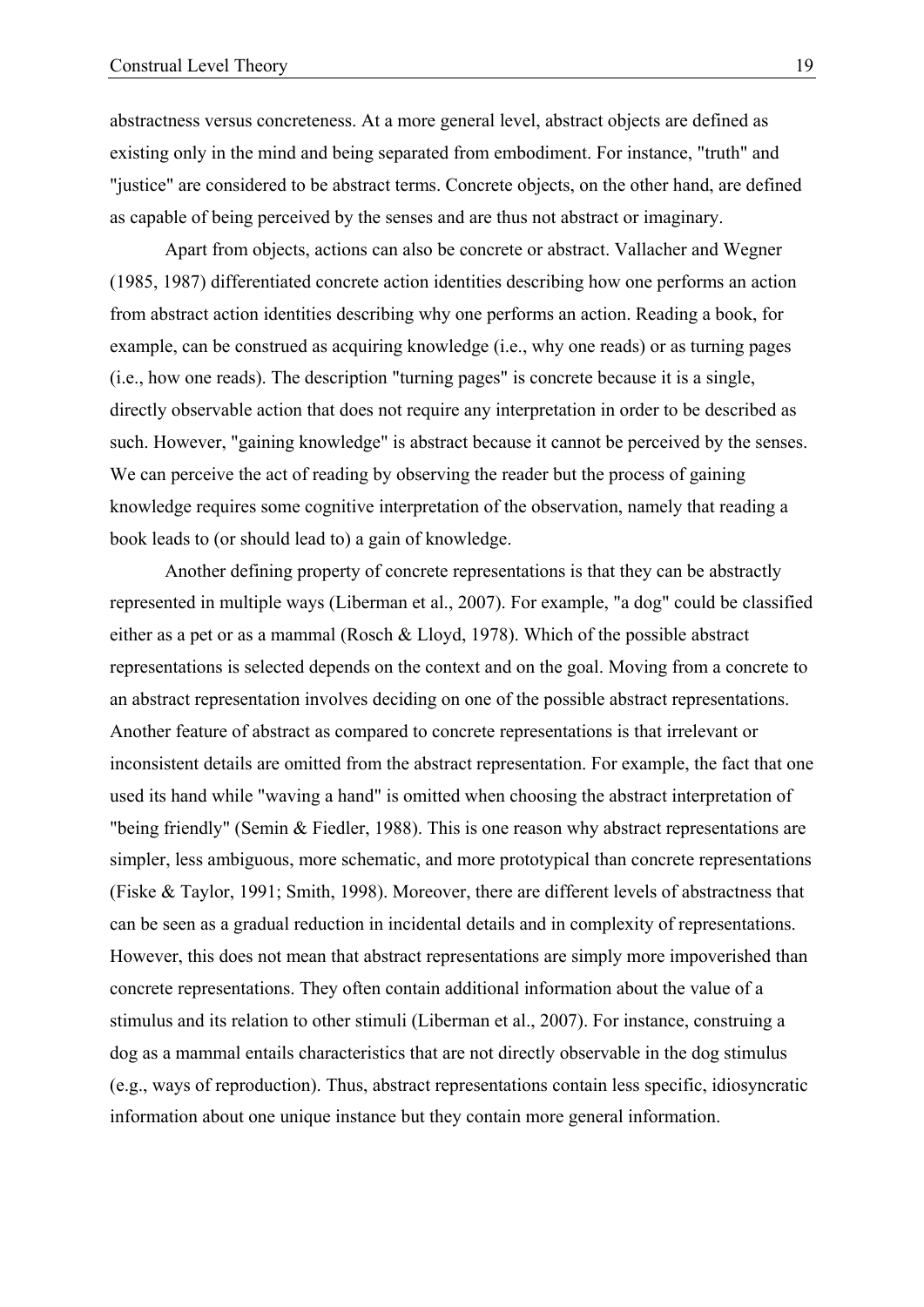#### *3.3.2 Desirability and feasibility*

Desirability is considered to be a high level feature as it describes the value of an outcome. Feasibility, on the other hand, is a low level feature because it pertains to the perceived ease or difficulty of attaining that specific outcome. For example, the value of getting a job promotion reflects a desirability concern, whereas the amount of time and effort invested to get the promotion reflects a feasibility concern. Desirability concerns deal with superordinate "why" aspects of an action, and feasibility concerns reflect the "how" aspects of an action (Carver & Scheier, 1990; Vallacher & Wegner, 1987). According to Vallacher and Wegner (1987), "why" aspects of an action are more abstract than "how" aspects. Indeed, Liberman and Trope (1998) found that participants described distant future activities in terms of their goals but used low level construals when describing near future activities. For instance, in the distant future, the activity "reading a science fiction book" was described as "broadening my horizon", whereas in the near future the same activity was described as "flipping pages".

Given these results, CLT further predicts that desirability considerations are more relevant in influencing decisions for the distant future, whereas feasibility considerations are more relevant for decisions in the near future. Desirability and feasibility considerations have been primarily investigated in the area of future choice and planning. Liberman and Trope (1998) tested the predictions in a number of studies. In one of the studies, university students had to choose one course assignment out of a list of several assignments. The assignments differed with regard to their desirability and feasibility aspects. An assignment was either easy or difficult (feasibility concern) or on an interesting or uninteresting topic (desirability concern). Students had to choose one near future assignment that was to be given one week later, and one distant future assignment that was to be given nine weeks later. As predicted by CLT, time delay increased the effect of interest level of the assignment (desirability) but decreased the effect of difficulty of the assignment (feasibility). In the near future, students preferred easy but uninteresting tasks, whereas in the distant future, they preferred interesting but difficult assignments. In other words, with decreasing distance students were willing to sacrifice interest for the sake of ease. This difference cannot be explained with the amount of time students were given for the preparation of the assignment as this was kept constant across conditions. Thus, feasibility information was more influential in decisions regarding near future options, whereas desirability information was more influential in decisions regarding distant future options. Importantly, at the time of the irreversible decision, feasibility and desirability information was equally available for both the near and distant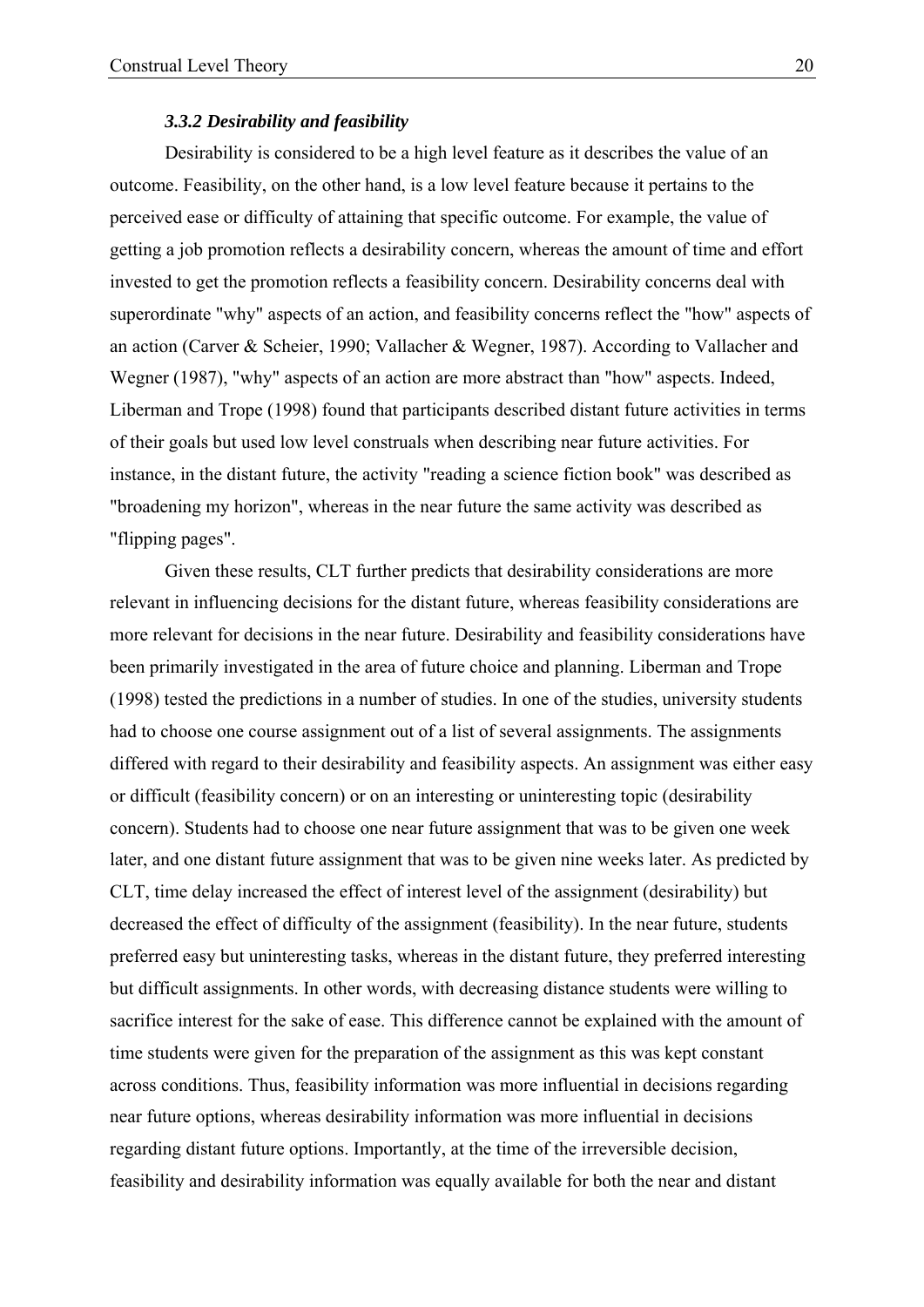future options. Thus, the results cannot be explained by differential availability of desirability and feasibility information or by the possibility to postpone the use of one of these kinds of information to a later point in time (Trope & Liberman, 2003).

## *3.3.3 Value and probability*

The distinction between desirability and feasibility may be extended to games of chance (gambles). A gamble is characterized by the probability of winning and the value or payoff associated with the winning. In terms of CLT, payoff is a superordinate consideration that reflects the desirability of the gamble. Probability of winning is a subordinate (feasibility) consideration because the probability of winning is determined by the specific outcomegenerating process (e.g., coin flips, urn draws).

Subjective expected utility models predict that value and probability in a gamble combine multiplicatively with each of the two aspects being equally important in determining the attractiveness of the gamble. However, studies by Sagristano, Trope, and Liberman (2002) demonstrated that probability of winning is indeed subordinate to the payoff. This means that people are interested in the payoff of a gamble regardless of the probability of winning. However, people are only interested in the probability when the payoff is high. Given this asymmetric relationship, CLT predicts that people assign more weight to value (desirability) and less weight to probability (feasibility) when deciding for the more distant as compared to the near future. A series of studies by Sagristano et al. (2002) confirmed this hypothesis. When a gamble was to be played in the near future, people based their preferences for the gambles more on the probability of winning. However, when a gamble was to be played in the distant future, the payoff associated with winning was more important for people's preferences. In other words, less risky gambles with a high probability of winning a small amount of money were more attractive in the near future, whereas more risky gambles with a low probability of winning a large prize were more attractive in the distant future. Interestingly, participants' reason for choosing a gamble revealed the same temporal pattern. For near future gambles, participants more frequently offered reasons associated with probability of winning, whereas reasons associated with payoffs were more frequently offered for distant future gambles. This suggests that distance changed gambling preferences by increasing the perceived importance of the value of the gamble and decreasing the perceived importance of the probability of winning this payoff. The findings of the studies by Sagristano et al. (2002) are particularly interesting because they extend CLT to random, uncontrollable outcomes.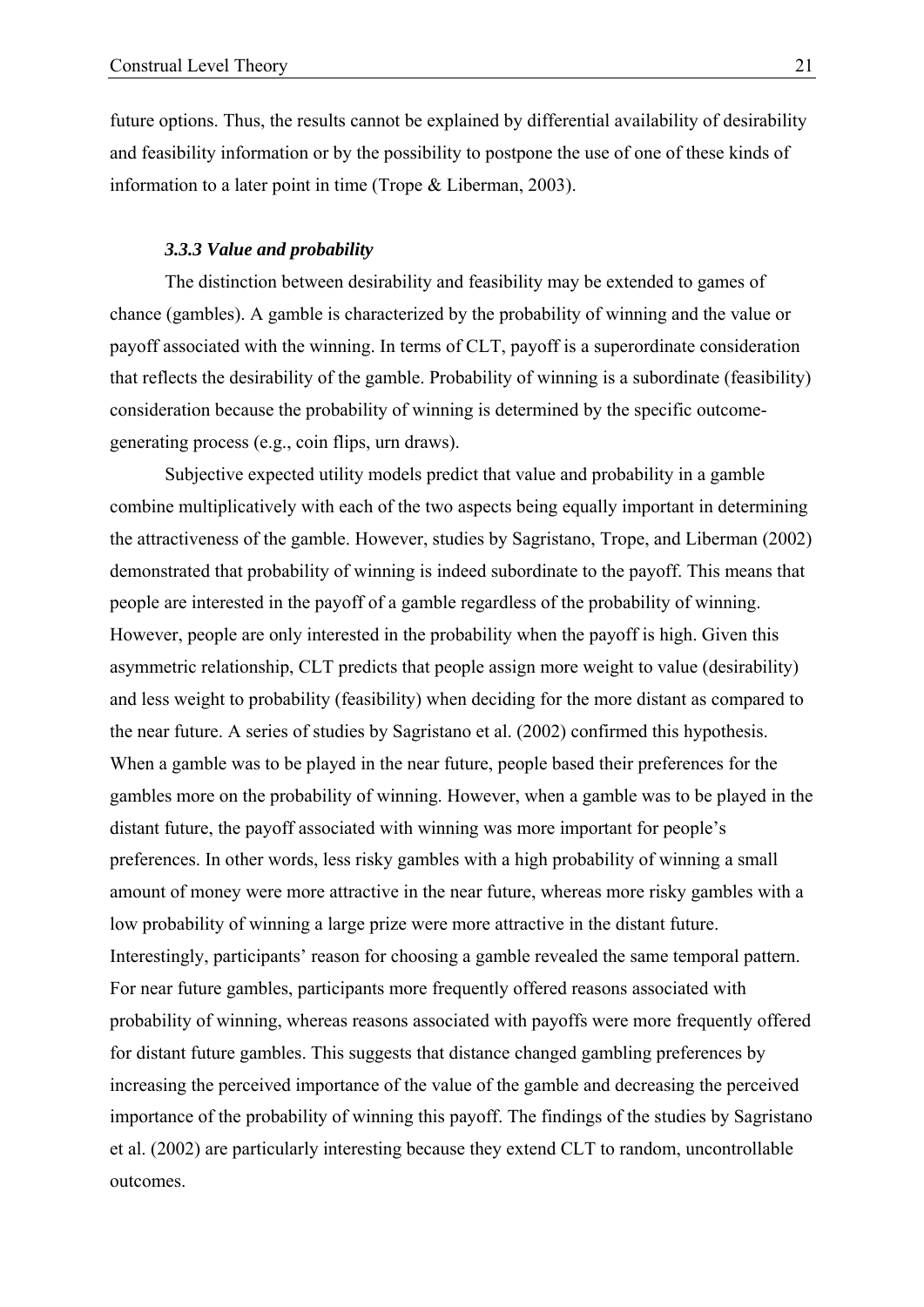#### *3.3.4 Pros and Cons*

Decisions about future actions are based on arguments that are in favor of (pro) and against an action (con). CLT argues that there is a subordination of cons to pros, similar to the subordination of feasibility to desirability and of probability to value. The subjective importance of cons depends on the presence of pros. However, the subjective importance of pros is relatively independent of the existence of cons. Imagine you are suffering from a disease and your physician offers you a new medical treatment. If you know that the treatment has some health benefits (pros), you would probably inquire about possible side effects (cons). However, if you learn that the treatment has no benefits, there is no need to inquire about possible side effects. If an action has no advantage it will not be undertaken. On the other hand, if you are informed about the side effects of the treatment first, you would inquire about the benefits, regardless of potential side effects. If there are no side effects, information about the benefits helps you to decide whether the treatment is worth taking. However, even if there are side effects, you would still want to know about the benefits in order to decide whether the benefits outweigh the side effects (Eyal, Liberman, Trope, & Walther, 2004). Thus, the importance of side effects depends on whether the treatment is known to have benefits, but the importance of benefits is independent of whether the treatment is known to have side effects (Liberman et al., 2007). This subordination hypothesis has been tested and supported by Eyal et al. (2004) who investigated in a series of studies whether temporal distance from a future action differentially influenced the salience of pro and con considerations. In these studies (Eyal et al., 2004), participants were asked to generate arguments in favor and against near or distant future actions. As predicted, participants generated more pro arguments and fewer con arguments when the action was to take place in the more distant future. This result was found for a variety of different actions, including new exam procedures, social policies, and a variety of personal and interpersonal behaviors (e.g., approaching a fellow student and offering to write an assignment together).

The above described differences between high and low level construals (desirabilityfeasibility, value-probability, pros-cons) have the commonality that the low level construal is subordinate to the high level construal. As outlined above, this leads to a differential weighing of the respective information in decision making such that the high level information is considered regardless of the low level information, whereas the consideration of low level information depends on the high level information.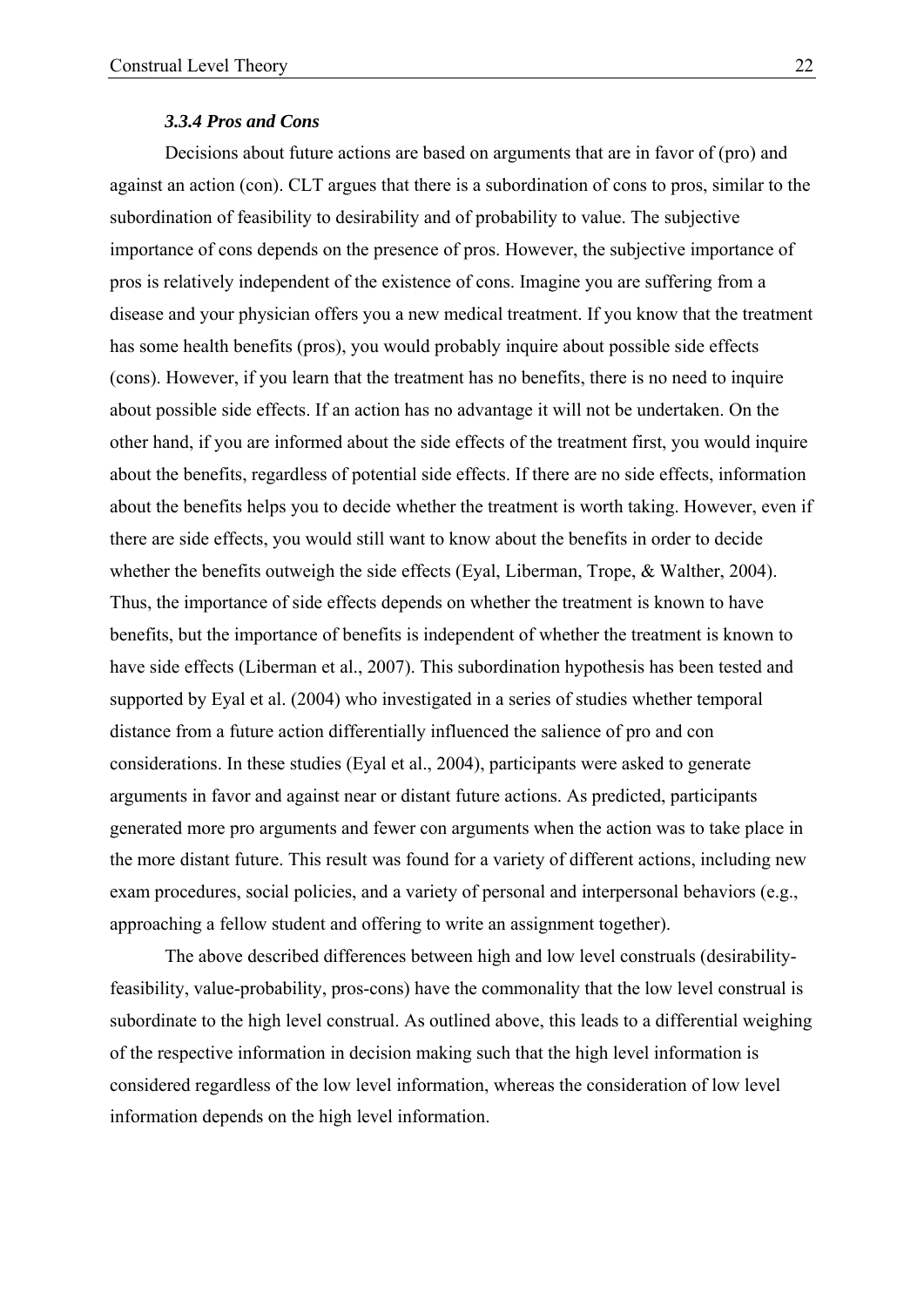#### *3.3.5 Traits and states*

There is a vast amount of social-cognitive research showing that the inferences of individuals about themselves and others vary in their level of abstraction. Personality traits are considered to be more abstract, whereas specific behaviors, mental states, motives, beliefs, and intentions are considered to be more concrete (Cantor & Mischel, 1979; Dweck & Leggett, 1988; Hampson, John, Goldberg, 1986; Mischel & Shoda, 1995, 1998; Trope, 1986, 1989). In terms of CLT, global personality traits constitute high level construals of behavior, whereas mental states or specific behaviors constitute low level construals of behavior. This is in line with Semin and Fiedler's (1988) Linguistic Categorization Model (LCM) which states that verbal descriptions of behavior vary on a dimension of abstractness. Trait adjectives constitute the highest level of abstractness (e.g., "A is aggressive"). At lower levels of abstraction are state verbs ("A is angry with B"), interpretative action verbs ("A hurt B"), and descriptive action verbs ("A pushed B"). Thus, high level construals represent behavior episodes in general terms rather than in more concrete and contextualized terms. The distinction between concrete and more abstract construals of behavior has been of central importance to person perception and attribution theory (Gilbert & Malone, 1995; Heider, 1958; Jones, 1979; Jones & Davis, 1965). These theories state that concrete identifications of behavior serve as a basis for inferences of more abstract dispositional qualities. Concrete behavior takes place in a specific situation or context, whereas personality traits refer to global, decontextualized dispositions that are invariant across different situations.

Nussbaum, Trope, and Liberman (2003) demonstrated that behavioral representations differ when predicting behavior in near versus distant future situations. That is, perceivers should use more abstract, higher level construals for predicting behavior in distant future than in near future situations. Traits are less contextualized than mental states, which implies that information about concrete aspects of the situational context should receive less weight in predicting distant future behavior than in predicting near future behavior. In a distant future situation, people are expected to express their character, whereas in a near future situation, they are expected to respond more flexibly to the specific contingencies of the situational context. Therefore, people should perceive greater cross-situational consistency in other persons' behavior in the distant future than in the near future. Moreover, the correspondence bias which is defined as the tendency to attribute situationally constrained behavior to the corresponding personal disposition should be more likely when the target person is perceived to be more distal.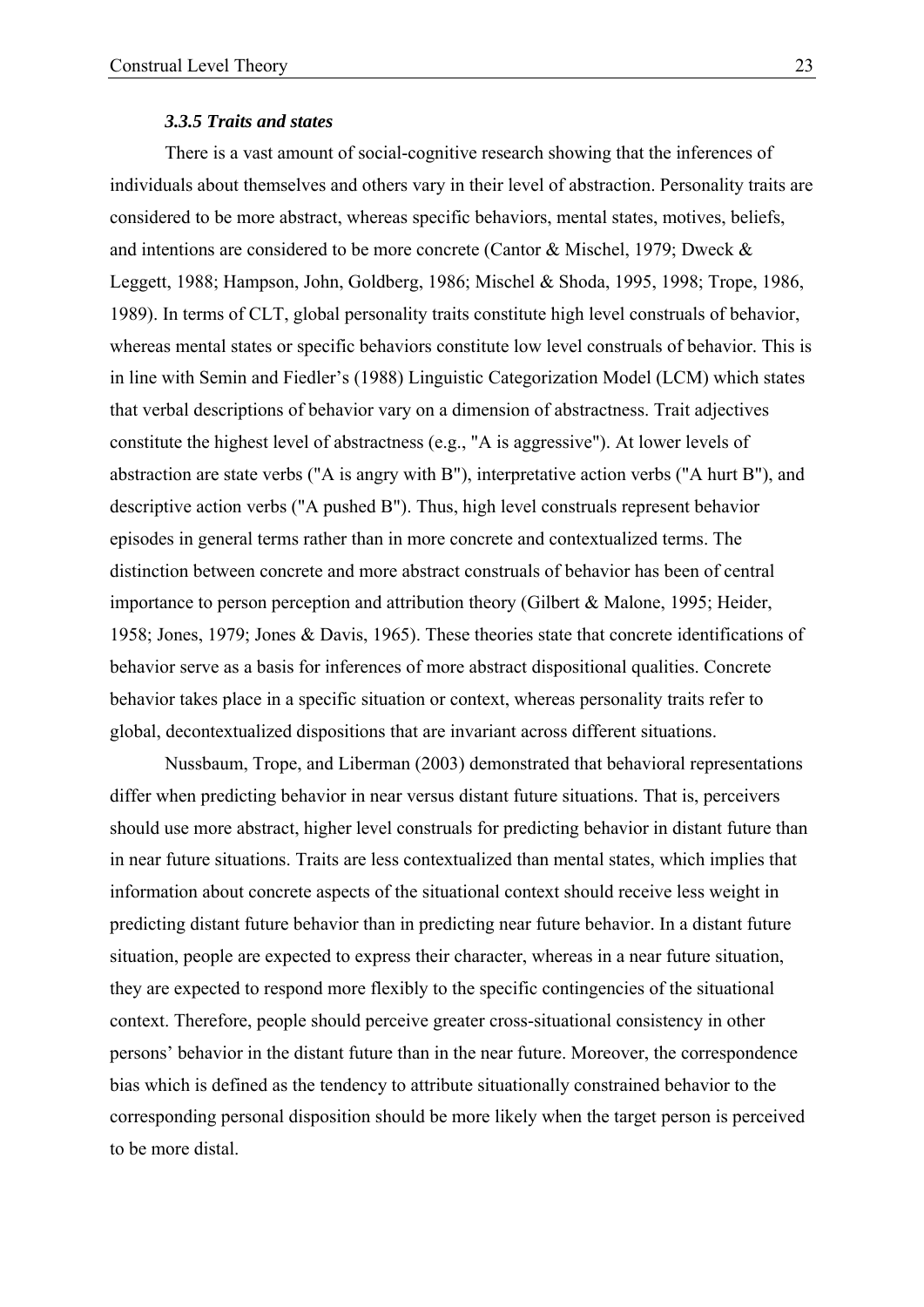In one of their studies (Nussbaum et al., 2003, Study 1), the Jones and Harris (1967) attitude attribution paradigm was used. Student participants from the University of Tel Aviv read an essay arguing in favor of Israel's withdrawal from Lebanon. They were told that the essay was either written by a student who had been instructed to express his/her own opinion (unconstrained condition) or who had been instructed to argue in favor of withdrawal (constrained condition). Participants were then asked to estimate the likelihood that the author of the essay would express pro-withdrawal opinion in a variety of near or distant future situations. Results revealed that the estimated likelihood of pro-withdrawal attitudes in a near future situation was moderated by the situational constraint, which means that participants took into account whether people were free to express their opinion in the essay or whether they were instructed to express a pro-withdrawal attitude. However, in the distant future condition, the judged likelihood of pro-withdrawal attitudes was high, regardless of situational constraints. Thus, near future predictions showed situational discounting, whereas distant future predictions did not. In other words, the correspondence bias was more pronounced when the displayed behavior is used to predict the distant as compared to the near future. It is somewhat ironic that perceivers treat a target's behavior that is constrained by the present situation as more predictive of what the target will do in a distant future situation than in a near future situation.

Another study (Nussbaum et al., 2003, Study 2) tested whether people indeed expect others to behave more consistently across different situations in the distant future than in the near future. Participants were asked to imagine a target person in four different situations (e.g., a birthday party, waiting in line) in either the near or the distant future. They were instructed to predict the extent to which their acquaintances would display 15 traits representative of the Big Five personality dimensions (e.g., extraversion, agreeableness). The variance of the predicted behaviors across the four situations was computed for each of the 15 traits. The lower the cross-situational variance is, the higher is the predicted cross-situational consistency related to a given trait dimension. For example, the amount of cross-situational variance in extraversion indicated the extent to which the target was predicted to show varying degrees of extraverted behavior in the four situations. Results confirmed the hypotheses. Participants expected others to behave more consistently across distant future situations than across near future situations. This was manifested in lower cross-situational variance and higher cross-situational correlations for distant future predictions than for near future predictions.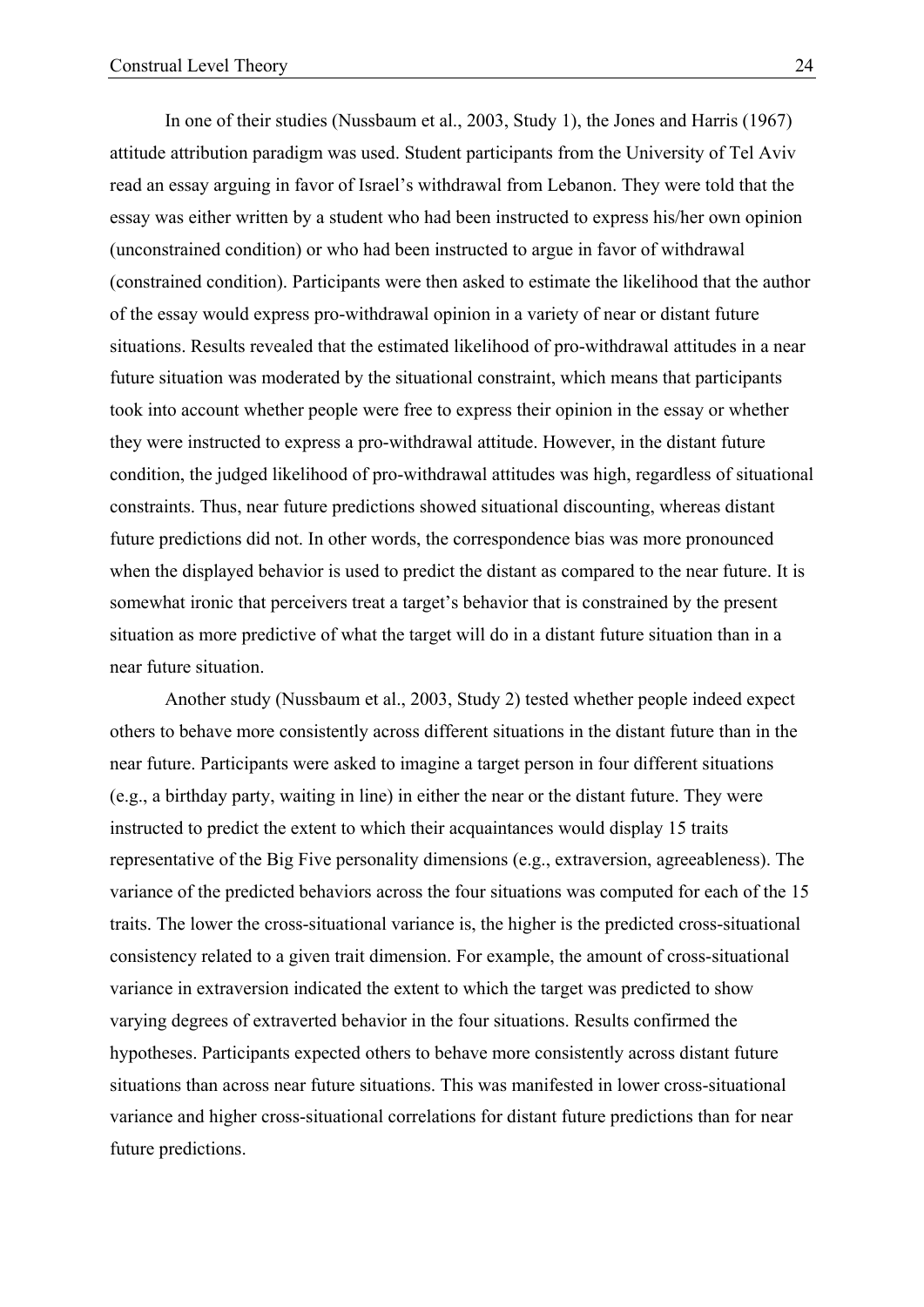Taken together, the studies by Nussbaum et al. (2003) demonstrated that psychological distance increases the tendency to think about others in terms of global factors such as dispositions rather than in terms of more concrete, context-specific factors. Most important for the present research is the finding that traits are more abstract and contextualized constructs than are mental states. As CLT predicts and as the studies by Nussbaum et al. (2003) confirmed, perceivers are more likely to rely on traits and less likely to rely on the concrete mental states when predicting distant future behavior. These studies showed that the categorization of traits as abstract constructs and the categorization of mental states as more concrete concepts can be extended to the principles of CLT such that traits can be considered to be high level construals, whereas mental states are considered to be low level construals. This is of importance to the present research because in all of the experiments the high level construals were traits and the low level construals were mental states.

## **3.4 The effect of psychological distance on construal level**

 The construal level hypothesis states that distancing produces more abstract, higherlevel construals. The next paragraphs discuss studies that demonstrate the effect of the different dimensions of psychological distance on construal level.

#### *3.4.1 Temporal distance*

 Liberman, Sagristano, and Trope (2002) investigated whether more distant future events would be construed in more abstract, higher-level terms. In their first study, they examined whether temporal distance increases the abstractness of object categories. One way to conceptualize the abstractness of categories is by their breadth or level of inclusiveness. Abstract categories (e.g., nutrition) are broader and more inclusive than concrete, subordinate categories (e.g., vegetables). CLT predicts that individuals use fewer and broader categories to classify objects that pertain to distant future situations than to near future situations. To test this prediction, Liberman et al. (2002, Study 1) asked participants to imagine an event (e.g., a camping trip, a friend visiting them in New York) taking place either the upcoming weekend or on a weekend a few months later. Participants were then asked to classify a given set of 38 objects related to each scenario into as many mutually exclusive categories as they deemed appropriate. To assess whether temporal distance affected the breadth of categories, the authors counted the number of groups into which participants classified the objects from each scenario. Results revealed that the same set of objects was classified into fewer and broader categories when they were part of a distant future than a near future situation. This finding is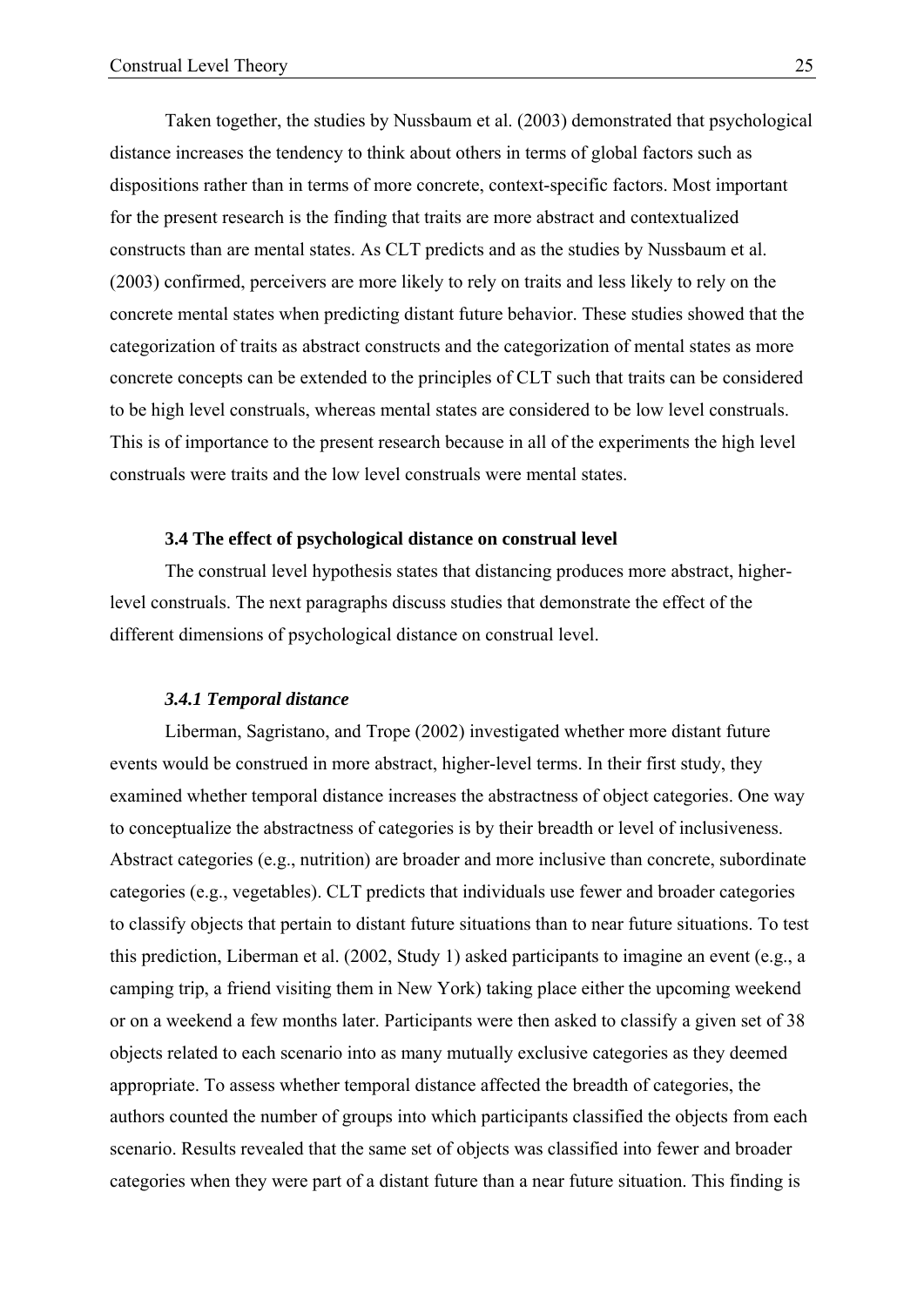consistent with the assumption that distant future events are represented in terms of high level, abstract categories, whereas near future events are represented in terms of low level, specific categories.

 Liberman et al. (2002) could also demonstrate that positive and negative experiences in the more distant future are expected to be more prototypical (Study 2), that more distant future coping experiences are less variable (Study 3), and that more distant future preferences are organized around simpler structures (Study 4). These studies provide evidence for the construal level hypothesis by demonstrating that temporal distance systematically changes the way actions and events are represented, with more distant future actions and events being represented in a more schematic and abstract way.

#### *3.4.2 Spatial distance*

 According to CLT, spatial distance is a dimension of psychological distance that has similar effects on the representation of social objects and events. Fujita, Henderson, Eng, Trope, and Liberman (2006) investigated in two experiments whether increased spatial distance activates high level construals. In Study 1, participants were asked to imagine engaging in behaviors at a spatially distant or spatially near location. For each behavior, participants indicated their preference between two alternate descriptions (Vallacher & Wegner, 1987, 1989), a low-level identification (emphasizing the how aspect of an action) and a high-level identification (emphasizing the why aspect of an action). As predicted, participants who imagined the event at a spatially distant location had stronger preferences for high level identifications. Importantly, the effect of spatial distance on construal level could not be explained by differences in familiarity, evaluation, or difficulty of imagining the scenario. In Study 2, Fujita et al. (2006) examined how perceivers construe a social interaction they believed to take place in either a spatially near or distant location. Participants watched a video ostensibly filmed at a spatially near (New York) or distant (Florence) location and then described what they saw in writing. These descriptions were contentanalysed using coding schemes developed for the LCM (Semin & Fiedler, 1989). As predicted, the descriptions of the taped interaction were more abstract when the interaction was said to take place in Florence than in New York City. Again, alternate explanations based on familiarity with the location and on perceived similarity to the actors were ruled out. These results support the idea that spatial distance of social events leads to higher level construal of the information at hand.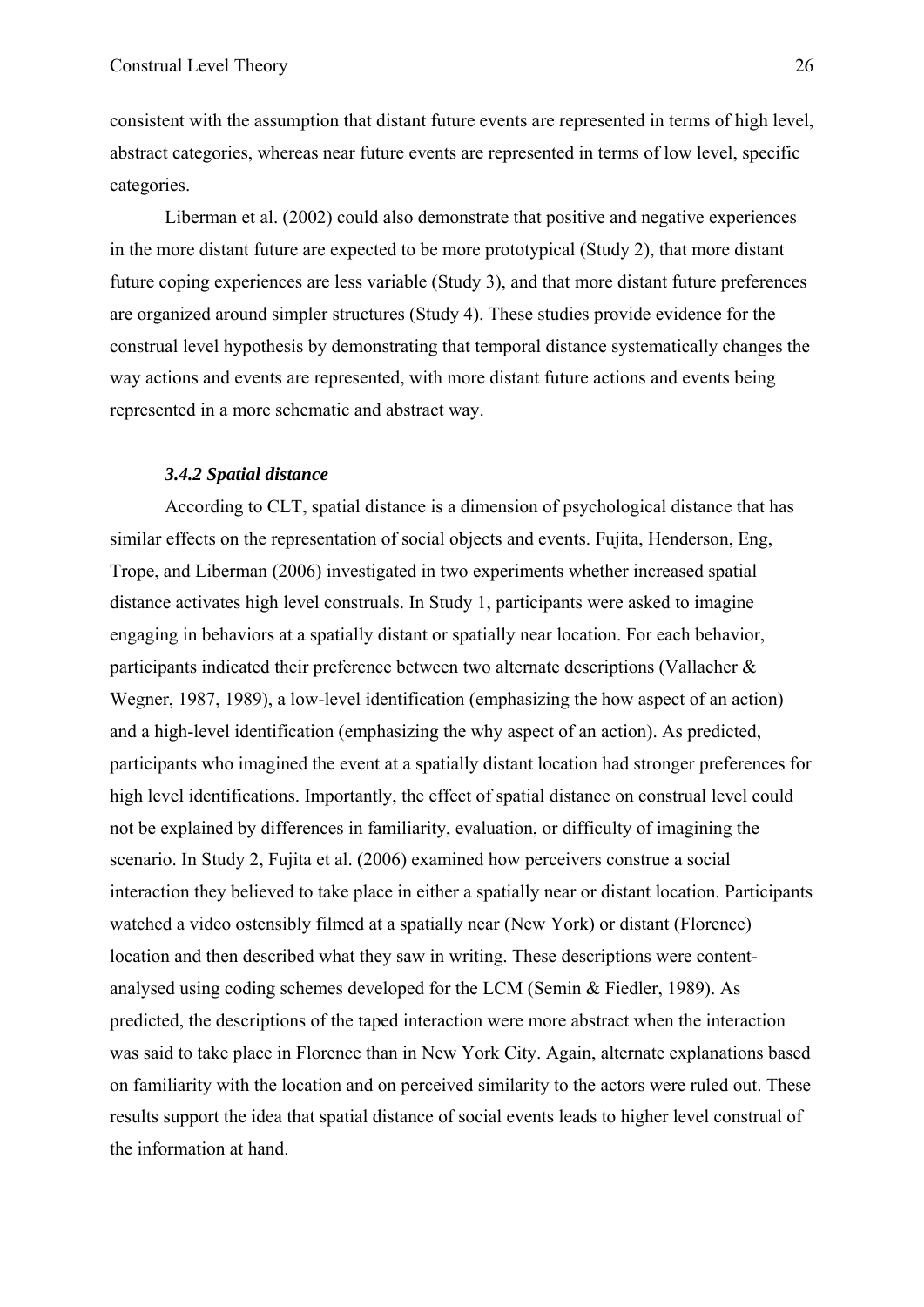Moreover, Henderson, Fujita, Trope, and Liberman (2006) demonstrated that spatial distance also has an effect on social judgment. Their results showed that increasing the spatial distance of an event increased the impact of high level information (i.e., central tendencies, general trends, dispositional characteristics) and decreased the impact of low level information (i.e., incidental details, irregular outcomes, situation-specific task characteristics) on social judgment and decision-making.

## *3.4.3 Social distance*

 The dimension of social distance is most important for the present research because the kind of psychological distance that is at the core of the research presented here can probably be most suitably described as being a special form of social distance (see also Chapter 5 and General Discussion). There are several distinctions that can all be considered as instances of social distance, for example, self and other, similar and dissimilar others, ingroup and out-group members, as well as status differences (e.g., powerful vs. powerless). Some of the research documenting higher level construals for more distant social targets is reviewed.

*Self versus others:* Probably the most well-known example for a different construal of self and other is the actor-observer difference in attribution (Jones & Nisbett, 1972), which describes the effect that people see their own behavior as being influenced by the specific context in which this behavior takes place. However, the behavior of others is attributed to stable, dispositional characteristics of the actor. Semin and Fiedler (1989) investigated whether this actor-observer difference was reflected in different levels of abstraction. Participants in their study described either their own or another person's behavior in a number of situations. Semin and Fiedler (1989) coded their responses for abstractness and their results revealed that observers' descriptions of behavior had a higher proportion of abstract verbs than did actors' descriptions. In terms of CLT, these findings demonstrate that a higher construal level is applied for distal social targets (another person) than for proximal social targets (the self).

 Interestingly, changing perspective from a first-person to a third-person perspective when recalling memories can also lead to an enhanced level of abstraction such that behaviors recalled from a third-person perspective contain more dispositional (vs. situational) terms than behaviors recalled from a first-person perspective (Frank & Gilovich, 1989; Nigro & Neisser, 1983). Furthermore, Libby and Eibach (2002) showed that imagining performing an activity from a third-person perspective produced less vivid and rich reports of the activity than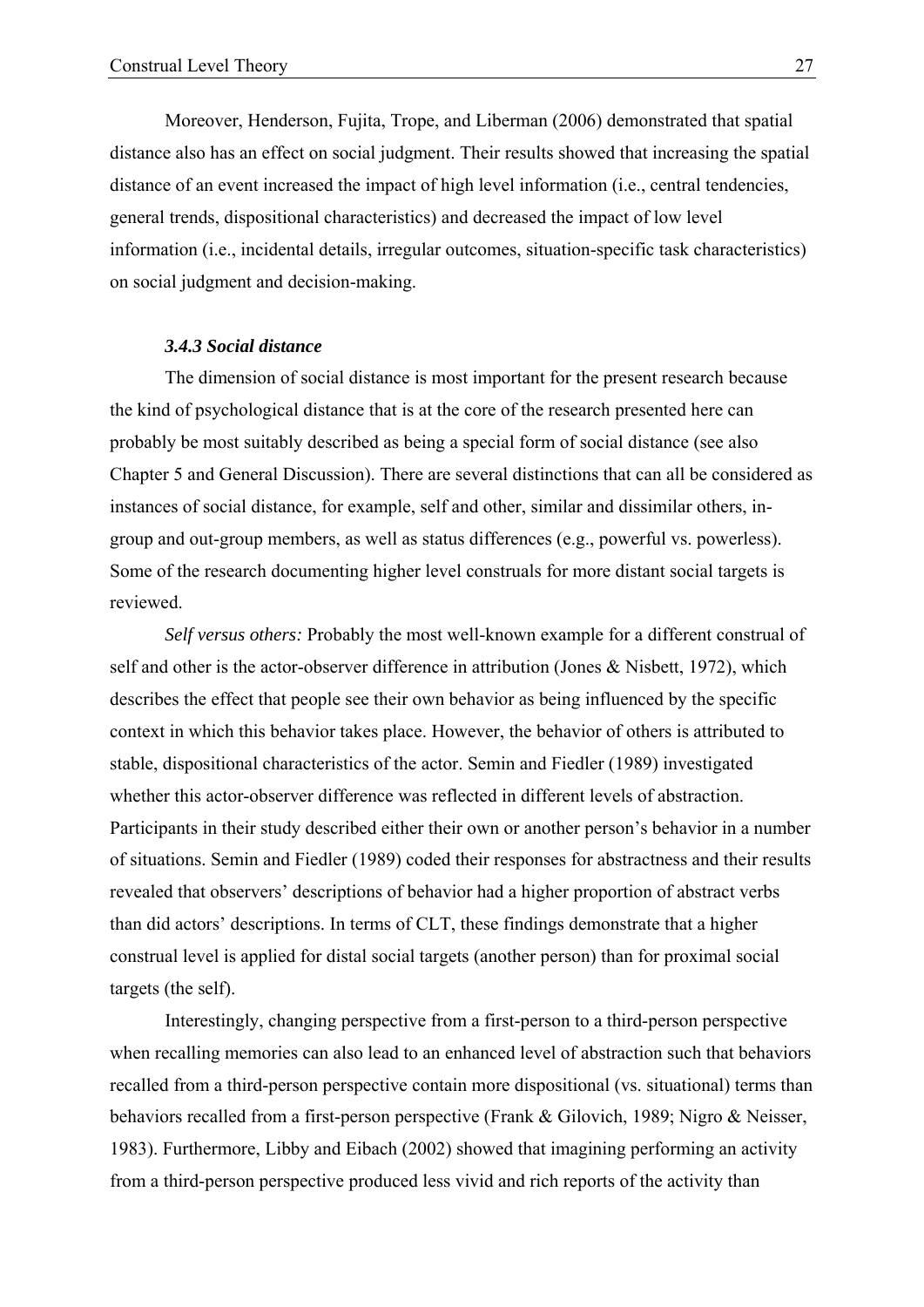imagining the same activity in the first-person perspective. Thus, a third-person perspective seems to impose more distance than a first-person perspective and induce a higher level of construal. This effect is particularly interesting because it rules out an alternative explanation of the self-other differences in construal, namely that differential knowledge about the self versus another person could be responsible for the effects.

*Similarity versus dissimilarity:* Interpersonal similarity is another form of social distance. Liviatan, Trope, and Liberman (2008) hypothesized that greater levels of similarity increase the relative weight of subordinate and secondary features of information when judging others' actions. In four studies, participants judged either a similar or a dissimilar target on the basis of the same information about the target's actions and situation. The results of the first experiment revealed that participants used less "why" identifications (i.e., high level construals) to categorize a similar target's behavior than a dissimilar target's behavior. The other three experiments demonstrated that participants assigned greater weight to subordinate and secondary features in judging similar relative to dissimilar others' actions. These findings provide evidence for the construal level hypothesis by demonstrating that perceivers place increasingly more weight on low level features relative to high level features in judgments of similar compared to judgments of dissimilar others' actions.

*In-group versus out-group:* In-groups are generally perceived as socially closer than out-groups (e.g., Brewer & Weber, 1994; Turner, Hogg, Oakes, Reicher, & Wetherell, 1987). From a construal level perspective, it follows that people should form higher level construals of out-groups than in-groups. Indeed, research has shown that more abstract representations are constructed for out-groups. For example, out-groups are described in more abstract terms (e.g., Fiedler, Semin, Finkenauer, & Berkel, 1995) and are perceived as more homogeneous and less distinctive on various dimensions than in-groups (Jones, Wood, & Quattrone, 1981; Linville & Jones, 1980, Park & Judd, 1990). In terms of CLT, the out-group is construed more abstractly than the in-group because we typically have less direct experience with outgroups and thus perceive them as more distant.

*Social Power:* Social power affects a broad range of social-cognitive and selfregulatory phenomena (Fiske, 1993; Keltner, Gruenfeld, & Anderson, 2003). Smith and Trope (2006) proposed that more powerful individuals feel more independent of others, and therefore, more distinct and separate from them (e.g., Lee & Tiedens, 2001; Snyder & Fromkin, 1980). Assuming that power entails more social distance, CLT predicts that more powerful individuals are inclined to form high level construals of relevant situations. Powerful individuals might focus on the most central aspects of the situation and disregard secondary,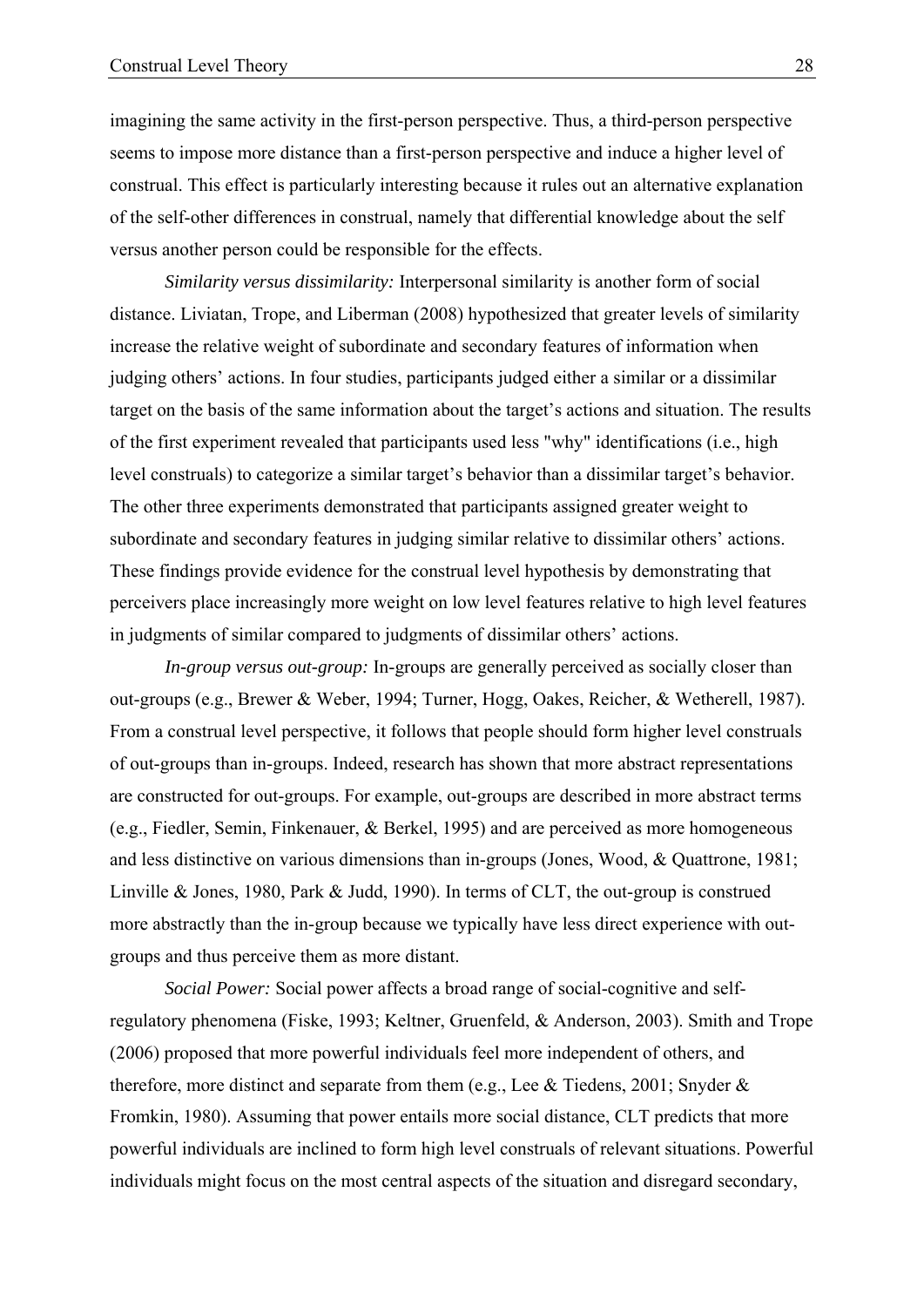more peripheral aspects. For example, Overbeck and Park (2001) demonstrated that participants who had more power in a dyadic interaction were better at distinguishing between primary and secondary information. Moreover, powerful people also use more abstract language (Guinote, 2001). Smith and Trope (2006) investigated the effect of power priming on participants' ability to abstract visual stimuli in perceptual tasks. In six experiments involving both conceptual and perceptual tasks, they could demonstrate that priming high power leads to more abstract information processing (i.e., focusing on central aspects, perceiving structure to extract the gist and categorizing stimuli at a higher level) than did priming low power. One explanation for why high power individuals focus on high level aspects could be that the distal perspective activated by the possession of social power promotes going beyond the information given, detecting the underlying structure, and abstracting from it the central features.

## *3.4.4 Probability*

Probability (sometimes also called hypotheticality) represents another dimension of psychological distance. Accordingly, outcomes or events that are unlikely seem more remote or distant and are construed on a higher level. Outcomes that are highly likely, on the other hand, are construed on a lower level. Todorov, Goren, and Trope (2007) conducted two experiments in which participants were asked to make decisions about four different outcomes that were presented as either likely or unlikely. Each outcome could be characterized on two attributes: its desirability (central attribute) and its feasibility (secondary attribute). As predicted, the findings revealed that secondary features were overweighted in decisions when probability was high but not when probability was low. When probability was low, participants preferred the more desirable but less feasible outcome. However, this was only found in separate but not in joint evaluations. The interesting thing about these findings is that the probability of an outcome apparently changes the weighting of outcome features in decisions, which results in predictable preference reversals at different levels of probability. These findings are consistent with the proposal of CLT that low probability outcomes are viewed from a mentally distant perspective.

In addition, the influence of probability on level of construal was demonstrated in the context of memory retrieval. In a study by Stern and Rotello (2000), participants performed some actions and imagined others (e.g., eating crackers and tying a ribbon around a pencil). The memory characteristics of these actions were examined both immediately and one week later. Results revealed that performed events were clearer and richer in sensory and contextual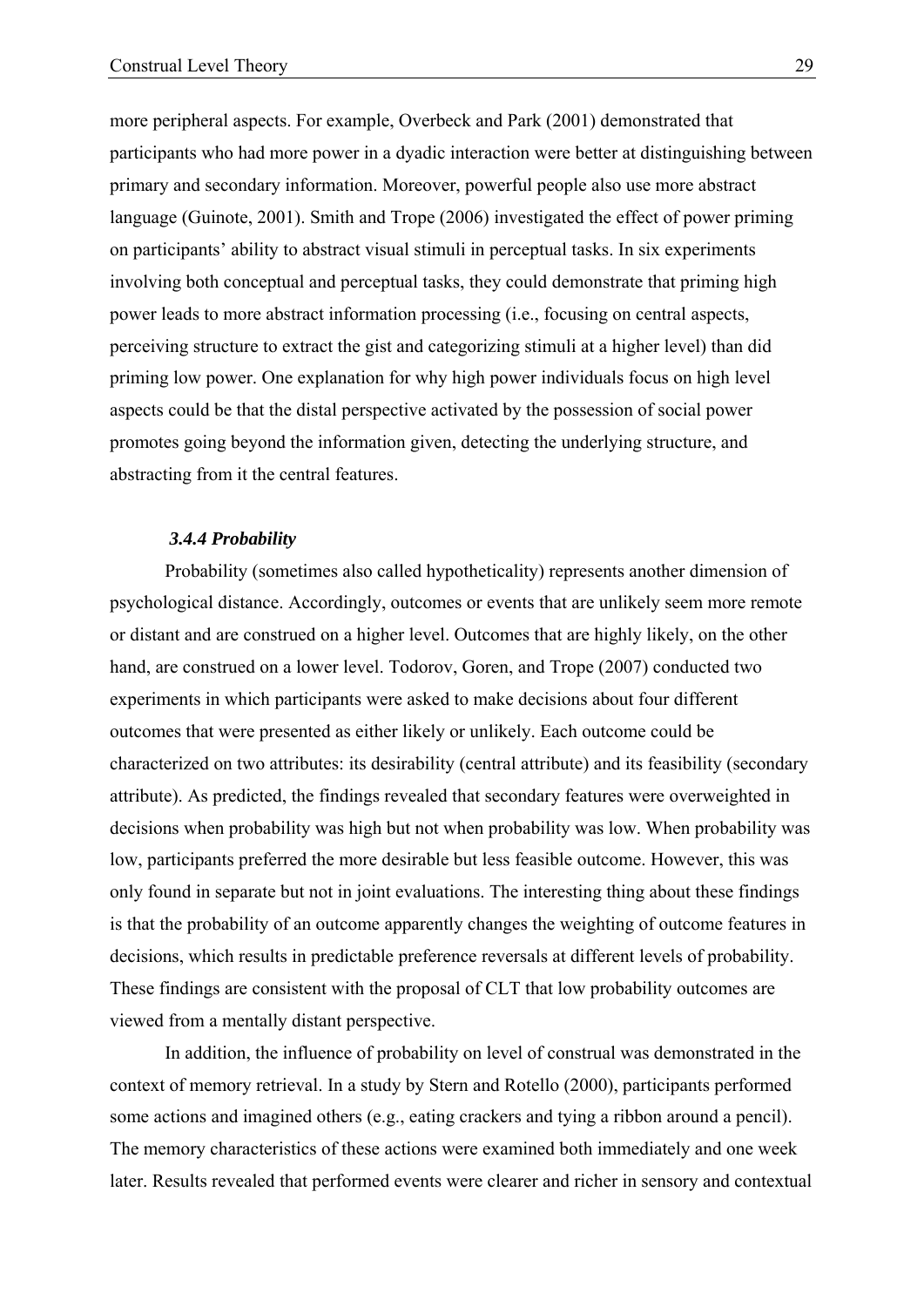details than imagined events. In terms of CLT, memories of actions that were not hypothetical (i.e., zero distance on the dimension of hypotheticality/probability) were construed on a lower level than actions that were purely hypothetical.

## **3.5 The effect of level of construal on psychological distance**

 The research discussed above illustrates that psychological distance affects level of construal. It is equally plausible, however, that the relationship is vice versa with construal level affecting psychological distance. According to CLT, the association between distance and construal level is a bidirectional one: High level construals may also induce a perception of greater psychological distance.

#### *3.5.1 Temporal distance*

 Liberman, Trope, McCrea, and Sherman (2007) examined the effect of construal level on the perceived temporal distance of activity enactment. Their prediction was that construing activities in high level terms would foster perception of the more distal future as appropriate for their enactment. For example, in Study 1, participants first indicated either why (high level construal) or how (low level construal) a person would perform an activity. Subsequently, participants estimated at how much time in the future they expected the person to perform the activity. Results revealed more distant enactment times after a high level (why) construal than after a low level (how) construal. This effect was demonstrated across different operationalizations of level of construal, different types of activities, and for both the self and another person as targets.

 Even though CLT mostly deals with future temporal distance, there is evidence that construal level also exerts effects on past temporal distance. For example, Semin and Smith (1999) studied the effect of linguistic abstractness on event age. They provided participants with either abstract or concrete retrieval cues and examined how distant the recalled events were. For example, participants recalled an occasion on which they helped somebody (i.e., concrete retrieval cue) or an occasion on which they displayed a trait of helpfulness (i.e., abstract retrieval cue). Abstract retrieval led to the recall of memories that were more than eight months older than memories recalled after given a concrete retrieval cue (Semin & Smith, 1999). Thus, abstractness affected past temporal distance.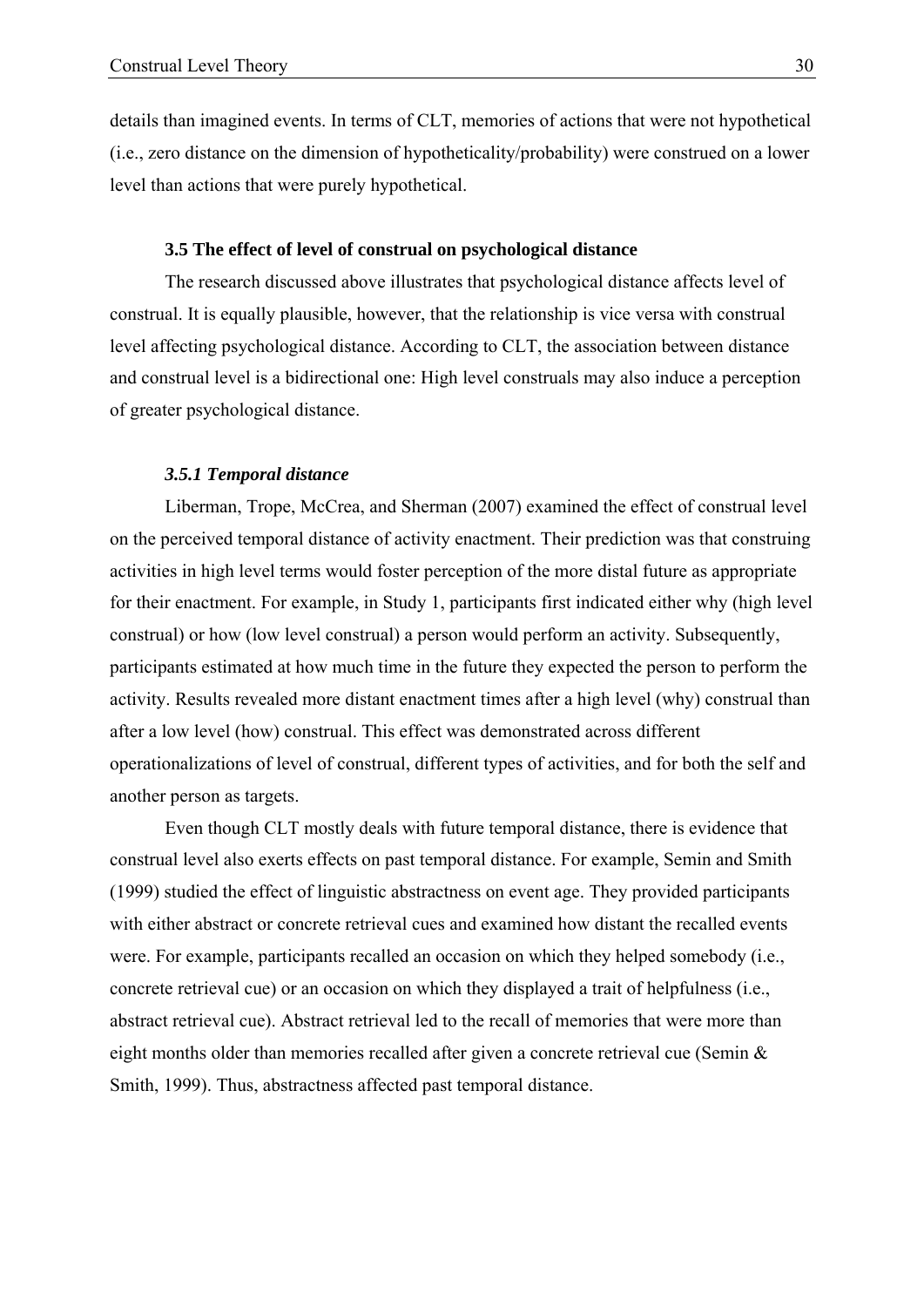## *3.5.2 Social distance*

The effect of level of construal on social distance has also received empirical support. Specifically, Stephan (2005) examined the effect of level of construal on politeness and familiarity, which were conceptualized as indicators of social distance. It was predicted that a higher level of construal would lead to higher perceived politeness and lower perceived familiarity. In one study, participants had to give either a high level dispositional or a low level situational explanation of another person's behavior and subsequently rate the perceived familiarity of the target. As predicted, familiarity was higher when participants generated low level as compared to high level attributions. Thus, an increase in level of construal leads to an increase in perceived social distance.

#### *3.5.3 Probability*

If a hypothetical event is construed on a low level it is perceived more likely to become real compared to a hypothetical event construed on a high level (Koehler, 1991; Nisbett, 1993). Empirical evidence for the effect of construal level on probability comes from Sherman, Cialdini, Schwartzman, and Reynolds (1985). In this study, student participants were presented with information about a disease that supposedly was becoming prevalent on campus. Participants were either told concrete symptoms of the disease (e.g., head ache, muscle ache) or more abstract symptoms (e.g., disorientation, malfunctioning nervous system). All participants were asked to imagine actually contracting the disease. Participants that were provided with the concrete symptoms estimated that the likelihood of actually contracting the disease as greater than participants who were provided with abstract symptoms. Thus, construing an event on a lower level makes it seem more likely. One possible explanation could be that concrete, low level details create a feeling of greater reality, veridicality, and likelihood.

Although there is no study yet that examines the influence of construal level on spatial distance, it seems safe to conclude that the different dimensions similarly affect and are affected by level of construal. People think more abstractly about distant than about near objects, and more abstract construals lead them to think of more distant objects (Liberman & Trope, 2008).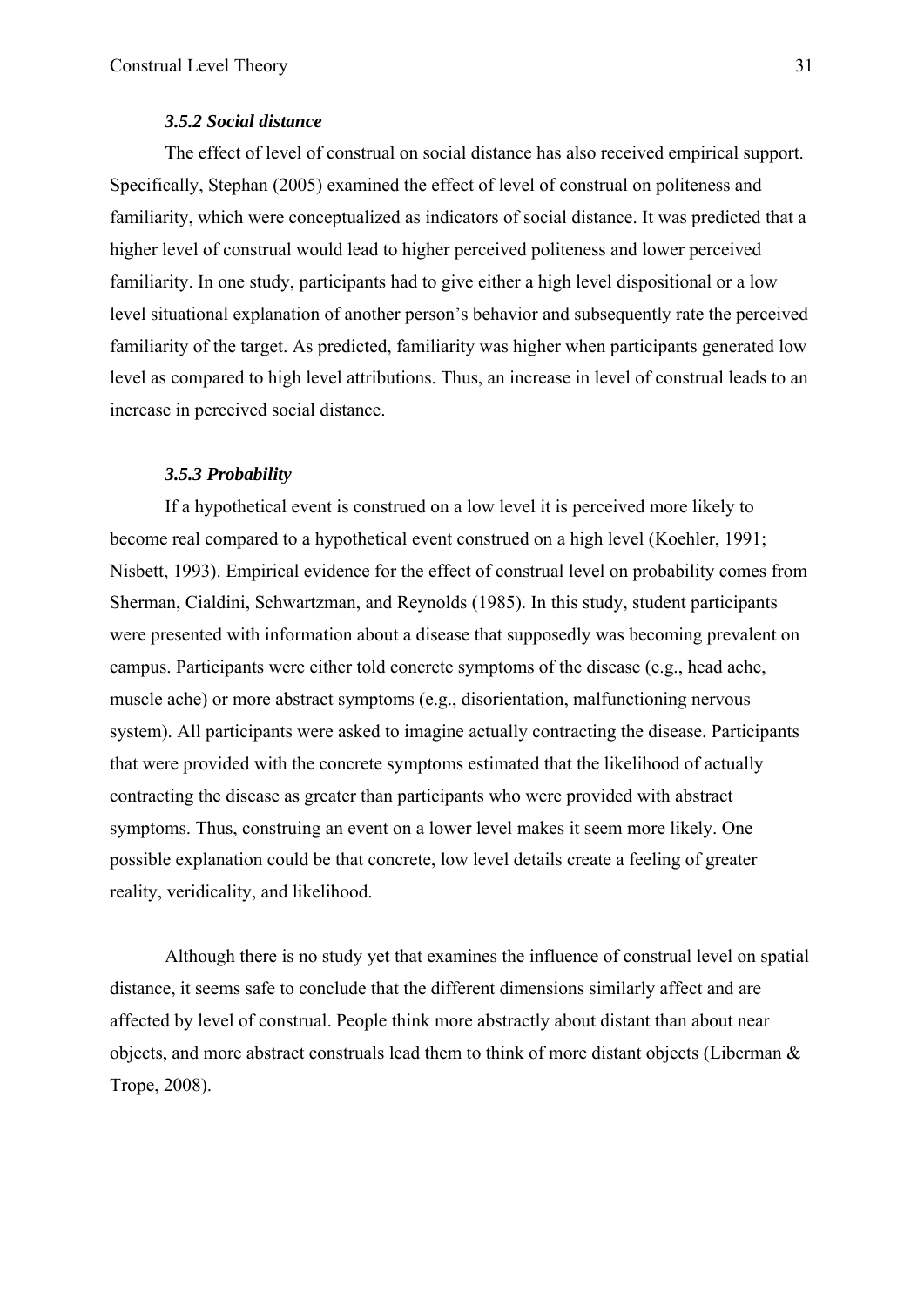#### **3.6 Implicit associations between psychological distance and level of construal**

Previous CLT research has always tested the association between attributes of targets (e.g., the distance or the level of construal) and the way that people process these targets. A recent series of studies (Bar-Anan, Liberman, & Trope, 2006) directly examined the association between psychological distance and level of construal at the purely conceptual level. The question was whether words that imply greater social distance (e.g., strangers vs. friends) are automatically associated with words that imply higher level of construal (e.g., abstract vs. concrete). The association between concepts of distance and construal level was assessed using the Implicit Association Test (IAT, Greenwald, McGhee, & Schwartz, 1998; Greenwald et al., 2002). Participants in these studies (Bar-Anan et al., 2006) were presented with stimuli from four categories: stimuli denoting a high level of construal (e.g., category names such as "animals"), stimuli denoting a low level of construal (e.g., exemplar names such as "poodle"), stimuli pertaining to low psychological distance (e.g., the word "soon" for temporal distance), and stimuli pertaining to high psychological distance (e.g., the word "later"). Two experiments for each dimension of psychological distance were conducted. Participants' task was to map stimuli from each of the four categories on two responses by pressing either a left key or a right key on the keyboard. The pairings of distance and level of construal were either congruent or incongruent with the assumptions of CLT. On CLTcongruent trials, high level stimuli were paired with distant stimuli and low level stimuli were paired with proximal stimuli. On CLT-incongruent trials, high level stimuli were paired with proximal stimuli and low level stimuli were paired with distant stimuli. CLT predicts that reaction times would be faster on congruent than incongruent trials. The results of eight experiments provide converging evidence for the hypothesis that people associate psychological proximity with low level construal and psychological distance with high level construal (congruent pairings) more than psychological proximity with high level construal and psychological distance with low level construal (incongruent pairings). These findings suggest that people indeed implicitly associate psychological distance with high level construal and psychological proximity with low level construal (Bar-Anan et al., 2006).

These results have some important implications. First, the alternative hypothesis that the association of distance and construal level could be explained by specific characteristics on which distal and proximal objects may differ (such as differential knowledge) was ruled out because the association between concepts of distance and level of construal seems to be independent of any specific context or target of construal. Second, similar effects were demonstrated across all the four dimensions of psychological distance, suggesting that they all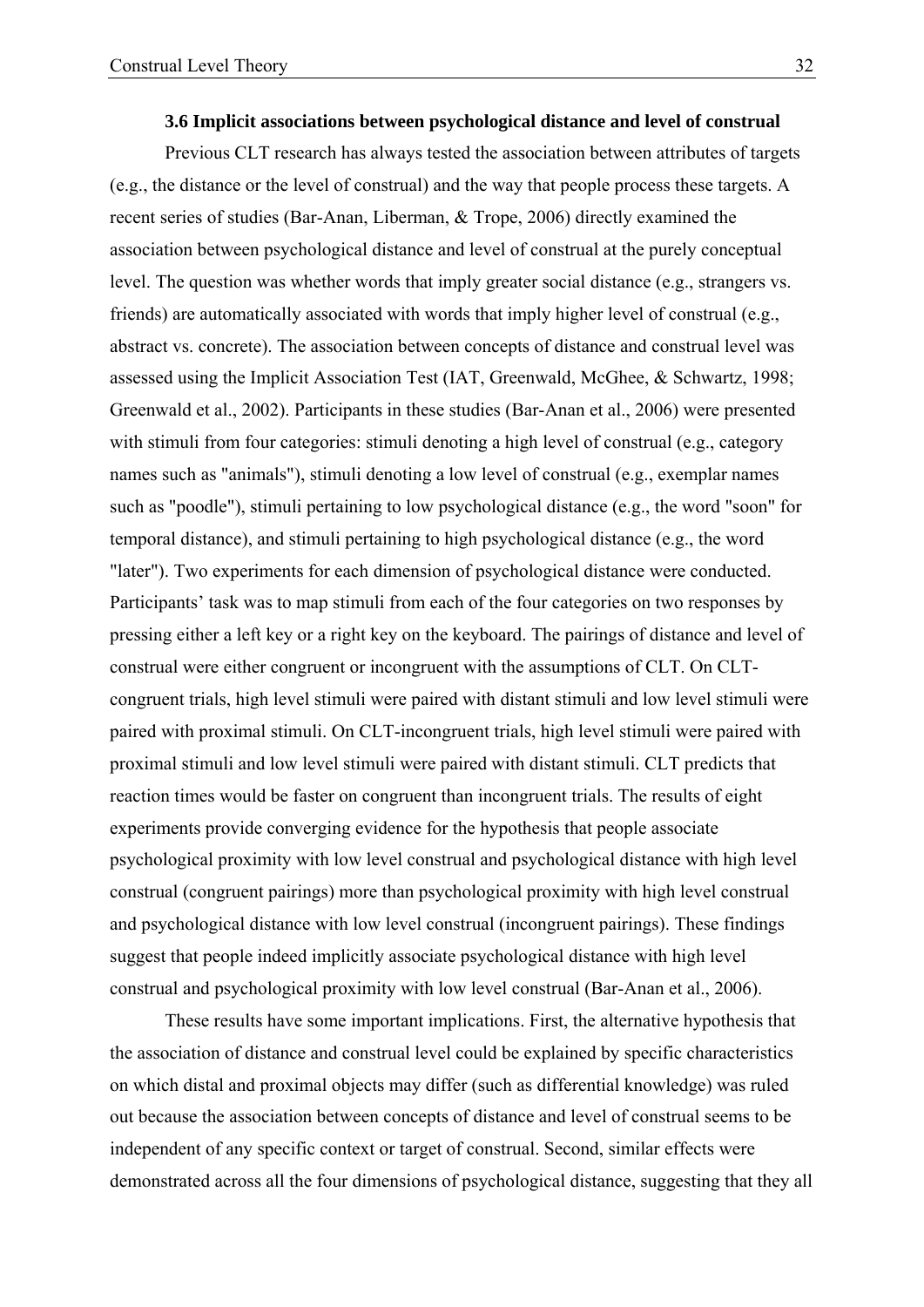share a common meaning as instances of psychological distance and are related to level of construal in a similar way (Bar-Anan et al., 2006). Third, it seems that the association between psychological distance and construal level can be activated automatically without conscious deliberation. Summing up, apparently, there is an association between psychological distance and high level construals and psychological proximity and low level construals on the level of concepts, which means that the association does not only exist as an effect of distance or construal level on the way that people process targets. Although the research by Bar-Anan et al. (2006) supports the idea that the four dimensions of psychological distance are different manifestations of one underlying concept of psychological distance, it doesn't address the question of whether and how these four dimensions are interrelated.

#### **3.7 Interrelations among psychological distance dimensions**

 According to CLT, psychological distance is reflected in different dimensions. Thus, it seems quite plausible to assume that these dimensions are also mentally associated. For instance, people use spatial metaphors to represent time in everyday language and reasoning (Casasanto & Boroditsky, 2008). The common feature of the distance dimensions relates to the fact that they represent distances from one's direct experience. Thus, remote locations should bring to mind the distant rather than near future, other people rather than oneself, and unlikely rather than likely events.

Bar-Anan, Liberman, Trope, and Algom (2007) provided initial support for these interrelations. In their studies, they used a picture-word version of the Stroop task (Stroop, 1935). In a typical Stroop task, participants are faster in naming the ink color of semantically compatible words (e.g., the word "green" or the word "grass" printed in green ink) than in naming the ink color of semantically incompatible words (e.g., the word "green" or the word "grass" printed in blue ink). In the Stroop task, people are required to focus on one aspect (color) and ignore the other aspect (semantic meaning). The idea is that the irrelevant dimension (i.e., the semantic meaning of the words) interferes with and facilitates participants' response as a function of the congruence between the relevant stimulus and the irrelevant stimulus. Bar-Anan et al. (2007) demonstrated a similar effect with distancecongruent versus distant-incongruent stimuli. In a modified picture-word version of the Stroop task, participants had to discriminate between cues of one psychological distance dimension while ignoring cues of another psychological distance dimension. The pictures used in the study were landscape photographs containing an arrow that was pointing to an either proximal or distal point on the landscape. The words used in the study were written on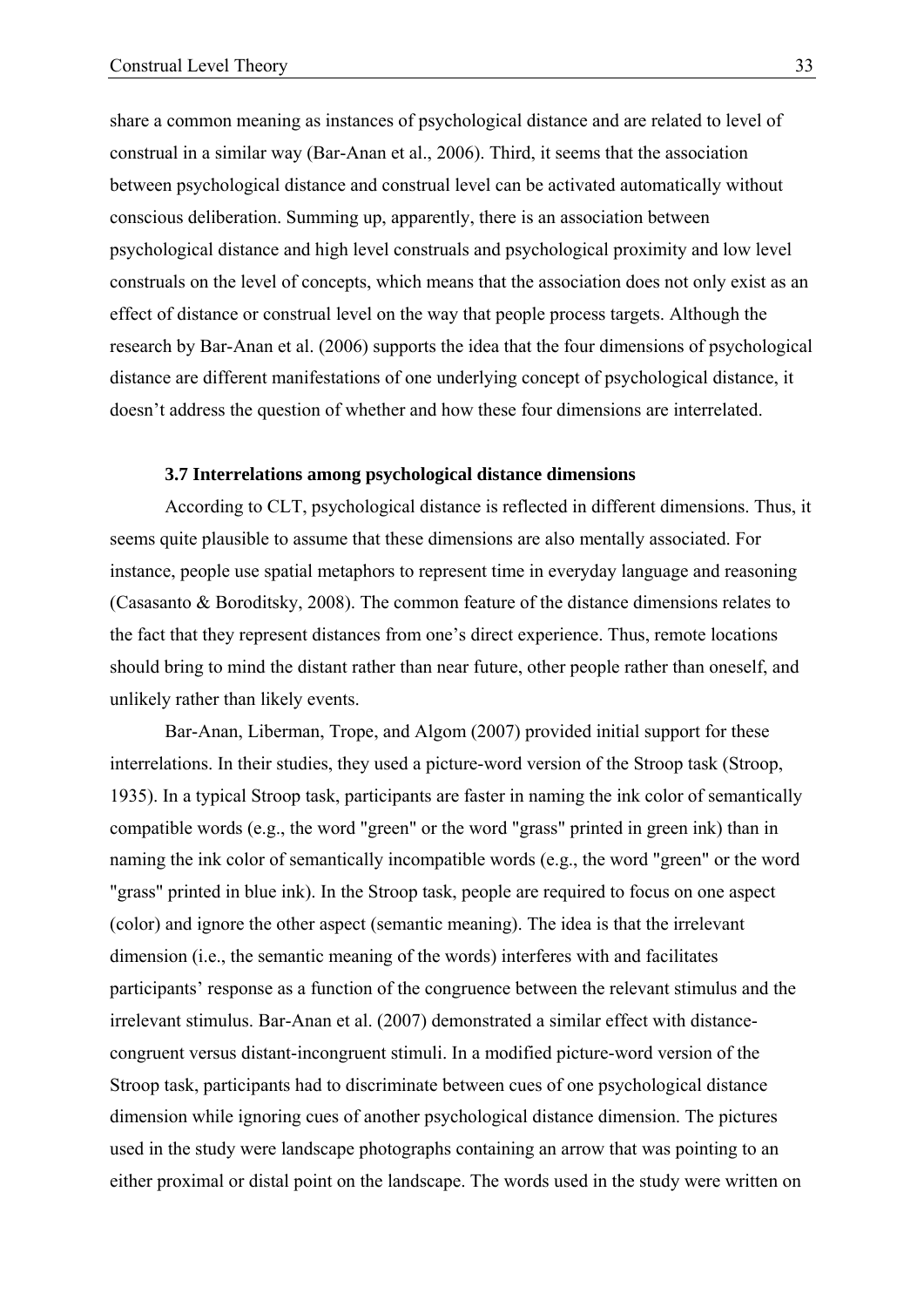the arrow and carried various meanings of psychological distance: temporal (e.g., tomorrow, in a year), social (e.g., friend, enemy), and hypotheticality (e.g., sure, maybe). Participants had to respond by pressing one of two keys as quickly and as accurately as possible. In one version, they had to indicate whether the arrow pointed to a proximal or distal location (spatial discrimination), whereas in another version, they had to identify the word printed on the arrow (semantic discrimination). The distance-congruent trials were the ones in which the spatially distant arrow contained a word that denoted large temporal distance, large social distance, or low probability and the spatially proximal arrow contained words that denoted temporal proximity, social proximity, or high probability. The distance-incongruent stimuli were the ones in which the spatially distant arrow contained words denoting proximity and spatially proximal arrows contained words denoting distance. As predicted, in both types of tasks and across all four dimensions of distance, participants responded faster to distancecongruent stimuli than to distance-incongruent stimuli. These results suggest that temporal distance, spatial distance, social distance, and hypotheticality have a common meaning – psychological distance – and that people assess this meaning spontaneously, even when it is not directly related to their current task.

#### **3.8 Critical appraisal and explanations for the relation of distance and construal**

Psychological distance is at the core of CLT, subsuming any type of distance from temporal to social to physical distance. The assumption of an association between psychological distance and construal level is elegant, simple, and is supported by a growing amount of research under the conceptual umbrella of CLT. According to CLT, the association between distance and construal has evolved from the relationship between psychological distance and people's knowledge about high and low level features of objects (Liberman et al., 2007; Trope & Liberman, 2003). This association is assumed to be over-generalized, leading people to use high level construals when thinking of distant targets and low level construals when thinking of proximal targets, regardless of the amount of available knowledge about the target. The level of construal might be adjusted to the psychological distance of the target, even when the available information about the target does not favor one construal level over another.

Although this explanation appears plausible and can explain many of the construal effects described above, CLT nonetheless has been criticized for being a pattern-driven and not a process-driven theory (e.g., Semin, 2007). According to these critics, CLT simply proposes an associative relationship between construal level and distance but does not specify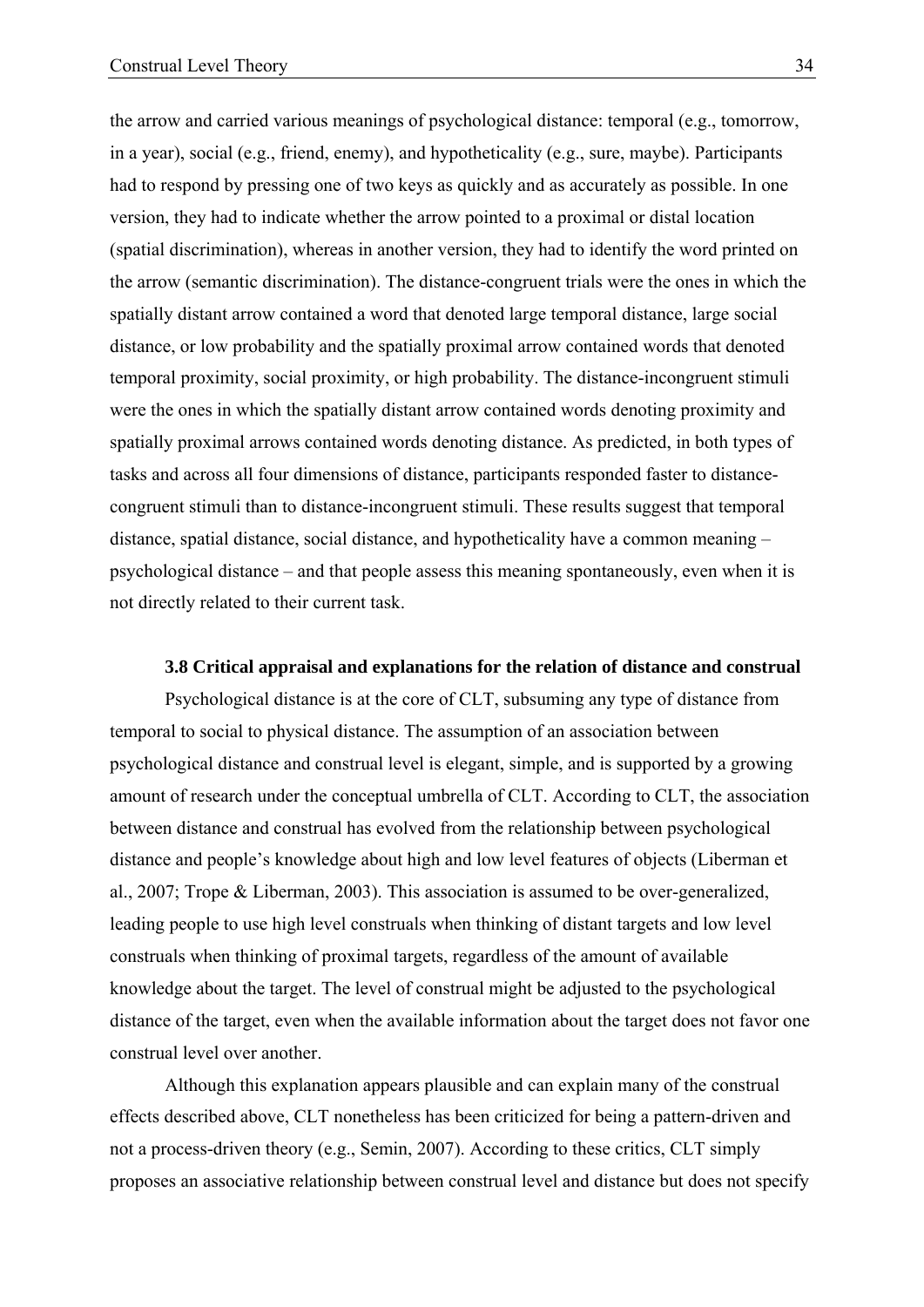*why* this is the case. The theory does not offer any explanation for the process underlying the formation of this association. Because most empirical evidence for CLT rests on a specific outcome pattern, it seems quite difficult to understand or explain what exactly drives the different construals. It would therefore be valuable to consider alternative explanations for the relation of distance and construal. One of these alternative explanations was proposed by Fiedler (2007) who argued that distance effects cannot be explained by an over-generalized association but rather by an unequal amount of information about proximal and distal stimuli. Although CLT experiments do provide participants with the same amount of information, the size of the effective information sample about distal and proximal objects may still differ markedly. Fiedler (2007) argued that this is the case because people generate their own inferences, form their own associations, and memorize different past experiences. At a short psychological distance, people should enrich their decision options with more self-generated inferences, self-references, past experiences, imagined scenarios, and world knowledge than at a long psychological distance. Thus, the effective amount of knowledge consists of both, experimenter-provided *and* self-generated information, and is richer with decreasing distance (Fiedler, 2007). Following this logic, Fiedler (2007) concluded that distance effects are not automatic, over-learned and detached from informational differences between proximal and distal objects. This reasoning, however, cannot explain the effects found by Bar-Anan et al. (2006, 2007) about automatic associations of distance and construal level and about the interrelations of the distance dimensions.

If there is indeed an over-generalized association between distance and construal level as assumed by CLT, the question of *how* this association developed in the first place is of equal theoretical and empirical relevance. One possible explanation for this can be found when looking at construal level and distance from a developmental point of view. In other words, it might be helpful (1) to consider how an understanding of the different dimensions of distance and their relation to each other actually developed in human beings; and (2) to investigate the development of construal levels (i.e., mental representations). Once it is clear how the distance dimensions and construal levels develop, it might be easier to explain the origin of the association between these two concepts.

Due to the fact that CLT is still a young theory, it is only recently that CLT researchers have started to investigate the interrelations of different dimensions (Bar-Anan et al., 2007; Liberman et al., 2007). CLT argues that all four dimensions of psychological distance share the same underlying meaning, namely that they are all distances from direct experience and as a consequence have similar effects on construal. However, the question of how the different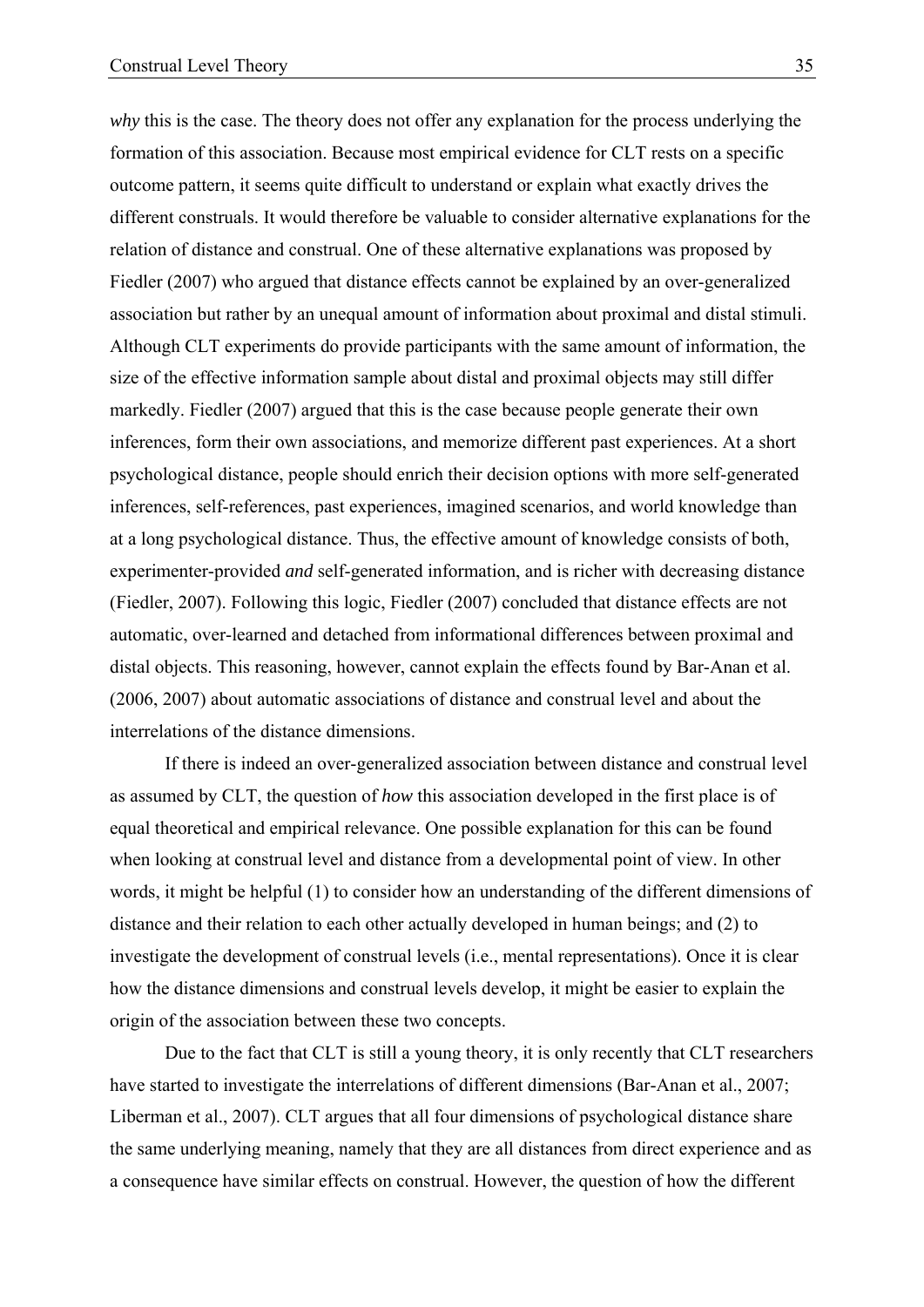distance dimensions relate to each other is still unanswered. It might be useful to interpret the different distance dimensions from an ontogenetic developmental point of view in order to learn more about the interrelations of the dimensions. Regarding the different distance dimensions, there is reason to doubt the assumption that all distance dimensions are equal. It seems quite possible that the dimensions itself are asymmetrically related, which means that one dimension might be more abstract than another one and even evolved out of the other one. Evidence for this view originates in research on metaphorical structuring (Boroditsky, 2000; Lakoff & Johnson, 1980). A metaphorical view of concepts and representations claims that abstract concepts have evolved out of more concrete concepts. Time can be understood as an abstract concept because time cannot be experienced by the senses. Space, on the other hand, is a more concrete concept. More abstract concepts such as time were initially understood as

metaphors of very concrete and experiential concepts such as space. Based on this reasoning, one could argue that not psychological distance in general (as postulated by CLT) but spatial distance is at the core of all distance dimensions because it seems to be the first of all the distance dimensions to develop. For instance, Casasanto and Boroditsky (2008) have shown that people use spatial metaphors to represent time in everyday language and reasoning. Lakoff and Johnson (1980) emphasized that the first complex conceptual mental structures to develop are those that come out of our direct experience as infants and children. For example, direct experience of physical location and orientation in space (up/down, forward/backward) is one such basic structure. Other conceptual structures are then built onto the direct structures in a metaphorical way (e.g., 'I'm feeling *down* today'). Thus, the concept of time is built onto the conceptual structure of space because time as a concept develops later in children than do spatial relations. Bargh (2006, p. 154) argued in line with this reasoning: "What is psychological distance, after all but a metaphor that derives its meaning from the more basic and directly experienced concept of physical distance?"

More evidence for the view that the concept of time developed out of the concept of space comes from Piaget (1980). Piaget (1975) argued that a special kind of social distance, namely the experience of a child that its self and its surroundings are divided entities, is the very first experience of distance. However, he could also show that structural aspects of space are earlier understood by children than time (Piaget, 1980; Piaget & Inhelder, 1975). For instance, children's ability to reason about the temporal structure of an event can be seriously distorted by the spatial structure of the event (Piaget, 1980). This can be taken as additional evidence for a developmental mechanism of the concepts of space and time. It seems a little more difficult to locate the social distance dimension on a developmental pathway because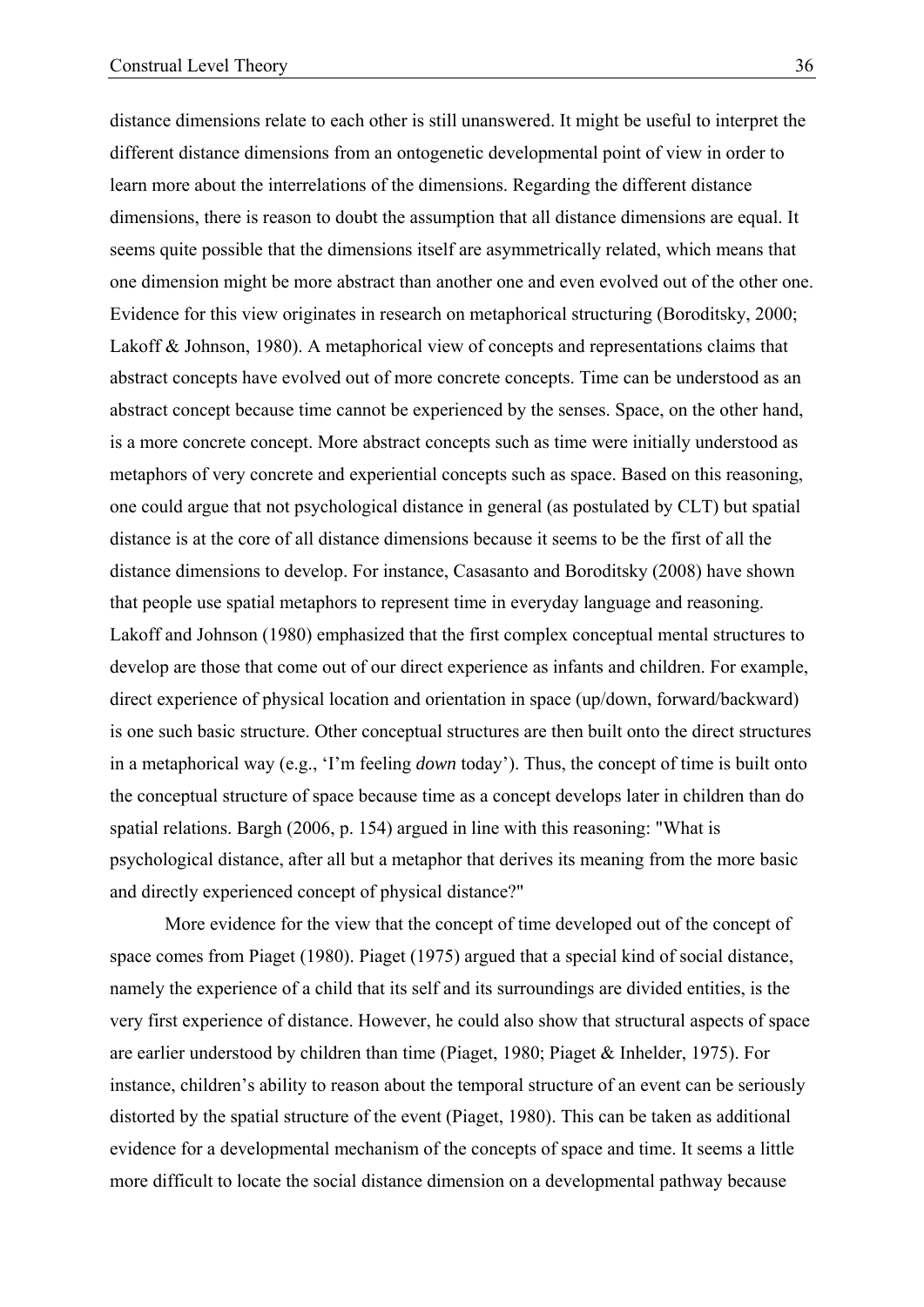there are many different instances of social distance. As mentioned above, the difference between self and the surrounding world is recognized very early in life. However, for the other types of social distance a different picture emerges. Whether the distinction between ingroup and out-group, for example, develops before or after an understanding of time is hard to say. I suspect that understanding of most forms of social distances (such as hierarchical distance, power, and politeness) occurs after the development of a basic understanding of temporal relations. For the dimension of probability, it seems obvious that probability constitutes an abstract dimension of distance, which is probably the last one of the four distance dimensions to develop (Piaget, 1975). However, if and how the dimensions of social distance and probability build onto the concepts of space and time is subject to speculation at the moment.

Even if the distance dimensions did indeed all develop out of spatial distance, this is not discrediting the postulations of CLT because it does not necessarily mean that the different dimensions are unable to elicit the same effects on construal level once all the dimensions have evolved. Rather, it may provide additional explanations that go beyond the scope and assumptions of CLT. However, Wallot (2008) was able to provide first evidence that spatial and temporal distances are unequal not only with regard to structural properties (see Boroditsky, 2000; Casasanto & Boroditsky, 2008) but also with regard to level of construal. However, given the current empirical literature, it is too early to draw definite conclusions regarding the interrelations of the distance dimensions.

The second aspect that needs to be addressed when investigating the origin of an overgeneralized association concerns the levels of construal. It might be possible that construal levels developed in a way very similar to the development of the distance dimensions. In other words, high level construals may have evolved ontogenetically out of low level construals. This reasoning actually bases on the same assumptions as outlined in the preceding paragraph. That is, infants and young children first only experience their environment directly with their senses (e.g., they see, hear, smell, touch). Thus, children's initial mental representations are very concrete. For example, a very young child represents the event of 'playing with a ball' probably concretely such as 'throwing a ball in the air and catching it'. In the course of development, children start to learn to abstract from their concrete experiences. Older children are usually able to represent the same action more abstractly, for instance in terms of 'doing sports'. This does not mean that older children or adults only represent objects and events abstractly. Rather, it means that an event *can* be represented abstractly because the cognitive abilities have developed by then, whereas this is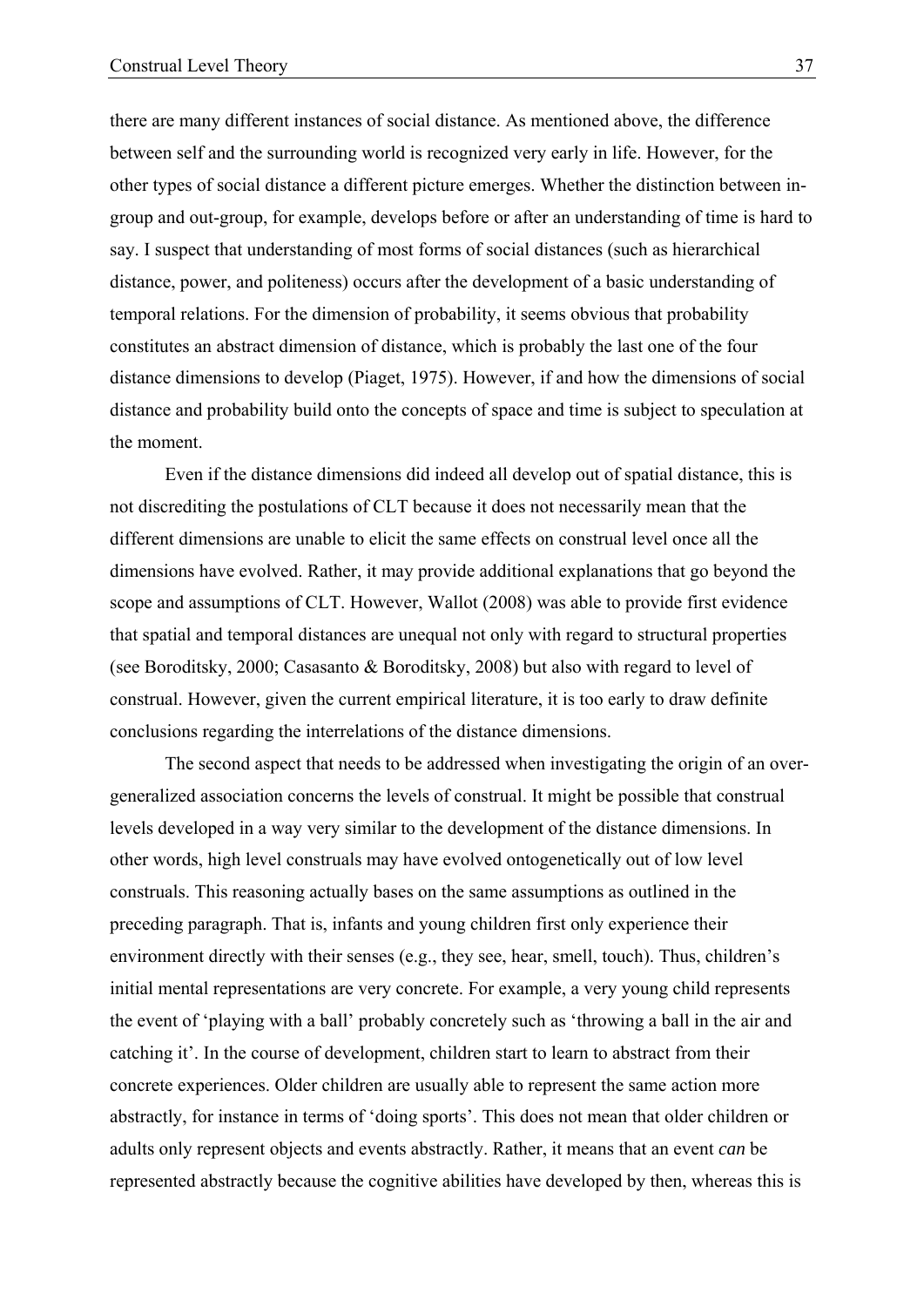not yet the case in very young children. Thus, abstract concepts may evolve out of concrete concepts.

It seems quite trivial to say that children learn abstractness on the basis of concreteness but this reasoning has interesting implications both for CLT and for our understanding of the mechanism underlying CLT. Specifically, if the concepts of distance and construal level both develop in childhood and if both developments rely on the same underlying mechanisms (i.e., the abstract dimension of time develops out of the concrete concept of space, and the abstract representation of an object develops out of a concrete experience), this can possibly explain the origin of the association between distance and construal level as being formed in early childhood. If this assumption is correct, it could be fruitful for CLT because an explanation of the over-generalized association between distance and construal level might be backed up by developmental research. On the other hand, evidence for this assumption might also question the validity of CLT. Specifically, it would be difficult to maintain the postulation of CLT that distance and construal level are different concepts. One could even propose that psychological distance and construal level may be one and the same thing. This argument has already been brought forward by Fiedler (2007) and Wallot (2008) and is particularly obvious in the case of probability. On the one hand, high probability (or low hypotheticality) indicates proximity. On the other hand, probability is sometimes introduced as an aspect of construal level (feasibility; Liberman & Trope, 1998). Feasibility concerns may actually reduce the probability of attaining a desired outcome (Fiedler, 2007). For example, the desired goal of a holiday trip is less likely to be attained when the holiday trip begins soon. Moreover, Sagristano et al. (2002) demonstrated that low probability (i.e., the possibility of not winning) is more likely realized for proximal than for distant decisions. Thus, high level and low level construals might be interpreted as end points of a dimension of distance itself, which means that a high level construal *is* psychologically distant, whereas a low level construal *is* psychologically near. Liberman, Trope, and Wakslak (2007) correctly recognized "if level of construal is defined as a distance dimension, the contention that distal things are construed more abstractly becomes tautological" (p.114). However, they argued that level of construal is a type of mental representation that is invoked by distance rather than a distance dimension itself. According to CLT, a high level construal *induces* a perception of greater distance but is not more distant per se, whereas a low level construal *induces* a perception of proximity but is not more proximal per se. Further empirical research has to find out which of the two points of view can be corroborated.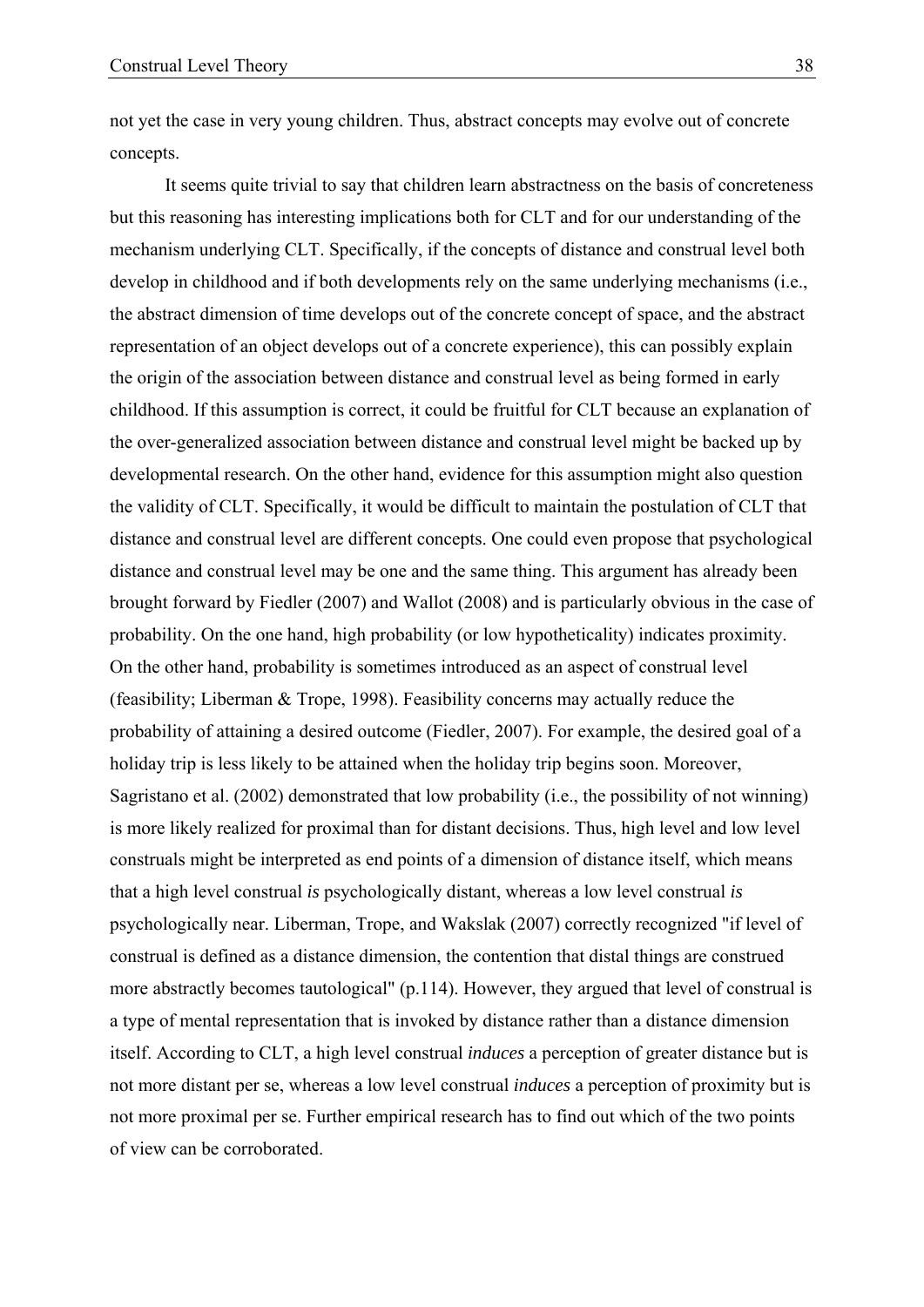Considering that there is an impressive amount of research dealing with CLT effects in diverse areas such as choice, preferences, judgments and decision making, it is surprising that the influence of psychological distance on learning, and specifically on associative learning, has never been investigated. The present work fills this research gap. Specifically, the aim is to gather further evidence for distance effects within CLT but extend previous research by introducing another dimension of distance. The present research includes studies that utilize an associative learning paradigm, a paradigm that is novel in the context of CLT. The prediction is that association is a dimension of psychological distance and as such also influence a product of associative learning, namely our attitudes. Before explaining how distance might relate to and has an influence on associative learning, the next chapter first outlines the theoretical bases of associative learning.

# **4 Associative Learning**

 For many decades, it has been a goal of experimental psychologists to discover how animals and humans learn about relationships between stimuli and events in the world around them (Le Pelley, 2004). The reason for this interest is that the ability to learn about correlative or predictive relationships enables organisms to adapt and survive in a changing environment. Associative learning can be defined as the process by which an organism represents the relations between the events it experiences (Harris, 2006). The scientific study of associative learning began over a century ago with the pioneering studies of Thorndike (1898, 1911) and Pavlov (1927), and it continues today as an active area of research and theory (for a review see Wasserman & Miller, 1997). Even though the principles of associative learning have been studied primarily in nonhuman animals, the study of associative learning in human beings is growing in interest and importance (Shanks, 1994; Wills, 2005).

 The cardinal example of associative learning is Pavlovian classical conditioning in which a neutral stimulus signals the delivery of a biologically significant event. Another (newer) line of research within associative learning is evaluative conditioning which investigates the acquisition of likes and dislikes. Although the focus of the present work lies on evaluative conditioning, it is crucial to first discuss classical (or Pavlovian) conditioning because evaluative conditioning arose out of classical conditioning and is sometimes still regarded as an instance of classical conditioning (e.g., Eagly & Chaiken, 1993). Before discussing whether this view is justified, the phenomenon of classical conditioning is outlined in more detail.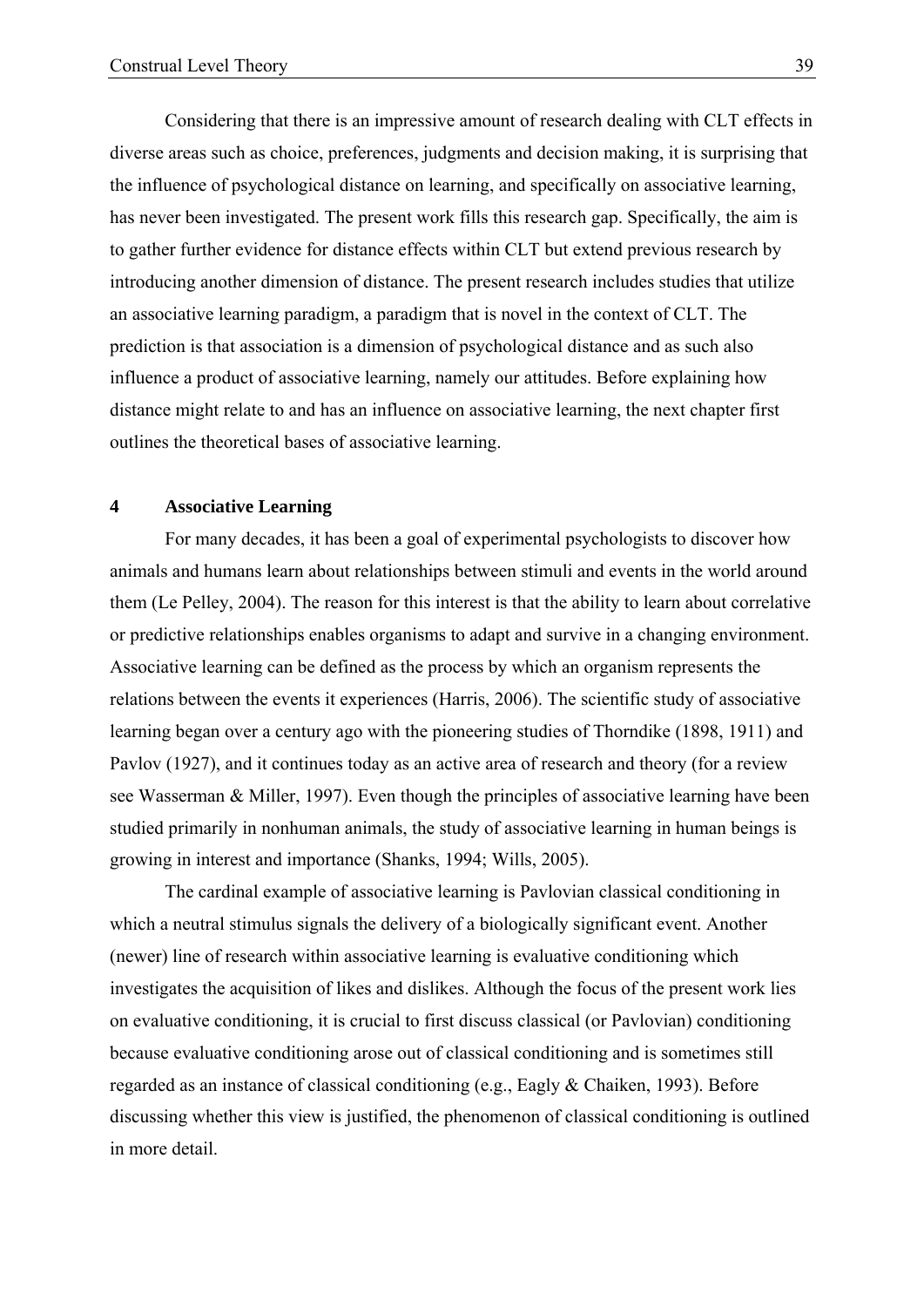#### **4.1 Classical Conditioning (CC)**

 Classical Conditioning (CC) is one of the most studied phenomena in psychology (Rescorla, 1988). CC is a form of associative learning that was first demonstrated by Ivan Pavlov (1927). The typical procedure in CC involves presentations of a neutral stimulus along with a stimulus of some significance. The neutral stimulus is referred to as conditioned stimulus (CS) and can be any event that does not result in an overt behavioral response from the organism under investigation. The presentation of the significant stimulus, on the other hand, necessarily evokes an innate, often reflexive, response. This stimulus is called unconditioned stimulus (US), whereas the response is called unconditioned response (UR). CS and US are then repeatedly paired. Eventually, the two stimuli become associated and the organism begins to produce a behavioral response to the CS called conditioned response (CR).

The original and most famous example of CC represents the salivary conditioning of Pavlov's dogs: During his research on the physiology of digestion in dogs, Pavlov (1927) noticed that the dogs began to salivate in the presence of the lab technician who normally fed them. Following this observation, Pavlov predicted that a natural reflex such as salivation could be affected by learning. If a particular stimulus in the dog's surroundings was present when the dog was presented with food, this stimulus would become *associated* with food and cause salivation on its own. Pavlov trained dogs to associate a tone with a food reward by using bells to call the dogs to their food. Initially, the dogs showed no or weak responses to the tone but after a few repetitions, the dogs started to salivate in response to the tone. The neutral stimulus (i.e., the tone) became a CS as a result of consistent paring with the US (i.e., food).

Since Pavlov's seminal research (1927), CC was demonstrated in a plethora of studies. Therefore, it can be regarded as a long established fact that organisms tend to learn associations during CC, and that such associations mediate the CR. However, the picture of what is actually learned during conditioning is often too simplistic (Field, 2006a). For instance, the traditional view which was based on the reflex tradition in physiology sees conditioning as a kind of low level mechanical process in which the control over a response is passed from one stimulus to another. This view, even though proven wrong, is still quite popular in recent textbooks (e.g., Atkinson, Atkinson, Smith, & Hilgard, 1987). As we know now, conditioning does not represent an extremely restricted form of learning in which a single stimulus becomes associated with a single outcome. Rather, conditioning is a much more complex process in which past learning and contextual variables are accounted for (e.g.,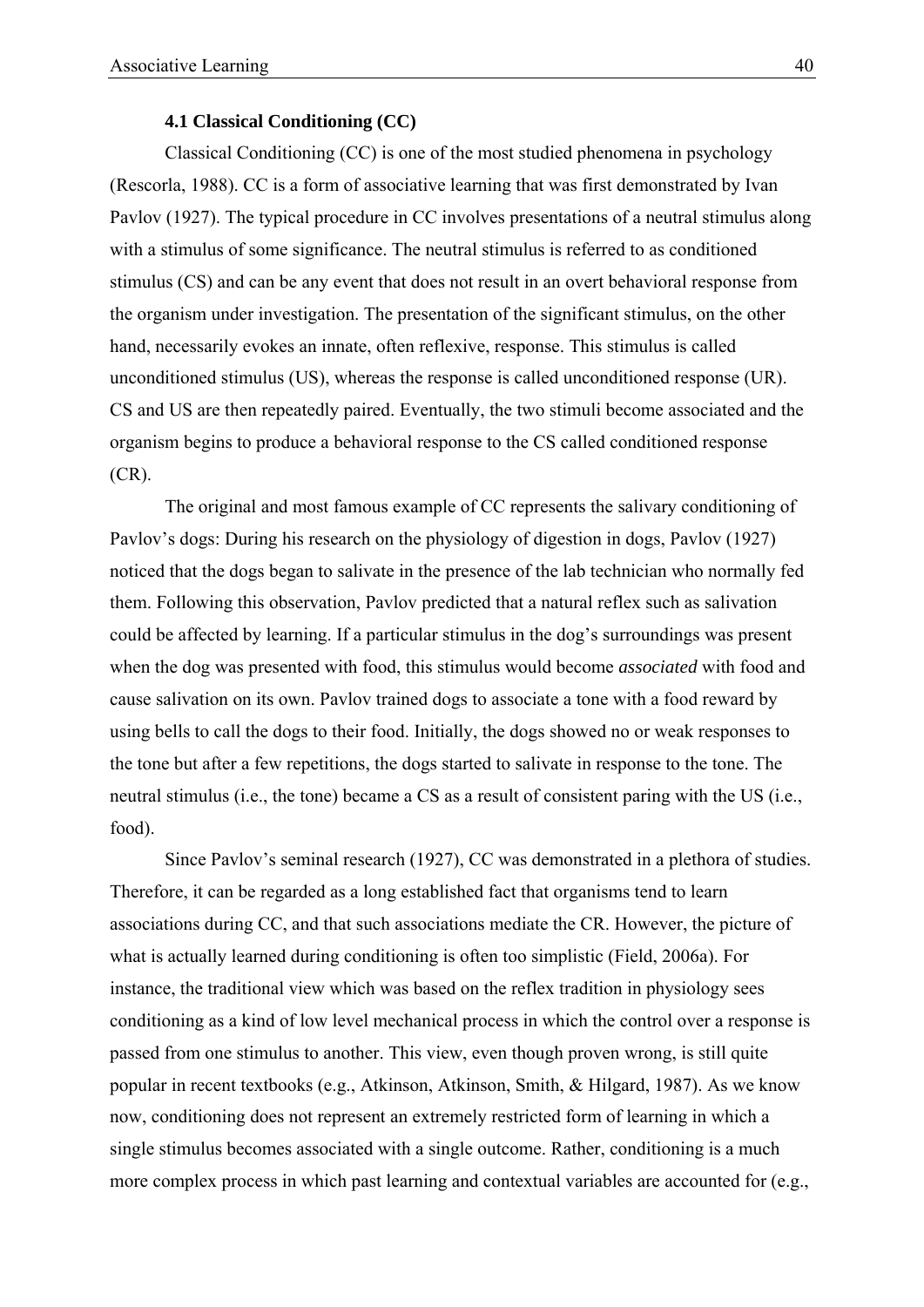Field, 2006a; Rescorla, 1988). During conditioning, associations between representations of multiple events are formed, thus providing an organism with a detailed representation of its environment. Rescorla (1988) stated that the modern view "sees conditioning as the learning that results from exposure to relations among events in the environment." (p.152).

# *4.1.1 Important factors determining the effectiveness of CC*

Whereas the more traditional descriptions of CC cite the pairing or contiguity of two events as responsible for producing conditioning effects, the view of conditioning as learning of relations sees contiguity as neither necessary nor sufficient (Rescorla, 1988). For example, Rescorla (1968) conducted a study with two conditions that had identical pairings of a CS (tone) with a US (shock). However, in one condition the US was also presented in between conditioning trials. Thus, the contiguity between CS and US was identical in the two conditions but they differed in terms of the information the CS provided about the US. In the condition in which the CS perfectly predicted the US, a significant conditioning effect was observed. In the other condition in which the likelihood of the US was not dependent on the presence of the CS, no conditioning effect was found. This experiment (Rescorla, 1968) demonstrated that simple contiguity of CS and US fails to capture the relation required to produce an association. Rather, conditioned responding is sensitive to the base rate of the US. Thus, when the CS provides no information about the occurrence of the US, no conditioning takes place. The key to obtaining conditioning effects is the predictive power of the CS, not the contiguity between CS and US (Field, 2006a). The phenomenon of conditioned inhibition (e.g., LoLordo & Fairless, 1985; Rescorla, 1969) even demonstrates that contiguity is actually unnecessary. In experiments on conditioned inhibition, one group experiences the CS only when the US is not present. If predictions about what is learned in such a situation are based on contiguity, then the organism should learn nothing. However, something is learned, namely that there is a negative relation between CS and US (LoLordo & Fairless, 1985; Pavlov, 1927; Rescorla, 1969).

Another important conditioning phenomenon is the Kamin (1968, 1969) blocking effect. In a typical blocking paradigm, there are two groups of participants. In the first phase of the experiment, one group is presented with conditioning trials in which a CS1 (e.g., a light) predicts a US, whereas the other group does not receive these trials. In the second phase, both groups experience a compound stimulus CS1 plus CS2 (e.g., a light and a tone) predicting the same US as in the first phase. Thus, one group has the history of a light alone signaling the US, whereas the other group lacks that history. The interesting result is that the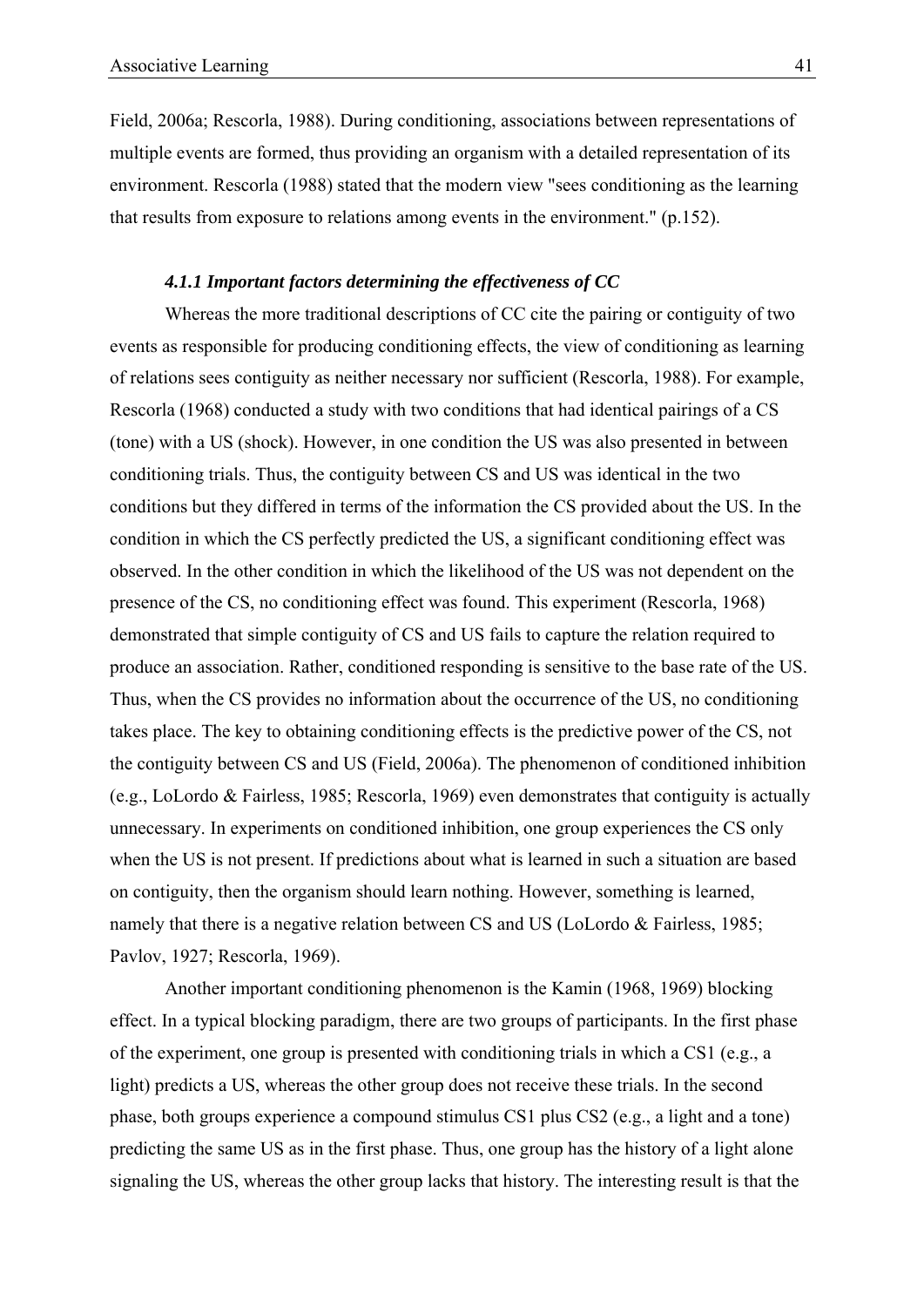tone becomes well-conditioned in the group that was not exposed to CS1-US contingencies. However, the pre-exposed group shows reduced conditioned responding to CS2 (the tone). This finding can be explained by the fact that the CS1 already reliably predicted the US and this blocks learning about the CS2 in the second phase. Thus, blocking can be described as the effect where the pairing of one stimulus with a US stops the US from being associated with other subsequently presented stimuli. The blocking effect is an example that organisms enter conditioning episodes with information about prior experience and prior relationships between CSs and USs. Other phenomena that support this assumption but will not be covered in detail here are latent inhibition (Lubow, 1973), learned irrelevance (Mackintosh, 1973), or super-learning (Aitken, Larkin, & Dickinson, 2000; Rescorla, 1971).

### *4.1.2 Associations: What is learned?*

One of the persistent questions in studies of CC asks what organisms learn. When a CS like a tone is paired with a US like food until animals start salivating to the tone, do the animals learn to associate the CS with salivation or do they learn to associate the CS with food? The first possibility is in line with Pavlov's (1927) original notion of associative learning and assumes that conditioning involves the formation of stimulus-response (S-R) associations. The S-R explanation of learning assumes a connection between the CS and the US at the response level. According to this account, the CS acquires its own response that mimics the conditioned response elicited by the US. The second possibility suggests that conditioning involves stimulus-stimulus (S-S) associations which means that there is a mental connection between the cognitive representations of the CS and the US. The answer to whether CC is based on S-S or S-R associations is far from simple.

There are a number of different ways to investigate this question experimentally. Rizley and Rescorla (1972) used sensory preconditioning and second-order conditioning procedures in order to investigate what is actually learned. In sensory-preconditioning, a CS2 (e.g., a tone) is paired with a CS1 (e.g., a light). No conditioned responses develop because neither the light nor the tone produces an unconditioned response. In a next step, the CS1 (light) is paired with a US until the CS1 is producing a CR. When the CS2 (tone) is then presented in a final test, it also produces a CR. Thus, sensory preconditioning experiments suggest an S-S association because one CS becomes associated with a second CS even though no UR is present. The procedure used in second-order conditioning is slightly modified. First, a CS1 (e.g., a light) is paired with a US (e.g., food) just as in a regular conditioning paradigm. Post-conditionally, the CS1 is paired with a CS2 (e.g., a tone). The common finding is that the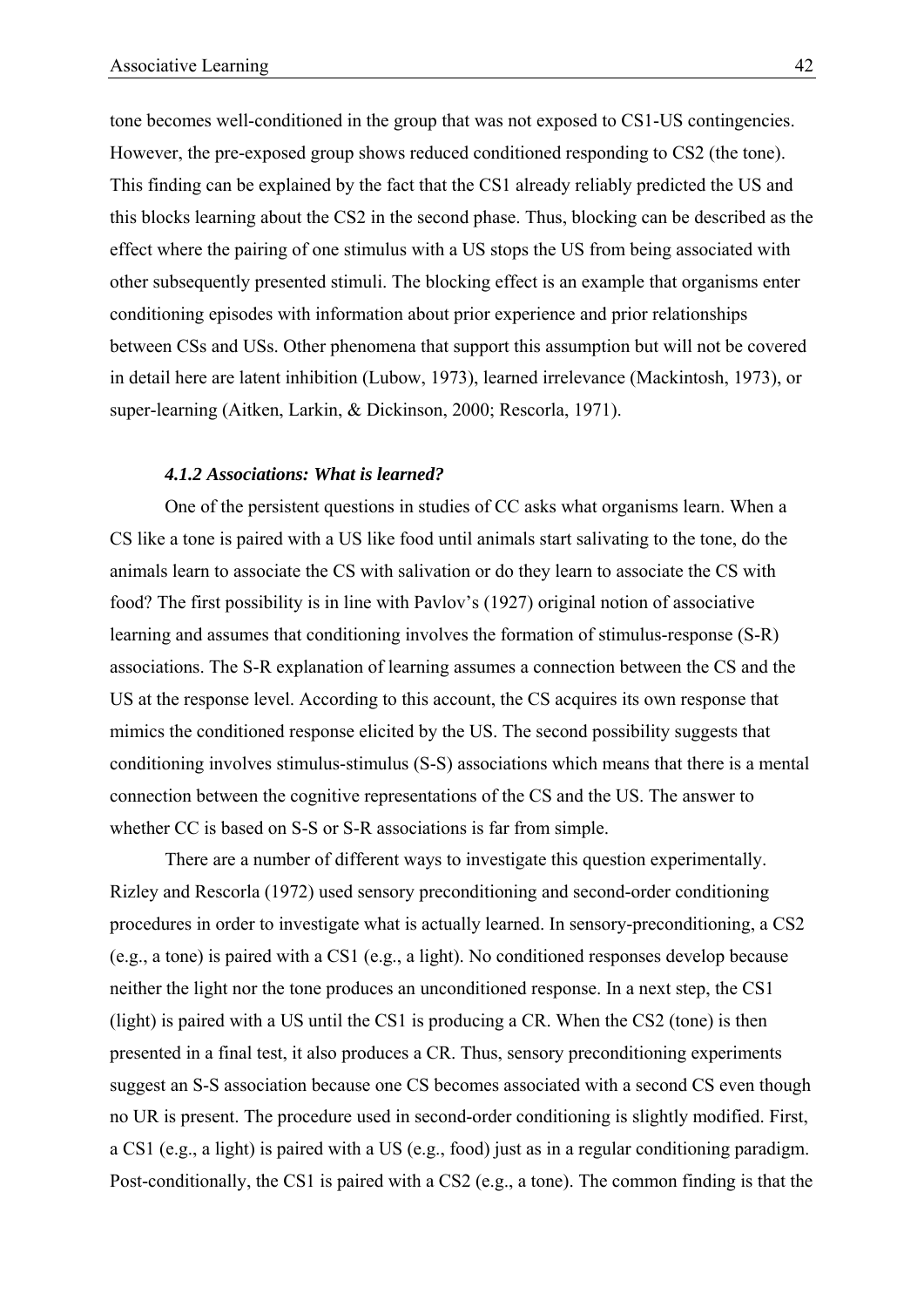tone also produces a CR even though it has never been paired directly with a US. The light, a first-order CS, comes to serve as a US for the tone, a second-order CS. In terms of conditioning, the second-order conditioning procedure examines a forward spread, whereas sensory pre-conditioning investigates a backward spread.

In their experiments, Rizley and Rescorla (1972) investigated what happens when one presents the first-order CS without the US after second-order conditioning took place. This procedure called extinction is usually known to eliminate the CR. Specifically, the question was what would happen with responding to the second-order CS once the first-order CS is extinguished? If second-order conditioning involves associating the CS with the CR, the animal should continue responding (S-R learning). If, however, it involves associating the second-order CS with the first-order CS, the animal should stop responding, since the firstorder CS is no longer associated with the US. The result was that animals continued to respond to the second-order CS after the first-order CS-US association has been removed (Rizley & Rescorla, 1972). The retention of conditioning to a second-order CS, despite the extinction of conditioning to a first-order CS upon which it was based, suggests that associations between the stimuli (S-S learning) do not provide the basis for second-order conditioning. However, in the case of sensory preconditioning, extinction of the first-order CS did completely eliminate responding to the second-order CS (Rizley & Rescorla, 1972). Thus, Rizley and Rescorla (1972) could show that extinction of the first-order CS has different effects in sensory preconditioning than it does in second-order conditioning, suggesting that the question of what is learned may have more than one answer.

In conclusion, the evidence suggests that S-S as well as S-R associations are formed in CC. Sensory preconditioning provides evidence for S-S associations because no S-R association can form. In second-order conditioning, the S-S association of CS1 and CS2 is relatively weak, allowing the S-R association to become dominant. This combination of competing associations and expectancies is further evidence that conditioning is a complex and sophisticated learning mechanism.

### *4.1.3 Theoretical models*

As mentioned above, current theory sees conditioning very differently from the reflex account of the past which stated that conditioning is the simple pairing of two events. Instead, conditioning is seen as the learning of relations among events. Theories are needed that can explain how these relations are coded by the organism. The theories by Rescorla and Wagner (1972), Mackintosh (1975), and Pearce and Hall (1980) provide useful accounts. These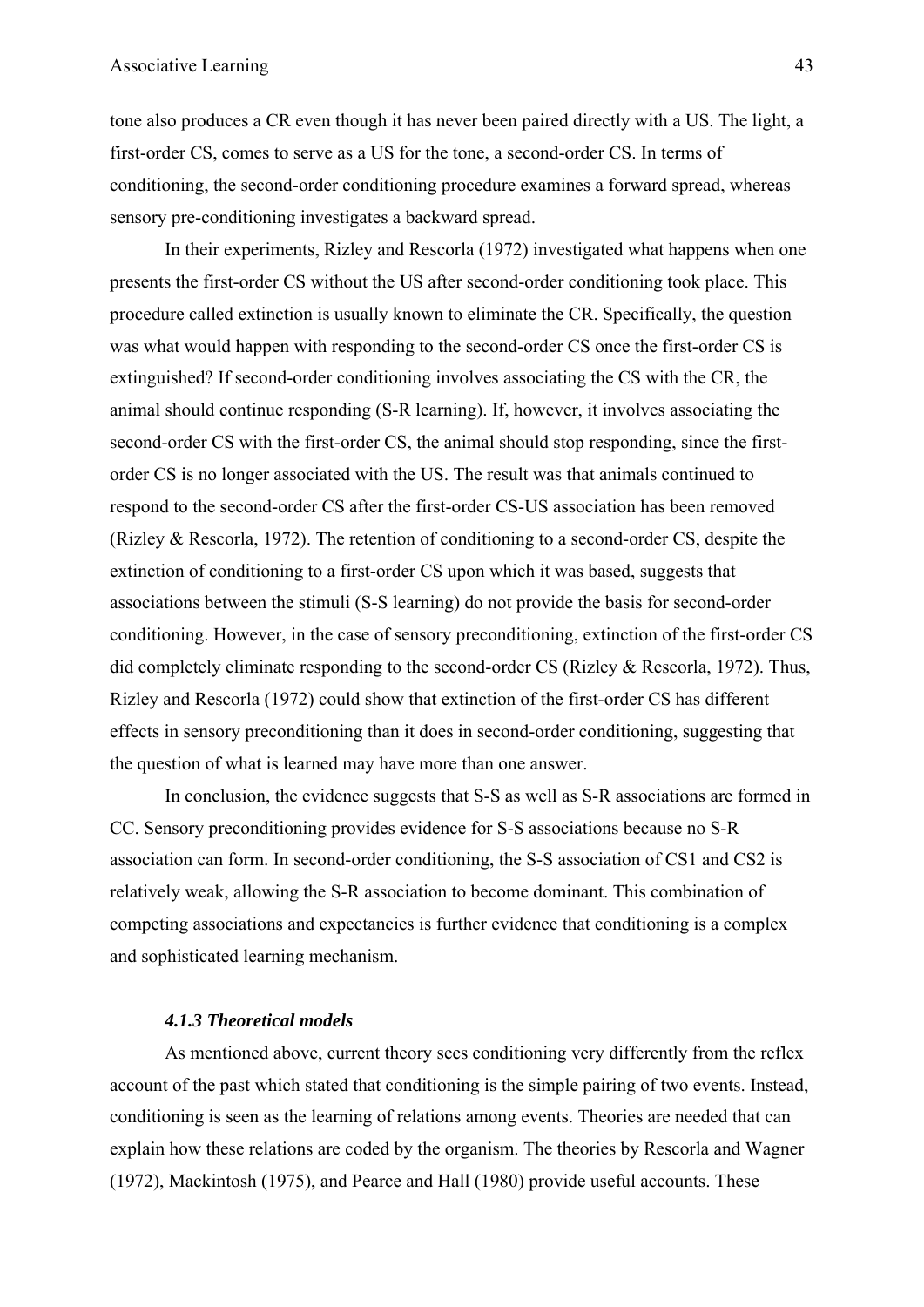models emphasize the importance of a discrepancy between the actual state of the world and the organism's representation of that state (Rescorla, 1988). They see learning as a process by which the two are brought into line. In other words, associative learning theories strive to capture the processes underlying and driving the change in strength of associations between representations of stimuli that develop as a result of experience of the predictive relationships between those stimuli (Le Pelley, 2004). In this paragraph, an overview of some of the most popular models of CC is given which does not claim to be exhaustive. I start with the Rescorla-Wagner (1972) model because it has been the dominant theory of associative learning in the last quarter of the twentieth century.

*Rescorla - Wagner model (1972):* The idea of the Rescorla - Wagner (1972) model is that learning is wholly governed by changes in the effectiveness of the US, with a surprising outcome supporting more learning than a predicted outcome. The contribution of the CS to learning is seen as fixed which makes the Rescorla-Wagner model a "US-processing"-model. According to the model, associations are formed between cues (CSs) and surprising outcomes (USs). The strength of the conditioned response that is evoked by a CS will depend on the strength of the associations between the representations of the CS and the US. The model is formalized in the following equation:

$$
\Delta V_A = \alpha_A \beta \, (\lambda - \sum V)
$$

According to this learning rule, the change in associative strength of a given CS  $(\Delta V_A)$ is a function of the intensity or salience of the cue itself  $(\alpha_A)$ , known as associability, and the intensity of the US  $(\beta)$ . The part in parenthesis is called error term and reflects the difference between the maximum associative strength that the US can support  $(\lambda)$ ; the maximum amount of conditioning possible with a given US) and the sum of the associative strengths of *all* cues presented on the trial  $(\sum V)$ . In other words, the error governing associative change for any cue on a trial is based on the combined associative strength of all cues present on that trial. This summed error term is in contrast to earlier formal models of associative learning (Bush & Mosteller, 1951; Estes, 1950; Kendler, 1971) that employed separate and independent error terms for each presented stimulus. However, the assumption of cue independence in earlier models has been challenged by studies demonstrating that cues presented in compound interact and compete for associative strength. This is most powerfully demonstrated in the phenomenon of blocking (Kamin, 1969). The Rescorla-Wagner model with its assumption of a summed error term is able to explain such blocking and related cue competition effects. For example, a first cue A acquires associative strength up to a maximum value that depends on the intensity of the US. In a second phase of the experiment, the amount of associative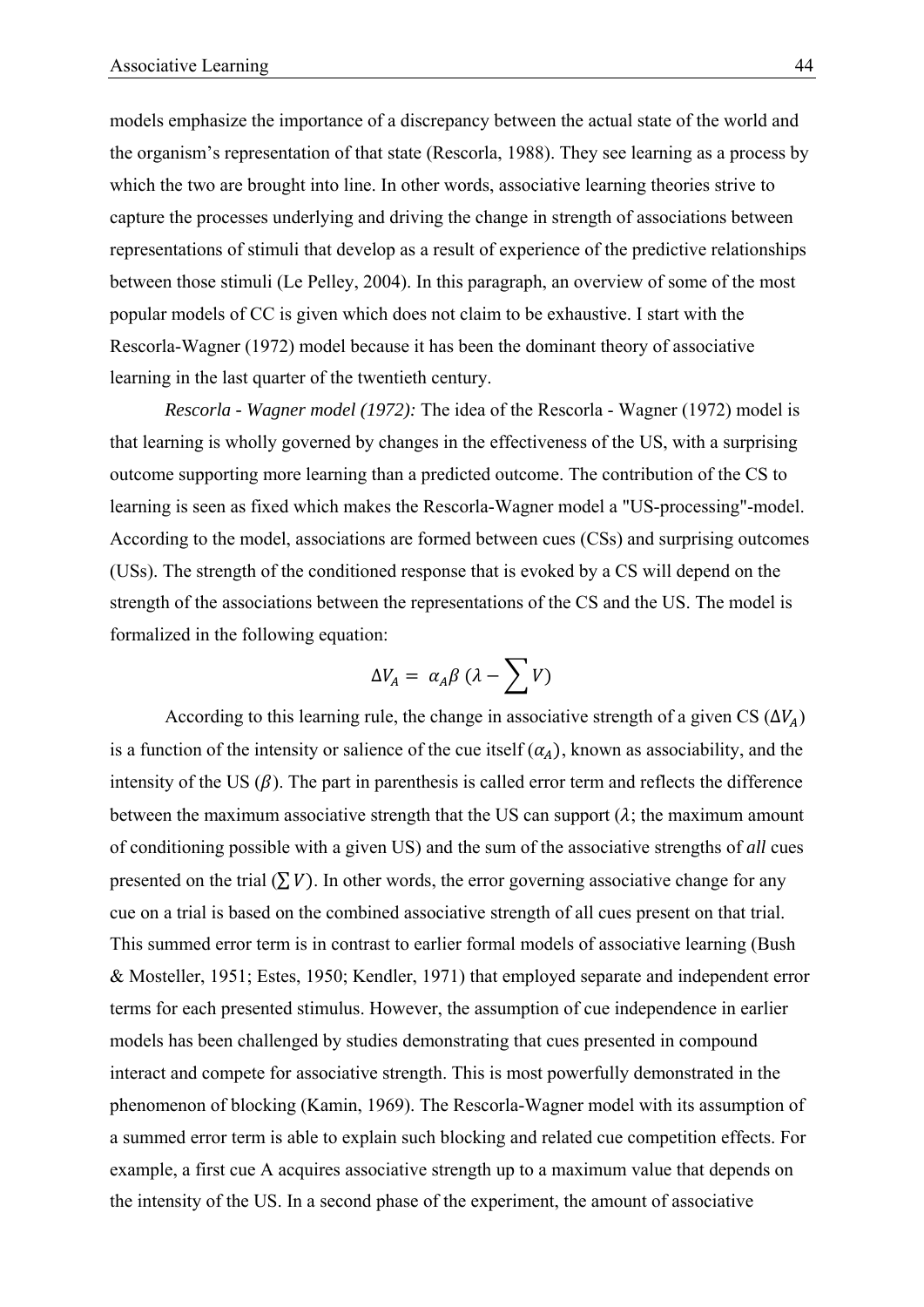strength gained by a second cue B depends on the discrepancy between the amount of conditioning supported by the US ( $\lambda$ ) and the summed associative strength of A and B ( $\Sigma V$ ). The presentation of A up to its maximum associative strength means that the summed associative strength of A and B will equal the amount of conditioning supported by the US. As a consequence, the discrepancy between A and B is zero which implies that the associative strength acquired by B is also zero. Put in more psychological terms, the Rescorla-Wagner model postulates that learning (i.e., the change in associative strength) depends on the extent to which the presence of the US is expected (De Houwer & Beckers, 2002). If participants learn on the A-only trials that A predicts the US, they are not surprised by the presence of the US on the A plus B trials. As a result, they learn little about the relation between B and the US.

Summing up, the model states that the change in associative strength (i.e., the amount of learning) will depend on three things (Field, 2006a): First, it depends on the intensity of the US: stronger USs produce stronger conditioned responding. Second, it depends on the salience of the CS which itself can be influenced by a number of other factors. And third, it depends on the extent to which the CS is presented with other cues that already have some associative connection to the US (cue competition effects).

*Mackintosh's (1975) model:* In the Rescorla-Wagner model, the associability of a cue (i.e., the amount of processing power secured by a given CS) is simply a fixed parameter depending on its intensity or salience. The Mackintosh (1975) model, on the other hand, is a "CS-processing" model which sees associability as a variable that is able to change as a result of experience with a cue and with that cue's predictive abilities. Mackintosh (1975) suggested that the attention devoted to a given cue is a function of its importance in predicting an outcome. Put more simply, organisms devote attention to relevant stimuli at the expense of not giving attention to irrelevant stimuli. The model can be formalized as follows:

$$
\Delta V_A = \alpha_A \beta \, (\lambda - \sum V_A)
$$

In the model,  $V_A$  refers to the existing associative strength of the cue. In contrast to the Rescorla-Wagner model, the associability of a cue  $(\alpha_A)$  does not stay constant but updates as a function of the degree to which that cue predicts the outcome relative to other cues that are presented on the same trial. Specifically, cue A maintains a high  $\alpha$  to the extent that it is a better predictor of the outcome of the current trial than are all other cues present. Conversely, α will decrease if the outcome is predicted by other events in the environment at least as well as by A. Thus, if the associative strength of the CS approaches its maximum (or is closer to the maximum for that CS than for any other cue) the salience of that CS increases which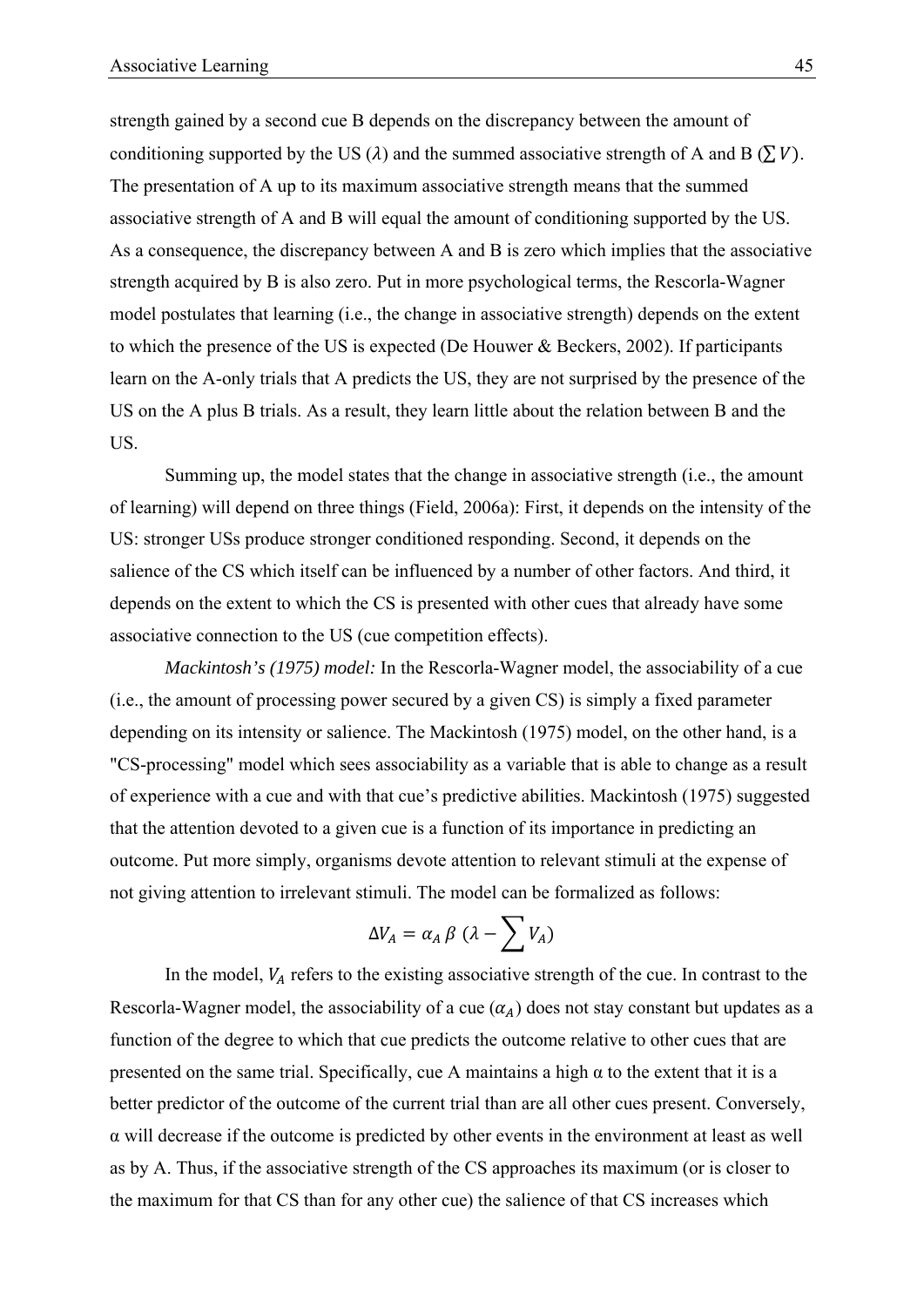makes the CS a better predictor. On the other hand, if the associative strength of the other cues is as close or closer to the possible maximum than the associative strength of the CS, the salience of the CS will decrease. This results in the CS being a weaker predictor for the outcome. Attentional models such as the Mackintosh (1975) model explain blocking effects in terms of associability rather than error. The first CS which is known to predict the US reliably attracts most or all of the attentional resources when it is presented together with a second CS. Thus, the second CS receives little or no attention which implies that no learning takes place (Kruschke & Blair, 2000; Mackintosh, 1975). However, the Mackintosh (1975) model cannot explain phenomena such as latent inhibition which led Pearce and Hall (1980) to the development of an alternative model.

*Pearce-Hall (1980) model:* Like Mackintosh's (1975) model, the Pearce-Hall model is an attentional model that is based on CS-processing. However, Pearce and Hall (1980) have a view on associability processes that is diametrically opposite to that taken by Mackintosh (1975). Specifically, Pearce and Hall (1980) believed that attention is not placed on CSs that already reliably predict a US. Rather, attention should be given to stimuli about which the predictive significance is unclear. It is reasoned that limited attentional resources should not be "wasted" on stimuli that are already known to be reliable predictors of a certain outcome. Instead, it would seem to make more sense to devote attention to stimuli whose predictive status is currently unclear in an attempt to learn more rapidly about the true significance of those stimuli. These proposals capture the intuition that an organism needs to attend to and fully process an event of which the consequences are uncertain, but may deal differently with an event with known consequences. Thus, in contrast to Mackintosh (1975), Pearce and Hall (1980) propose that the associability of a CS is declining when a CS accurately predicts its consequences, whereas the associability of a CS is increasing when the CS is followed by unpredictable consequences. Thus, the associability of a CS changes on each trial depending on whether the US was predicted on the previous trial.

In the Pearce-Hall (1980) model, there are different equations depending on whether the trial is excitatory or inhibitory. The following equation describes an excitatory trial.

$$
\Delta V_A^n = \beta_E \alpha_A^{n-1} \lambda^n
$$

The equation describes that the change in associative strength is determined by a function of a learning parameter related to US intensity  $(\beta_E)$ , the associative strength of the CS on the previous trial  $(\alpha_A^{n-1})$  and the maximum possible conditioning  $(\lambda^n)$ . The equation demonstrates that the Pearce-Hall model goes one step further than Mackintosh (1975) in its view of the role of associability processes in learning. For excitatory learning, the model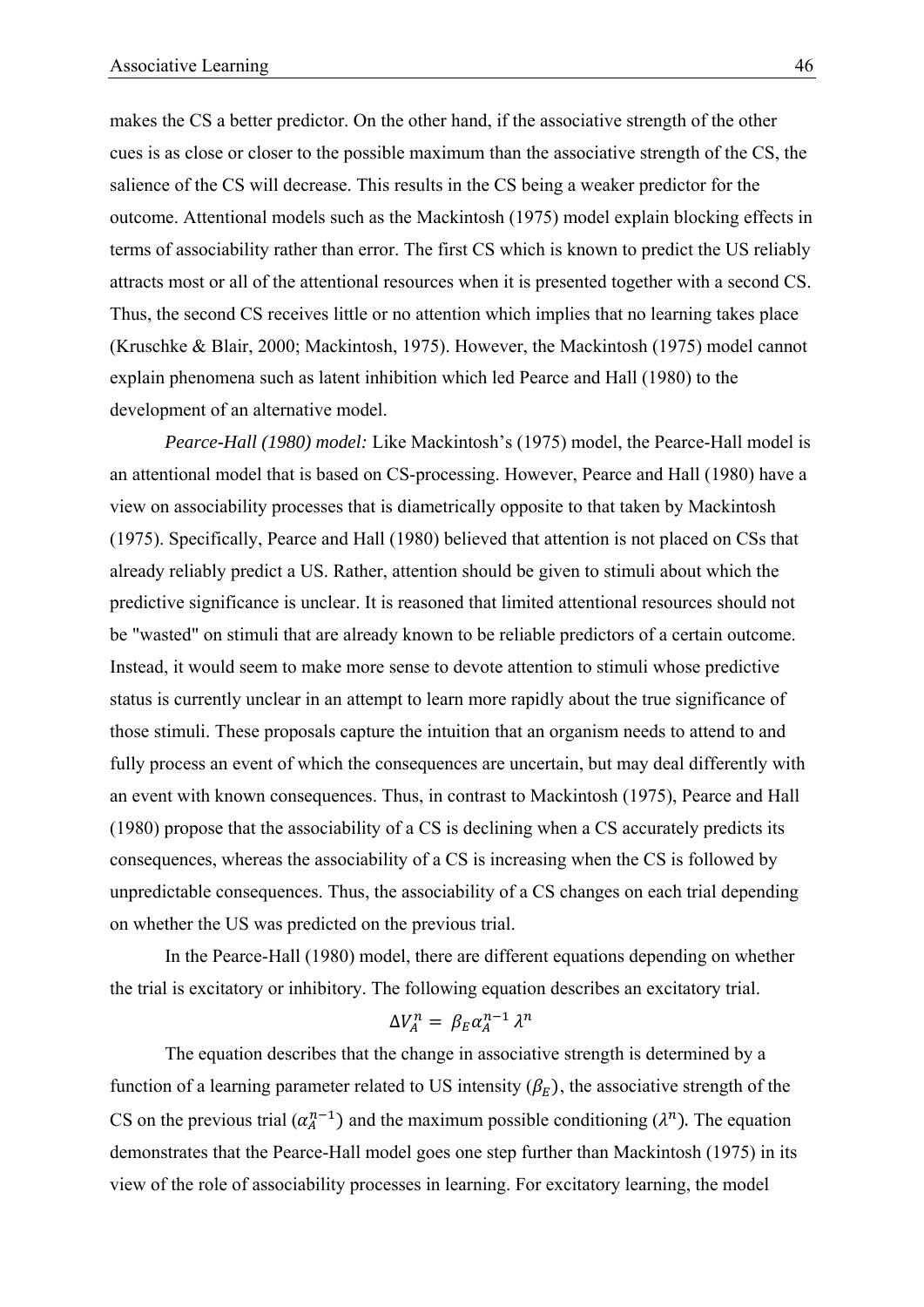places the entire burden of modulation of associative change on processing of the CS. There is no error term in the calculation of associative change.

In inhibitory trials, the change in associative strength is determined by a function of a learning rate parameter related to US intensity  $(\beta<sub>I</sub>)$ , the associative strength of the CS on the previous trial  $(\alpha_A^{n-1})$ , the discrepancy between the maximum possible conditioning  $(\lambda^n)$ , and the extent to which a US is predicted by all stimuli presented on that trial  $(\sum V_{NET}^{n-1})$ .

$$
\Delta V_A^n = \beta_I \alpha_A^{n-1} (\lambda^n - \sum V_{NET}^{n-1})
$$

The Pearce-Hall (1980) model can also explain blocking effects. During the first phase, cue A is established as a good predictor of the outcome, and its associability will decline accordingly. In the second phase, the AB compound is followed by the US. The presence of A will ensure that the US is already well predicted on these trials. Thus, the outcome following AB trials is not surprising. As a result, little attention will be devoted to the elements of this compound and little will be learnt about B compared to a control group without pre-training. In the control group, the occurrence of the US on AB compound trials is more surprising.

Interestingly, attention to (or processing of) the CS can be measured in terms of an orienting response (OR) which is not to be mistaken for a CR. Thus, support for the Pearce-Hall model comes from the finding that subjects orient towards novel stimuli and maintain their orientation, given that the stimulus is a poor predictor of the US (Pearce & Kaye, 1985). Similar and further evidence supporting the Pearce-Hall view of associability is provided by the observation that, under certain conditions, learning about a stimulus is more rapid when that stimulus is an inaccurate predictor of the events that follow it than when it is an accurate predictor (Kaye & Pearce, 1984; Swan & Pearce, 1988; Wilson, Boumphrey, & Pearce, 1992).

*Hybrid models:* The formal models introduced so far have focused on two potential factors underlying associative change, namely processing of the CS (in terms of changes in associability) and processing of the US (in terms of changes in error). However, all of these models have some problems. For example, the Rescorla-Wagner model assumes that the individual associative strength is unimportant and that only the combined associative strength matters. Even though Mackintosh's model does not have this problem because it views cue competition in terms of associability rather than error, it is unable to explain conditioned inhibition. The Mackintosh and Pearce-Hall models both focus on CS processing but take opposing views of the way in which processing of a stimulus changes as a result of experience of predictive relationships involving that stimulus. Given the existence of evidence supporting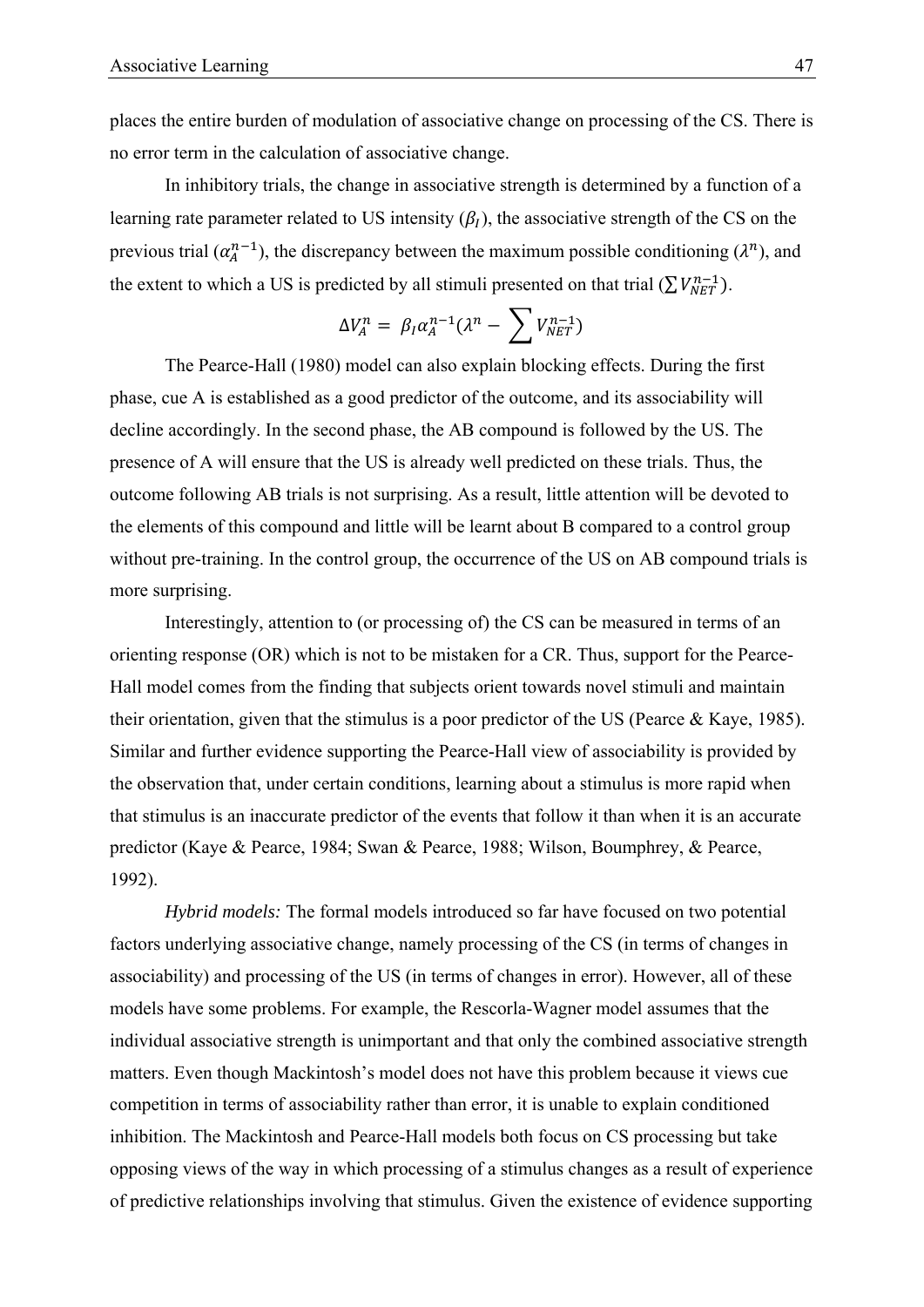each of these conflicting views, it becomes clear that none of these approaches alone is sufficient to account for the range of empirically observed effects. The hybrid model by Le Pelley (2004) combines features of all the previously mentioned approaches in an attempt to capture the strengths of each. The details of the hybrid model are beyond the scope of this work but in general, the model can be broken down into the following features: attentional associability (as in Mackintosh's model), salience associability (as in the Pearce-Hall model), summed error term (as in the Rescorla-Wagner model), and separable error term. By integrating two different approaches to changes in CS processing as a result of experience, and by further combining these associability-based processes with mechanisms allowing for modulation of learning in terms of changes in the processing of the US, the model is able to reconcile a number of seemingly opposing effects. The hybrid model can, for example, explain conditioning phenomena such as learned irrelevance, blocking, latent inhibition, and conditioned inhibition, and thus provides a more satisfactory account of associative learning than the previous single-process theories (Le Pelley, 2004).

These theoretical models provide possible explanations for the processes underlying CC. More specifically, they try to formalize when and under what conditions the pairing of a CS with a US results in a CR, thus indicating a successful conditioning procedure. In CC, the CR usually manifests itself in some kind of behavioral or physiological response (e.g., avoidance behavior, salivation, heart rate, etc.). However, there are also other CRs that some researchers claim to be the result of CC. Specifically, CC is also generally considered to be one of the approaches to influence liking and preferences. Textbooks, for example, often refer to CC as a mechanism that leads to attitude formation (e.g., Eagly & Chaiken, 1993). And even though the Pavlovian CC paradigm is often cited as the prototypical example of how attitudes are acquired, it is not really suitable for explaining the origin of attitudes (Walther, Nagengast, & Trasselli, 2005). In CC, the organism learns an if-then relationship between the CS and the US such that it acquires an expectancy that the US (e.g., food) will follow when the CS (e.g., tone) occurs. Conversely, attitudinal processes do not refer to the prediction of events (Cacioppo, Marshall-Goodell, Tassinary, & Petty, 1992). Rather, attitude objects acquire affective or cognitive meaning because they are associated with pleasant or unpleasant experiences. In learning psychology, the term "evaluative conditioning" (EC) is used to refer to the conditioning of attitudes. Thus, EC can be considered to be another instance of associative learning. The next chapter discusses the phenomenon of EC, its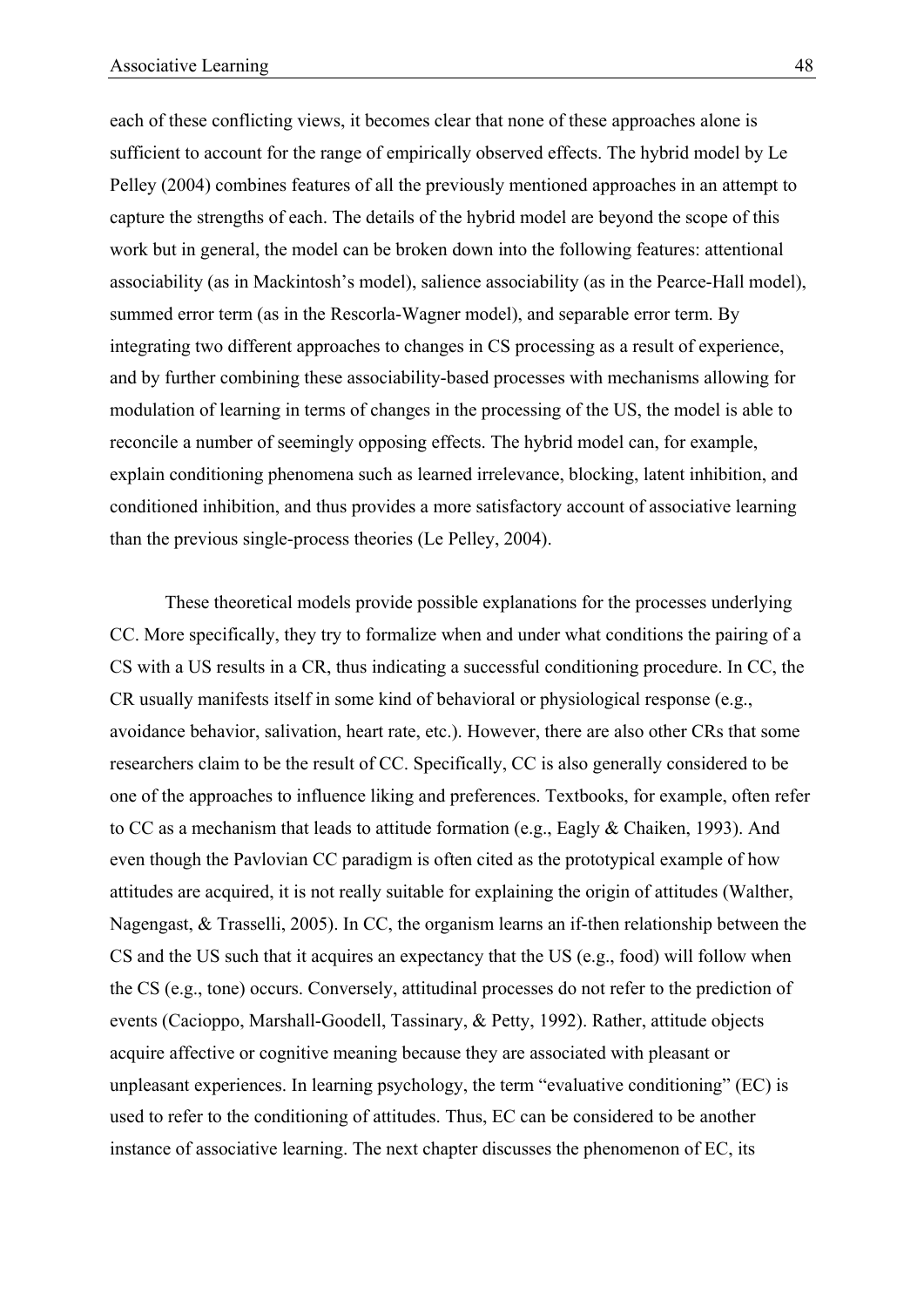theoretical bases and empirical findings as well as the similarities and differences of CC and EC.

#### **4.2 Evaluative Conditioning (EC)**

The question of how preferences are acquired has a longstanding history in psychology. The reason for this interest in the process of preference (or attitude) acquisition is the idea that preferences are an important determinant of behavior (e.g., Allport, 1935; Martin & Levey, 1978). That preferences indeed influence behavior can be seen in many different areas of life. To name only two examples, people tend to seek the company of persons they like and avoid being in the company of persons they dislike; they buy products that they like more often than those that they do not like. Thus, in order to understand, predict, and influence behavior, it is essential to understand how preferences are formed (De Houwer, 2007). Although some preferences are genetically determined, most stem from learning that took place during the lifetime of the individual (e.g., Rozin, 1982). Evaluative conditioning (EC) is generally considered to be one such type of learning that is able to explain the acquisition of attitudes. EC describes changes in liking that are due to the pairing of stimuli. Importantly, EC is not to be seen as a certain procedure or as a theoretical process but rather as an effect (De Houwer, 2007). There are several advantages of defining EC as an effect. For instance, it clarifies that more than one procedure can be used to obtain EC effects. Moreover, defining EC as an effect implies that EC can be due to multiple processes.

In a prototypical EC study, a subjectively neutral stimulus (CS) is repeatedly paired with a subjectively liked or disliked stimulus (US). The mere pairing results in a transfer of valence such that the formerly neutral stimulus acquires the affective qualities of the stimulus with which it was paired (e.g., Baeyens, Eelen, Crombez, & Van den Bergh, 1992; Walther, 2002). A stimulus that initially evokes a neutral affective response comes to evoke a positive or negative affective response because the stimulus has been paired with a different stimulus of strong affective value. In other words, after conditioning, a formerly neutral stimulus is judged more positively (or negatively) due to the simple co-occurrence with the positively (negatively) evaluated US. EC is another example of associative learning because the EC effect is usually explained by the formation of an association between the cognitive representation of the CS and the US (see also paragraph 4.2.3; De Houwer et al., 2001; Walther, 2002).

EC is a well-known paradigm in learning psychology and one of the few experimental models that is able to explain how preferences (or aversions) can be acquired (Rozin,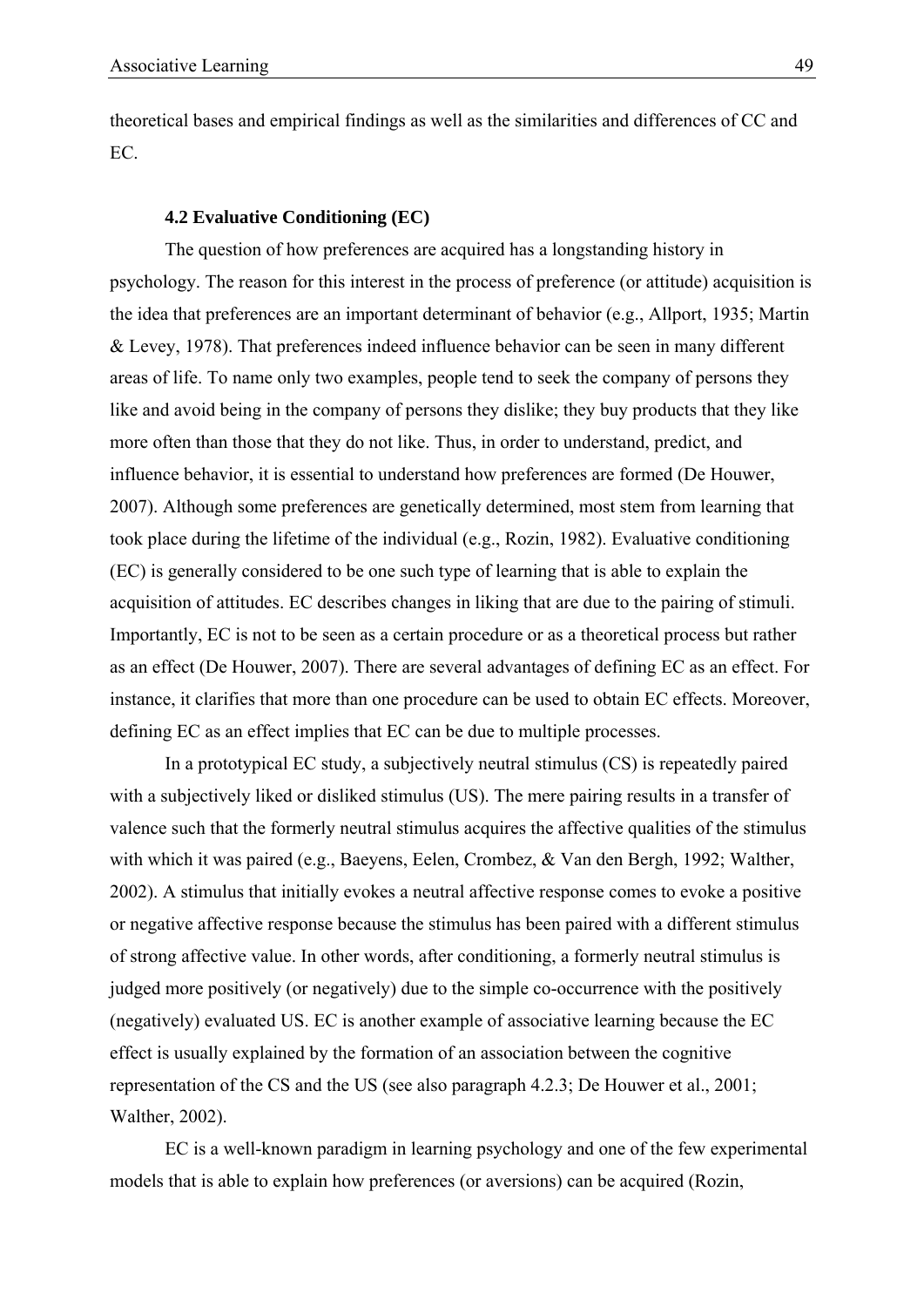Wrzesniewski, & Byrnes, 1998), namely by a simple spatio-temporal co-occurrence of positively (or negatively) evaluated events with a neutral event or stimulus. The interest in explaining preferences as conditioned responses dates back to the 1930s when Razran conducted several studies (all reported only as abstracts) in which various stimulus materials (e.g., music, literary quotations, political slogans) were first rated and subsequently presented during a free luncheon (the so-called luncheon technique). Evaluations of these stimuli became more positive because of the association between the stimulus and the pleasant experience of the luncheon. However, when stimuli were paired with noxious odor, likeability ratings of these stimuli decreased (Razran, 1938a, 1938b, 1940a, 1940b). Thus, the pairing of a CS (political slogan) with either a positive (free lunch) or negative (unpleasant odor) US changed the liking of the CS (Razran, 1954). Staats and Staats (1957) investigated the conditioning of attitudes by developing a verbal conditioning paradigm. They presented participants with either national names (e.g., Dutch, Swedish) or male names as CSs. These CSs were then paired with positively or negatively valenced words (Staats & Staats, 1958). The results provide early evidence for EC. The words paired with either positively or negatively valenced words acquired the affective value of the words with which they were paired, which means that participants responded differently to stimuli paired with positive words as compared to stimuli paired with negative words.

Martin and Levey first used the term "evaluative conditioning" in 1978. However, it was already in 1975 that they introduced what has become known as the "picture-picture" paradigm. In their study, participants were asked to sort picture postcards into the categories 'liked', 'disliked' and 'neutral'. Then they had to choose the two most liked and two most disliked pictures that subsequently were paired with pictures from the neutral category resulting in two neutral-liked and two neutral-disliked pairs. One neutral-neutral pair served as a control pair. The shifts in the liking of the CSs of the neutral-liked and neutral-disliked pairs were later compared to this control pair. In the test phase, participants had to judge the pictures again. Levey and Martin (1975) found that participant's evaluation of the formerly neutral stimulus shifted in a negative direction when paired with a negative US and in a positive direction when paired with a positive US.

Since these early demonstrations of EC, the phenomenon has been examined in a large number of studies (see De Houwer et al., 2001) by a variety of researchers from backgrounds as diverse as learning psychology (e.g., Martin & Levey, 1978), social psychology (e.g., Olson & Fazio, 2001; Walther & Langer, 2008; Zajonc, 1980), consumer science (e.g., Stuart, Shimp, & Engle, 1987), emotion research (e.g., Sherer, 1993), and clinical psychology (e.g.,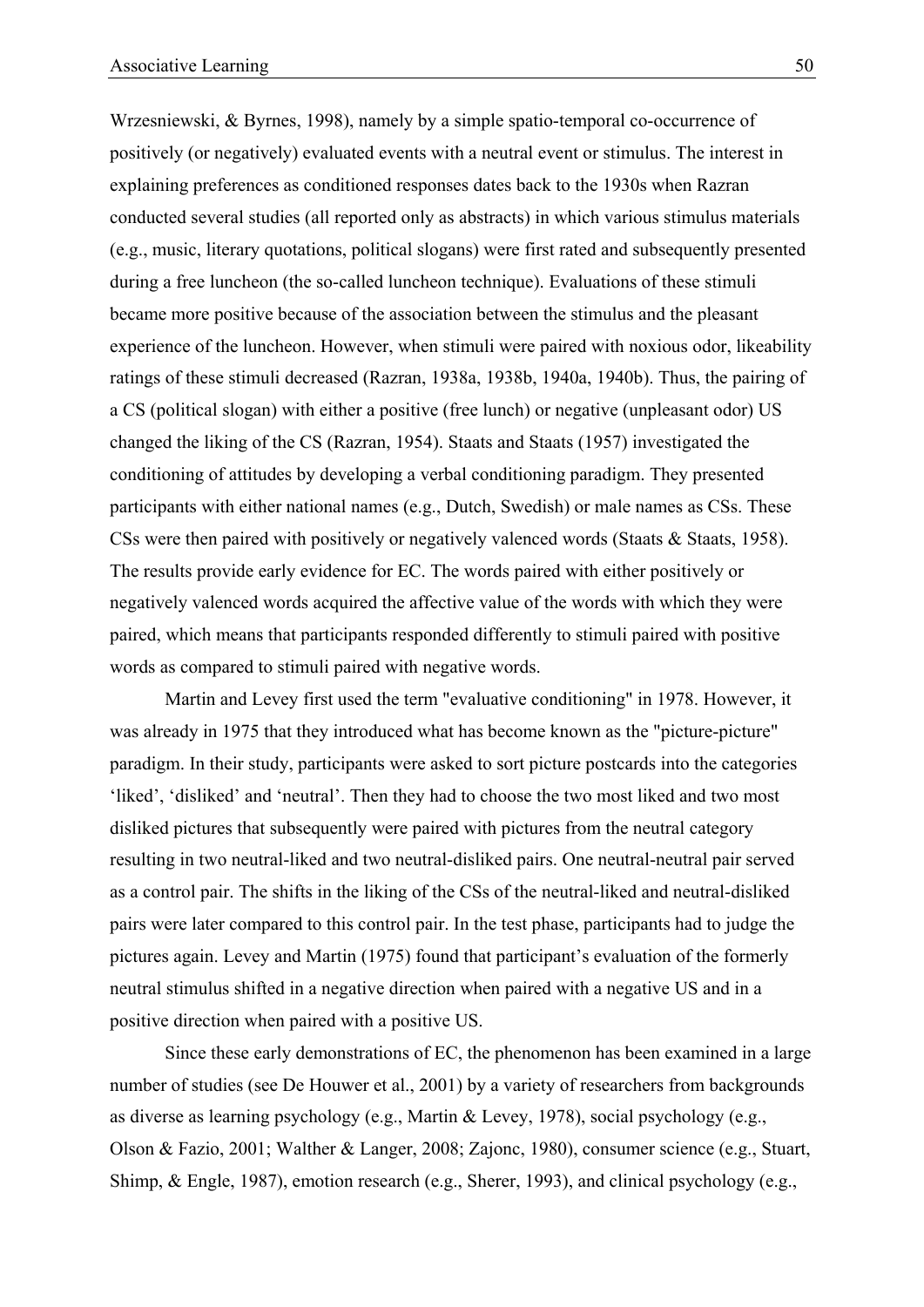Hermans, 1998). The generality of EC becomes obvious when taking a look at the different kinds of stimuli and procedures used in EC research.

#### *4.2.1 Stimuli and procedures*

Modern EC research is based on the work of Martin and Levey (1975) who introduced the so-called 'picture-picture' EC paradigm. Studies within the visual domain have been of primary interest to a variety of other researchers (Baeyens, Eelen, van den Bergh, & Crombez, 1989a, 1989b, 1990, 1992a, 1992b, Baeyens, Hermans, & Eelen, 1993; De Houwer, Baeyens, Vansteenwegen, & Eelen, 2000; Hammerl & Grabitz, 1993, 1996; Walther, 2002).

The typical procedure consists of three consequential phases. During the first phase, the baseline, participants are presented with a number of pictures. These stimuli can be pictures of seemingly unspectacular objects such as fountains and outdoor sculptures (Hammerl & Grabitz, 1996). Pictures of human faces have also proven to be successful in establishing EC effects (e.g., Walther, 2002). Participants have to evaluate the pictures with regard to how much they like them. The evaluated pictures are categorized (by the experimenter or by a computer program) as disliked, neutral, and liked. The pictures that the participants like most and those they like least of all serve as USs. The pictures that the participants judge to be neutral are selected as CSs. A CS is then assigned to a US, creating CS-US pairs that are either neutral-liked pairs or neutral-disliked pairs. There are also neutralneutral pairs (two CSs) that serve as control pairs. A control pair is needed to have a comparison standard to which obtained conditioning effects for the neutral-liked and neutraldisliked pairs can be compared to.

Alternatively to this baseline phase during which participants have to rate all stimuli according to their likeability, some studies have applied a slightly different procedure (Gawronski, Walther, & Blank, 2005; Langer, Walther, Gawronski, & Blank, in press; Walther, Gawronski, Blank, & Langer, 2009). During the so-called attitude formation phase, participants are presented with slightly positive or negative stimuli along with positive or negative behavioral information pertaining to these stimuli. Thus, the USs are not selected by the participant but are created by preselecting slightly positive and negative stimuli and presenting them with positive and negative information. This procedure is also quite successful in establishing EC effects (Langer et al., in press; Walther et al., 2009) and has the advantage of preventing strong inter-individual differences in the evaluation of the USs. Thus, on a technical level, this attitude formation procedure might be regarded as an instance of second-order conditioning, in which a CS first acquires the qualities of a US before it is paired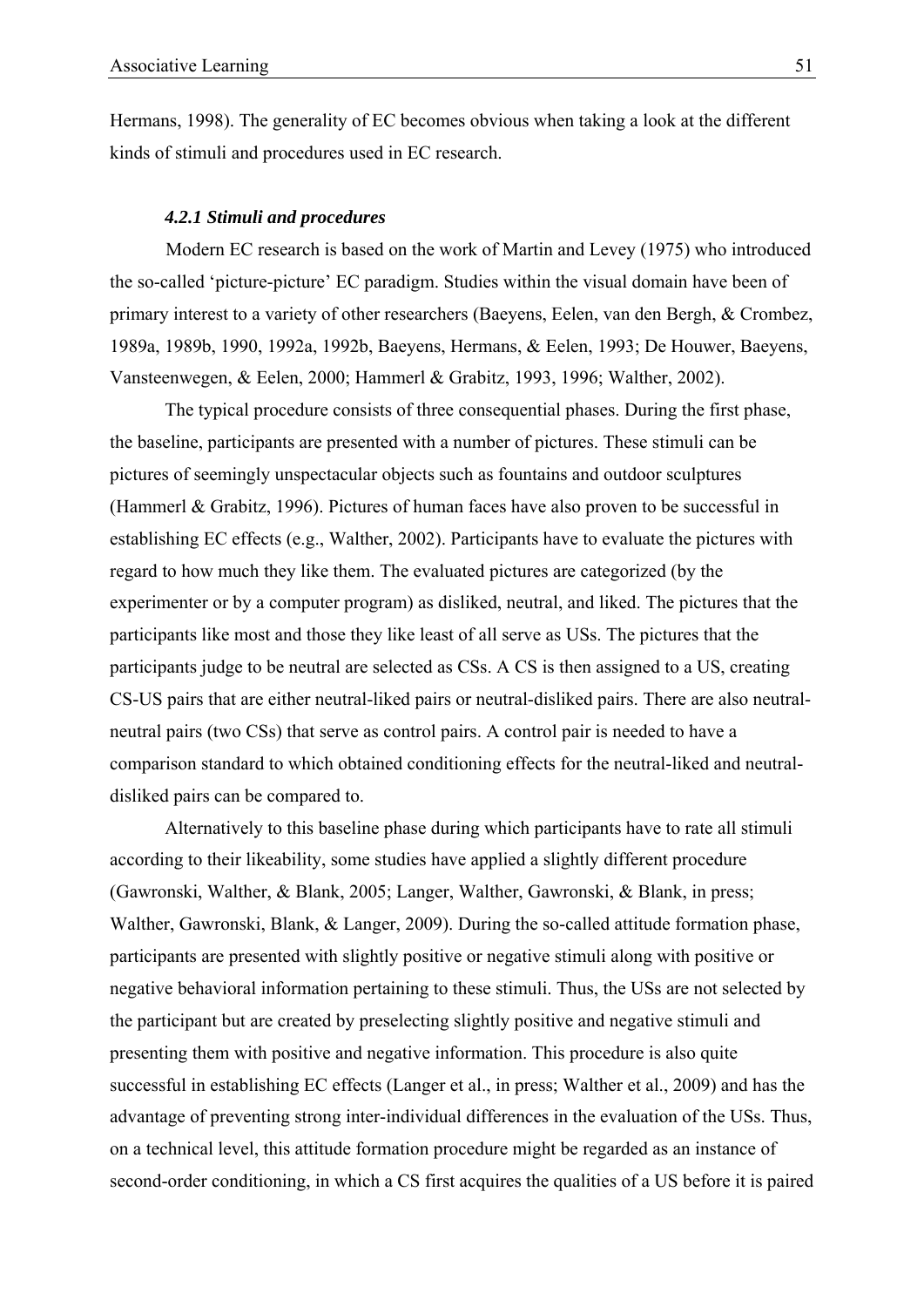with another CS in a learning paradigm (Walther, 2002). However, the fact that these studies did not use initially neutral USs but rather USs that already possessed some valence before being paired with positive or negative statements, distinguishes this procedure from the standard second-order learning paradigm (Walther et al., 2009).

In the second phase of the experiment, the conditioning phase, the picture pairs are repeatedly presented to participants. Typically, the CS appears for a short time (e.g., 1000 ms), there's a trace interval of a few seconds, and then the US appears (e.g., again for 1000 ms). The exact timings and the number of times each CS-US pair is presented varies across studies. In the third phase, the test phase, participants have to re-rate all pictures that were presented in the conditioning phase. There are a number of different measurement techniques which can roughly be divided into explicit and implicit attitude measures. The most common explicit measure are probably rating scales (e.g., Baeyens, Crombez, Van den Bergh, & Eelen, 1988; Baeyens et al., 1989a, 1989b, 1990; Field & Davey, 1999; Hammerl & Grabitz, 2000; Walther, 2002) but also ranking scales (e.g., Field, 2006b; Johnsrude, Owen, Zhao, & White, 1999; Levey & Martin, 1975). Implicit attitude measures have also been successful in demonstrating EC effects (e.g., Field, 2006b; Hermans, Vansteenwegen, Crombez, Baeyens, & Eelen, 2002; Olson & Fazio, 2001; Walther et al., 2009). The affective priming paradigm (Fazio, Jackson, Dunton, & Williams, 1995) is the most commonly used implicit attitude measure employed in EC. In a standard affective priming task, a positive or negative target stimulus is preceded by a positive or negative prime stimulus. Participants are told to ignore the prime stimulus and to categorize the target stimulus as quickly as possible on the basis of its valence. Results typically show that the reaction time toward the target stimulus is mediated by the valence of the prime stimulus. When prime and target have the same valence, response times are significantly shorter than when both stimuli have different valences. This effect is based on the automatic processing of the valence of the prime (see Fazio, 2001, for a review).

The hypotheses of the standard EC experiment are that the evaluation of a formerly neutral stimulus (CS) shifts toward a more positive direction when paired with a liked stimulus during acquisition. When paired with a disliked stimulus the evaluation of the CS is hypothesized to shift toward a more negative direction. Many researchers have obtained significant EC effects using the described paradigm (Baeyens et al., 1989, 1990, 1992, 1993; De Houwer et al., 2000; Hammerl & Grabitz, 1993, 1996; Walther, 2002). This suggests that EC within the visual domain is stable and reliable although there have been a number of failures to replicate the standard effects (e.g., Rozin et al., 1998).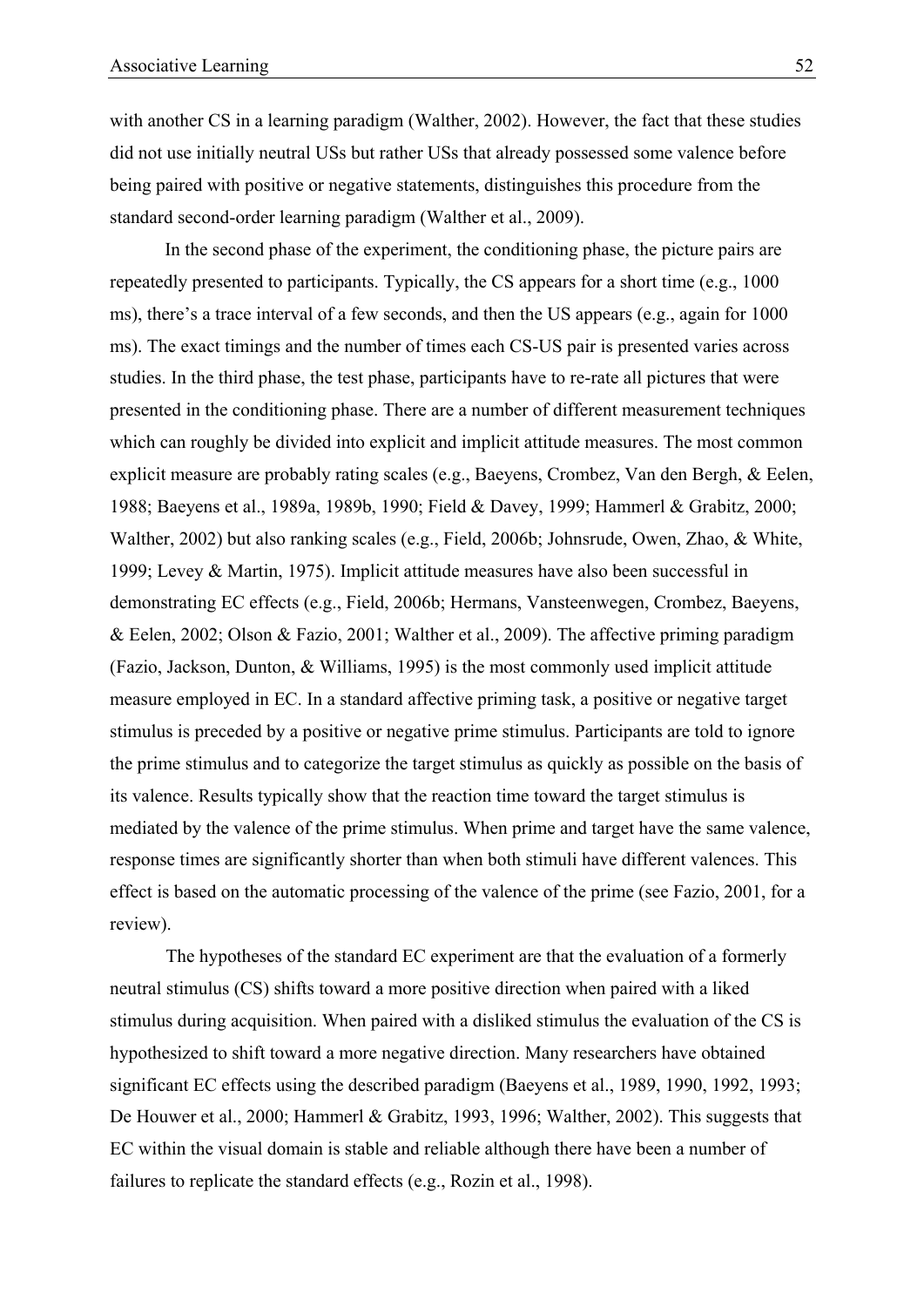EC effects are not restricted to the picture-picture paradigm but have been found in other domains as well. For instance, in the gustatory domain, EC worked successfully in several studies (Baeyens, Crombez, Hendrickx, & Eelen, 1995; Zellner, Rozin, Aron, & Kulish, 1983). However, it has to be mentioned that the effects tend to be less reliable when positive USs are used but seem to be very reliable with negative USs (Baeyens et al., 1990, 1995). The only evidence for EC effects in the haptic domain comes from three studies by Hammerl and Grabitz (2000). Regarding odor preferences, there is only inconsistent evidence that these can be conditioned (Stevenson, Boakes, & Prescott, 1998; Stevenson, Boakes, & Wilson, 2000; Stevenson, Prescott, & Boakes, 1995). In the cross-modal domain, successful EC could be demonstrated using combinations of CS and US that were visual-auditory (e.g. geometric shapes and music, Bierley, McSweeney & Vannieuwkerk, 1985) or visual-olfactory (e.g. photographs of faces and odors, Todrank, Byrnes, Wrzesniewski, & Rozin, 1995). However, there have also been several studies that failed to produce cross-modal EC effects (Baeyens et al., 1990; Baeyens, Vansteenwegen, De Houwer, & Eelen, 1996) leaving open the question of possible boundary conditions within the cross-modal domain.

To summarize, it can be said that EC effects can be demonstrated with a large variety of different kinds of stimuli. The visual domain is the one that receives the most attention in psychological research and also the one where EC effects are obtained most reliably. Even though EC seems to be a robust and reliable phenomenon the failure of some studies (Van Reekum, van den Bergh, & Frijda, 1999; Baeyens et al., 1990; Field & Davey, 1999; Rozin et al., 1998) to obtain EC effects shows that there are limitations to the phenomenon that are hard to explain. In the next paragraph, factors that influence the effectiveness of EC as well as possible boundary conditions for EC are discussed.

# *4.2.2 Important factors determining the effectiveness of EC*

Although an abundant amount of research has devoted attention to EC, it is still not completely clear what boundary conditions need to be fulfilled in order to obtain EC effects. This is partly due to the fact that there are no reports of studies in which possible boundary conditions were systematically investigated (De Houwer, Baeyens, & Field, 2005). However, several researchers that have failed to obtain EC have speculated about the procedural parameters necessary in order to find EC. According to De Houwer (2009b), two types of variables that modulate EC should be distinguished. The first type is variables that relate to the manner in which the stimuli are paired, whereas the second type relates to the conditions under which stimuli are paired.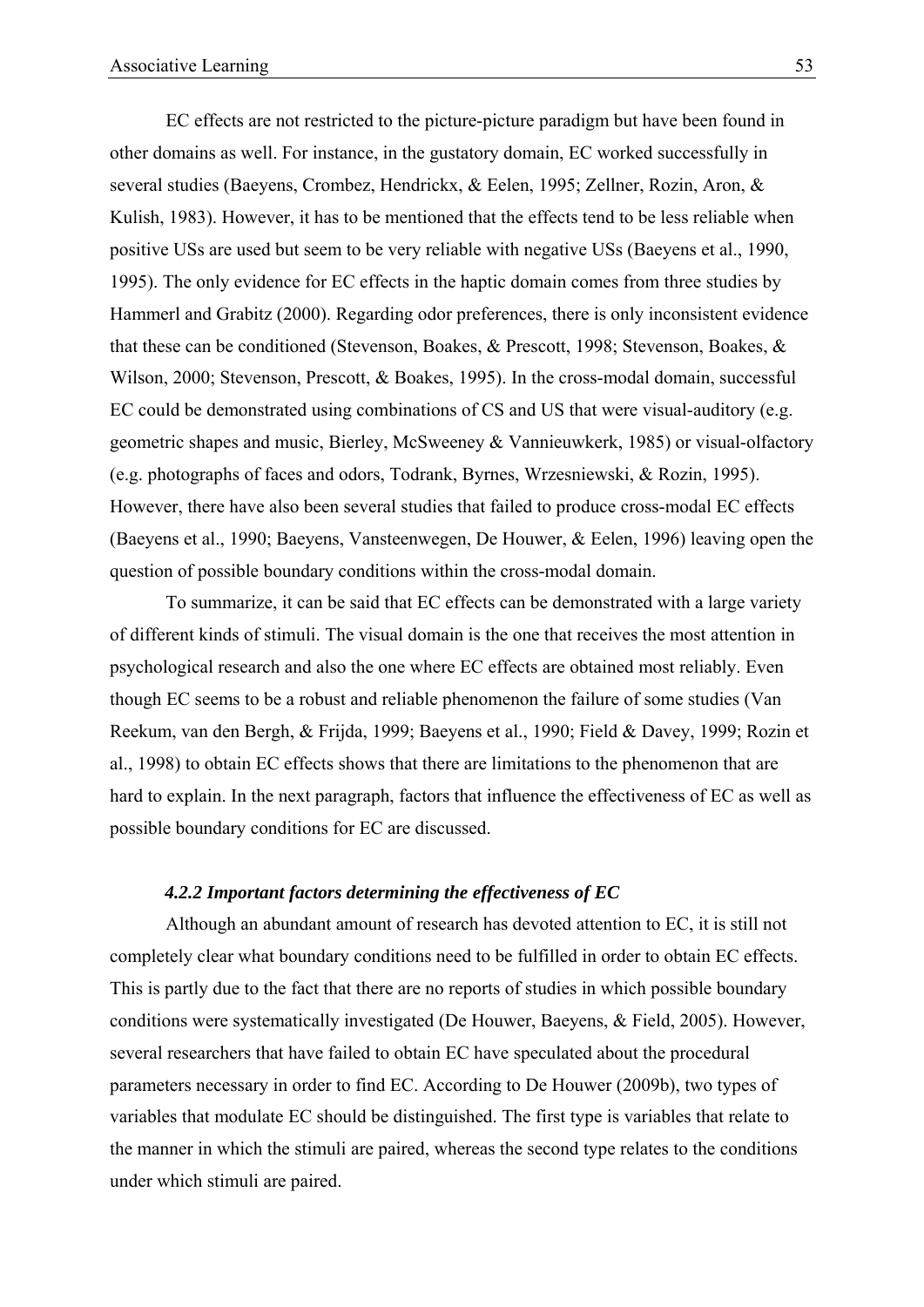A first important variable with regard to the manner in which stimuli are paired is the order of CS and US. In conditioning, there is a distinction of forward conditioning and backward conditioning. In a forward conditioning procedure, the CS is consistently followed by the US, whereas in a backward conditioning procedure, the presentation order of CS and US is reversed. Thus, a backward conditioning procedure resembles the circumstances found in many consumer and marketing contexts, where advertisers frequently present the US before displaying the product they intend to sell (the CS; Stuart et al., 1987). Forward conditioning procedures are most frequently used in EC research because EC effects are usually larger with forward than with backward conditioning (Hammerl & Grabitz, 1993; Stuart et al., 1987). However, there are also significant changes in liking of the CS when a backward procedure is applied (Martin & Levey, 1978; Stuart et al., 1987).

Another relevant variable is the number of times US and CS are paired. Although studies have shown stronger EC effects with increasing number of pairings (e.g., Baeyens et al., 1992a), the same studies also revealed that going beyond a certain number of pairings (i.e., 20 pairings) does no longer lead to the strengthening of the effect and might even produce a weaker EC effect. Thus, overexposing participants to the CS-US pairings can have adverse effects. One should note, however, that there are also studies that have successfully demonstrated EC with only a single CS-US pairing (Stuart et al., 1987).

A third factor concerns the statistical contingency between CS and US (De Houwer, 2009b). Whereas in CC the degree of statistical contingency is crucial (Rescorla, 1968), it appears to have less of an impact in EC (De Houwer et al., 2001). For instance, Baeyens et al. (1993) manipulated the degree of CS-US contingency in the standard picture-picture paradigm. In one condition, the CS and the US were presented 10 times in close temporal contiguity without any additional CS-only or US-only presentations. In the second condition, there were 10 CS-US presentations and an additional 10 CS-only presentations. In the third condition, there were 10 CS-US presentations, 10 CS-only, and 10 US-only presentations. Baeyens et al. (1993) found that the different levels of CS-US contingency did not result in significantly different levels of conditioning, which suggests that EC is resistant to extinction. Once the valence of a CS has been changed by pairing it with a US, this learned valence cannot be erased by simply presenting the CS on its own (e.g., Baeyens et al., 1988; De Houwer et al., 2000). Another implication of this result is that changes in the liking of a stimulus can be long lasting (De Houwer, 2009b). These results as well as similar findings suggest that CS-US spatiotemporal contiguity is more important than statistical contingency.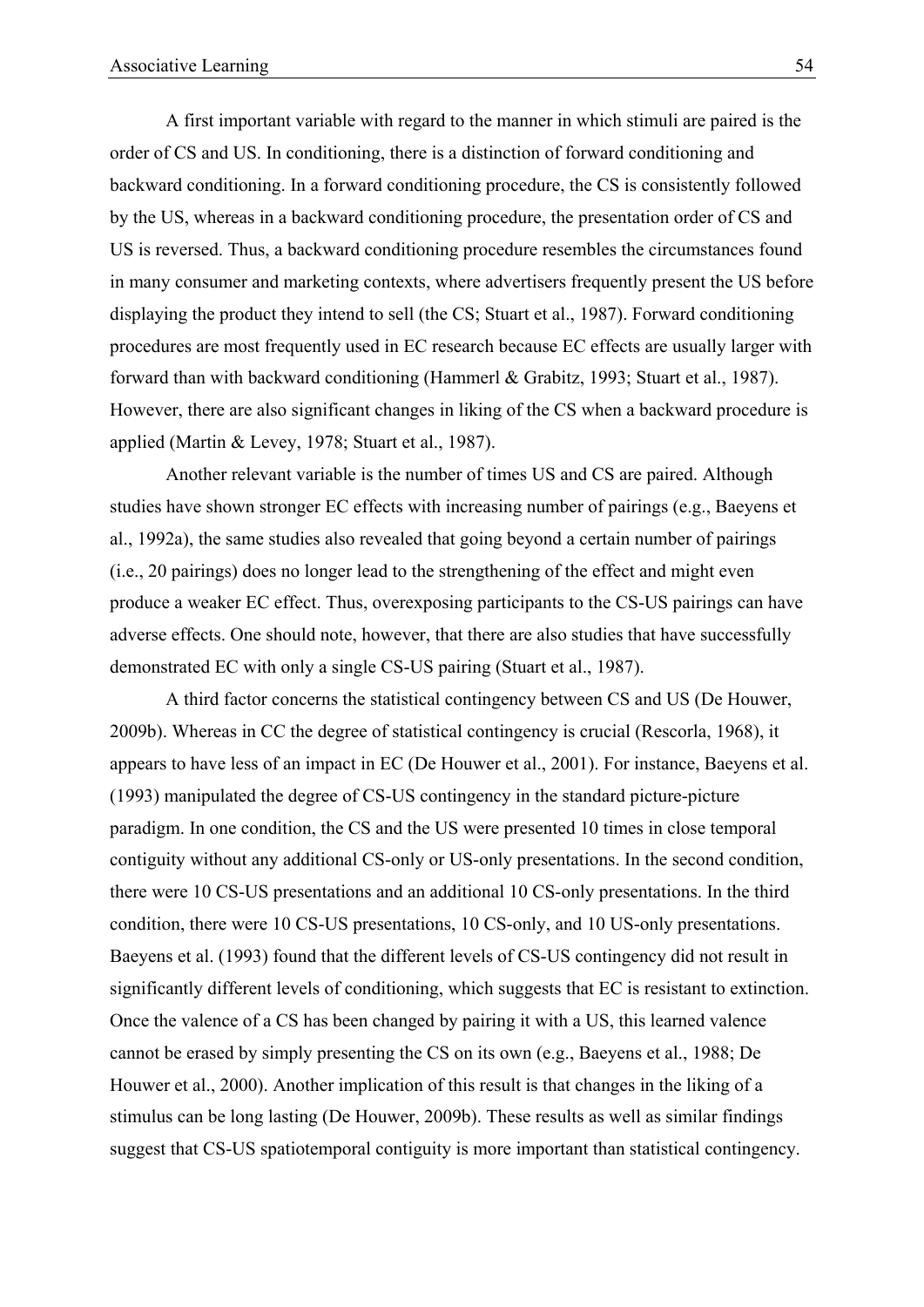The second type of variable important in determining the effectiveness of EC refers to the conditions under which the pairings are presented. In this context, the most hotly debated issue that has received considerable attention is the question of whether EC depends on the awareness of the CS-US contingencies (De Houwer, 2009b). Some studies suggest that changes in the liking of a CS occur without people being aware of the fact that the CS has been repeatedly paired with another stimulus (e.g., Baeyens, Eelen, van den Bergh, 1990; Fulcher & Hammerl, 2001). Thus, persons form attitudes toward objects, other individuals, or events without knowing the source of valence that led to this attitude. Moreover, EC has also been observed when CSs and USs were presented too briefly to be consciously detected by participants (e.g., De Houwer, Hendrickx, & Baeyens, 1997; Dijksterhuis, 2004; Krosnick, Betz, Jussim, & Lynn, 1992). Evidence for nonconscious EC also comes from Olson and Fazio (2001) who demonstrated that attitudes toward various Pokemon figures formed without an explicit focus on these figures. However, the evidence regarding EC without contingency awareness is rather mixed. There are several studies documenting EC effects only when participants were aware of the contingencies (Allen & Janiszewski, 1989; Fulcher & Cooks, 1997; Ghuman & Bar, 2006; Pleyers, Corneille, Luminet, & Yzerbyt, 2007; Shimp, Stuart, & Engle, 1991).

One problem that might be responsible for these contradictory findings is the fact that EC studies often differ with respect to the learning parameters that are involved (Walther & Langer, 2009). For example, the range of USs used in EC studies ranges from mild USs (e.g., liked or disliked faces) to highly arousing appetitive or aversive pictures (e.g., IAPS pictures, Lang, Bradley, & Cuthbert, 2005). It seems quite plausible that the type of US influences whether participants become aware of the CS-US contingency during the experiment. Another factor refers to the question of measurement of contingency awareness. Although widely debated, no agreement has been reached yet regarding this issue (Baeyens et al., 1993; Dawson & Reardon, 1973; Field, 2000, 2001; Field & Moore, 2005; Hammerl, 2000; Lovibond & Shanks, 2002, Plyers et al., 2007). As Walther and Nagengast (2006) demonstrated, the way contingency awareness is measured strongly determines whether a person is categorized as aware or unaware. Besides, there are different ways of computing contingency awareness (e.g., person-wise or item-wise), which also leads to different results regarding influences of contingency awareness on EC effects. Before agreement is reached on what constitute the learning parameters of a standard EC paradigm and on how to measure and compute contingency awareness, the question of whether contingency awareness is a necessary condition for EC to occur cannot be answered conclusively. Future research should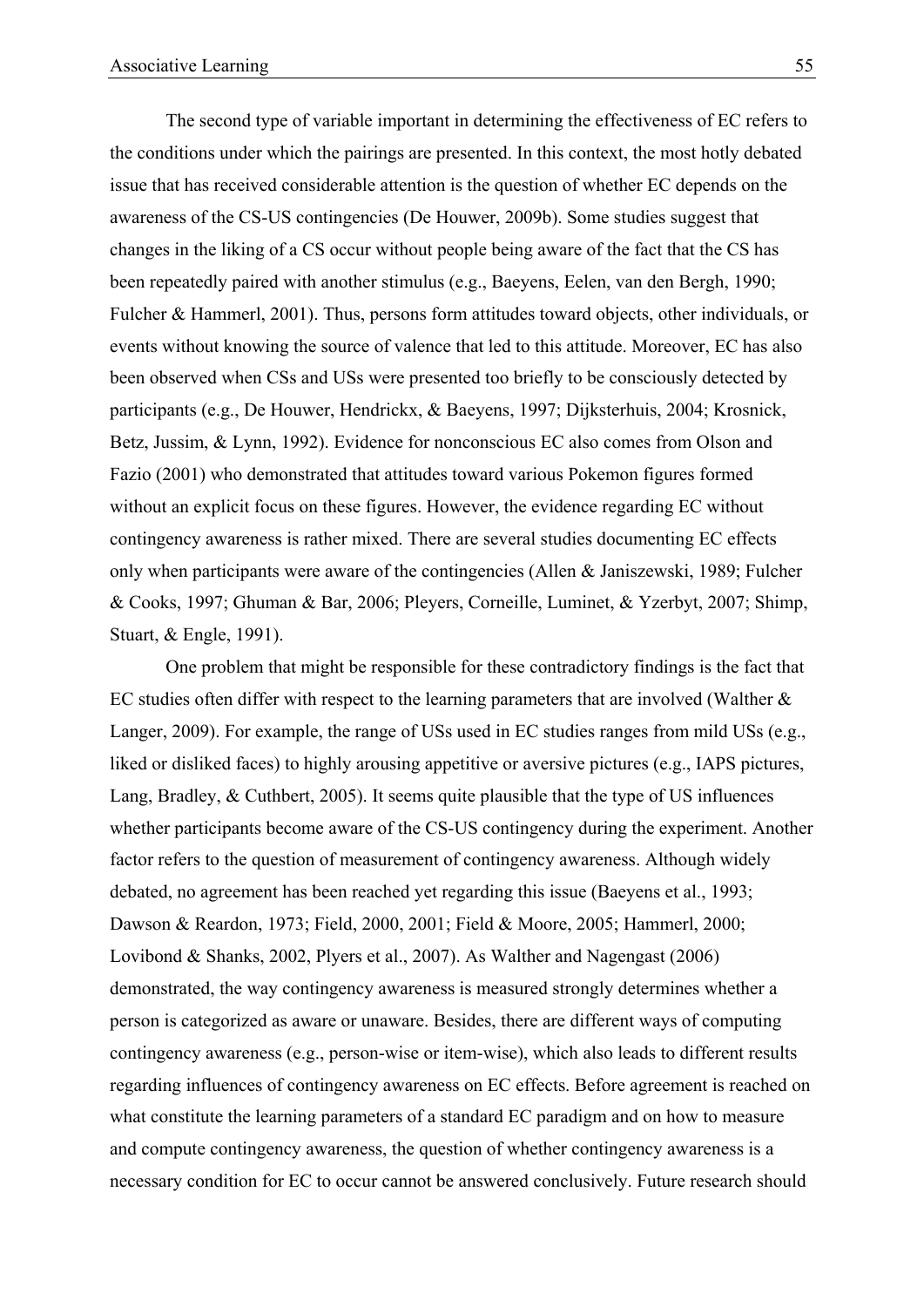concentrate on defining the conditions under which EC occurs without awareness as compared to the conditions under which EC only occurs with contingency awareness.

This overview of some procedural and functional parameters is by no means exhaustive but rather highlights some of the most important characteristics important in EC research. However, in order to completely and systematically determine the factors that modulate EC, it is necessary to investigate possible boundary conditions of EC in a more systematic manner.

#### *4.2.3 Associations: What is learned?*

Another issue of debate is which processes are underlying EC. Even though EC has been investigated for decades, its underlying mechanisms are still not sufficiently well understood (De Houwer et al., 2001; Walther et al., 2009; Walther & Langer, 2008). Similarly to CC, the question is whether EC is an example for stimulus-response (S-R) or stimulusstimulus (S-S) learning. S-S learning implies that a CS acquires evaluative meaning by means of its association to the US (Rescorla, 1974). The presentation of the CS activates the associative link to the US which in turn makes the evaluative meaning of the US accessible. S-R learning, on the other hand, implies that the CS changes intrinsically during the conditioning procedure (Walther et al., 2009). The question of whether S-S or S-R learning underlies conditioning has also been investigated in CC research and a more detailed explanation of the differences of S-R and S-S learning has been given in the respective paragraph (4.1.2).

In conditioning research, one popular way of testing which of these two assumptions is correct has been the US-revaluation paradigm (Rescorla, 1974). US-revaluation means that post-conditional changes in the valence of USs lead to corresponding changes in the valence of the CSs that had previously been paired with these USs (Baeyens et al., 1992b; Walther et al., 2009). For instance, Walther et al. (2009) post-conditionally presented positive USs with negative statements and negative USs with positive statements. Subsequently, participants had to rate the likeability of the CSs and USs. The revaluation procedure not only led to a reversal in the valence of the US but also changed the liking of the CS in the direction of the revaluated US. Importantly, this effect occurred even though the CSs have neither been paired with the revaluating information nor with the revaluated USs. Thus, changing the attitude toward a given stimulus (US) leads to corresponding changes in attitudes toward stimuli (CS) that were merely associated with the US. These results provide a straightforward answer to the question of whether S-R or S-S learning underlies EC. S-R learning implies that responses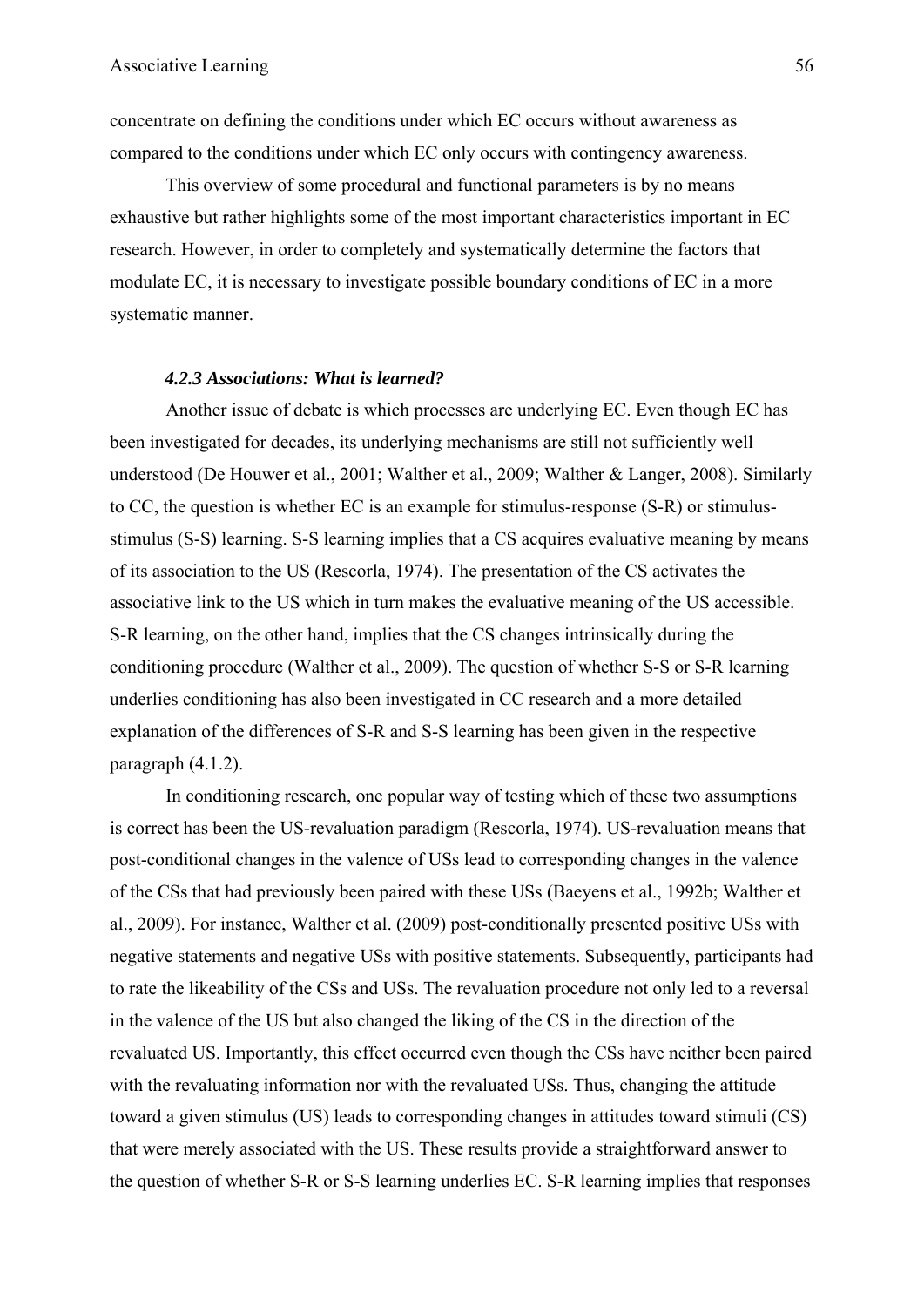to the CS should be unaffected by US revaluation because the CS acquires its own valence during the pairing with the US. Consequently, the evaluation of the CS should not change if the original evaluation of the US is changed. S-S learning, on the other hand, implies that responses to the CS should reflect the new valence of the US. The data of revaluation studies (Baeyens et al., 1992b; Walther et al., 2009) provide strong evidence for S-S rather than S-R learning in EC. However, the results of the US-revaluation studies cannot completely rule out S-R learning. Walther et al. (2009) critically remarked that it might be possible that S-R learning occurred in the US-revaluation phase and thus counteracted prior S-R learning that occurred during the attitude formation phase. Moreover, the S-S learning account does not make any assumption about how the associations between stimuli cause the organism to make a response. In other words, evaluative learning cannot only be the result of S-S learning because this implies that each US would acquire its valence by means of an association to another US which in turn would have acquired its valence through an association to still another US, and so on (Walther et al., 2009).

# *4.2.4 Differences and similarities of EC and CC*

CC and EC do appear to be quite similar on a procedural level. Both, in EC and CC, a pairing procedure of a neutral CS with a US leads to a change in value assigned to the CS. Taking this similarity into account, it seems as if EC is just a different form of CC. This is compatible with the view that was long held by learning theorists as well, namely that CC is the prototypical example of how attitudes are acquired. However, when taking a closer look at the processing level it becomes clear that these two forms of learning differ in several aspects. Although modern learning theories regard EC as a distinct form of learning, it is not clear whether the assumption of two different processes underlying EC and CC is justified (Walther & Langer, 2009). The following section explains the functional characteristics of EC in comparison to CC.

*Learning without awareness of the stimulus contingencies:* The awareness of the CS-US contingency is of critical importance in CC (Brewer, 1974; Dawson & Schell, 1987; Lovibond & Shanks, 2002; Shanks & St. John, 1994). The presentation of the CS is contingently followed by the US. Conditioning only occurs when subjects are aware that the CS (e.g., tone) signals the occurrence of the US (e.g., shock). The organism acquires an expectancy that a shock will follow when it hears the tone. The participant cannot expect the shock after a tone if he is not aware that there is a statistical correlation between the two stimuli and that the tone predicts the shock. The conscious awareness of the contingencies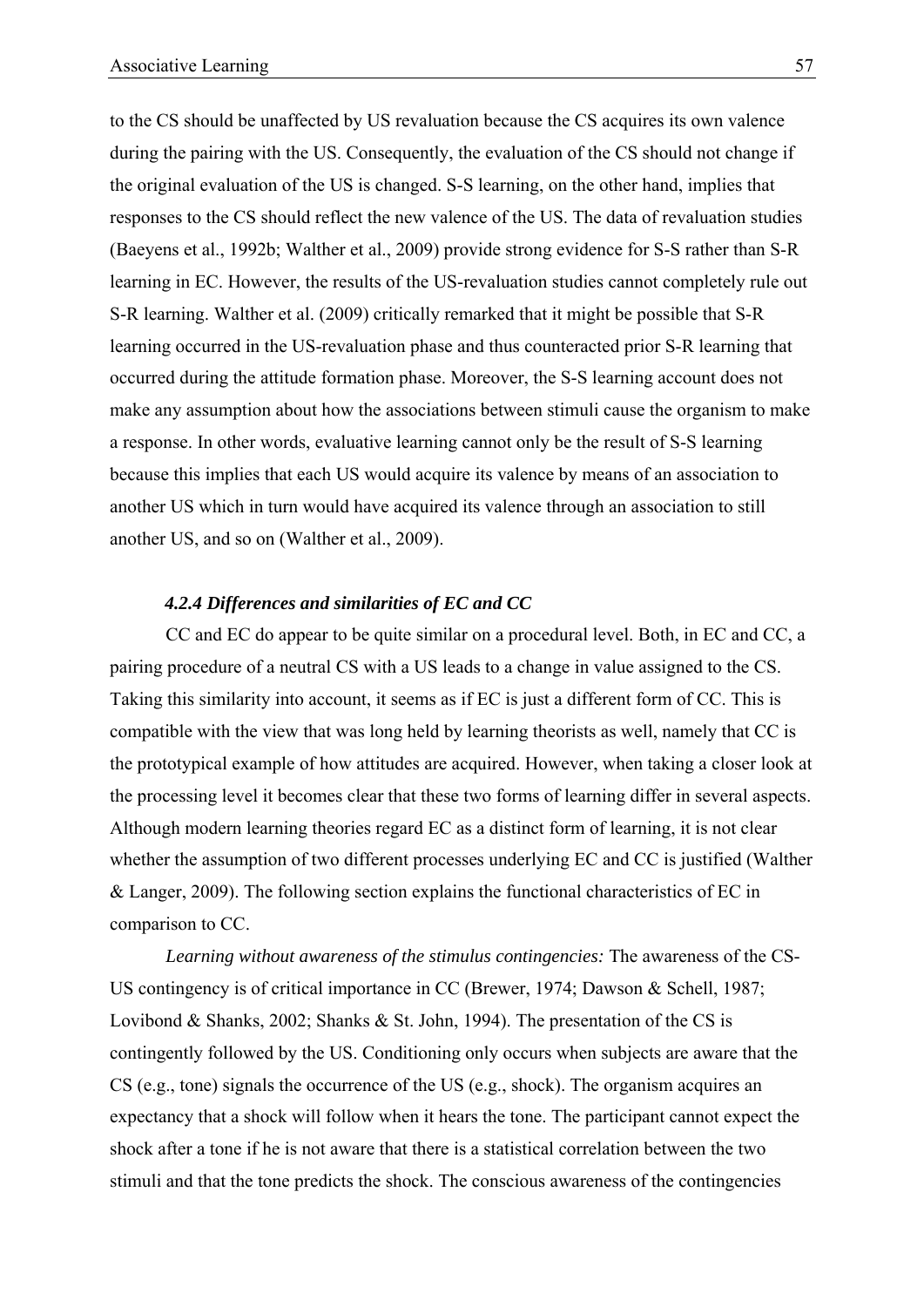between CS and US seems to be a necessary precondition for CC to occur. However, there is also empirical evidence that CC can occur without awareness under certain conditions (Öhman, Esteves, & Soares, 1995; Öhman & Soares, 1998; Schell, Dawson, & Marinkovic, 1991). The role of contingency awareness in EC has already been discussed in paragraph 4.2.2 which is why the issue is not discussed in detail here. Summing up the respective paragraph, it can be concluded that the evidence regarding the possibility of EC effects without contingency awareness is rather mixed and probably depends on several learning parameters such as the nature of the stimuli and the number of CS-US pairings as well as on the specific way of measurement. Although a large amount of research has demonstrated EC without contingency awareness, the actual role of contingency awareness in EC is not very well understood yet. Consequently, it is currently not possible to conclude whether the issue of contingency awareness is something that suggests that EC is a different form of learning than CC or not.

*Statistical stimulus contingency:* Traditional CC studies show that a statistical contingency between CS and US is of crucial importance for the learning procedure (e.g., Rescorla, 1968). Whether a CS functions as a predictor for US occurrence depends on the objective degree of statistical correlation between CS and US occurrence. The organism only acquires the predictive qualities of the CS if it is contingently paired with the US. This is a basic criterion for organisms that enable them to distinguish between stimuli with and without predictive qualities. Moreover, this is also one reason why signal learning has rarely been applied to social psychology because strict CS-US contingency rarely occurs in the real world (Walther et al., 2005). EC, on the other hand, is not dependent on the statistical CS-US contingency, which increases the range of situations in which evaluative learning can be applied. Baeyens et al. (1993) manipulated the degree of CS-US contingency and found no significantly different levels of conditioning. Thus, the predictability of a US doesn't seem to be part of the EC learning process (Walther & Langer, 2009). This assumption is further supported by the lack of blocking effects in EC.

*Resistance to extinction:* In CC, single CS-presentations (CS without US) in the postacquisition phase lead to a gradual elimination of the previously acquired conditioned response (e.g., Hamm & Vaitl, 1996; Hughdahl & Öhmann, 1977). This phenomenon is referred to as extinction. EC, however, is highly resistant to extinction, which means that after successful evaluative learning, single CS presentations do not alter the previously acquired valence (Baeyens et al., 1988, 1989a, 1995; De Houwer et al., 2000). Thus, EC is stable over time which means that the once acquired affective attitude is not changed when the attitudinal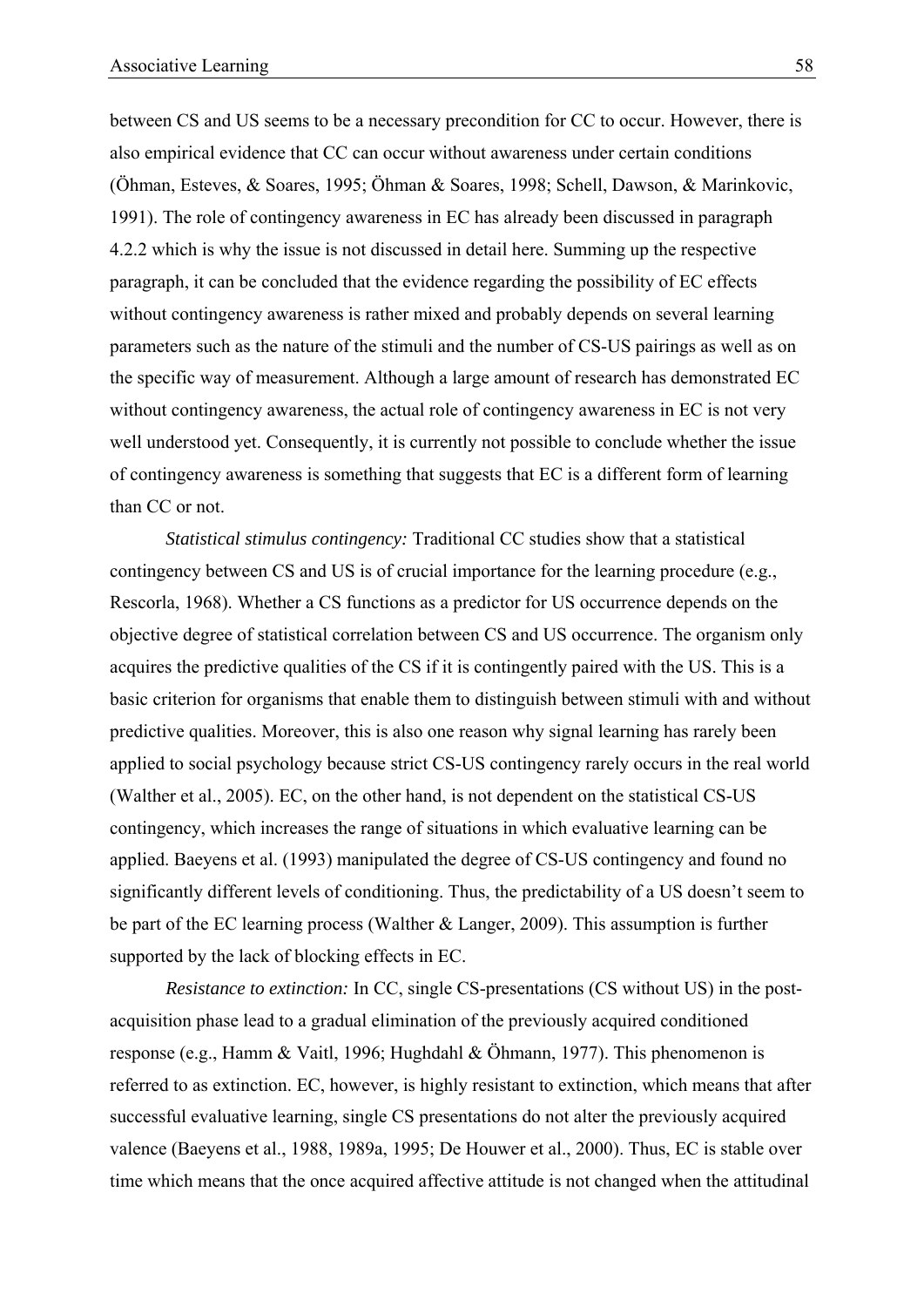object is presented without the US after conditioning. Several studies demonstrated that the acquired valence of the CS remained unchanged even when the CS was presented several times without US reinforcement (Walther, 2002). Even when the number of extinction trials was twice as large as the number of acquisition trials EC was resistant to extinction (De Houwer et al., 2001), which is a clear difference to CC.

*Sensory preconditioning:* Both paradigms, EC (e.g., Walther, 2002) and CC (e.g., Kimmel, 1977), are sensitive to sensory preconditioning. Sensory preconditioning refers to the phenomenon that affective value of the CS can be transferred to stimuli that have never been directly paired with the US but are pre-associated with the CS (Barnet, Graham, & Miller, 1991; Hammerl & Grabitz, 1996; Walther, 2002). This means that the liked or disliked US not only affects the evaluation of the CS but also influences the evaluation of other stimuli pre-associated with the CS. Thus, affective-evaluative learning can occur without directly experiencing a valued event (Hammerl & Grabitz, 1996). In other words, attitudes are not always based on a direct appetitive or aversive experience but can also be based on prior experiences with similar attitudinal objects, or on mere pre-associations (Walther et al., 2005).

*Counterconditioning:* The sensitivity of EC to counterconditioning procedures is another feature that parallels findings form CC research (Lovibond & Dickinson, 1982). As already mentioned, EC is resistant to extinction and the attitude toward a CS cannot be altered by simple exposure to the CS. However, if the CS is post-experimentally paired with a US of opposite than the acquired valence the positive or negative evaluation of the CS can be eliminated or even changed into an evaluation of opposite valence. Counterconditioning implies that affective attitudes can be changed through a post-conditional affective experience of opposite valence. A stimulus that is evaluated negatively can become neutral or even positive in the context of a positively evaluated stimulus (e.g., Baeyens et al., 1989a).

*US-Revaluation:* As already mentioned in paragraph 4.2.3, the US-revaluation effect provides convincing evidence for S-S learning in EC. US-revaluation has also reliably been found in CC (Delamater & Lolordo, 1991; Rescorla, 1974), which is additional evidence for the assumption that S-S learning also plays an important role in CC. In US-revaluation, a CS-US pair is presented first and the US is post-conditionally revalued in the absence of the CS. When the CS is subsequently tested alone, the common finding is that the evaluation of the CS reflects the new valence of the US (Baeyens et al., 1992b; Walther et al., 2009). The USrevaluation effects can hardly be explained in any other way than by an associative account and support the view that CC and EC are based on associative learning mechanisms.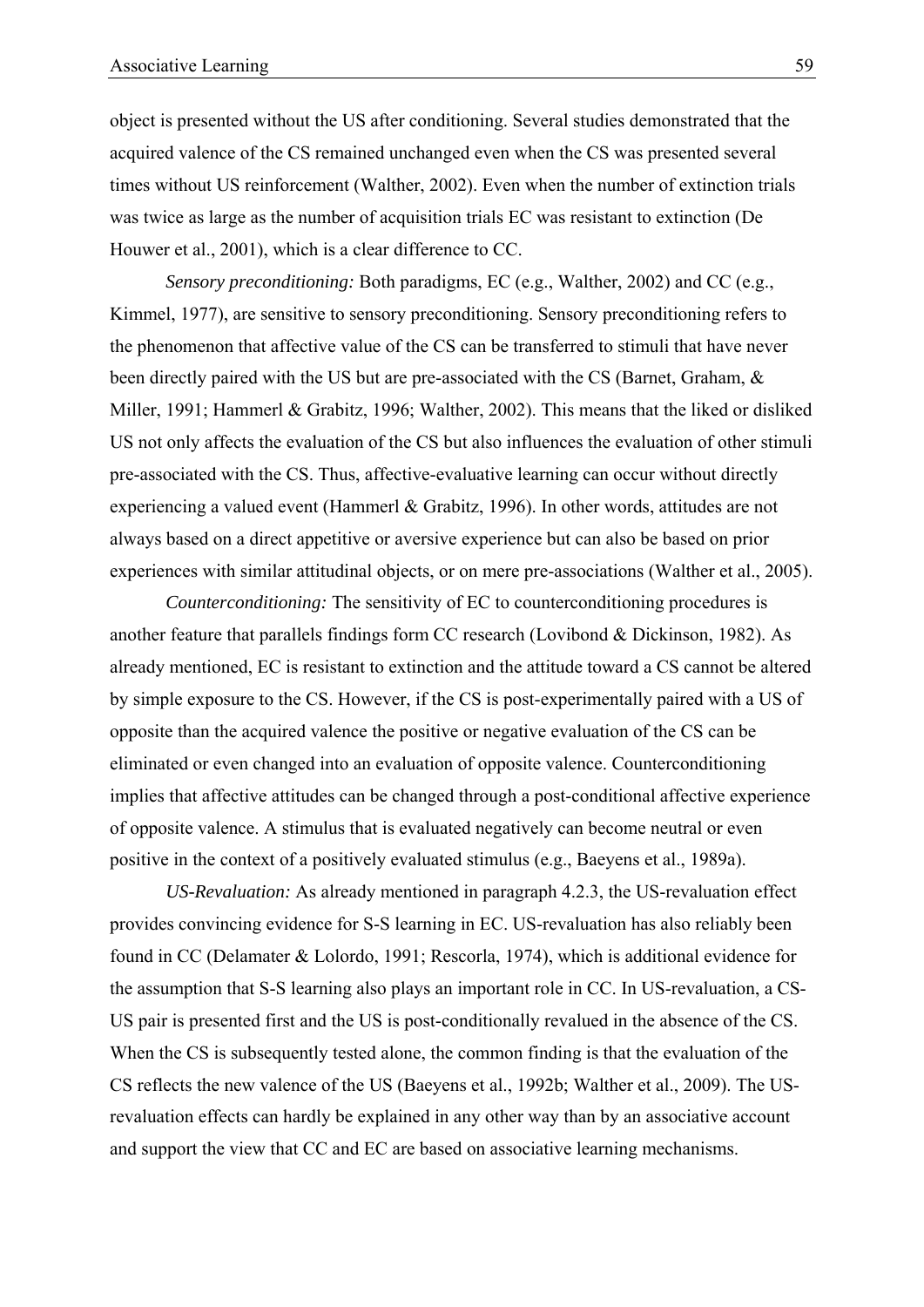*Latent inhibition:* Latent inhibition (or CS pre-exposure) refers to a phenomenon in CC and describes the finding that exposure to the CS prior to conditioning slows down the development of a CR (Lubow, 1973; Lubow & Moore, 1959). The effects of CS pre-exposure have also been investigated in EC. For instance, Stuart et al. (1987) explored latent inhibition in an advertising context and found that CS pre-exposure retarded conditioning relative to a control condition with no CS pre-exposure. A study of De Houwer et al. (2000) applying a picture-picture paradigm demonstrated EC effects only in the no pre-exposure group. However, only few studies have investigated latent inhibition in EC, which is why more research is needed before definite conclusions can be drawn.

As we have seen, there seem to be functional differences between CC and EC. Unlike CC, EC appears to be driven by simple contiguity instead of statistical contingency, not necessarily dependent on contingency awareness, and resistant to extinction. On the other hand, effects that are typical for CC have also been obtained in EC (such as counterconditioning, sensory preconditioning, latent inhibition, and US-revaluation). Taken together, there is mixed evidence regarding the question of whether the EC learning mechanism is different from signal learning (Walther & Langer, 2009). One problem with the existing evidence is that EC studies differ from typical CC studies in a number of ways (De Houwer et al., 2001). For instance, signal learning traditionally uses biologically significant and mostly aversive USs (e.g., shocks) and assesses the responses mainly with physiological measures (e.g., skin conductance responses). In EC, however, the USs are typically not biologically significant and are only mildly aversive or appetitive (for exceptions see Vansteenwegen, Crombez, Baeyens, & Eelen, 1998; Zanna, Kiesler, & Pilkonis, 1970). Moreover, the measures are mostly not physiological but verbal evaluative ratings or the affective priming task. Conducting research that combines different kinds of USs and different kinds of measures (e.g., Hermans et al., 2002) might be one way of finding out whether the differences between EC and CC are due to procedural discrepancies or reflect genuine differences in the learning mechanisms underlying EC and CC (De Houwer et al., 2001).

#### *4.2.5 Theoretical models*

Although it is not completely clear which process underlies EC and whether this process differs from the one underlying CC, there are a few models that have been developed in order to understand and explain EC effects.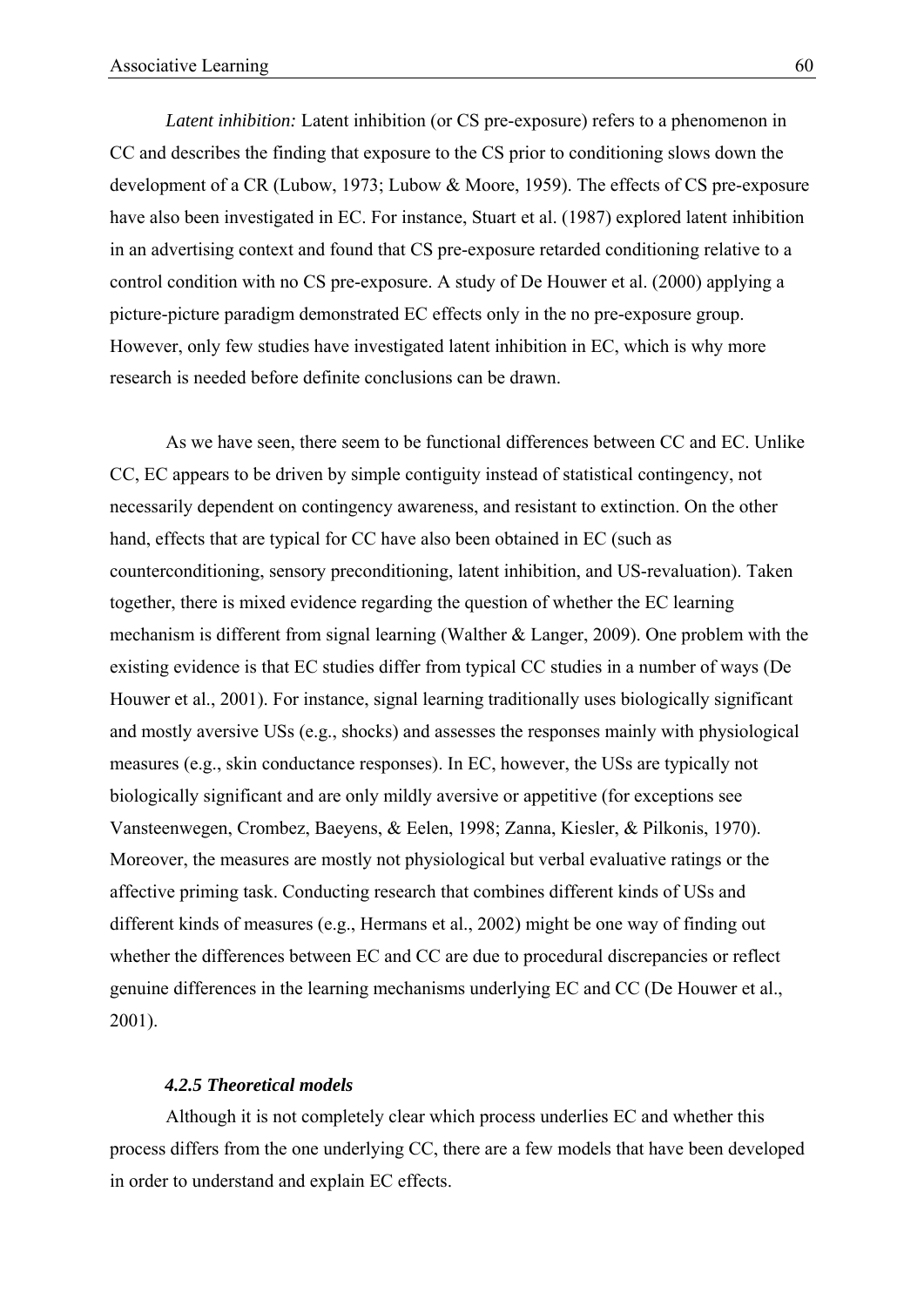*Holistic Account (Martin & Levey, 1978)*: The holistic account has been proposed by Martin and Levey (1978) who could be described as the parents of modern EC research. In their point of view, EC is a core element of CC and is not a separate type of learning (Martin & Levey, 1994). They assumed that EC is based on a primitive mechanism that operates in all animals. All organisms evaluate their surroundings in terms of what is beneficial and what is harmful (Martin & Levey, 1987). Martin and Levey (1978) assumed that each and every stimulus elicits a reaction of the organism in terms of good/bad, dangerous/safe. They labeled this characteristic internal reaction "subjective evaluative response". The subjective evaluative response is on a level between autonomic arousal and actual approach-avoidance behavior, which means that it is more than pure physiological arousal but it is not actual behavior yet (Martin & Levey, 1978). Simple organisms only have a limited repertoire of evaluative responses that first of all ensure the survival of their species and second their own individual survival. A more complex organism like a human being is able to acquire new evaluations of stimuli as a consequence of its experience of the contingencies in an environment (Martin & Levey, 1978). Through the mechanism of conditioning, especially of EC, the individual acquires new likes and dislikes which help to adapt more accurately to the actual environment. Martin and Levey (1978) stated that no overt response can be conditioned without eliciting an evaluative reaction first. Therefore, CC also involves EC because no behavior response is shown as long as no evaluation is elicited – the evaluative response is a necessary component of the conditioning process. The evaluative response is immediate in all conditioning procedures and it requires only a minimal degree of processing before a stimulus is evaluated (Martin & Levey, 1987).

According to Martin and Levey, this primitive and fundamental transfer of valence is the result of the formation of a holistic, non-associative representation. A holistic representation is formed through the contiguous presentation of a CS and a US and it contains the stimulus properties of the CS and the US as well as the evaluative nature of the US. In the holistic representation, the CS, the US, and the evaluative response are fused or integrated (Martin & Levey, 1994). This means that one cue, in this case the CS, can activate the whole image of which it is a component and cannot be perceived without the US (Martin & Levey, 1994). After conditioning, the CS activates the same evaluative response as the US.

Several findings and characteristics of EC support the holistic account. For instance, the finding that EC is resistant to extinction is compatible with a holistic account. Once a holistic representation is formed, the presentation of the CS will automatically activate the valence of the US, which means that the US itself does not have to be presented to evoke its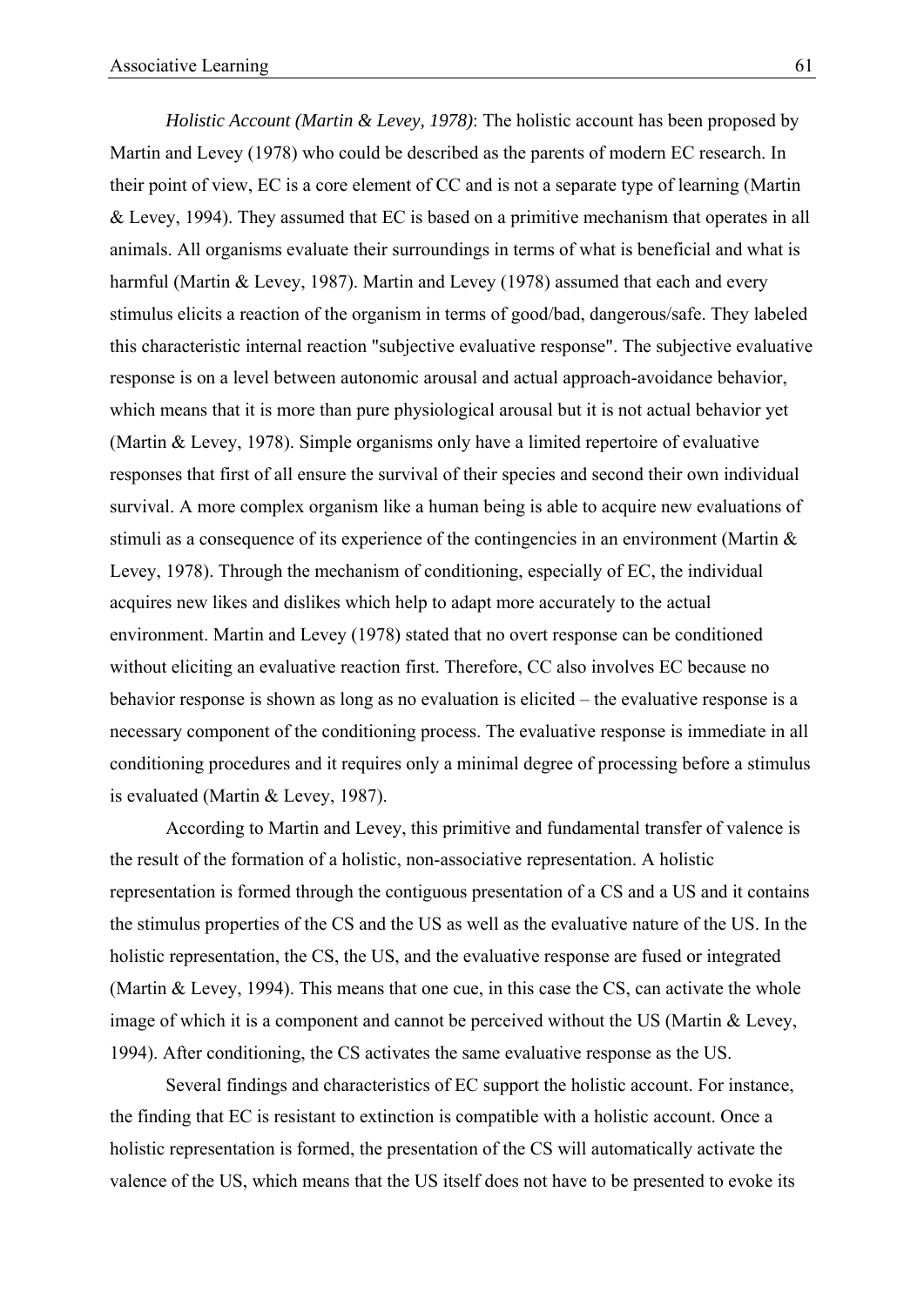valence. Therefore, single CS presentations as during extinction should not have an impact on the acquired valence of the CS because the valence of the US doesn't change. The automatic formation of a holistic representation is also compatible with the finding that contingency awareness seems to be no necessary prerequisite for EC to occur. The holistic model states that the stimulus characteristics of CS and US are stored in a stimulus complex which fails to discriminate between the stimuli as separate CSs and USs (Martin & Levey, 1987). If participants only have a mental representation of a stimulus complex and not of two separate stimuli there is no "contingency" of which they could be aware of.

Even though the holistic account is compatible with some characteristics of EC it cannot explain sensory preconditioning results. As Hammerl and Grabitz (1996) and Walther (2002) have shown, the liking of a CS1 can be changed even though it was never directly paired with a US but only with a CS2 that was itself paired with the US. If no association between CS and US exists and if they are really part of a holistic presentation there is no explanation how the CS2 can be affected by the evaluation of the US.

*Conceptual-Categorization Account (Field & Davey, 1999)*: Field and Davey (1997, 1999) proposed an account similar to the holistic account, the so-called conceptual or categorization model. They explained EC effects in terms of a categorization mechanism and assumed that there are no associations built in an EC paradigm.

According to Davey (1994), it is unlikely that people possess rigid categories of 'liked' and 'disliked' that can be defined by "necessary and sufficient condition". He pointed out that every stimulus has features that are liked or disliked by the participants and the likeability of a stimulus is defined by the overlap of features. If a stimulus has, for instance, ten likable features it will be put into the 'liked' category. None of these features alone would be enough to like the stimulus but the combination of ten features makes the stimulus likable. A neutrally valenced CS contains both features that are liked and features that are disliked. By pairing these neutral CSs with a US those features of the CS that are conceptually congruent with the US are highlighted. These conceptually congruent features are not salient prior to conditioning. After conditioning, the participant categorizes the CS on the basis of the salient features. The categories in which the stimuli are put into are defined by degrees of overlap between features, which means that the participants judge the stimuli as liked, disliked or neutral on the basis of the overlap of features. According to Davey (1994), the pairing process makes the features that the CS shares with the US more salient and the CS is put into the same category (liked vs. disliked) as the US, just because of the salient features. Participants' evaluation of the CS changes because they have identified features of the CS that correspond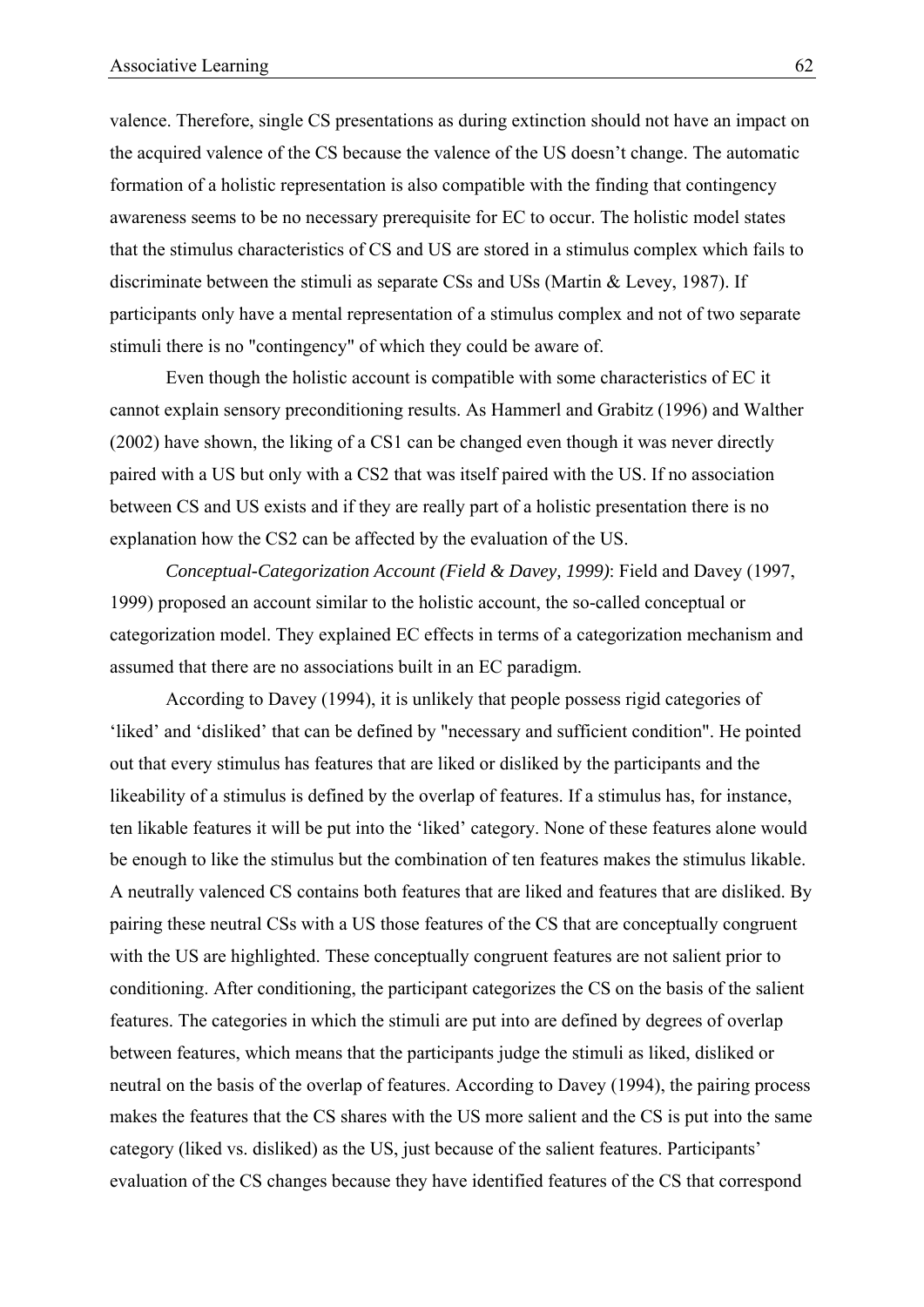to their concept of liked and disliked. As a result of this pairing procedure participants subsequently re-categorize the CSs.

Some of the characteristics of EC are compatible with the conceptual model. According to Field and Davey (1997), the resistance to extinction can be easily explained. The pairing procedure does not result in an associative link of CS and US but only elicits a recategorization process (Field & Davey, 1997). If no associative link is established it is logical that CS-only presentations do not alter the evaluation of the CS. After the pairing procedure, the CS is put into a new category that is defined by an overlap of features with the US. CSonly presentations do not change the characteristics of the newly formed category and as a result the evaluation of the CS does not change. A second characteristic that fits within the conceptual account is that participants do not need to be aware of the CS-US contingencies. The explanation is similar: No associative link between CS and US is made and so it is reasonable that participants have a poor recall of the contingencies. Based on these explanations, Field and Davey (1997) called the EC characteristics "non-associative artifacts". They concluded that EC effects are not caused by the pairing process but rather through a bias in the stimulus selection process that occurs before conditioning. The CSs in early EC studies were often perceptually similar to the USs. Field and Davey (1997) suggested that this is exactly why EC effects have been obtained in studies that used the typical EC paradigm. While this is true and clearly subject to criticism in the early studies of Baeyens et al. (1990, 1992b), there have been numerous studies (e.g., De Houwer et al., 2000) that have advanced and redefined the EC paradigm. These studies invalidate this criticism by randomly pairing CS and US and still obtaining EC effects (e.g., Hammerl, Bloch & Silverthorne, 1997).

There are several points in this non-associative account of EC that can be and have been criticized. First, the model provides no explanation for cross-modal conditioning effects that have been demonstrated in the literature (Baeyens, De Houwer, Vansteenwegen & Eelen, 1998). As long as CS and US are stimuli from the same modality - for instance, both are pictures of human faces - it is at least plausible that they share some features and that these salient features lead to a re-categorization of the CS. However, if one stimulus is a face and the other one is a painting (Baeyens et al., 1989b) or the CS is an odor and the US a massage (Baeyens, Wrzesniewski, De Houwer, & Eelen, 1996) it is hard to imagine what features the two stimuli might share that could become salient (Baeyens et al., 1998). Second, the model can't explain the selective post-acquisition US-revaluation effects that have been demonstrated (Baeyens et al., 1992b) although Davey (1994) argued otherwise. He assumed that the pairing of liked US faces with unliked personality characteristics during revaluation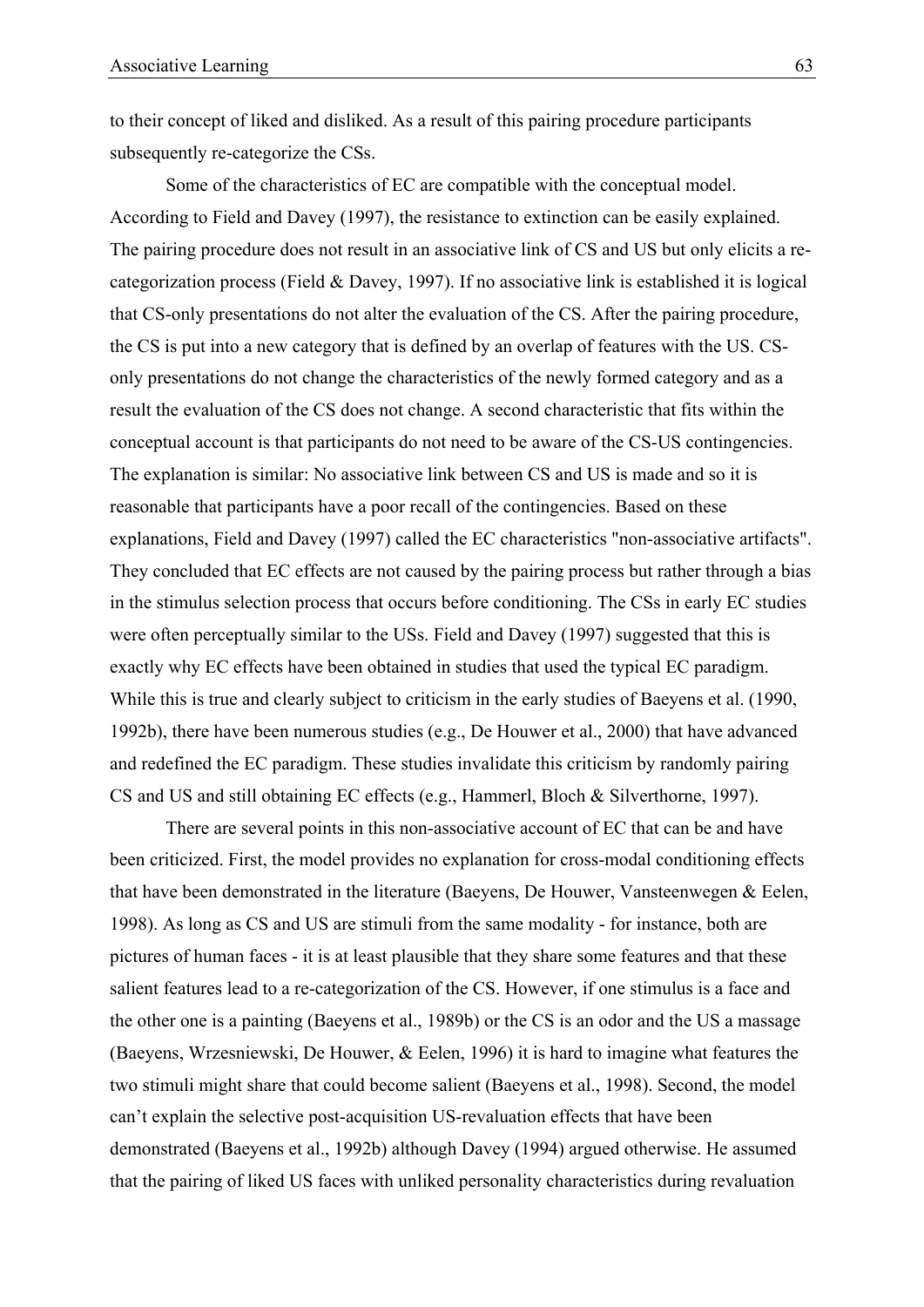would change the criteria for the 'liked' concept. The changed criteria would subsequently be applied to the CS faces. However, Baeyens and colleagues (1998) criticized that the selective nature of the US-revaluation cannot be explained by the conceptual account. When N1-L1 (neutral-liked pair) and N2-L2 pairings are followed by a revaluation of L1 but not of L2, N1 loses its positive valence but not N2. If Davey (1994) is right and the criteria for the category 'liked' change because of the US revaluation, the valence of N2 should be equally affected which is not the case (Baeyens et al., 1992b).

*Referential Account (Baeyens et al., 1992a)*: Baeyens and a group of collaborators proposed the referential account which resembles the holistic account of Martin and Levey in so far as both models lead to similar predictions. However, Baeyens et al. (1992a) postulated that EC and CC are two different forms of learning.

CC can be described as signal or expectancy learning. In a typical CC paradigm, the individual learns that the CS becomes a signal for the occurrence of the US, e.g. a tone predicts the onset of shock. Therefore, when presented with the CS the individual expects that the US is actually going to happen. CC can thus be defined as associatively induced changes in appetitive or defensive preparatory responses. The expectancy system reacts to the presence of reliable predictors of significant events and activates responses that prepare the organism for the significant event. The activation of these responses requires information processing which is why CC effects only occur when the individuals are aware of the CS-US relation. This is also compatible with the findings that CC is sensitive to extinction and contingency manipulations. If contingency is manipulated, so that the CS is not a reliable predictor of the US, then the expectancy system will not activate a response, which means that no learning occurs.

Conversely, EC is regarded as a form of referential learning. In an EC paradigm, the presentation of the CS does not lead to the expectation that the US is going to occur but rather makes the individual (consciously or unconsciously) think of the US, e.g. smelling a good cake makes me feel good because it reminds me of my grandmother and her baking but I'm not expecting to see my grandmother now just because of the smell of the cake. EC can be defined as associatively induced changes in the valence of the CS. According to Baeyens et al. (1995), the referential system will automatically determine the valence of the stimulus by comparing and averaging the valence of the other stimuli with which the target stimulus occurred in the past. The presented stimulus will then be evaluated as liked or disliked.

One could object that EC and CC are not two distinct forms of learning because they are both based on associative processes. However, Baeyens et al. (1992a) argue that the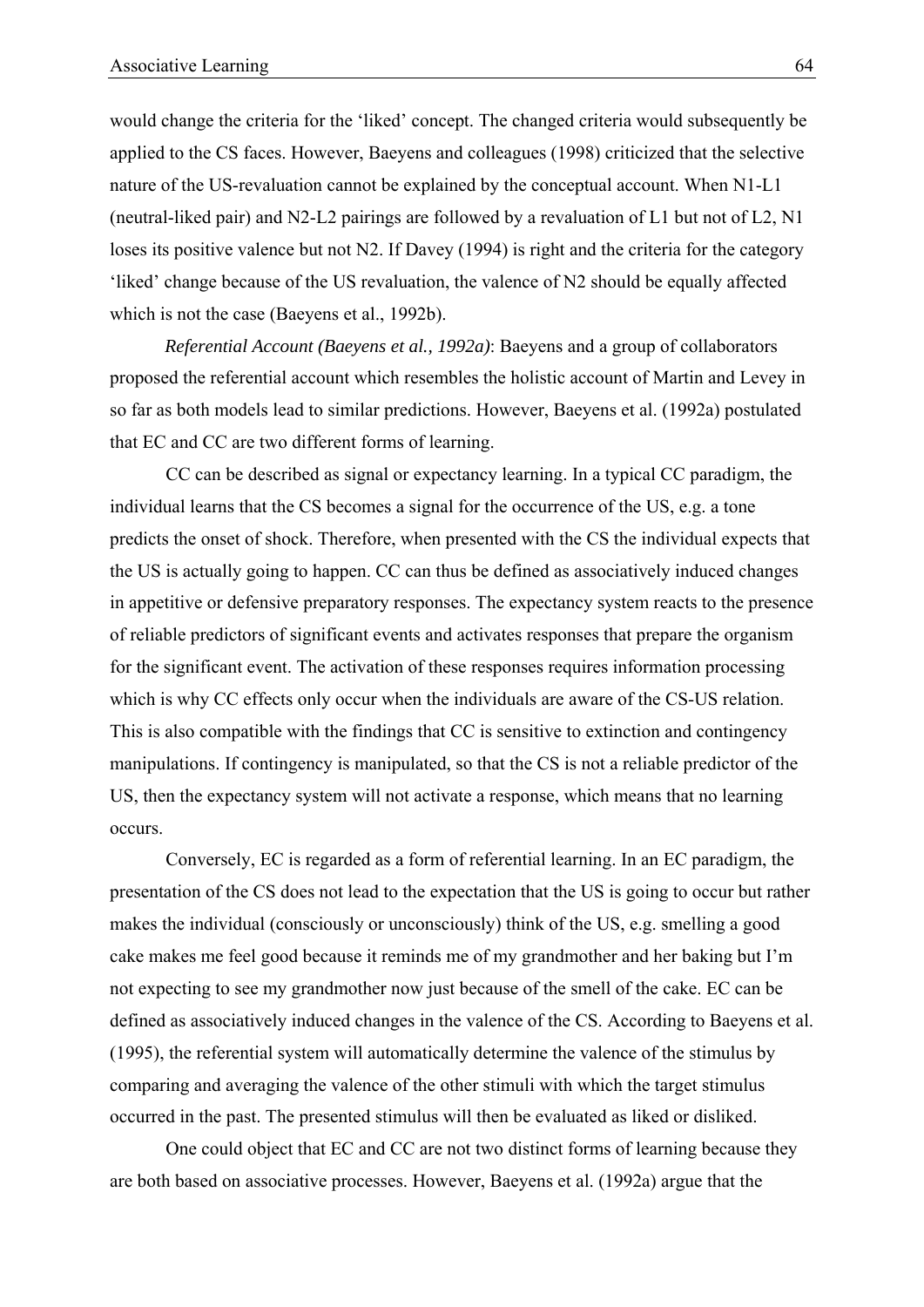associative structure underlying the two forms of learning is qualitatively different. In EC, the CS acquires referential value because it co-occurs with a valenced US. The individual learns about this co-occurrence between a neutral stimulus and an affectively valued event. In signal learning, the CS becomes a reliable predictor of the US and the individual detects the predictive qualities of the CS. The distinction that has to be made resembles the S-S versus S-R distinction made in the learning literature (see paragraphs 4.1.2 and 4.2.3). The referential account claims that EC represents S-S type of learning because the evaluative changes of the CS are based on an associative link between CS and US representation (Baeyens et al., 1992a). The most important thing that differentiates the referential model from the holistic and the conceptual account is the emphasis on associative processes. Baeyens and his collaborators (e.g. 1988, 1989, 1990) conducted a few studies supporting the assumption that EC reflects S-S learning. For instance, based on the results of a US-revaluation study, Baeyens et al. (1992b) concluded that the acquired valence of the CS is based on an associative link between CS and US representations and that the CS activates the altered USrepresentation during the evaluation phase. If the CS had acquired intrinsic value during the conditioning (as S-R type of learning would suggest) a revaluation of the US should not influence the evaluation of the CS. Thus, the US revaluation effects indeed provide strong support not only for S-S learning but also for the referential account.

There are more findings and characteristics of EC that are compatible with the referential system. For instance, EC is not sensitive to extinction and contingency manipulations. The referential system is only sensitive to co-occurrences of the CS and the US but doesn't depend on a statistical contingency of CS and US and is not influenced by situations or presentations where the stimuli do not co-occur. This can be illustrated by the already mentioned example: You learned to associate the smell of a fresh cake with your loving and caring grandma who used to be an excellent baker. The smell of cake evokes a positive feeling. This happens even though there are many times when you saw your grandmother not baking a cake (US-only presentation) and it happens just as often that you smell a freshly baked cake without your grandmother being near (CS-only presentation). The CS-only and US-only presentations do not influence the positive evaluation of the (smell of the) cake. Besides, if EC is not about detecting reliable predictors for the US, there is also no reason why statistical CS-US contingency should be a prerequisite for EC (Baeyens et al., 1993). Finally, the most important findings that cannot be explained by any other model are sensory preconditioning results (Hammerl & Grabitz, 1996; Walther, 2002). The only logical explanation for sensory preconditioning effects is that the contiguous presentation of two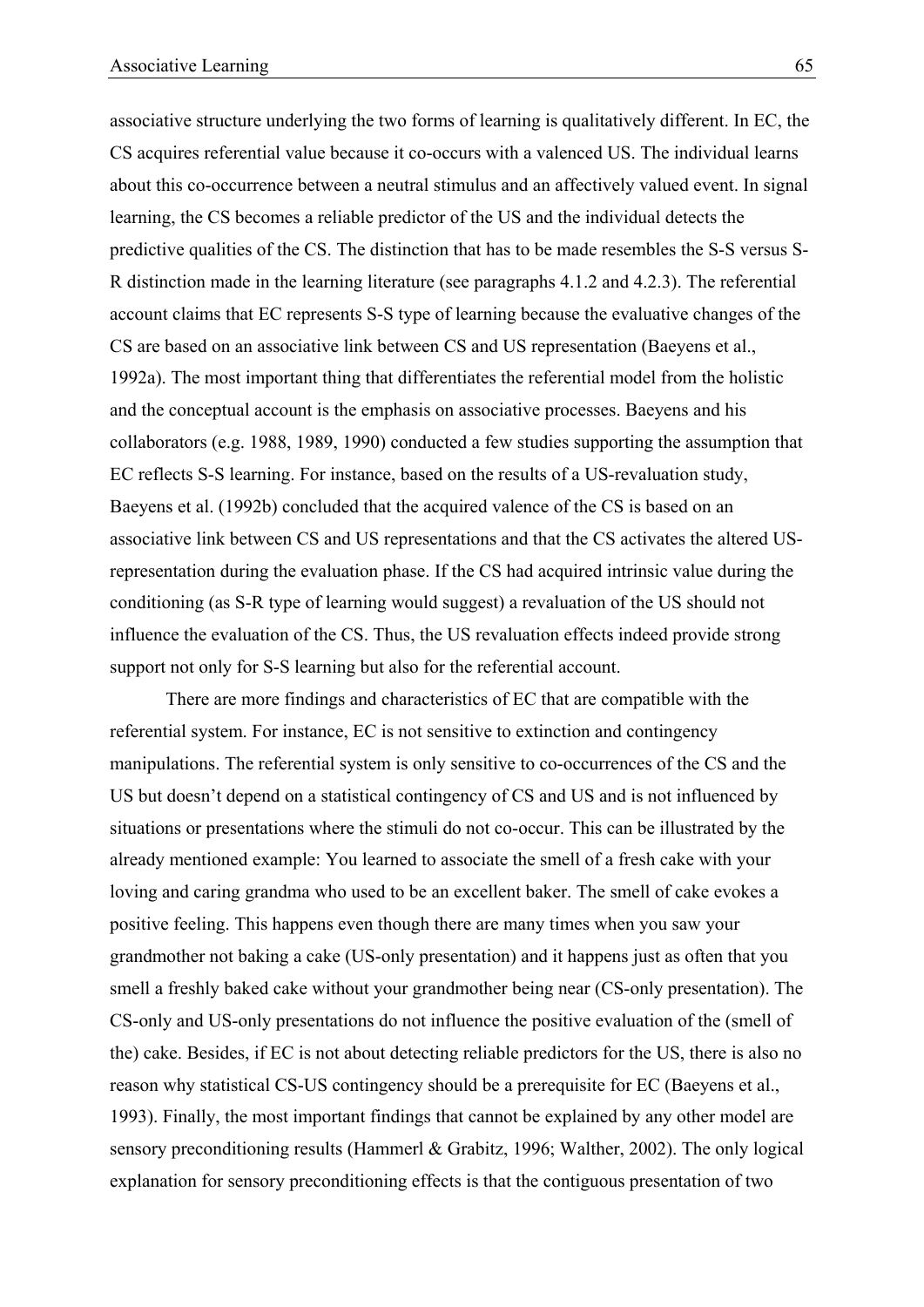stimuli leads to an association. The CS paired with the US is also associated to another neutral stimulus and this allows the valence to "spread" to this neutral stimulus (Walther, 2002).

Now after having specified the characteristics of the expectancy system and the referential system, the question remains which processes are operating within each system. The exact processes are not explained in more detail, which leaves room for different ways of specification. One way of specification would be that the learning rules underlying the referential and the expectancy system are different and also have different influences on behavior. On the one hand, the referential system could be based on the simple learning rule that every co-occurrence of two stimuli leads to an increase in association strength. However, the strength of the association is not diminished by single CS-presentations but remains the same. On the other hand, the associations formed in CC could underlie a different learning rule that strengthens the CS-US association only to the extent to which the CS is a reliable predictor of the US (Rescorla & Wagner, 1972). It could furthermore be possible that some behaviors are based on associations that are generated by the expectancy system, whereas other behaviors depend on associations generated by the referential system. According to De Houwer et al. (2001), both systems depend on the same learning rule but differ in the way in which the associations are transformed into behavior. The assumption here is that CC is based on a simple learning rule but that the translation of the acquired associations into behavior is quite complex. This is supported by findings of Bouton (1993, 1998) and Rescorla (1996) who demonstrated that an extinction procedure resulted in decreased CC effects but did not affect the strength of the association that was underlying the conditioned response. Thus, it is only the extent to which associations influence actual behavior but not the association itself that is influenced by extinction. This suggests that both systems are based on the same associative knowledge base but take different information into account when it comes to the actual behavioral responses. Baeyens, Eelen and Crombez (1995) argue in the same direction. For them, the two systems are hierarchical. The referential system can clearly exist without any expectancy but any expectancy must have some referential relation as well. Therefore, the referential system is seen as less sophisticated because it only deals with the co-occurrences of CSs and affectively valenced USs and not with the relationship itself.

Taken together, these three models of EC are able to explain some of the functional characteristics of EC with the referential model being able to explain most of them. However, all of the models also have some shortcomings. First of all, they don't clearly specify the processes underlying EC which makes it difficult to derive hypotheses or to test the models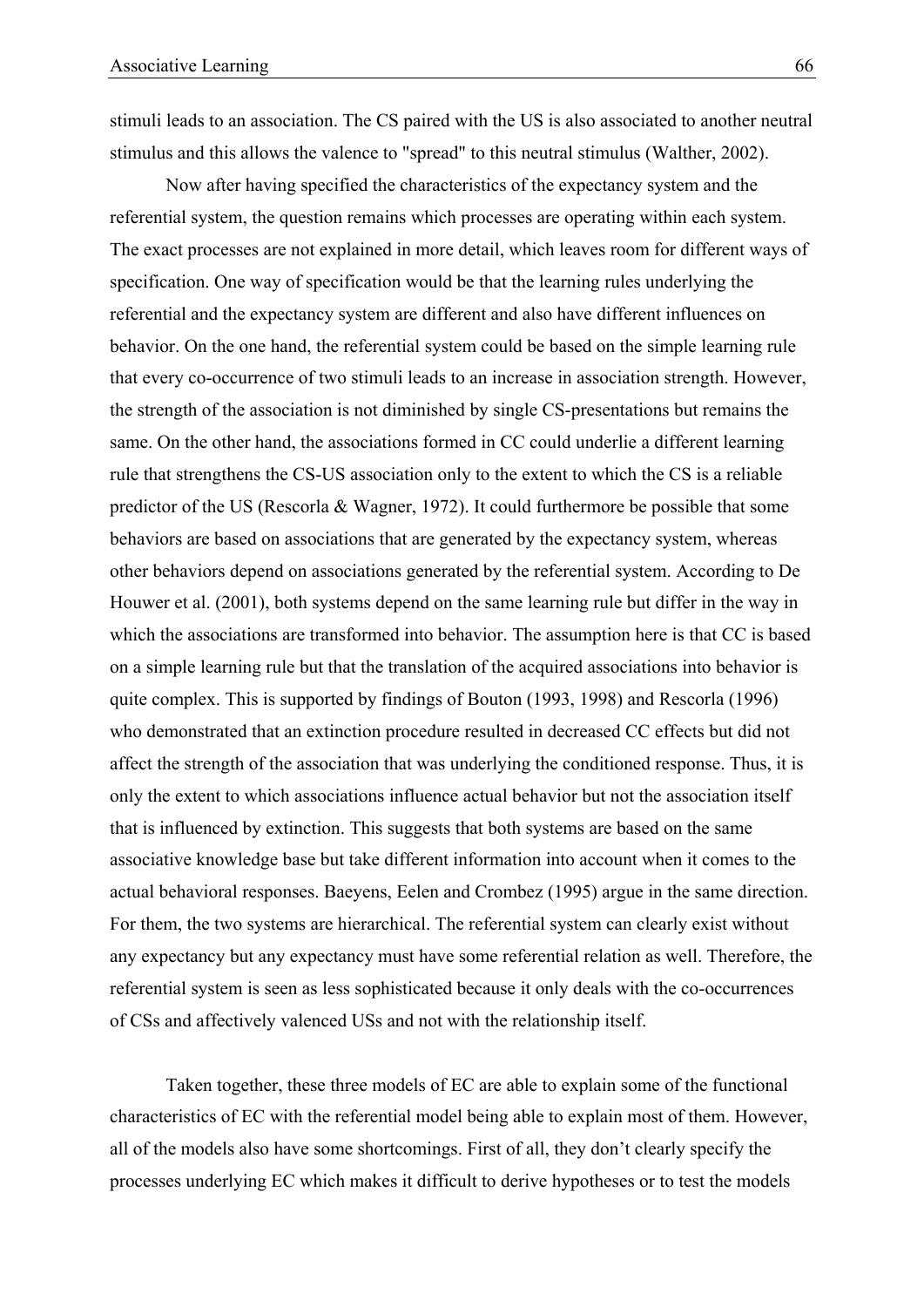against each other (De Houwer et al., 2001). Moreover, none of the models is able to specify the boundary conditions of EC. Recently, Walther and Langer (2009) provided a fruitful theoretical approach that tries to integrate signal learning and EC. Based on the unimodel of Kruglanksi and Thompson (1999), Walther and Langer (2009) proposed that several orthogonal parameters are represented in conditioning such as parameters of cognitive resources (e.g., cognitive load), task demand parameters (e.g., number of trials), motivation parameters (e.g., surprisingness of the US), and relevance (e.g., valence and intensity of the US). Thus, different outcomes of EC (or CC) studies can possibly be explained by a difference in parameters and do not necessarily imply different underlying learning processes. Although there is some evidence from animal research that a single rule-based process underlies all types of conditioning (Beckers, Miller, De Houwer, & Urishihara, 2006), there is a clear need for further empirical research as well as theoretical advancements in order to fully understand whether EC is distinct from CC or whether these two types of conditioning are based on the same learning process.

# **5 The role of distance in associative learning**

The present work has outlined the theoretical background of two distinct research areas that have both received considerable attention in social psychology, namely the concept of distance, or more specifically Construal Level Theory, and associative learning, or more specifically, evaluative conditioning. Although the idea of (psychological) distance has influenced many different research areas of psychology, including developmental psychology (e.g., Bartsch, 1988; Hund & Plumert, 2007; Siegler & Richards, 1979; Steward & Steward, 1974), social psychology (e.g., Broemer, Grabowski, Gebauer, Ermel, & Diehl, 2008; Liberman et al., 2007; Liviatan et al., 2008; Pronin, Olivola, & Kennedy, 2008; Reitsma-van Rooijen, Semin, & van Leeuwen, 2007), clinical psychology (e.g., Angermeyer & Matschinger, 1995; Christensen & Shenk, 1991; Gerber, 1973; Horch & Hodgins, 2008), and cognitive psychology (e.g., Carlson & Covey, 2005, Gärling & Loukopoulos, 2007; Moyer & Bayer, 1976; Richardson & Waller, 2005), the influence of distance on the process of preference acquisition has never been investigated. This is even more surprising considering the fact that both associative learning and research on psychological distance have a longstanding history within psychological science. The present research combines these two lines of research and investigates why and how psychological distance influences associative learning.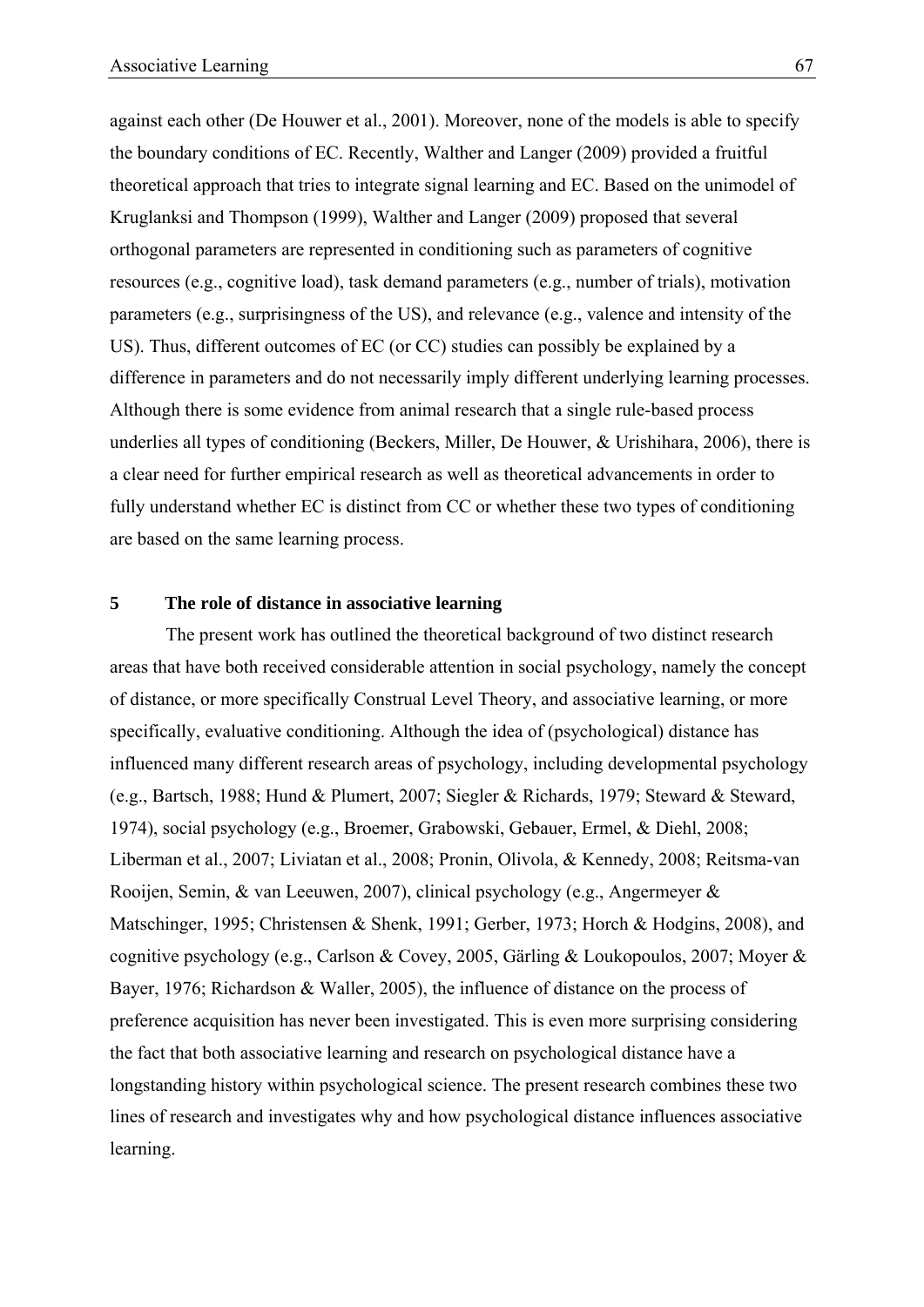There are many possibilities how distance could influence the learning of associations. For instance, changing the context in which associative learning takes place could influence the formation of an association as well as the implications of that association formation (i.e., the specific attitudes). Specifically, participants could be instructed to imagine that they are going to meet certain individuals (i.e., stimuli that serve as USs and CSs) either tomorrow (near setting) or in a year from now (distant setting). It could be hypothesized that the perceived distance of the imagined context in which the learning situation is placed in differentially influences how participants perceive the US and the CS, and thus influences how US and CS are evaluated.

Furthermore, distance cannot only be manipulated by changing the contexts or settings in which the experimental situation takes place but distance can also be experienced on a smaller and maybe more subtle level. Drawing on Liberman and colleagues' (2007) definition of psychological distance, the present research proposes that distance exists *within* the paradigm of associative learning. It is assumed that the association itself constitutes a dimension of psychological distance. This kind of distance is referred to as *associative* distance.

#### **5.1 Associative distance as a special form of psychological distance**

 The associative learning paradigm consists of a US and a CS which are repeatedly paired. The present work claims that the associative relation between US and CS constitutes a form of psychological distance. The hypothesis is that the US is more proximal than the CS because it can be experienced more directly. The CS, on the other hand, is supposed to be more distant than the US because it can be experienced only indirectly. This is due to the circumstance that the CS acquires its meaning by means of an association with the US. The next paragraphs take a closer look at the characteristics of US and CS in order to explain and specify these assumptions.

# *5.1.1 The US and distance*

In classical conditioning (CC), the US is defined as a stimulus that unconditionally, naturally, and automatically triggers a response. This definition makes clear that the US is an excellent example of a psychologically near and directly experienced stimulus. In evaluative conditioning (EC), the US is defined as a stimulus that elicits a positive or negative affective reaction. This implies that the US carries affective meaning which is experienced when encountering the US. The affective experience of a US is more direct and less distant than the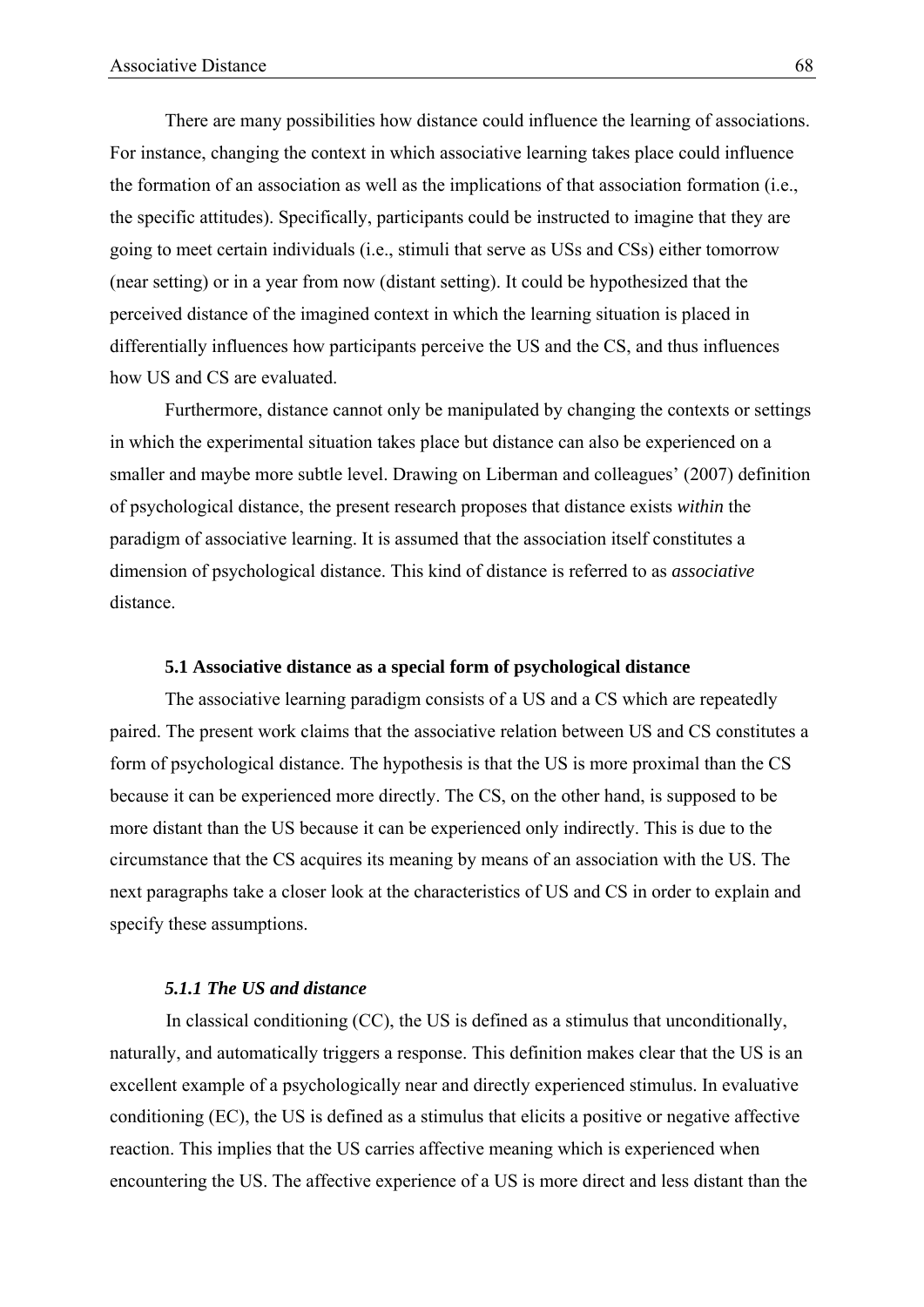experience of a CS because it is not mediated by an association. More generally, anything that elicits an affective reaction (i.e., the US) is experienced directly, whereas anything that is mediated by an association (i.e., the CS) is experienced more indirectly.

This reasoning is in line with Zajonc (1980) who argued that cognitive inferences are not necessary for affect to be experienced. According to Zajonc (1980, 1984a, 1984b), affective reactions to stimuli are often the very first reactions of the organism, and for lowerorder organisms they are the dominant reactions. Thus, affective reactions can occur without extensive perceptual and cognitive encoding. This is due to the understanding of affect and cognition as separate and partially independent systems. They can and commonly do function together but a cognitive process is no pre-condition for affect to be elicited (Zajonc, 1980). Affect is considered to be the first link in the evolution of complex adaptive functions that eventually differentiated animals from plants (Langer, 1967). Unlike language and cognition, affective responsiveness is universal among animal species. For instance, a rabbit confronted by a snake has no time to consider whether the snake is going to attack or when and why it will attack. If the rabbit is to escape, the action must be undertaken long before the completion of even a simple cognitive process (Zajonc, 1980). The affective reaction toward the snake is more rapid and basic than cognitive evaluations. In other words, immediate affective responses provide organisms with a fast but crude assessment of the behavioral options they face, which makes it possible to take rapid action. According to Zajonc (1980), humans, too, have these instantaneous and automatic reactions to stimuli. We need not be aware of this affective reaction nor do we have to be able to verbalize it but it is always there. Additionally, Zajonc (1980) showed that memory for affective reactions can be dissociated from memory for details of a situation with the former being better than the latter. For example, we often remember whether we liked or disliked a particular person, book, or movie without being able to remember any details other than our affective reaction (Bargh, 1984). Thus, affect as the primary and basic reaction of the organism is experienced directly (Zajonc, 1980, 1984a, 1984b).

Besides the work of Zajonc, there is considerable empirical evidence from other areas of research supporting the notion that the pathway from a stimulus to an affective reaction can be direct, i.e., not mediated by any cognitive evaluation except for the most basic perceptual processing. For instance, evidence for the affect-as-information hypothesis (Clore, Schwarz, & Conway, 1994; Schwarz & Clore, 1983) in social cognition supports the direct effect of feelings on judgments and decisions over indirect (cognitively mediated) effect interpretations which assume that affect selectively primes semantic concepts (Bower, 1981, 1982). When it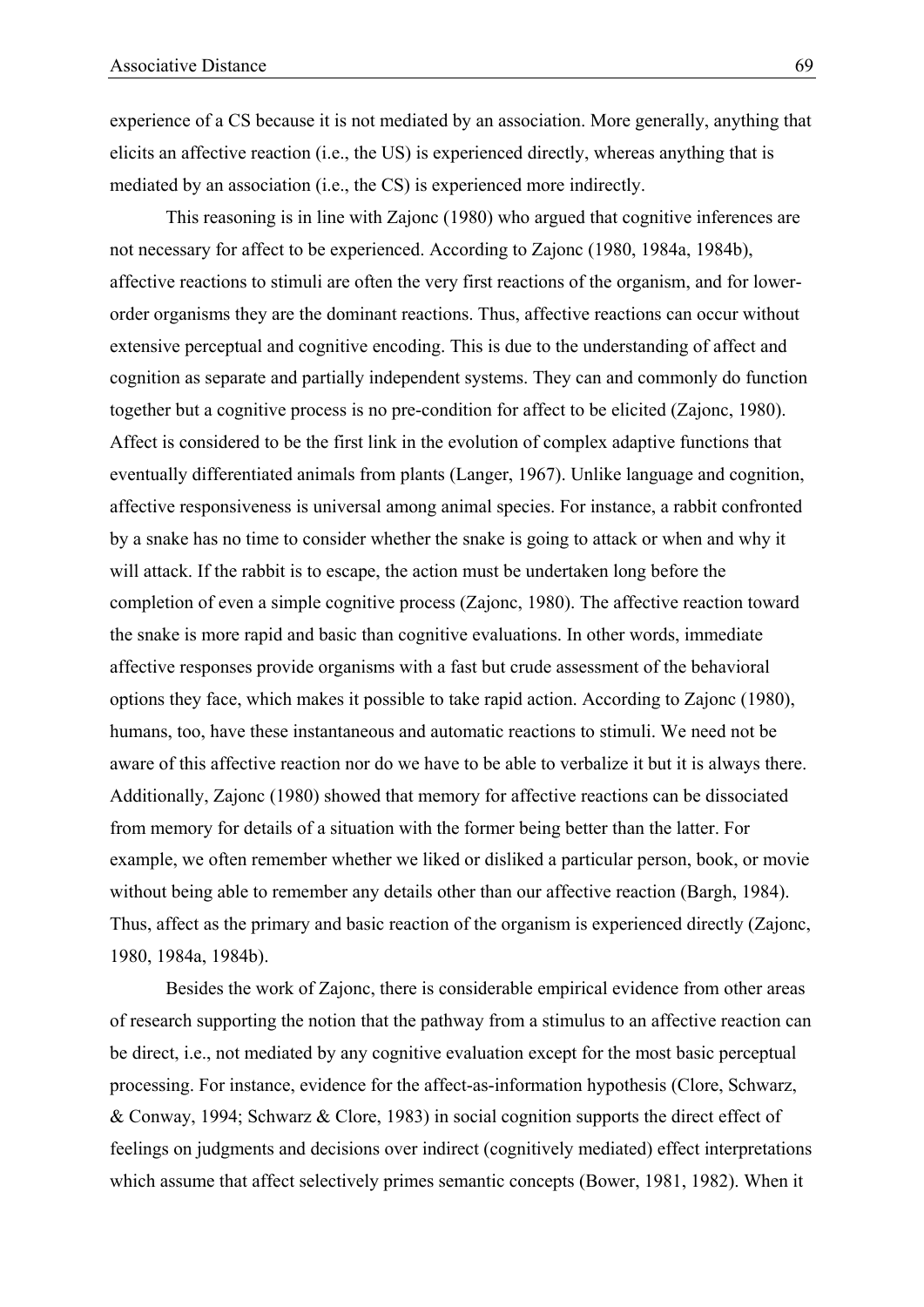comes to the area of decision making under uncertainty, the risk-as-feeling hypothesis (Loewenstein, Weber, Hsee, & Welch, 2001) highlights the role of affect experienced at the moment of decision making. The authors showed that affective reactions to risky situations often diverge from cognitive assessments of those risks. When such divergence occurs, affective reactions often drive behavior. Loewenstein et al. (2001) argue in line with Zajonc (1980) that affective reactions to a perceived risk can arise with minimal cognitive processing and thus before the risk can be cognitively assessed.

Even more evidence for the notion of affective primacy comes from neuroanatomical research. It has been the common view for a long time that the sensory apparatus registers stimuli and sends signals to the thalamus, which in turn relays them to the sensory areas of the neocortex for integration and analysis of meaning. This view requires that all affective reactions are mediated by neocortical activity which would be in line with the cognitive appraisal theory (Lazarus, 1982). However, LeDoux and his colleagues (summarized in LeDoux, 1996) have found a direct pathway between the sensory thalamus (which performs crude signal processing) and the amygdala (which plays a critical role in the processing of affective stimuli) that is just one synapse long. These neural projections are not mediated by cortical processing. The direct access from the thalamus to the amygdala allows the amygdala to respond up to 40 ms faster than the hippocampus which is separated from the thalamus by several synapses (LeDoux, 1996). Therefore, the neuroanatomical architecture allows us to like or dislike something even without knowing what it is. For example, a sudden noise can cause fear before the source of the noise is determined. In research with humans, Servan-Schreiber and Perlstein (1998) have shown that intravenous injections of procaine, which produce powerful emotional responses, also produce amygdala activation. People who received such injections report panic sensations and other powerful feelings that were disturbing precisely because they had no obvious cognitive antecedents. Armony, Servan-Schreiber, Cohen, and LeDoux (1995, 1997) argued that these rapid emotional reactions serve as a mechanism to interrupt and redirect cognitive processing toward potentially high-priority concerns, such as imminent danger.

# *5.1.2 The CS and distance*

The CS does not elicit any direct affective reaction because in evaluative learning the CS is defined as a stimulus that is initially neutral with regard to its affect-eliciting qualities. After becoming associated with the US, the CS evokes a reaction. Thus, the CS is a cognitive representation of the US mediated by the CS-US association. A cognitive operation in the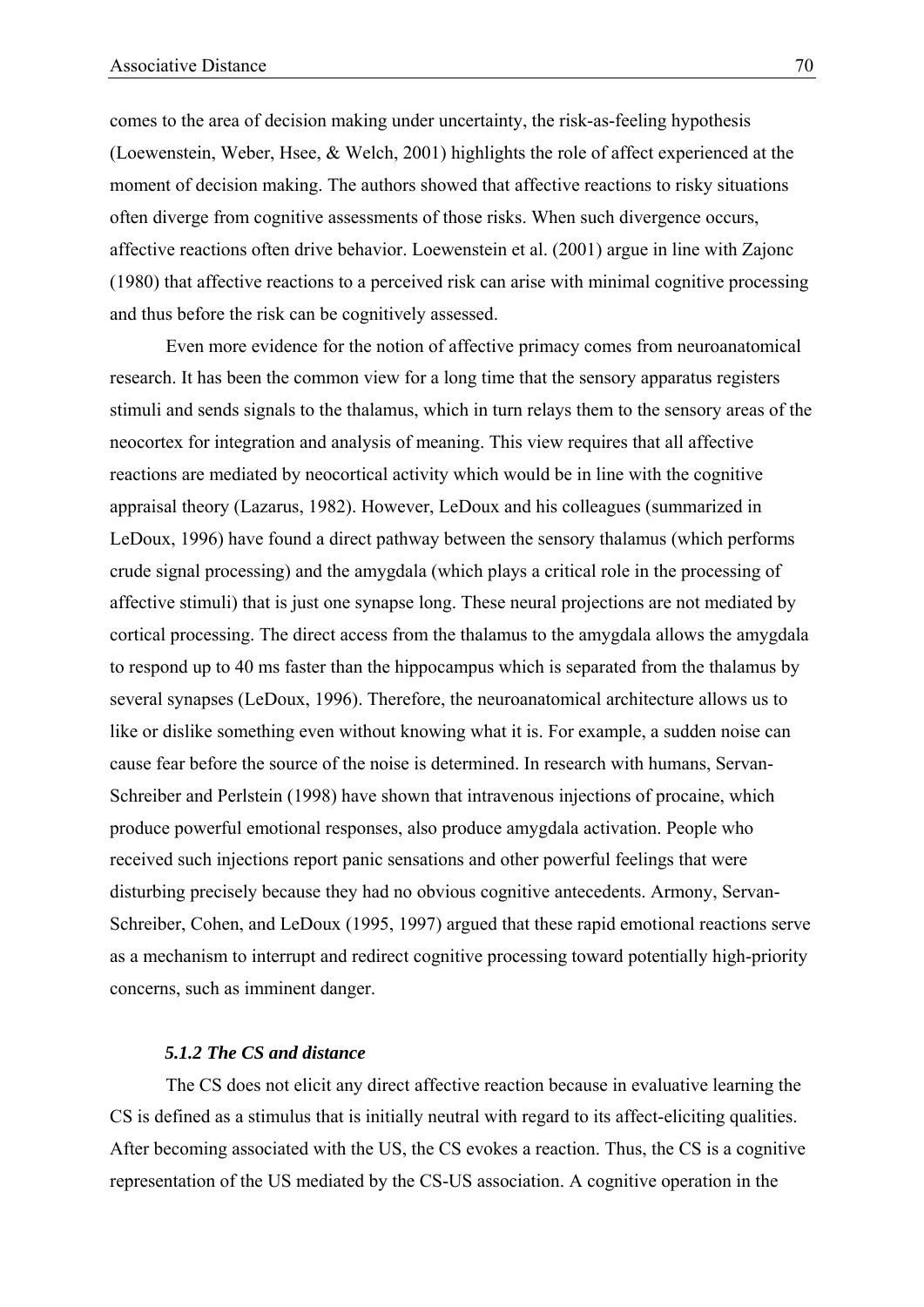sense of recognizing the US-CS relation is necessary for the CS to become associated with the US. If the organism doesn't learn this association, the CS remains meaningless. However, the mediation of the reaction toward the CS by the US-CS association does not imply that the CS is not or cannot be affectively experienced. Rather, it means that the CS is only affectively experienced *after* and *because* it is associated with the US. Therefore, it can even be regarded as a necessity that the US is more proximal than the CS because the US *causes* a certain affective reaction in the associated CS. A cause always precedes an effect and an effect would not be there without a cause. Something that serves as a cause has to be more proximal than the effect that it causes. In the case of US and CS, the US is the cause and the attitude toward the CS is the effect. There would be no valenced attitude toward the CS without the US. Thus, the CS has to be psychologically more distant than the US because the (affective) meaning of the CS depends on the US, or more specifically on the association with the US.

The idea that the CS is experienced more indirectly because the experience is caused by an association to the US is further supported when taking a look at what kind of organisms show reactions toward such associated stimuli. Specifically, it is assumed that not every organism possesses the cognitive functions necessary for learning a US-CS relation that goes beyond the level of reflexes. At first sight, this assumption seems to be in contrast with a large amount of research in CC, which has demonstrated conditioning effects in vertebrate and invertebrate animals (e.g., Carew & Sahley, 1986; Rescorla & Wagner, 1972; Squire & Kandel, 1999). However, conditioning studies in invertebrates mostly investigated the conditioning of simple reflexes (e.g., eye withdrawal reflex; Abramson, Armstrong, Feinman, & Feinman, 1988). Although invertebrates are able to acquire conditioned responses as a result of pairing a US with a CS, they cannot be classically conditioned in cases in which the conditioning effect depends on the existence of certain brain structures that invertebrate animals do not possess. For instance, the cerebellum is part of the brain of vertebrates and has been identified as the essential (necessary and sufficient) structure for the acquisition and performance of the basic classically conditioned eyeblink response observed in vertebrates (e.g., Christian & Thompson, 2003; Steinmetz, 1996, 2000). The cerebellum is important for the integration of sensory perception, coordination and motor control. Moreover, modern research has shown that it also plays a broader role in a number of key cognitive functions, including attention and the processing of language, music, and other sensory temporal stimuli (Rapp, 2001). Consequently, the fact that not every organism is able to learn complex contingencies that go beyond the level of reflexes can be attributed to the not-existing or limited cognitive functions of lower organisms. The learning of more complex contingencies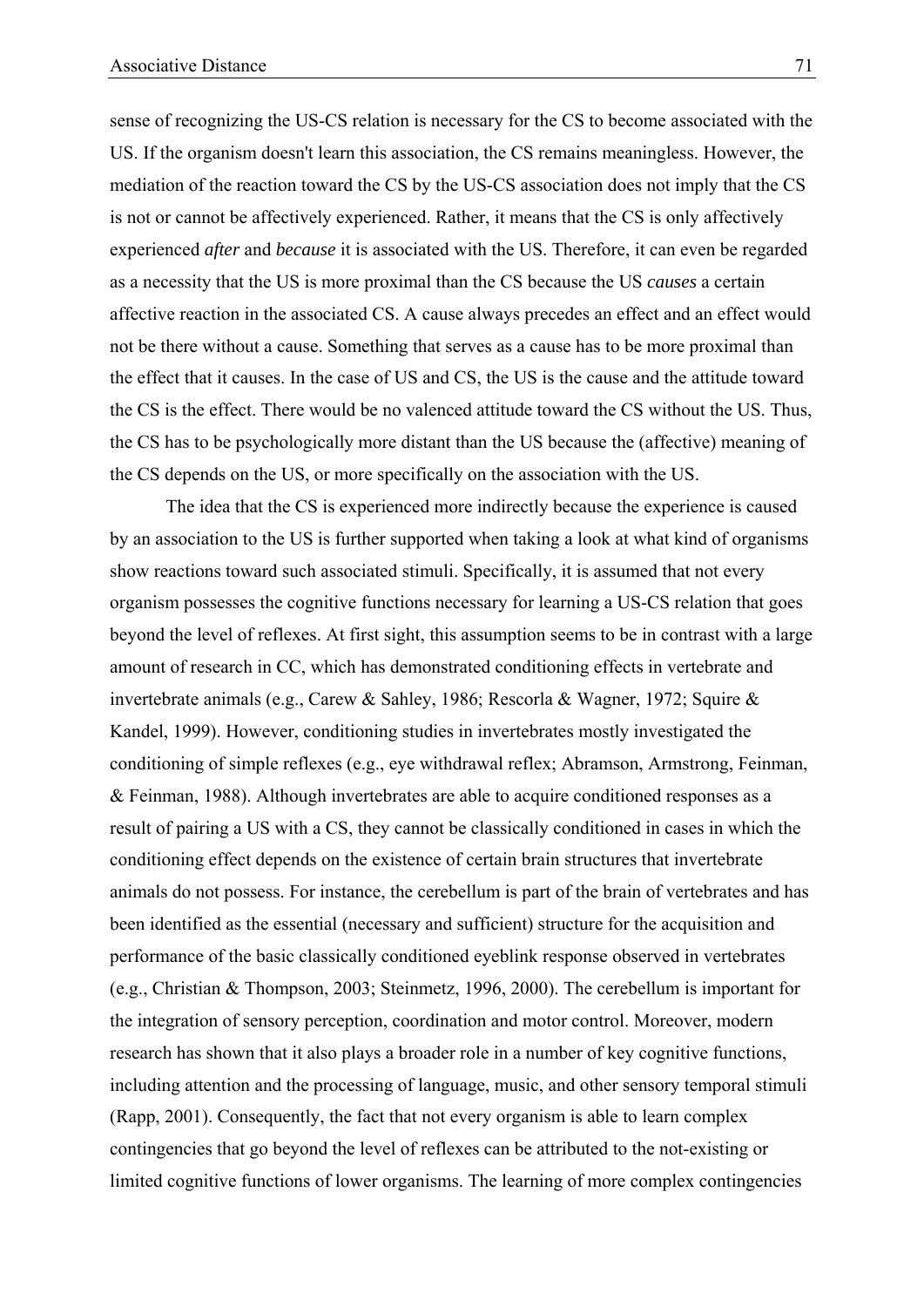and their meanings requires certain cognitive capacities, capacities that humans acquire during their course of life.

For example, almost every child has at one point during childhood made the physical experience of the meaning of "hot" by touching the stove or something equally hot. The first and immediate reaction of a child who burned its fingers is that it starts crying because of the pain experienced. This is undoubtedly a very direct and quite affective experience. In fact, it is natural for any organism to show some kind of physical reaction when experiencing such extreme heat. In the terminology of learning theory, the heat of the stove is the US. The child directly experiences affect when encountering the US. The stove is the CS. The CS is affectively meaningless before the aversive experience of the burn has been made (given that no positive or negative experience of similar strength has been made with the stove before). The child learns an association between heat (i.e., pain) and the stove and this learning usually translates into behavior (i.e., avoidance of the stove). That is, the CS acquires an affective meaning through this experience but only - and that's the critical point - if the child learned the contingency between pain and stove. Learning this contingency requires a cognitive operation in the sense of recognizing and encoding the US-CS association. Thus, the US-CS association mediates the affective reaction toward the CS.

One critical point that should be mentioned is that in most conditioning studies a forward conditioning procedure is used, which implies that the CS is presented before the US. Thus, one could argue that the CS is the more proximal stimulus because participants experience the CS first. This reasoning would imply that a neutral stimulus that possesses no evaluative meaning (i.e., CS) can be perceived to be more proximal than a valenced stimulus (i.e., US). However, when considering the importance of affect and evaluative meaning outlined above, it seems unlikely that presentation order should be more important than affective meaning in determining perceived psychological distance (see also General Discussion).

Summing up, the present research builds on the hypothesis that a special form of psychological distance in terms of direct and indirect experience underlies the CS-US relation in associative learning. The US is assumed to be a stimulus that is psychologically near because it can be experienced directly (i.e., affectively). The CS, on the other hand, is a psychologically more distal stimulus because it is experienced indirectly and only elicits a reaction because of its association with the US.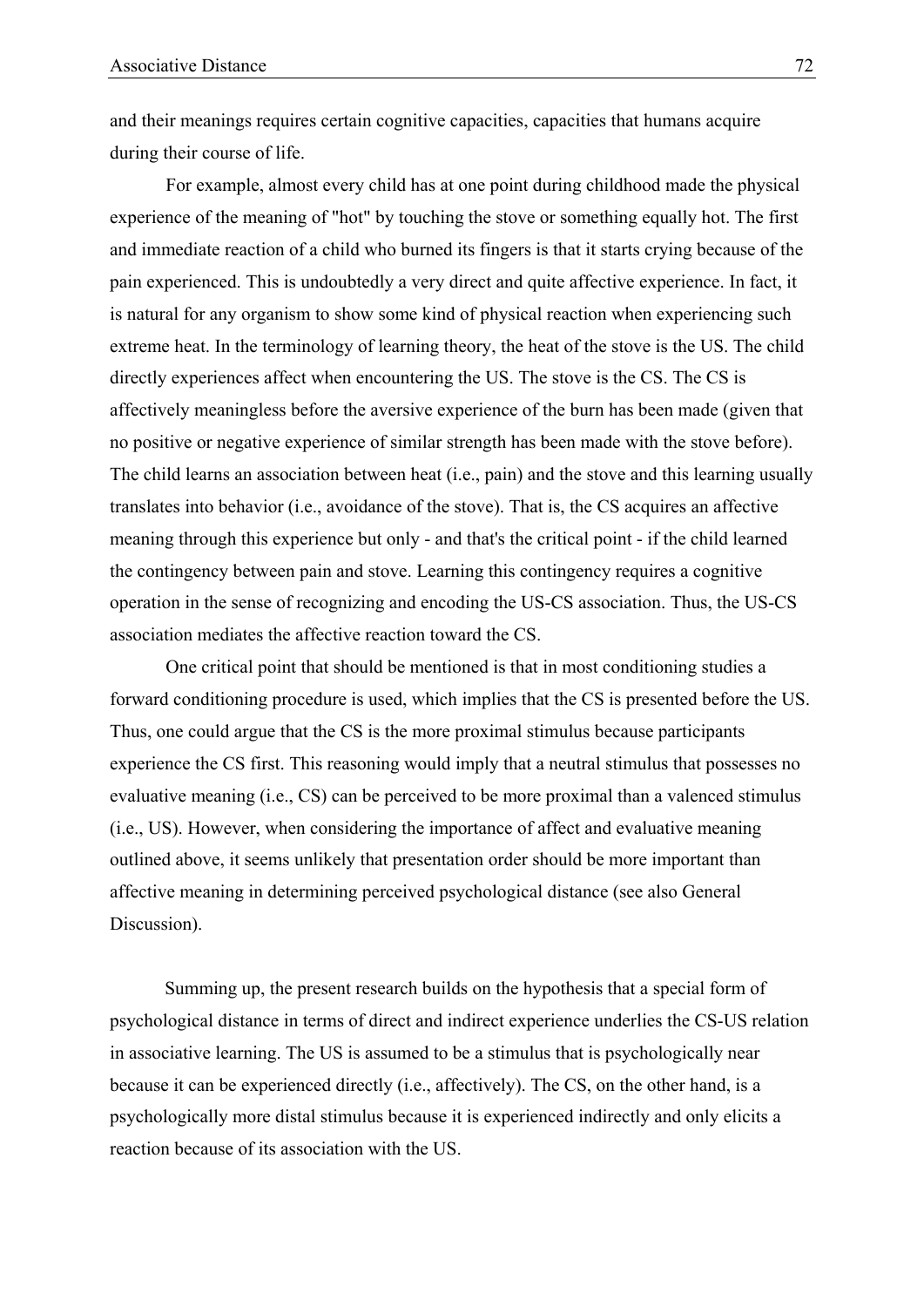## **5.2 Conditioning phenomena and the role of distance**

Although the assumptions that the US is experienced more directly and construed on a lower level, whereas the CS is experienced more indirectly and construed on a more abstract level might seem quite trivial at first, this idea has never been put to a direct test. However, when considering certain conditioning phenomena from the angle of associative distance, one can readily find empirical support for the assumptions that the US is experienced directly, whereas the CS is experienced indirectly by means of an association to the US. The next chapter outlines phenomena of associative learning and explains how these phenomena possibly relate to the idea of psychological distance within associative learning paradigms.

## *5.2.1 US-Revaluation*

US-revaluation effects have been shown in CC (Rescorla, 1974) as well as in EC (Baeyens et al., 1992b; Walther et al., 2009). For instance, Rescorla (1974) conditioned a CR using a weak shock as a US in rats. Following conditioning, these rats were exposed to a stronger shock than that used during conditioning. The CS was not present during these exposures. Subsequent presentations of the CS led to greater intensity in the conditioned responses than after conditioning. The exposure to greater intensity shocks had led to USrevaluation, such that the US was re-valued by the organism as more aversive than it has been during conditioning. In EC, US-revaluation refers to the findings that post-conditional changes in the valence of a US lead to corresponding changes in the valence of pre-associated CSs. These experiments (e.g., Baeyens et al., 1992b; Walther et al., 2009) demonstrated that conditioned responses are mediated by CS-US associations because revaluing the US changes the reactions toward the CS. Therefore, conditioned responses can be altered by experiences outside of the original learning trials. Thus, the phenomenon of US-revaluation supports the notion that the reaction toward the CS is due to the CS-US association which makes the CS a psychologically more distant stimulus than the US.

## *5.2.2 Second-order conditioning*

Second-order conditioning (Rescorla, 1980) refers to the phenomenon that a predictor (CS) that elicits a reliable conditioned response through its association with another stimulus can itself act as an outcome for other potential predictors. For instance, in a typical procedure in CC, (1) a CS1 (e.g., a tone) is paired with a US (e.g., shock) until it reliably evokes a response (anxiety); (2) a second predictor CS2 (e.g., a light) is paired with CS1; CS2 (light) is presented alone and is found to elicit the conditioned response (anxiety) without having ever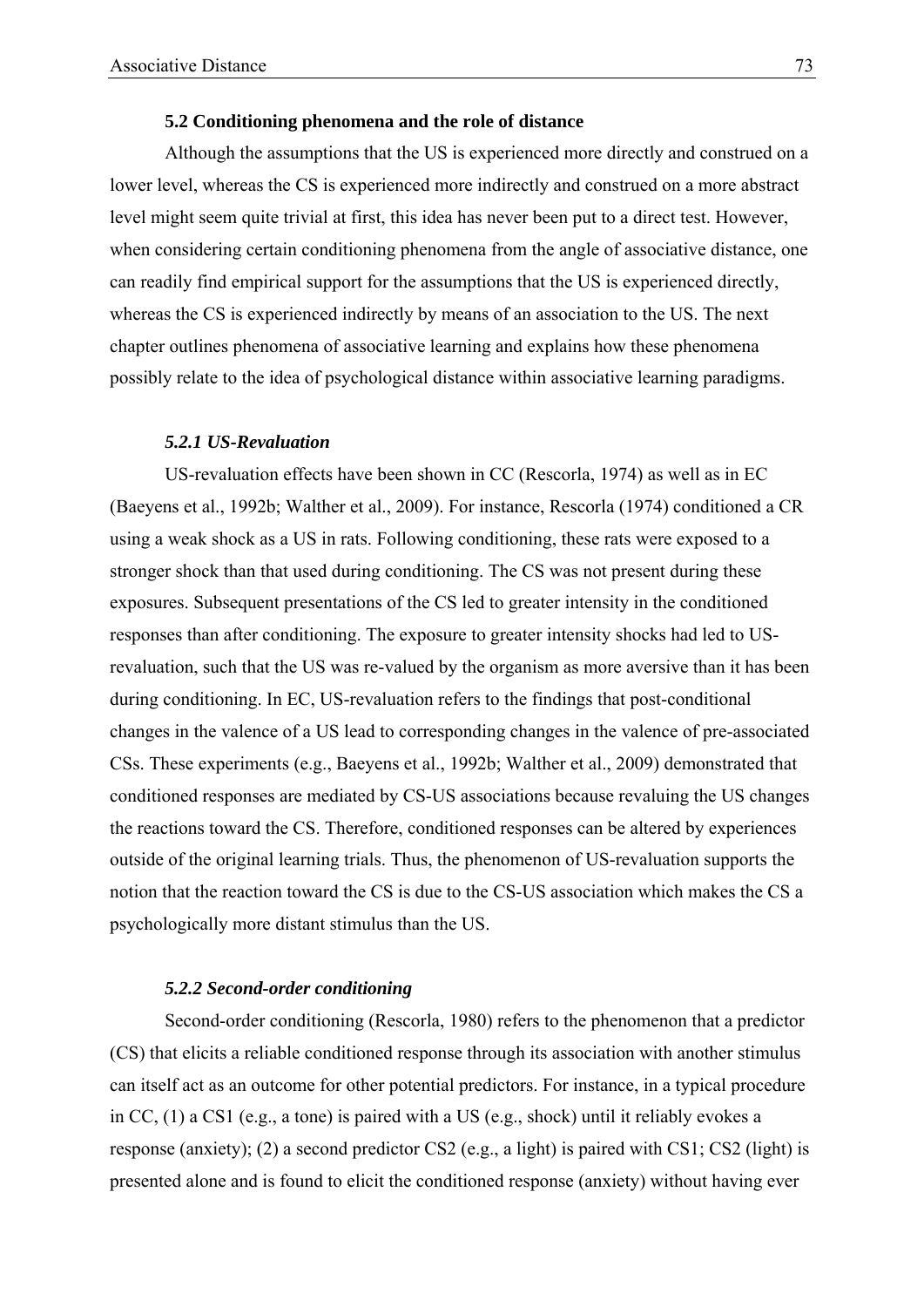been directly paired with a US (shock; see also 4.1.2). Second-order conditioning is by definition an indirect form of learning because there is only an indirect contact between CS2 and US. Interestingly, there is some evidence (Rizley & Rescorla, 1972) that second-order conditioning is not based on an association between CS1 and CS2 because extinction of the conditioned response toward CS1 does not lead to an extinction of the conditioned response toward CS2 (Mackintosh, 1983, Nairne & Rescorla, 1981). Davey and McKenna (1983) found that devaluing the US eliminates conditioned responses to CS2. These findings suggest that the CS2 forms a direct association to the US. This implies that the CS1 evokes a representation of the US that becomes associated with CS2.

Second-order conditioning has also been successfully applied in EC. Walther (2002) paired an affectively valenced US with a neutral CS and subsequently paired the CS with another neutral stimulus (CS2). Results indicated that the CS2 acquired the affective qualities of the US without ever being in direct contact with the US. Moreover, the second-order conditioning effects were just as strong as the conventional EC effects. These results provide more evidence that associative learning is characterized by an indirect or mediated contact with a positively or negatively valued object or event. Concretely, the reaction toward the CS2 is due to its association with the US, thus showing that the CS is psychologically more distant than the US.

## *5.2.3 Sensory preconditioning*

Sensory preconditioning is very similar to second-order conditioning and has also been successfully applied in classical human and animal conditioning (see also 4.1.2; Barnet et al., 1991; Holland & Rescorla, 1975; Rashotte, Griffin, & Sisk, 1977) as well as in EC (see also 4.2.4; Walther, 2002). In sensory preconditioning, the CS2 is paired with the CS1 and only after this pairing of two neutral stimuli is the CS1 paired with the US. Sensory preconditioning also requires no direct contact between the CS2 and the US. In EC, the CS2 acquires the affective qualities of the US without ever being in direct contact with the US which is usually explained with an association formation of CS1 and CS2. When the CS1 is subsequently paired with the US it acquires the affective qualities of the US and also influences pre-associated stimuli (CS2). Thus, conditioning effects can also be shown on stimuli that were never directly presented with the US. The finding that these stimuli nevertheless are able to elicit an affective response consistent with that toward the US provides further evidence that the CS acquires affective meaning only because of an association with the US and is therefore experienced only indirectly.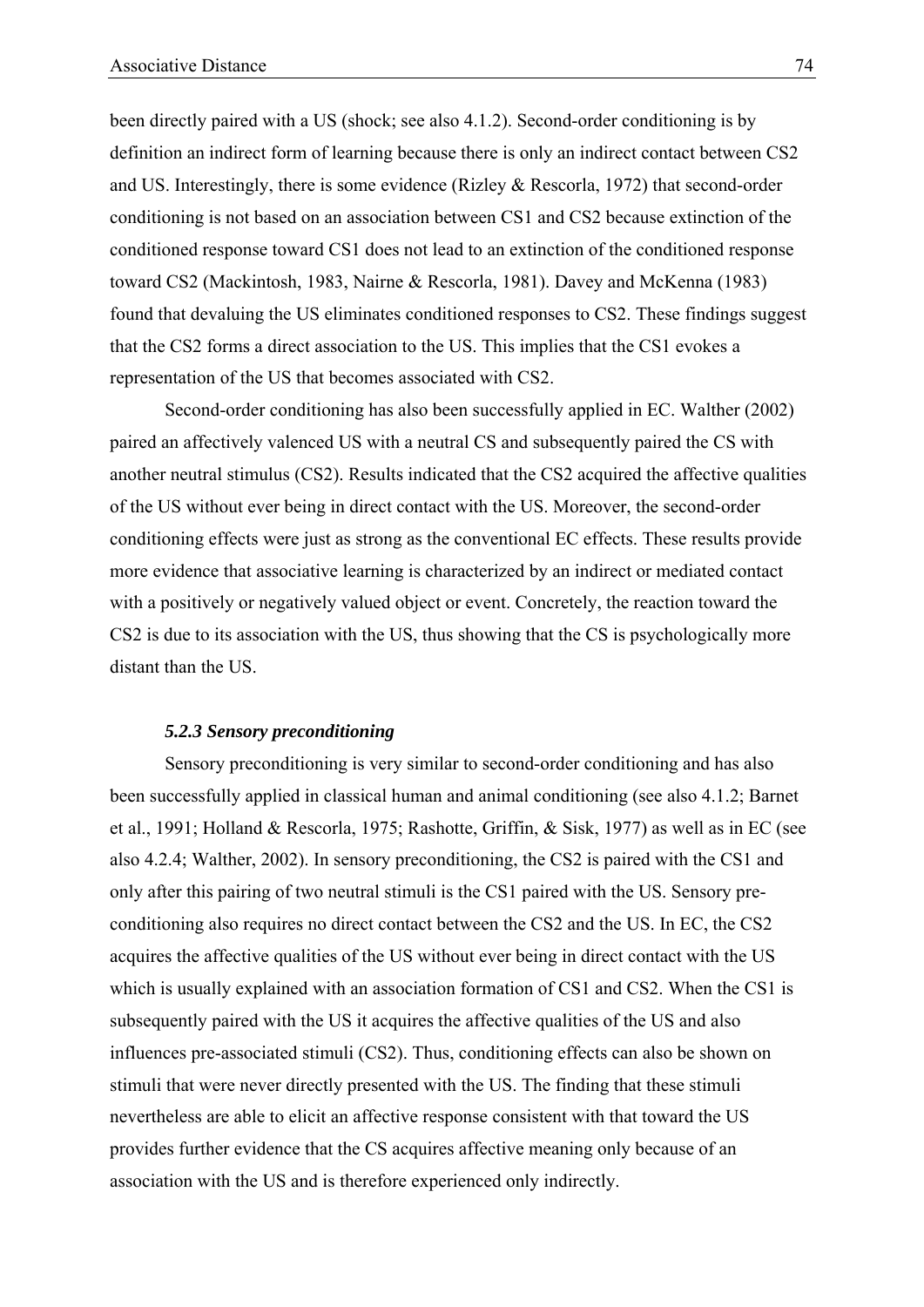## *5.2.4 Observational learning*

In observational learning, a person experiences a stimulus and observes someone else's reaction to it. Olsson and Phelps (2004) suggested that the representation of another individual's emotional expression can function as a US and the stimulus that elicits this reaction can function as a CS. For instance, someone else's distress can itself be anxiety evoking. From this point of view, observational learning is procedurally the same as so-called direct conditioning.

Observational learning paradigms have often investigated the acquisition of fear responses. To illustrate, in an early study of observational fear learning (Hygge & Öhman, 1978), participants were exposed to a confederate's fear reactions to either fear-relevant stimuli (e.g., snakes) or fear-irrelevant stimuli (e.g., flowers). The results showed that participants acquired a fear response to the stimuli paired with a fear expression in the confederate. This response was stronger for fear-relevant stimuli. A related set of findings was reported by Mineka and Cook (1993) who studied vicarious fear learning in monkeys. In their studies, laboratory-reared rhesus monkeys observed the fear-response of wild-reared monkeys toward a snake. Observer monkeys showed high levels of distress when they watched models reacting fearfully to snake stimuli. These results are consistent with the hypothesis that the mechanism involved in observational learning may not be substantially different from those involved in conditioning. This supports the idea that other's affective (in this case fear) responses can act as a US. Furthermore, it might be plausible that observational learning represents a form of second-order conditioning. A fear response can actually be a CS which has acquired a fear-evoking quality through some prior co-occurrence with a traumatic event (US). The observational learning episode itself, therefore, is the co-occurrence of a new CS2 with the CS1 of the observed fear response of the model. Thus, a CS2 acquires a second-order fear response through co-occurrence with a model's fear response (CS1) which has previously been associated with a traumatic event.

Unfortunately, there is no available evidence to disambiguate the processes underlying observational learning (Mineka & Cook, 1993). However, observational learning is a form of conditioning at the procedural level and the associative structure of such a vicarious learning episode can be conceptualized in the same way as a direct conditioning episode and seems to be driven by CS-US associations. Moreover, in a study by Olsson and Phelps (2004), fear learning acquired through CC and fear learning acquired without direct experience via observation led to comparable learning responses. Evidence that observational learning is a form of associative learning could also be found in studies with humans (e.g., Askew, Zioga,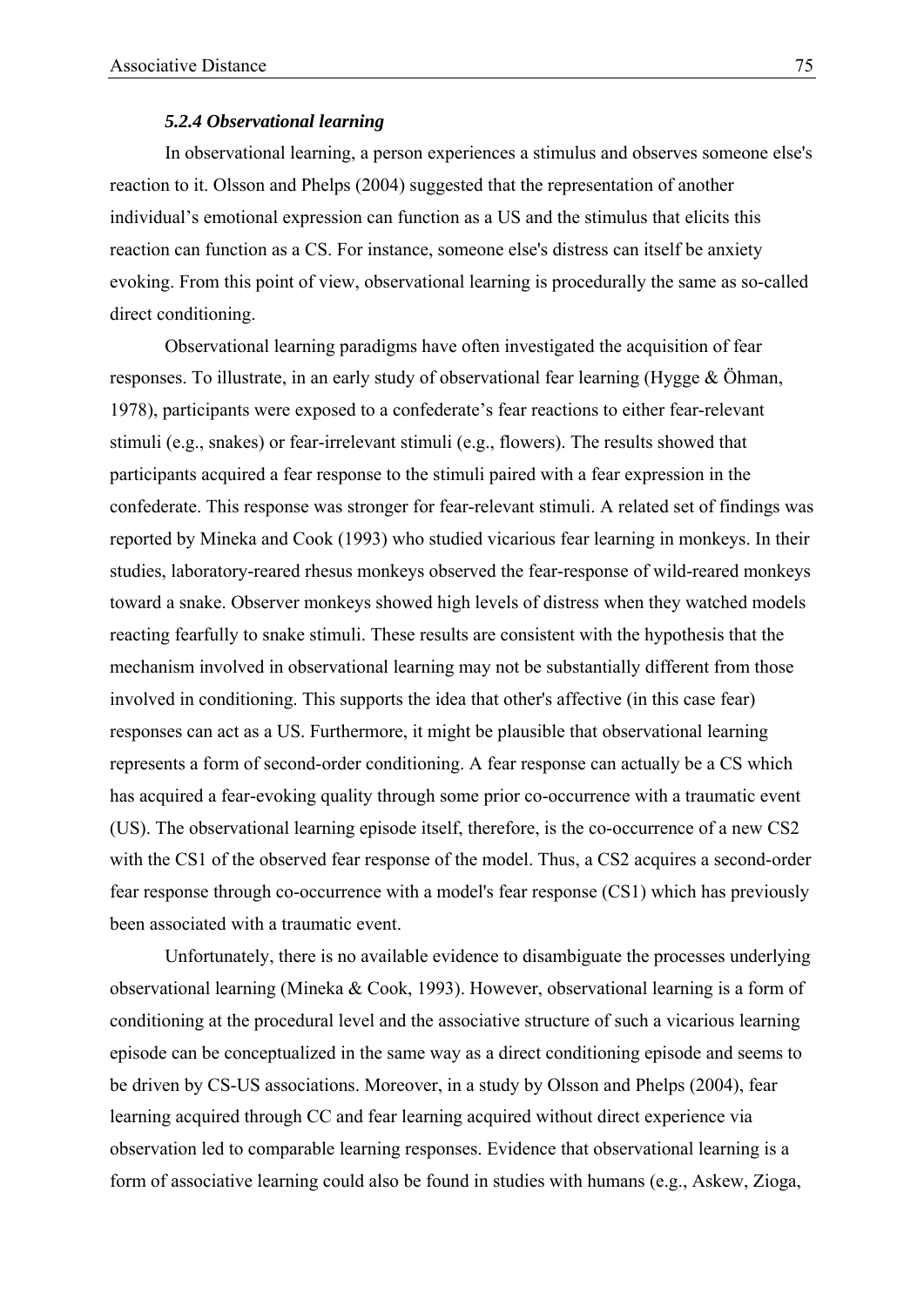& Field, 2004; Baeyens et al., 1996; Gerull & Rapee, 2002). Taken together, observational learning can be explained by an indirect, associatively mediated contact to an affect-eliciting US. Therefore, observational learning supports the assumption that a CS is experienced only indirectly because it acquires affective meaning by means of its association to a US.

## *5.2.5 Counterconditioning*

Just as the term implies, counterconditioning means conditioning an animal or human being to display a response that is *counter* to (i.e., mutually exclusive of) a response to a particular stimulus. In a typical counterconditioning procedure, a CS that already elicits a certain response (e.g., fear) is repeatedly paired with a US of opposite valence (e.g., food). The effectiveness of counterconditioning procedures has been shown in CC (Lovibond  $\&$ Dickinson, 1982) as well as in EC (Baeyens et al., 1989a). The phenomenon of counterconditioning shows that the CS is not experienced directly because the affective value of the CS can be changed into its opposite by associating the CS with another US. Thus, the CS represents the valence or reaction that is inherent in the specific US with which it is paired. A US, on the other hand, is experienced directly because the affective reaction it elicits cannot be changed into its opposite (except by means of US-revaluation). For example, a shock is always a negative event and cannot be "changed" into a positive one by pairing it with positive stimuli. The phenomenon of counterconditioning also makes clear that there is an asymmetrical relation between CS and US: The reaction toward the CS is dependent on the US because it is based on the association to the US. However, the reaction toward the US is independent of the CS because the US elicits an affective reaction, regardless of whether it is paired with a CS or not.

# **6 Research Questions**

As illustrated in the preceding chapter, a direct experience is psychologically more proximal, whereas an experience that is mediated by an association between two stimuli is more indirect and thus psychologically distant. The US is a stimulus that is experienced directly because it elicits an immediate affective reaction. The CS, on the other hand, is experienced only indirectly because the CS is a cognitive representation of the US mediated by the CS-US association. Even though the above mentioned conditioning phenomena do support the assumption of a differential experience of US and CS, the idea that the CS is indeed psychologically more distant than the US has never been put to a direct test.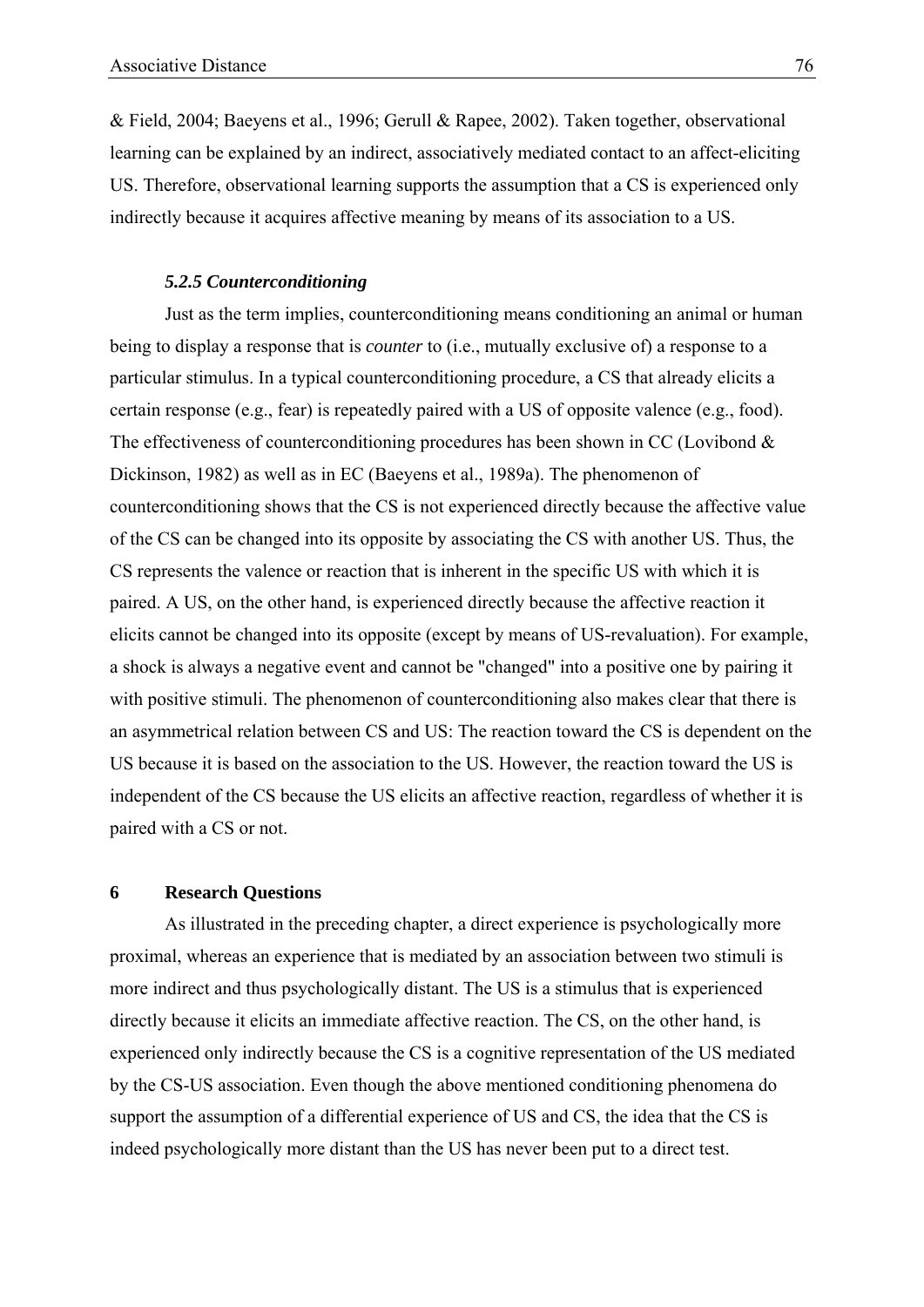The basic idea of the present work is that associative distance constitutes an additional distance dimension. As such, it elicits effects similar to those of the other distance dimensions postulated by CLT. Specifically, it is predicted that there is an association between distance and construal level such that more concrete construals are applied when thinking about the US, whereas more abstract construals are applied when thinking about the CS. In other words, there should be an association of US (as a psychologically proximal stimulus) with low level construal and of CS (as a psychologically distal stimulus) with high level construal. Several open research questions arise. First, what consequences do the psychologically proximity of the US and the psychological distance of the CS imply for the formation of interpersonal attitudes and for our understanding of associative learning in general? Second, is there indeed an association of US with low level construal and CS with high level construal and if so, how can the existence of that association be demonstrated experimentally? Investigating these questions has important theoretical and real-world implications because associative learning is one primary mechanism that is able to explain how our attitudes and preferences are formed. Therefore, an association of psychological distance and construal within an evaluative learning paradigm might also affect the result of associative learning (i.e., our attitudes). For instance, whether the attitude toward a stimulus is positive or negative might depend on perceived distance of the stimulus that is to be evaluated.

Given that the US is indeed psychologically more proximal than the CS, this should result in a more concrete representation of the US and a more abstract representation of the CS. One possibility to examine whether the US is represented more concretely could be to present concrete and abstract information about the US. Although participants should be able to encode both pieces of information (e.g., Miller, 1956), it is predicted that the information is processed differently such that the concrete features are more salient when evaluating the US and the abstract features are more salient when evaluating the CS. It is expected that the focus on concrete features in the US subsequently leads participants to evaluate the US according to the valence of these concrete features instead of according to the valence of the abstract features. Although the representation of the US consists of both concrete and abstract features the actual valence of the US is determined more by the concrete features. The CS, on the other hand, is associated with the representation of the whole US (i.e., the US with its concrete and abstract features). The abstract features should be more salient when evaluating the CS, which should lead participants to evaluate the CS according to the valence of the abstract features. The next paragraph describes the specific hypotheses and how they are derived from the associative learning paradigm used in the present studies.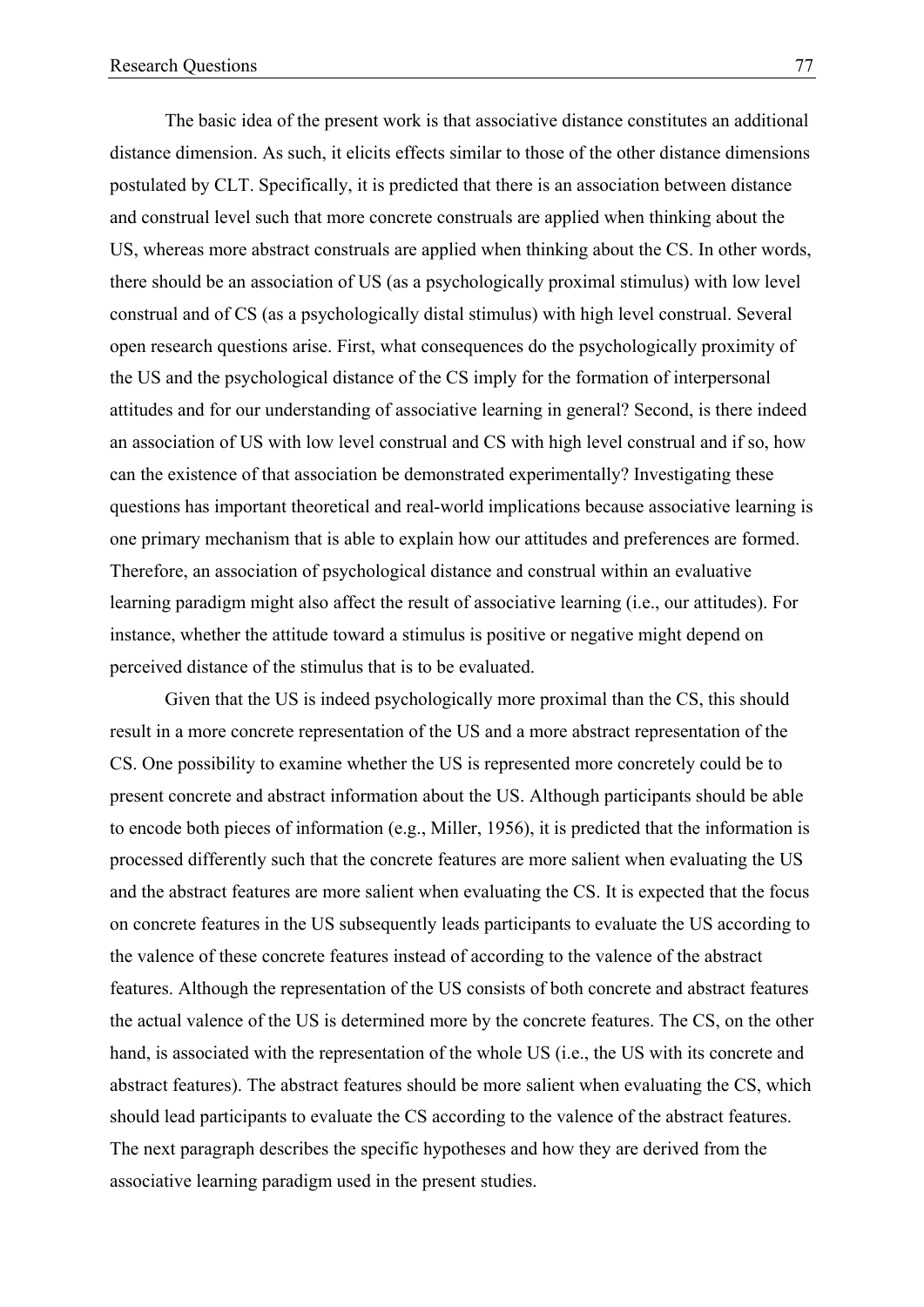#### **6.1 Paradigm and hypotheses**

For the present studies, an associative learning paradigm was developed in which the US stimuli were initially presented with positive and negative behavioral information. Some of the information about the stimuli was abstract and some of the information was concrete. As outlined above (3.3.5), trait information is generally considered to be abstract and independent of context, whereas state information is concrete and situation specific (Nussbaum et al., 2003). Therefore, traits represent high level construals and mental states represent low level construals. In the paradigm employed in the present work, participants were presented with positive and negative trait and state information about a number of USs. This resulted in four different kinds of USs: USs that were presented together with positive trait and positive state information, USs that were presented with negative trait and negative state information, USs that were presented with positive trait and negative state information, and USs that were presented with negative trait and positive state information. Thus, the representation of the US consists of abstract and concrete features that are either of the same valence or are ambivalent. Which feature is more relevant when evaluating the US manifests itself in the attitude that is formed towards the US. That is, the USs for which high and low level valence of the presented information is either unambiguously positive or unambiguously negative should be evaluated according to the valence of the presented information. For the so-called ambivalent USs, the valence of the high level information differs from the valence of the low level information. It is predicted that the valence of the US is determined by the valence of the concrete low level features. The reason for this is that the concrete features should be more salient than the abstract features when focusing on a proximal stimulus (i.e., the US). For instance, if positive trait and negative state information is presented about US1 and negative trait and positive state information is presented about US2, then US1 should be evaluated more negatively than US2 even though both USs are presented with one piece of positive and one piece of negative information. The relevant difference lies in the construal level of the presented features. Importantly, this differential focus on high versus low level information cannot be explained with a general tendency to prefer one kind of information over the other (in this case to prefer state information over trait information). Rather, which kind of information is focused on depends on the target of that information. If the US is the target stimulus concrete features (i.e., state information) should guide the evaluation of the US because the US is a stimulus that is psychologically more proximal. Thus, the first specific hypothesis that is tested in the present work is: A psychologically more proximal stimulus such as the US is evaluated according to the valence of its concrete features.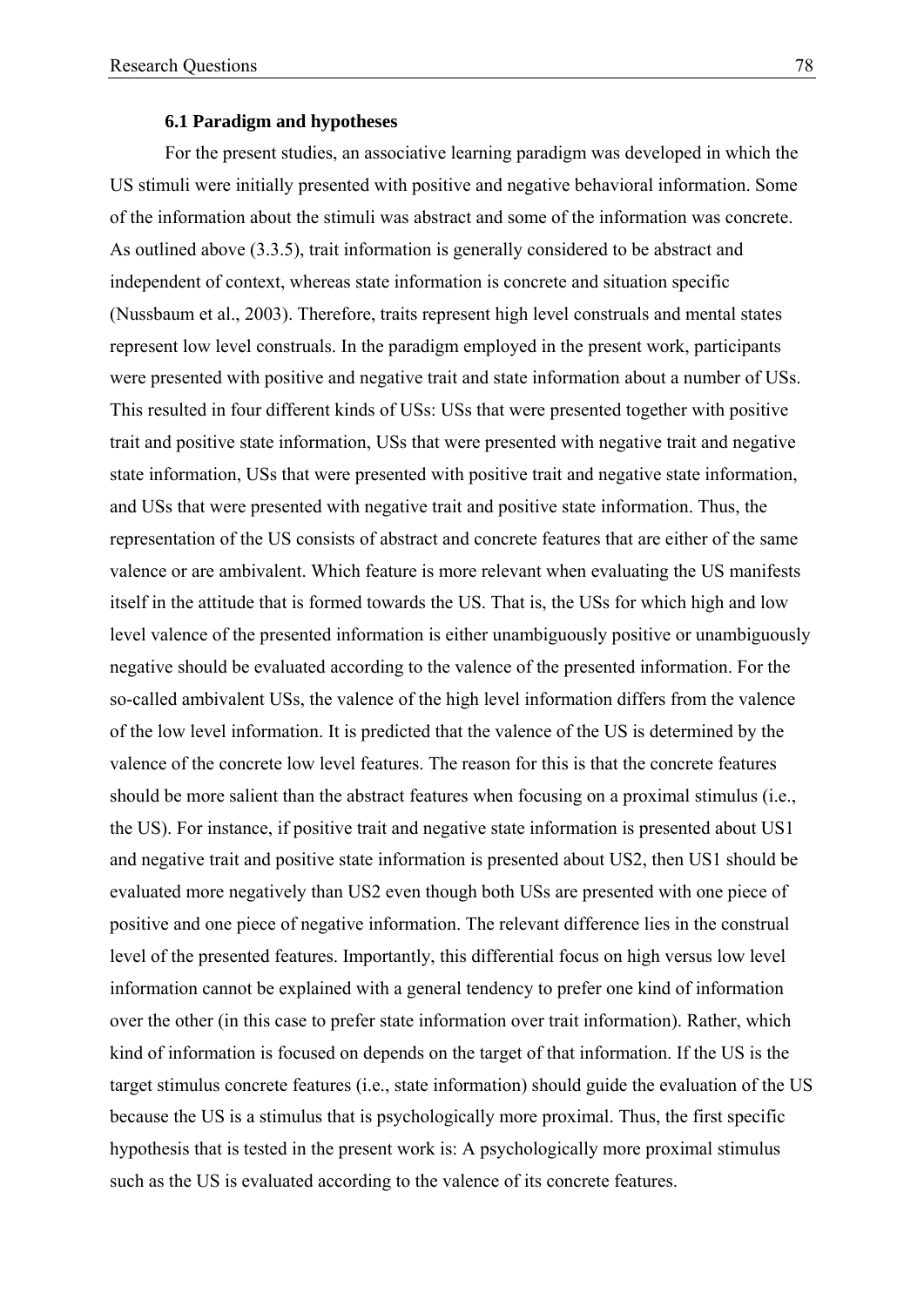The second hypothesis refers to the more distal stimulus, the CS. After participants encode the information presented about the US, the US is repeatedly paired with the CS. The only information participants have about the CS is that it is associated with the US. Participants learn something about the CS by means of its association with the US. Intuitively, the most plausible assumption is that the valence of the US directly transfers to the CS. This is expected to happen for the unambiguous stimuli; CSs paired with unambiguously positive (negative) USs should be evaluated positively (negatively). For ambivalent stimuli, one might expect that the concrete low level valence that is focused on when evaluating the US simply transfers to the associated CS. This would also be consistent with theories on associative learning which assume that CS and US become similar as a function of conditioning (e.g., Baeyens et al., 1992a; Martin & Levey, 1978; Rescorla & Wagner, 1972). However, the present work makes a different prediction and proposes that US and CS become dissimilar to each other when the US is ambivalent. Concretely, the pairing of CS and US creates a mental link between CS and US in memory. As such, the activation of a CS associatively spreads to the US, whose representation consists of abstract and concrete features. As a consequence, both features should be activated when the CS is presented and subsequently evaluated. Conversely to the US, however, the evaluation of the CS should be influenced more strongly by the valence of the abstract high level feature because the CS is a stimulus that is perceived to be psychologically more distal than the US. The perceived distance should make the abstract features more salient. For instance, if the CS is paired with a US that possesses a positive high level feature and a negative low level feature, the CS should be evaluated more positively compared to a CS paired with a US that possesses a negative high level feature and a positive low level feature. This should be the case because the CS is psychologically more distal and should be associated more with high level construal than with low level construal. Thus, the second specific hypothesis is as follows: A psychologically more distal stimulus such as the CS is evaluated according to the valence of the abstract features pertaining to the stimulus with which the CS is associated (see Figure 1 for a graphical depiction of the hypotheses).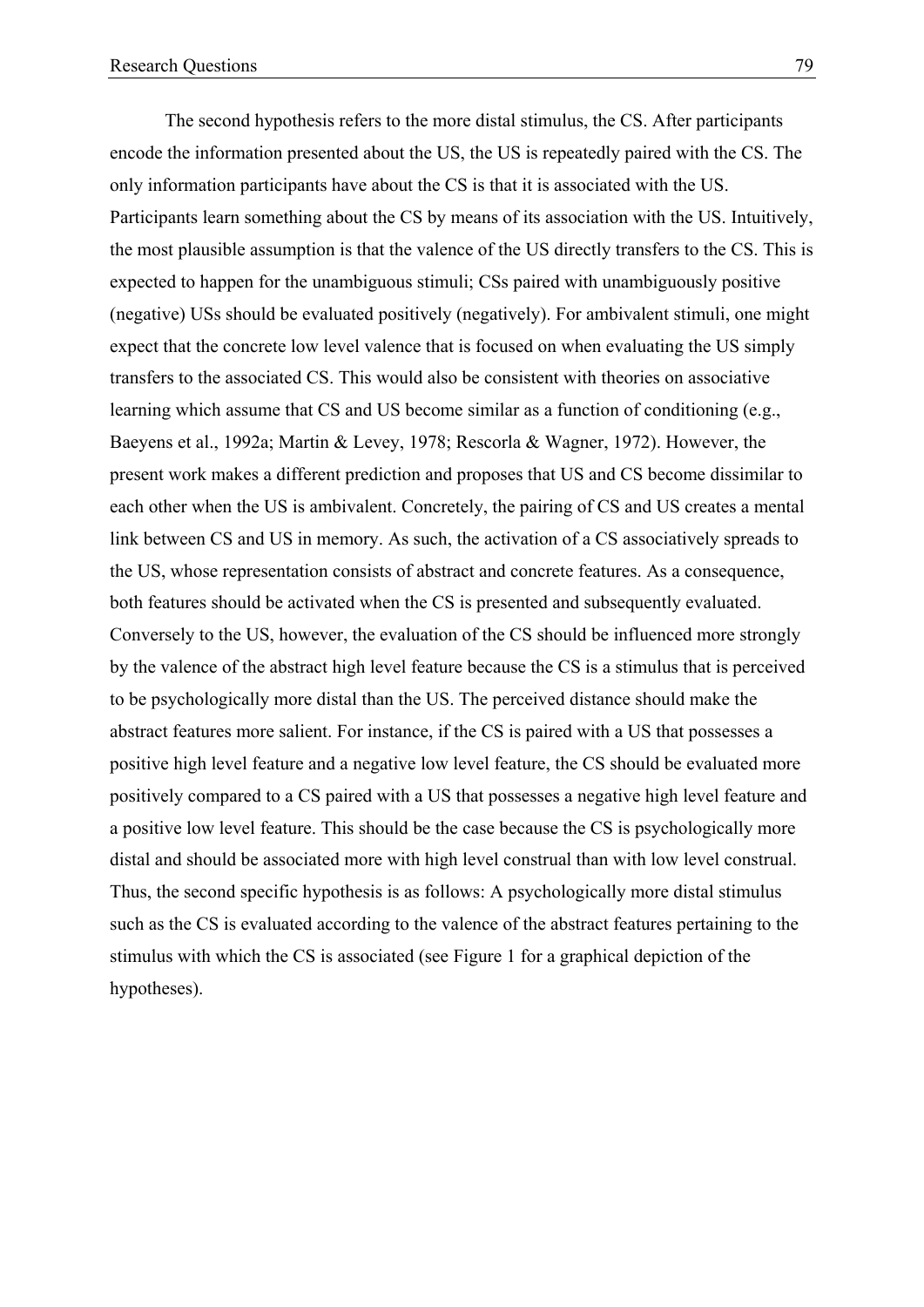### (a) Before conditioning



*ambivalent US ambivalent CS* 

*Figure 1*: Illustration of the first two hypotheses of the present work. Figure 1a depicts the valence of the features provided about ambivalent US before conditioning. The neutral CS is not associated with the US. Figure 1b depicts the evaluations of US and CS after conditioning. The dashed line indicates an association between US and CS. The bold feature is the one that is focused on during evaluation. Note that the valence of high and low level features is only exemplary and could also be vice versa.

Obtaining evidence for the two hypotheses that the US is evaluated according to low level features, whereas the CS is evaluated according to high level features would also provide important implications for associative learning theories in general. Although the above mentioned learning theories of CC and EC (e.g., Baeyens et al., 1992a; Martin & Levey, 1978; Pearce & Hall, 1980; Rescorla & Wagner, 1972) differ in several respects from each other, they have one thing in common. All of them assume that the CS becomes more similar to the US as a result of conditioning. In CC, the CS evokes a conditioned response that mimics the unconditioned response. In EC, the CS acquires the same valence as the US, irrespective of where this valence comes from. The predictions of the present work, however, imply that the CS and the US can become dissimilar to each other as a result of conditioning. This is strikingly different and in sharp contrast to all other theories of associative learning.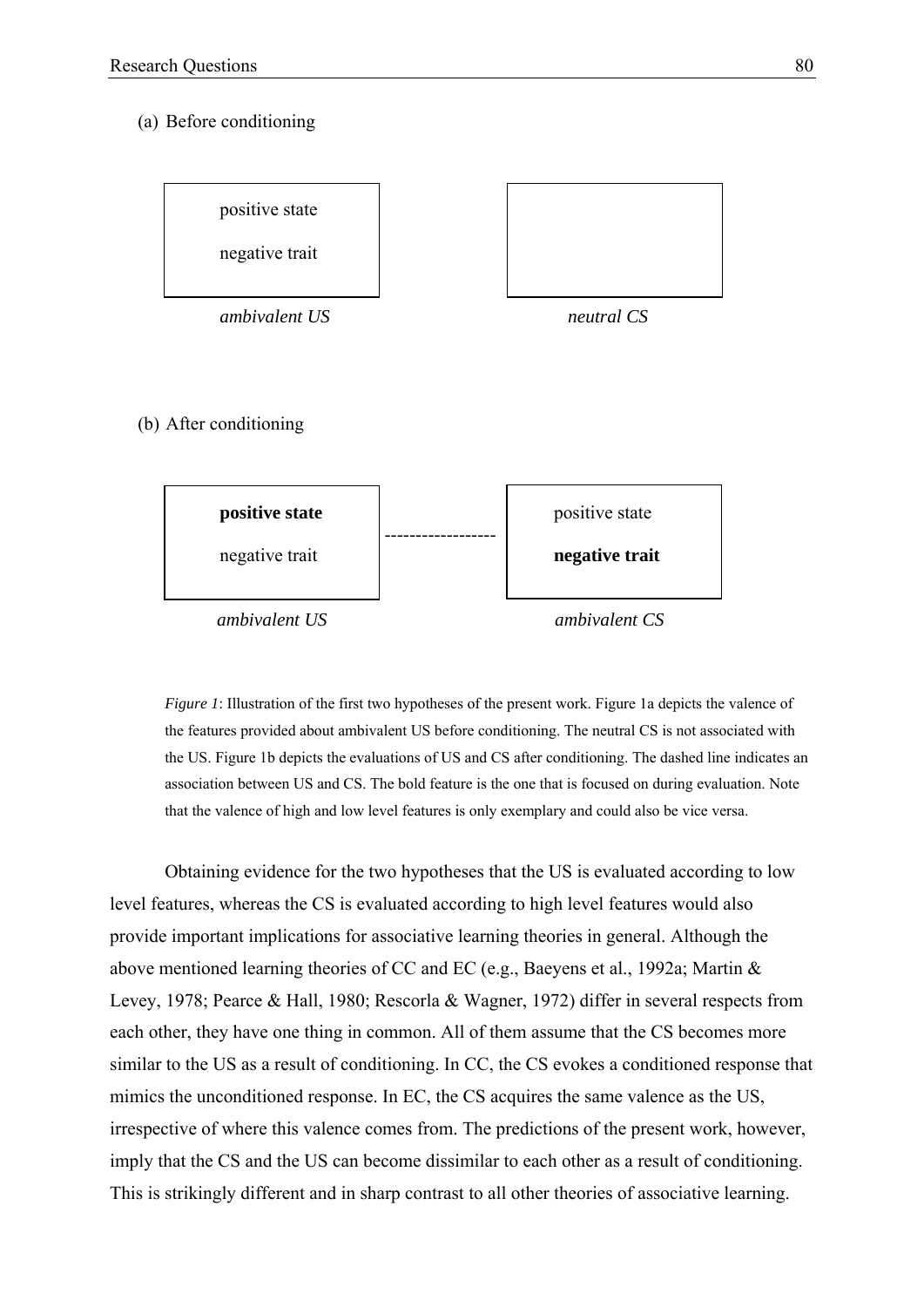Specifically, the present work proposes that the interpretation of valence depends on distance. The valence of the abstract and concrete features provided about the US is interpreted differently depending on whether the proximal US or the more distant CS is to be evaluated. Hence, it is not simply the valence of the US that transfers to the CS. Rather, the basis of the valence, i.e. the construal level of the valenced information, is taken into account. Most importantly, this can lead to an affective attitude toward the CS that is directly *opposite* to the evaluation of the associated US. Although the only source of valence for the CS is the associated US, the CS can be evaluated oppositely to the US after conditioning. In other words, the US causes the evaluation of the CS but the attitude toward the CS can nonetheless be different than (i.e., opposite to) the attitude toward the US. If these predictions can be corroborated by the present work, it would question some of the basic assumptions of wellestablished learning theories, namely that US and CS become similar as a result of their association. Specifically, it would provide evidence that the assumption of a similarity of US and CS as a consequence of their association might be limited to certain circumstances, namely those in which the US is unambiguously positive or negative. As soon as the US is ambivalent, US and CS might become dissimilar to each other. If the outlined reasoning is correct, the present work might be able to identify boundary conditions under which the assumptions of traditional learning theories are invalid.

Another research question refers to whether there is indeed an association between US and low level construal as well as between CS and high level construal. Although evaluations of USs and CSs that are in line with the above mentioned hypotheses would already provide strong evidence for the existence of an associative distance dimension they do not directly speak to the question of an association between US/CS and construal level. In other words, the evaluations do not provide direct evidence for an associative distance dimension that is comparable to other dimensions of psychological distance. If the US is indeed more proximal than the CS, the US should be associated with concrete low level construal more than with abstract high level construal. Conversely, if the CS is more distal than the US, the CS should be associated with high level construal more than with low level construal. The association of levels of construal and psychological distance in general has already been successfully demonstrated by Bar-Anan et al. (2006) using an IAT (see paragraph 3.6). Although a reaction-time based measure seems to be most suitable to experimentally demonstrate the association of distance and construal level, the IAT did not appear to be the optimal choice in the present research. This is mainly due to a methodological problem, namely to the fact that the two categories "US" and "CS" could not be labelled as such within an IAT because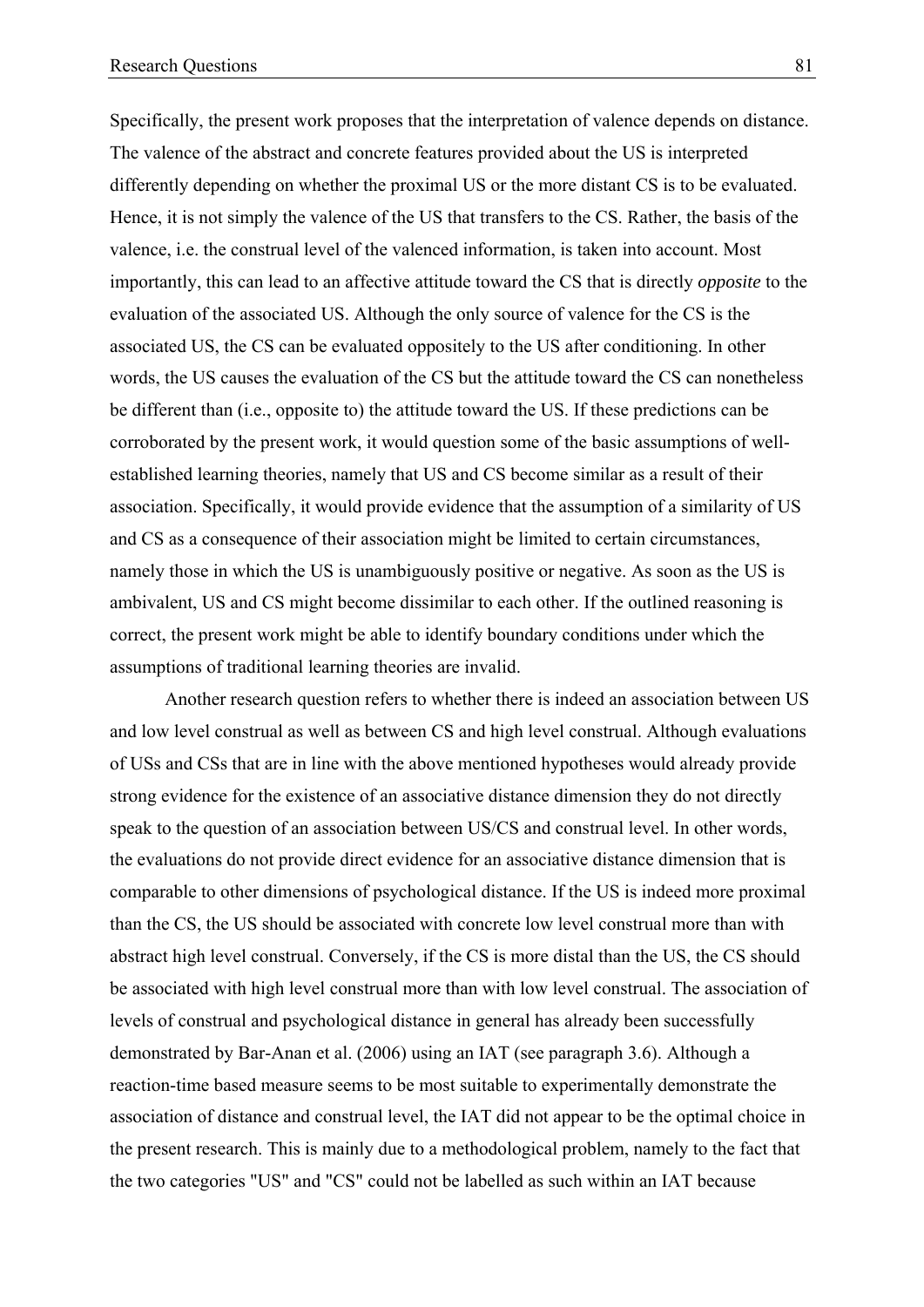participants are of course not familiar with these labels and more importantly are not aware which of the presented stimuli is a US and which is a CS. Thus, in order to use an IAT, it would have been necessary to introduce a new category label and to have participants learn that all the USs belong to category "Y" and all the CSs belong to category "Z". By using such a procedure it would have been difficult to interpret the results because it would have been impossible to determine which of the obtained effects are due to the real association between distance and construal level and which effects are due to the artificial additional categories. It was decided to apply a picture-word version of a Lexical Decision Task (LDT) in order to find out more about the association between associative distance and construal level.

The LDT has received prominence in studies investigating the structure of semantic memory (Meyer & Schvaneveldt, 1971) but has also been successfully used in studies investigating lexical access in general. In a classical LDT, participants are presented, either visually or auditory, with a mixture of words and so-called non-words (nonsense strings that respect the phonotactic rules of a language). Their task is to indicate, usually by pressing a key, whether the presented stimulus is a word or not. LDTs are often combined with other experimental techniques, such as priming, in which the subject is 'primed' with a certain stimulus before the actual lexical decision task has to be performed. It has been shown that subjects are faster to respond to words when they are first shown a related prime: participants are faster to confirm "nurse" as a word when it is preceded by "doctor" than when it is preceded by "butter".

In the present research, USs and CSs were used as primes and abstract and concrete stimuli as well as non-words served as target stimuli. Based on the assumption that there is an association between distance and construal level, the third hypothesis of the present work is that the presentation of the more proximal US followed by a concrete word (i.e., low level construal) leads to faster categorization of the concrete word than the presentation of the CS followed by a concrete word. On the other hand, reaction times should be faster when the CS as compared to the US is the prime and an abstract word (i.e., high level construal) is the target. In other words, the association between US and concrete low level construal should facilitate reaction times toward a concrete word when this word is preceded by a US prime as compared to a CS prime. Conversely, the association between CS and abstract high level construal should facilitate reaction times toward an abstract word when this word is preceded by a CS prime as compared to a US prime.

Summing up, the present research aims to provide empirical support for the following three hypotheses: (1) The US is perceived to be psychologically closer than the CS and is thus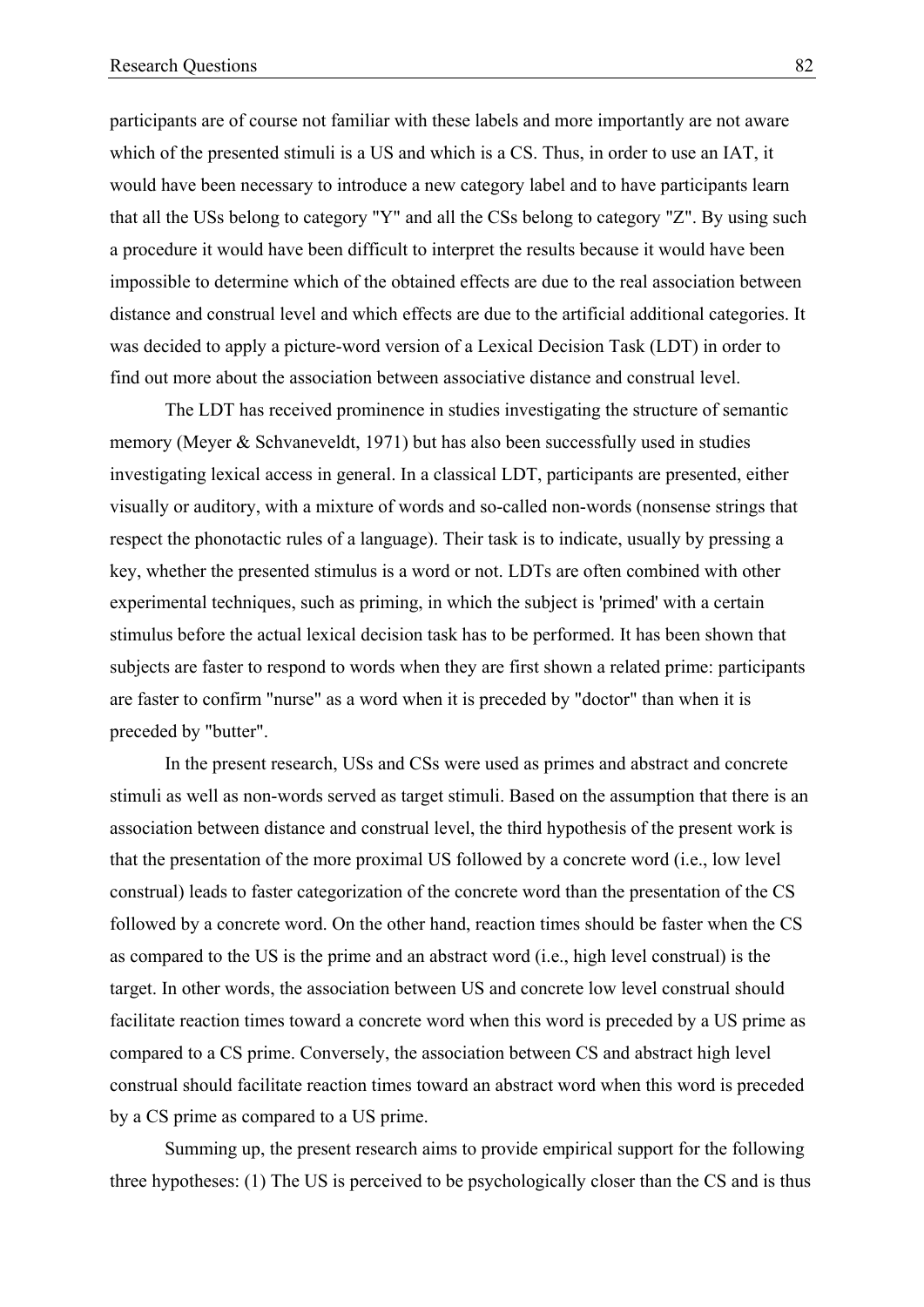evaluated according to the valence of concrete low level information. (2) The CS is perceived to be psychologically more distal than the US and is thus evaluated according to the valence of the abstract high level information presented about the US. (3) Comparable to other dimensions of psychological distance, there exists an association between associative distance and level of construal. This association should reveal itself in faster reaction times in a lexical decision task that uses USs and CSs as primes and abstract and concrete words as targets. Specifically, reaction times toward concrete words should be faster when the concrete word is preceded by a US as compared to a CS, whereas reaction times toward abstract words should be faster when the abstract word is preceded by a CS as compared to a US.

## **7 Experiments**

Four experiments were conducted in order to test the three hypotheses. Experiments 1- 3 investigated the first two hypotheses and Experiment 4 dealt with the third hypothesis. Subsequently, each of these experiments is described in detail.

## **7.1 Experiment 1**

The main goal of Experiment 1 was to provide first evidence for the hypothesis that the US would be evaluated according to the valence of concrete low level information, whereas the CS would be evaluated according to the valence of abstract high level information presented about the US. For this purpose, an associative learning paradigm was employed. In the first phase of the study, participants received information about the USs that was either of positive or of negative valence and that pertained to either a high construal level or a low construal level. Participants' task was to encode the presented information and to form an impression about the USs. It was tested whether participants were successful in encoding the high and low level information. In the conditioning phase, the already familiar USs were repeatedly paired with yet unknown neutral CSs. The effect of this conditioning procedure was subsequently tested by assessing likeability ratings for USs and CSs.

The hypotheses were as follows: When the valence of high and low level information presented about the USs does not differ, the respective valence is encoded and transferred to the associated CS. Specifically, when the US is presented with positive high level and positive low level information, it should be evaluated positively and the positive valence should transfer to the associated CS. Conversely, when the US is presented with negative high level and negative low level information, it should be evaluated negatively and the negative valence should transfer to the CS. This effect can be described as the standard EC effect that has been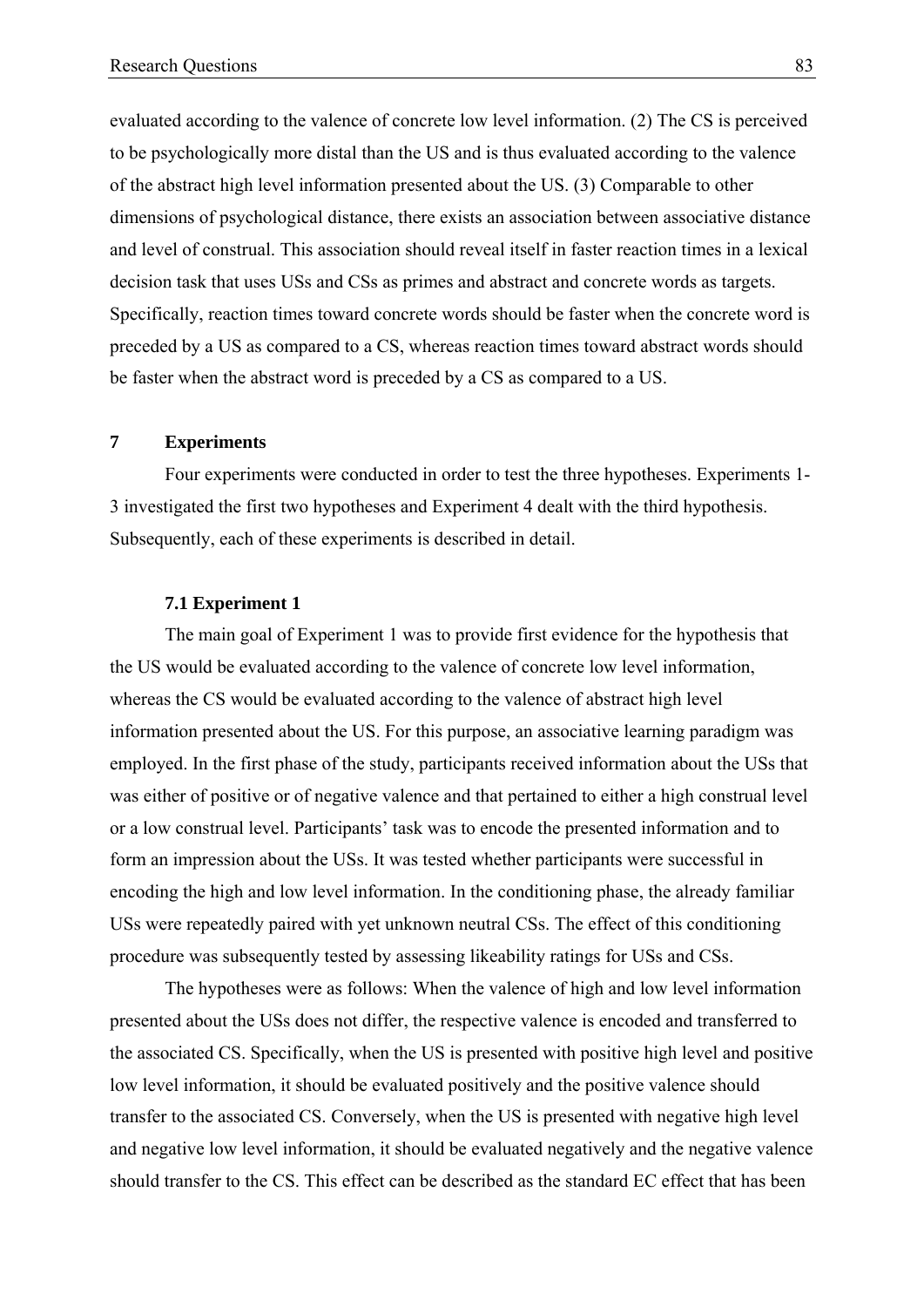obtained in numerous EC studies. However, the novel hypotheses of the present research refer to the cases in which high and low level information is of different valence. These ambivalent USs should be evaluated according to the valence of the concrete low level information. The evaluation of the associated CSs, however, should be influenced more strongly by the valence of the abstract high level information. For instance, a US with a positive high level feature and a negative low level feature should be evaluated more negatively compared to a US with a negative high level feature and a positive low level feature. Conversely, the CS associated with a positive high level - negative low level US should be evaluated more positively compared to a CS associated with a negative high level - positive low level US.

Additionally, temporal distance was included in the experiment as a between-factor. Temporal distance was manipulated by telling participants that the scenario that was to be imagined in the experiment would take place either in the near or in the distant future. This temporal distance manipulation was included to explore whether EC effects would be observed in a temporally distant context. Although EC studies so far have neither explicitly addressed nor manipulated temporal distance, it seems that the instructions and scenarios used in typical EC studies all refer to a temporally near setting or context in which participants are asked to imagine that they are going to "meet some people now" (i.e., in the very near future). Under these conditions, EC effects have been reliably obtained in numerous studies (for overviews see De Houwer et al., 2001, Walther & Langer, 2008). Another reason for implementing the temporal distance manipulation was to investigate whether the effects of associative distance would be enhanced or diminished by employing an additional dimension of distance. As outlined in paragraph 3.7, there is little research so far that addresses the interaction of different distance dimensions. It might be possible that associative and temporal distance interact in such a way that in the temporally near condition (as compared to the temporally distant condition) participants would pay more attention to the concrete information when evaluating the US and less attention to the abstract information when evaluating the CS. Alternatively, it appears plausible that temporal distance leads to a main effect such that concrete information is in the focus of attention in the temporally near condition and abstract information is in the focus of attention in the temporally distant condition, irrespective of whether US or CS is evaluated. In this case, temporal distance would override the effects of associative distance.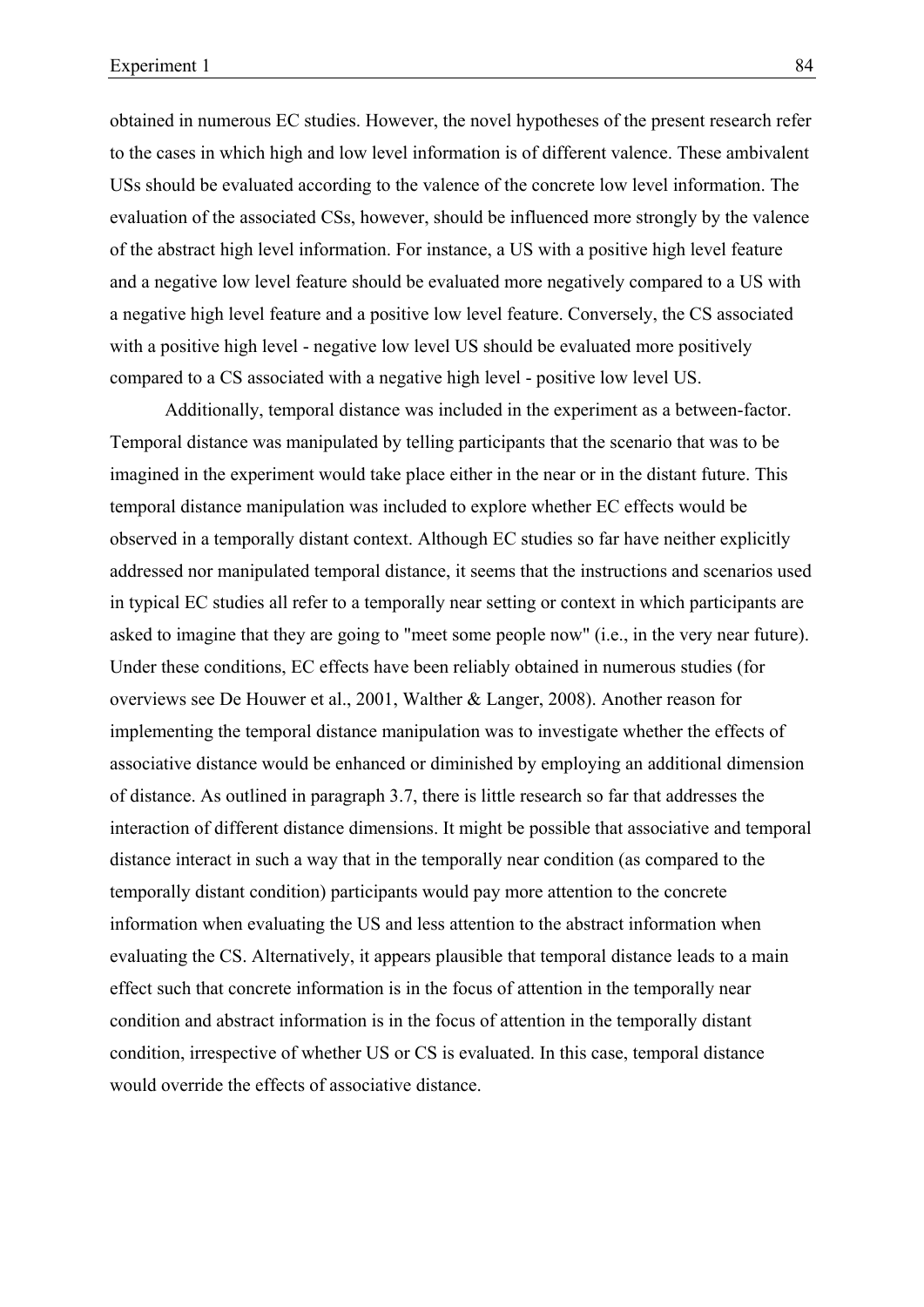## *7.1.1 Participants and Design*

A total of 41 participants (32 female, 9 male) took part in the study. They were recruited from a shopping mall close to the Psychology Department at the University of Heidelberg and received a chocolate bar for their participation. The experiment consisted of a 2 (trait valence: positive vs. negative)  $\times$  2 (mood valence: positive vs. negative)  $\times$  2 (temporal distance: near future vs. distant future) design with the first two factors being manipulated within-subjects and the last factor being manipulated between-subjects.

#### *7.1.2 Materials*

The stimuli used as USs and CSs were pictures of drawings of "alien creatures" that were created using Microsoft Word (see Figure 2 for examples). Artificial creatures were used because participants had no previous knowledge about these characters or their typical traits and mental states. Thus, it was possible to experimentally induce high and low level construal by presenting abstract and concrete information about these stimuli. In order to make the scenario more plausible for participants they were told that the experiment is similar to a computer game and that it was their task during the experiment to survive on an alien planet.

The information about the high level construal information (i.e., trait) of each stimulus was given by means of the specific look of the stimuli. Participants learned that two tribes were living on a foreign planet "Elpo", the "Trisons" and the "Pongals". The Trisons were known to be very warlike, whereas the Pongals were known to be very pacific. Participants could distinguish the Trisons from the Pongals by their specific headdress. Trisons had an antenna on their head, whereas Pongals had spiky hear. The individual Trisons and Pongals differed from each other by the shape of their head and the color of their clothing. Thus, participants learned about the valence of the high level information by encoding whether a specific creature belonged to a warlike or to a pacific tribe.

The information about the low level construal information (i.e., mood state) of each stimulus was also inherent in the specific look of the stimulus. Specifically, the different mood states (i.e., bad mood, good mood) could be recognized by the way the creatures were holding their arms. Thus, four different kinds of USs were presented: warlike/good mood, warlike/bad mood, pacific/good mood, and pacific/bad mood.

The CSs were also pictures of alien creatures but they were not presented until participants encoded the trait and state information about the USs. The CSs were introduced as being members of another tribe, the so-called "Metis". Metis could be recognized by a specific headdress looking like a triangle. Participants were told that Metis were neither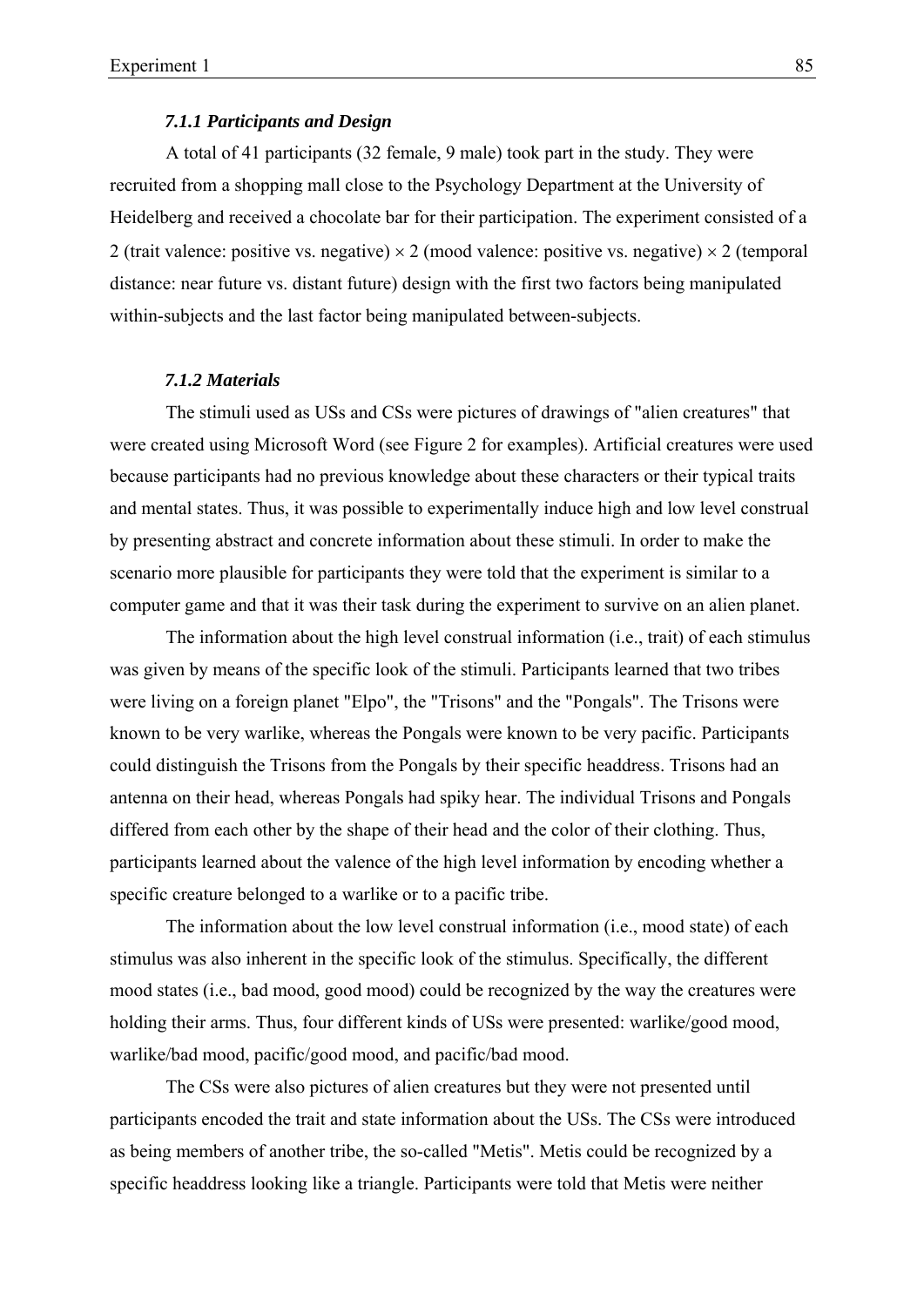warlike nor pacific, and they were neither in a particularly good nor in a particularly bad mood. Thus, the Metis served as CSs because they were neutral on the high as well as on the low level of construal.



*Figure 2:* Examples of the stimulus materials used in Experiment 1. Creature A is an unambiguously negative US (warlike Trison in a bad mood); B is an unambiguously positive US (pacific Pongal in a good mood); C is an ambivalent US (warlike Trison in a good mood); D is an ambivalent US (pacific Pongal in a bad mood); E is a neutral CS (Meti).

## *7.1.3 Procedure and Measures*

Participants were greeted by an experimenter and were seated in front of a computer screen. They were told that the study would be similar to a computer game and that it would be their task to survive on an alien planet. The experiment consisted of three sequential phases which were guided entirely by a computer program: a classification phase, a conditioning phase, and a test phase.

*Cover Story:* Participants were asked to imagine that researchers found out that there is indeed life on an alien planet. They were told that they had just started a new job as a scientific researcher in a company investigating extraterrestrial life and that they were supposed to fly to a foreign planet named Elpo in order to construct a new research facility on this planet. The temporal distance manipulation was employed by telling half of the participants that they will fly to Elpo tomorrow (near future condition) and the other half that they will fly to Elpo in six months (distant future condition). Participants learned that the Trisons and Pongals were the two different tribes living on Elpo. They were informed about the traits and mood states of the creatures as well as how to recognize them. Participants were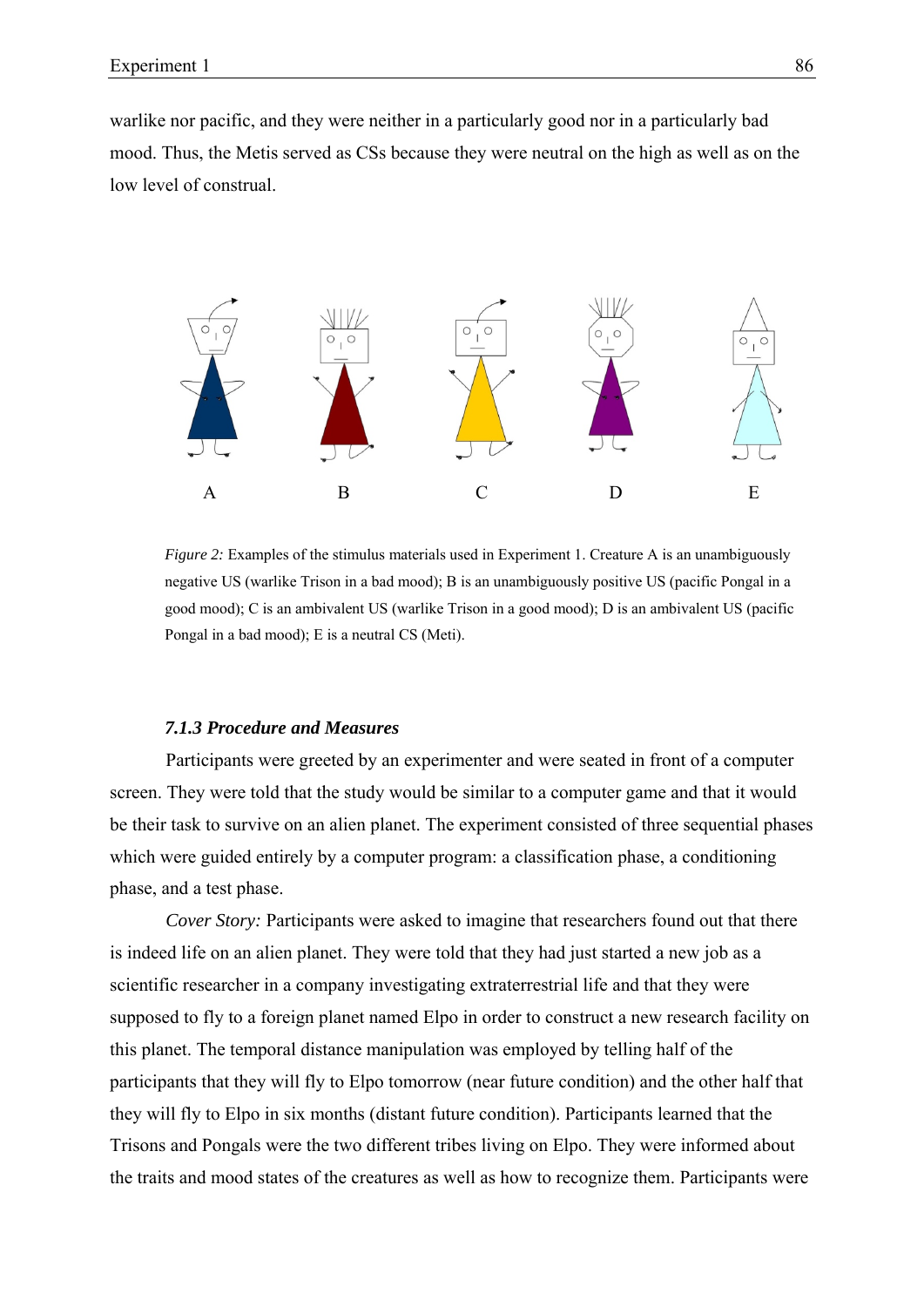told that they will have to learn two things on the basis of the information they were about to receive in order to survive on Elpo: which tribe the creatures belong to and what mood they are in. The cover story stressed the importance to encode all of the information by telling participants that they will only survive on Elpo if they are able to recognize which tribe a creature belongs to *and* what mood the creature is in (see Appendix A for exact wording of the cover story).

*Classification Phase:* The purpose of the classification phase was to present participants with the USs and the high and low level information. Participants' task was to correctly encode the provided information. After participants finished reading the cover story, they were presented with pictures of different tribe members (USs). The pictures were presented on the left side of the computer screen and information about each picture was presented in terms of adjectives on the right side. Adjectives were used to describe the high level of construal because, according to the LCM (Semin & Fiedler, 1988), adjectives are the most abstract linguistic category. The adjectives were synonyms of "warlike" (e.g., aggressive, belligerent, fierce) and "pacific" (e.g., pleasant, gentle, amiable; see Appendix B for a list of all adjectives). Although tribe membership (and thus the trait) could be recognized by the mere look of the specific stimuli, the adjectives were additionally displayed in order to help participants to correctly classify the stimuli into the right category. Thus, to recognize the high level of construal, participants had to pay attention to the headdress of the stimuli and had to read the descriptions assigned to these creatures. To recognize the low level construal, they had to pay attention to the way each creature was holding its arms.

A matrix consisting of four cells was presented below each of the stimulus-adjective combinations. Each cell contained one possible combination of high and low level construal, i.e., a tribe - mood combination (e.g., Pongal in a good mood, Trison in a bad mood, etc.). After participants clicked on the cell they considered to be the correct one, the actual correct cell blinked in green color for 1500 ms, giving feedback to participants as to whether their answer was correct. Picture-adjective-matrix pairs were presented one-by-one, with each pair being displayed until participants clicked on one of the cells. If participants did not click on one of the cells within 10 seconds the picture-adjective pair disappeared and the next trial began. The inter-trial interval (ITI) was 1000 ms. The classification phase was terminated when participants classified one stimulus from each of the four categories correctly, which means that the duration of the classification phase differed for each participant. If participants did not reach the previously set learning criterion of one correct classification for each cell the classification phase was terminated after a maximum of 162 trials.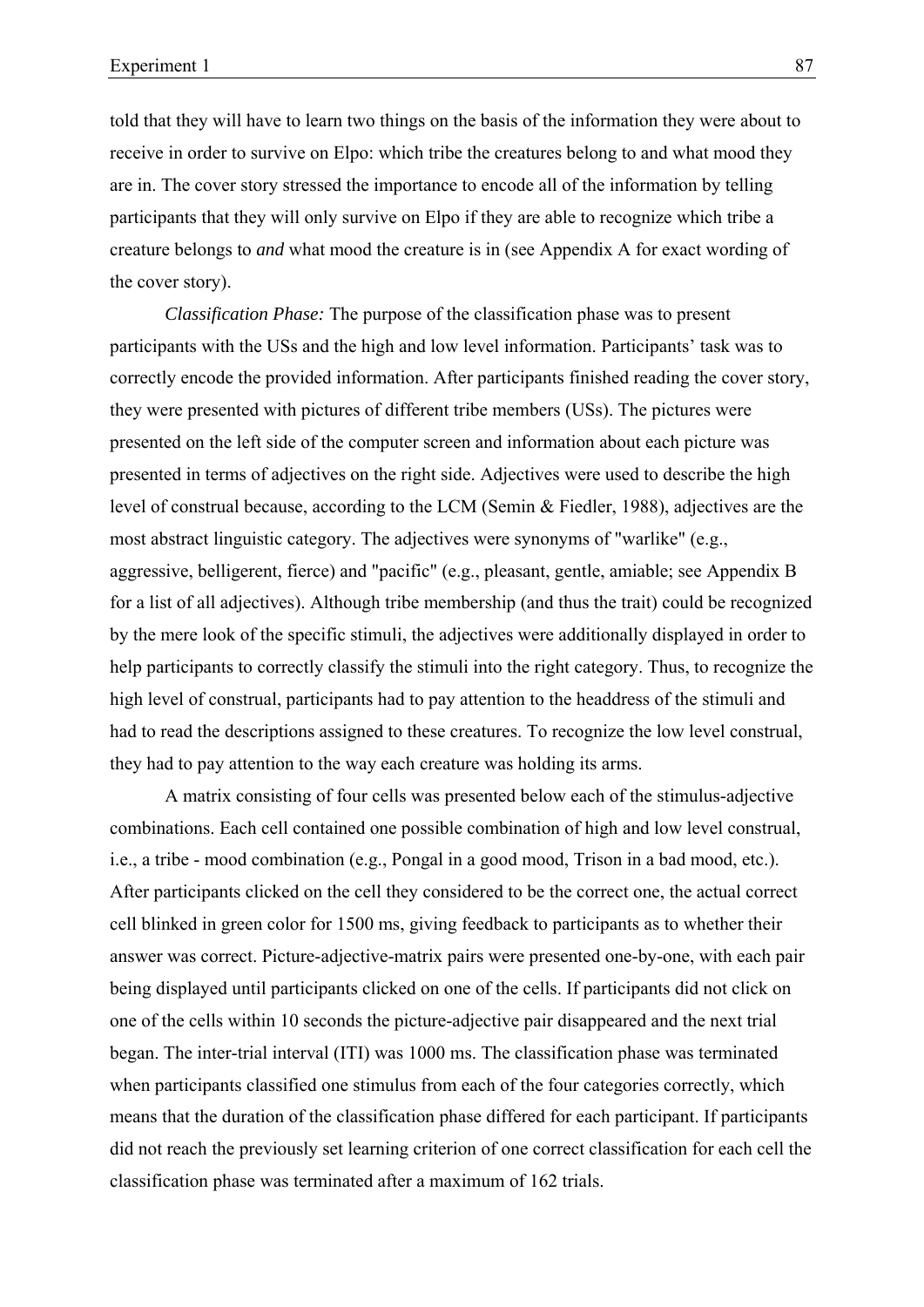*Evaluative Conditioning:* The CSs were introduced by asking participants to imagine that there is another tribe on Elpo which the researchers don't have any knowledge about so far. Participants were informed about the name of the tribe (Metis) and how they could be recognized. Participants were then presented with pairs of already familiar tribe members from the initial classification phase (USs) and yet unfamiliar, neutral target tribe members (CSs). Three of the USs were unambiguously positive, three were unambiguously negative, three were positive on the high level and negative on the low level of construal and three were negative on the high level and positive on the low level of construal, thus resulting in a total number of 12 USs. The 12 CS-US pairs were presented six times in a trace conditioning procedure with each stimulus being displayed in the center of the computer screen for 1500 ms with an inter-stimulus interval (ISI) of 300 ms and an inter-trial interval (ITI) of 1500 ms. This results in a total of 72 presentations. Participants' task was to form impressions of the targets presented on the screen.

*Test Phases:* After the conditioning task, three test phases followed. The first two test phases served as manipulation checks. Specifically, these two test phases investigated whether participants correctly remembered which high and low level information was presented about each specific US. Furthermore, these test phases allowed to test whether level of construal might also transfer to the CSs such that, for instance, a CS paired with a warlike-good mood US is also perceived to be warlike and in a good mood.

In the first test phase, participants evaluated all tribe members on a graphic rating scale (labeled "warlike" on the left and "pacific" on the right) by positioning the cursor on any point of the scale and then pressing the left mouse key. To avoid response tendencies, the graphic scale consisted of no additional numbers or other numerical labels. The computer program recorded warlike judgments on the left side from  $-1$  to  $-100$ , and pacific judgments on the right side from  $+1$  to  $+100$ . The neutral midpoint of the scale (0) served as the starting position for each judgment. This test phase is subsequently referred to as trait test phase. The second test phase used the same rating scale and participants had to judge the mood of the displayed stimuli. Thus, the scale of this so-called mood test phase was labeled "bad mood" on the left side and "good mood" on the right side. In the third test phase, valence ratings of all stimuli were assessed by asking participants to evaluate all tribe members on a scale labeled "not likeable at all" on the left and "very likeable" on the right. This test phase constitutes the actual dependent variable and is subsequently referred to as valence test phase.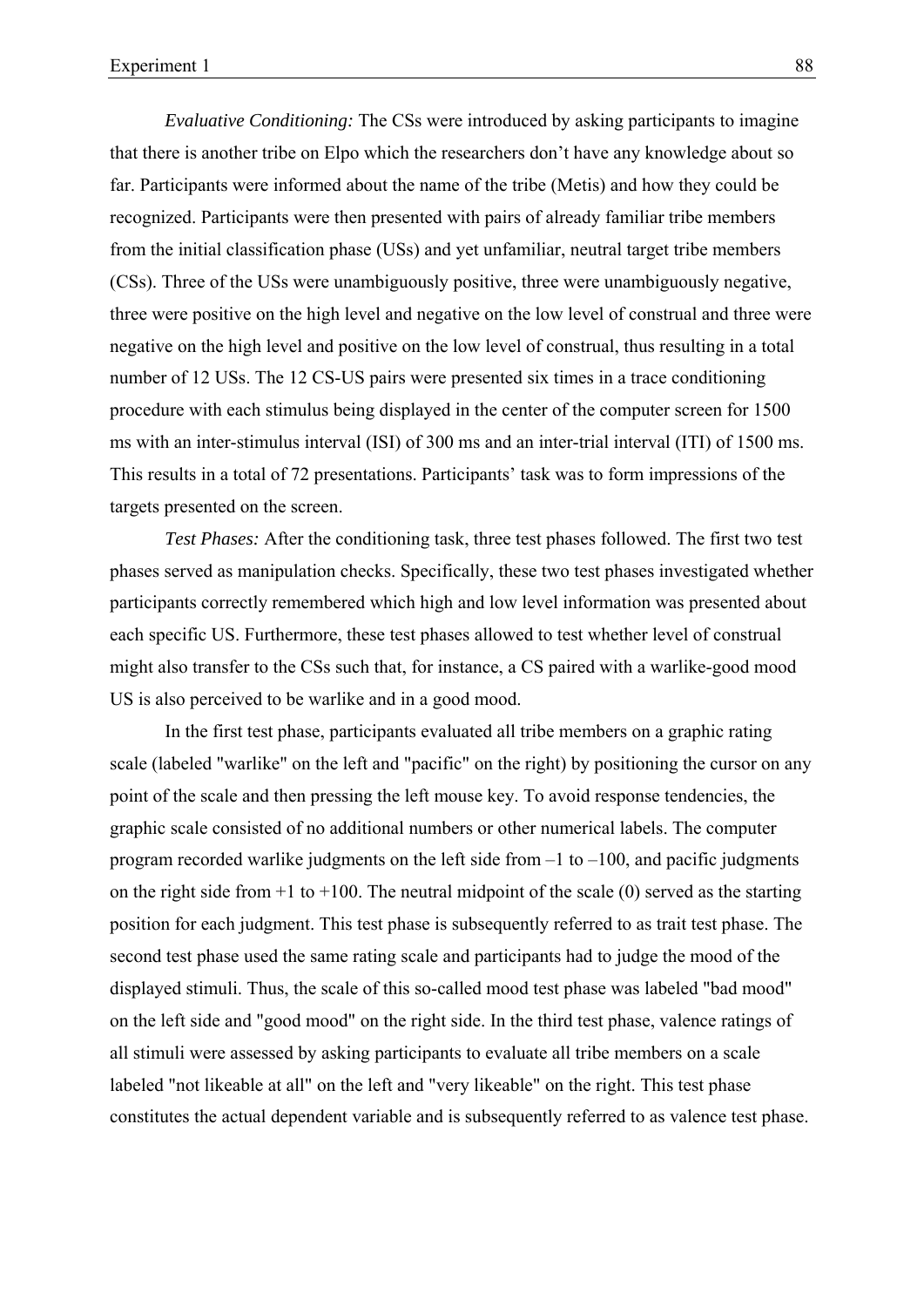Finally, participants completed the post-experimental questionnaire (see Appendix C) that assessed demographical data as well as questions referring to the procedure of the study such as whether participants were aware of the hypothesis of the study.

## *7.1.4 Results*

The between-subjects manipulation of temporal distance revealed no significant results in any of the following analyses, which is why it is refrained from reporting it in detail. However, possible explanations for these non-results are outlined in the discussion section. The data were collapsed over the two between-subjects conditions.

*Trait and mood judgments:* In a first step, it was necessary to test whether participants indeed encoded the high and low level information presented about the USs. In order to check the effectiveness of the trait (high level) and mood (low level) information, the ratings of the trait and mood test phases were analyzed. First, a 2 (trait valence: positive vs. negative)  $\times$  2 (mood valence: positive vs. negative) ANOVA with US ratings of the trait test phase as dependent variable was conducted. All effect sizes for *F* values are reported as partial eta squared. As expected, this analysis revealed a highly significant main effect,  $F(1,40) = 10.29$ ,  $p < .01$ ,  $\eta^2 = .21$ , indicating that the warlike Trisons were indeed judged as more warlike than the Pongals, and the pacific Pongals were judged as more pacific than the Trisons ( $Ms = -$ 22.88 vs. 22.39, respectively). In a next step, the same ANOVA was conducted using the trait ratings of the CSs as dependent variable. Remember that participants were told that all of the CSs belonged to a tribe that was neither particularly warlike nor particularly pacific. Because the definition of EC refers to the transfer of valence only (and not to the transfer of specific traits) it was not expected that the CS-US pairings would result in a warlike (pacific) judgment of CSs that were paired with warlike (pacific) USs. And indeed, the ANOVA revealed that the trait ratings of the CSs did not differ significantly from each other on the warlike-pacific dimension  $(F < 1)$ , indicating that the traits associated with tribe membership of the USs did not transfer to the CSs.

Second, the same 2 (trait valence: positive vs. negative)  $\times$  2 (mood valence: positive vs. negative) ANOVA with the ratings of the mood of USs as dependent variable was conducted. A highly significant main effect emerged,  $F(1,40) = 343.14$ ,  $p < .001$ ,  $\eta^2 = .89$ , indicating that USs in a good mood were indeed classified as having a good mood, whereas USs in a bad mood were classified as having a bad mood (*Ms* = 87.28 vs. -78.35). The same ANOVA with mood ratings of the CSs as dependent variable did not reveal a significant effect,  $(F < 1)$ , indicating that mood itself did not transfer from the USs to the associated CSs.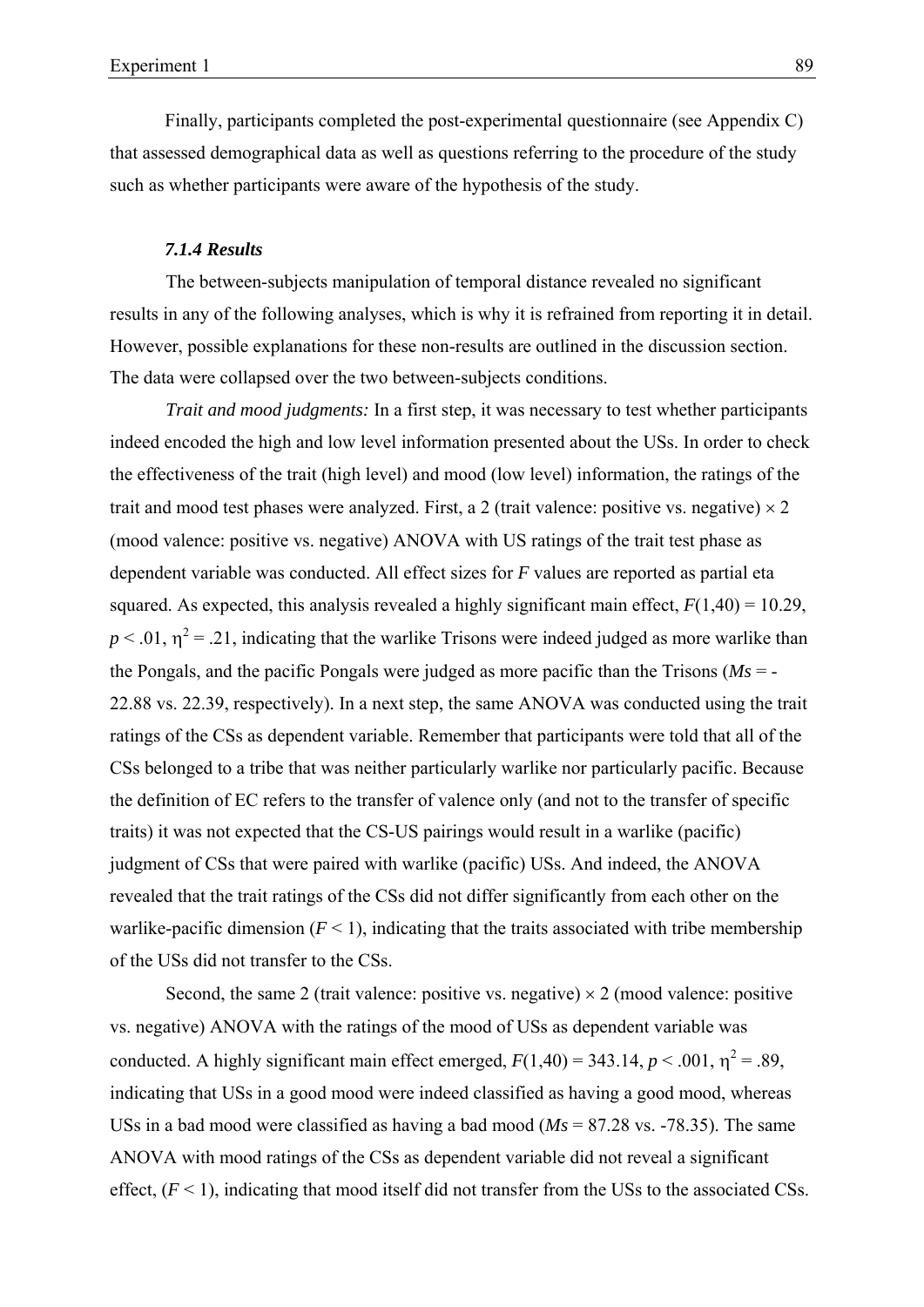Thus, the CSs paired with USs in a good mood were not judged to be in a better mood compared to CSs that were paired with USs in a bad mood.

*US-Attitudes:* In order to investigate the effects of the positive and negative high and low level information on the valence judgments of the USs, the mean valence ratings of the USs were submitted to a 2 (trait valence: positive vs. negative)  $\times$  2 (mood valence: positive vs. negative) ANOVA with repeated measurement on both factors. This revealed a significant main effect of valence of high level of construal,  $F(1,40) = 8.28, p < .01, \eta^2 = .17$ , indicating that attitudes toward pacific USs were more positive than attitudes toward warlike USs (*M*s = 15.33 vs. –7.31, respectively). The same ANOVA also revealed a highly significant main effect of valence of low level of construal,  $F(1,40) = 47.83$ ,  $p < .001$ ,  $\eta^2 = .54$ , indicating that attitudes toward USs in a good mood were significantly more positive than attitudes toward USs in a bad mood (*Ms* = 37.37 vs. -29.35, respectively). Although both main effects reached significance, the main effect for low level construal was stronger than the effect for the high level construal, indicating that the valence of the low level construal was more decisive in forming an attitude toward the US. This is particularly interesting because it is exactly in line with the hypothesis that the valence of the low level information is more strongly focused on than the valence of high level construal when evaluating the US. Figure 3 displays the mean valence ratings of the USs.



*Figure 3.* Mean valence ratings of the USs as a function of valence of high level construal (i.e., trait) and valence of low level construal (i.e., mood). Higher values indicate more positive evaluations; Experiment 1.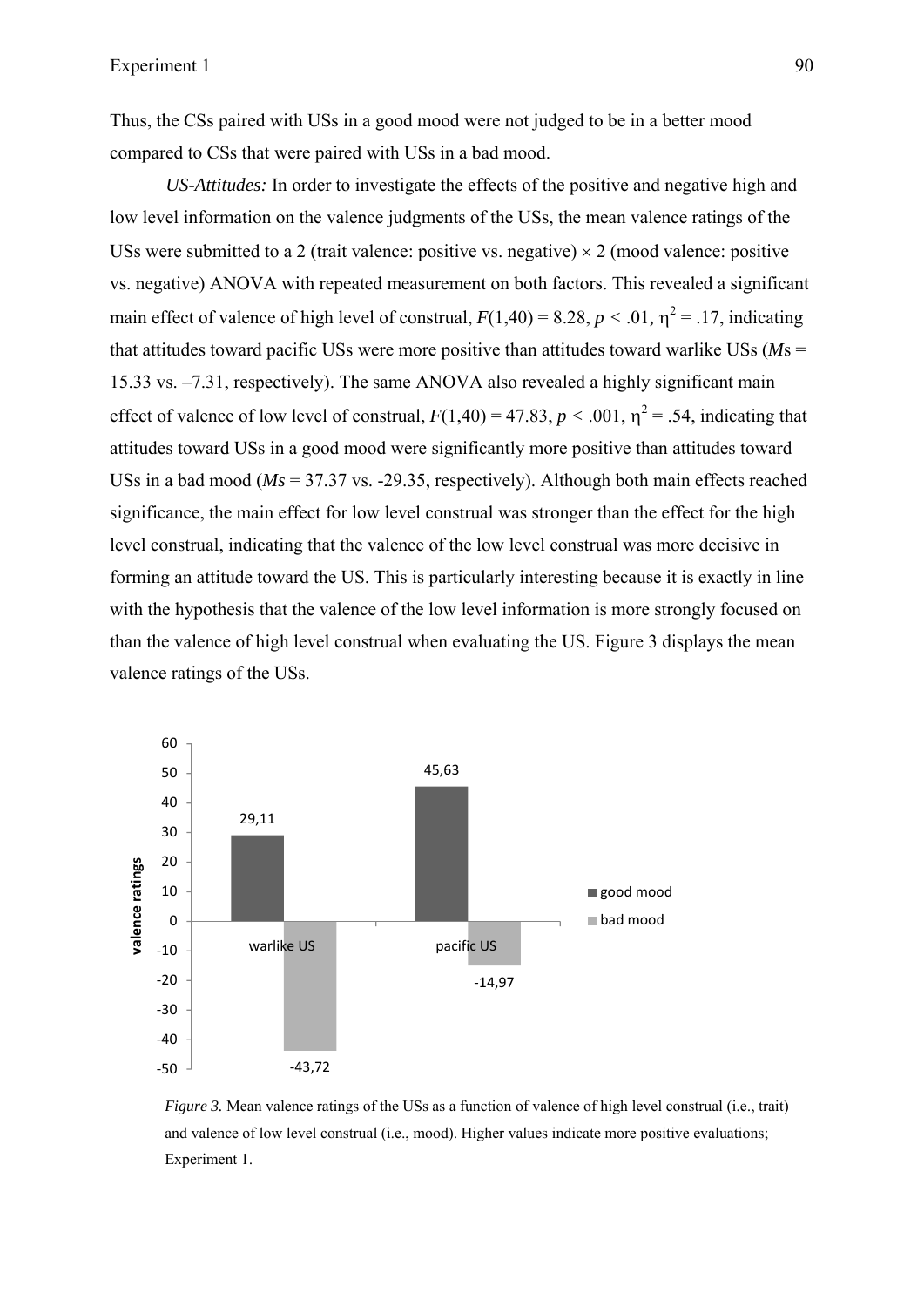In a further step, the valence ratings for the unambiguous (i.e., same valence on high and low level construal) and the ambivalent (i.e., different valence on high and low level construal) USs were analyzed separately with mean comparisons for repeated measures. For the unambiguous USs, this revealed a highly significant difference as a function of the valence manipulation,  $t(40) = -7.29$ ,  $p < .001$ ,  $d = 1.91$ , indicating that attitudes toward unambiguously positive USs were strongly positive and attitudes toward unambiguously negative USs were strongly negative (*M*s = 45.6 vs. –43.7, respectively). Of greater interest, however, were the valence ratings of the ambivalent USs because they directly refer to the first hypothesis, namely that the ambivalent USs should be evaluated according to the valence of the concrete low level information. Consistent with the hypothesis, the mean comparison of the ambivalent USs revealed a highly significant difference as a function of the construal level manipulation,  $t(40) = 3.49$ ,  $p = .001$ ,  $d = .91$ , indicating that attitudes toward USs with a positive valence on the high level and a negative valence on the low level construal (i.e., pacific Pongal in a bad mood) were evaluated more negatively than USs with a negative valence on the high level and a positive valence on the low level (i.e., warlike Trison in a good mood) (*Ms* = -14.97 vs. 29.11, respectively). Importantly, this effect was obtained even though each US possessed one positive and one negative feature. Thus, the construal level of the specific positive or negative feature seems to be crucial in determining whether a psychologically close stimulus such as a US is evaluated positively or negatively.

*CS-Attitudes*: The valence ratings of the CSs shed light on the question of whether the valence of the unambiguous USs was successfully transferred to the CSs as would be expected in a standard EC study. Moreover, the valence ratings of the CSs give information about whether and how the ambivalent USs influence the evaluation of the CSs.

First, direct conditioning effects were analyzed by comparing valence scores for formerly neutral CSs that were paired with unambiguously positive and unambiguously negative USs as well as formerly neutral CSs that were paired with ambivalent USs. A 2 (trait valence: positive vs. negative)  $\times$  2 (mood valence: positive vs. negative) ANOVA with repeated measurement on both factors revealed a significant main effect of valence of high level construal,  $F(1,40) = 12.89$ ,  $p = .001$ ,  $\eta^2 = .24$ , indicating that the repeated pairing of neutral CSs with warlike USs evoked a negative attitude towards the CSs, whereas the repeated pairing of neutral CSs with pacific USs led to a more positive attitude towards the CSs (*M*s = -7.27 vs. 3.77, respectively). The same ANOVA also revealed a significant main effect of valence of low level construal,  $F(1,40) = 4.14$ ,  $p = .049$ ,  $\eta^2 = .09$ , indicating that the repeated pairing of neutral CSs with USs in a bad mood evoked a more negative attitude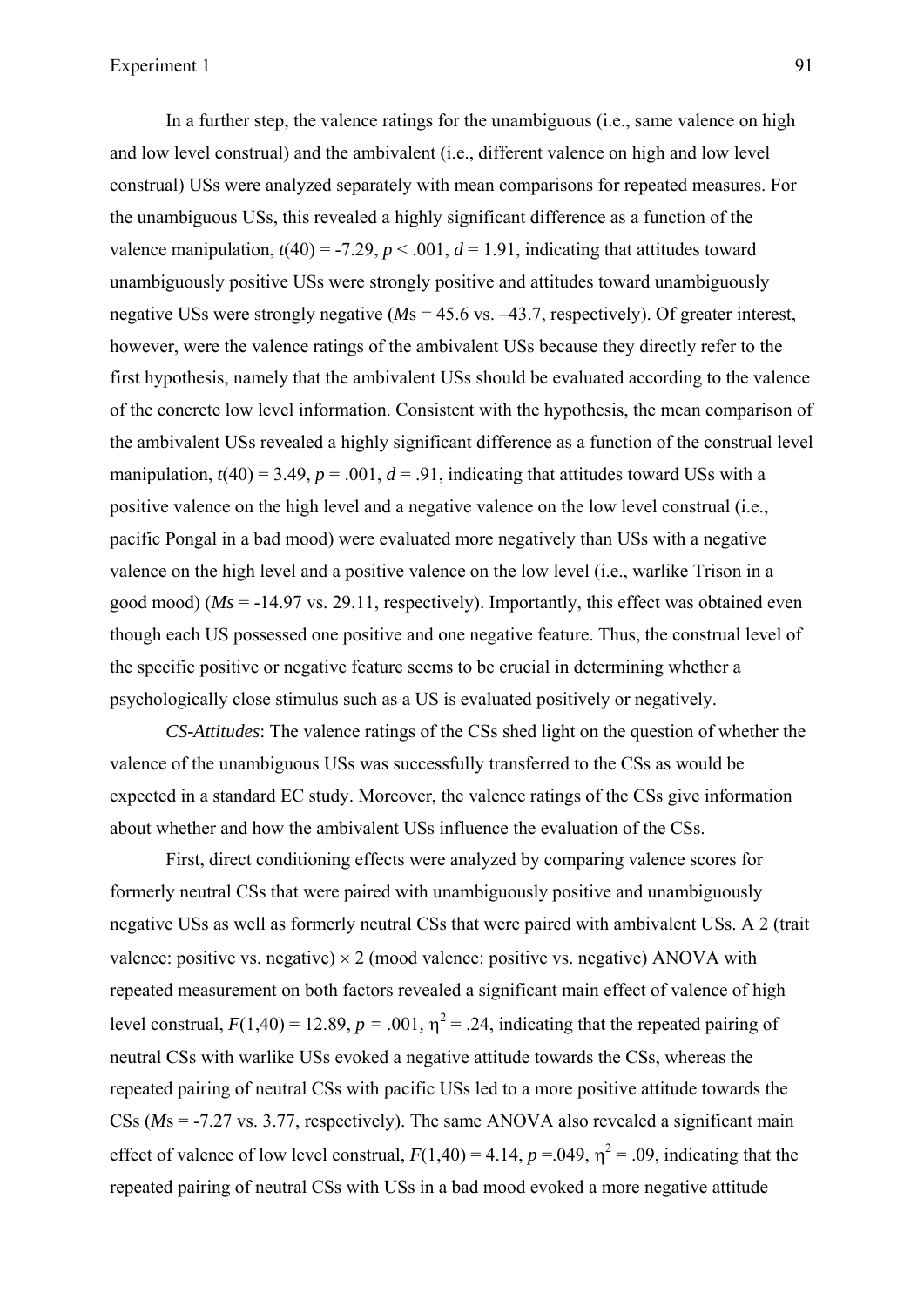towards the CSs, whereas the repeated pairing of neutral CSs with USs in a good mood led to a more positive attitude towards the CSs (*M*s = -5.87 vs. 2.37, respectively). Conversely to the USs, the main effect for the high level construal was stronger than the main effect for the valence of the low level construal, indicating that the valence of the abstract trait is more relevant than the valence of the concrete mood when evaluating the CSs. This confirms the hypothesis that high level construals are more salient when evaluating CSs. The means are displayed in Figure 4.



*Figure 4.* Mean valence ratings of the CSs as a function of valence of high level construal (i.e., trait) and valence of low level construal (i.e., mood) of the paired USs. Higher values indicate more positive evaluations; Experiment 1.

Second, the valence ratings of the unambiguous and ambivalent CSs were analyzed separately. Unambiguous CSs refer to those stimuli that were paired with a warlike US in a bad mood or with a pacific US in a good mood. Ambivalent CSs, on the other hand, refer to stimuli that were paired with a warlike US in a good mood or with a pacific US in a bad mood. A mean comparison for repeated measures for the unambiguous CSs revealed a significant conditioning effect,  $t(40) = 3.83$ ,  $p < .001$ ,  $d = .63$ , indicating that the CSs paired with positive USs were evaluated more positively, whereas the CSs paired with negative USs were evaluated more negatively  $(Ms = 6.71 \text{ vs. } -12.57$ , respectively). However, when comparing only the ambivalent CSs, the conditioning effect disappeared,  $t(40) = 0.55$ ,  $p = .59$  $(Ms = -1.97 \text{ vs. } 0.83$ , respectively). In other words, the evaluation of the CSs paired with warlike USs in a good mood did not differ significantly from the evaluation of the CSs paired with pacific USs in a bad mood. According to the hypothesis that the evaluation of the CSs should be influenced more strongly by the valence of the abstract high level information, it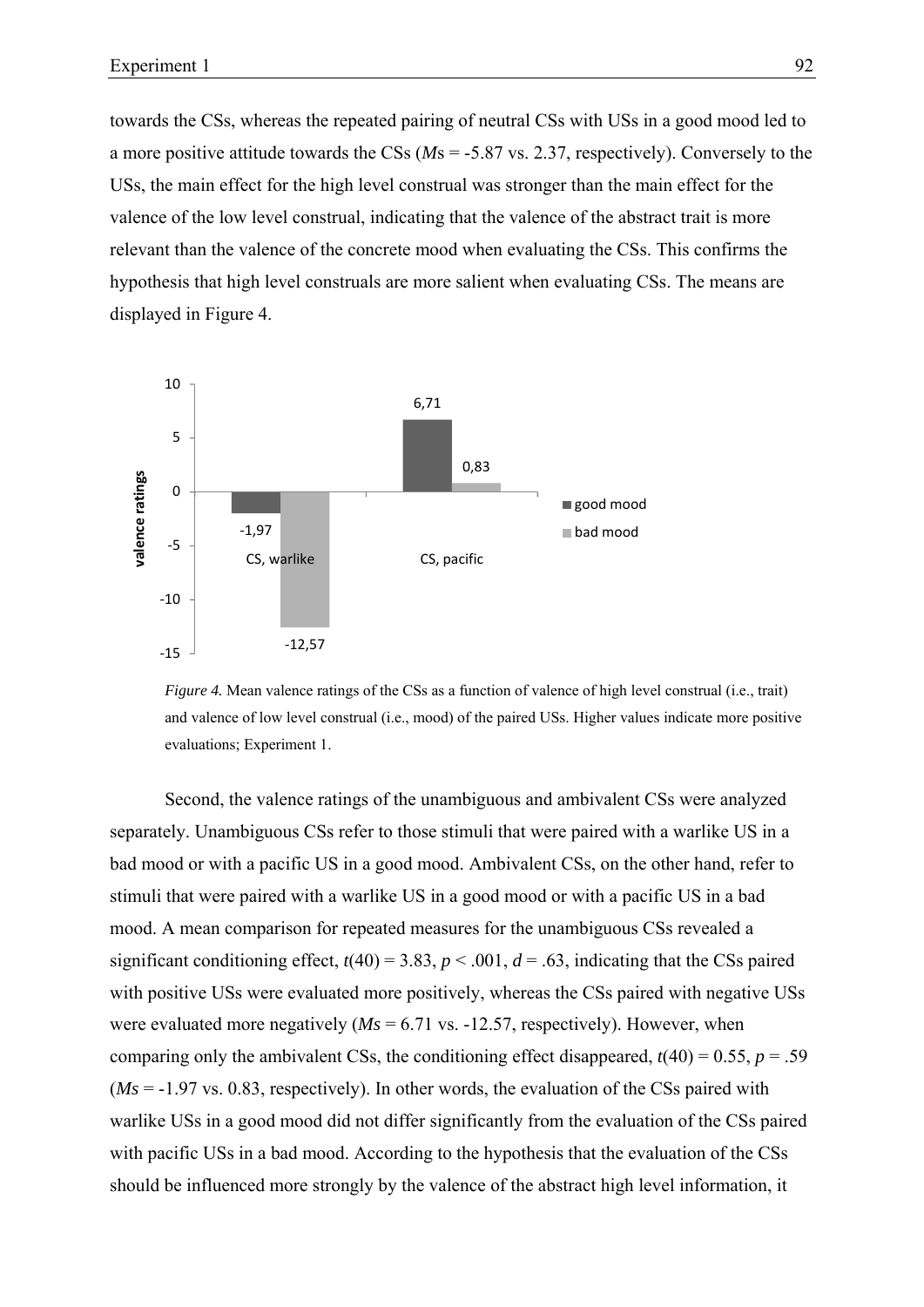was expected that the CSs paired with a warlike US in a good mood would be evaluated more negatively compared to CSs paired with a pacific US in a bad mood. This hypothesis was not supported by the data of the present experiment.

*Interaction of US and CS valence:* The observation that the main effect for the concrete low level construal is stronger when evaluating the USs, whereas the main effect for the abstract high level construal is stronger when evaluating the CSs is supported by a significant two-way interaction. Specifically, the valence ratings of the ambivalent USs were compared directly with those of the CSs that had been paired with ambivalent USs. A 2 (US: warlike/good mood vs. pacific/bad mood) × 2 (CS: warlike/good mood US vs. pacific/bad mood US) ANOVA was conducted with repeated measurement on both factors. This analysis revealed a significant main effect,  $F(1,40) = 8.98$ ,  $p = .005$ ,  $\eta^2 = .18$ , indicating that the warlike stimuli in a good mood were judged more positively than the pacific stimuli in a bad mood. More important for the present hypotheses, however, was the highly significant interaction effect,  $F(1,40) = 12.01$ ,  $p = .001$ ,  $\eta^2 = .23$ , indicating that for the USs, the pacific US in a bad mood was judged more negatively than the warlike US in a good mood ( $Ms = -$ 14.97 vs. 29.11, respectively). For the CSs, this effect attenuated and even slightly reversed  $(Ms = -1.97 \text{ vs. } 0.83$ , respectively) (see Figure 5).



*Figure 5.* Mean valence ratings of the ambivalent USs and CSs. Higher values indicate more positive evaluations; Experiment 1.

In other words, the greater importance of concrete low level information when evaluating the USs disappeared when evaluating the associated CSs. Although the prediction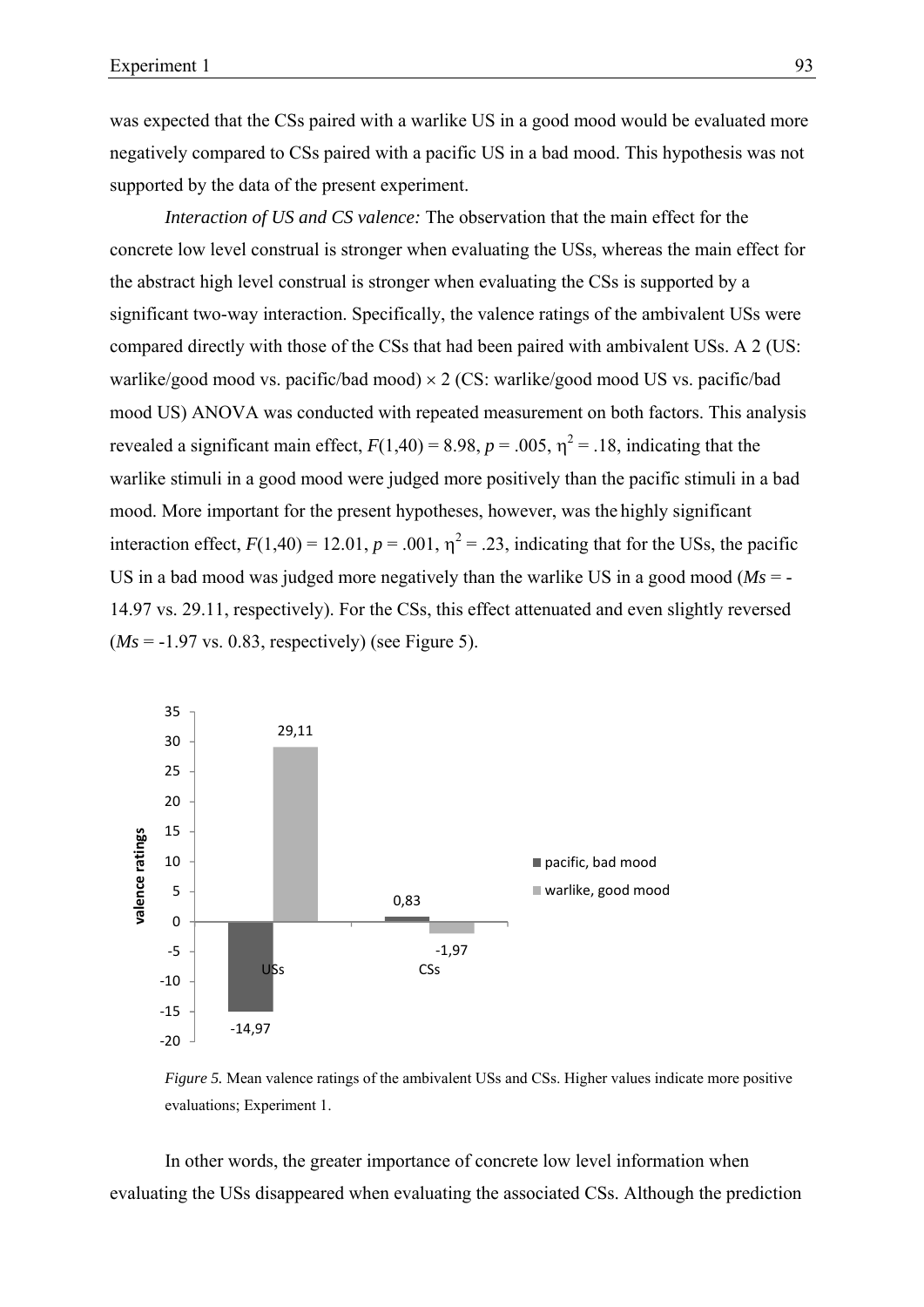was that the effect would not only disappear but even reverse such that the CS paired with a warlike stimulus in a good mood would be judged significantly more negative than the CS paired with a pacific stimulus in a bad mood, the observed interaction supports the above mentioned hypotheses. The valence of the low level of construal (i.e., valence of mood state) seems to be more important when evaluating the USs, whereas there was no differential importance of valence of low versus high level of construal when evaluating the associated CS<sub>s</sub>.

#### *7.1.5 Discussion*

The data of Experiment 1 provide first evidence for the hypothesis that the US in an evaluative learning paradigm is psychologically more proximal than the CS. The effect sizes for the main effects revealed that the valence of low level construals had a greater effect on the evaluation of the USs than the valence of high level construals. For the unambiguously positive or negative USs, it is secondary which information is more relevant because both kinds of information are either positive or negative, thus leading to an either positive or negative attitude toward the USs. However, attitudes toward ambivalent USs were also influenced more strongly by the valence of the concrete low level information (i.e., mood) than by the valence of the abstract high level information (i.e., trait). That is, USs that possessed a negative low level feature and a positive high level feature were evaluated more negatively as compared to USs that possessed a positive low level feature and a negative high level feature. This result can be explained in terms of associative distance and provides first evidence that association constitutes a dimension of psychological distance. The US is a stimulus that is experienced more directly and is thus perceived to be psychologically more proximal than a CS. As a consequence of the greater psychological proximity of a US, and in line with CLT (Trope & Liberman, 2003), low level construals should be more likely applied to the US than high level construals, which is exactly what was observed in the present experiment. The results confirm the prediction that concrete low level features are more salient when evaluating a US, and particularly when evaluating a US that possesses ambivalent concrete and abstract features. Furthermore, this result shows that the evaluation of ambivalent stimuli follows certain rules which can be directly derived from CLT. This first demonstration of a greater salience of low level features in a psychologically proximal stimulus has important implications for learning and attitude formation in general. One might conclude from these results that the presentation of any object along with concrete and abstract features generally leads to a focus on concrete features.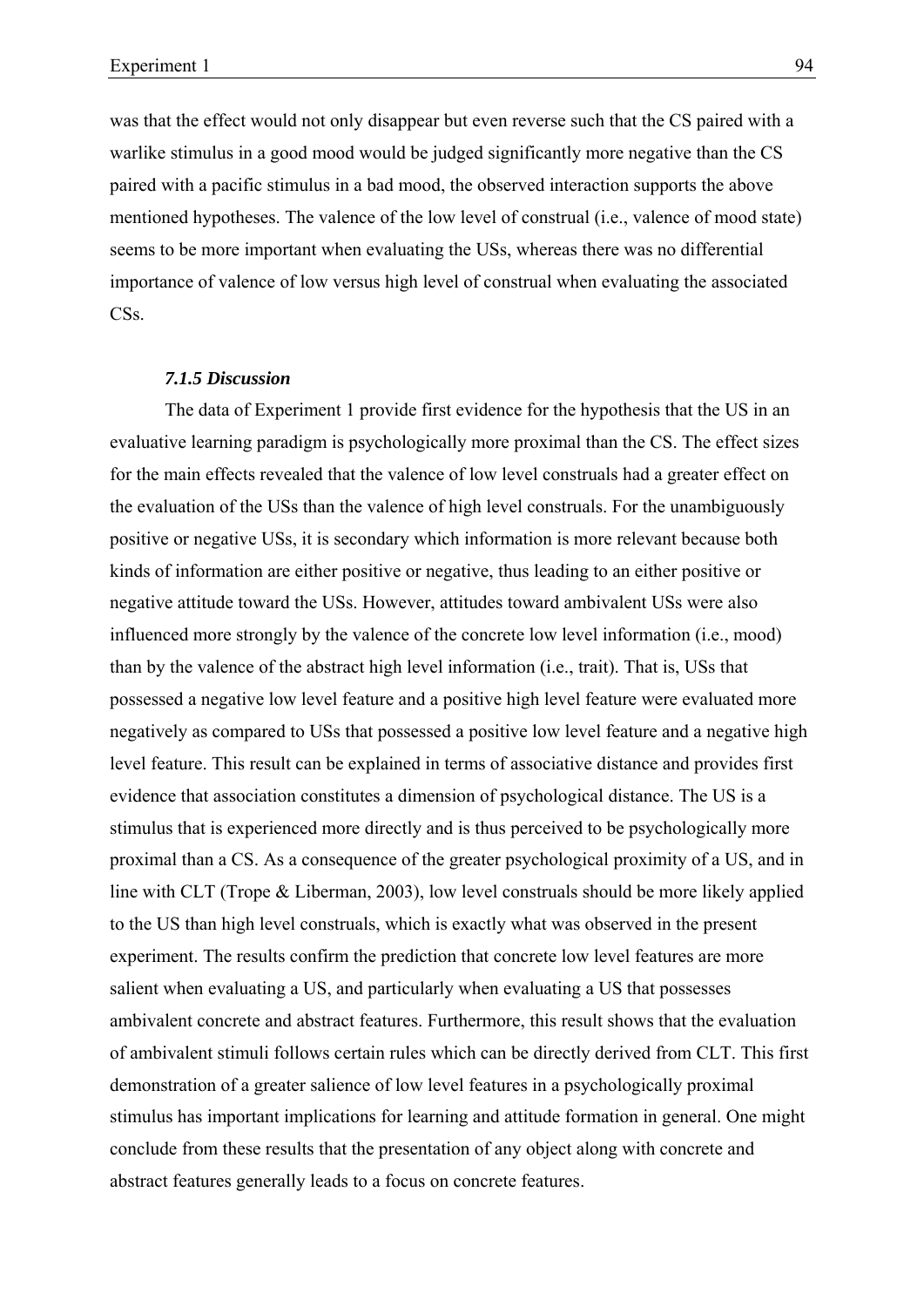The second hypothesis regarding the evaluation of the CSs was partially supported by the data of Experiment 1. A conditioning effect was obtained indicating that the valence of the USs did transfer to the associated CSs. Moreover, results revealed that the main effect for the valence of high level construal was stronger than the main effect for the valence of the low level construal which indicates a stronger focus on abstract high level information when evaluating the CSs. However, the conditioning effect was limited to the CSs paired with unambiguously positive or negative USs. CSs that were paired with ambivalent USs were not evaluated significantly different from each other, which means that no significant difference regarding the importance of high versus low level information could be observed for the ambivalent CSs. However, the observed interaction effect of US and CS valence revealed a difference regarding the weighting of high level versus low level information in the US as compared to the CS. Specifically, the greater importance of low level information that could be observed in the evaluation of the USs disappeared when evaluating the CSs. Based on this interaction effect, one can conclude that USs and CSs are indeed perceived differently in terms of associative distance.

That US and CS differ with regard to perceived distance is further supported by the differential strength of the main effects for trait and state valence in the USs and CSs. The prediction that the salience of features changes as function of the distance of the stimulus that is to be evaluated is corroborated by the present results. When focusing on the US, the concrete features are more salient, whereas the abstract features are more salient when focusing on the CS. Even though the latter effect could not be found for the ambivalent CSs, results revealed that participants did take the abstract information into account when evaluating the CS as compared to when evaluating the US. If participants had concentrated only on the low level information, the evaluation of the CSs would have exactly mirrored the evaluation of the USs, which was apparently not the case. Thus, the abstract information became more relevant even though it was not focused on in such a way as to override the influence of the concrete features.

The finding that the abstract trait information was not more important than the concrete mood information when evaluating the ambivalent CSs might be attributed to the specific manipulation of construal level that was employed in the present study. The low level feature (mood) could be easily and intuitively recognized; when the creatures were holding their arms up, they were in a good mood, when their arms were hanging down they were in a bad mood. Learning about the high level feature was a little more complex. First of all, the specific trait was associated with tribe membership, meaning that participants had to actually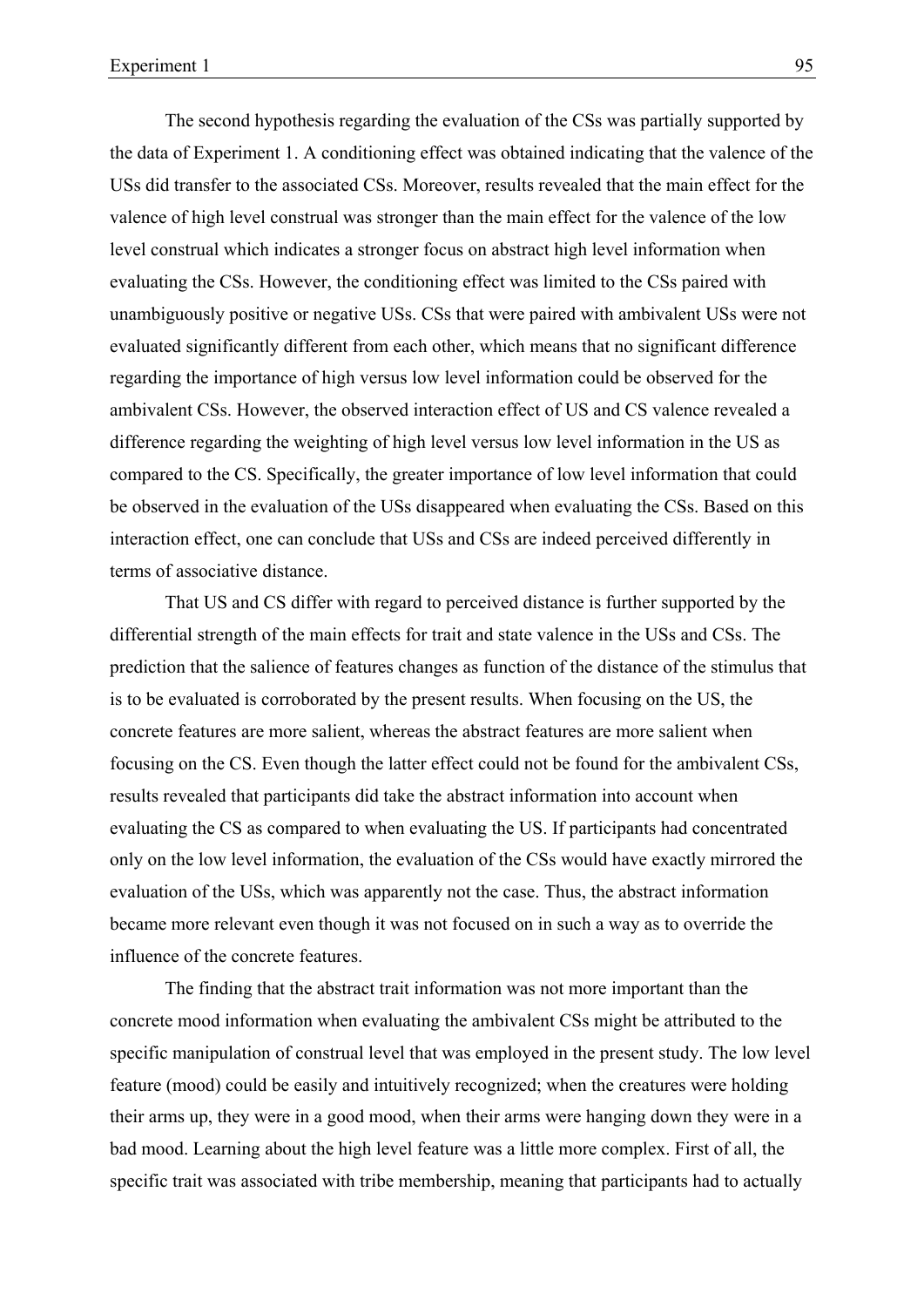learn the tribe membership of a creature as well as whether this tribe is warlike or pacific. Tribe membership itself (i.e., Trison or Pongal) was to be recognized by the headdress of the stimuli but whether a specific headdress indicated a positive or a negative trait had to be learned during the classification phase. After the classification phase, participants could recognize tribe membership by the headdress of the stimuli but they had to remember or infer the trait associated with this tribe. The mood state of the creatures, however, could be instantly recognized without having to make additional inferences or remembering previously given information. Hence, it might have been more difficult for participants to learn the high level as compared to the low level feature, particularly when its valence contradicts the valence of the low level feature. Therefore, the high level feature might have been not salient enough in order to have an advantage over the low level feature when evaluating the ambivalent CS. Of course, one could then argue that the obtained effects in the ambivalent USs could also be due to a generally higher salience of low level information and not to the perceived psychological proximity of the USs. However, this would not explain why the advantage of low level information was limited to the USs and did not equally apply to the CS<sub>s</sub>.

Another aspect that should be discussed with reference to the lack of an effect of temporal distance refers to the scenario participants were asked to imagine. Although the cover story stressed the similarity of the experiment to computer games and elaborately tried to persuade participants to imagine this scenario, it has to be admitted that it still was a highly hypothetical scenario taking place in the distant future (i.e., flying to a foreign planet). Hypotheticality is known to constitute another dimension of distance (Bar-Anan et al., 2006). Thus, three different distance dimensions (hypothetical, temporal, associative) were combined in one experiment. Considering that is not even clear yet how two distance dimensions might interact (see paragraph 3.7), this combination (or confounding) of three distance dimensions could be responsible for the (lack of) effects. Although the combination of a highly hypothetical scenario taking place in the distant future and hypothetical stimuli that are "associatively distant" (i.e., CSs) should seemingly enhance or enforce the application of high level as compared to low level construals, there is no research giving information about possible consequences of such a complex combination of three different dimensions of distance. Admittedly, this is a quite general explanation that does not directly refer to the lack of temporal distance effects. However, the application of a more realistic scenario with more realistic stimuli seems to be an interesting option in order to obtain the associative distance effects without confounding it with other distance dimensions such as hypotheticality.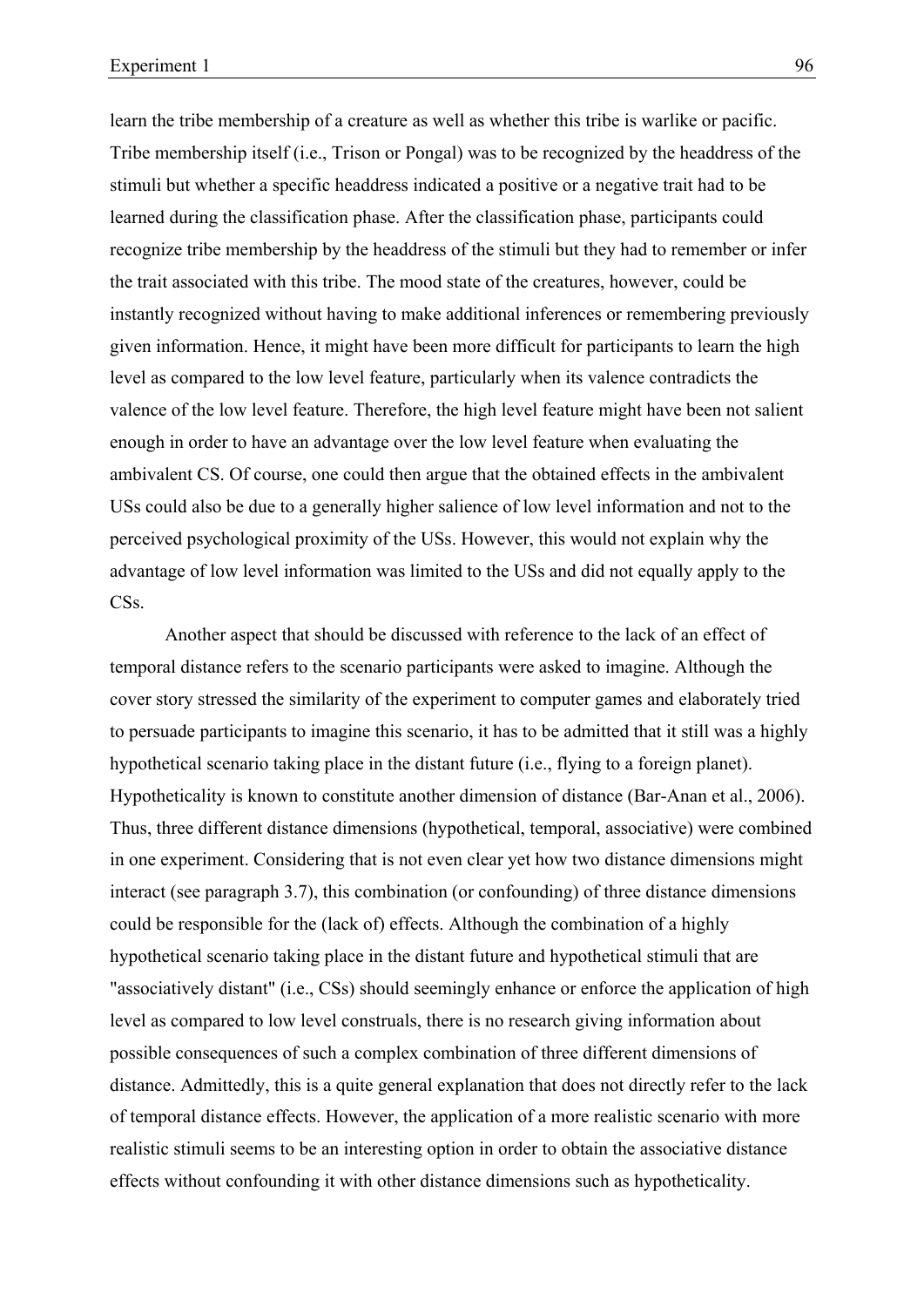Taken together, Experiment 1 provided evidence for the proposal that associative distance constitutes a dimension of psychological distance. Ambivalent USs were evaluated according to the valence of concrete low level features instead of abstract high level features, which can be taken as evidence for the psychological proximity of the US. Conversely, for the CSs associated with ambivalent USs, the focus on concrete features disappeared, which indicates that participants also took the valence of abstract high level information into account.

The second study intended to deconfound hypotheticality and associative distance by using other stimuli and another scenario that was more realistic as well as socially more relevant for participants. Furthermore, Experiment 2 tried to make the manipulation of high and low construal information similarly salient. As a consequence of these changes in manipulation, it was hypothesized that it is possible to condition attitudes even in CSs that were paired with ambivalent USs.

# **7.2 Experiment 2**

The first aim of the second study was to replicate the US construal level effects observed in Experiment 1. The ambivalent USs should again be evaluated according to the valence of the concrete low level information. Moreover, it was hypothesized that the conditioning effect should depend on the valence of the high level information presented about the US with which the CS is associated. When the US has a positive high level and a negative low level feature, the positivity of the abstract high level feature should transfer to the CS. Conversely, when the US has a negative high level and a positive low level feature, the negativity of the high level feature should transfer to the CS. The basic procedure of Experiment 2 was similar to Experiment 1. However, several changes regarding the operationalization were applied in Experiment 2 in order to obtain the hypothesized effects.

First, the stimuli were pictures of human faces. Second, the scenario that was to be imagined by participants was more realistic and socially relevant. Specifically, the cover story told participants that they were about to move into a student dormitory and that it was their task to learn something about their future housemates. The manipulation of high and low level construal was also slightly different from Experiment 1. The high level of construal (trait information) was established by telling participants that their housemates could either belong to an aggressive student fraternity ("Alligators") or to a companionable student fraternity ("Woodchucks"). The low level of construal (state information) was established by telling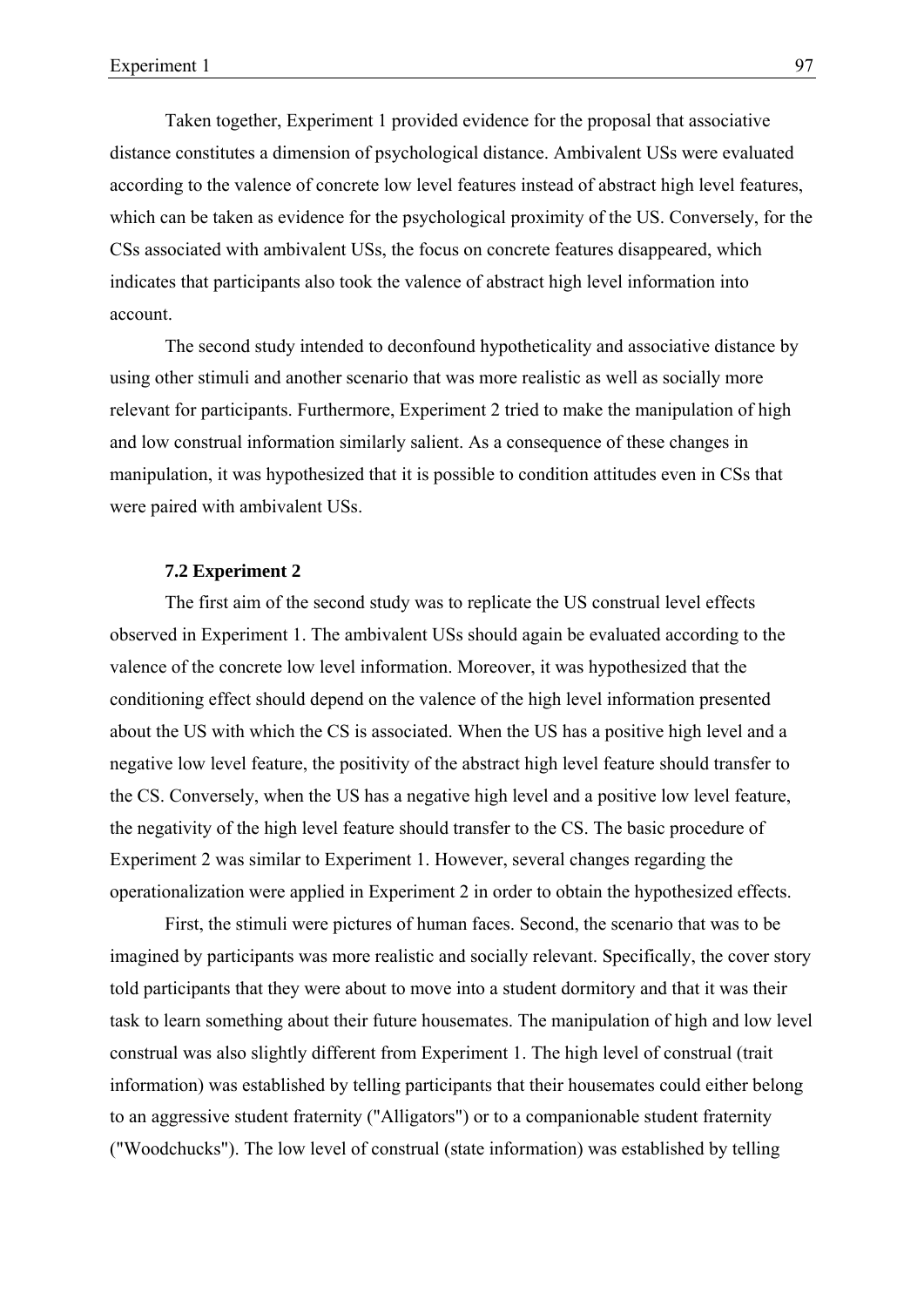participants that the fraternity members were either sober which indicates good mood or on drugs ("high") which indicates bad mood.

Another difference to Experiment 1 is that participants first underwent a formation phase in which they learned about the trait and state of the individual fraternity members. Subsequently, the classification phase followed and participants had to categorize the stimuli into the correct category. Participants then completed an EC task and subsequently rated all the stimuli with regard to their likeability. Temporal distance was again manipulated betweensubjects in order to find out whether the lack of temporal distance effects in the first experiment was due to the hypothetical scenario.

### *7.2.1 Participants and Design*

 A total of 53 participants (35 female, 18 male) took part in the study. Participants were students at the University of Trier and received partial credit towards a course requirement. The experiment consisted of a 2 (trait valence: positive vs. negative)  $\times$  2 (mood valence: positive vs. negative)  $\times$  2 (temporal distance: near future vs. distant future) design with the first two factors being manipulated within-subjects and the last factor being manipulated between-subjects.

## *7.2.2 Materials*

The US and CS stimuli were black-and-white pictures of human male faces (see Appendix D for examples). A pretest revealed that all selected pictures were neutral with regard to their likeability.

The information about the high level construal information (i.e., trait) of each stimulus was given to participants during the newly established formation phase by displaying each stimulus along with the name of the fraternity (Alligator or Woodchuck) this person belonged to. There were two reasons for using names of animals as fraternity names. First, they do not constitute real fraternity names and do not remind people of specific fraternities they might have made experiences with or have knowledge about. Second, the names were thought to facilitate the ascription of a positive or negative attribute to the stimulus presented along with that name. Concretely, it was hypothesized that the name "Alligator" would facilitate the ascription of "aggressive" to a specific stimulus person belonging to that fraternity, whereas the name "Woodchuck" would facilitate the ascription of "companionable" to a person belonging to that fraternity. This way, the trait of a fraternity member could be inferred from the name of the fraternity. This is different to Experiment 1 in which the tribe name (Trison or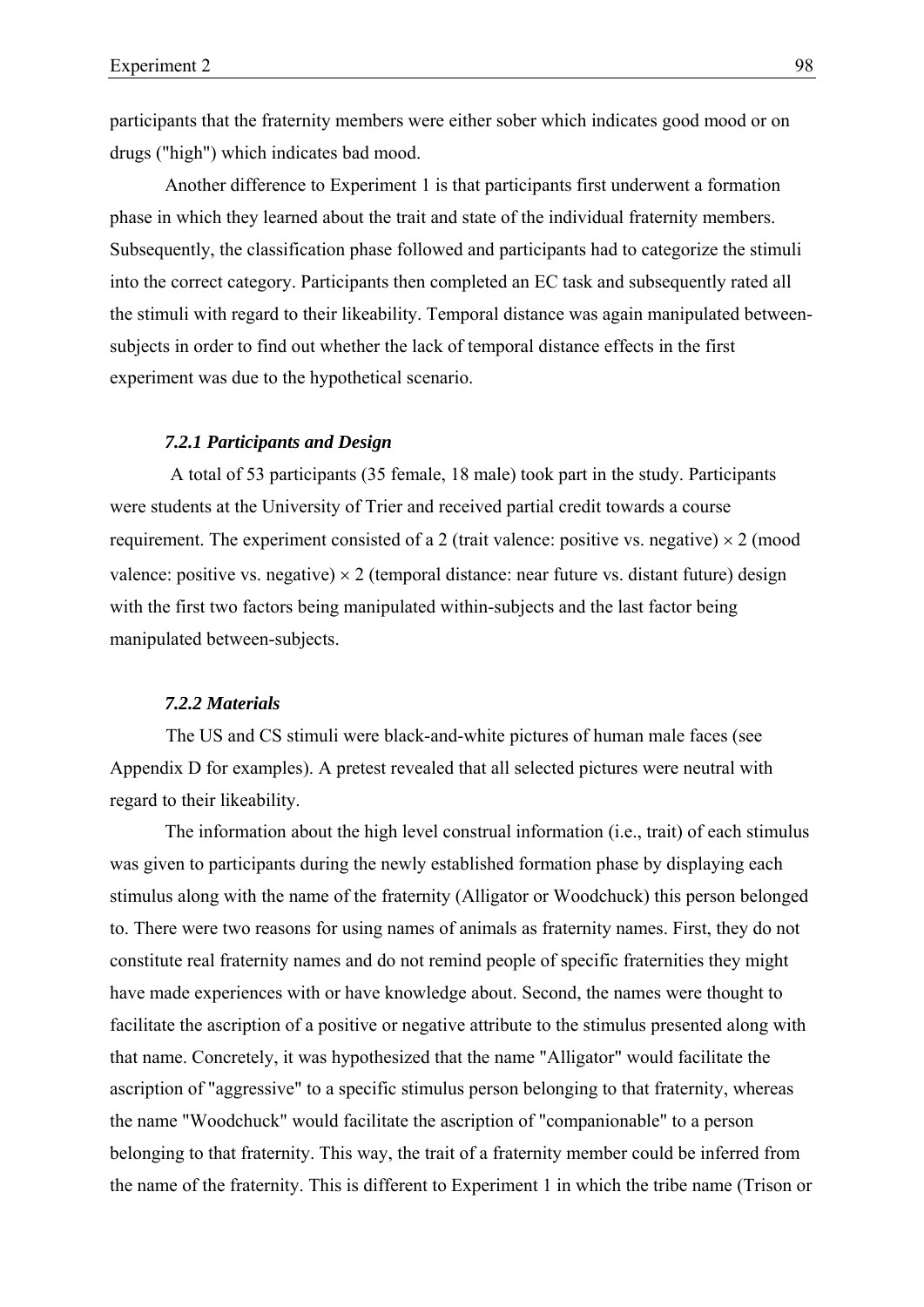Pongal) revealed nothing about the trait associated with the tribe. Thus, participants learned something about the high level feature of the stimuli by learning to which fraternity a stimulus belonged to.

The information about the low level construal information (i.e., mood state) of each stimulus was again inherent in the specific look of the stimuli. Concretely, when a stimulus person was sober (i.e., in a good mood), the picture of this person was surrounded by a grey frame. When the stimulus person was on drugs (i.e., in a bad mood), the picture itself was slightly blurry but the person on the picture could still be easily recognized. Thus, participants first had to learn that a framed picture indicates good mood and a blurry picture indicates bad mood. Once this association was learned, they were able to recognize the valence of the low level construal simply by looking at the pictures. The results of Experiment 1 demonstrated that the high level construal might have been less salient and more difficult to learn than the low level construal. Although it seemed difficult to make high and low level information equally salient, the present manipulation intended to at least approximate this goal by making the high level information slightly easier to learn as in Experiment 1, whereas the low level construal was slightly more difficult to learn.

The CSs were also pictures of neutrally evaluated male faces but these pictures were not presented until participants encoded the trait and state information about the USs. The CSs were introduced as being members of another fraternity, the so-called "Finches". Pictures of the Finches were neither framed nor blurry. Participants were told that nothing is known about the Finches' traits or drug use (i.e., mood states). Thus, the Finches served as CSs because they were neutral on the high as well as on the low level of construal.

# *7.2.3 Procedure and Measures*

As in Experiment 1, participants were greeted by an experimenter and seated in front of a computer screen. The experiment consisted of four sequential phases which were guided entirely by a computer program: a formation phase, a classification phase, a conditioning phase, and a test phase.

*Cover Story*: Participants were asked to imagine that they had just moved into town and found a room in one of the student dormitories. In the near future condition, they were told that they could move in tomorrow, whereas in the distant future condition they were told that they could move in six months from now. They were supposed to gather some information about all the other inhabitants of their dormitory.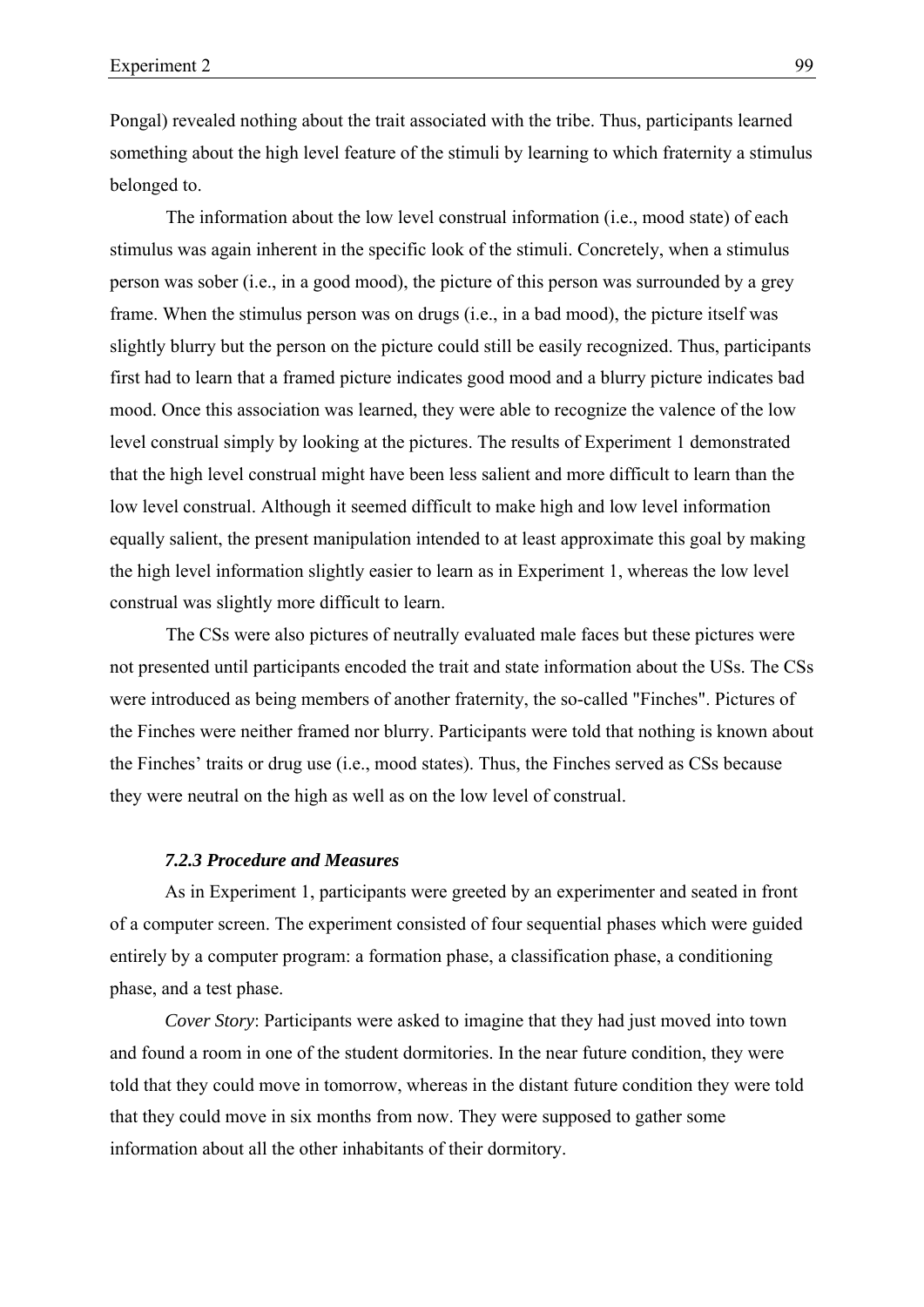Participants were told that the Alligators and Woodchucks were two different student fraternities living in the house. They were informed about the traits (aggressive vs. companionable) and drug use (sober  $=$  good mood vs. high  $=$  bad mood) of the fraternity members as well as how to recognize the specific trait and the specific mood. Participants were told that they would get to know the individual persons and learn to which fraternity the individuals belong to as well as whether an individual is sober or on drugs. They were instructed that it was important to encode both kinds of information because their own wellbeing in the dormitory depends on the fraternity membership as well as on the drug use of their housemates. Participants were then told to form impressions of their future housemates (see Appendix E for exact wording of the cover story).

*Formation phase*: Participants were presented with black-and-white pictures of human male faces. The pictures were presented on the left side of the computer screen and the information whether each individual belonged to the Alligators or to the Woodchucks was presented on the right side of the screen. To recognize the high level construal, participants had to read the name of the fraternity that was written next to each individual and to recognize the low level construal, they had to pay attention to the background of each picture. Four different combinations of high and low level construal valence were presented: positive low and positive high level, positive low and negative high level, negative low and positive high level, negative high and negative low level. Three stimuli of each combination were presented three times in a fixed randomized order with each stimulus being displayed for 5000 ms with an ITI of 1000 ms. This resulted in a total number of 36 presentations.

*Classification Phase:* The classification phase was identical to Experiment 1 except that different USs and different matrix descriptions were used. Each cell contained a fraternity name - drug use combination (e.g., Alligator sober, Woodchuck high, etc.). To recognize the high level of construal, participants had to remember the fraternity membership learned during the formation phase and to recognize the low level construal, they had to pay attention to whether the picture was framed or blurry. The task of participants was to classify the stimulus into the category they considered to be right by clicking on the cell with the corresponding description. The learning criterion was changed from one to three correct classifications per cell. This was done in order to ensure that participants indeed learned which stimulus belongs into which of the four categories. Hence, the classification phase was terminated when participants classified stimuli from each of the four categories correctly three times. Additionally, the maximum number of trials was adjusted downwards from 162 to 60 trials. The reason for this adjustment was that the formation phase that was added in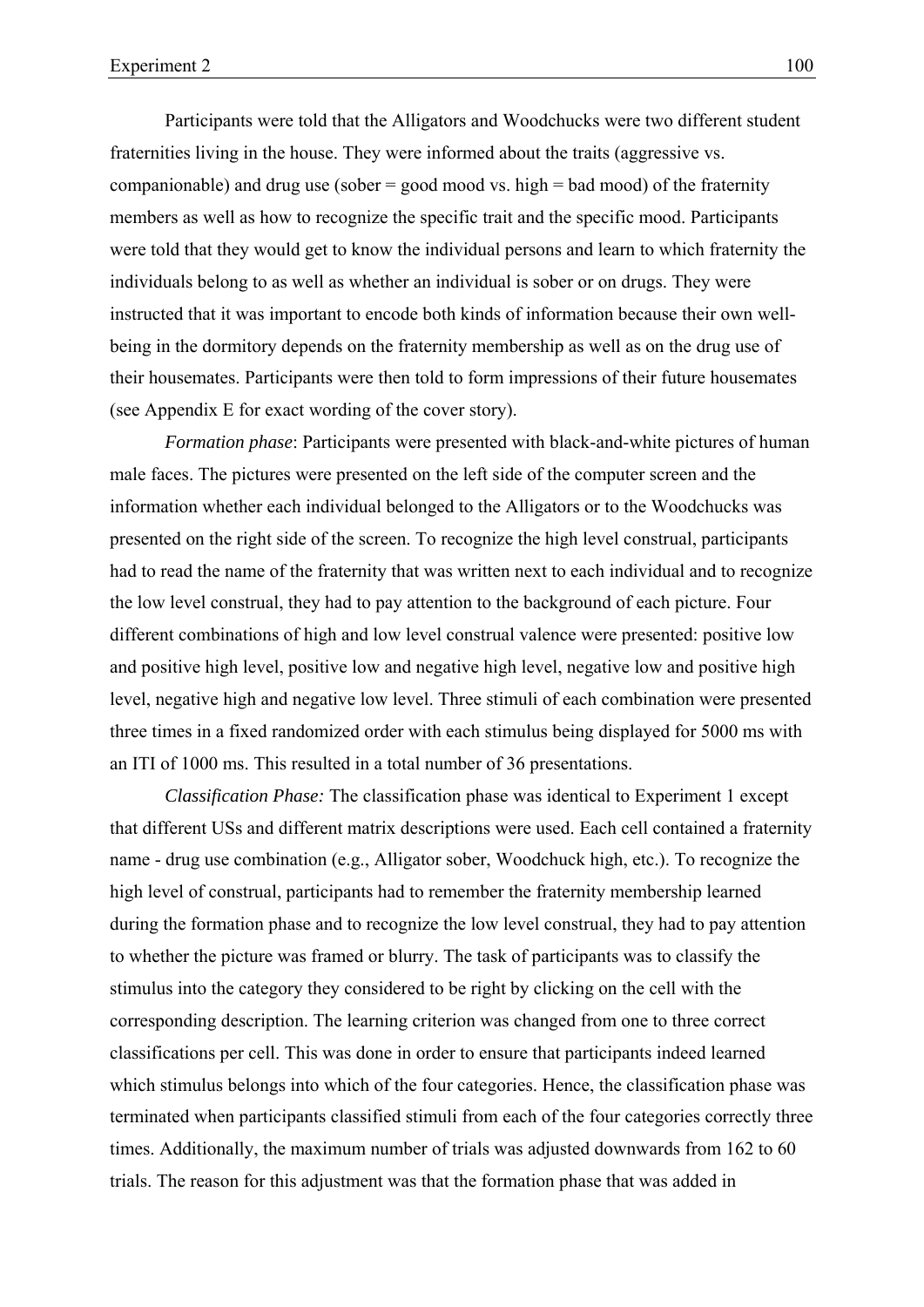Experiment 2 should make the classification task easier as compared to Experiment 1 which did not have a separate learning (i.e, formation) phase.

*Evaluative Conditioning:* Participants were told that they were going to learn something about the interactions of the inhabitants of the dormitory. Besides, they learned that there is another fraternity living in the house (the Finches) and that nothing is known about their traits or about their drug use. Participants were then presented with pairs of already familiar stimuli from the initial formation and classification phases (USs) and yet unfamiliar, neutral stimuli (CSs). Three of the USs were unambiguously positive, three were unambiguously negative, three were positive on the high level and negative on the low level of construal and three were negative on the high level and positive on the low level of construal, resulting in a total number of 12 USs. The 12 CS-US pairs were presented six times in a trace conditioning procedure which resulted in a total of 72 trials. Each stimulus was displayed for 1500ms with an ISI of 300ms and an ITI of 1500 ms. Order of CS-US pairs was randomized for each participant. Participants' task was to form impressions of the targets presented on the screen.

*Test Phase:* After the conditioning task, one test phase followed. The trait and mood test phases of Experiment 1, which investigated whether participants correctly remembered high and low level information presented about each specific US, were dropped in Experiment 2. One reason for this was that it could already be successfully demonstrated in Experiment 1 that participants were able to correctly encode the presented information. Besides, the newly included formation phase and the higher learning criterion in the classification phase were additional measures that provide information about whether participants did encode all the relevant information.

The test phase assessed participants' evaluations of all USs and CSs. However, instead of assessing direct likeability ratings, participants were asked to indicate how much they would like to live with each of the persons presented. This more indirect assessment of valence was chosen because evaluations might be more accurate when participants are not asked about general likeability. Rather, the more specific question used in this test phase fits to the cover story and reduces the probability of demand effects that could possibly be obtained when participants become aware of the intention of the conditioning procedure. This test phase is subsequently referred to as desirability test phase. Each stimulus was presented in the middle of the screen. Below each picture the question: "How much would you like to live with him?" appeared together with the rating scale. The same graphic rating scale as in Experiment 1 was used (labeled "not at all" on the left and "very much" on the right).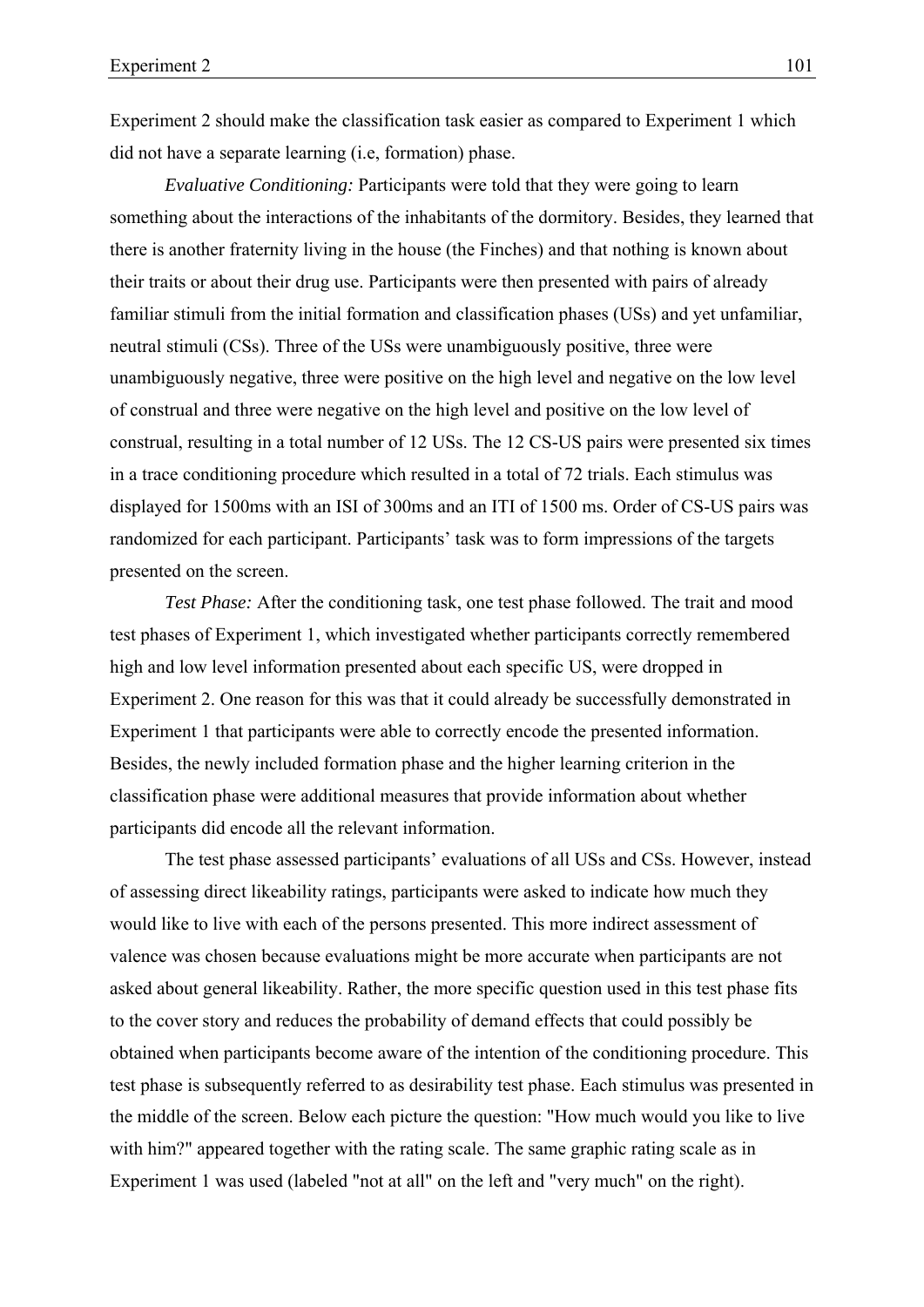Participants evaluated all 24 stimuli presented during conditioning. After the test phase, participants filled out a questionnaire assessing whether they had any guesses regarding the hypotheses of the study (see Appendix F).

# *7.2.4 Results*

The between-subjects manipulation of temporal distance revealed no significant results in any of the following analyses, which is why it is refrained from reporting it in detail. Possible explanations for these non-results are outlined in the discussion section and in the General Discussion. The data were again collapsed over the two between-subjects conditions.

*US-Attitudes:* In order to investigate the effects of the positive and negative high and low level information on the desirability judgments of the USs, the mean ratings of the USs were submitted to a 2 (trait valence: positive vs. negative)  $\times$  2 (mood valence: positive vs. negative) ANOVA with repeated measurement on both factors. This revealed a significant main effect of trait valence,  $F(1,52) = 28.24$ ,  $p < .001$ ,  $\eta^2 = .35$ , indicating that attitudes toward aggressive USs were more negative than attitudes toward companionable USs (*M*s = - 39.56 vs. -7.96, respectively). The same ANOVA also revealed a highly significant main effect of valence of low level of construal,  $F(1,52) = 58.09$ ,  $p < .001$ ,  $\eta^2 = .53$ , indicating that attitudes toward USs who did not take drugs (i.e., were in a good mood) were significantly more positive than attitudes toward USs who took drugs (i.e., were in a bad mood) ( $Ms = -$ 1.56 vs. -45.96, respectively). The main effect for low level construal was stronger than the effect for the high level construal, indicating that the valence of the low level construal was more strongly focused on when forming an attitude toward the US, thus supporting the hypothesis of the present work. Of less relevance for the present hypotheses is the significant interaction effect that emerged,  $F(1,52) = 9.88$ ,  $p < .01$ ,  $\eta^2 = .16$ , indicating that the difference in likeability of the good mood stimuli as compared to the bad mood stimuli was more pronounced for the Woodchucks than it was for the Alligators (see Figure 6). In other words, the valence of the low level information had a greater influence on the evaluation of the companionable as compared to the aggressive USs.

In a next step, the likeability ratings for the unambiguous and the ambivalent USs were analyzed separately with mean comparisons for repeated measures. For the unambiguous USs, this revealed a highly significant difference as a function of the valence manipulation,  $t(52) = -9.81$ ,  $p < .001$ ,  $d = 2.04$ , indicating that attitudes toward unambiguously positive USs were strongly positive and attitudes toward unambiguously negative USs were strongly negative (*M*s = 21.58 vs. –54.43, respectively). For the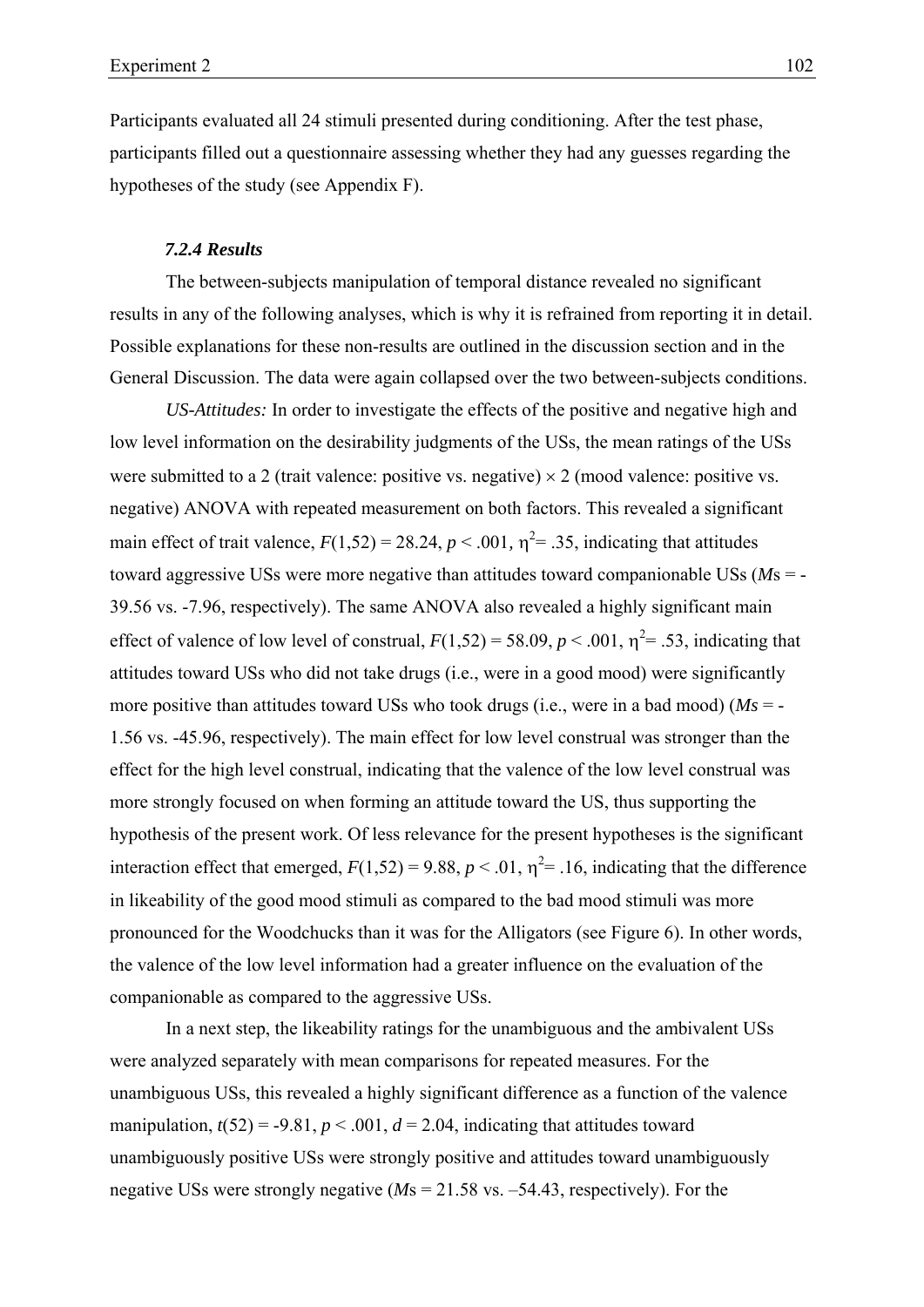ambivalent USs, the analysis indicated that attitudes toward USs with a positive valence on the high level and a negative valence on the low level construal (Woodchucks in a bad mood) were more negative than attitudes toward USs with a negative valence on the high level and a positive valence on the low level (Alligators in a good mood) (*Ms* = -37.49 vs. -24.69, respectively). However, this effect failed to reach significance,  $t(52) = 1.44$ ,  $p = .07$  (onetailed),  $d = 0.32$ . Thus, the effect observed in Experiment 1 that the construal level of the specific positive or negative feature is crucial in determining whether the US is judged positively or negatively could only be replicated on a descriptive level. The reason that the effect failed to reach significance might be due to the large amount of variance in the ambivalent USs, which was larger than the variance in the evaluations of the CSs.



*Figure 6.* Mean desirability ratings of the USs as a function of valence of high level construal (i.e., trait) and valence of low level construal (i.e., mood). Higher values indicate more positive evaluations; Experiment 2.

*CS-Attitudes:* The desirability ratings of the CSs were analyzed next. Replicating Experiment 1, it was expected that the valence of the unambiguous USs was successfully transferred to the CSs as would be expected in a standard EC study. Due to the experimental variations, a conditioning effect in the ambivalent CSs was expected that should depend on the valence of the high level construal of the associated ambivalent USs.

Direct conditioning effects were analyzed by comparing desirability ratings for formerly neutral CSs that were paired with unambiguously positive and unambiguously negative USs as well as formerly neutral CSs that were paired with ambivalent USs. A 2 (trait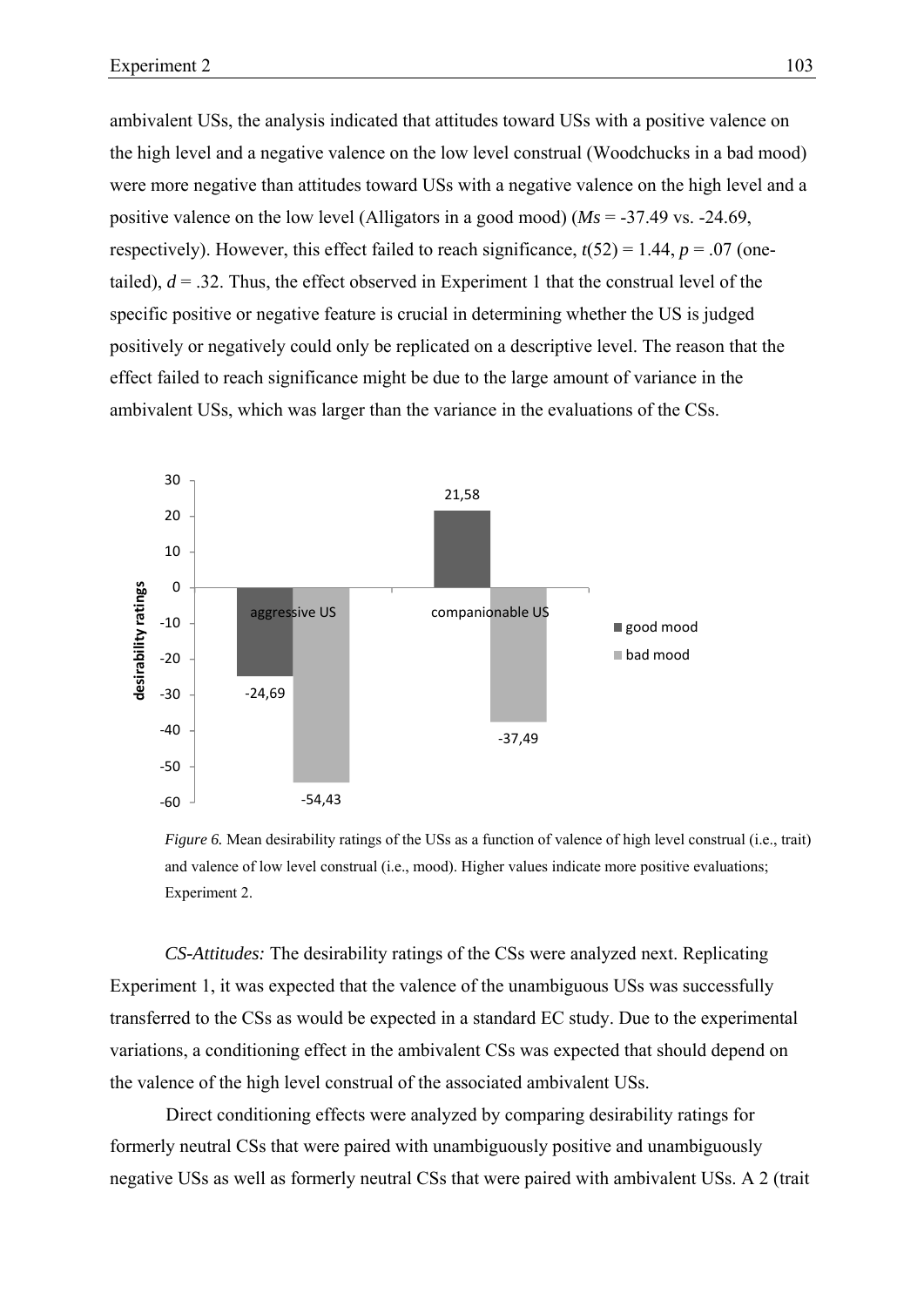valence: positive vs. negative)  $\times$  2 (mood valence: positive vs. negative) ANOVA with repeated measurement on both factors revealed a significant main effect of valence of high level of construal,  $F(1,52) = 94.11$ ,  $p < .001$ ,  $\eta^2 = .64$ , indicating that the repeated pairing of neutral CSs with aggressive USs evoked a negative attitude towards the CSs, whereas the repeated pairing of neutral CSs with companionable USs led to a more positive attitude towards the CSs (*M*s = -41.33 vs. -4.38, respectively). The same ANOVA also revealed a significant main effect of valence of low level of construal,  $F(1,52) = 65.88$ ,  $p < .001$ ,  $\eta^2 =$ .56, demonstrating that the repeated pairing of neutral CSs with USs in a bad mood evoked a negative attitude towards the CSs, whereas the repeated pairing of neutral CSs with USs in a good mood led to a more positive attitude towards the CSs (*M*s = -36.64 vs. -9.08, respectively). Although both effects were highly significant, a comparison of the two main effects again shows that the main effect for the trait valence is stronger than the effect for the mood valence. This supports the hypothesis that there is a stronger focus on abstract than on concrete features when evaluating CSs. As for the USs, the interaction effect between valence of high level construal and valence of low level construal was also significant,  $F(1,52)$  = 23.41,  $p < .001$ ,  $\eta^2 = .31$ , indicating that the difference in desirability of the CSs paired with good mood USs as compared to the CSs paired with bad mood USs was more pronounced for the Woodchucks than it was for the Alligators (see Figure 7).



*Figure 7.* Mean desirability ratings of the CSs as a function of valence of high level construal (i.e., trait) and valence of low level construal (i.e., state) of the paired USs. Higher values indicate more positive evaluations; Experiment 2.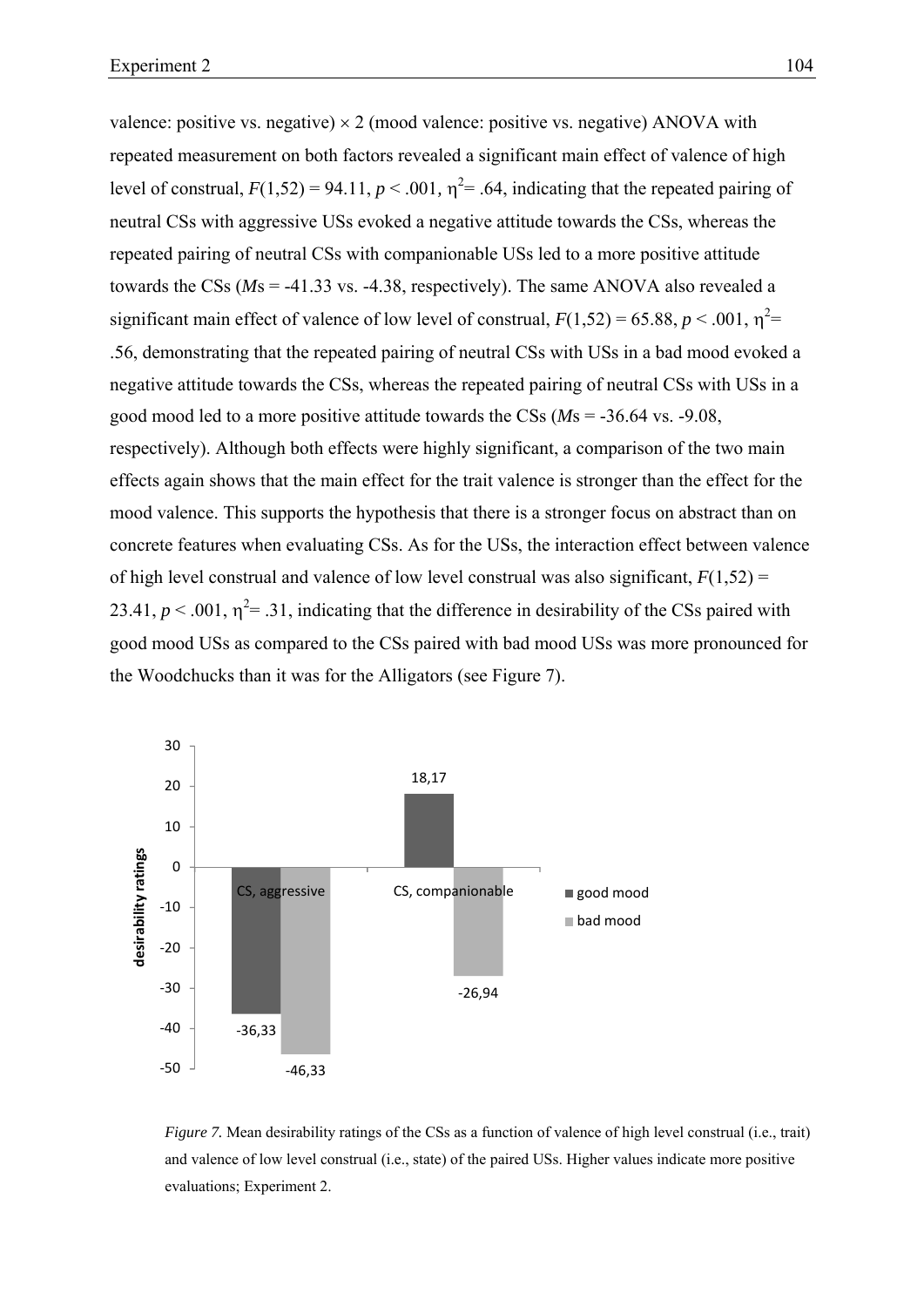The valence ratings of the unambiguous and ambivalent CSs were also analyzed separately. A mean comparison for repeated measures for the unambiguous CSs revealed a highly significant conditioning effect,  $t(52) = -11.77$ ,  $p < .001$ ,  $d = 2.12$ , indicating that the CSs paired with positive USs were evaluated more positively, whereas the CSs paired with negative USs were evaluated more negatively (*Ms* = 18.17 vs. -46.33, respectively). When comparing only the ambivalent pairings (CSs that were paired with Woodchucks in a bad mood and CSs that were paired with Alligators in a good mood), the conditioning effect decreased in magnitude but remained significant,  $t(52) = -2.0$ ,  $p = .05$ ,  $d = .31$ . Thus, the CSs paired with Alligators in a good mood were evaluated more negatively than the CSs paired with Woodchucks in a bad mood  $(Ms = -36.33 \text{ vs. } -26.94$ , respectively).

*Interaction of US and CS valence*: In order to take a closer look at the differential weighting of high and low level valence in the ambivalent USs as compared to the ambivalent CSs, a 2 (US: Alligator good mood vs. Woodchuck bad mood) × 2 (CS: Alligator good mood vs. Woodchuck bad mood) was conducted with repeated measurement on both factors. None of the main effects was significant but the predicted interaction effect emerged,  $F(1,52) =$ 4.92,  $p < 0.05$ ,  $\eta^2 = 0.08$ , indicating that for the USs, the positive trait - negative state USs are judged more negatively than the negative trait - positive state USs  $(Ms = -37.49 \text{ vs. } -24.69)$ , respectively). For the CSs, the desirability ratings reversed with the CSs paired with positive trait - negative state USs being judged more positively than the CSs paired with negative trait - positive state USs (*Ms* = -26.94 vs. -36.33, respectively). The interaction effect is displayed in Figure 8. The interaction effect supports the interpretation of the main effects, namely that low level valence is more influential when forming an attitude toward USs, whereas high level valence is more important when forming an attitude toward associated CSs. Furthermore, extending the findings of Experiment 1, the interaction effect demonstrates that the valences of high and low level construal were not only differentially weighted when evaluating the USs but also when evaluating the associated CSs. More specifically, the greater importance of the low level feature when evaluating the USs not only disappeared but even reversed when evaluating the CSs.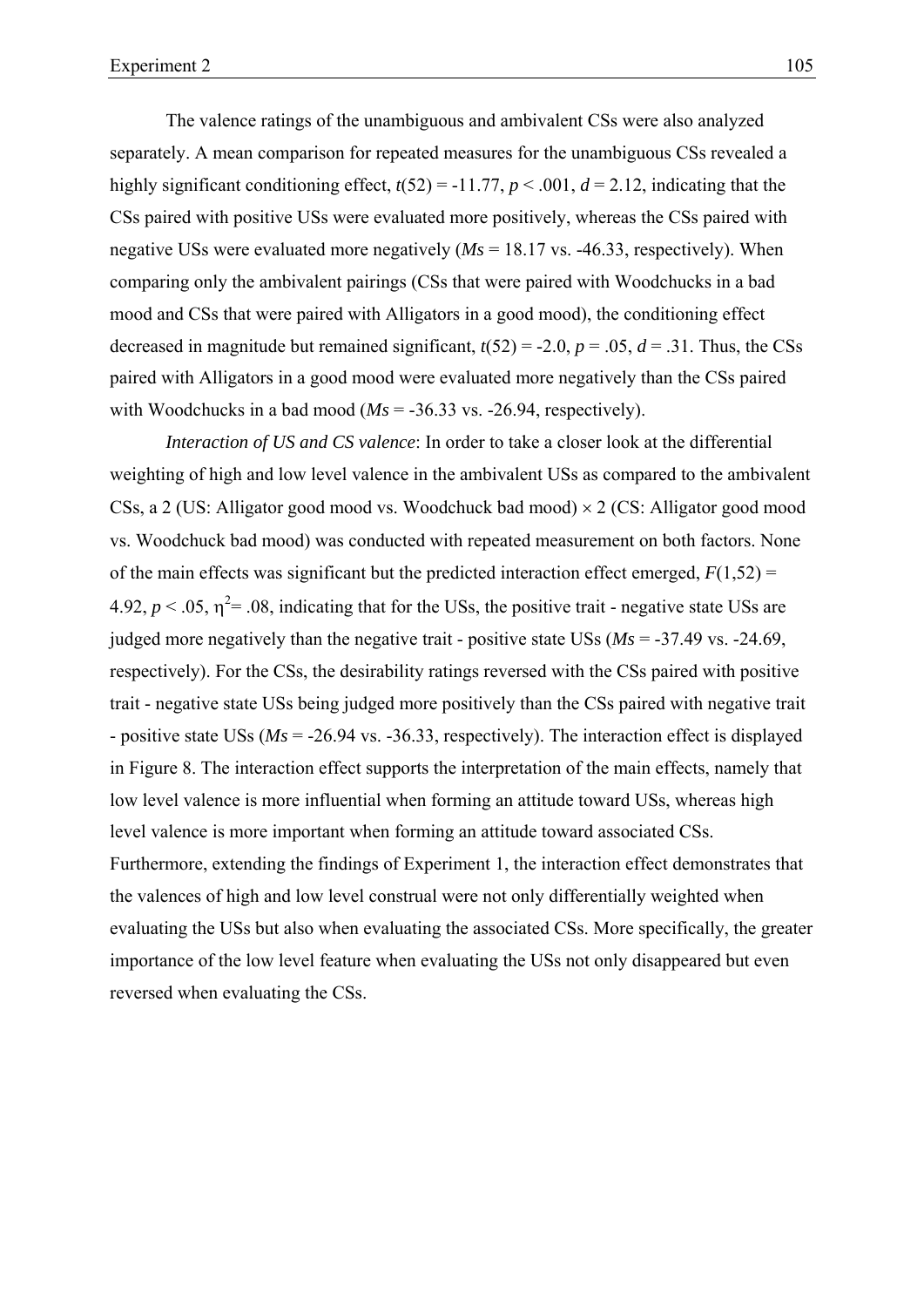

*Figure 8.* Mean desirability ratings of the ambivalent USs and CSs. Higher values indicate more positive evaluations; Experiment 2.

## *7.2.5 Discussion*

The results of Experiment 2 replicate and extend the findings obtained in Experiment 1. Using different stimuli and cover story as well as a slightly modified procedure, it was again found that that the valence of low level construals had a stronger effect on the evaluation of USs than the valence of high level construals, irrespective of whether the USs were ambivalent or unambiguous. For the ambivalent USs, for which high and low level valence differed from each other, the valence of the concrete low level features determined the attitude toward the US. Furthermore, the evaluation of the CSs were generally stronger influenced by the valence of the high level construal, irrespective of whether they were paired with unambiguous or ambivalent USs. This entailed that the CSs associated with ambivalent USs were evaluated according to the high level valence that was provided about the US. Thus, the CSs that were associated with ambivalent USs did not simply take on the valence of the USs they were associated with. Rather, CS evaluations reflected the valence of the abstract feature of the US. Specifically, positive trait - negative state USs were evaluated more negatively than negative trait - positive state USs. Interestingly, the effect reversed for the CSs, which means that CSs associated with positive trait - negative state USs were evaluated significantly more positive than CSs paired with negative trait - positive state USs. These results confirm the predictions of the present work and provide strong evidence for the postulation that associative distance can be considered a dimension of psychological distance.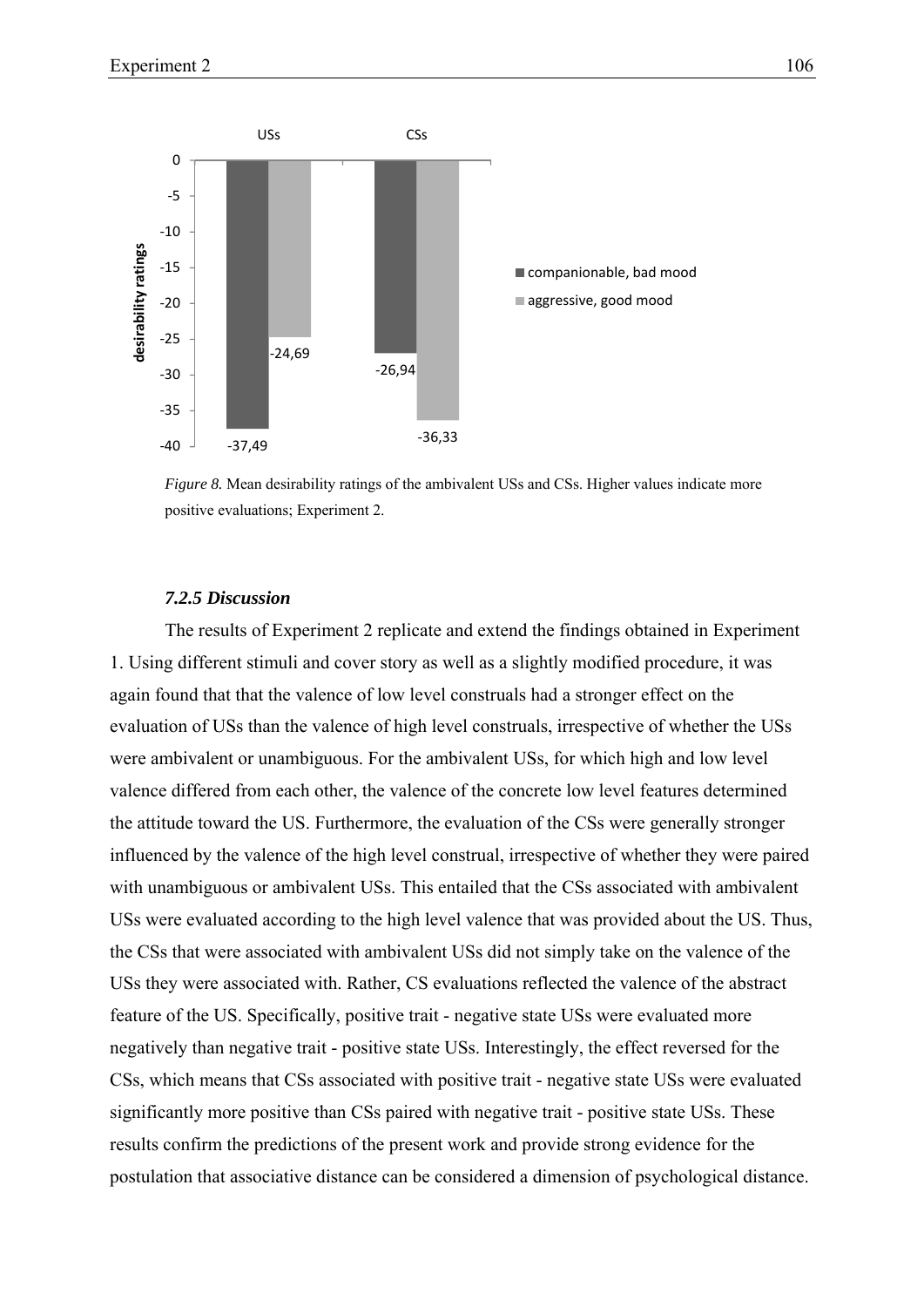Furthermore, this result has important implications for learning and conditioning in general because it reveals that the valence of a stimulus does not have to be unambiguously positive or negative in order to serve as a US in a conditioning paradigm. Valence can also be transferred to associated CSs when the US is ambivalent. Moreover, when an ambivalent US was evaluated negatively due to a negative concrete feature, the associated CS was evaluated positively due to the positive abstract feature of the US. These findings contradict wellestablished learning theories by demonstrating for the first time that US and CS can become dissimilar instead of similar as a function of conditioning.

Regarding the temporal distance manipulation, Experiment 2 revealed no effects. It is possible that associative distance overrode the effects of temporal distance because it might be more relevant in the employed paradigm. However, there is little research yet on the question of what happens when two dimensions of distance are applied at the same time. Therefore, it is not clear yet how exactly different distance dimensions are interrelated and what possible implications such an interrelation carries (see also General Discussion). In order to learn more about possible interactions of temporal and associative distance, temporal distance was again manipulated in Experiment 3.

An unexpected result was the interaction effect of high and low level information in the evaluations of the USs as well as in the evaluations of the CSs. Specifically, the interaction effect revealed that the valence of the low level information seemed to exert a greater influence on positive trait stimuli as compared to negative trait stimuli (see Figures 6 and 7). One possible explanation for this effect could be that it is easier to change positive stimuli into the negative direction than vice versa. Put differently, a positive person (in this case, a person with a positive trait) can easily be made negative by telling something negative about that person (i.e., is in a bad mood). Conversely, it might be more difficult to make a negative person (i.e., person with a negative trait) more positive by telling one positive thing about that person (e.g., is in a good mood). That such asymmetries exist has been demonstrated in research on the US-revaluation effect (Walther et al., 2009) as well as in numerous studies on the negativity bias which refers to findings indicating that the impact of negative information is generally stronger than the impact of positive information (e.g., Baumeister, Bratlavsky, Finkenauer, & Vohs, 2001; Cacioppo & Berntson, 1994; Fazio, Eiser, & Shook, 2004; Gidron, Koehler, & Tversky, 1993; Ito, Larsen, Smith, & Cacioppo, 1998; Reeder & Brewer, 1979; Rozin & Royzman, 2001; Skowronski & Carlston, 1989). One explanation for the negativity bias could be that negative information is regarded as higher in diagnosticity than positive information (Fiedler, Walther, & Nickel, 1999). Applying this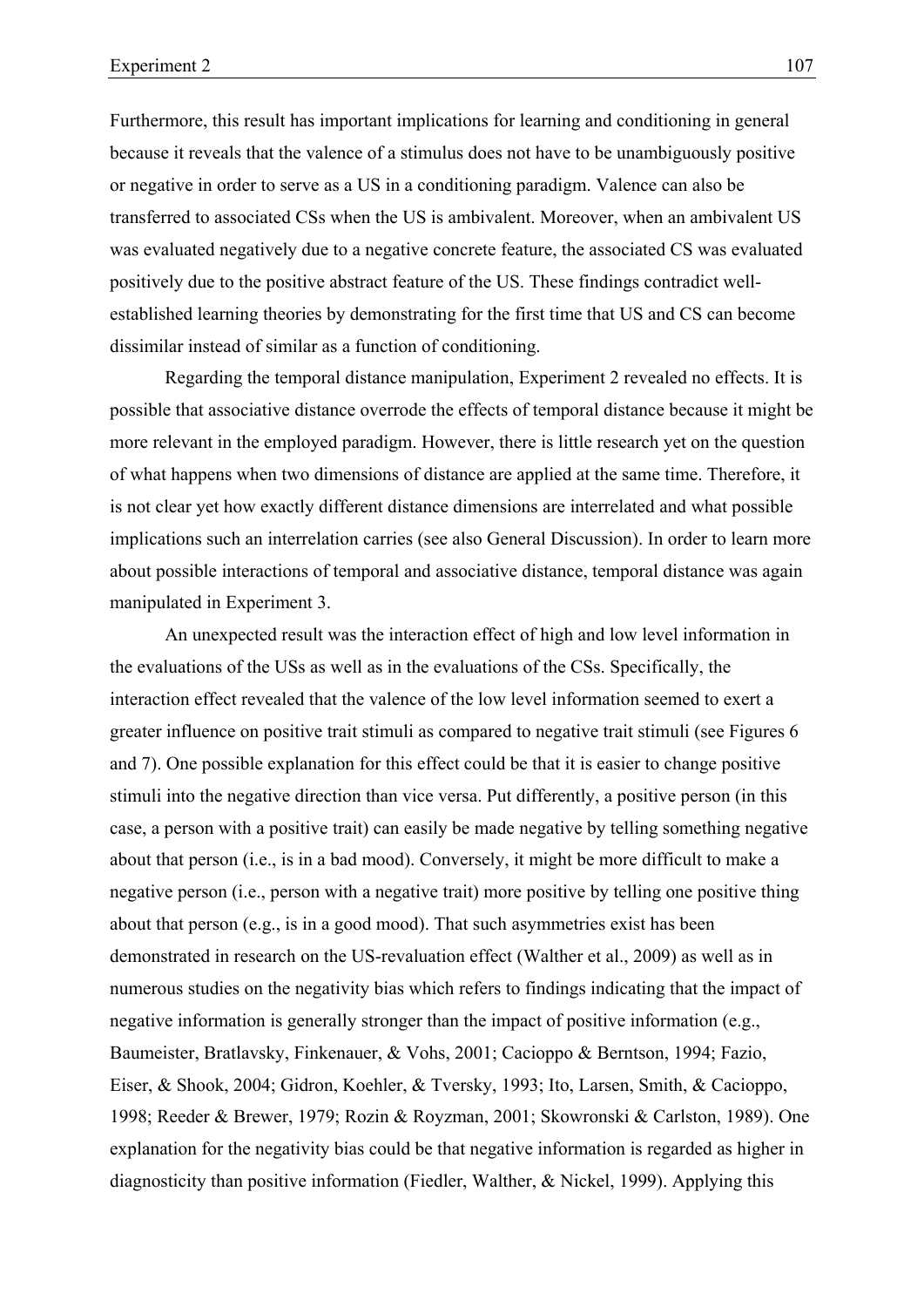reasoning to the results of the present studies, the positivity of a generally positive person is stronger influenced by additional negative information, whereas the negativity of a generally negative person is less influenced by additional positive information. More concretely, a positive person in a bad mood is evaluated *much more* negative than a positive person in a good mood, whereas a negative person in a good mood is evaluated only *slightly more* positive than a negative person in a bad mood. Although this explanation is appealing it would also implicate that the trait information given about a person would be decisive in determining whether a person is initially positive or negative, whereas the state information would be additional information that is only considered after trait information is taken into account. This is not in line with our results and would contradict the hypothesis that USs are evaluated according to the low level state valence, whereas CSs are evaluated according to the valence of high level trait information. Thus, it is possible and plausible that the negativity bias and the greater diagnosticity of negative information might play a role when explaining the unexpected interaction effect but the present data does not give any information about how exactly the negativity bias could have exerted an influence in the present study. Although the finding of the above described interaction effect was not predicted and is quite interesting, it should be noted that it nonetheless is of minor importance for the present studies because the existence (or non-existence) of this interaction effect does not interfere with any of the postulated hypotheses.

Taken together, the results of Experiment 2 support the theoretical reasoning that associative distance constitutes another dimension of psychological distance. As such, associative distance should be related to construal level. The assumption that the US is perceived less distant than the associated CS could be corroborated by demonstrating that low level information was more important for psychologically proximal objects (USs), whereas high level information was more important for psychologically distal objects (CSs). In other words, the attitude toward USs was based on the concrete low level feature; the attitude toward the associated CSs, however, was based on the abstract feature that was provided about the USs. In the case of ambivalent stimuli, this resulted in evaluations of the CSs that were of opposite valence than the evaluations of the USs, despite (or actually because of) a successful conditioning procedure. Thus, the ambivalent USs and CSs did not become similar but dissimilar as a result of conditioning. Consequently, the present results question the validity and scope of traditional and contemporary learning theories which propose that conditioning makes the CS more similar to the US. However, a third experiment was conducted in order to investigate whether this conclusion is justified.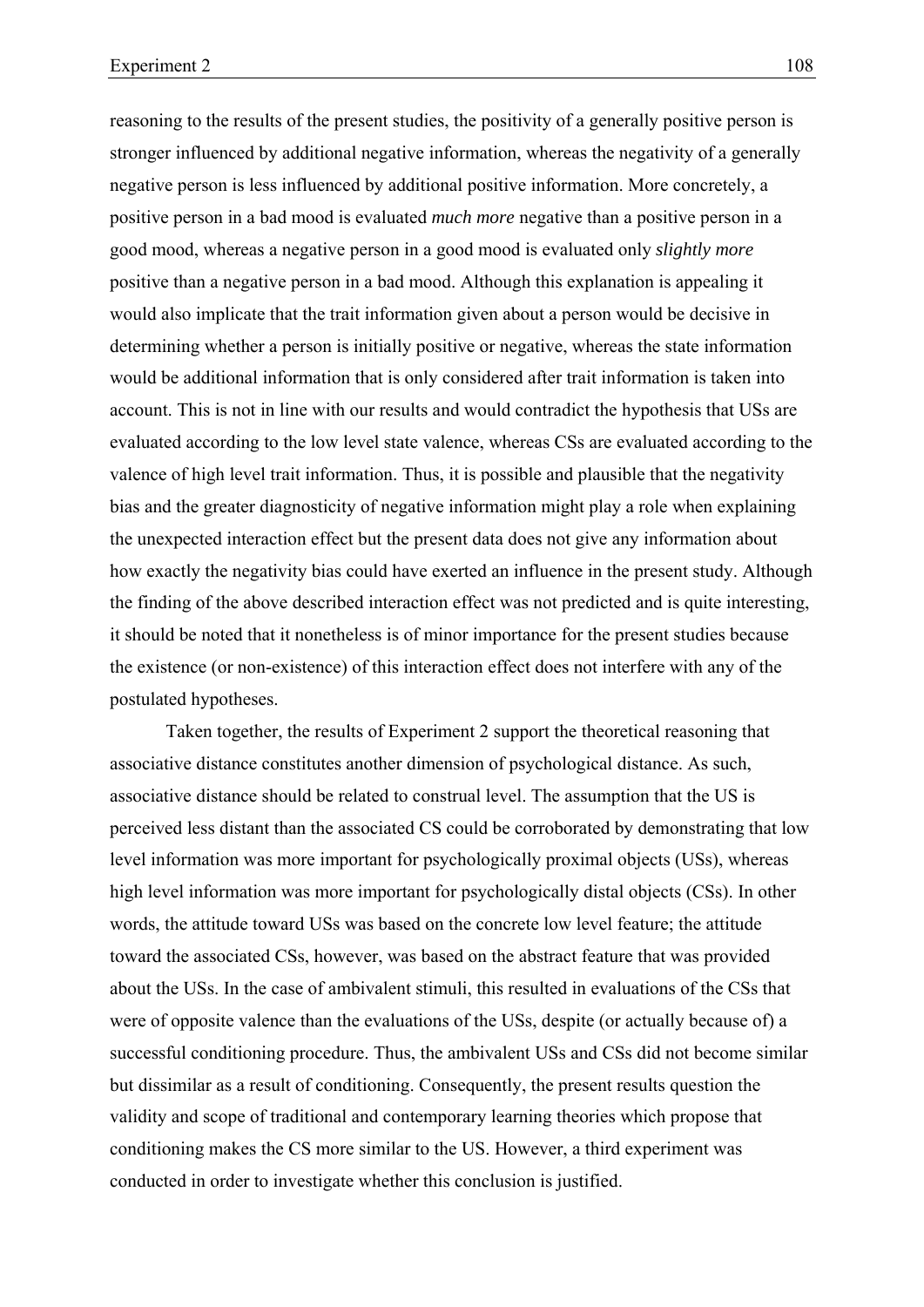## **7.3 Experiment 3**

The first aim of the third study was to replicate the construal level effects regarding the evaluations of the ambivalent USs and CSs. Specifically, the USs should again be evaluated according to the valence of the low level information, whereas the associated CSs should be evaluated according to the valence of the high level information. Second, Experiment 3 investigated whether cognitive load moderates the hypothesized effects. The basic procedure of Experiment 3 was very similar to Experiment 2 with the following exceptions.

First, only ambivalent USs were used in the conditioning phase in order to reduce the complexity of the design. The previous two studies demonstrated reliably that the unambiguous USs did elicit strong conditioning effects. Besides, the focus of the present work relates to the ambivalent and not to the unambiguous stimuli. However, the unambiguous USs were still presented in the formation and classification phase so that participants still had to learn the four possible combinations of high level and low level valence. This was done in order to leave the basic procedure of the formation and classification phase unchanged.

Second, the maximum number of trials during the classification phase was increased in order to maximize the possibility for each participant to correctly learn the high and low level information presented about the USs.

Third, cognitive load was manipulated because it was considered to be a potential moderator variable. There is evidence from former EC studies (e.g., Bakker-De Pree, Defares, & Zwaan, 1970; Walther, 2002) that EC effects can be more pronounced when participants are put under cognitive load. Distraction can even increase conditioning effects, which is an indication that evaluative learning is not mediated by attention processes or by resourcedependent cognitive operations (Walther, 2002). However, conditioning effects in the present studies should mainly be a function of the valence of high and low level information. There are two ways of how cognitive load could exert an influence on the differential effects of high and low level construal for US and CS evaluation. First, it seems possible that cognitive load impeded the encoding of high and low level information because people lack resources to attend to the information provided. This could subsequently lead to less pronounced differences in the weighting of high and low level information when evaluating USs and CSs. As a consequence, the hypothesized effects that USs are evaluated according to low level valence and CSs are evaluated according to high level valence might be less pronounced when participants have less cognitive capacity to encode the relevant information. However, the reverse direction of influence also seems possible. Concretely, it is not clear (and hasn't been investigated yet) whether the focus on low level information when evaluating a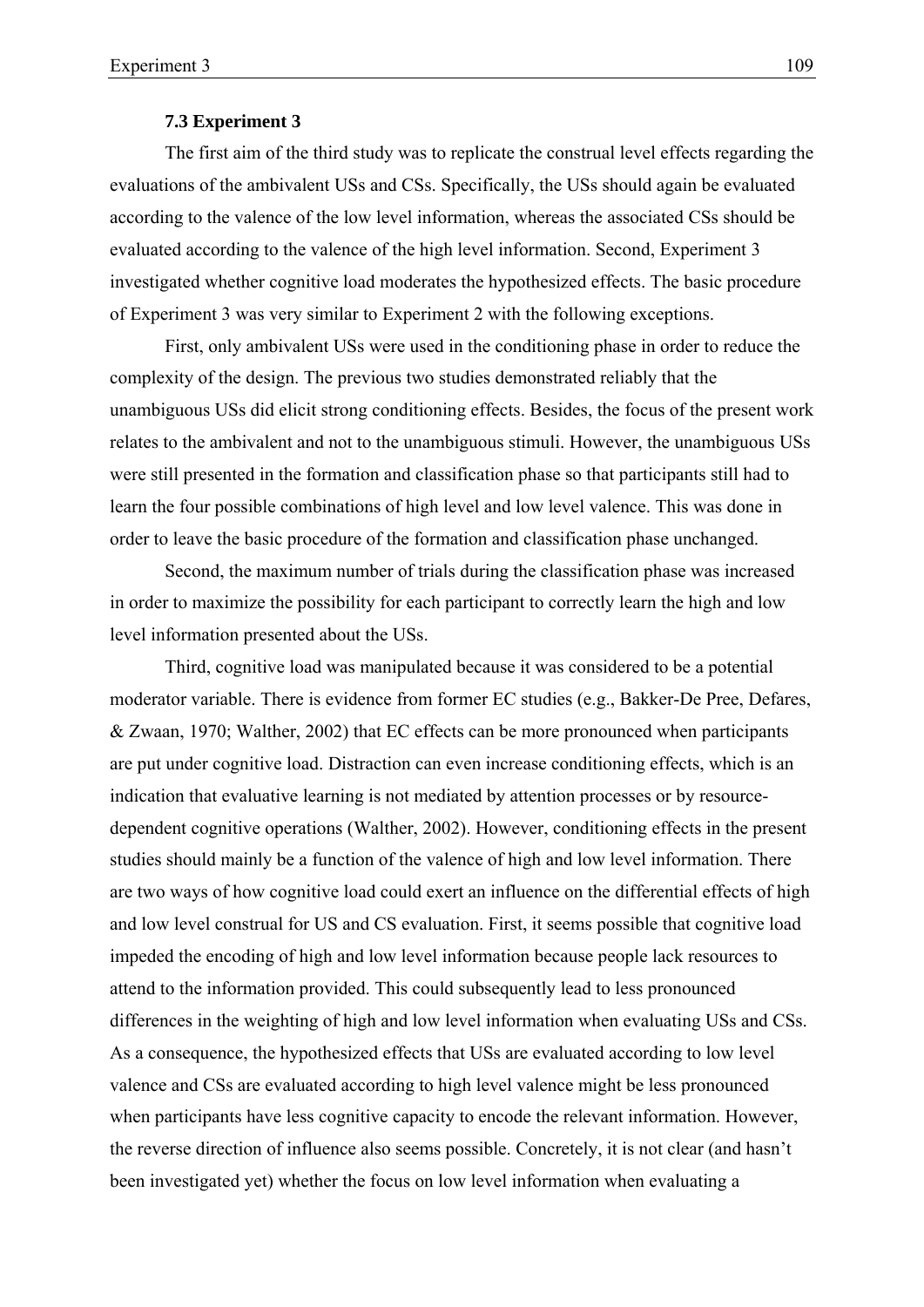psychologically proximal stimulus and the focus on high level information when evaluating a psychologically distal stimulus is resource-dependent. It could also be that this effect is based on a process that occurs quite automatically and is independent of cognitive resources. This reasoning also seems quite plausible, especially when trying to generalize the effects found in the laboratory into real life where people often gather information about other persons without having full cognitive capacity. Instead, a lot of information we receive about other persons is given to us while we are busy doing other things. Given that people are able to differentially weigh high and low level information without extensive cognitive resources, this could also serve an adaptive function as it enables people to easily learn and encode information that is relevant for the formation of attitudes as well as for upcoming social interactions. Comparable to the effects of cognitive load on EC, it might even be possible that cognitive load enhances the observed US-CS construal level effects such that people, for instance, weigh low level information even more when they lack the cognitive resources to exactly encode the different information provided about a US. If this is the case, one would expect that the hypothesized effects regarding US and CS evaluation are enhanced under cognitive load.

#### *7.3.1 Participants and Design*

A total of 87 participants (69 female, 18 male) took part in the study. Participants were students at the University of Trier and received partial credit towards a course requirement. The experiment consisted of a 2 (valence: positive high level and negative low level vs. negative high level and positive low level)  $\times$  2 (distance: near future vs. distant future)  $\times$  2 (cognitive load vs. no cognitive load) design with the first factor being manipulated withinsubjects and the other two factors being manipulated between-subjects.

# *7.3.2 Procedure and Measures*

The procedure of Experiment 3 was largely identical to Experiment 2 with the following exceptions.

*Cognitive Load:* A successful procedure of depriving participants of processing resources is to ask participants to rehearse an eight-digit number (e.g., Gilbert & Hixon, 1991; Sherman & Frost, 2000; Wegner, Erber, & Zanakos, 1993). In the present experiment, the cognitive load instruction was given at the end of the cover story and before the beginning of the formation phase. Participants in the cognitive load condition were asked to remember a seven-digit number until the end of the experiment. It was decided to use one digit less than in the above cited studies in order to make the cognitive load task slightly easier. That is,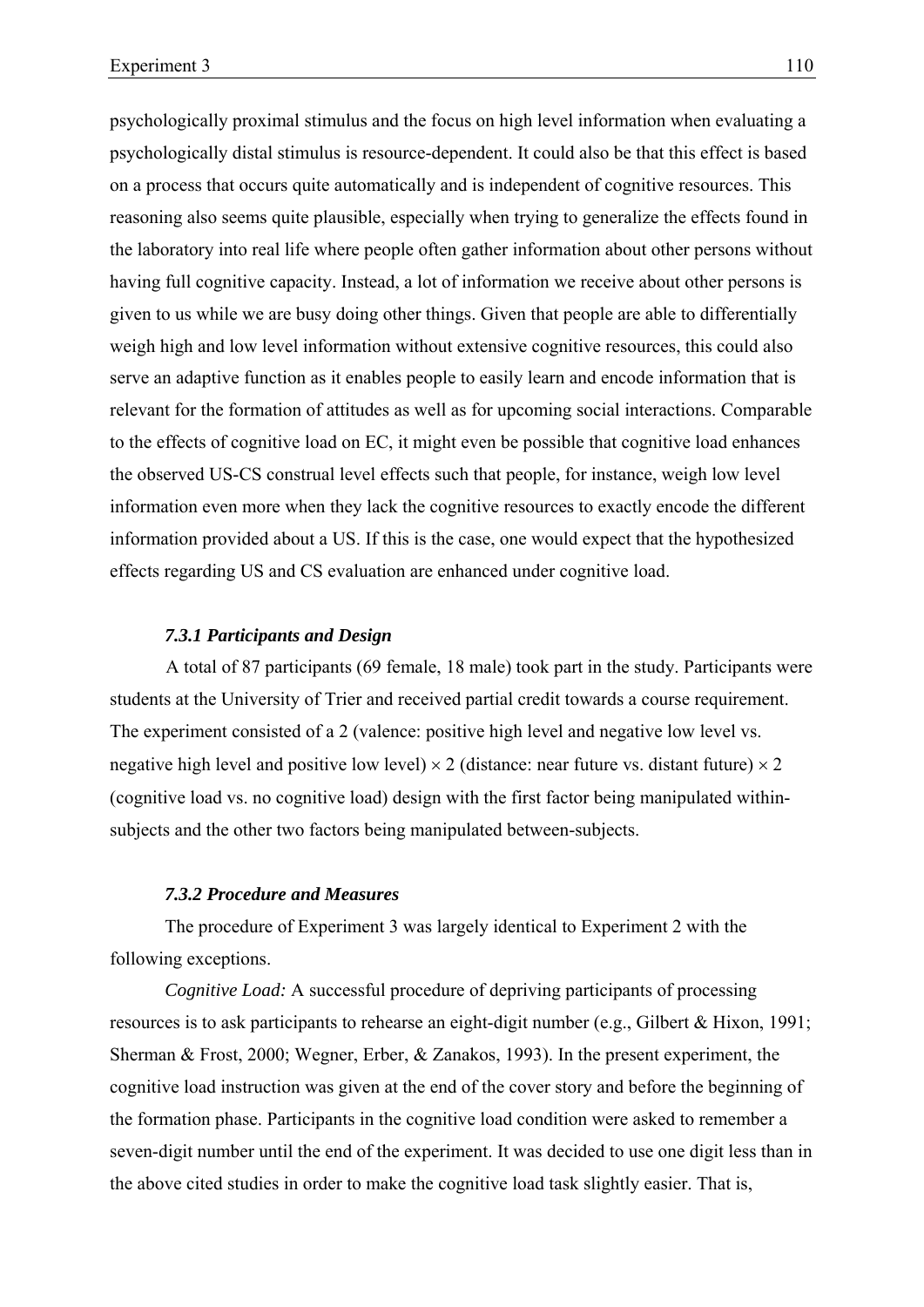participants should have less cognitive resources compared to the group without a cognitive load manipulation but should still have enough capacity left to attain to and encode the information presented about the US. After having rehearsed the number, participants had to click on a button to continue reading the cover story. Before participants could continue with the cover story, they were asked to type in the number they were supposed to remember. This served as an initial manipulation check in order to find out whether people correctly remembered the number at the beginning of the experiment, which serves as a precondition for correctly remembering the number at the end of the experiment. At the end of the experiment, before filling out the post-experimental questionnaire, participants had to write down the number they were supposed to remember (see Appendix G). Participants in the no cognitive load condition were not asked to remember a number and did not receive questions referring to the number.

*Classification Phase:* In the classification phase, the number of maximum trials was increased from 60 to 84. Thus, the 12 USs that were introduced during the formation phase were presented seven times. However, as in the previous study, the classification phase was terminated when participants reached the learning criterion of three correct classifications per cell.

*Conditioning Phase*: In the conditioning phase, only the ambivalent USs of the formation phase were paired with neutral CSs. Thus, three positive state - negative trait USs and three negative state - positive trait USs were presented six times, resulting in a total of 36 CS-US presentations.

*Test Phase:* Two explicit test phases followed the conditioning phase. Both the test phases of Experiment 1 and Experiment 2 were used in order to find out whether the ratings produce comparable results. The first test phase assessed desirability ratings and was identical to the one in Experiment 2 asking participants how much they would like to live with each person displayed on the screen. The second test phase assessed valence ratings and was identical to Experiment 1 asking participants to indicate how much they liked each person.

#### *7.3.3 Results*

Neither of the two between factors temporal distance and cognitive load significantly influenced the obtained effects in any of the analyses, which is why it is refrained from reporting these results in detail. The data were collapsed over the temporal distance and cognitive load conditions. Possible reasons for the non-results regarding the temporal distance and cognitive load manipulation are discussed in the discussion section.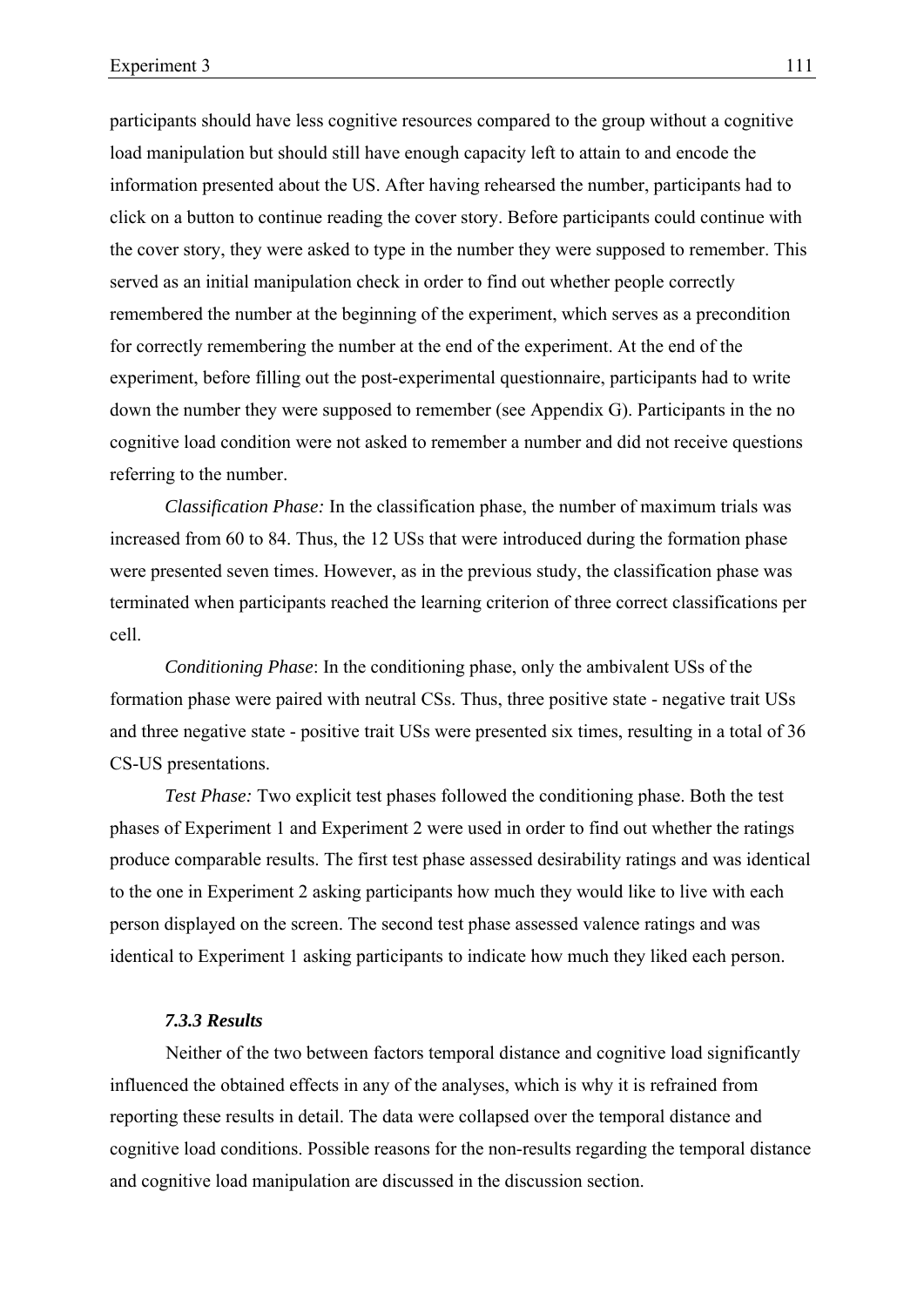All of the following analyses were first conducted separately for the valence and the desirability test phase, which led to comparable results. Moreover, correlations between these two test phases were all significant on the 0.1% level (range from  $r = .45$  to  $r = .84$ ). Thus, the desirability and valence test phases were combined into one scale. Subsequently, only the results from the analyses of the combined likeability ratings will be reported.

*US-Attitudes:* In order to check the effectiveness of the valence manipulation in the formation phase, mean likeability ratings for the USs were submitted to a one-way ANOVA with repeated measurement. A significant main effect emerged,  $F(1,86) = 8.31, p < .01, \eta^2 =$ .09, indicating that attitudes toward negative trait - positive state USs were more positive than attitudes toward positive trait - negative state USs (*M*s = -19.05 vs. -36.16, respectively).Thus, the companionable USs (i.e., Woodchucks) in a bad mood were judged more negatively than the aggressive USs (i.e., Alligators) in a good mood (see Figure 9, left side). Put differently, the hypothesis that ambivalent USs are evaluated according to the valence of the low level construal was confirmed by the present data.

*CS-Attitudes:* Direct conditioning effects were analyzed by comparing likeability ratings for formerly neutral CSs that were paired with ambivalent USs. The mean ratings were submitted to a one-way ANOVA. This revealed a significant main effect,  $F(1,86) = 8.89$ ,  $p <$ .005,  $\eta^2$ = .09, indicating that the repeated pairing of neutral CSs with positive state - negative trait USs evoked a more negative attitude towards the CSs, whereas the repeated pairing of neutral CSs with a negative state - positive trait USs led to a more positive attitude towards the CSs (*M*s = -22.26 vs. -12.15, respectively). Thus, the hypothesis regarding the evaluation of the ambivalent CSs could also be confirmed. CSs that were merely associated with ambivalent USs were evaluated according to the valence of the high level information that was provided about the USs (see Figure 9, right side).

*Interaction of US and CS valence:* In a next step, mean likeability ratings were submitted to a 2 (US: aggressive, good mood vs. companionable, bad mood)  $\times$  2 (CS: aggressive US, good mood vs. companionable US, bad mood) ANOVA. A significant interaction effect emerged,  $F(1,86) = 14.21$ ,  $p < .001$ ,  $\eta^2 = .14$ , indicating that for the USs, the companionable US in a bad mood judged more negatively than the aggressive US in a good mood (*Ms* = -36.16 vs. -19.5, respectively). For the CSs, the desirability ratings reversed with the CS being paired with an aggressive US in a good mood being judged more negatively than the CS being paired with a companionable US in a bad mood  $(Ms = -22.26 \text{ vs. } -12.15)$ , respectively). The mean likeability ratings of the ambivalent USs and CSs are displayed in Figure 9.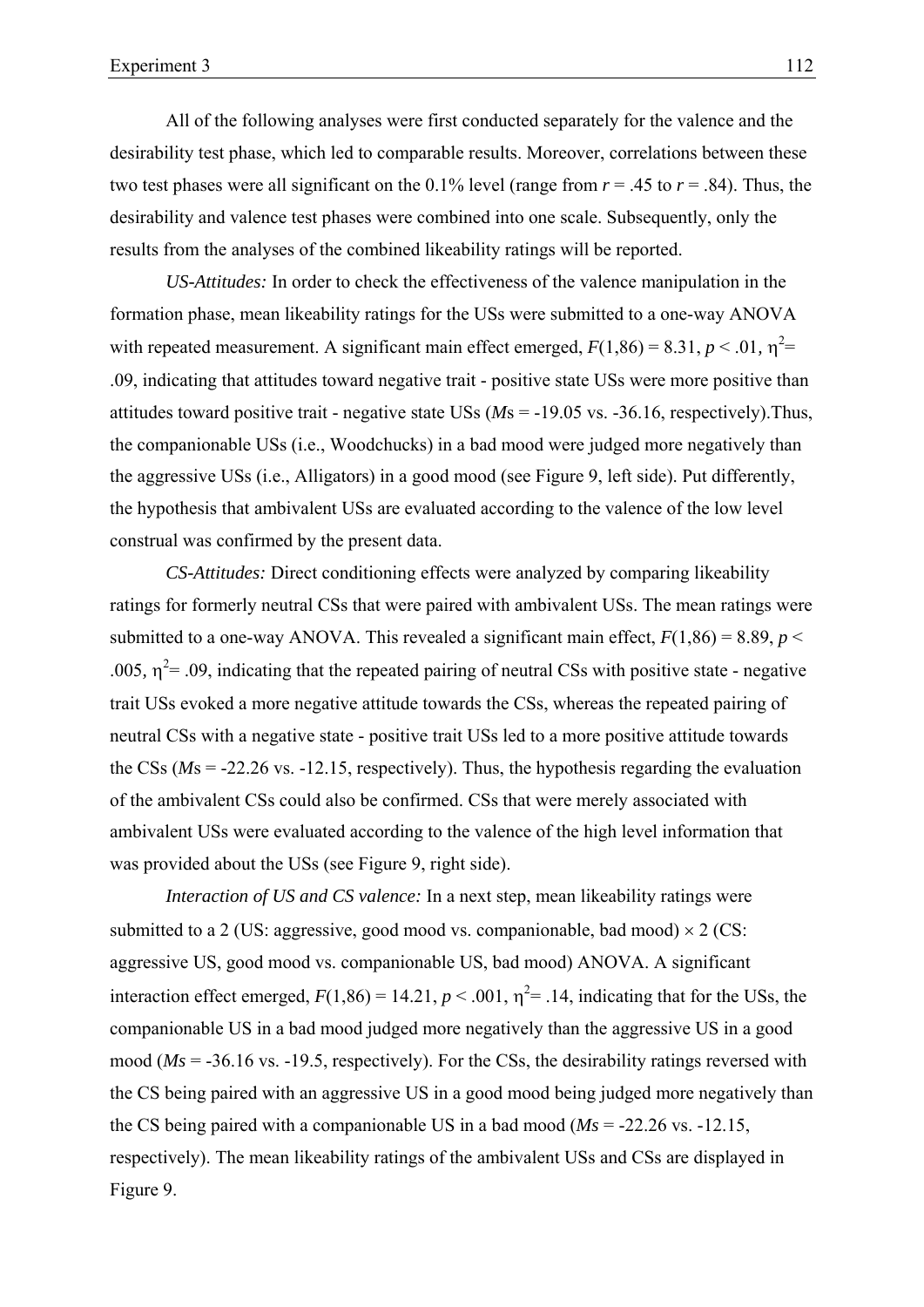

*Figure 9.* Mean valence ratings of the ambivalent USs and CSs. Higher values indicate more positive evaluations; Experiment 3.

## *7.3.4 Discussion*

The results of Experiment 3 strongly support the hypotheses regarding the evaluation of psychologically more proximal stimuli (USs) and psychologically more distal stimuli (CSs). The USs were evaluated according to the valence of the concrete low level information, whereas the evaluation of CSs was stronger influenced by the valence of the high level information. Specifically, positive state - negative trait USs were evaluated significantly more positive than negative state - positive trait USs, whereas CSs that were associated with positive state - negative trait USs were evaluated significantly more negative than CSs that were associated with negative state - positive trait USs. Therefore, Experiment 3 replicates the findings of the previous experiments and provides convincing evidence for the hypothesis that associative distance constitutes a dimension of psychological distance. The US can be defined as a psychologically proximal stimulus and as such the attitude toward the US is defined by the valence of concrete features. This result per se is already interesting as it points to the rules underlying the evaluation of ambivalent stimuli; rules that can be directly derived from CLT (Liberman et al., 2007). However, the most promising finding refers to the evaluation of the CSs. The CS acquires its valence by means of an association to the US. However, when associated with an ambivalent US, it is not the valence of the concrete feature that transfers to the CS but rather the valence of the abstract feature. This can be explained with the greater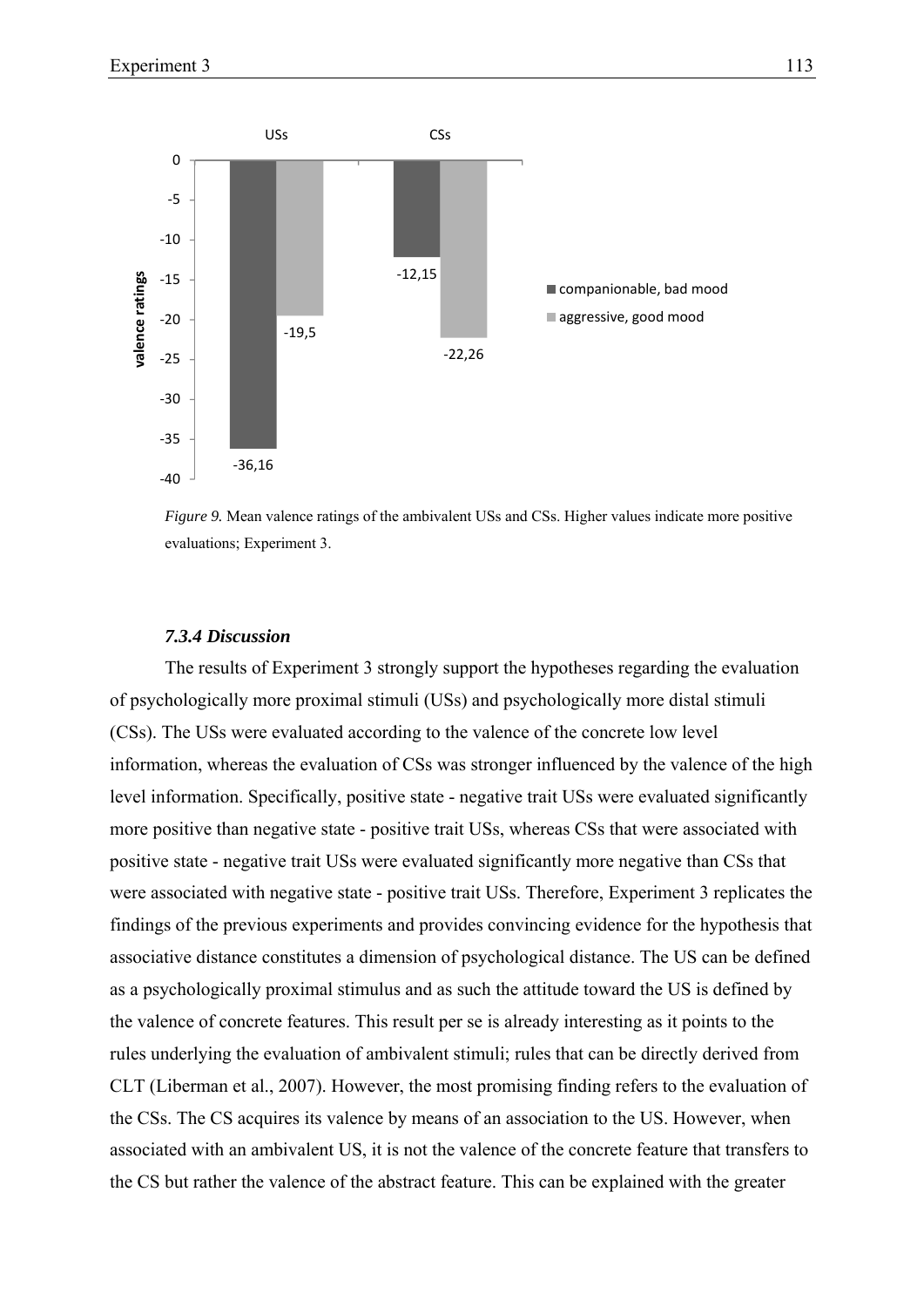psychological distance of the CS. Thus, the attitude toward the CS differs in valence from the attitude toward the ambivalent US with which it was paired. Although this result might seem counterintuitive and contradicts associative learning theories, it is in line with the predictions of the present work.

The present results could not confirm the hypotheses regarding cognitive load. These hypotheses were exploratory leaving open two possible ways of influence, none of which could be found in the present data. Cognitive load did neither enhance nor decrease the differential effects of high and low level construal for US and CS evaluation. One possible reason could be that the US-CS construal level effects are simply independent of cognitive load. Considering that it has been demonstrated in former studies that cognitive load does influence conditioning effects (e.g., Bakker-De Pree et al., 1970; Walther, 2002), one could have expected that (at least) the attitudes toward CSs should be influenced by load. However, the CSs in Experiment 3 differed from the CSs used in typical conditioning studies in which the CSs were only paired with USs that were unambiguously positive or negative and not with ambivalent USs. If CSs had been paired with unambiguously positive or negative USs in the present study, it would have been expected that cognitive load enhances conditioning effects for these CSs. Besides, effects of cognitive load on these conditioned CSs would have provided information about whether the manipulation of cognitive load itself was successful. Thus, it is not clear whether there is indeed no influence of cognitive load on the conditioned attitudes of CSs paired with ambivalent USs or whether the lack of influence of cognitive load in the present experiment is due to the specific manipulation or paradigm. Regarding the specific manipulation, for instance, most experiments that had used the cognitive load manipulation employed in the present study asked participants to remember an eight-digit number (e.g., Gilbert & Hixon, 1991; Sherman & Frost, 2000; Wegner et al., 1993). Due to the circumstance that participants in the present study had to not only remember the number but also had to encode a certain amount of other information, it was considered reasonable to reduce the number of to be remembered digits from eight to seven. However, this might have entailed that the load manipulation was not demanding enough. Unfortunately, the present experiment was not able to provide clear information about the role of cognitive load for the effects of high and low level information on the evaluation of USs and associated CSs.

Comparable to Experiment 2, the temporal distance manipulation did not lead to any significant effects in Experiment 3. Thus, the possible explanation that associative distance overrides the effects of temporal distance seems to be supported by the present data. However, this explanation has not been put to a direct empirical test, which is why it is only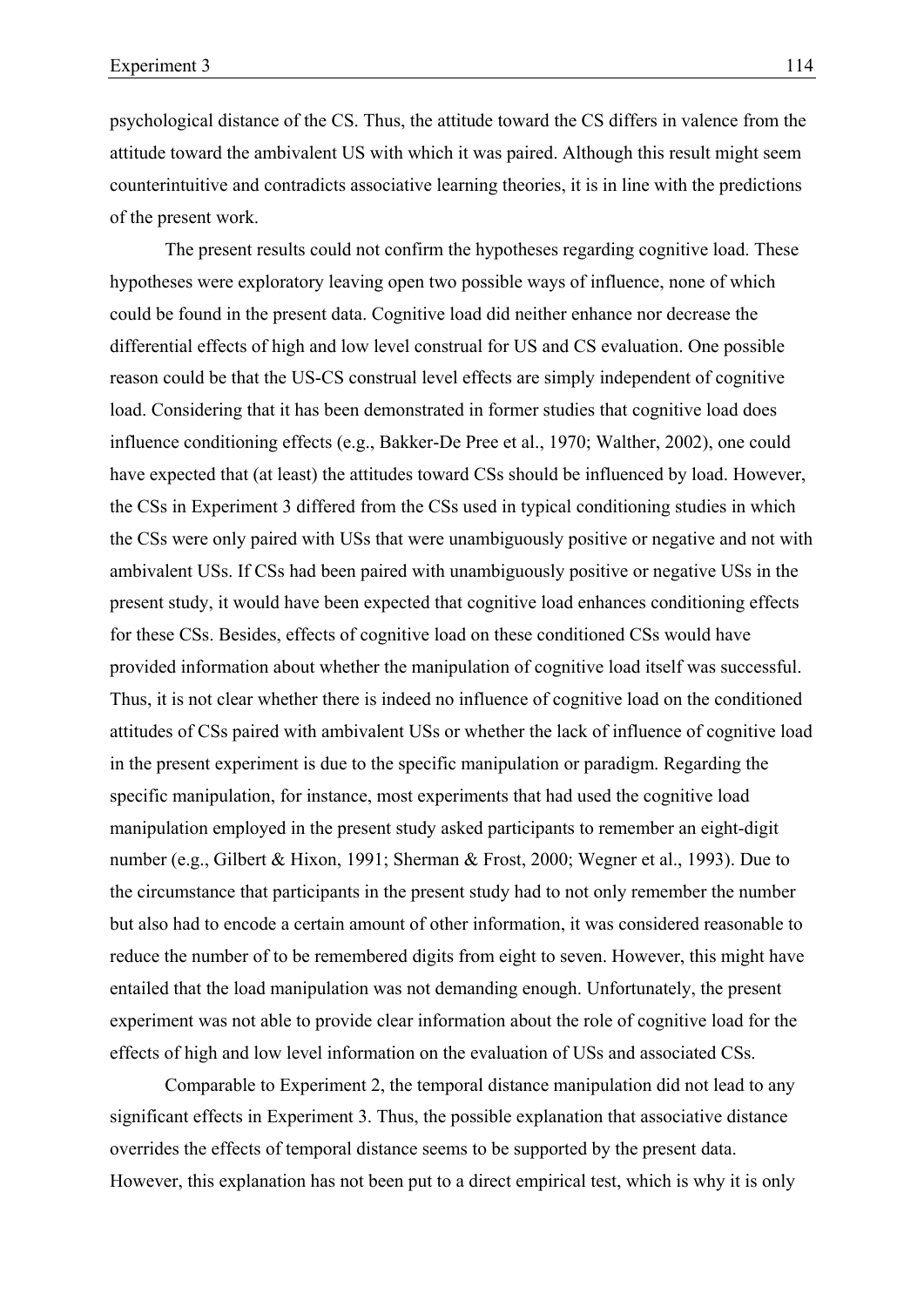speculative at the moment. Future studies should investigate how exactly the distance dimensions, and especially associative and temporal distance, are interrelated and how the specific context in which distance is manipulated might influence the results (see also General Discussion).

Summing up the evidence from the experiments conducted so far, one can conclude that the first two hypotheses outlined in Chapter 6 are confirmed by the present data. Concretely, the three experiments provide consistent evidence that (1) the US is perceived to be psychologically closer than the CS and is evaluated according to the valence of concrete low level information and that (2) the CS is perceived to be psychologically more distal than the US and is evaluated according to the valence of the abstract high level information presented about the US. The three experiments consistently demonstrate that the interpretation of valence indeed depends on distance. That is, the valence of abstract and concrete features is interpreted differently depending on whether the to-be-evaluated stimulus is psychologically near or distant. As has been demonstrated, this can lead to an evaluation of the CS that is in direct contradiction to the evaluation of the US even though the CS acquired its valence by means of an association to the US. Hence, the results reveal that under certain circumstances, namely when the US is ambivalent, conditioning can lead to a dissimilarity of US and CS.

The third hypothesis that hasn't been addressed so far refers to the question of whether there is indeed an association between associative distance and level of construal that is comparable to other dimensions of psychological distance. The next study investigates this question.

## **7.4 Experiment 4**

Although the first three experiments successfully demonstrated that the US is evaluated according to the valence of the low level construal and the CS is evaluated according to the valence of the high level construal, the design of these studies does not allow to provide direct evidence for the hypothesis that the associative relation of US and CS constitutes a dimension of psychological distance. Specifically, the assumption that the US is perceived to be psychologically more proximal and is therefore associated with low level construals, whereas the CS is perceived to be psychologically more distal and is therefore associated with high level construals needs to be put to a more direct test.

Experiment 4 intended to replicate the US-CS construal level effects of the previous studies. More importantly, it aimed to test whether there is indeed an association between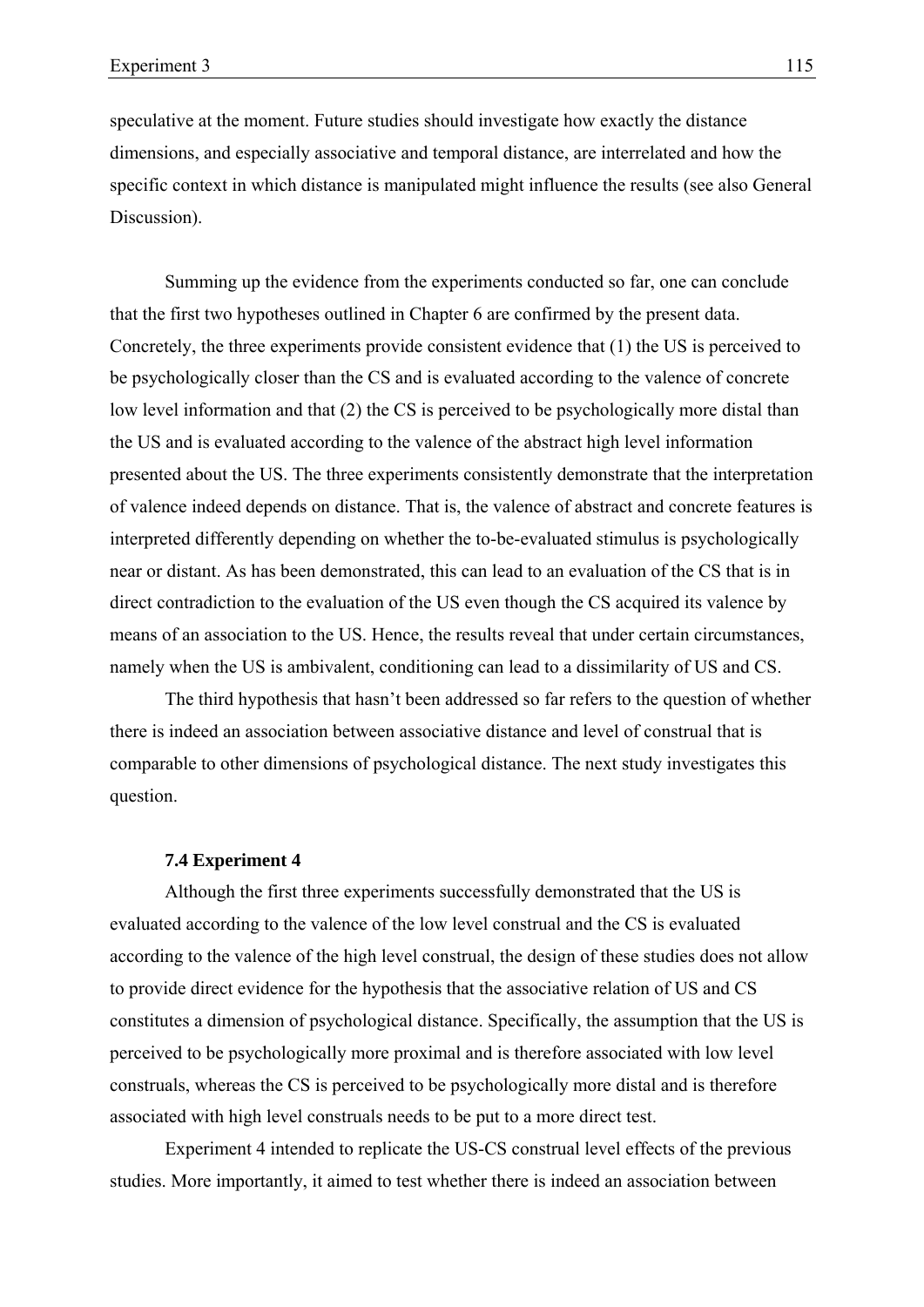associative distance and construal level by applying a picture-word version of a Lexical Decision Task (LDT). In the LDT, the ambivalent USs and CSs were used as primes and abstract and concrete words as well as non-words served as target stimuli. Given that the US is a more proximal stimulus than the CS, it is assumed that the presentation of a US prime followed by a concrete word (low level construal) would result in a faster categorization of the concrete word as compared to when this concrete word was preceded by a CS prime. Conversely, reaction times should be faster when an abstract target word (high level construal) is preceded by a CS prime as compared to a US prime.

Apart from the LDT, the procedure of Experiment 4 was similar to Experiment 3. However, temporal distance and cognitive load were not manipulated. Participants first read the cover story and completed the formation and classification phases. Different from the previous experiments, a first test phase was included that assessed likeability ratings of the USs and CSs before conditioning took place. This was done in order to check whether the USs indeed acquire valence during the formation phase and whether the CSs undergo a change in valence from the first to the second test phase. Subsequently, conditioning took place, including the unambiguous as well as the ambivalent USs. The second test phase that followed conditioning assessed the valence ratings of USs and CSs and was identical to the first test phase. No desirability ratings were assessed because Experiment 3 revealed that the two test phases (i.e., desirability and valence) produced comparable results. The LDT was administered at the end of the study. Finally, participants completed the post-experimental questionnaire that assessed demographical data as well as questions pertaining to the procedure of the study such as whether participants were aware of the hypothesis of the study.

## *7.4.1 Participants and Design*

A total of 45 participants (34 female, 11 male) took part in the study. Participants were students at the University of Trier and received partial credit towards a course requirement. The experiment consisted of a 2 (trait valence: positive vs. negative)  $\times$  2 (mood valence: positive vs. negative) design with both factors being manipulated within-subjects.

# *7.4.2 Procedure and Measures*

The procedure of Experiment 4 was largely identical to Experiment 3 with the following exceptions.

*First Test Phase:* Right after the formation and the classification phase, participants were asked to provide valence ratings for all stimuli. Thus, they had to evaluate the USs they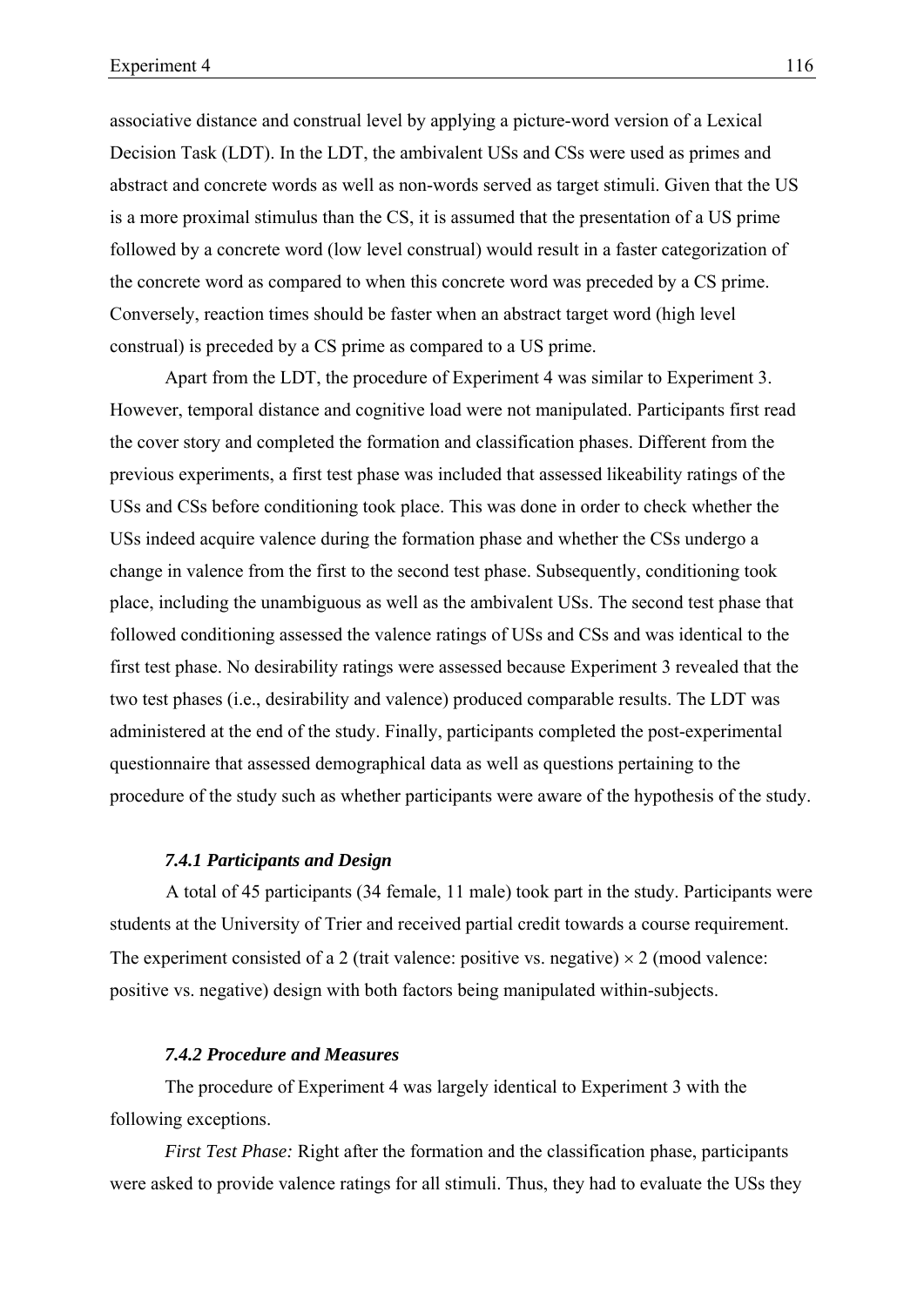already knew from the formation and classification phases as well as the CSs which they saw for the first time during this first rating. The rating scale was identical to the one used in previous studies, asking participants to indicate how much they liked each person.

*Conditioning Phase:* In the conditioning phase, both unambiguous and ambivalent USs were paired with neutral CSs. Thus, six unambiguous USs (three positive and three negative) and six ambivalent USs (three positive state - negative trait and three negative state - positive trait) were presented six times, resulting in a total of 72 CS-US presentations.

*Lexical Decision Task (LDT):* Following the completion of the second test phase, participants had to perform the LDT. On the presentation of a letter string in the center of the computer screen, participants had to judge, by means of a key press, whether the letter string was a word or a non-word. The list of letter strings comprised four words and four non-words. Of the four words, two were concrete and two were abstract. It was decided to use names of two categories as abstract words (i.e., nutrition and botany) and names of two exemplars from those categories as concrete words (i.e., pea and tulip) (see Appendix H for instructions and a list of stimulus items). Bar-Anan et al. (2006) demonstrated in their studies that categories represent abstract high level construals, whereas exemplars represent concrete low level construals. The four non-words were created by exchanging two letters in the original words (e.g., word: tulip, non-word: talig). The words and non-words were preceded by US and CS primes. Each prime was presented for 150 ms. The ISI between prime and target word was 150ms. The target words remained on the screen until participants pressed a key. The ITI was 1000ms. Each of the six ambivalent USs and six ambivalent CSs was presented once with every word and once with every non-word in randomized order. These 96 trials were presented twice to participants, resulting in a total of 192 trials. Only the ambivalent stimuli were used in the LDT because an inclusion of all USs and CSs would have resulted in a number of 384 trials which was considered to be too large to be presented to participants. Thus, considering that the ambivalent stimuli are most interesting with regard to the hypotheses, only these stimuli were used as primes. At the end of the study, participants filled out a post-experimental questionnaire (see Appendix I).

## *7.4.3 Results*

In contrast to the previous studies, US and CS evaluations from two test phases (before and after conditioning) were analyzed. As the positive and negative information about the USs was presented before the first test phase, it was expected that the evaluations of the USs in the first test phase already reflect the valence of the information they were presented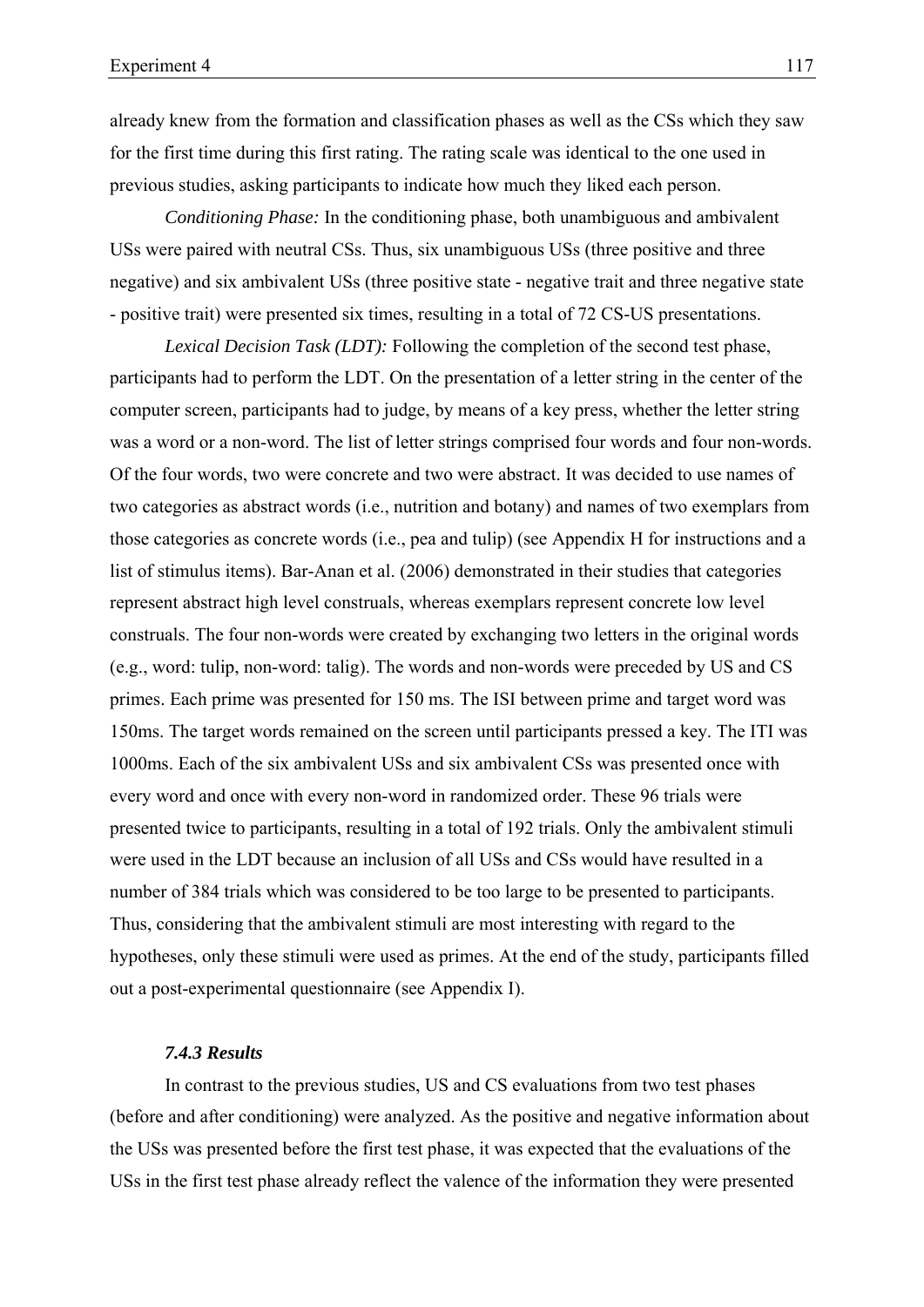with and do not considerably change during conditioning. The evaluations of the CSs, however, should change from the first to the second test phase as a function of conditioning. The US and CS evaluations are considered first. The reaction time data of the LDT is analyzed in a second step.

*US-Attitudes:* In order to check the effectiveness of the valence manipulation, the mean likeability ratings of the first test phase for the USs were submitted to a 2 (trait valence: positive vs. negative)  $\times$  2 (mood valence: positive vs. negative) ANOVA with repeated measurement on both factors. This revealed a significant main effect of trait valence, *F*(1,44)  $= 7.27, p < .01, \eta^2 = .14$ , indicating that attitudes toward companionable USs (i.e., Woodchucks) were more positive than attitudes toward aggressive USs (i.e., Alligators) (*M*s = -3.51 vs. -14.41, respectively). The same ANOVA also revealed a highly significant main effect of mood valence,  $F(1,44) = 49.27$ ,  $p < .001$ ,  $\eta^2 = .53$ , indicating that attitudes toward USs in a good mood were significantly more positive than attitudes toward USs in a bad mood (*Ms* = 7.73 vs. -25.65, respectively). Comparable to Experiment 1 and 2, the effect size for the main effect for low level valence was larger than for the main effect for high level construal. That is, participants did take both kinds of information into account when evaluating the US but the valence of the low level feature was focused on more strongly. This result supports the hypothesis of a higher salience of low as compared to high level information when a psychologically proximal stimulus is in the focus of attention. As in Experiment 2, a significant interaction emerged,  $F(1,44) = 7.41$ ,  $p < .005$ ,  $\eta^2 = .14$ , indicating that the difference in likeability of the good mood stimuli as compared to the bad mood stimuli was more pronounced for the companionable than for the aggressive USs. A possible explanation for this interesting (but for the present hypotheses less relevant) effect was provided in the discussion section of Experiment 2 (see paragraph 7.2.5).

Next, the same ANOVA for the US ratings of the second test phase was conducted. The data pattern resembled the first test phase. The main effect for valence of low level construal was still highly significant,  $F(1,44) = 38.65$ ,  $p < .001$ ,  $\eta^2 = .47$ , whereas the main effect for high level construal pointed into the same direction but only approached significance,  $F(1,44) = 2.98$ ,  $p = .09$ ,  $\eta^2 = .06$ . This is even more evidence for a strong focus on the low level (vs. high level) information when evaluating the US. There was no significant interaction effect in the second test phase,  $F(1,44) = 1.39$ ,  $p = .24$ .

Additionally, the valence ratings of the second test phase for the unambiguous and the ambivalent USs were analyzed separately with mean comparisons for repeated measures. For these comparisons it was decided to use the US evaluations of the second (and not the first)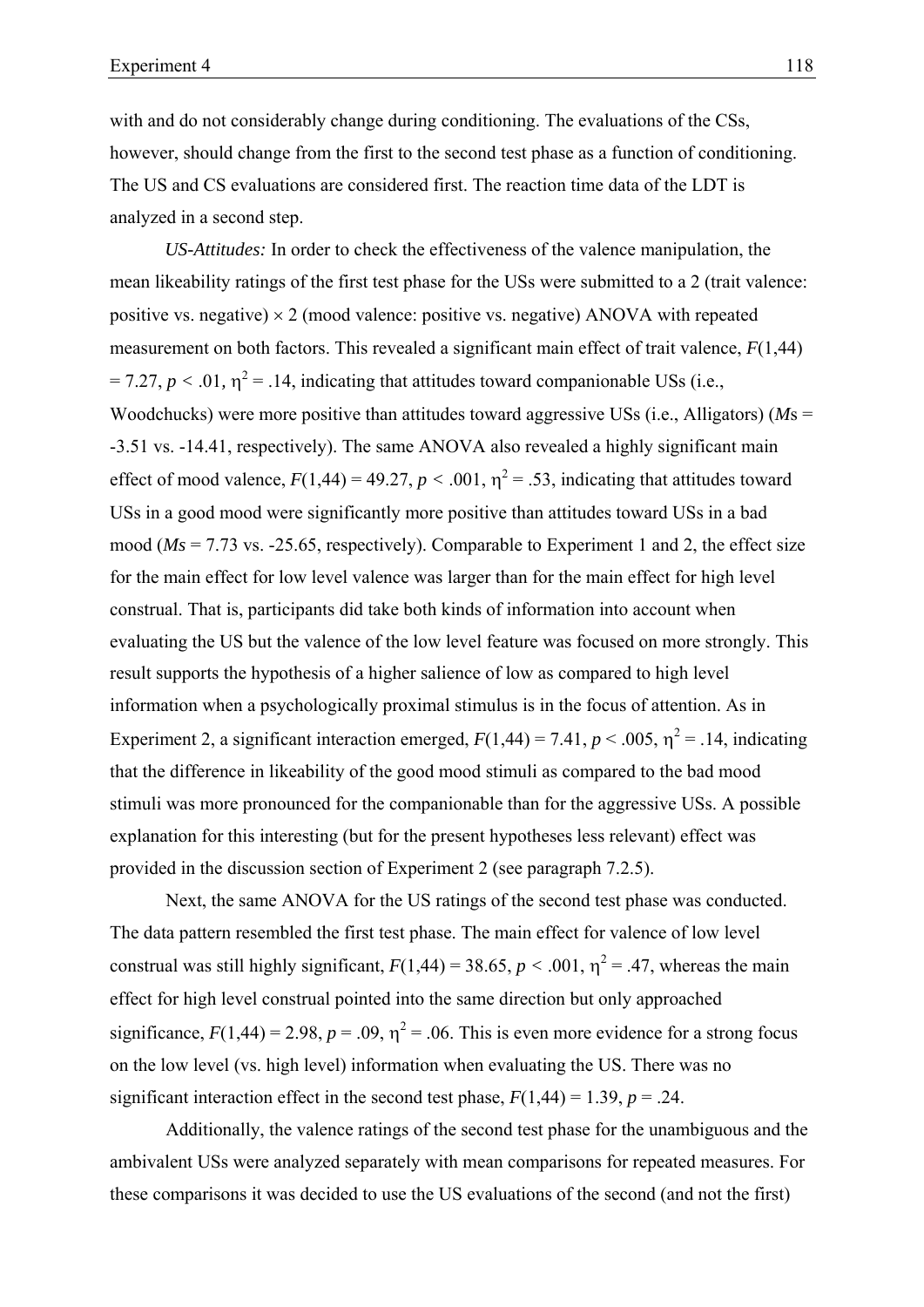test phase in order to be able to compare the results with data of the previous experiments. For the unambiguous USs, this revealed a highly significant difference as a function of the valence manipulation,  $t(44) = -5.57$ ,  $p < .001$ ,  $d = 1.09$ , indicating that attitudes toward unambiguously positive USs were positive and attitudes toward unambiguously negative USs were negative (*M*s = 12.04 vs. –23.26, respectively). Of greater interest, the analysis for the ambivalent USs revealed a highly significant difference as a function of the construal level manipulation,  $t(44) = 3.79$ ,  $p < .001$ ,  $d = .88$ , indicating that attitudes toward USs with a positive valence on the high level and a negative valence on the low level construal were more negative than USs with a negative valence on the high level and a positive valence on the low level ( $Ms = -20.42$  vs. 1.32, respectively). Thus, the companionable USs in a bad mood were judged more negatively than the aggressive USs in a good mood (see Figure 10). Conducting the same analyses for the US evaluations of the first test phase led to comparable effects, indicating that the ratings of the US did indeed not differ considerably in the first and second test phase. No other main or interaction effect reached statistical significance.



*Figure 10.* Mean valence ratings of the unambiguous and ambivalent USs after conditioning. Higher values indicate more positive evaluations; Experiment 4.

*CS-Attitudes:* Difference scores (test phase 2 – test phase 1) for the CSs were computed in order to investigate whether the evaluations of the CSs changed from the first to the second test phase as a function of conditioning. These difference scores were submitted to a 2 (valence of high level construal: positive vs. negative)  $\times$  2 (valence of low level construal: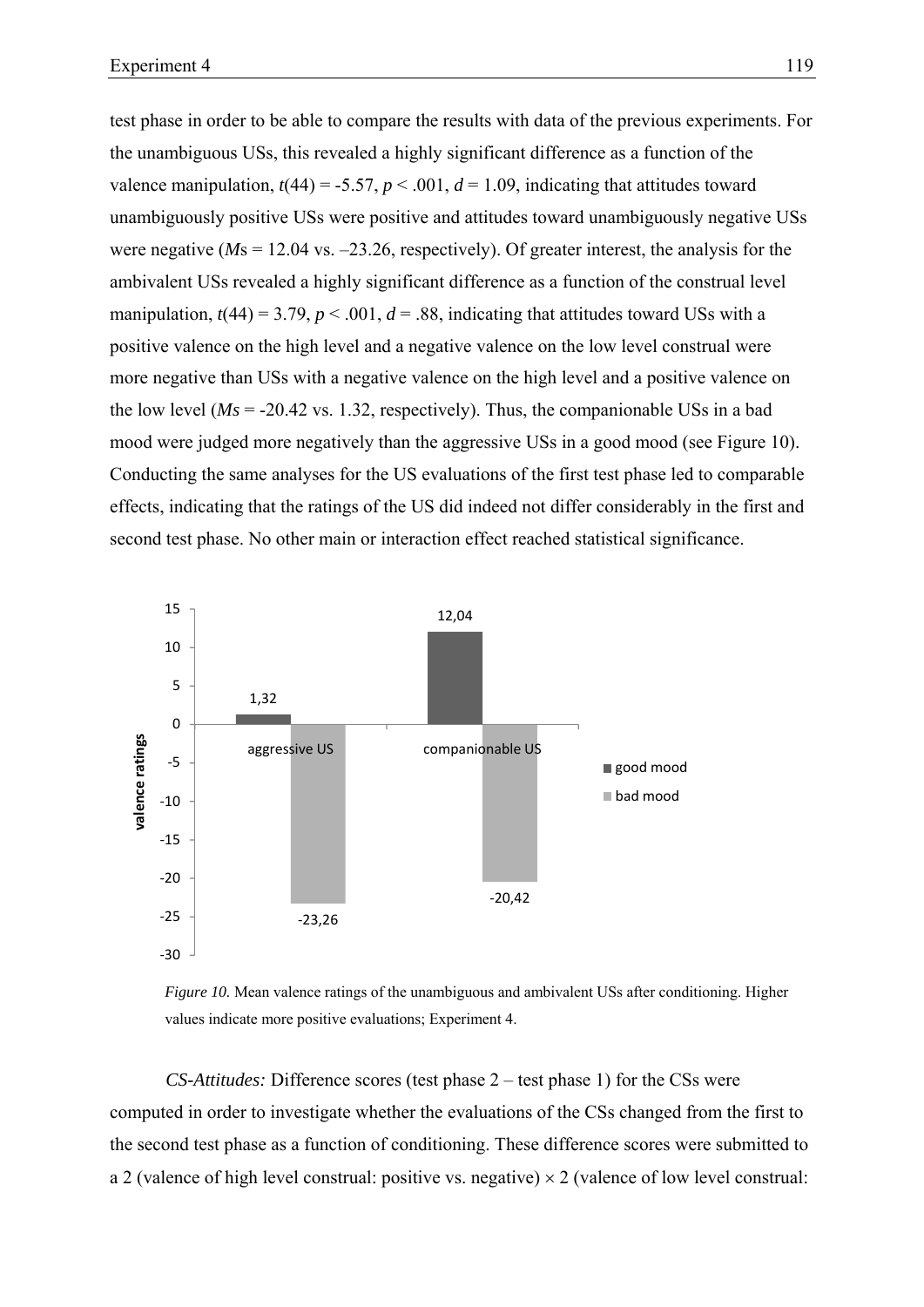positive vs. negative) ANOVA with repeated measurement on both factors. No significant conditioning effects were obtained, neither for the valence of high level construal,  $F(1,44) =$ .16,  $p = .69$ , nor for the valence of the low level construal,  $F(1,44) = 1.19$ ,  $p = .28$ . Thus, the conditioning procedure was not successful in the present study.

*Reaction time data:* First, false categorizations (words categorized as non-words and non-words categorized as words) and reaction times that deflected more than two standard deviations from the mean were substituted with the mean reaction time for each variable. Four participants showed extreme deviations from the mean and were excluded from the analyses.

Mean reaction times were submitted to a 2 (prime: US vs. CS)  $\times$  2 (target: abstract vs. concrete) ANOVA with repeated measurement on both factors. This revealed a significant main effect for prime,  $F(1,40) = 5.32$ ,  $p < .05$ ,  $\eta^2 = .12$ , indicating that reaction times were generally faster when the prime was a CS as compared to a US. A significant main effect for abstractness revealed that the reaction times toward concrete stimuli were generally faster as compared to abstract stimuli,  $F(1,40) = 28.15$ ,  $p < .001$ ,  $\eta^2 = .41$ . Most importantly, however, these two main effects were qualified by significant interaction,  $F(1,40) = 6.71$ ,  $p < .05$ ,  $\eta^2 =$ .14, indicating that the difference in reaction times for concrete and abstract words was more pronounced when the prime was a US as compared to a CS (see Figure 11).

In a next step, the reaction times toward concrete and abstract words were analyzed separately. When abstract words were preceded by a CS prime reaction times were significantly faster than when preceded by a US prime (*Ms* = 570.87 vs. 584.91, respectively),  $t(40) = 3.4$ ,  $p = .001$ ,  $d = .26$ . The reaction times toward concrete words did not differ as a function of the preceding prime (see Figure 11). Thus, reaction times toward concrete words were always faster than reaction times toward abstract words but reaction times toward abstract words were influenced by perceived psychological distance of the prime such that a CS prime led to a faster categorization of the abstract word as compared to a US prime.

In order to find out whether both of the abstract words (i.e., nutrition and botany) and both of the concrete words (i.e., pea and tulip) are comparable and elicit similar effects, separate analyses for the specific concrete and abstract words used in the LDT were conducted. A mean comparison for repeated measures with reaction times toward the word nutrition as dependent variable revealed that the word nutrition elicited the predicted effect such that the reaction time was faster when the word was preceded by a CS as compared to a US,  $t(40) = 3.37$ ,  $p = .002$ ,  $d = .41$  ( $Ms = 540.25$  vs. 563.79, respectively). The same comparison for the reaction times toward the word botany revealed no significant differences in reaction time depending on prime type,  $t(40) = .64$ ,  $p = .52$  ( $Ms = 601.49$  vs. 606.02,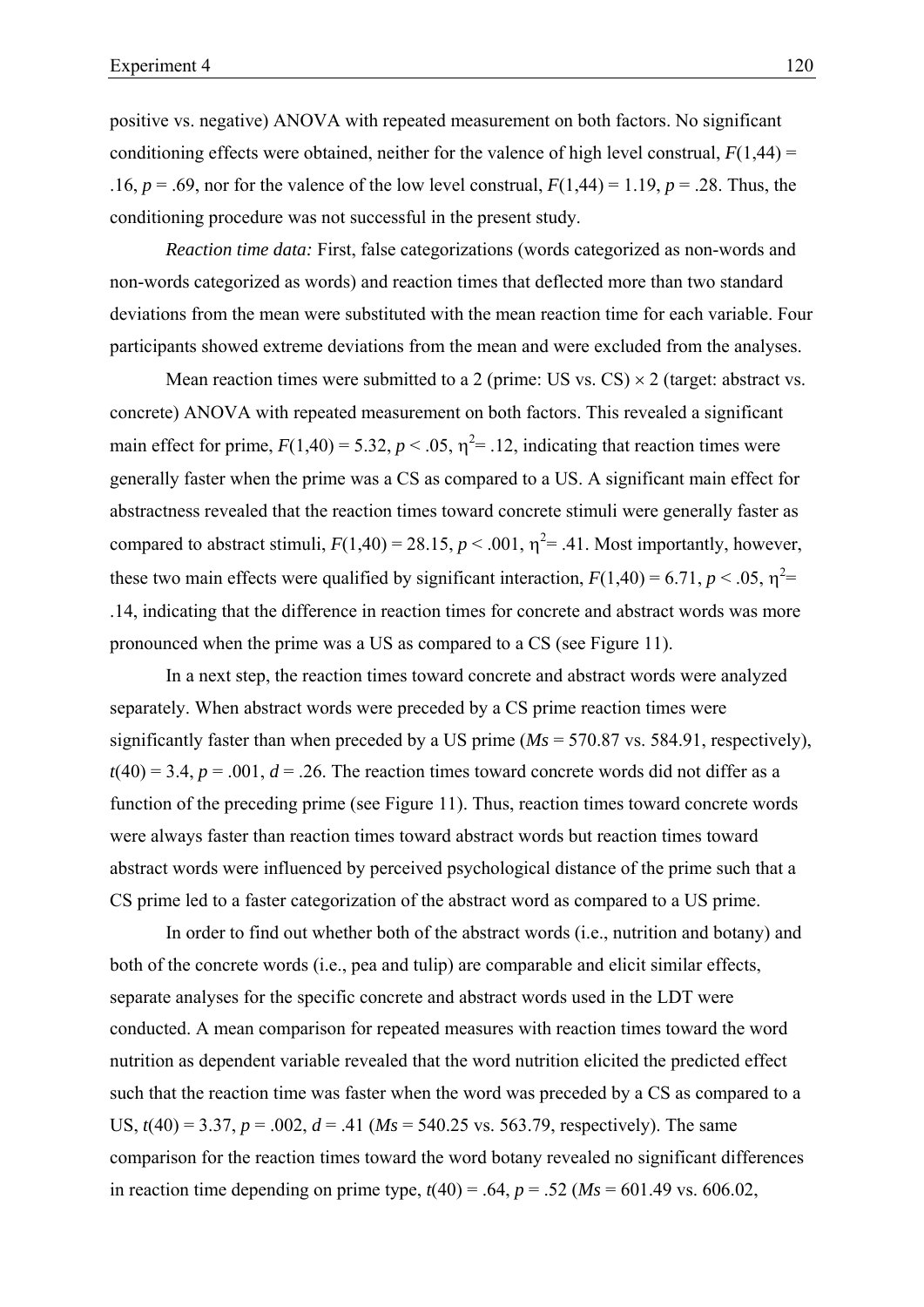respectively). Hence, the obtained effect of faster reaction times toward abstract words that were preceded by a CS prime compared to a US prime is mainly driven by the differences in reaction times toward the word nutrition and not toward the word botany. Additionally, taking a closer look at the reaction times toward nutrition and botany irrespective of prime type reveals that it took significantly longer to react to the word botany as compared to nutrition,  $t(40) = -8.38$ ,  $p < .001$ ,  $d = .93$  ( $Ms = 603.76$  vs. 552.02, respectively). Possible reasons for these differences are outlined in the discussion section. For the concrete words, no differences in reaction times were found.



*Figure 11.* Mean reaction times in ms for concrete and abstract words as a function of prime type; Experiment 4.

Taken together, the LDT partly confirmed the hypotheses. Reaction times toward abstract words were facilitated when these words were preceded by a CS prime as compared to a US prime, indicating an association between CSs and abstract high level construals. This effect seemed to be driven by the characteristics of the abstract word nutrition as compared to the abstract word botany. However, the hypothesis that the association between USs and concrete low level construals facilitates reaction times toward a concrete word when this word is preceded by a US prime as compared to a CS prime could not be confirmed.

#### *7.4.4 Discussion*

The results of Experiment 4 partly support the hypotheses regarding the evaluation of USs and CSs. Specifically, the hypotheses about the USs could be confirmed. The ambivalent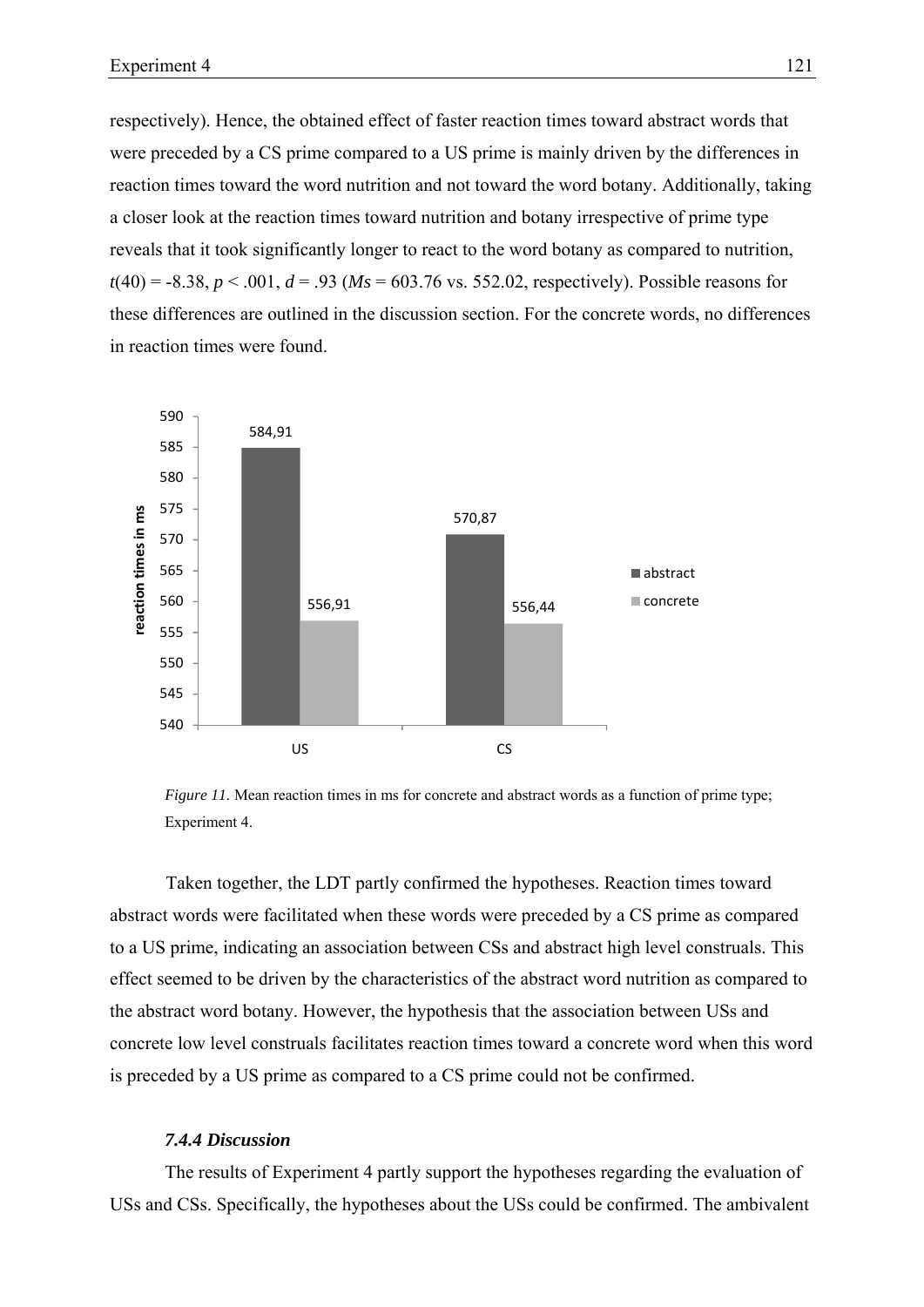USs were evaluated according to the valence of the concrete low level information. As predicted, this effect emerged in the first as well as in the second test phase. Thus, the effect that the valence of concrete low level features is decisive when forming an attitude toward ambivalent USs could again be replicated. The focus on concrete features in the US has been reliably obtained in all four experiments, leading to the conclusion that this effect is quite robust. Moreover, it confirms the theoretical reasoning of the present work that the psychological proximity of the US leads to a higher salience of concrete versus abstract features when evaluating the US.

However, in the present study, no significant conditioning effect for the CSs could be obtained, which means that the evaluations of the CSs did not significantly change from the first to the second test phase as a function of conditioning. This was probably due to stimulus material effects. Although the CS stimuli were randomly selected from a pool of stimuli that were all evaluated neutrally and although these stimuli have been successfully used as CSs in previous conditioning studies, the assignment of specific CSs to specific USs seems to have been unintentionally biased with the consequence that the conditioning procedure was not successful. In order to rule out such effects, the assignment of a specific CS to a specific US should be permuted in future studies.

The major aim of Experiment 4 was to demonstrate that there is an association between associative distance and construal level that manifests itself in faster reaction times when US and low level construal are paired and when CS and high level construal are paired. The reaction time data of the LDT is partly in line with this hypothesis. Specifically, the assumption that the CS is associated with high level construal was confirmed by faster reaction times toward an abstract word when the word was preceded by a CS as compared to a US. Based on this result, one can conclude that the CS is indeed perceived to be more distant than the US. This result provides direct evidence that association constitutes a dimension of psychological distance that is comparable to other distance dimensions. Specifically, there is an association between associative distance and construal level on a conceptual level, indicating that this association does not only exist as an effect of associative distance or construal level on the way people evaluate ambivalent target stimuli.

The hypothesis that the US is associated with low level construal could not be supported. The reaction times when categorizing concrete target words were always faster than the reaction times toward abstract target words, irrespective of the prime preceding the target word. Such a concreteness main effect is well known in the literature. It has been demonstrated in numerous studies that there is a processing advantage of concrete over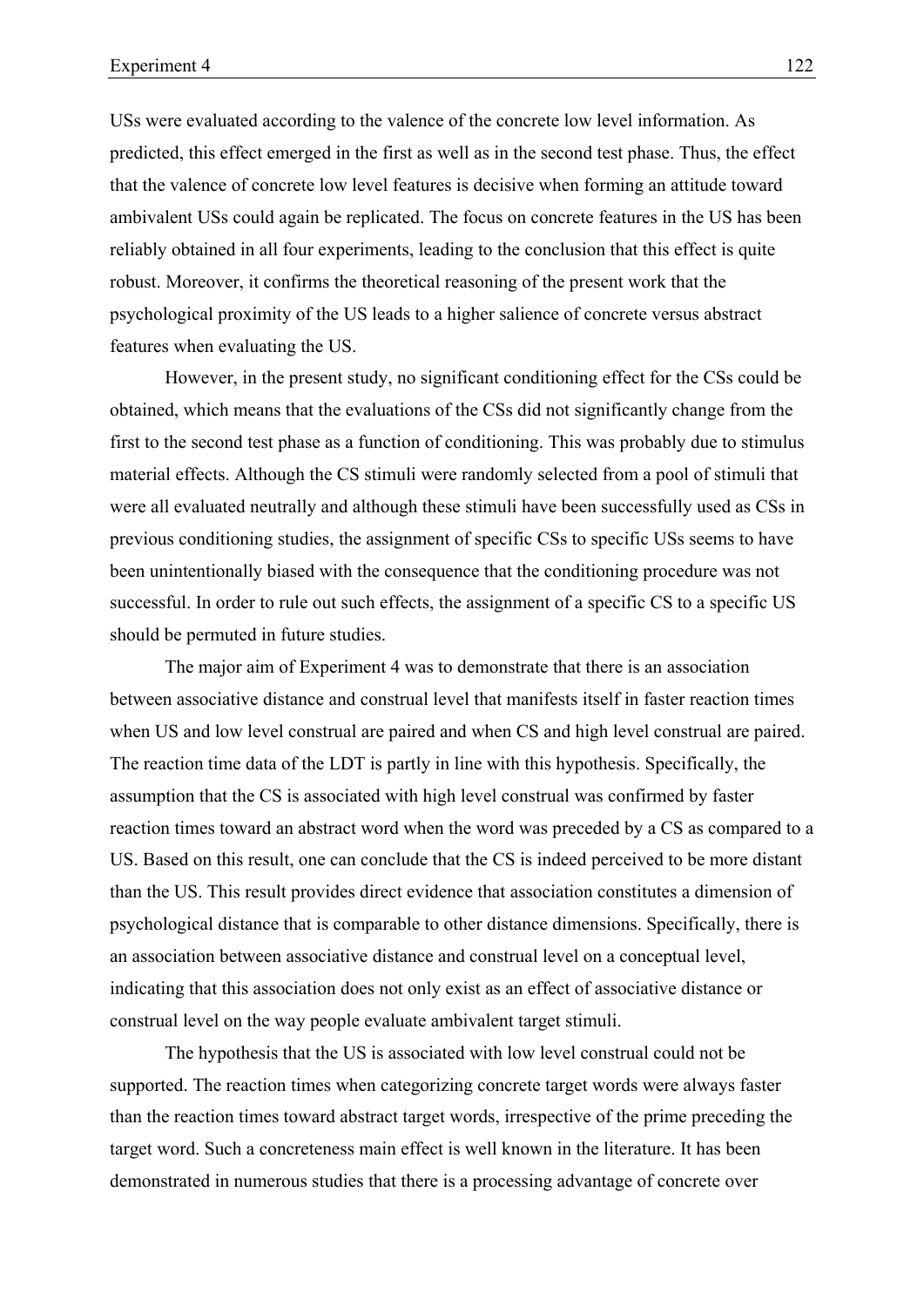abstract words (see Balota, Ferraro, & Connor, 1991, for a review). For instance, in word association (de Groot, 1989), lexical decision (Kroll & Merves, 1986; Schwanenflugel, Harnishfeger, & Stowe, 1988; Schwanenflugel & Shoben, 1983), naming (de Groot, 1989; Schwanenflugel & Stowe, 1989), and free recall (Paivio, 1986; Ransdell & Fischler, 1987), it is generally found that abstract words are processed more slowly or remembered less than are concrete words. The source of the concreteness effect, however, remains controversial (van Hell & de Groot, 1998). The dual coding theory of Paivio and his co-workers (e.g., Paivio, 1986) explains concreteness effects in terms of differential availability of imaginal codes, meaning that both abstract and concrete words are represented in a verbal system but that concrete words are more likely to additionally arouse an imaginal mental representation. The context availability hypothesis, on the other hand, claims that concreteness effects emerge from a differential availability of contextual information for abstract and concrete materials presented in isolation (e.g., Kieras, 1978; Schwanenflugel & Stowe, 1989). Specifically, this model assumes that it is more difficult to retrieve contextual information from memory for abstract than for concrete materials. Although studies by now favor the context availability hypothesis (van Hell & de Groot, 1998), the exact processes underlying the concreteness effect are of less relevance in the present work. The important point is that the concreteness main effect in the present study can be explained with a general processing advantage of concrete words. In Experiment 4, a floor effect for concrete words could be responsible for the lack of a difference in reaction times depending on the specific prime. This is corroborated when looking at the mean reaction time toward concrete stimuli  $(M = 556)$ , which indicates a very fast reaction time compared to other lexical decision studies that also used concrete and abstract words (e.g., Kroll & Merves, 1986). It seems that the use of abstract versus concrete stimuli already facilitates the reaction times toward concrete stimuli such that the specific prime preceding the concrete word (US or CS) is not able to elicit an even greater facilitation. Considering the reaction times toward abstract words, however, it is evident that it takes longer for participants to categorize these abstract words as compared to concrete words, which is in line with studies on the concreteness effect demonstrating longer processing times for abstract words. Therefore, abstract words can profit from the use of a CS prime because the prime facilitates the reaction toward the target.

Furthermore, there was an unexpected difference within the category of abstract words such that the abstract word nutrition did elicit the predicted effects, whereas the word botany did not. At this point, it can only be speculated about reasons for this. Intuitively, it seems that the word nutrition is more commonly used in daily life, whereas botany is used rarely. It is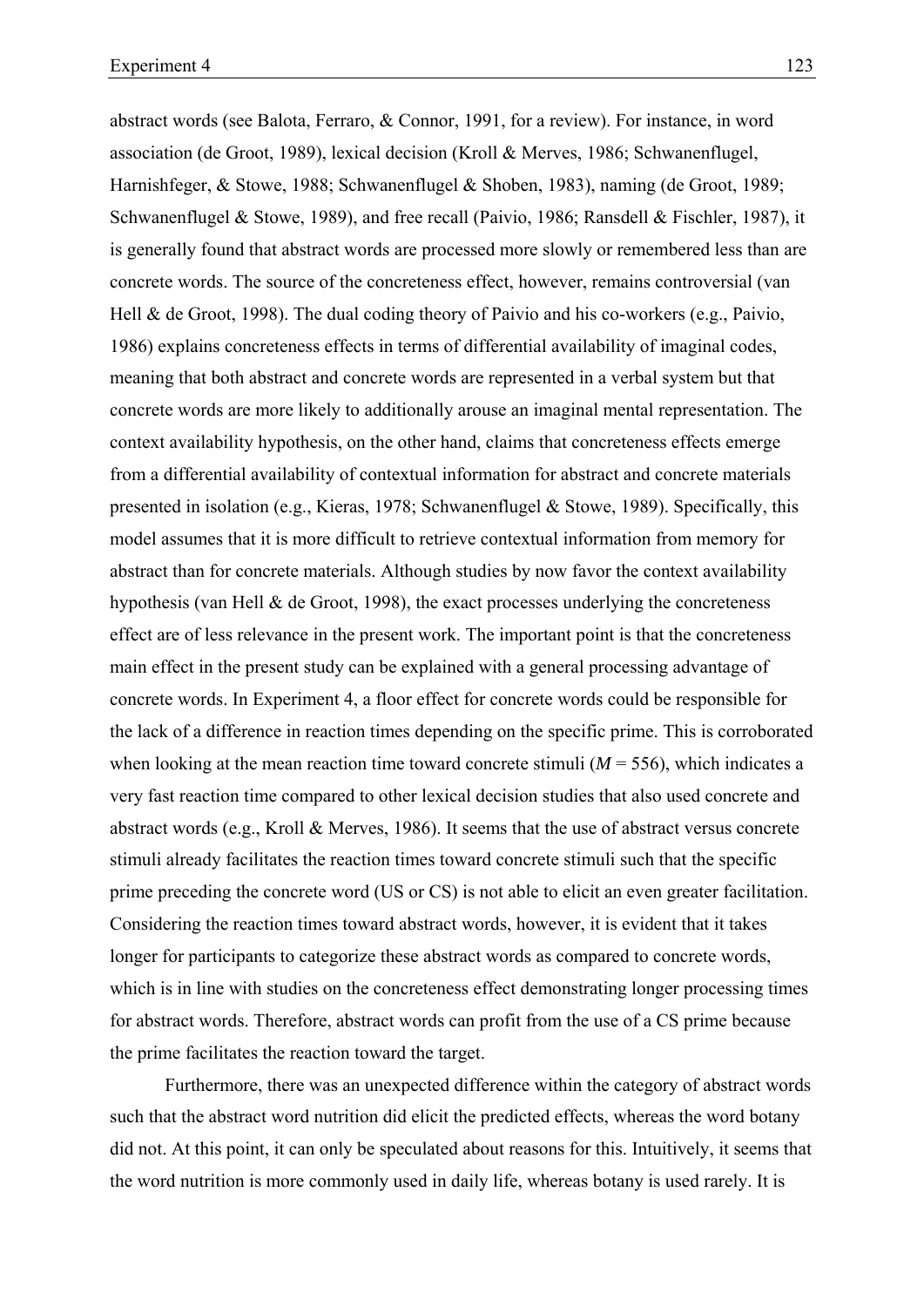possible that participants were simply less familiar with the word botany. This reasoning is supported by the finding that it took significantly longer to categorize the word botany as compared to nutrition, irrespective of prime type. Although both words clearly fall into the category "abstract words", the word botany seems to be more difficult to process than the word nutrition. These processing difficulties could have made the prime less effective, possibly even overriding an influence of prime type. Future studies should investigate whether this effect replicates, or in other words, whether the facilitation effect in the reaction times toward abstract words depends not only on prime type but also on the specific word used.

Taken together, Experiment 4 was successful in replicating the finding that the valence of low level information is more important than the valence of high level information when evaluating the US. The effect that the valence of an ambivalent US is defined by its concrete features and not by its abstract features could be demonstrated reliably in all four experiments. Therefore, one can conclude that the US is a psychologically proximal stimulus. As such, a focus on the US, as during the evaluation of the US, makes the concrete features of the US more salient. This reasoning is in line with CLT which postulates that a psychologically proximal stimulus is represented more concretely as compared to a psychologically distal stimulus. The evaluations of the ambivalent USs in the present studies corroborate the assumption that associative distance constitutes a dimension of psychological distance. However, due to stimulus material effects, no conditioning effect for the CSs was obtained. Most importantly, Experiment 4 provided first reaction-time based evidence for the assumption that associative distance and construal level are associated, thus demonstrating that associative distance is indeed comparable to other dimensions of psychological distance as they are postulated by CLT (Liberman et al., 2007). However, this association could only be found for CSs and high level construal and not for USs and low level construal which can probably be attributed to the specific features of the low level construal (i.e., concrete words) used in the present study. Nevertheless, the reaction time data strongly support the idea of association as a dimension of psychological distance.

Interestingly, when considering the evaluations of the ambivalent stimuli of all four studies, the most reliable conclusion is that the USs are evaluated according to the valence of the low level feature. This corroborates the assumption that the US is a psychologically proximal stimulus. However, when considering the reaction time data of the LDT, a significant effect was obtained for the CSs, indicating that CSs are associated with high level construals. This, in turn, supports the hypothesis that the CS is a psychologically more distal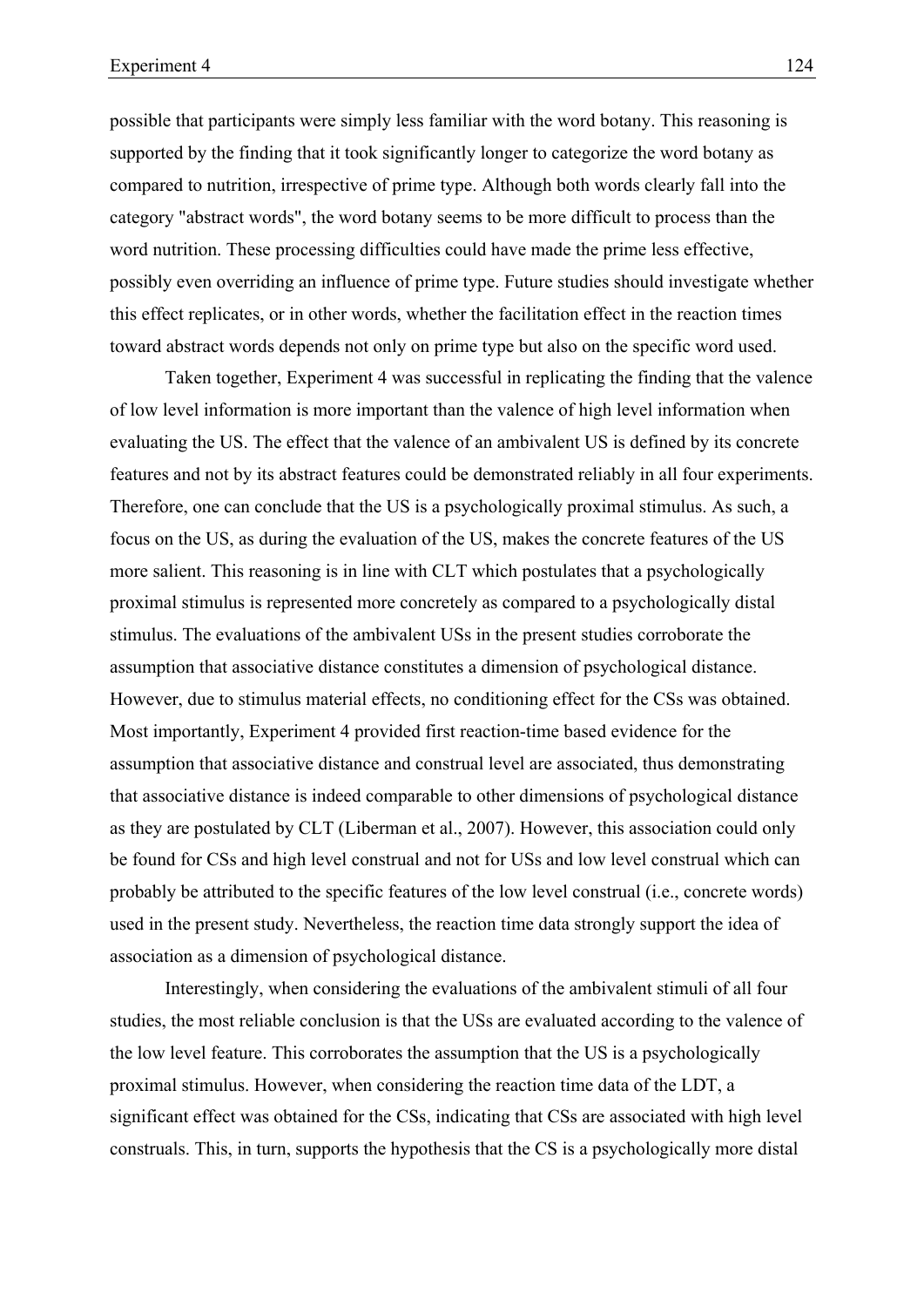stimulus. Thus, combining the findings of the conditioning studies with the reaction time data provides compelling evidence for the predictions of the present work.

## **8 General Discussion**

## **8.1 Summary and discussion of results**

The basic assumption of the present work was that perceived psychological distance influences the evaluations of US and CS in an associative evaluative learning paradigm. The aim of the present research was to provide evidence for the following three hypotheses: (1) The US is perceived to be psychologically closer than the CS. According to CLT, a proximal stimulus should be associated with low level construal. Thus, the US should be evaluated according to the valence of concrete low level information that is provided about the US. (2) The CS is perceived to be psychologically more distal than the US and is thus associated with high level construal. As a consequence, the CS should be evaluated according to the valence of the abstract high level information presented about the US. (3) Comparable to other dimensions of psychological distance, there exists an association between associative distance and level of construal. The next paragraphs briefly summarize the four experiments that were conducted in order to investigate these hypotheses.

In Experiment 1, an associative learning paradigm was employed that used drawings of alien creatures as US and CS stimuli. Participants received positive or negative trait information (high level construal) and positive or negative state (mood) information (low level construal) about the USs. In the following conditioning phase, the already familiar USs were repeatedly paired with yet unknown neutral CSs. The effect of this conditioning procedure was subsequently tested by assessing likeability ratings for USs and CSs. The results provided first evidence for the hypothesis regarding the evaluation of the ambivalent USs. Specifically, USs that possessed a negative low level feature and a positive high level feature were evaluated more negatively as compared to USs that possessed a positive low level feature and a negative high level feature. The evaluations of the unambiguous CSs revealed a significant conditioning effect, indicating that an association was formed between USs and CSs that led to a transfer of valence from the USs to the associated CSs. However, the evaluation of the ambivalent CSs did not differ as a function of the valence of high versus low level information. Thus, Experiment 1 confirmed the hypothesis that USs are evaluated according to the valence of low level information provided about them.

Experiment 2 used different stimulus materials but employed the same general procedure. Pictures of human faces were used as USs and CSs. The US stimuli were again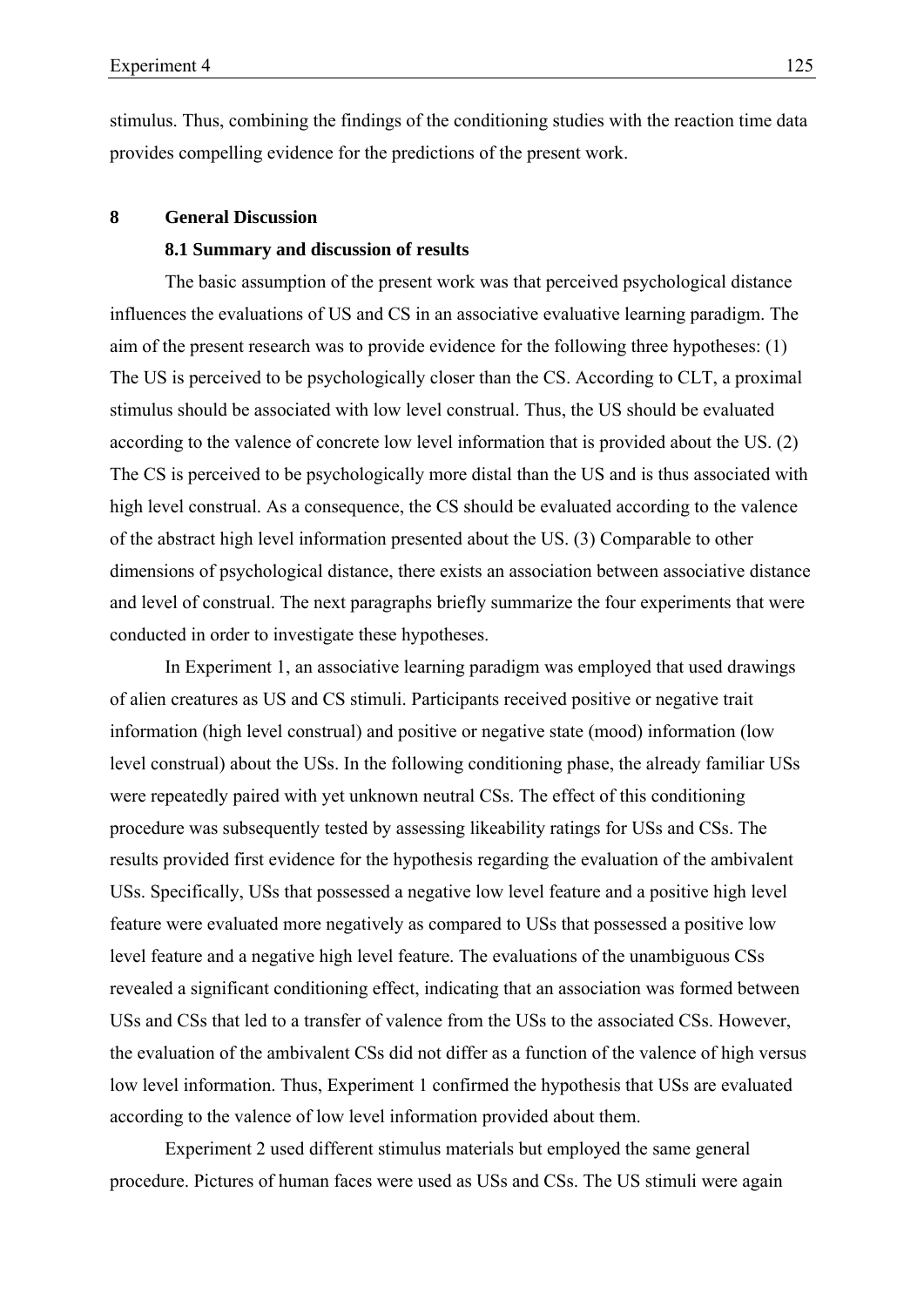presented together with positive and negative trait (high level construal) and state (low level construal) information. An additional formation phase was employed in which participants were presented with high and low level information provided about each US. USs were then paired with yet unknown CSs during the conditioning phase and explicit evaluations of USs and CSs were assessed at the end of the study. Results replicated the US construal level effect of Experiment 1 by demonstrating that ambivalent USs were evaluated according to the valence of the low level information. A highly significant conditioning effect was observed for the unambiguous as well as for the ambivalent CSs. The evaluation of the ambivalent CSs was significantly influenced by the valence of the high level information (as compared to the low level information) that was provided about the USs.

Experiment 3 aimed to replicate the construal level effects regarding the evaluations of the ambivalent USs and CSs and additionally investigated cognitive load as a possible moderating variable. The basic procedure was very similar to Experiment 2. However, during the conditioning phase, only ambivalent USs were paired with CSs. The construal level effects for the ambivalent stimuli were again observed in Experiment 3. The USs were evaluated according to the valence of the low level information, whereas the associated CSs were evaluated according to the valence of the high level information. No moderating influence of cognitive load was found. Experiment 3 provided strong evidence for the assumption that participants focus on low level features when evaluating the USs, whereas they focus on high level features when evaluating the associated CSs.

After having reliably demonstrated the hypothesized construal level effects regarding the evaluation of ambivalent USs and CSs, Experiment 4 investigated whether there is indeed an association between construal level and associative distance by employing a picture-word version of a lexical decision task (LDT). Participants first learned about the traits and mood states of the USs and then evaluated all USs and CSs in a first test phase. In the conditioning phase, unambiguous and ambivalent USs were paired with neutral CSs and the evaluations of USs and CSs were assessed in a final test phase. Subsequently, the LDT was administered. The ambivalent USs and CSs were used as primes and abstract and concrete words as well as non-words served as target stimuli towards which reaction times were measured. Regarding the evaluation of the ambivalent USs, the construal level effect of the previous experiments was replicated. However, no conditioning effects were observed for the CSs. Most importantly, the reaction time data of the LDT revealed faster reaction times toward abstract words when these were preceded by a CS prime as compared to a US prime, demonstrating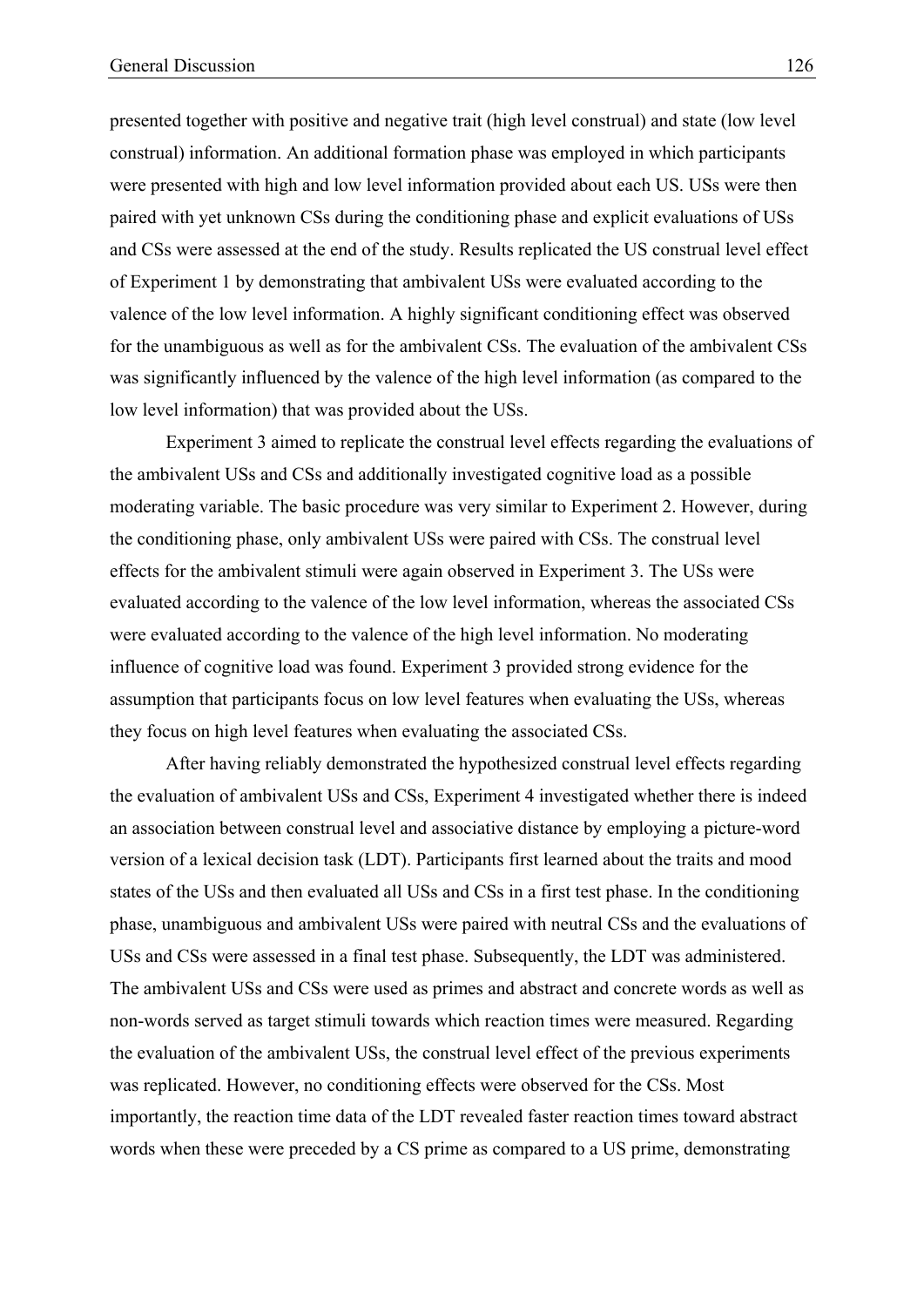the predicted association of CS and high level construal. However, the reaction times toward concrete words did not differ as a function of the preceding prime.

Summing up, the results of the four experiments strongly support the prediction that associative distance (i.e., the associative relation of US and CS) constitutes another dimension of psychological distance. Evidence for this conclusion can be drawn from the differential evaluation of ambivalent USs and associated CSs as well as from the reaction times observed in the LDT. Stimuli about which ambivalent high and low level information was provided were reliably evaluated according to the valence of the low level information. This can be explained in terms of distance. The US (i.e., the stimulus about which valenced information is provided) elicits a more direct affective reaction and is thus perceived to be more proximal than an associated stimulus. This perceived proximity makes the concrete low level features more salient when evaluating the US. This result has been reliably and consistently obtained in all four studies and provides important implications for learning. Particularly, the present studies are the first to demonstrate how ambivalent USs are evaluated. The evaluation of these ambivalent stimuli is not random but follows certain rules that can be directly derived from CLT (Trope & Liberman, 2003). Specifically, these rules postulate that a directly experienced stimulus is represented more concretely. As associative distance constitutes a dimension of psychological distance, the assumptions of CLT also apply to the proximal USs with the consequence that low level features are more salient when evaluating the US. One interesting question is whether ambivalent stimuli can also serve as USs in an evaluative learning paradigm. The present work showed that this is not only possible but has astounding implications for the evaluations of the associated CSs.

The assumption of the present work was that the CS is experienced indirectly because it only receives evaluative meaning by means of its association to the US. As a consequence, the CS is perceived to be more distal than the US, which subsequently leads to a focus on more abstract high level features when evaluating the CS. Thus, the valence of abstract high level information is focused on more strongly when forming an attitude toward a psychologically distal object. Thinking in terms of well-established learning theories (see paragraphs 4.1.3 and 4.2.5), this result is counterintuitive and in contrast to the predictions of these theories. Specifically, associative learning models (e.g., Baeyens et al., 1992a; Martin & Levey, 1978) would predict that the valence of the US would transfer to the CS. The evaluation of an ambivalent US should be guided by the valence of low level features and this valence should transfer to the CS, irrespective of the source of valence. However, the present work predicted and showed that this is not the case. Rather, the construal levels of the features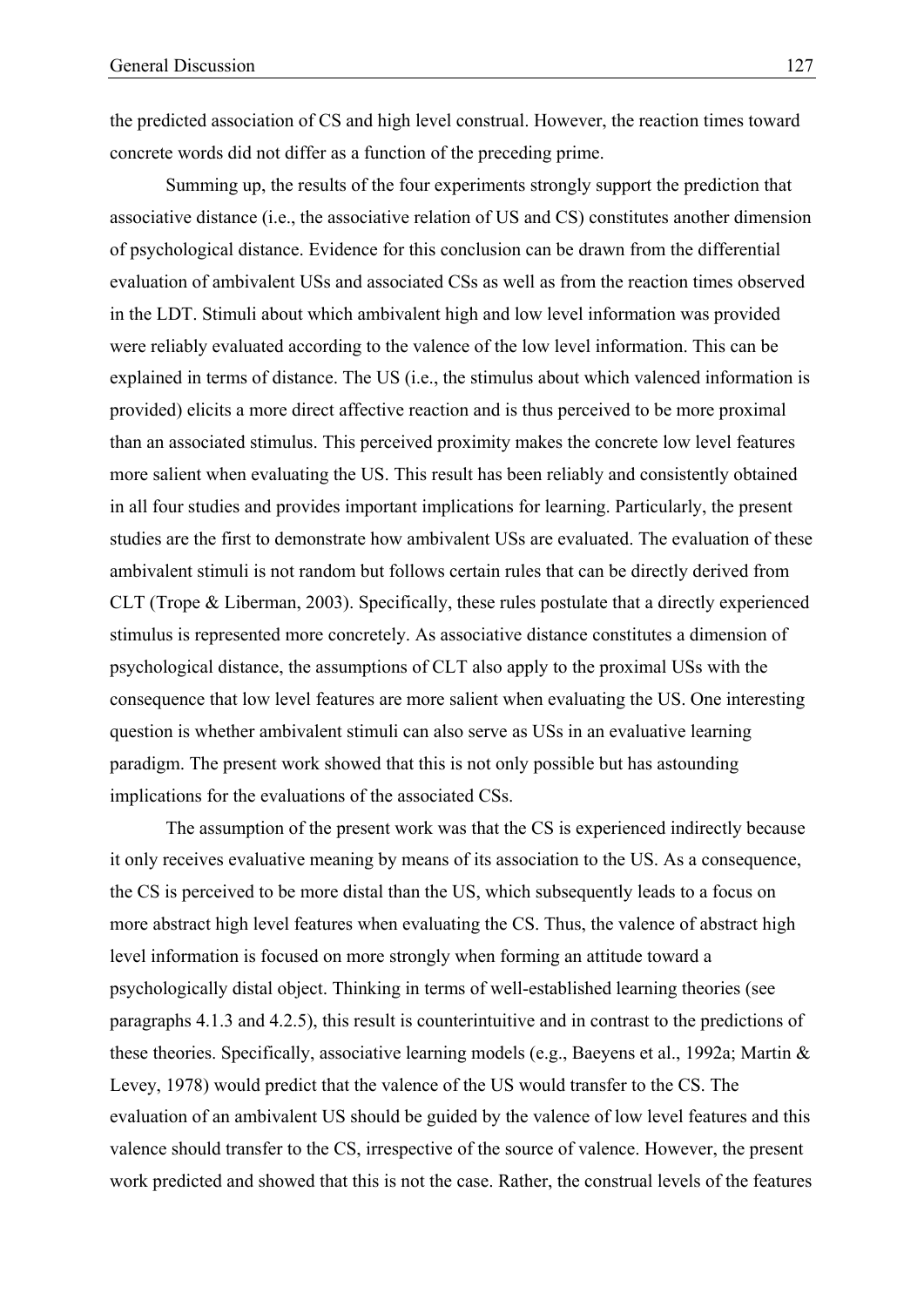provided about the US are taken into account. Thus, the presentation of the CS activates the representation of the US which consists of abstract and concrete features. Although the US is evaluated according to the concrete features, the abstract feature is more salient when the CS is evaluated. This is due to the observation that the CS is associatively more distant than the US and is therefore represented more abstractly. For ambivalent stimuli, this reasoning leads to a remarkable result: The CSs associated with ambivalent USs are evaluated *oppositely* to the USs from which they receive their evaluative meaning. Put differently, conditioning does not make US and CS more similar as is assumed by all associative learning models but rather makes US and CS more dissimilar. Importantly, this cannot be explained by a failure of the conditioning procedure. The CSs systematically acquired valence as a function of their association to the US. However, the abstract and concrete features were focused on differently depending on whether a proximal or a distal stimulus was evaluated.

The prediction that associative distance is a dimension of psychological distance received further support from the data of the LDT which directly tested for an association of associative distance and construal level. The assumption that the CS is associated with high level construal was confirmed by faster reaction times toward an abstract word when the word was preceded by a CS as compared to a US. This evidence confirms that the CS is indeed perceived to be more distant than the US. The hypothesis that the US is associated with low level construal was not supported by the data. However, this can probably be attributed to a floor effect which can be explained by the general processing advantage of concrete over abstract words. The reaction time data are particularly interesting because they demonstrate that there is an association between distance and construal level that is independent of specific contexts and exists on the level of concepts, which means that the association between associative distance and construal level does not only have implications for the evaluations of USs and CSs. Similar results have already been obtained by Bar-Anan et al. (2006) who demonstrated associations between construal levels and all four dimensions of distance postulated by CLT. The present research extends these findings and provides evidence that associative distance can be conceptualized as another dimension of psychological distance.

Taken together, the results of the present studies provide converging evidence for all of the three outlined hypotheses. The present work is the first one that predicted and found that evaluative learning is influenced by perceived distance and that US and CS can become dissimilar rather than similar as a function of conditioning. Before discussing further ideas and studies that could fruitfully corroborate and extend the present work, some methodological issues will be considered first.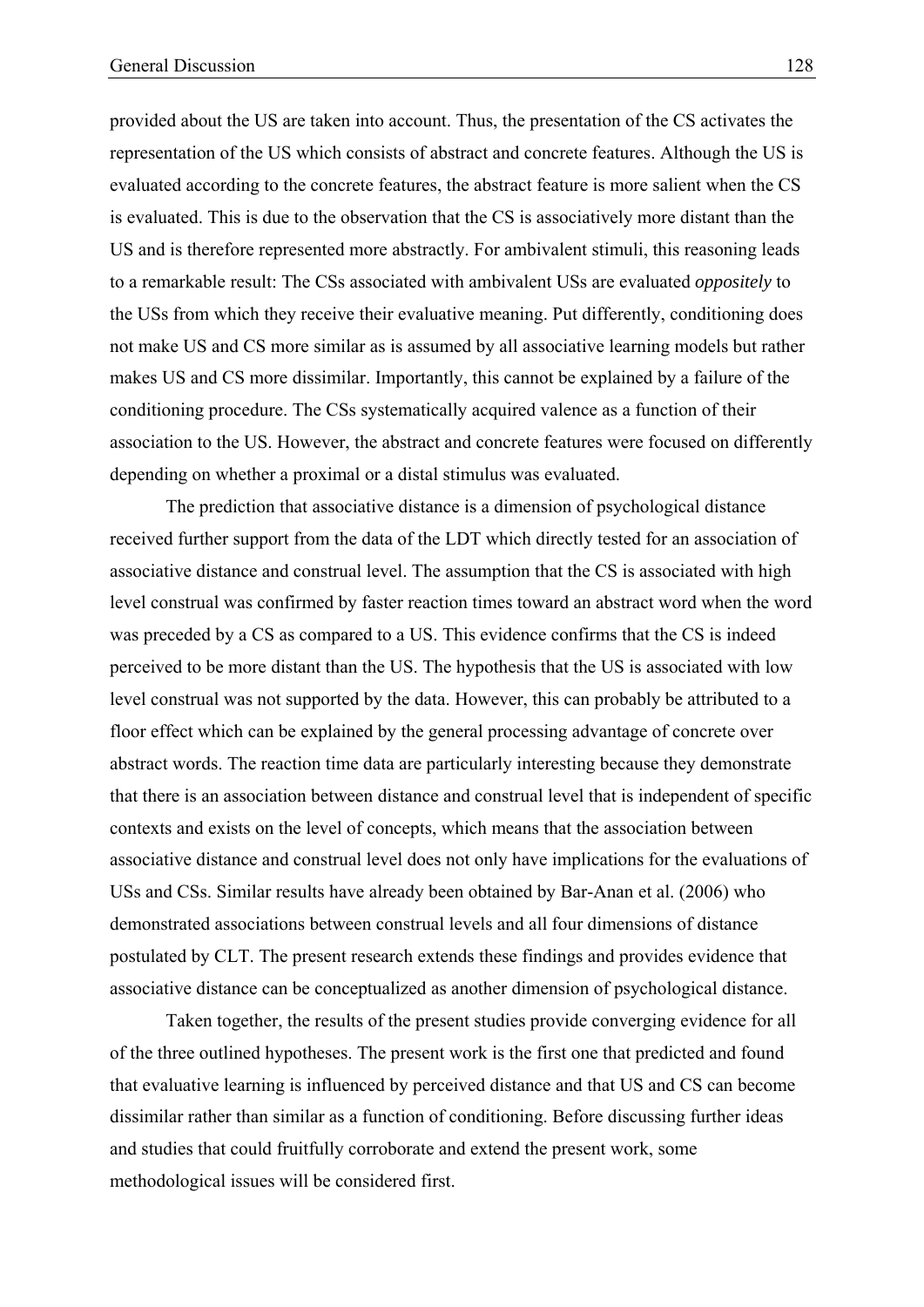There are some objections that can be raised against the specific procedures applied in the present studies. One of these objections refers to the way high and low level information was communicated to participants. Except for Experiment 1, participants learned about high and low level construal of the stimuli in a formation phase. Information about the low level construal could be inferred from the way the picture looked like, whereas information about the high level construal was presented via semantic information. Specifically, participants were presented with a blurry (i.e., bad mood) or a framed (i.e., good mood) picture along with semantic information of whether this stimulus belonged to a companionable or aggressive fraternity. Thus, the low level information was presented visually, whereas the high level information was presented semantically. Although it is not clear how specifically this should have influenced the results, one cannot completely rule out that the observed construal level effects are due to the specific mode of presentation of the construal level information. Intuitively, it seems to be a more precise and less error-prone manipulation to present both kinds of information either semantically or visually. However, this entails other problems

such as the possible occurrence of order effects. For instance, when high and low level information are presented semantically, the two pieces of information can't be encoded simultaneously but rather one after the other, thus leaving way for presentation order effects. One way to counter this argument in future studies would be to counterbalance presentation order. Another possibility to rule out the alternative explanation that the effects are due to the mode of presentation would be to interchange the assignment of construal level and mode of presentation such that the low level construal is presented semantically and the high level construal is presented visually. Given that the reasoning of the present work is correct, future studies using this procedure should reveal the same effects as the present research.

A related issue concerns the fact that high level trait information was manipulated on a group level, whereas low level state information was manipulated on an individual level. Regarding the high level information, the stimuli were described as possessing a positive or negative trait because they belonged to a certain group (i.e., tribe or fraternity). One could argue that a characteristic that results from being part of a certain group differs from an individual characteristic and that this difference could have contributed to or caused the results, independently of whether these characteristics are construed on a high or on a low level. Although the present data cannot completely rule out such influences there seems to be no theoretical reason why a US should be evaluated according to its individual characteristic, whereas a CS should be evaluated according to a group characteristic, unless one considers a group characteristic to be more general and abstract than an individual characteristic.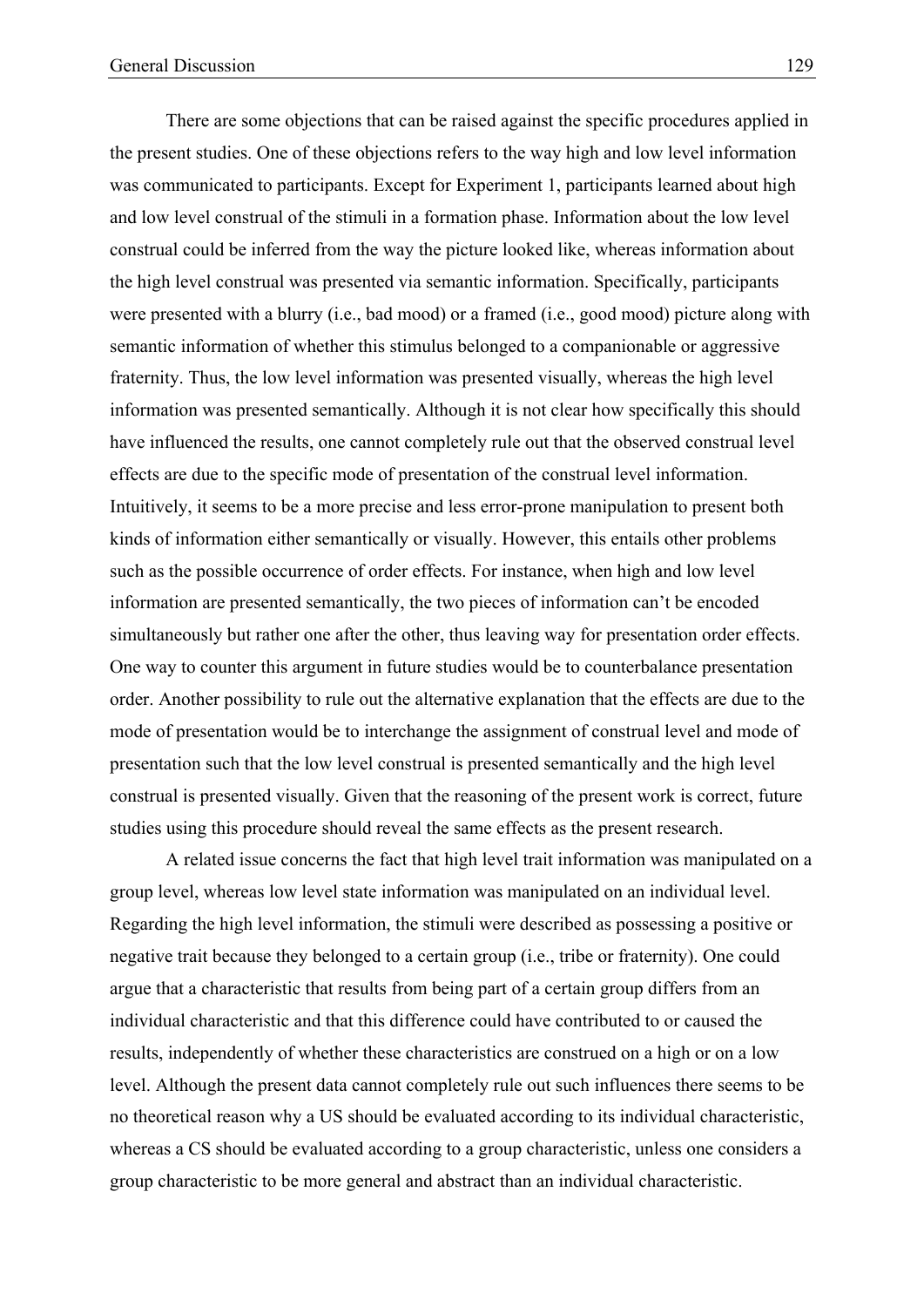However, this reasoning would then again be in line with the hypotheses of the present work, namely that USs are evaluated according to low level valence and CSs are evaluated according to high level valence.

Another possible objection of a critical reader could be that the order of presentation of US and CS might be responsible for the differential distance perception of US and CS. It is argued that the US is more proximal than the CS because the US elicits an affective reaction whereas the CS does not until it is paired with the US. However, in all of the present studies, the USs were presented in the formation and classification phase and thus before the CSs were presented. Therefore, one could argue that it is not the directness of experience of the US that makes it more proximal but simply the order of presentation. A stimulus that is experienced first might be perceived to be more proximal than a stimulus that is experienced second. One possibility to counter this argument from an empirical point of view would be to reverse presentation order. From a theoretical point of view, however, the perception of associative distance can only occur once the two stimuli (US and CS) are put into a meaningful relation to each other. At this point, the initial presentation order should be irrelevant. In other words, presenting a neutral stimulus and subsequently a valenced stimulus, or presenting a valenced stimulus and subsequently a neutral stimulus should not lead to any perception of distance. Only when US and CS are put into an associative relation, the perception of distance can arise. However, in order to completely rule out the alternative explanation of presentation order, future studies should vary presentation order of CS and US.

### **8.2 Implications and ideas for future studies**

Temporal distance was hypothesized to influence the results of the present studies. Although hypotheses were exploratory, it was quite unexpected that the manipulation of temporal distance did not lead to any significant effect in the three studies. Regarding the question of how temporal distance could have influenced the evaluations of USs and CSs, several directions of influence appeared to be possible. For instance, associative and temporal distance could have interacted in such a way that in the temporally near condition (as compared to the temporally distant condition) participants would pay more attention to the concrete information when evaluating the US and less attention to the abstract information when evaluating the CS. Alternatively, it could have been possible that temporal distance leads to a main effect such that concrete information is in the focus of attention in the temporally near condition and abstract information is in the focus of attention in the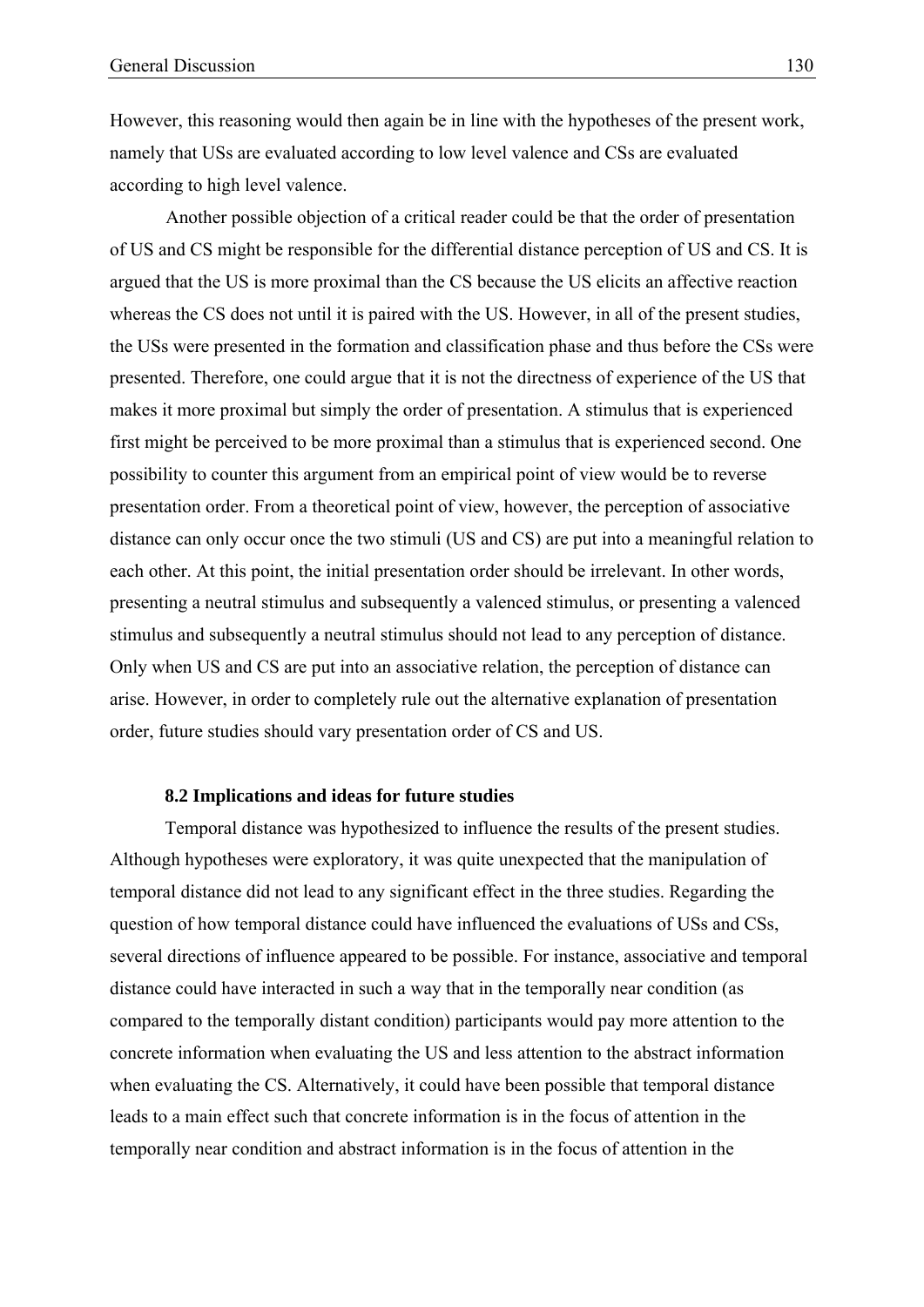temporally distant condition, irrespective of whether US or CS is evaluated. In this case, temporal distance would override the effects of associative distance.

Possible reasons for why temporal distance did not influence any of the results range from methodological problems to more theoretical considerations. Considering methodological problems first, the failure to observe temporal distance effects might have been due to the specific procedure employed in the present studies. The typical temporal distance manipulation in CLT studies is to tell participants to imagine a certain scenario taking place either in the near future (e.g., tomorrow) or in the distant future (e.g., six months from now). In the present work, participants were asked to imagine that they were to encounter the scenario described in the cover story either tomorrow or in six months. Although this manipulation was basically identical to successful temporal distance manipulations in other studies (e.g., Liberman et al., 2002; Trope & Liberman, 2003) the procedural details of the present studies might have weakened the temporal distance manipulation. In typical CLT studies, participants read brief instructions about the distance manipulation and the task they are asked to perform in the experiment. In the present studies, participants had to read a long and quite elaborate cover story. Additionally, they had to encode a large amount of new information about the stimuli and the specific scenario. The manipulation check in the post-experimental questionnaire revealed that participants did encode the relevant temporal distance information. However, this does not necessarily entail that they followed the instructions and did indeed *imagine* the scenario taking place at a certain point in time. Instead, it is conceivable that participants were busy learning the relevant high and low level information and, as a consequence, neglected the temporal distance instruction. This is particularly likely when considering that participants were told explicitly that it is very important for them to correctly encode the high and low level information, whereas it might have been not clear why it should be important to imagine the scenario taking place at a certain point in the future. Therefore, participants may did not follow the instructions because too many other important information had to be considered. If this is the reason for the lack of temporal distance effects in the present studies, it would be fruitful for future studies to place more emphasis on the importance of the temporal distance information, thus making the distance information as important for participants as the high and low level information.

A more theoretical concern regarding the lack of temporal distance effects pertains to the interrelation of different distance dimensions. Specifically, it is unclear whether temporal distance effects even have a chance in an associative learning paradigm. It seems plausible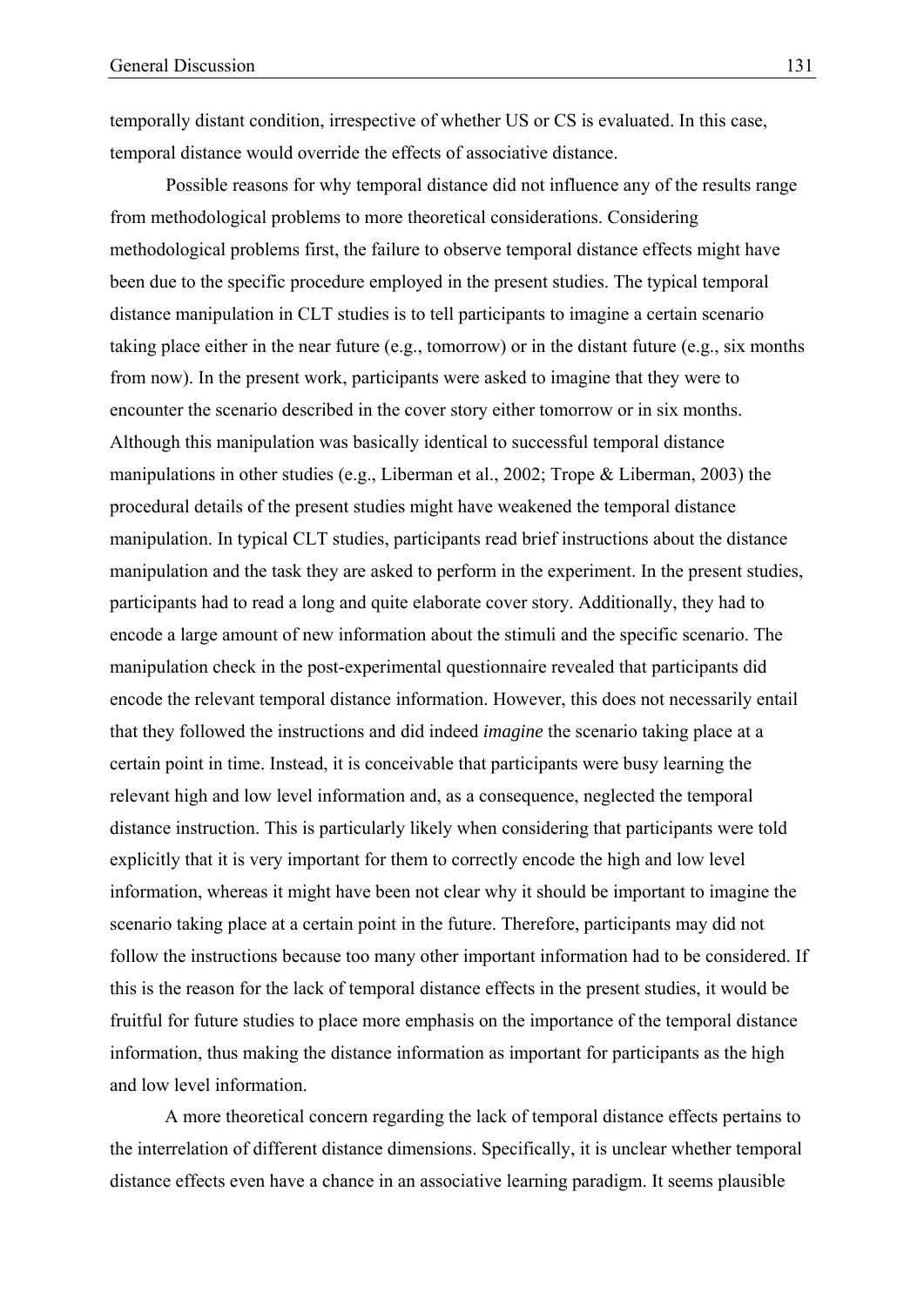that associative distance overrides the effects of temporal distance because associative distance is more relevant in a paradigm dealing with the formation of interpersonal attitudes. Concretely, when forming attitudes toward persons, it could be that the association between these two persons is more relevant than the point in time at which a participant is asked to imagine meeting these persons. This reasoning suggests that some distance dimensions may be more important than others, depending on the specific context in which distance is manipulated. If this is indeed the case, it would carry important implications for CLT and for the interactions of different distance dimensions, suggesting that some distance dimensions are more important than others. So far, CLT (Liberman et al., 2007) merely assumes that the dimensions of psychological distance are mentally associated (see paragraph 3.7). Although the studies of Bar-Anan et al. (2007) provided initial support for the interrelation of the distance dimensions, it remains unclear *how* the distance dimensions interact. Moreover, what happens in a paradigm that does not directly assess the interrelations but employs two distance dimensions and investigates the effects of these distance manipulations on psychological phenomena typically studied in CLT research (e.g., categorization, choice, preferences, judgments, decision making)? For instance, one typical measure often used in CLT research to demonstrate the effects of temporal distance on construal level is the categorization task in which participants have to sort objects into as many categories as they deem appropriate (see paragraph 3.4.1; Liberman et al., 2002). The result that has been repeatedly obtained is that people sort objects into more categories when temporal distance is low rather than high. However, it has never been investigated what would happen in the categorization task (or any other CLT task) if two dimensions of distance are applied simultaneously. Future studies should manipulate two dimensions of distance simultaneously and also in different contexts. In a first step, "classical" CLT tasks such as the categorization task should be used as dependent measures. For example, participants could be asked to imagine a certain event (e.g., a party) taking place at their house (spatially near) in a year from now (temporally distant) versus taking place in another town (spatially distant) tomorrow (temporally near). There should also be control conditions in which spatial or temporal distance is held consistent (i.e., both near or both distant). Participants' task would be to categorize a list of objects typical for a party into as many categories as they consider appropriate. The question is whether temporal or spatial distance is more relevant when categorizing the objects. When the party takes place at my house in a year from now, I should form more categories when focusing on the spatial distance information but fewer categories when focusing on the temporal distance information. Another possibility would be that the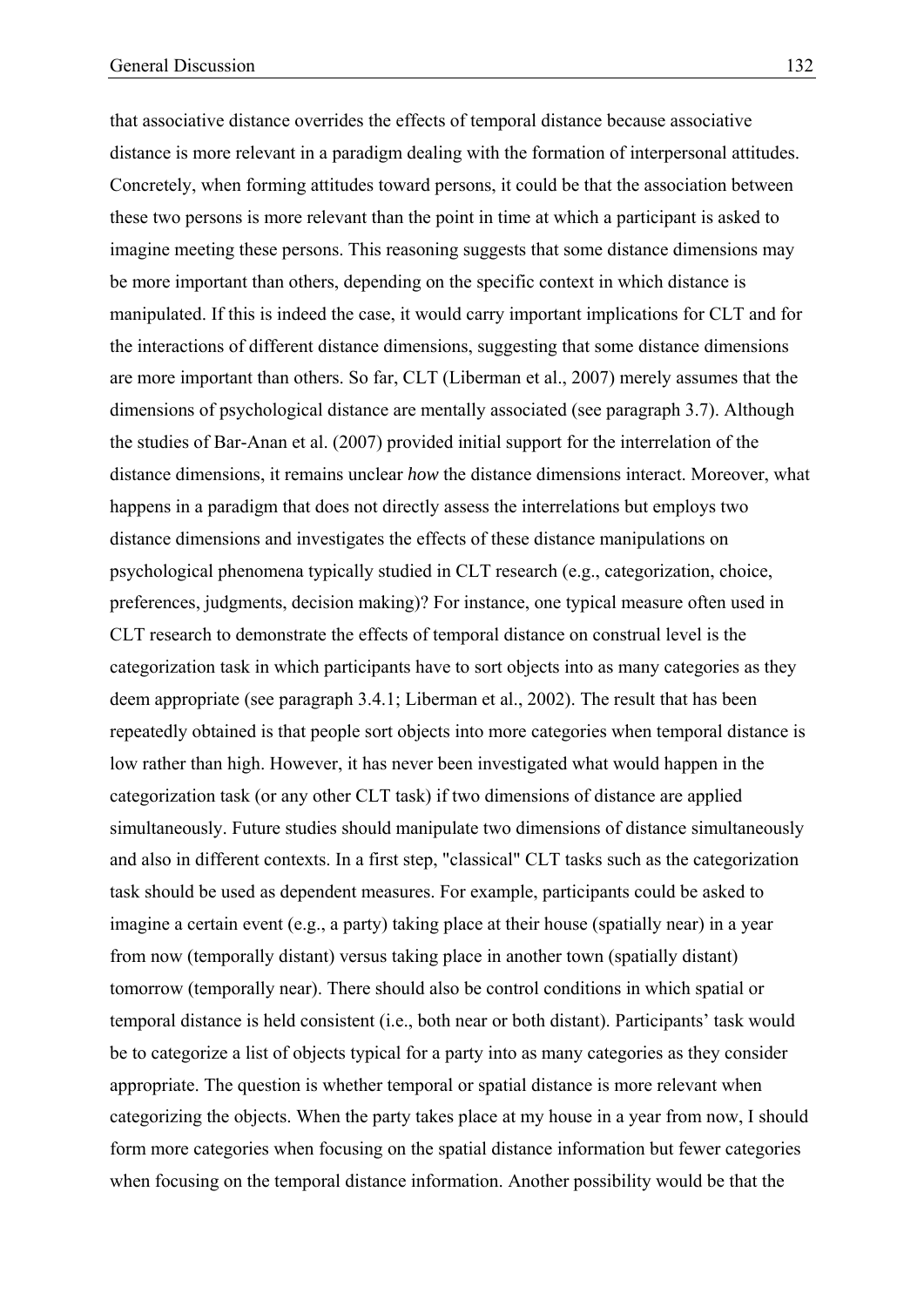distance manipulations cancel each other out such that no differences between "inconsistent" conditions are obtained. Based on results of such studies, it should be possible to derive precise predictions regarding the interaction of two distance dimensions in general and also regarding the interaction of associative distance with another dimension of distance in an evaluative learning paradigm. Furthermore, these results would allow expanding (or maybe even correcting) the assumptions of CLT by providing important insight into the question of whether different distance dimensions are equal and elicit similar construal effects or whether they are asymmetrically related in terms of structural properties as well as with regard to construal level (see also paragraph 3.8).

So far, the implications for future studies that have been discussed are all based directly on the results obtained in the present work. However, there are more ideas for future studies whose results can corroborate the underlying hypotheses of the present work. For instance, including a sensory preconditioning phase could support the assumption of an associative distance dimension. Sensory preconditioning refers to the phenomenon that affective value of the CS can be transferred to stimuli that have never been directly paired with the US but are pre-associated with the CS (Barnet et al., 1991; Hammerl & Grabitz, 1996; Walther, 2002). Based on the present studies, a CS2 should be paired with a CS1 prior to the conditioning phase during which CS1 is paired with an unambiguous or ambivalent US. The hypothesis regarding the pre-associated CS2 would be that the CS2 is at least equally or maybe even more distant than the CS1 because the CS2 is not directly associated with the US. The perceived distance of the CS2 should result in a strong focus on the abstract high level information presented about the US, thus leading to an evaluation of the CS2 that is based on the abstract trait information. In other words, there should be an interaction effect of CS2-US valence that is at least as pronounced (if not more) as the interaction of CS1-US valence. By demonstrating that the US-CS construal level effects can also be observed for the CS2 that is only pre-associated with the CS1, one would provide additional evidence that the USs are psychologically more proximal stimuli that are evaluated according to the valence of low level construals, whereas stimuli that are merely associated with the US or pre-associated with other CSs are perceived to be more distal and are thus evaluated according to the valence of high level construals.

Furthermore, in order to find out more about the processes underlying the observed effects, participants' attitudes should be assessed with an unobtrusive measure of evaluation such as the affective priming task (Fazio et al., 1995). Such an indirect measure of evaluation should be included in future studies in order to find out whether the advantage of low level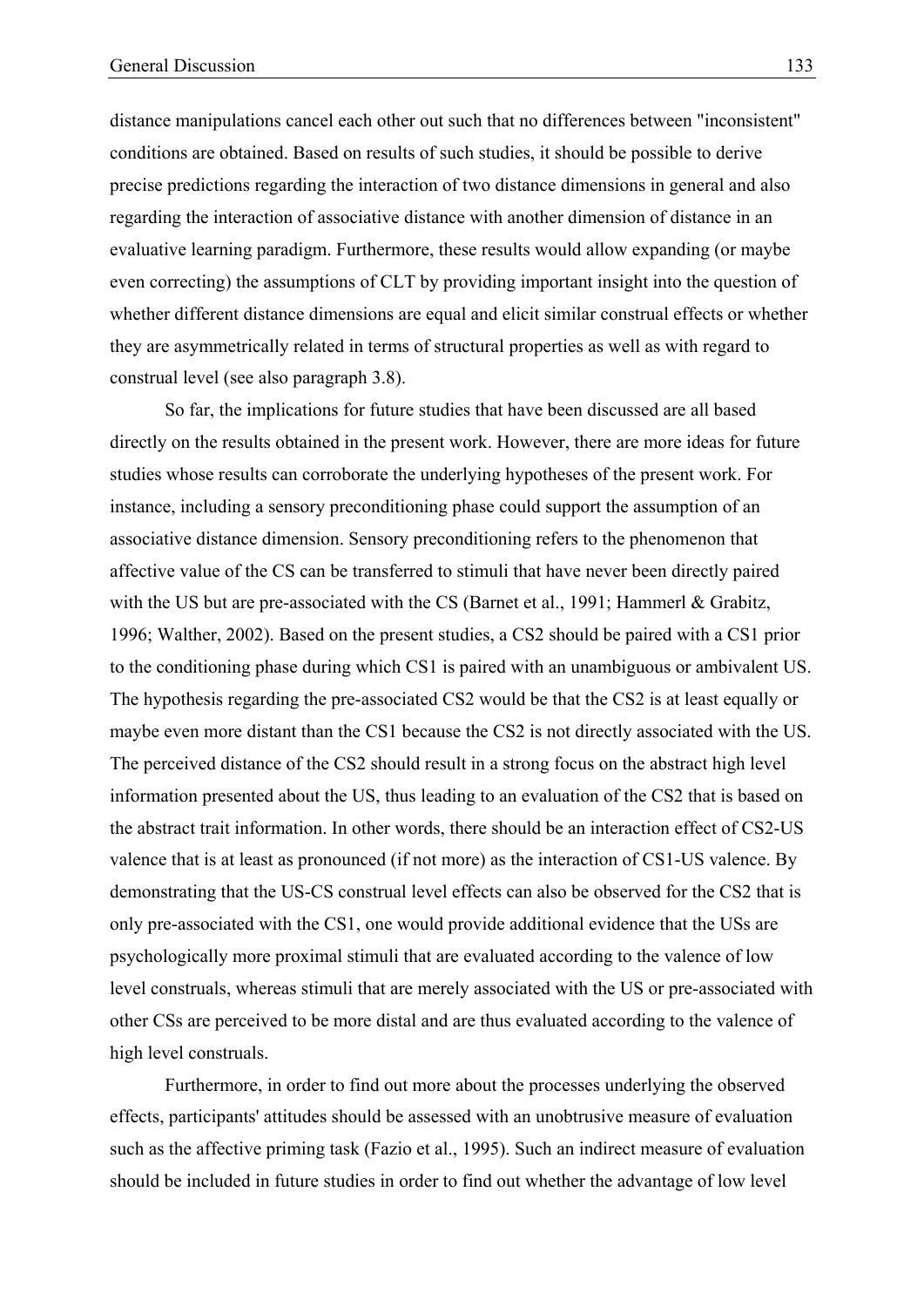information over high level information in the evaluation of the US (and vice versa in the evaluation of the CS) can also be obtained when participants do not state their evaluations in an explicit manner. The Associative Propositional Evaluation Model (APE model; Gawronski & Bodenhausen, 2006) assumes that explicit attitude measures tap evaluations that have their roots in propositional processes, whereas implicit attitude measures tap evaluations that have their roots in associative processes (Gawronski, Strack, & Bodenhausen, 2009). However, the APE model also postulates that associative and propositional processes mutually influence each other (Gawronski et al., 2009), which entails that an associative phenomenon can have a direct effect on an implicit measure and an indirect effect on an explicit measure that is mediated by the effect on the implicit attitude measure. Obtaining the US-CS construal level effects on both explicit and implicit measures would allow no definite conclusion regarding the process underlying the effect, although one could investigate whether the explicit effects are mediated by the implicit effects and vice versa. However, a possible dissociation of implicit and explicit measure would be a first hint that the processes underlying the US-CS construal level effects do depend on propositional reasoning. Although shedding light on the question of the processes underlying the effect of a differential weighting of high and low level information was not the primary aim of the present work, the addition of an implicit measure would be interesting in order to provide initial insight into this question.

#### **8.3 Theoretical perspectives and implications**

## *Implications for associative evaluative learning*

First, it has to be mentioned that the present work adds associative evaluative learning to the already rich list of phenomena and paradigms known to be influenced by psychological distance. Whereas previous CLT research has focused on areas such as judgments, choices, preferences, and decision making (to name only a few), the area of evaluative learning (or of learning in general) has been completely neglected. By demonstrating that there is an influence of psychological (i.e., associative) distance on learning, it could be demonstrated in the present research that our attitudes, as a product of evaluative learning, are also influenced by perceived distance.

In EC studies so far, the US has always been unambiguously positive or negative. However, when information with positive and negative valence is equally available, things become more complicated. Whether we acquire a positive or negative attitude toward a certain stimulus depends not only on the valence of the information but on the abstractness or concreteness (in other words, on the high and low level construal) of the information. One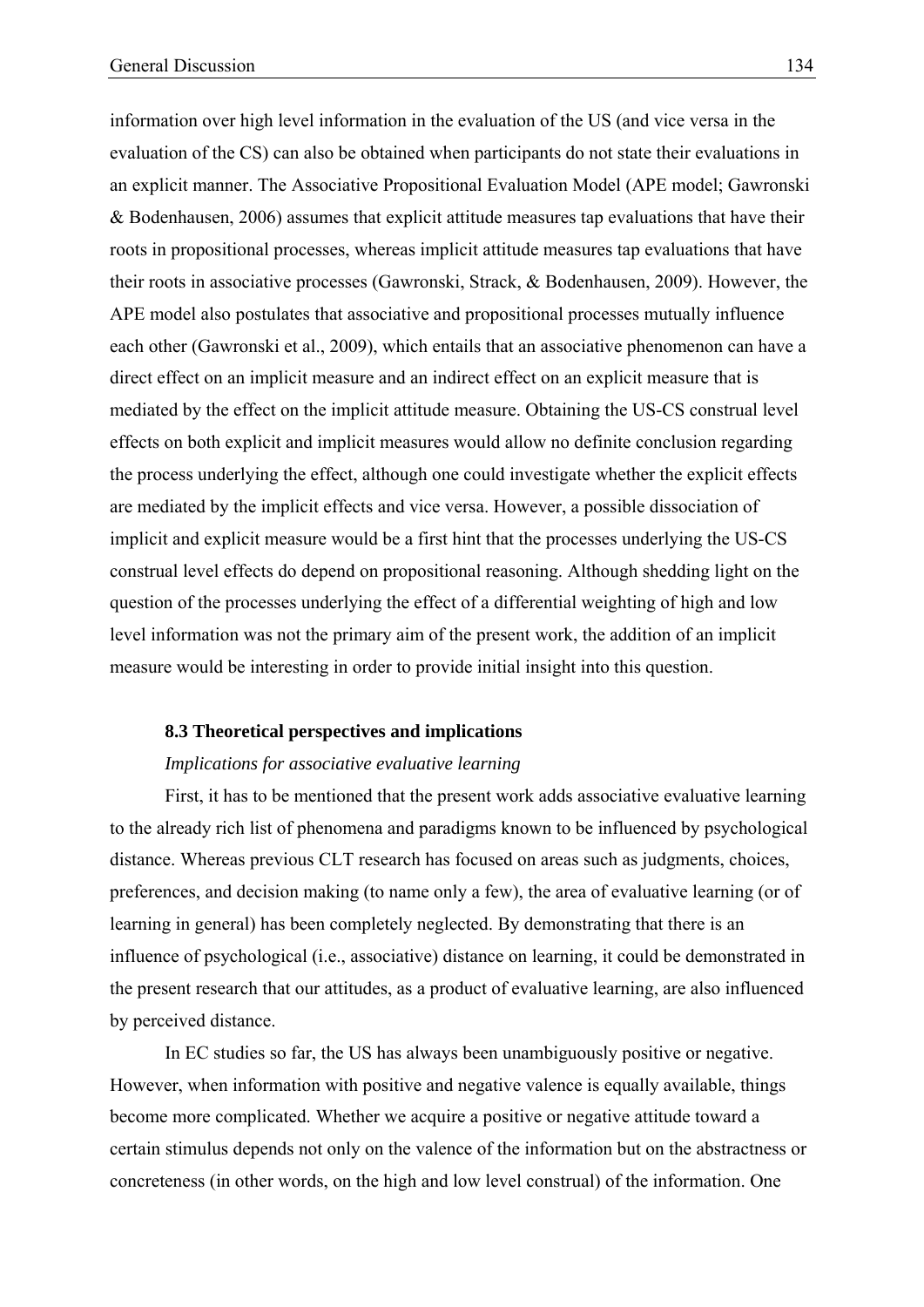piece of positive information and one piece of negative information can lead to a positive *or* a negative attitude depending on which information is more abstract. When evaluating the person about which we receive information, results revealed that the valence of the concrete information was more important for the formation of an attitude toward this person. The present work contributes to existing models of EC by demonstrating that ambivalent stimuli can serve as USs in an evaluative learning paradigm. Moreover, the evaluation of ambivalent USs is governed by certain rules that could be identified in the present work; namely that the evaluation of an ambivalent US depends on the valence of concrete information. This is also quite interesting from an applied perspective because it entails that people, products, or other objects about which we receive ambivalent information should generally be evaluated according to the valence of the more concrete (vs. abstract) information.

Interestingly, the evaluation of the CS did not mirror the evaluation of the US. When evaluating the CS, the abstract trait information was more salient. This is counterintuitive at first sight because associative learning theories would predict that the valence of the US would simply transfer to the CS, which was not the case. Instead, the weight given to each piece of information was reversed such that the CS was evaluated according to the abstract information. Specifically, the CS activated the representation of the associated US which consisted of both abstract and concrete features. The associative distance of the CS subsequently led to a focus on the abstract features. Thus, participants encoded both kinds of information but assigned different weight to each piece of information, depending on whether they evaluated the person directly (i.e., US) or another associated person (i.e., CS). Most importantly, this led to attitudes toward the USs and CSs that were of opposite valence. For instance, an ambivalent US was evaluated positively because it possessed a positive low level feature, whereas an associated CS was evaluated negatively because the abstract feature of the US was negative.

These results are particularly remarkable because they contradict one major assumption of all theories of associative learning (e.g., Baeyens et al., 1992a; Martin & Levey, 1978), namely that US and CS become similar as a result of conditioning. In other words, these models propose that a neutral CS becomes more positive (negative) after being paired with a positive (negative) US. The present research predicted and found that this assumption does not hold true when the US is ambivalent. In these cases, a neutral CS takes on the valence opposite to the valence of the US. Thus, US and CS can also become dissimilar after successful conditioning. These findings reveal that traditional learning theories cannot capture the effects of ambivalent USs on associated CSs. Although the assumption of a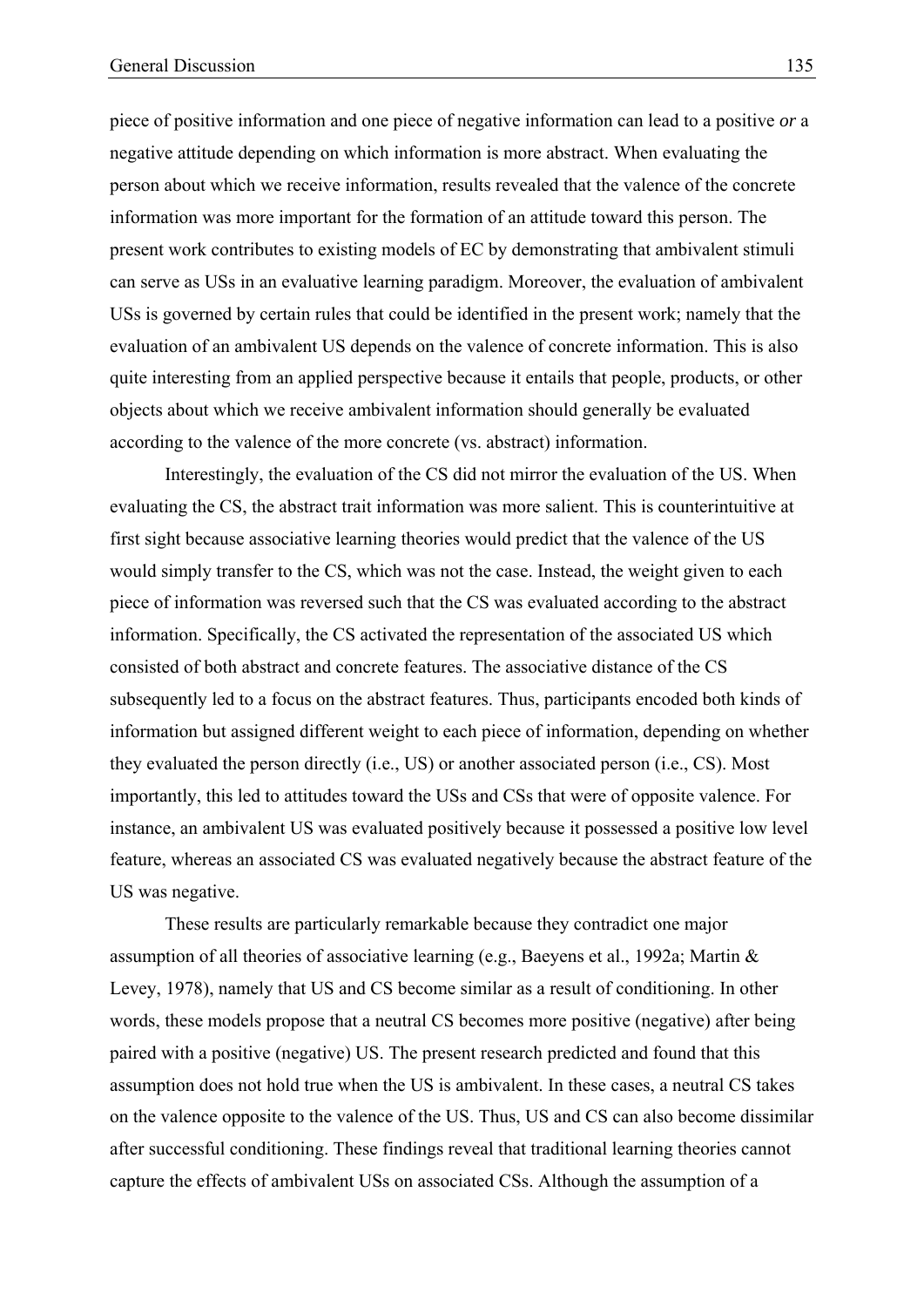similarity of US and CS after conditioning is reliably confirmed in a plethora of conditioning studies (e.g., Baeyens et al., 1989a,1992a, 1998; De Houwer et al., 2001; Walther, 2002), the explanatory power of associative learning theories reaches a limit when the US is ambivalent. In other words, the present research was able to identify a boundary condition under which the predictions of established learning theories do not apply, namely when the US is ambivalent.

Furthermore, the present results also bear some other important implications for conditioning in general because they make clear that it is not only valence that is encoded and subsequently transferred to an associated stimulus. The present research adds to the already existing evidence that conditioning is no low level mechanical process during which a simple association between two events is learned and a response is simply passed from one stimulus to another (e.g., Field, 2006a; Rescorla, 1988). In other words, the fact that participants in the present studies were able to encode both kinds of valences and, even more importantly, were able to differentially weigh high and low level information depending on which stimulus had to be evaluated provides further evidence that conditioning does not represent an extremely restricted form of learning in which a single stimulus becomes associated with a single outcome. Rather, associations between representations of multiple events are formed during conditioning. However, although it is evident that conditioning is more complex than assumed by traditional learning theorists, it is still a topic of debate which theoretical processes are actually underlying EC effects. It seems indisputable that associative evaluative learning is accomplished by the formation of associations between representations in memory (De Houwer, 2009a). However, although EC effects are by definition associative, they are not necessarily due to the automatic formation of associations in memory. Some researchers claim that conditioning effects are mainly based on propositional processes (De Houwer, 2009a), whereas others postulate that conditioning is mainly based on associative processes (Rescorla & Wagner, 1972). Given that there is abundant evidence for both kinds of assumptions (e.g., Dawson & Schell, 1987; De Houwer, 2009a; De Houwer, Vandorpe, & Beckers, 2005; Rescorla, 1974; Walther et al., 2005), it seems most fruitful for future research to identify the conditions under which associative versus propositional processes prevail. Although the results of the present work suggest that propositional processes do play a role in associative learning, this conclusion is tentative. Specifically, it is not clear yet whether the differential weighting of high and low level information when evaluating a proximal versus a distal stimulus occurs automatically, which would favor a purely associative account, or needs cognitive resources, which would speak for a propositional account.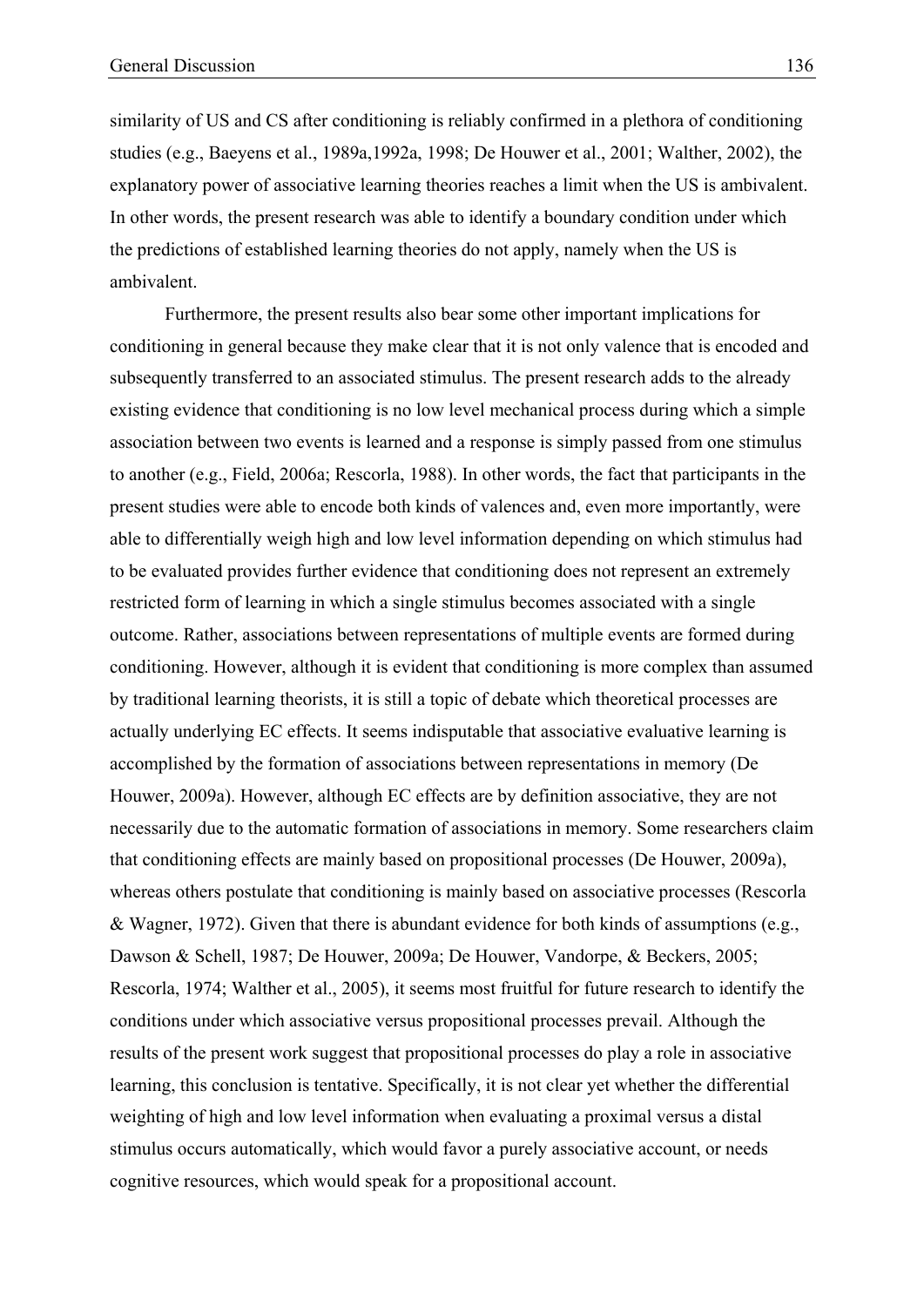## *Associative distance as a dimension of psychological distance*

An important issue is whether and how associative distance fits into the framework of CLT. As outlined in paragraph 3.1, CLT defines psychological distance as something that cannot be experienced directly but needs to be constructed or reconstructed (Liberman et al., 2007). Put differently, the directness of experience determines whether an object or event is psychologically near or distant. Starting from this definition of psychological distance, associative distance can easily be regarded as a dimension of psychological distance. The US is more proximal than the CS because it can be experienced more directly. A critical reader might argue that the experience of the US also involves construal because the attitude toward the US is inferred from the information provided about the US. It is true that the US in the present studies is not directly experienced in the sense that it constitutes the so-called zerodistance point. However, the critical point is that a US is always experienced *more directly* than a CS. Thus, in a relative sense, the US is more proximal than the CS. From a definitional point of view, associative distance can be considered an instance of psychological distance just as temporal, spatial, social, and hypothetical distance. The question that remains is how the inclusion of associative distance as a dimension of psychological distance can contribute to or extend the theoretical framework of CLT. First of all, it extends CLT by demonstrating that there are forms of psychological distance that differ in several respects form the other dimensions but still produce construal level effects. Some aspects clearly differentiate associative distance from the "traditional" forms of psychological distance.

First, due to its definition, associative distance seems to be restricted to one certain paradigm, namely (evaluative) conditioning. Specifically, associative distance effects can only be demonstrated in a conditioning paradigm, which means that the domain in which the effects show (evaluative learning, attitude formation) is interwoven with the dimension of distance (i.e., associative distance). However, considering that evaluative conditioning not only takes place in the laboratory but in various instances in everyday life in which attitudes toward all different kinds of attitude objects are formed, it might be incorrect to speak of a restriction. Rather, the fact that the paradigm is interwoven with the distance dimension is a special characteristic that differentiates associative distance from all other forms of psychological distance whose effects do not depend on the application of one specific paradigm. A closely related aspect refers to a more methodological difference: Associative distance can only be realized within- and not between-subjects because no association of CS and US can be established if only one of these two stimuli is presented. As a consequence, none of these stimuli would be perceived to be more proximal or more distant than the other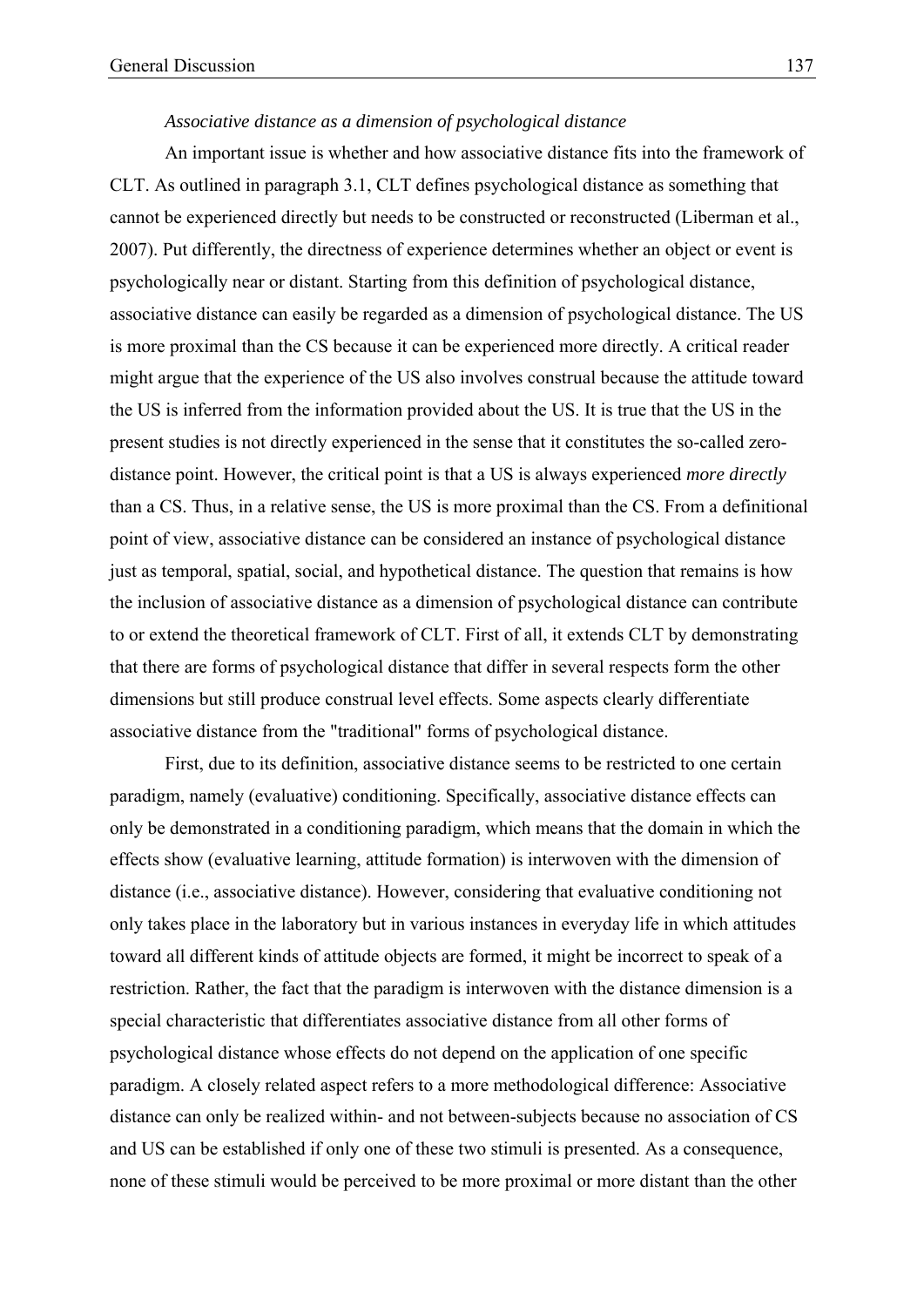one. In other words, the perception of associative distance establishes relatively, meaning that one stimulus or event can only be perceived to be distant when it is put into an associative relation to another stimulus or event. The CS is perceived to be distant when being put into an associative relation with the US. In previous research, the other dimensions of distance have always been realized between-subjects although a within-subject manipulation is thinkable as well. Regarding temporal distance, for instance, participants could be asked to imagine two or more scenarios, with some taking place in the near and some in the distant future. From a theoretical point of view, there seems to be no a-priori reason why psychological distance (e.g., temporal) should not lead to the hypothesized results when manipulated within-subjects. On the contrary, considering that estimations of distance are subjective, it is surprising that CLT studies so far have only manipulated distance between-subject, thus preventing a differential perception of distance (i.e., near vs. distant) within the same participants. Trying to establish representations of near and distant future events in the very same participants seems to be a fruitful idea for further studies in order to test the robustness and possible limitations of CLT.

A second interesting difference of associative distance concerns the circumstance that the psychological meaning of the distal stimulus (the CS) changes during the experiment. As outlined above, the CS acquires its meaning via association with the US. Thus, the CS is by definition meaningless at the beginning of the experiment and acquires affective meaning throughout the course of the experiment. Once the association to the US is established, the CS also elicits positive or negative reactions. Based on the fact that the CS becomes affectively meaningful, one could argue that the CS also becomes more proximal. This is quite different to all the other distance dimensions in which both poles of distance are held constant throughout the experiment. For example, in a temporal distance study, a participant is asked to imagine an event either tomorrow or in a year from now. This does not change throughout the whole experiment as the distance that is to be imagined remains constant. However, the fact that the affective meaning of the CS changes does not necessarily and imperatively mean that the perceived distance towards the CS changes. Particularly, it is not the perceived distance towards the CS but only the affective meaning of the CS that changes. The CS should always be perceived as being more distant than the US, be it at the beginning of the study when the CS is a neutral stimulus or be it at the end of the study when it has acquired some meaning. What matters regarding the perception of the CS as a distal stimulus is not its affective meaning but its association to the US. The CS is always and only introduced in relation to the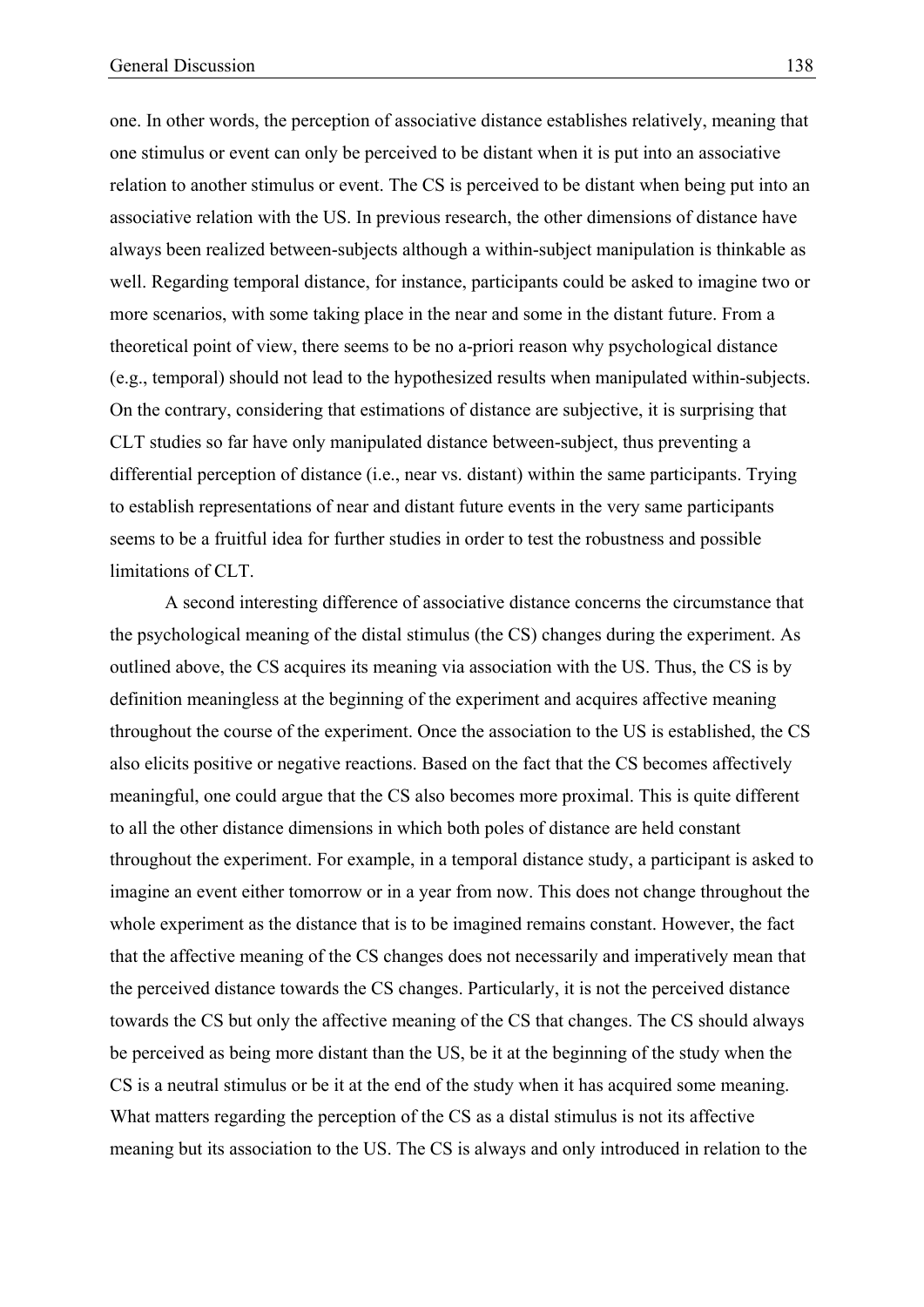associated US; there is no direct "contact" of participant and CS. Thus, the US-CS association mediates the relation of the participant to the CS.

A third aspect relates to the question of whether associative distance is a separate dimension of psychological distance or whether it constitutes a special kind of social distance. Social distance itself differs from the three other dimensions of psychological distance (temporal, spatial, hypotheticality). Whereas temporal distance, for example, always and only refers to a temporal aspect that can be expressed in different units of time measurement (e.g., weeks, months, years), social distance refers to many different kinds of social relations or interactions, such as self and other, similar and dissimilar others, in-group and out-group members, as well as status differences. It seems that social distance is more of a superordinate concept under which different instances of social distance can be subsumed. Does associative distance fit under the umbrella of social distance? Most generally, one could argue that the fact that associative distance is part of an evaluative learning paradigm that leads to the formation of interpersonal attitudes already makes it an instance of social distance. A more specific pro argument is that in associative distance as well as in social distance, the two poles of the dimensions constitute "social stimuli". The instances of social distance all refer to persons (i.e., self-other, similar-dissimilar, etc.) or characteristics of persons (i.e., powerful vs. powerless). This clearly differentiates social distance from the other dimensions of psychological distance. Although USs and CSs in the present studies have been persons (or at least living creatures) one could argue that in EC the US and CS stimuli can also be objects or events. This is true but as long as these stimuli do possess certain characteristics, namely high and low level features, the US-CS construal level effects should still be observed. Thus, in associative as well as in other instances of social distance, the two poles of distance are either persons or objects possessing certain characteristics (e.g., characteristics that make them similar or dissimilar; high and low level characteristics).

An argument that possibly speaks against the conceptualization of associative distance as an instance of social distance is that in associative distance more preconditions need to be met in order to obtain construal level effects. For instance, for the similar-dissimilar dimension of social distance, the precondition is that one stimulus is perceived to be similar and one stimulus is perceived to be dissimilar by participants. In associative distance, however, the preconditions are more complex. Specifically, one needs a valenced stimulus and a neutral stimulus which are put into an associative relation to each other. Additionally, the valenced stimulus has to possess high and low level features in order to demonstrate the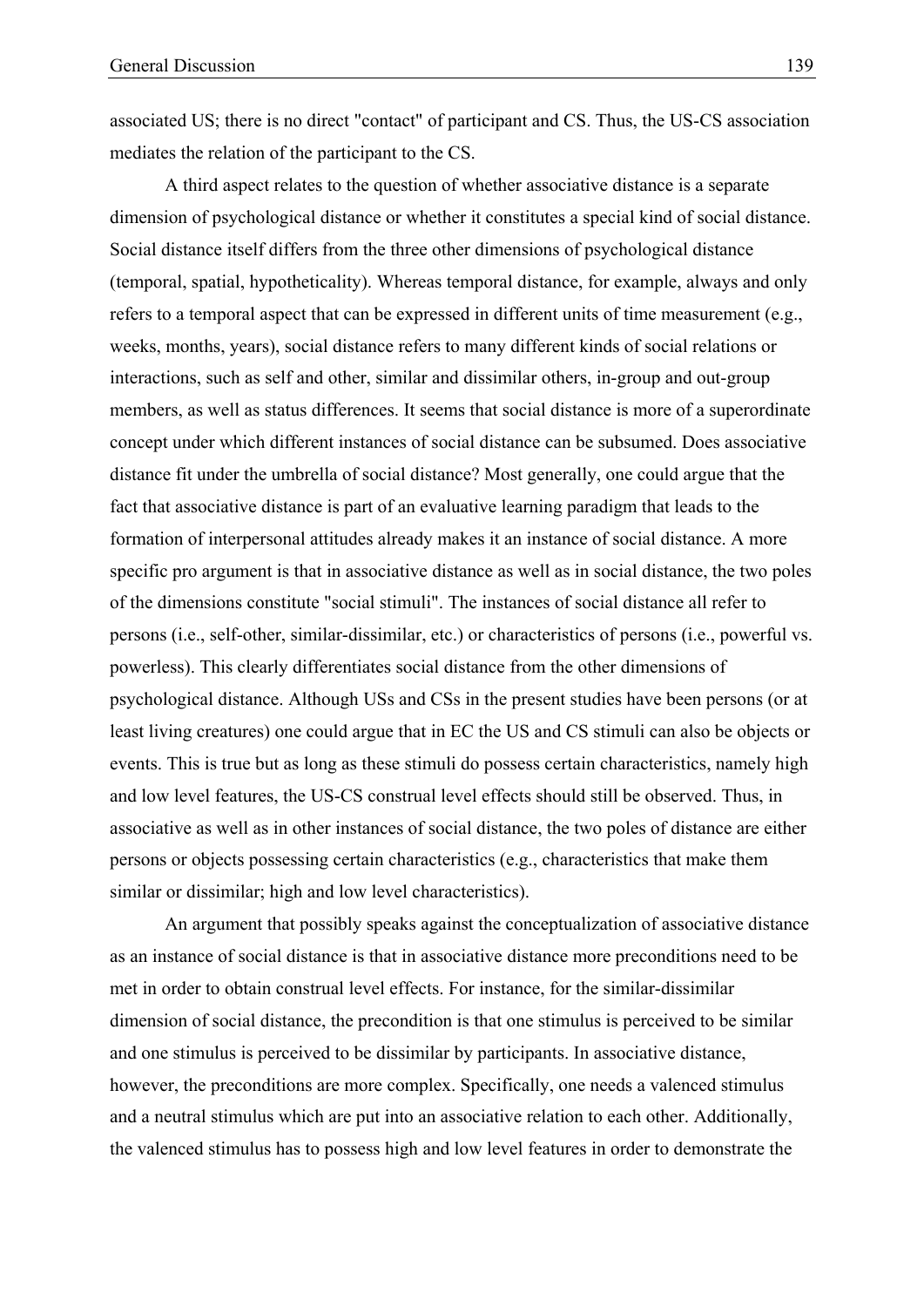differential influence of the valence of high and low level feature on the evaluation of US and CS.

Taken together, the question of whether associative distance can be regarded as an instance of social distance remains a subject of speculation at the present moment. In order to emphasize its significance and its special characteristics, it is proposed to conceptualize associative distance as a separate dimension of psychological distance. However, the more important, superordinate question is whether associative distance does indeed constitute a dimension of psychological distance at all. Although one could argue that the above mentioned differences to the other distance dimensions are reasons to exclude associative distance from the framework of CLT, it seems more fruitful for further theoretical development to choose a different perspective. The first and foremost reason to include associative distance into CLT is that the effects observed in the present work can be explained with an association between distance and construal level as postulated by CLT. Including associative distance into the theoretical framework of CLT should encourage researchers to keep their eyes open and search for still other distance dimension that at first sight might seem not suitable to fit into CLT but that can nonetheless produce construal level effects. Including associative distance not only broadens the theory but also extends the concept and the understanding of distance. And just as evaluative learning and attitude formation have been discovered as being influenced by psychological distance there might be other phenomena or areas that have so far been neglected in CLT research but that might be influenced by a yet to be discovered instance of psychological distance.

#### *Social communication and interaction*

The results of the present studies also bear interesting implications for social communication and interaction. With the use of language we can regulate our relationships with friends, acquaintances, and strangers. Several studies have shown that the use of concrete words, e.g. verbs, leads to more proximity, whereas the use of abstract words leads to more distance (for an overview see Semin, 2007). A number of experiments have addressed the relationship between language use and quality of interpersonal rapport. One experimental paradigm that has been used in this context is the question-answer paradigm (Semin, 2000). This research has shown that the abstractness of the verb used in a question influences the abstractness of the answer provided. More important for the present research, it was shown that the use of concrete questions leads to stronger feelings of proximity and friendliness toward the interviewer (Rubini & Kruglanski, 1997). Thus, abstract or concrete language use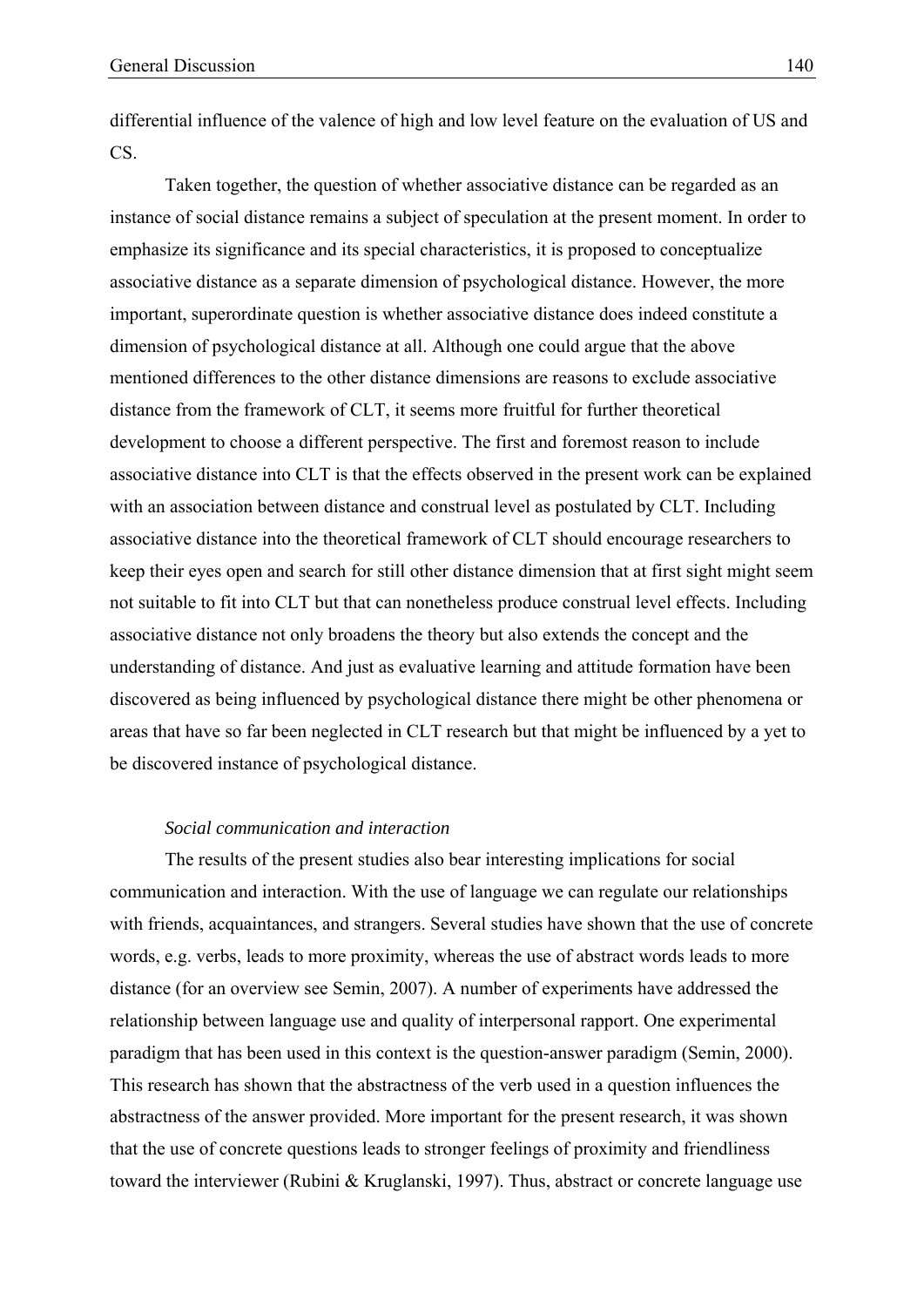seems to influence whether we perceive others to be proximal or distal to us. We use more concrete words when we describe people close to us and use more abstract words when describing people more distal to us. One study by Fiedler et al. (1995), for example, showed that couples changed the abstractness of their interpersonal language over time, such that short-term couples used more abstract words compared to couples who knew each other for a longer period and who displayed proximity by using more concrete language. Although the present research is not exactly dealing with language use but rather with abstract and concrete information that can be conveyed by means of specific linguistic devices, the results can nonetheless be considered an important addition to the existing data on interpersonal communication. When communicating positive or negative information about a person X, the abstraction of language is one determinant of the attitude formed toward X. Moreover, the abstraction of the information not only influences the attitude toward X but possibly also the attitude toward people merely associated with person X. The attitude toward a person does not only depend on the valence of the presented information about that person but also on the abstractness of the provided information. A possible implication of the present results is that we can influence how others are evaluated simply by communicating information about others either abstractly or concretely. For instance, if you want others to like your new friend you should describe your friend in concrete positive terms rather than in abstract positive terms. This should lead to a feeling of greater proximity of your new friend (Semin, 2007). Based on the results of the present research, it should also lead to a more positive evaluation of your friend as compared to when the positive information is communicated in a more abstract way. Going one step farther, the way you communicate information about your friend not only influences the evaluation of your friend but also the evaluation of people merely associated with him. These findings of the present work extend the research on social communication and interaction by providing evidence that the use of concrete versus abstract language influences how we evaluate a person about which information is conveyed as well as others that are merely associated with this person.

## *Conclusion*

The present results provide important implications for the formation of attitudes. Research on EC has already shown that an association to a liked or disliked individual can influence and even reverse the attitude we have about a target person (Walther, 2002; Walther et al., 2007). If an unknown (and neutral) person is seen in the presence of a person the perceiver dislikes, the perceiver may also come to dislike the innocent individual. The results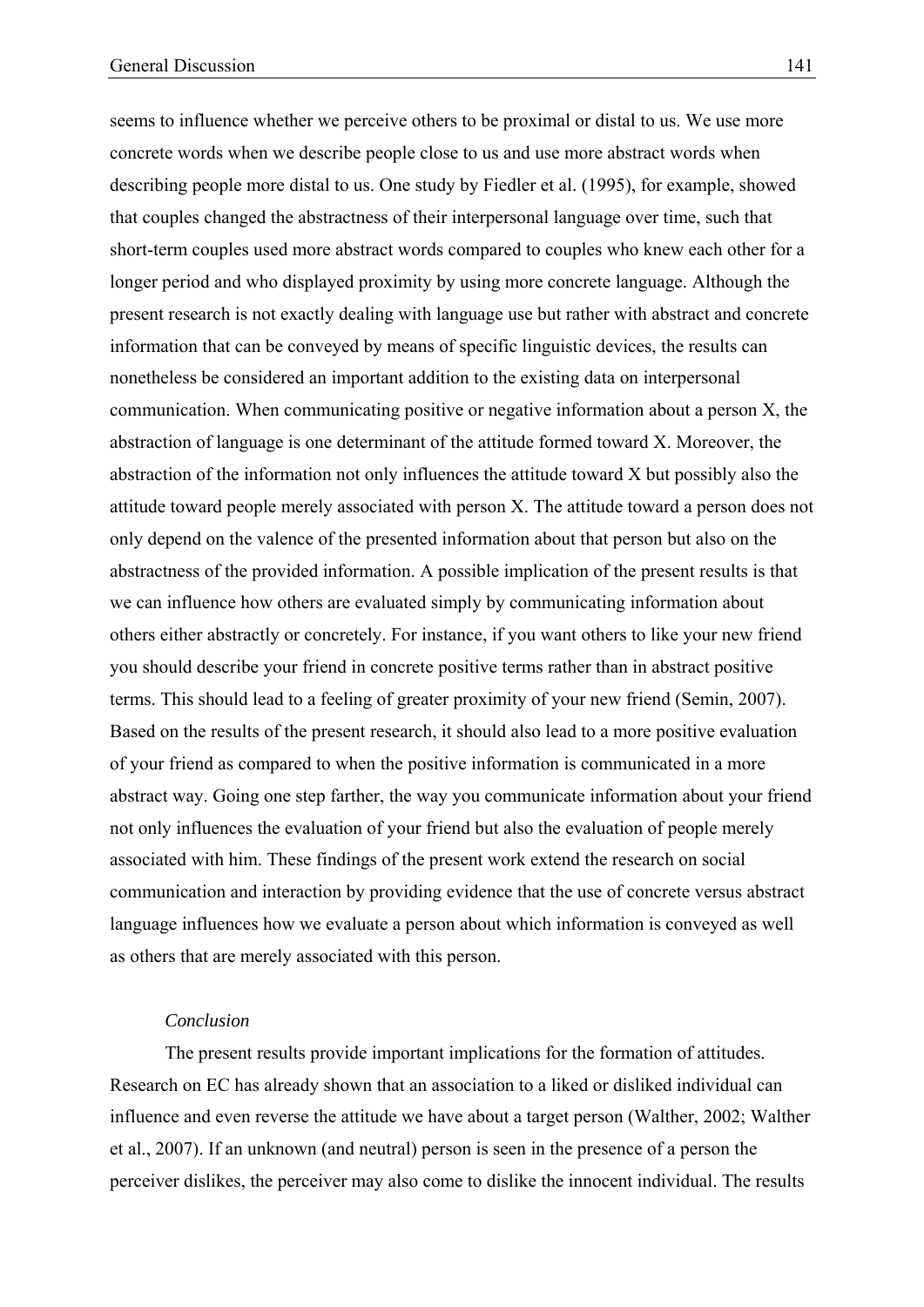of the present work add to these findings by demonstrating that knowing whether a person is liked or disliked might not be enough to predict whether an associated individual will also be liked or disliked. There are cases when it is necessary to know why a person is liked or disliked, or more specifically, which information led to this attitude. In general, if a person is disliked, it might be advisable for you to stay away from this person because others could dislike you as well. However, if you know that this person is disliked because he is in a bad mood but is usually known to be a kind and generous person, you may want to reconsider your decision. Being associated with this person might lead to a negative evaluation of the person itself but to a more positive (or at least less negative) evaluation of you.

This brings us back to the scenario introduced in the first paragraph of the present work. Remember Tom who has been described as a person who is generally helpful but who behaved negatively in a certain situation. Tom was associated with a woman about which no information was provided. The results of the present research allow giving an answer to the question of how Tom and the associated woman would be evaluated. In order to form an attitude toward Tom and the woman accompanying him, it is not enough to know that Tom possesses a positive and a negative feature. Rather, the abstractness of the features is crucial. Applying the results from the present studies, it is most likely that Tom would be evaluated rather negatively because he behaved badly in the restaurant. However, the woman associated with Tom should be evaluated quite positively because she is associated with a helpful person.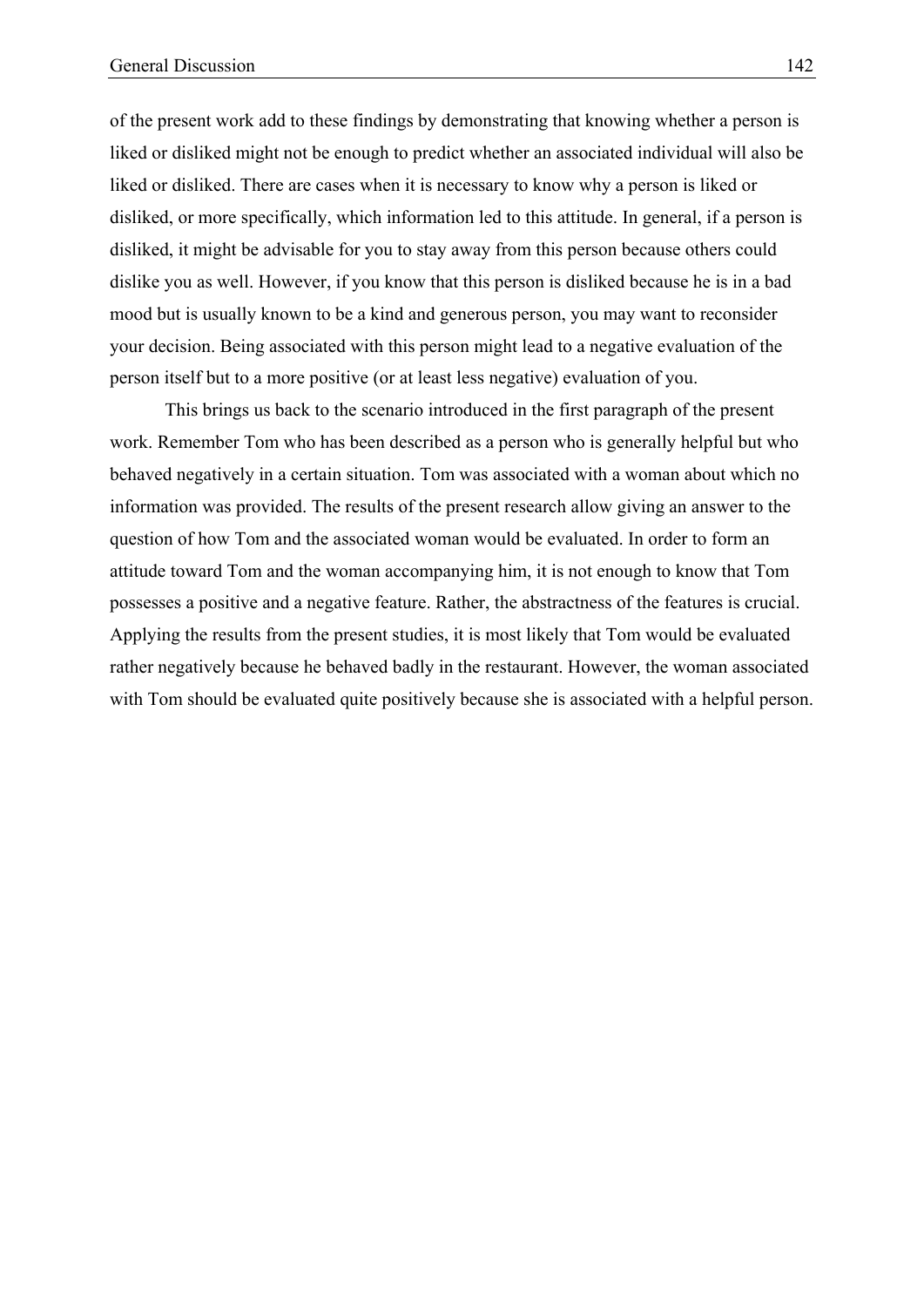## **9 References**

- Abramson, C. I., Armstrong, P. M., Feinman, R. A., & Feinman, R. D. (1988). Signaled avoidance in the eye withdrawal reflex of the green crab. *Journal of the Experimental Analysis of Behavior, 50,* 483-492.
- Ainslie, G. (1975). Specious reward: A behavioral theory of impulsiveness and impulse control. *Psychological Bulletin, 82,* 463-496.
- Ainslie, G., & Haslam, N. (1992). Hyperbolic discounting. In G. Loewenstein & J. Elster (Eds.), *Choice over time* (pp. 57-92). New York, NY: Russell Sage Foundation.
- Aitken, M. R. F., Larkin, M. J. W., & Dickinson, A. (2000). Super-learning of causal judgments. *Quarterly Journal of Experimental Psychology. Section B, Comparative and Physiological Psychology, 53,* 59-81.
- Allen, C. T., & Janiszewski, C. A. (1989). Assessing the role of contingency awareness in attitudinal conditioning with implications for advertising research. *Journal of Marketing and Research, 26,* 30-43.
- Allport, G. W. (1935). Attitudes. In C. M. Murchison (Ed.), *Handbook of social psychology*  (pp. 796-834). Winchester, MA: Clark University Press.
- Angermeyer, M. C., & Matschinger, H. (1995). Violent attacks on public figures by persons suffering from psychiatric disorders: Their effect on the social distance towards the mentally ill. *European Archives of Psychiatry and Clinical Neuroscience, 245,* 159- 164.
- Armony, J. L., Servan-Schreiber, D., Cohen, J. D., & LeDoux, J. E. (1995). An anatomicallyconstrained neural network model of fear conditioning. *Behavioral Neuroscience, 109,* 246-256.
- Armony, J. L., Servan-Schreiber, D., Cohen, J. D., & LeDoux, J. E. (1997). Computational modelling of emotion: Explorations through the anatomy and physiology of fear conditioning. *Trends in Cognitive Sciences, 1,* 28-34.
- Atkinson, R. L., Atkinson, R. C., Smith, E. E., & Hilgard, E. R. (1987). *Introduction to psychology* (9<sup>th</sup> ed.). New York: Harcourt, Brace, Jovanovich.
- Askew, C., Zioga, M., & Field, A. (2004). *Vicarious learning and the development of fear in children.* British Psychological Society Annual Conference, London  $(15<sup>th</sup> - 17<sup>th</sup>$  April).
- Baeyens, F., Crombez, G., Hendrickx, H., & Eelen, P. (1995). Parameters of human evaluative flavor-flavor conditioning. *Learning and Motivation, 26,* 141-160.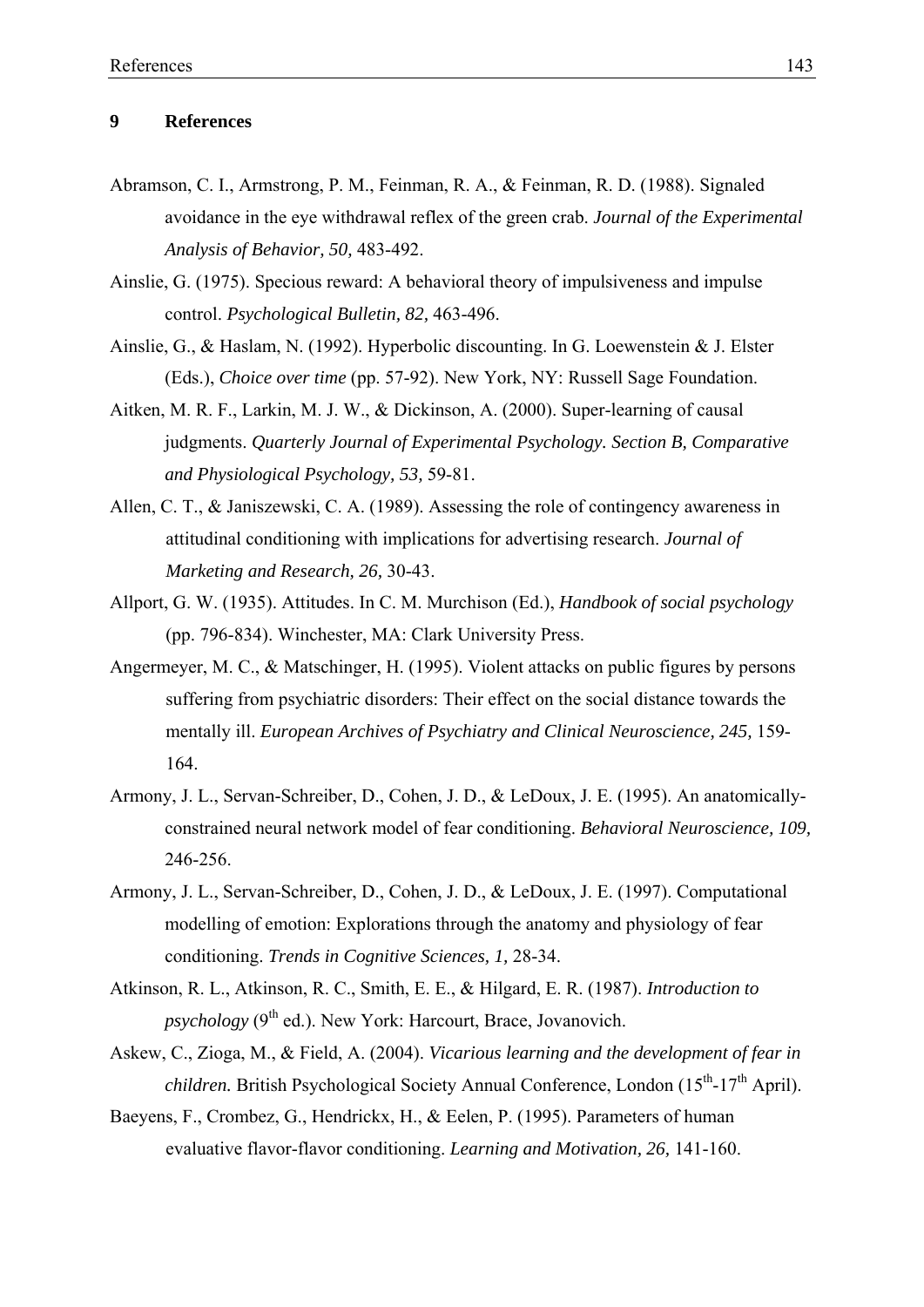- Baeyens, F., Crombez, G., van den Bergh, O., & Eelen, P. (1988). Once in contact always in contact: Evaluative conditioning is resistant to extinction. *Advances in Behaviour Research and Therapy, 10,* 179-199.
- Baeyens, F., Eelen, P., & Crombez, G. (1995). Pavlovian associations are forever: On classical conditioning and extinction. *Journal of Psychophysiology, 9,* 127-141.
- Baeyens, F., Eelen, P., Crombez, G., & van den Bergh, O. (1992a). Human evaluative conditioning: Acquisition trials, presentation schedule, evaluative style and contingency awareness. *Behavior Research and Therapy, 30*, 133-142.
- Baeyens, F., Eelen, P., & van den Bergh, O. (1990). Contingency awareness in evaluative conditioning: A case for unaware affective-evaluative learning. *Cognition and Emotion, 4,* 3-18.
- Baeyens, F., Eelen, P., van den Bergh, O., & Crombez, G. (1989a). Acquired affectiveevaluative value. Conservative but not unchangeable. *Behaviour Research and Therapy, 27,* 279-287.
- Baeyens, F., Eelen, P., van den Bergh, O., & Crombez, G. (1989b). The influence of CS-US perceptual similarity/dissimilarity on human evaluative learning and signal learning. *Learning and Motivation, 20,* 322-333.
- Baeyens, F., Eelen, P., van den Bergh, O., & Crombez, G. (1990). Flavor-flavor and colorflavor conditioning in humans. *Learning and Motivation, 21,* 434-455.
- Baeyens, F., Eelen, P., van den Bergh., O., & Crombez, G. (1992b). The content of learning in human evaluative conditioning: Acquired valence is sensitive to US revaluation. *Learning and Motivation, 23*, 200-224.
- Baeyens, F., De Houwer, J., Vansteenwegen, D., & Eelen, P. (1998). Evaluative conditioning is a form of associative learning: On the artifactual nature of Field and Davey's (1997) artifactual account of evaluative learning. *Learning and Motivation, 29,* 461-474.
- Baeyens, F., Hermans, R., & Eelen, P. (1993). The role of CS-US contingency in human evaluative conditioning. *Behaviour Research and Therapy, 31,* 731-737.
- Baeyens, F., Vansteenwegen, D., De Houwer, J., & Crombez, G. (1996). Observational conditioning of food valence in humans. *Appetite, 27,* 235-250.
- Baeyens, F., Wrzesniewski, A., De Houwer, J., & Eelen, P. (1996). Toilet rooms, body massages, and smells: Two field studies on human evaluative odor conditioning. *Current Psychology, 15,* 77-96.
- Bakker-De Pree, B. J., Defares, P. B., & Zwaan, E. J. (1970). The conditioning of evaluative meaning. *Acta Psychologica, 32,* 281-289.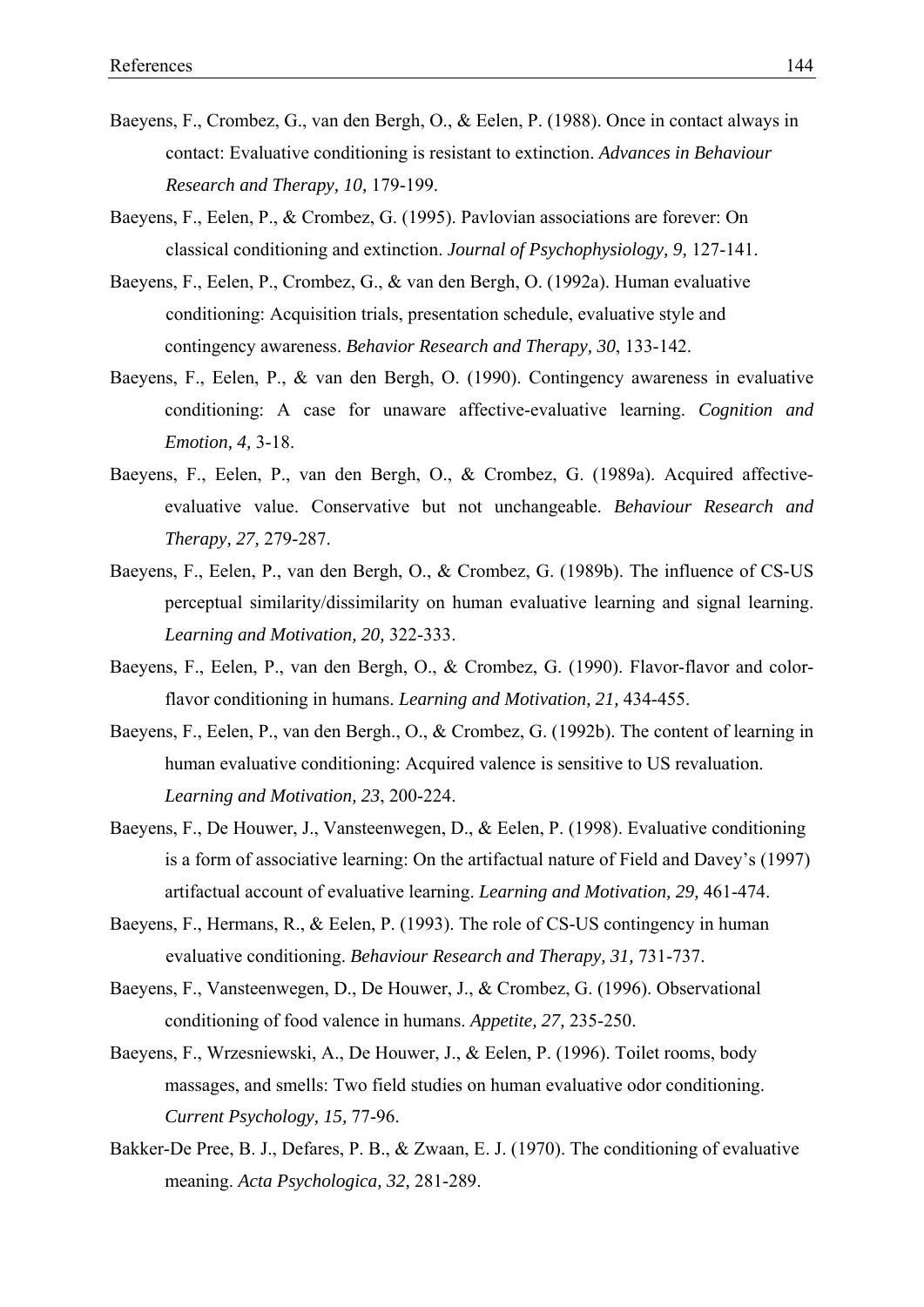- Balota, D. A., Ferraro, F. R., & Connor, L. T. (1991). On the early influence of meaning in word recognition: A review of the literature. In P. J. Schwanenflugel (Ed.), *The psychology of word meanings* (pp. 187-222). Hillsdale, NJ: Lawrence Erlbaum Associates, Inc.
- Bar-Anan, Y., Liberman, N., & Trope, Y. (2006). The association between psychological distance and construal level: Evidence from an implicit association test. *Journal of Experimental Psychology: General, 135,* 609-622.
- Bar-Anan, Y., Liberman, N., Trope, Y., & Algom, D. (2007). Automatic processing of psychological distance: Evidence from a Stroop task. *Journal of Experimental Psychology: General, 136,* 610-622.
- Bargh, J. (1984). Automatic and conscious processing of social information. In R. S. Wyer & T. K. Srull (Eds.), *Handbook of social cognition* (Vol. 3, pp. 1-43). Hillsdale, NJ: Erlbaum.
- Bargh, J. A. (2006). What have we been priming all these years? On the development, mechanisms, and ecology of nonconscious social behavior. *European Journal of Social Psychology, 36,* 147-168.
- Barnet, R. C., Grahame, N. J., & Miller, R. E. (1991). Comparing the magnitude of secondorder conditioning and sensory preconditioning effects. *Bulletin of the Psychonomic Society, 29,* 133-135.
- Bartsch, K., & Wellman, H. M. (1988). Young children's conception of distance. *Developmental Psychology, 24,* 532-541.
- Baumeister, R. F., Bratlavsky, E., Finkenauer, C., & Vohs, K. D. (2001). Bad is stronger than good. *Review of General Psychology, 5,* 323-370.
- Beckers, T., Miller, R. R., De Houwer, J., & Urushihara, K. (2006). Reasoning rats: Forward blocking in Pavlovian animal conditioning is sensitive to constraints of causal inference. *Journal of Experimental Psychology: General,* 135, 92-102.
- Bierley, C., McSweeney, F.K., & Vannieuwkerk, R. (1985). Classical conditioning of preferences for stimuli. *Journal of Consumer Research, 12,* 316-323.
- Borgida, E., & Nisbett, R. E. (1977). The differential impact of abstract vs. concrete information on decisions. *Journal of Applied Social Psychology, 7,* 258-271.
- Boroditsky, L. (2000). Metaphoric structuring: Understanding time through spatial metaphors. *Cognition, 75,* 1-28.
- Bouton, M.E. (1993). Context, time and memory retrieval in the interference paradigms of Pavlovian learning. *Psychological Bulletin, 114,* 80-99.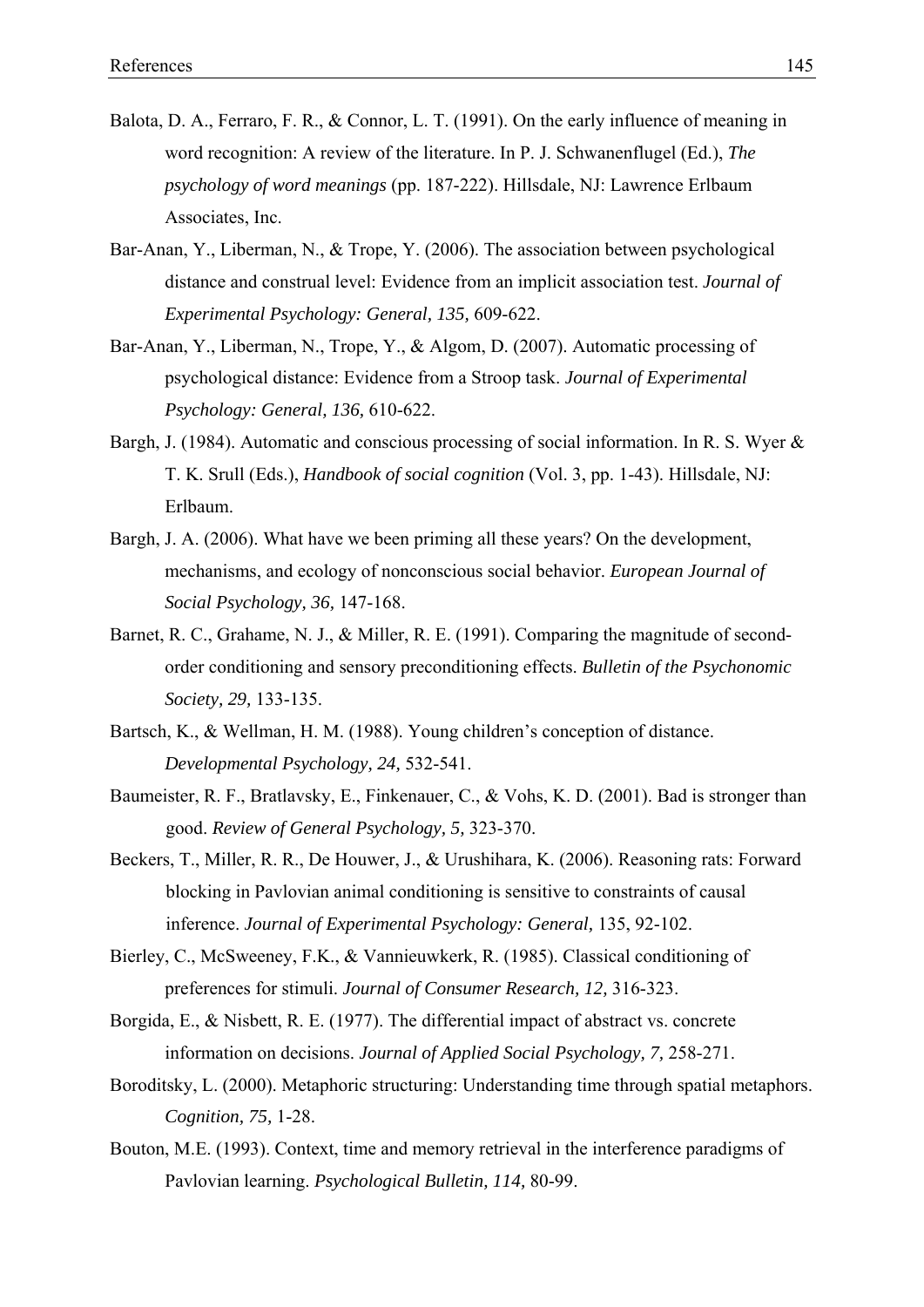- Bouton, M.E. (1998). The role of context in classical conditioning: Some implications for cognitive behaviour therapy. In W.T. O'Donahue (Ed.), *Learning and behaviour therapy* (pp.59-84). Boston: Allyn & Bacon.
- Bower, G. H. (1981). Mood and memory. *American Psychologist, 36,* 129-148.
- Bower, G. H. (1982). Mood congruity of social judgment. In J. P. Forgas (Ed.), *Emotion and social judgment* (pp. 31-54). Oxford, England: Pergamon Press.
- Brewer, W. F. (1974). There is no convincing evidence of conditioning in adult humans. In W. B. Weimer & D. S. Palermo (Eds.), *Cognition and the symbolic processes* (pp. 1- 42). Hillsdale, NJ: Erlbaum.
- Brewer, M. B., & Weber, J. G. (1994). Self-evaluation effects of interpersonal versus intergroup social comparison. *Journal of Personality and Social Psychology, 66,* 268- 275.
- Broemer, P., Grabowski, A., Gebauer, J. E., Ermel, O., & Diehl, M. (2008). How temporal distance from past selves influences self-perception. *European Journal of Social Psychology, 38,* 697-714.
- Bush, R. R., & Mosteller, F. (1951). A mathematical model for simple learning. *Psychological Review, 58,* 313-323.
- Cacioppo, J. T., & Berntson, G. G. (1994). Relationship between attitudes and evaluative space: A critical review, with emphasis on the separability of positive and negative substrates. *Psychological Bulletin, 115,* 401-423.
- Cacioppo, J. T., Marshall-Goodell, B. S., Tassinary, L. G., & Petty, R. E. (1992). Rudimentary determinants of attitudes: Classical conditioning is more effective when prior knowledge about the attitude stimulus is low than high. *Journal of Experimental Social Psychology, 28,* 207-233.
- Cantor, N., & Mischel, W. (1979). Prototypicality and personality: Effects on free recall and personality impressions. *Journal of Research in Personality, 13,* 187-205.
- Carew, T. J., & Sahley, C. L. (1986). Invertebrate learning and memory: From behavior to molecules. *Annual Review of Neuroscience, 9,* 435-487.
- Carlson, L. A., & Covey, E. S. (2005). How far is near? Inferring distance from spatial descriptions. *Language and Cognitive Processes, 20,* 617-631.
- Carver, C. S., & Scheier, M. (1990). Principles of self-regulation: Action and emotion. In E. T. Higgins & R. M. Sorrentino, *Handbook of motivation and cognition: Foundations of social behavior, Vol. 2* (pp. 3-52). New York, NY: Guilford Press.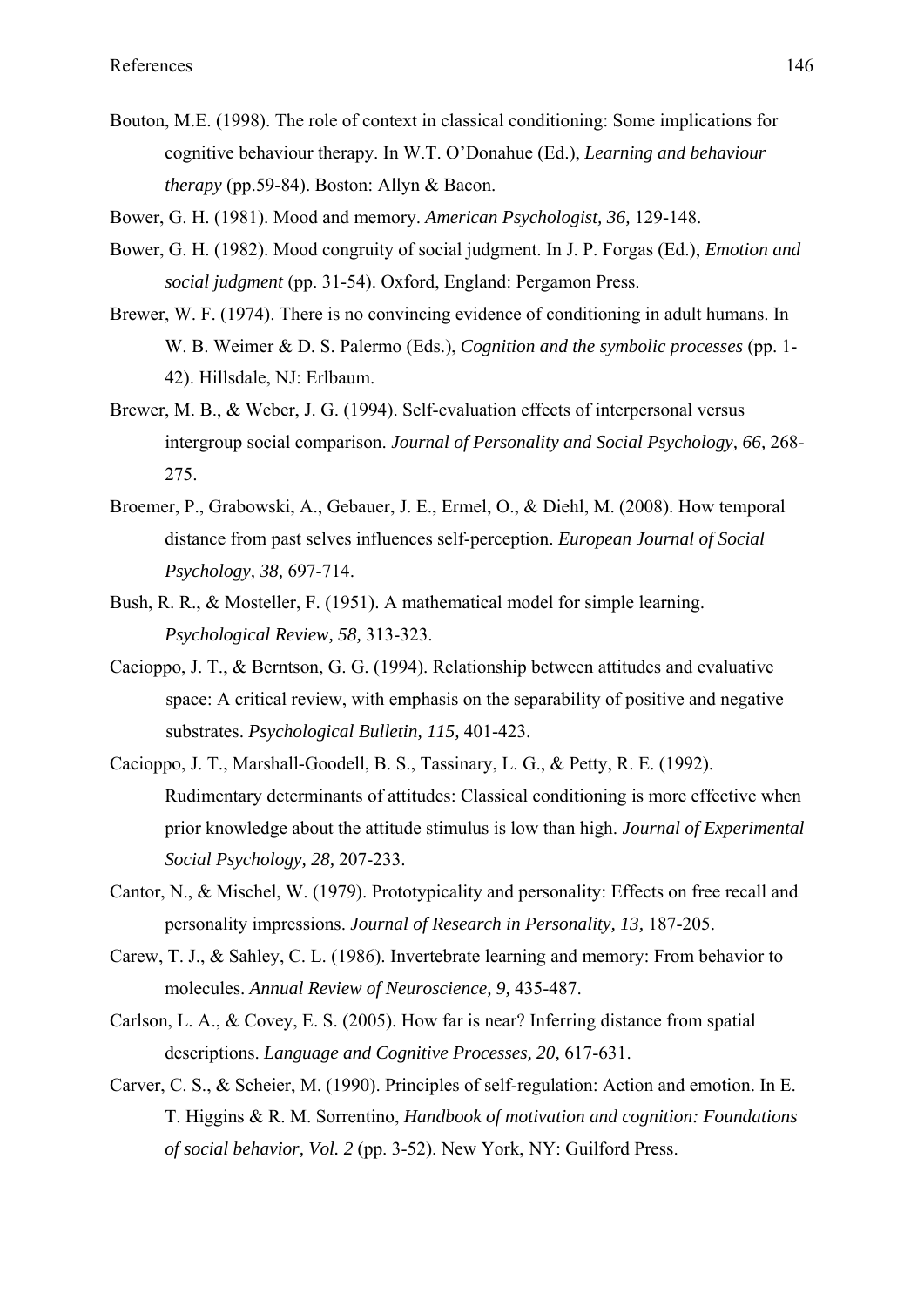- Casasanto, D., & Boroditsky, L. (2008). Time in the mind: Using space to think about time. *Cognition, 106,* 579-593.
- Chapman, G. B. (1996). Temporal discounting and utility of health and money. *Journal of Experimental Psychology: Learning, Memory, and Cognition, 22,* 771-791.
- Christensen, A., & Shenk, J. L. (1991). Communication, conflict, and psychological distance in nondistressed, clinic, and divorcing couples. *Journal of Consulting and Clinical Psychology, 59,* 458-463.
- Christian, K. M., & Thompson, R. F. (2003). Neural substrates of eyeblink conditioning: Acquisition and retention. *Learning and Memory, 10,* 427-455.
- Clore, G. L., Schwarz, N., & Conway, M. (1994). Affective causes and consequences of social information processing. In R. S. Wyer & T. K. Srull (Eds.), *Handbook of social cognition* (Vol. 1, pp. 323-417). Hillsdale, NJ: Erlbaum.
- Davey, G.C.L. (1994). Is evaluative conditioning a qualitatively distinct form of classical conditioning? *Behaviour Research and Therapy, 32,* 291-299.
- Davey, G. C. L., & McKenna, I. (1983). The effects of postconditioning revaluation of CS1 and UCS following Pavlovian second-order electrodermal conditioning in humans. *Quarterly Journal of Experimental Psychology, 35B,* 125-133.
- Dawson, M. E., & Reardon, P. (1973). Construct validity of recall and recognition postconditioning measures of awareness. *Journal of Experimental Psychology, 98,* 308-315.
- Dawson, M. E., & Schell, A. M. (1987). Human autonomic and skeletal classical conditioning: The role of conscious cognitive factors. In G. Davey (Ed.), *Cognitive processes and Pavlovian conditioning in humans* (pp. 27-56). Chichester, UK: Wiley.
- de Groot, A. M. B. (1989). Representational aspects of word imageability and word frequency assessed through word association. *Journal of Experimental Psychology: Learning, Memory, and Cognition, 15,* 824-845.
- De Houwer, J. (2007). A conceptual and theoretical analysis of evaluative conditioning. *The Spanish Journal of Psychology, 10,* 230-241.
- De Houwer, J. (2009a). The propositional approach to associative learning as an alternative for association formation models. *Learning & Behavior, 37,* 1-20.
- De Houwer, J. (2009b). Conditioning as a source of liking: There is nothing simple about it. In Wänke, M. (Ed.). *Frontiers of Social Psychology: The Social Psychology of Consumer Behavior.* New York: Psychology Press.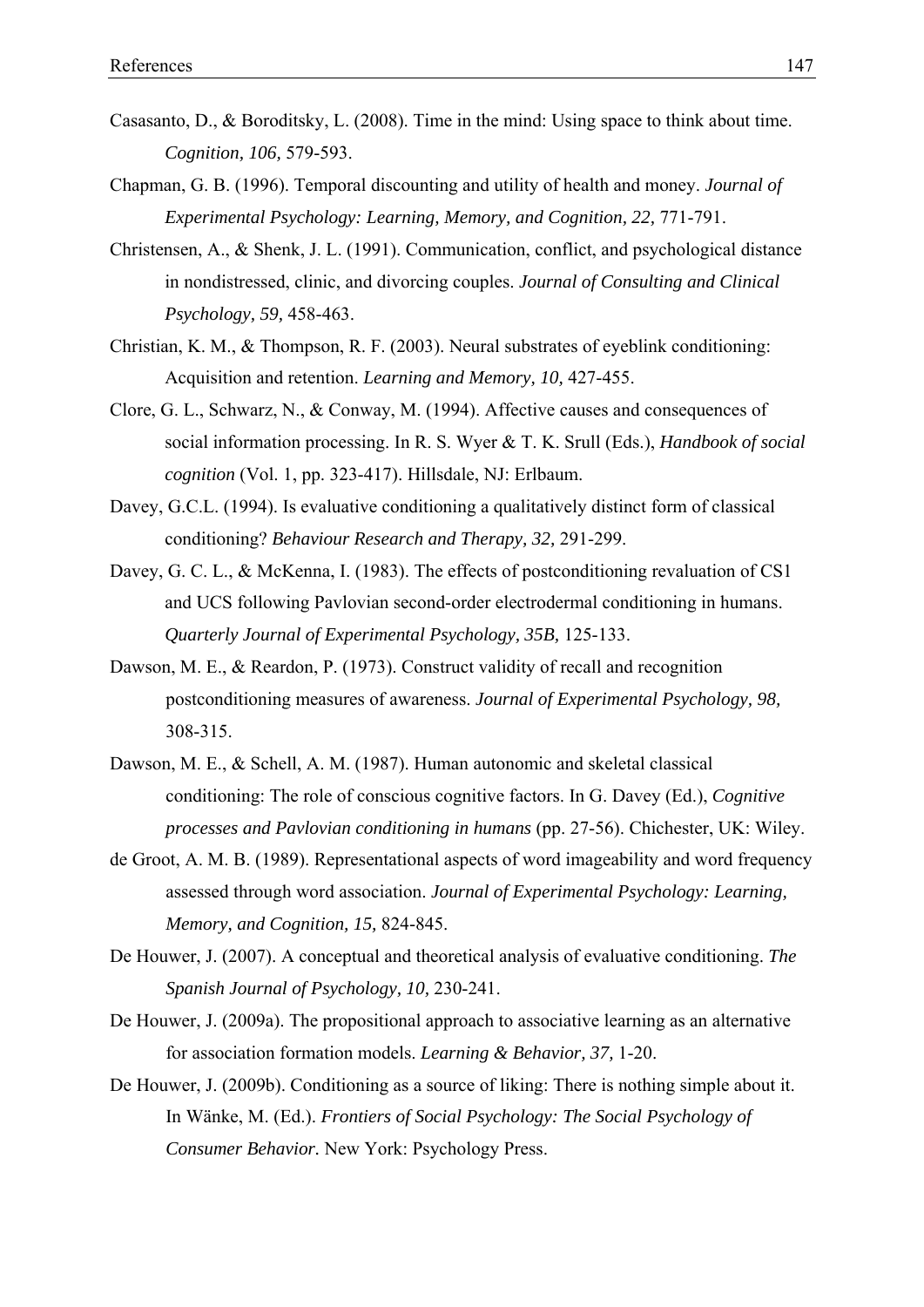- De Houwer, J., Baeyens, F., & Field, A. P. (2005). Associative learning of likes and dislikes: Some current controversies and possible ways forward. *Cognition and Emotion, 19,* 161-174.
- De Houwer, J., Baeyens, F., Vansteenwegen, D., & Eelen, P. (2000). Evaluative conditioning in the picture-picture paradigm with random assigment of conditioned stimuli to unconditioned stimuli. *Journal of Experimental Psychology: Animal Behavior Processes, 26,* 237-242.
- De Houwer, J., & Beckers, T. (2002). A review of recent developments in research and theories on human contingency learning. *The Quarterly Journal of Experimental Psychology, 55B,* 289-310.
- De Houwer, J., Hendrickx, H., & Baeyens, F. (1997). Evaluative learning with 'subliminally' presented stimuli. *Consciousness and Cognition: An International Journal, 6,* 87-107.
- De Houwer, J., Thomas, S., & Baeyens, F. (2001). Associative learning of likes and dislikes: A review of 25 years of research on human evaluative conditioning. *Psychological Bulletin, 127,* 853–869.
- De Houwer, J., Vandorpe, S., & Beckers, T. (2005). On the role of controlled cognitive processes in human associative learning. In A. Wills (Ed.), *New directions in human associative learning* (pp. 41-63)*.* Mahwah, NJ: Lawrence Erlbaum.
- Delamater, A. R., & LoLordo, V. M. (1991). Event revaluation procedures and associative structures in Pavlovian conditioning. In L. Dachowski & C. F. Flaherty, *Current topics in animal learning: Brain, emotion, and cognition* (pp. 55-94). Hillsdale, NJ, England: Lawrence Erlbaum Associates, Inc.
- Dijksterhuis, A. (2004). I like myself but I don't know why: Enhancing implicit self-esteem by subliminal evaluative conditioning. *Journal of Personality and Social Psychology, 86,* 345-355.
- Dweck, C. S., & Leggett, E. L. (1988). A social-cognitive approach to motivation and personality. *Psychological Review, 95,* 256-273.
- Eagly, A. H., & Chaiken, S. (1993). *The psychology of attitudes.* Fort Worth, TX: Harcourt Brace Jovanovich.
- Elster, J. (1977). Ulysses and the sirens: A theory of imperfect rationality. *Social Science Information/ sur les sciences socials, 16,* 469-526.
- Elster, J., & Loewenstein, G. (1992). Utility from memory and anticipation. In G. Loewenstein & J. Elster (Eds.), *Choice over time* (pp. 213-234). New York, NY: Russell Sage Foundation.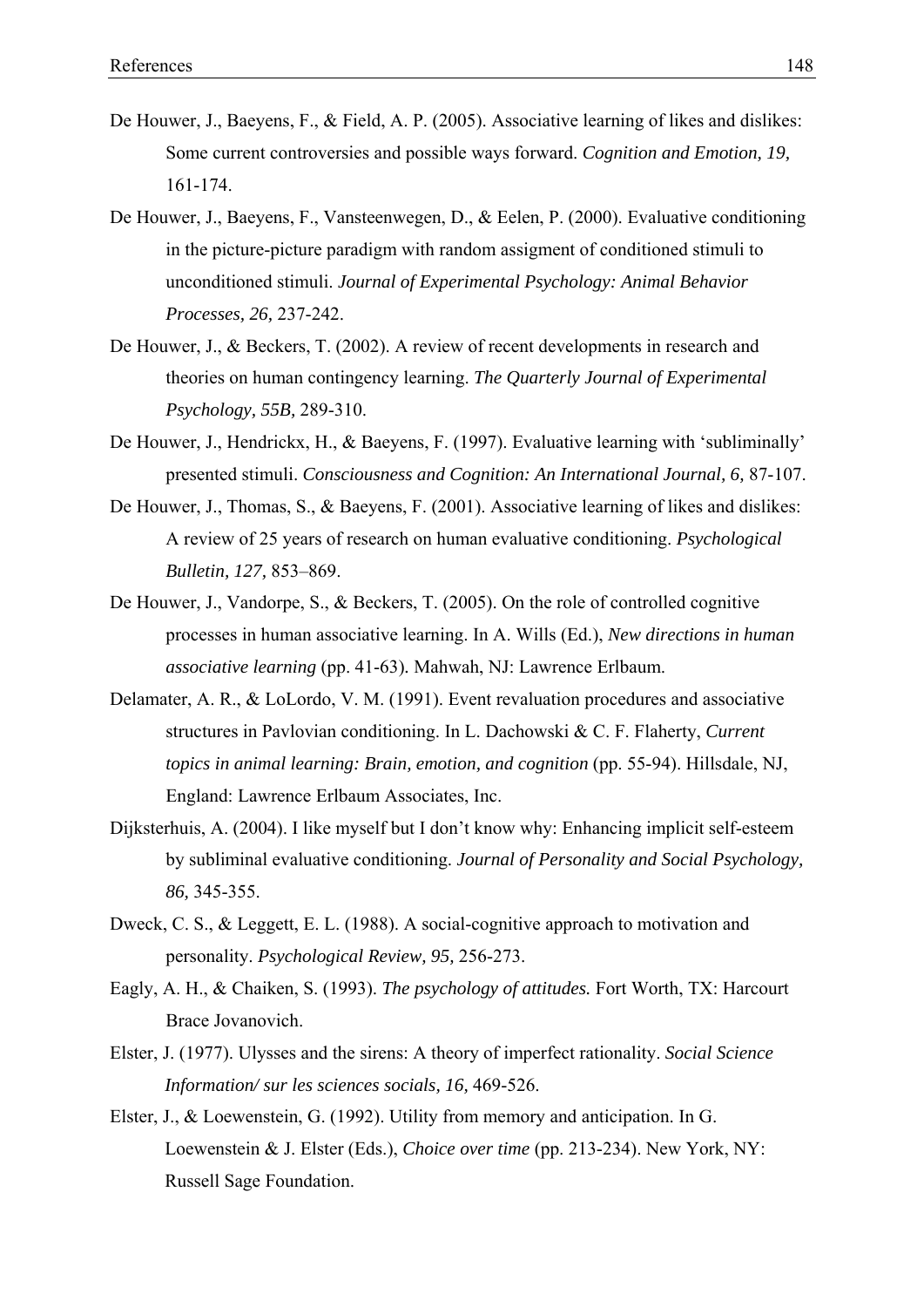- Emmons, R. A. (1992). Abstract versus concrete goals: Personal striving level, physical illness, and psychological well-being. *Journal of Personality and Social Psychology, 62,* 292-300.
- Epstein, S. (1977). Avoidance-approach: The fifth basic conflict. *Journal of Counseling and Clinical Psychology, 46,* 1016-1022.
- Estes, W. K. (1950). Toward a statistical theory of learning. *Psychological Review, 57,* 94- 107.
- Eyal, T., Liberman, N., Trope, Y., & Walther, E. (2004). The pros and cons of temporally near and distant actions*. Journal of Personality and Social Psychology, 86,* 781-795.
- Fazio, R. H. (2001). On the automatic activation of associated evaluations: An overview. *Cognition and Emotion, 15,* 115-141.
- Fazio, R. H., Eiser, R. J., & Shook, N. (2004). Attitude formation through exploration: Valence asymmetries. *Journal of Personality and Social Psychology, 87,* 293-311.
- Fazio, R. H., Jackson, J. R., Dunton, B. C., & Williams, C. J. (1995). Variability in automatic activation as an unobtrusive measure of racial attitudes: A bona fide pipeline? *Journal of Personality and Social Psychology, 69,* 1013-1027.
- Fiedler, K. (2007). Construal level theory as an integrative framework for behavioral decision-making research and consumer psychology. *Journal of Consumer Psychology, 17,* 101-106.
- Fiedler, K., Semin, G. R., Finkenauer, C., & Berkel, I. (1995). Actor-observer bias in close relationships: The role of self-knowledge and self-related language. *Personality and Social Psychology Bulletin, 21,* 525-538.
- Fiedler, K., Walther, E. & Nickel S. (1999). The autoverification of social hypothesis. Stereotyping and the power of sample size. *Journal of Personality and Social Psychology, 77,* 5-18.
- Field, A. P.(2000). Evaluative conditioning is Pavlovian conditioning: Issues of definition, measurement, and the theoretical importance of contingency awareness. *Consciousness & Cognition, 9,* 41-49.
- Field, A. P. (2001). When all is still concealed: Are we closer to understanding the mechanisms underlying evaluative conditioning? *Consciousness and Cognition, 10,* 559-566.
- Field, A. P. (2006a). Is conditioning a useful framework for understanding the development and treatment of phobias? *Clinical Psychology Review, 26*, 857-875.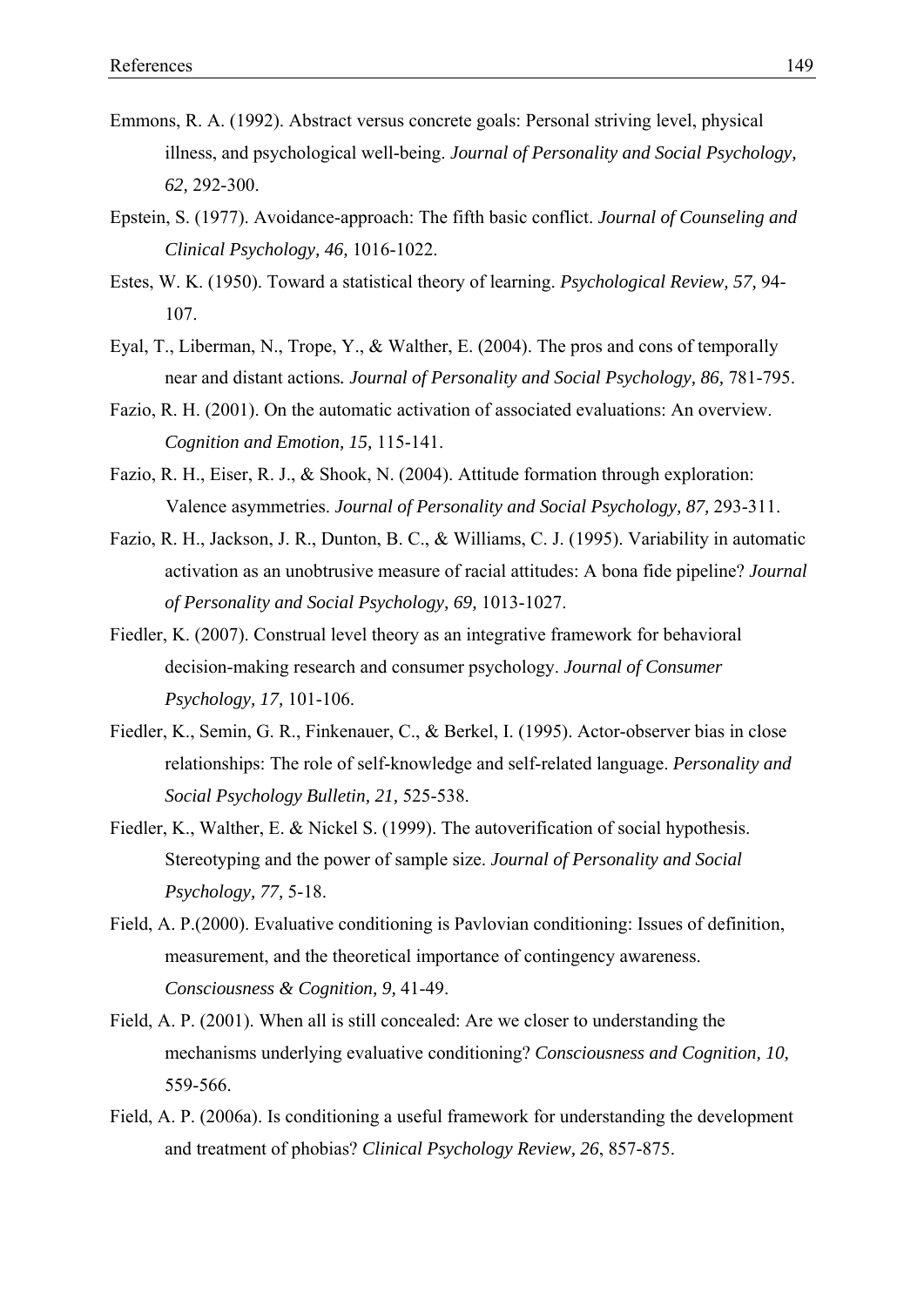- Field, A. P. (2006b). I don't like it because it eats sprouts: Conditioning preferences in children. *Behaviour Research and Therapy, 44,* 439-455.
- Field, A.P. & Davey, G.C.L. (1997). Conceptual conditioning: Evidence for an artifactual account of evaluative conditioning. *Learning and Motivation, 28,* 446-464.
- Field, A.P., & Davey, G.C.L. (1999). Reevaluating evaluative conditioning: A non-associative explanation of conditioning effects in the visual evaluative conditioning *paradigm*. *Journal of Experimental Psychology: Animal Behavior Processes, 25,* 211-224.
- Field, A. P., & Moore, A. C. (2005). Dissociating the effects of attention and contingency awareness on evaluative conditioning effects in the visual paradigm. *Cognition & Emotion, 19,* 217-243.
- Fiske, S. T. (1993). Controlling other people: The impact of power on stereotyping. *American Psychologist, 48,* 621-628.
- Fiske, S. T., & Taylor, S. E. (1991). *Social cognition* (2nd ed.). New York: McGraw-Hill.
- Frank, M. G., & Gilovich, T. (1989). Effect of memory perspective on retrospective causal attributions. *Journal of Personality and Social Psychology, 5,* 399-403.
- Frederick, S. (2003). Time preference and personal identity. In G. Loewenstein, D. Read, & R. Baumeister, *Time and decision: Economic and psychological perspectives on intertemporal choice* (pp. 89-113). New York, NY: Russell Sage Foundation.
- Frederick, S., Loewenstein, G., & O'Donoghue, T. (2003). Time discounting and time preference: A critical review. In G. Loewenstein, D. Read, & R. Baumeister, *Time and decision: Economic and psychological perspectives on intertemporal choice* (pp. 13- 86). New York, NY: Russell Sage Foundation.
- Freitas, A. L., Salovey, P., & Liberman, N. (2001). Abstract and concrete self-evaluative goals. *Journal of Personality and Social Psychology, 80,* 410-424.
- Freud, S. (1959). *Collected papers* (Vol. 4). New York, NY: Basic Books.
- Fujita, K., & Henderson, M., Eng, J., Trope, Y., & Liberman, N. (2006). Spatial distance and mental construal of social events. *Psychological Science, 17,* 278-282.
- Fulcher, E. P., & Cocks, P. (1997). Dissociative storage systems in human evaluative conditioning. *Behaviour Research and Therapy, 35,* 1-10.
- Fulcher, E.P. & Hammerl, M. (2001). When all is revealed: A dissociation between evaluative learning and contingency awareness. *Consciousness and Cognition, 10,* 524-549.
- Gärling, T., & Loukopoulos, P. (2007). Choice of driving versus walking related to cognitive distance. In G. L. Allen (Ed.), *Applied Social Cognition: From research to cognitive technology* (pp. 3-23). Mahwah, NJ: Lawrence Erlbaum Asscociates.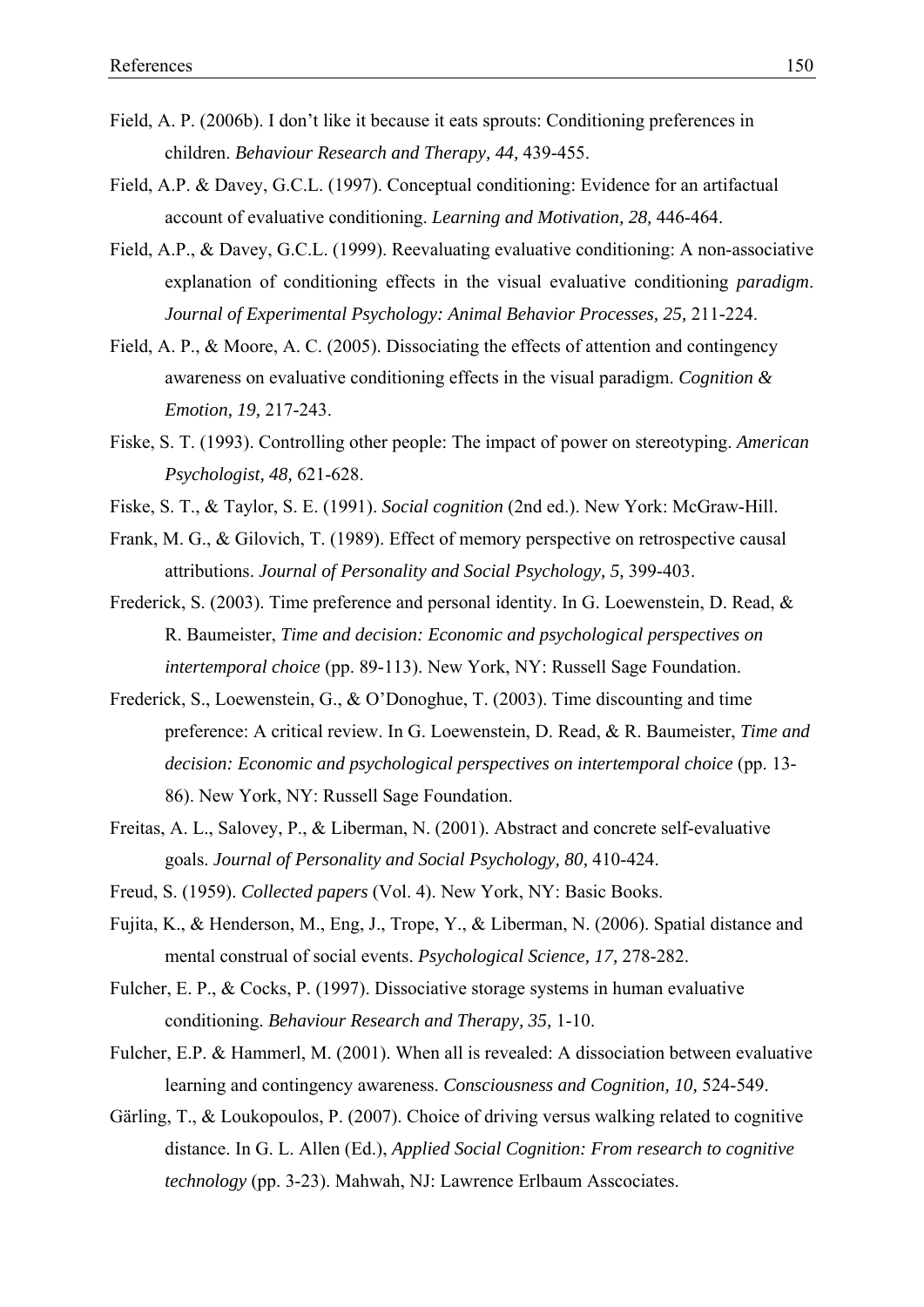- Gawronski, B., & Bodenhausen, G. V. (2006). Associative and propositional processes in evaluation: An integrative review of implicit and explicit attitude change. *Psychological Bulletin, 132,* 692-731*.*
- Gawronski, B., Strack, F., & Bodenhausen, G. V. (2009). Attitudes and cognitive consistency: The role of associative and propositional processes. In R. E. Petty, R. H. Fazio, & P. Briñol (Eds.), *Attitudes: Insights from the new implicit measures* (pp. 85-117). New York: Psychology Press.
- Gawronski, B., Walther, E., & Blank, H. (2005). Cognitive consistency and the formation of interpersonal attitudes: Cognitive balance affects the encoding of social information. *Journal of Experimental Social Psychology, 41,* 618-626.
- Gerber, G. (1973). Psychological distance in the family as schematized by families of normal, disturbed, and learning-problem children. *Journal of Consulting and Clinical Psychology, 40,* 139-147.
- Gerull, F. C., & Rapee, R. M. (2002). Mother knows best: Effects of maternal modeling on the acquisition of fear and avoidance behavior in toddlers. *Behaviour Research and Therapy, 40,* 279-287.
- Ghuman, A. S., & Bar, M. (2006). The influence of nonremembered affective associations on preference. *Emotion, 6,* 215-223.
- Gidron, D., Koehler, D., & Tversky, A. (1993). Implicit quantification of personality traits. *Personality and Social Psychology Bulletin, 19,* 594-604.
- Gilbert, D. T., & Hixon, J. G. (1991). The trouble of thinking: Activation and application of stereotypic beliefs. *Journal of Personality and Social Psychology, 60,* 509-517.
- Gilbert, D. T., & Malone, P. S. (1995). The correspondence bias. *Psychological Bulletin, 117,* 21-38.
- Greenwald, A. G., Banaji, M. R., Rudman, L. A., Farnham, S. D., Nosek, B. A., & Mellott, D. S. (2002). A unified theory of implicit attitudes, stereotypes, self-esteem, and selfconcept. *Psychological Review, 109,* 3-25.
- Greenwald, A. G., McGhee, D. E., & Schwartz, J. L. K. (1998). Measuring individual differences in implicit cognition: The implicit association test. *Journal of Personality and Social Psychology, 74,* 1464-1480.
- Guinote, A. (2001). The perception of group variability in a non-minority and a minority context: When adaptation leads to out-group differentiation. *British Journal of Social Psychology, 40,* 117-132.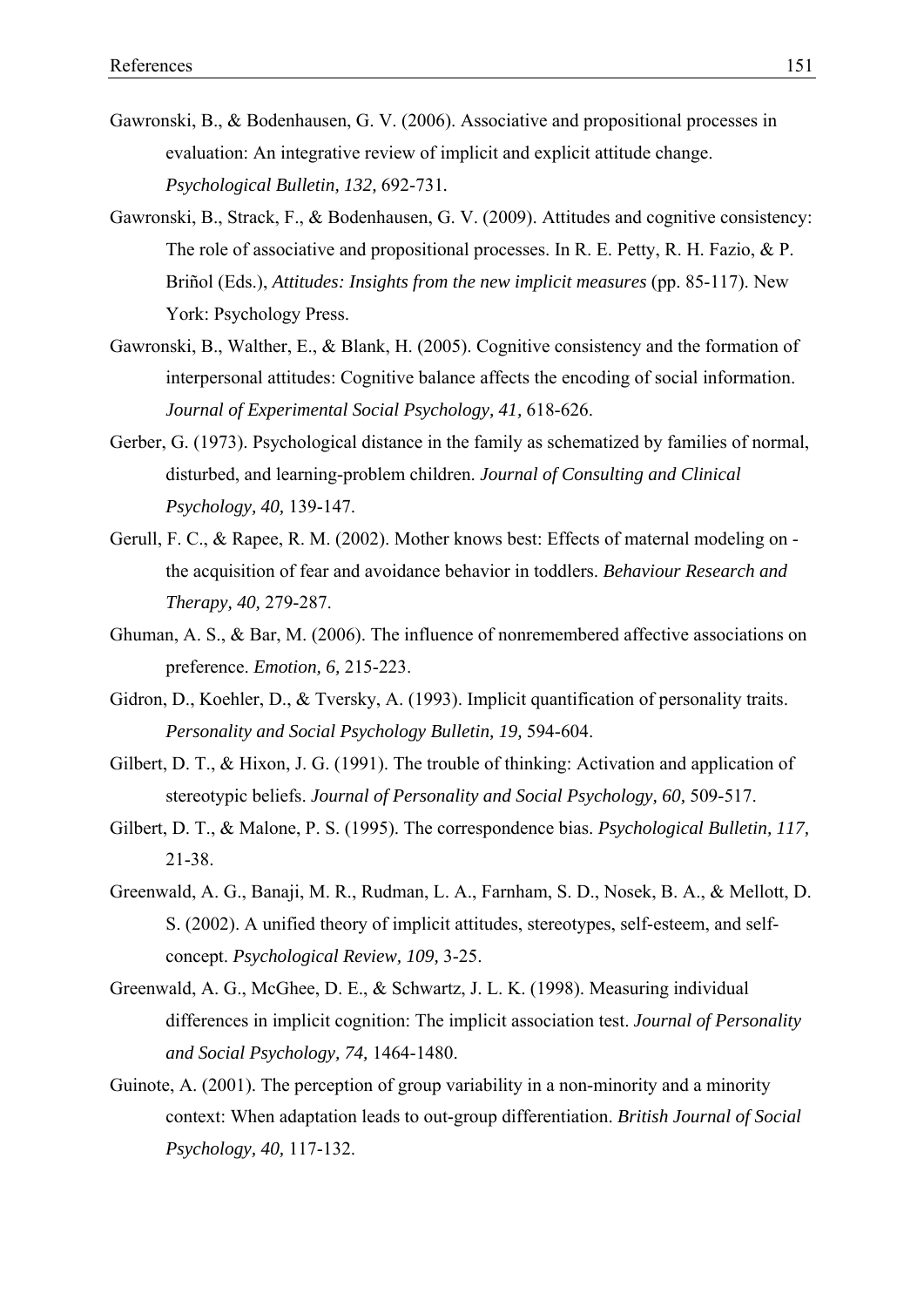- Hamm, A.O., & Vaitl, D. (1996). Affective learning: Awareness and aversion. *Psychophysiology, 33,* 698-710.
- Hammerl, M. (2000). I like it, but only when I'm not sure why: Evaluative conditioning and the awareness issue. *Consciousness and Cognition, 9,* 37-40.
- Hammerl, M., Bloch, M., & Silverthorne, C.P. (1997). Effects of US-alone presentations on human evaluative conditioning. *Learning and Motivation, 28,* 491-509.
- Hammerl, M. & Grabitz, H.-J. (1993). Human evaluative conditioning: Order of stimulus presentation. *Integrative Physiological and Behavioral Science, 28,* 191-194.
- Hammerl, M., & Grabitz, H.-J. (1996). Human evaluative conditioning without experiencing a valued event. *Learning and Motivation, 27,* 278-293.
- Hammerl, M., & Grabitz, H.-J. (2000). Affective-evaluative learning in humans: A form of associative learning or only an artifact? *Learning and Motivation, 31,* 345-363.
- Hampson, S. E., John, O. P., & Goldberg, L. R. (1986). Category breadth and hierarchical structure in personality: Studies of asymmetries in judgments of trait implications. *Journal of Personality and Social Psychology, 51,* 37-54.
- Harris, J. A. (2006). Elemental representations of stimuli in associative learning. *Psychological Review, 113,* 584-605.
- Heider, F. (1958). *The psychology of interpersonal relations.* Hoboken, NJ: John Wiley & Sons, Inc.
- Henderson, M., Fujita, K., Trope, Y., & Liberman, N. (2006). Transcending the 'Here': The effect of spatial distance on social judgment. *Journal of Personality and Social Psychology, 91,* 845-856.
- Hermans, D. (Ed.) (1998). Evaluative conditioning [Special Issue]. *Gedragstherapie, 31.*
- Hermans, D., Vansteenwegen, D., Crombez, G., Baeyens, F., & Eelen, P. (2002). Expectancylearning and evaluative learning in human classical conditioning: Affective priming as an indirect and unobtrusive measure of conditioned stimulus valence. *Behaviour Research and Therapy, 40,* 217-234.
- Herrnstein, R. J. (1990). Rational choice theory: Necessary but not sufficient. *American Psychologist, 45,* 356-367.
- Holland, P. C., & Rescorla, R. A. (1975). Second-order conditioning with food unconditioned stimulus. *Journal of Comparative and Physiological Psychology, 88,* 459-567.
- Horch, J., & Hodgins, D. C. (2008). Public stigma of disordered gambling: Social distance, dangerousness, and familiarity. *Journal of Social and Clinical Psychology, 27,* 505- 528.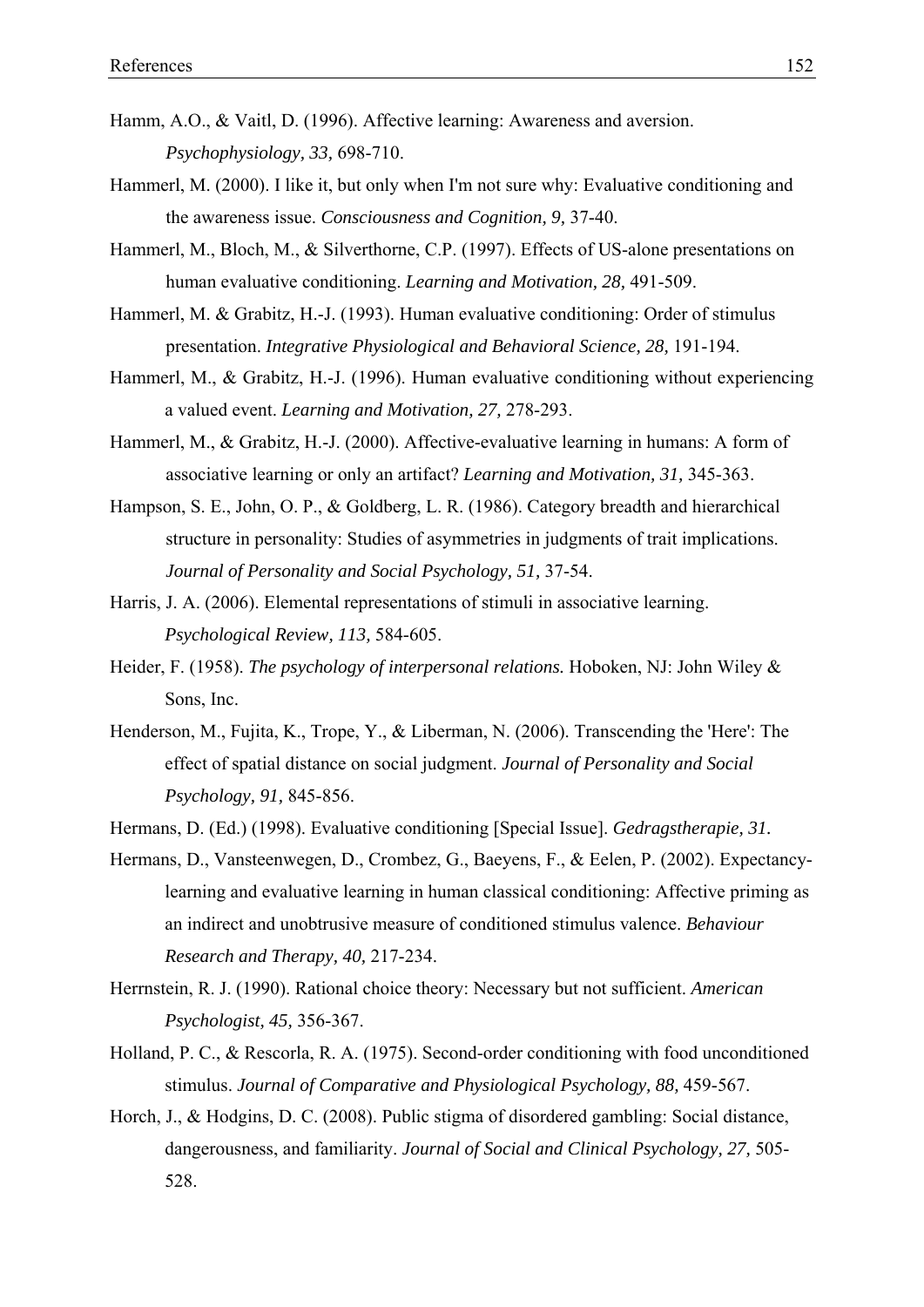- Hughdahl, K., & Öhmann, A. (1977). Effects of instructions on acquisition and extinction of electrodermal responses to fear-relevant stimuli. *Journal of Experimental Psychology: Human Learning and Memory, 3,* 608-618.
- Hund, A. M., & Plumert, J. M. (2007). What counts as by? Young children's use of relative distance to judge nearbyness. *Developmental Psychology, 43,* 121-133.
- Hygge, S., & Öhman, A. (1978). Modeling processes in the acquisition of fear: Vicarious electrodermal conditioning to fear-relevant stimuli. *Journal of Personality and Social Psychology, 36,* 271-279.
- Ito, T. A., Larsen, J. T., Smith, N. K., & Cacioppo, J. T. (1998). Negative information weighs more heavily on the brain: The negativity bias in evaluative categorizations. *Journal of Personality and Social Psychology, 75,* 887-900.
- Jones, E. E. (1979). The rocky road from acts to dispositions. *American Psychologist, 34,* 107-117.
- Jones, E. E., & Davis, K. E. (1965). From acts to dispositions: The attribution process in person perception. In L. Berkowitz (Ed.), *Advances in experimental social psychology* (Vol. 2, pp. 220-266). New York, NY: Academic Press.
- Jones, E. E., & Harris, V. A. (1967). The attribution of attitudes. *Journal of Experimental Social Psychology, 3,* 1-24.
- Jones, E. E., & Nisbett, R. E. (1972). The actor and the observer: Divergent perceptions of the causes of behavior. In E. E. Jones, D. E. Kanouse, H. H. Kelley, R. E. Nisbett, S. Valins, & B. Weiner (Eds.), *Attribution: Perceiving the causes of behavior* (pp. 79- 94). Morristown, NJ: General Learning Press.
- Jones, E. E., Wood, G. C., & Quattrone, G. A. (1981). Perceived variability of personal characteristics in ingroups and outgroups: The role of knowledge and evaluation. *Personality and Social Psychology Bulletin, 7,* 523-528.
- Johnsrude, I. S., Owen, A. M., Zhao, W. V., & White, N. M. (1999). Conditioned preferences in humans: A novel experimental approach. *Learning and Motivation, 30,* 250-264.
- Kahneman, D., & Tversky, A. (1979). Prospect Theory: An analysis of decision under risk. *Econometrica, 47,* 363-391.
- Kamin, L. J. (1968). Attention-like processes in classical conditioning. In M. R. Jones (Ed.), *Miami symposium on the prediction of behavior: Aversive stimulation* (pp. 9-31). Miami, FL: Miami University Press.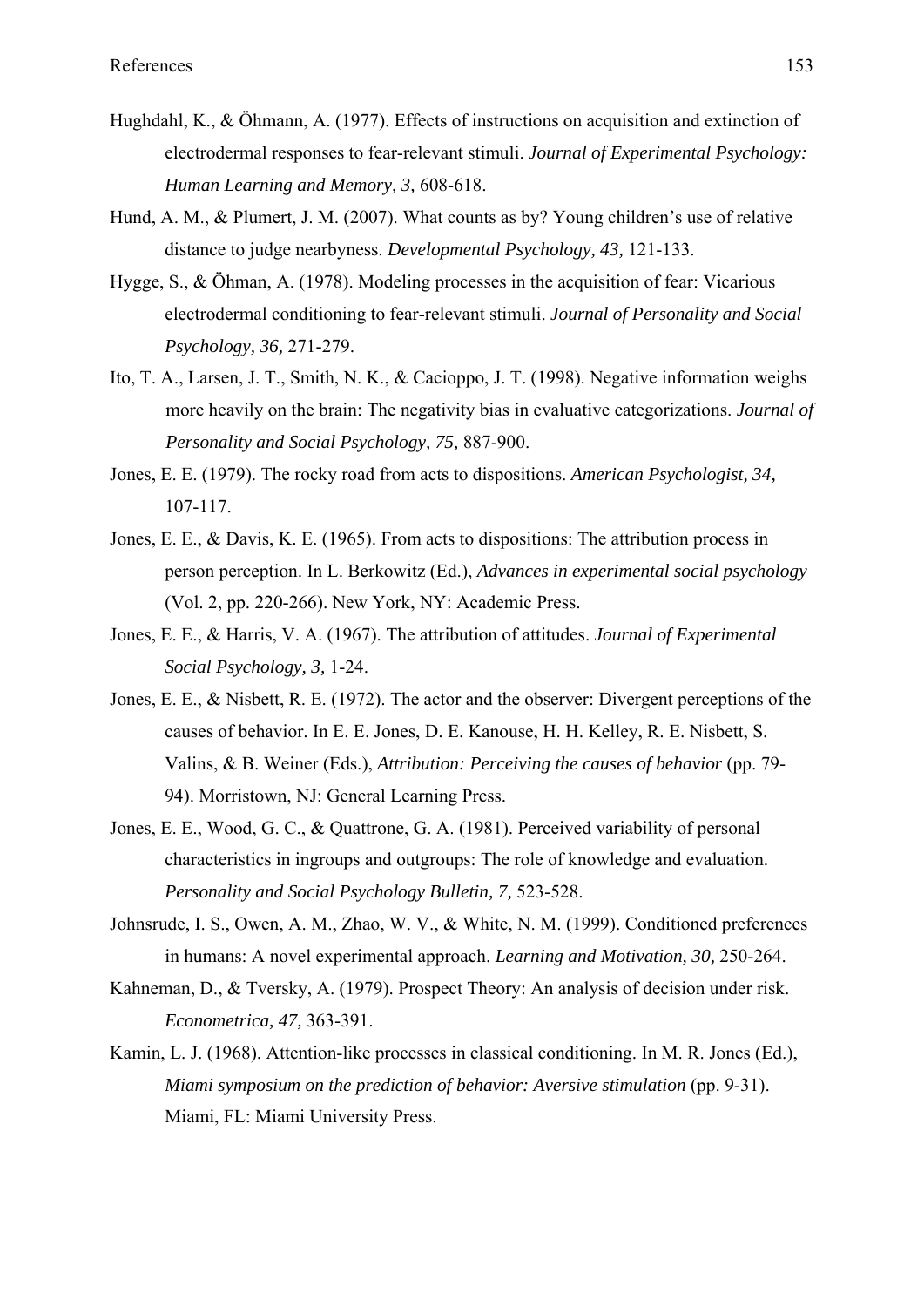- Kamin, L. J. (1969). Predictability, surprise, attention and conditioning. In B. A. Campbell & R. M. Church (Eds.), Punishment and aversive behavior. New York: Appleton-Century-Crofts.
- Kaye, H., Pearce, J. M. (1984). The strength of the orienting response during Pavlovian conditioning. *Journal of Experimental Psychology: Animal Behavior Processes, 10,* 90-109.
- Keltner, D., Gruenfeld, D. H., & Anderson, C. (2003). Power, approach, and inhibition. *Psychological Review, 110,* 265-284.
- Kendler, T. S. (1971). Continuity theory and cue-dominance. In J. T. Spence (Ed.), *Essays in neobehaviorism: A memorial volume to Kenneth W. Spence.* New York: Appleton-Century-Crofts.
- Kieras, D. (1978). Beyond pictures and words: Alternative information-processing models for imagery effects in verbal memory. *Psychological Bulletin, 85,* 532-554.
- Kimmel, H. D. (1977). Notes from 'Pavlov's Wednesdays': Sensory preconditioning. *American Journal of Psychology, 90,* 319-321.
- Koehler, D. J. (1991). Explanation, imagination, and confidence in judgment. *Psychological Bulletin, 110,* 499-519.
- Kroll, J. F., & Merves, J. S. (1986). Lexical access for concrete and abstract words. *Journal of Experimental Psychology: Learning, Memory, and Cognition, 12,* 92-107.
- Krosnick, J., Betz, A. L., Jussim, L. J., & Lynn, A. R. (1992). Subliminal conditioning of attitudes. *Personality and Social Psychology Bulletin, 18,* 152-162.
- Kruglanski, A. W., & Thompson, E. P. (1999). Persuasion by a single route: A view from the unimodel. *Psychological Inquiry, 10,* 83-109.
- Kruschke, J. K., & Blair, N. J. (2000). Blocking and backward blocking involve learned inattention. *Psychonomic Bulletin and Review, 7,* 636-645.
- Lakoff, G., & Johnson, M. (1980). *Metaphors we live by.* Chicago, IL: University of Chicago Press.
- Lang, P. J., Bradley, M. M., & Cuthbert, B. N. (2005). *International affective picture system (IAPS): Affective ratings of pictures and instruction manual. Technical Report A-6.* University of Florida, Gainesville, FL.
- Langer, S. K. (1967). *Mind: An essay on human feeling* (Vol.1). Baltimore, Md.: John Hopkins University Press.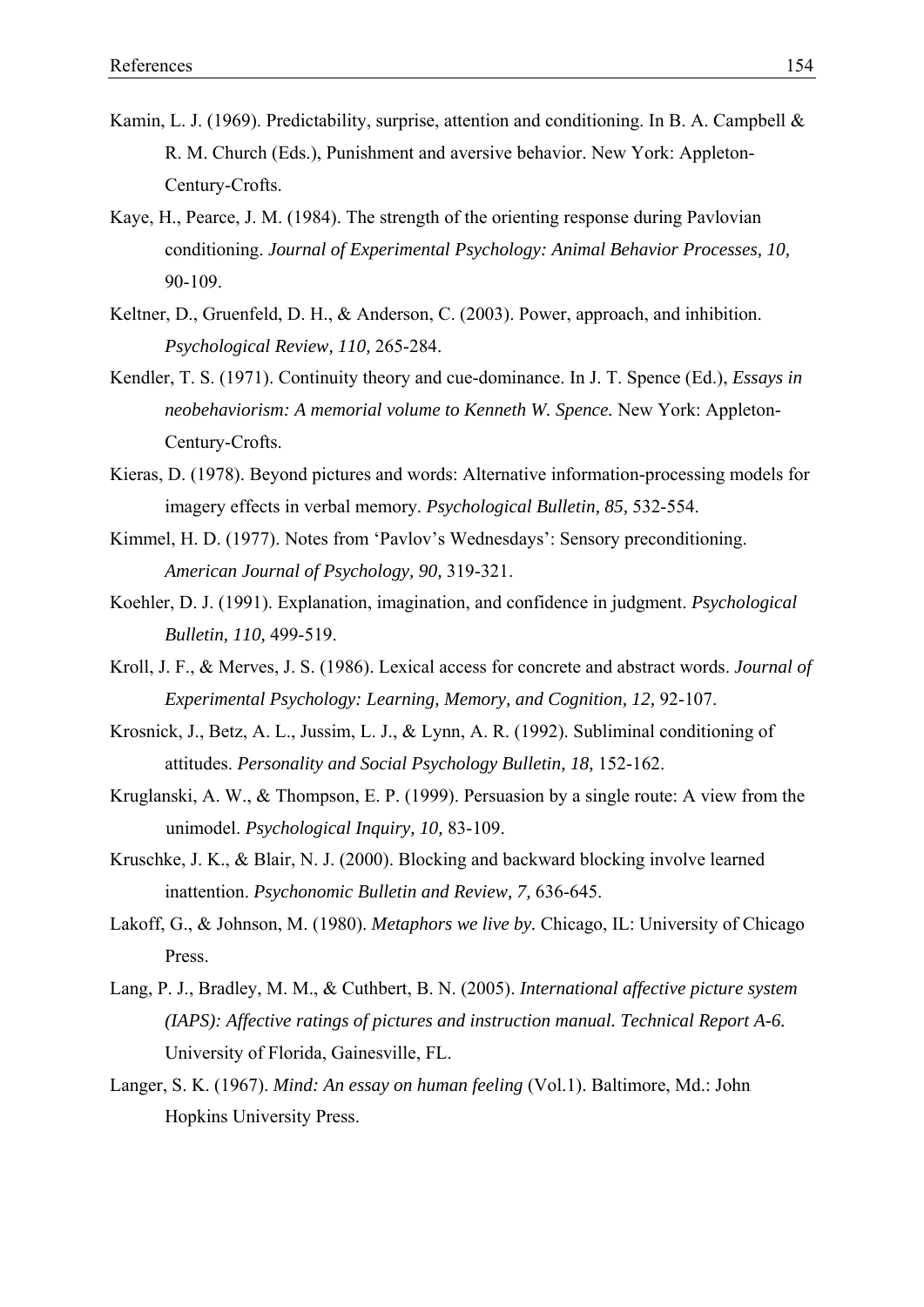- Langer, T., Walther, E., Gawronski, B., & Blank, H. (in press). When linking is stronger than thinking: Associative transfer of valence disrupts the emergence of cognitive balance after attitude change. *Journal of Experimental Social Psychology.*
- Lazarus, R. S. (1982).Thoughts on the relations between emotion and cognition. *American Psychologist, 37,* 1019-1024.
- Le Doux, J. (1996). *The emotional brain.* New York: Simon & Schuster.
- Le Pelley, M. E. (2004). The role of associative history in models of associative learning: A selective review and a hybrid model. *Quarterly Journal of Experimental Psychology. Section B, Comparative and Physiological Psychology, 57,* 193-243.
- Lee, F., & Tiedens, L. Z. (2001). Who's being served? 'Self-serving' attributions in social hierarchies. *Organizational Behavior and Human Decision Processes, 84,* 254-287.
- Levey, A.B., & Martin, I. (1975). Classical conditioning of human "evaluative" responses. *Behaviour Research and Therapy, 4,* 205-207.
- Lewin, K. (1942). Time perspective and morale. In G. Watson, *Civilian morale* (pp. 48-70). Oxford: Houghton Mifflin.
- Lewin, K. (1951). *Field theory in social science.* New York, NY: Harper.
- Libby, L. K., & Eibach, R. P. (2002). Looking back in time: Self-concept change affects visual perspective in autobiographical memory. *Journal of Personality and Social Psychology, 82,* 167-179.
- Liberman, N., Sagristano, M. D., & Trope, Y. (2002). The effect of temporal distance on level of mental construal. *Journal of Experimental Social Psychology, 38,* 523-534.
- Liberman, N., & Trope, Y. (1998). The role of feasibility and desirability considerations in near and distant future decisions: A test of temporal construal theory. *Journal of Personality and Social Psychology, 75,* 5-18.
- Liberman, N., & Trope, Y. (2008). The psychology of transcending the here and now. *Science, 322,* 1201-1205.
- Liberman, N., Trope, Y., McCrea, S. M., & Sherman, S. J. (2007). The effect of level of construal on the temporal distance of activity enactment. *Journal of Experimental Social Psychology, 43,* 143-149.
- Liberman, N., Trope, Y., & Stephan, E. (2007). Psychological distance. In A. W. Kruglanski & E. T. Higgins (Eds.), *Social psychology: Handbook of basic principles* (2nd ed., pp.353-381). New York, NY: Guilford Press.
- Liberman, N., Trope, Y., & Wakslak, C. (2007). Construal level theory and consumer behavior. *Journal of Consumer Psychology, 17,* 113-117.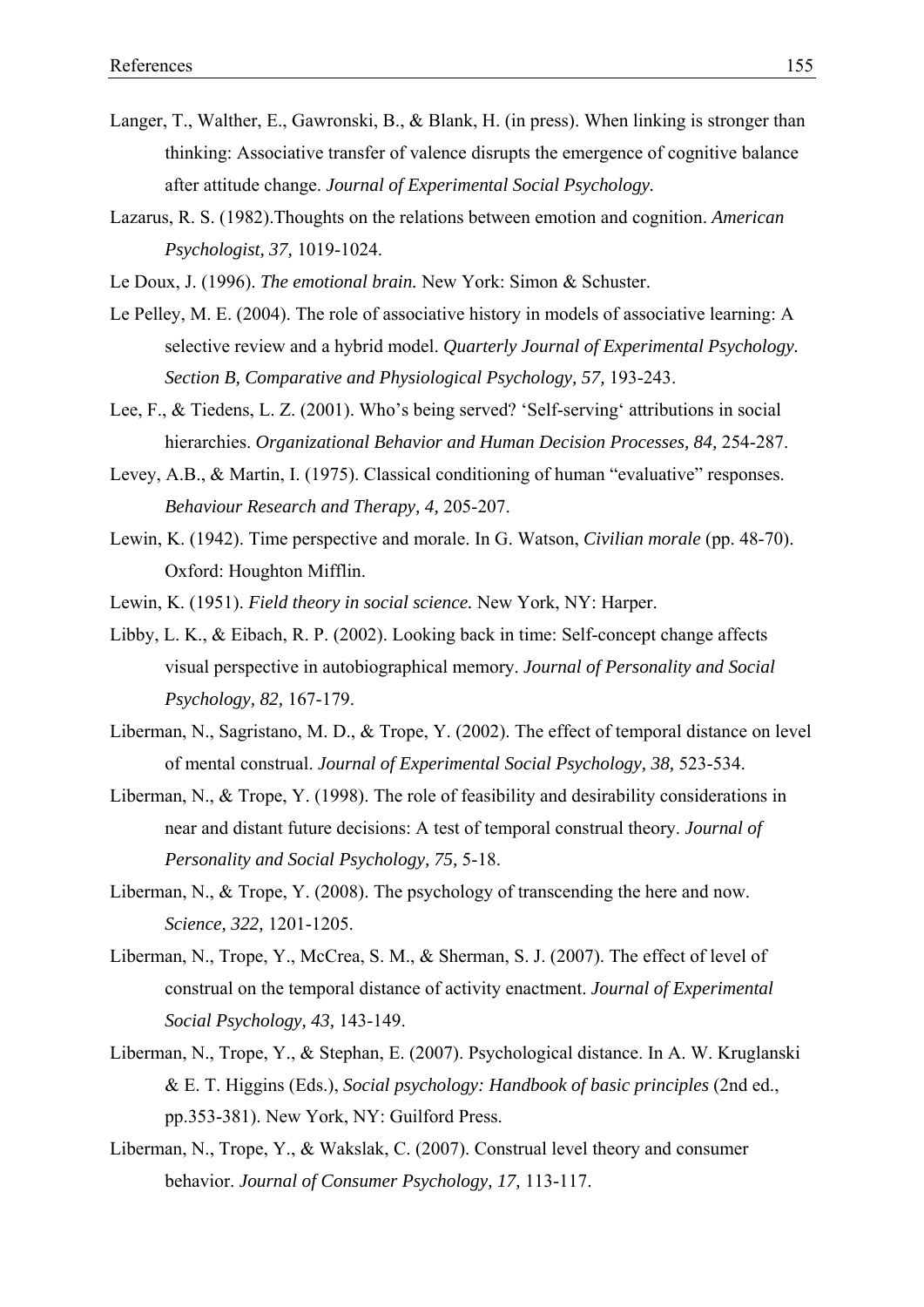- Linville, P. W., & Jones, E. E. (1980). Polarized appraisals of out-group members. *Journal of Personality and Social Psychology, 38,* 689-703.
- Liviatan, I., Trope, Y., & Liberman, N. (2008). Interpersonal similarity as a social distance dimension: Implications for perception of others' actions. *Journal of Experimental Social Psychology, 44,* 1256-1269.
- Loewenstein, G. (1987). Anticipation and the valuation of delayed consumption. *The Economic Journal, 97,* 666-684.
- Loewenstein, G. (1996). Out of control: Visceral influences on behavior. *Organizational Behavior and Human Decision Processes, 65,* 272-292.
- Loewenstein, G., & Prelec, D. (1992). Anomalies in interpersonal choice: Evidence and interpretation. In G. Loewenstein & J. Elster, *Choice over time* (pp. 119-145). New York, NY: Russell Sage Foundation.
- Loewenstein, G. F., Weber, E. U., Hsee, C. K., & Welch, N. (2001). Risk as feelings. *Psychological Bulletin, 127,* 267-286.
- LoLordo, V.M., & Fairless, J. L. (1985). Pavlovian conditioned inhibition: the literature since 1969. In R. R. Miller & N. E. Spear (Eds.), *Information Processing in animals: Conditioned inhibition* (pp. 1-49). Hillsdale, NJ: Erlbaum.
- Lovallo, D., & Kahneman, D. (2000). Living with uncertainty: Attractiveness and resolution timing. *Journal of Behavioral Decision Making, 13,* 179-190.
- Lovibond, P. F., & Dickinson, A. (1982). Counterconditioning of appetitive and defensive CRs in rabbits*. Quarterly Journal o Experimental Psychology, 34B,* 115-126.
- Lovibond, P. F., & Shanks, D. R. (2002). The role of awareness in Pavlovian conditioning: Empirical evidence and theoretical implications. *Journal of Experimental Psychology: Animal Behavior Processes, 28,* 3-26.
- Lubow, R. E. (1973). Latent inhibition. *Psychological Bulletin, 79,* 398-407.
- Lubow, R. E., & Moore, A. U. (1959). Latent inhibition the effect of nonreinforced preexposure to the conditional stimulus. *Journal of Comparative and Physiological Psychology, 52,* 415-419.
- Mackintosh, N. J. (1973). Stimulus selection: learning to ignore stimuli that predict no change in reinforcement. In R. A. Hinde, & L. S. Hinde (Eds.), *Constraints of learning* (pp. 75-96). London: Academic Press.
- Mackintosh, N. J. (1975). A theory of attention: Variations in the associability of stimuli with reinforcement. *Psychological Review, 82,* 276-298.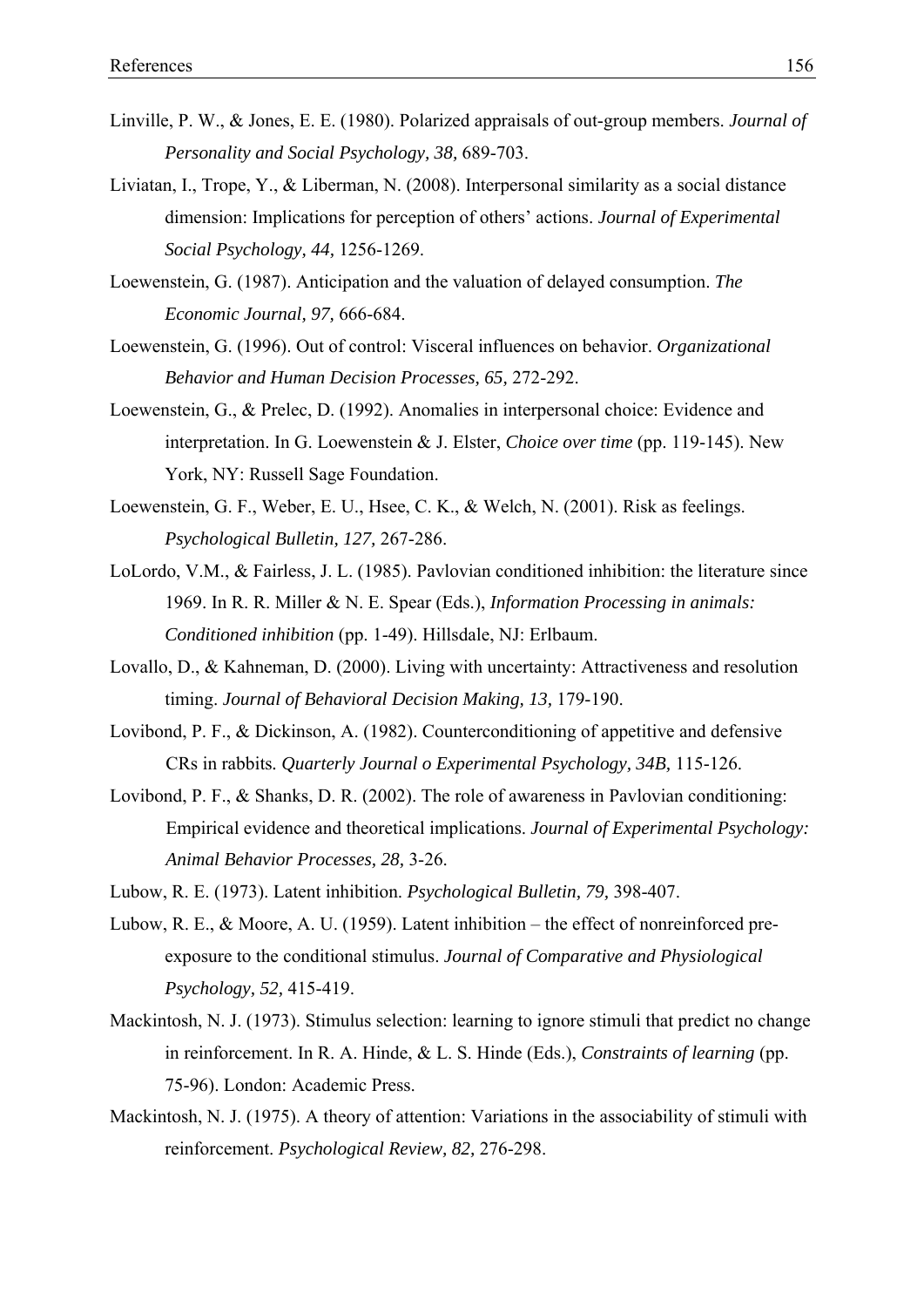- Mackintosh, N. J. (1983). *Conditioning and associative learning.* Oxford, England: Oxford University Press.
- Martin, I., & Levey, A. B. (1978). Evaluative conditioning. *Advances in Behaviour Research and Therapy, 1,* 57-101.
- Martin, I., & Levey, A.B. (1987). Learning what will happen next: Conditioning, evaluation, and cognitive processes. In: Davey, G. (Ed.). *Cognitive Processes and Pavlovian Conditioning in Humans,* 57-81.
- Martin, I., & Levey, A.B. (1994). The evaluative response: primitive but necessary. *Behaviour Research and Therapy, 32,* 301-305.
- Metcalfe, J., & Mischel, W. (1999). A hot/cool-system analysis of delay of gratification: Dynamics of willpower. *Psychological Review, 106,* 3-19.
- Meyer, D. E., & Schvaneveldt, R. W. (1971). Facilitation in recognizing pairs of words: Evidence of a dependence between retrieval operations. *Journal of Experimental Psychology, 90,* 227-234.
- Miller, G. A. (1956). The magical number seven, plus or minus two: Some limits on our capacity for processing information. *Psychological Review, 63,* 81-97.
- Miller, N. E. (1944). Experimental studies of conflict. In McV. Hunt (Ed.), *Personality and the behavior disorders* (pp. 431-465). New York, NY: Ronald Press.
- Mineka, S., & Cook, M. (1993). Mechanisms involved in the observational conditioning of fear. *Journal of Experimental Psychology: General, 122,* 23-38.
- Mischel, W. (1974). Processes in delay of gratification. In L. Berkowitz (Ed.), *Advances in experimental social psychology* (Vol. 7, pp. 249-292). New York, NY: Academic press.
- Mischel, W., Shoda, Y., & Rodriguez, M. L. (1989). Delay of gratification in children. *Science, 244,* 933-938.
- Mischel, W., & Shoda, Y. (1995). A cognitive-affective system theory of personality: Reconceptualizing situations, dispositions, dynamics, and invariance in personality structure. *Psychological Review, 102,* 246-268.
- Mischel, W., & Shoda, Y. (1998). Reconciling processing dynamics and personality dispositions. *Annual Review of Psychology, 49,* 229-258.
- Moyer, R. S., & Bayer, R. H. (1976). Mental comparison and the symbolic distance effect. *Cognitive Psychology, 8,* 228-246.
- Nairne, J. S., & Rescorla, R. A. (1981). Second-order conditioning with diffuse auditory reinforcers in the pigeon. *Learning and Motivation, 12,* 65-91.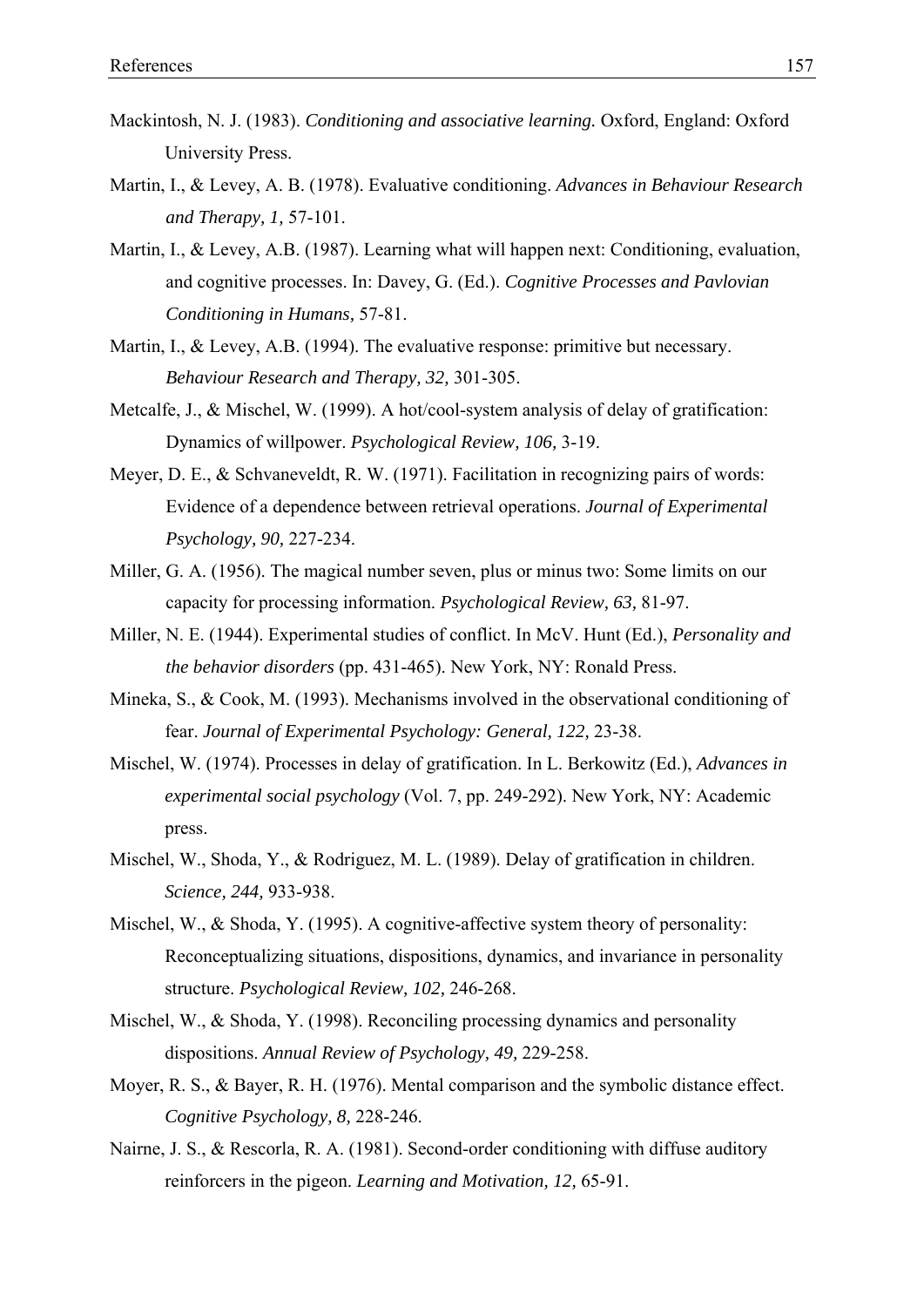- Nigro, G., & Neisser, U. (1983). Point of view in personal memories. *Cognitive Psychology, 15,* 660-671.
- Nisbett, R. E. (1993). Violence and U.S. regional culture. *American Psychologist, 48,* 441- 449.
- Nussbaum, S., Trope, Y., & Liberman, N. (2003). Creeping dispositionism: The temporal dynamics of behavior prediction. *Journal of Personality and Social Psychology, 84,* 485-497.
- O'Donoghue, T., & Rabin, M. (2000). The economics of immediate gratification. *Journal of Behavioral Decision Making, 13,* 233-250.
- O'Donoghue, T., & Rabin, M. (2003). Self-awareness and self-control. In G. Loewenstein, D. Read, & R. Baumeister (Eds.), *Time and decision: Economic and psychological perspectives on intertemporal choice* (pp. 217-243). New York: Russell Sage.
- Öhman, A., Esteves, F., & Soares, J. J. F. (1995). Preparedness and preattentive associative learning: Electrodermal conditioning to masked stimuli. *Journal of Psychophysiology, 9,* 99-108.
- Öhman, A., & Soares, J. J. F. (1998). Emotional conditioning to masked stimuli: Expectancies for aversive outcomes following nonrecognized fear-relevant stimuli. *Journal of Experimental Psychology: General, 127,* 69-82.
- Olson, M. A., & Fazio, R. H. (2001). Implicit attitude formation through classical conditioning. *Psychological Science, 12,* 413-417.
- Olsson, A., & Phelps, E. A. (2004). Learned fear of "unseen" faces after Pavlovian, observational, and instructed fear. *Psychological Science, 15,* 822-828.
- Overbeck, J. R., & Park, B. (2001). When power does not corrupt: Superior individuation processes among powerful perceivers. *Journal of Personality and Social Psychology, 81,* 549-565.
- Paivio, A. (1986). *Mental representations: A dual coding approach.* New York, NY: Oxford University Press.
- Park, B., & Judd, C. M. (1990). Measures and models of perceived group variability. *Journal of Personality and Social Psychology, 59,* 173-191.
- Pavlov, I. P. (1927). *Conditioned reflexes.* Oxford: Oxford University Press.
- Pearce, J. M., & Hall, G. (1980). A model for Pavlovian learning: variations in the effectiveness of conditioned but not unconditioned stimuli. *Psychological Review, 87,* 532-552.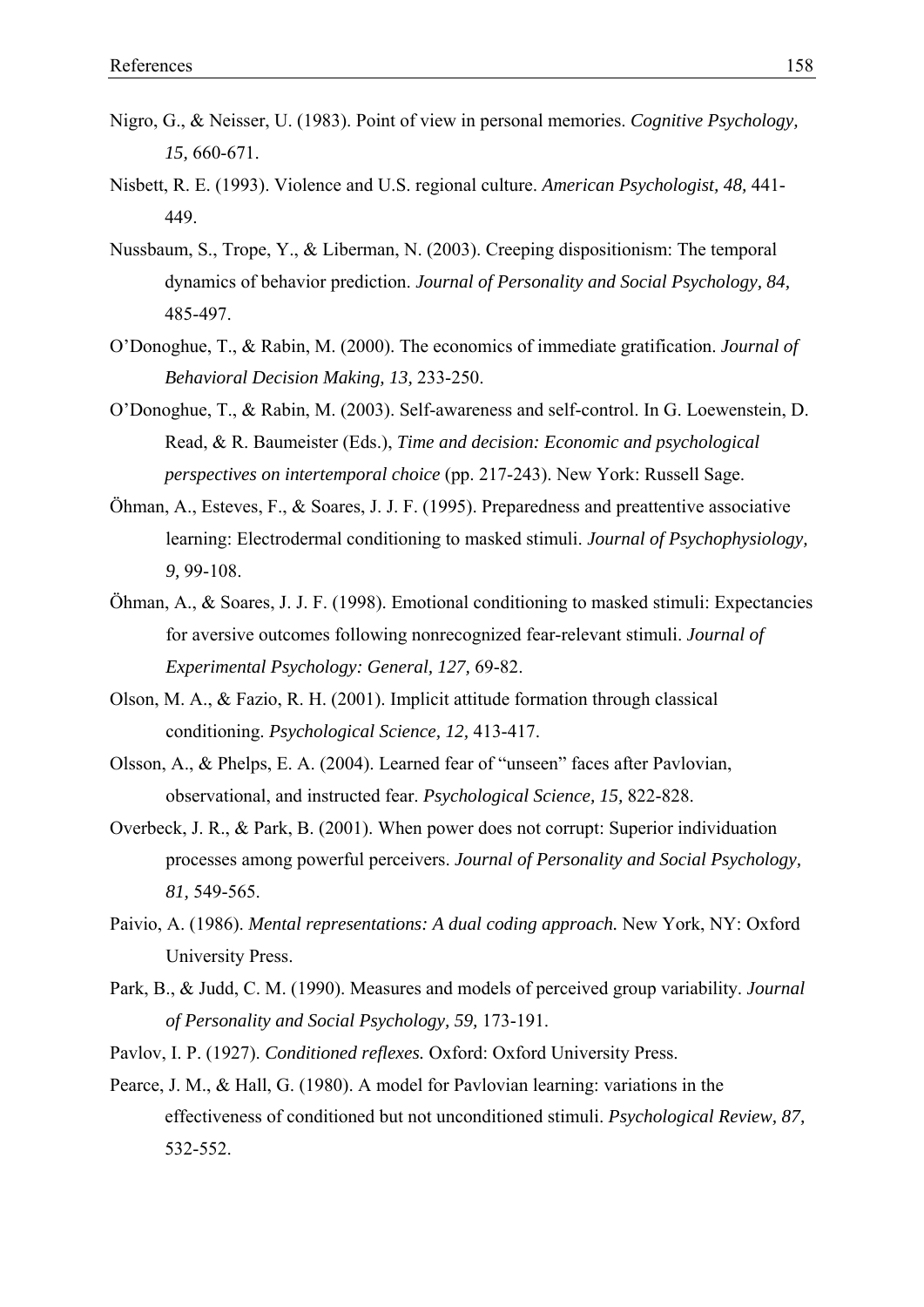- Pearce, J. M., Kaye, H. (1985). Strength of the orienting response during inhibitory conditioning. *Journal of Experimental Psychology: Animal Behavior Processes, 11,* 405-420.
- Peterman, M. L. (1997). The effects of concrete and abstract consumer goals on information processing. *Psychology and Marketing, 14,* 561-583.
- Pettus, C., & Diener, E. (1977). Factors affecting the effectiveness of abstract versus concrete information. *The Journal of Social Psychology, 103,* 233-242.
- Piaget, J. (1975). *Der Aufbau der Wirklichkeit beim Kind. Gesammelte Werke (Band 2).*  Stuttgart: Klett.
- Piaget, J. (1980). *Die Bildung des Zeitbegriffs beim Kinde.* Zürich: Rascher & Cie.
- Piaget, J. & Inhelder, B. (1975). *Die Entwicklung des räumlichen Denkens beim Kinde. Gesammelte Werke (Band 6).* Stuttgart: Klett.
- Pleyers, G., Corneille, O., Luminet, O., & Yzerbyt, V. (2007). Aware and (Dis)Liking: Item-Based Analyses Reveal That Valence Acquisition via Evaluative Conditioning Emerges Only When There Is Contingency Awareness. *Journal of Experimental Psychology: Learning, Memory, and Cognition, 33,* 130-144.
- Pronin, E., Olivola, C. Y., & Kennedy, K. A. (2008). Doing unto future selves as you would do unto others: Psychological distance and decision making. *Personality and Social Psychology Bulletin, 34,* 224-236.
- Rachlin, H., Brown, J., & Cross, D. (2000). Discounting in judgments of delay and probability. *Journal of Behavioral Decision Making, 13,* 145-159.
- Rachlin, H., & Rainieri, A. (1992). Irrationality, impulsiveness and selfishness as discount reversal effects. In G. Loewenstein & J. Elster (Eds.), *Choice over time* (pp. 93-118). New York, NY: Russell Sage Foundation.
- Ransdell, S. E., & Fischler, I. (1987). Memory in a monolingual mode: When are bilinguals at a disadvantage? *Journal of Memory and Language, 28,* 278-291.
- Rapp, B. (2001). *The Handbook of Cognitive Neuropsychology: What Deficits Reveal about the Human Mind*. Psychology Press.
- Rashotte, M. E., Griffin, R. W., & Sisk, C. L. (1977). Second-order conditioning of the pigeon's keypeck. *Animal Learning and Behavior, 25,* 200-209.
- Razran, G. (1938a). Conditioning away social bias by the luncheon technique [Abstract]. *Psychological Bulletin, 35,* 693.
- Razran, G. (1938b). Music, art and the conditioned response [Abstract]. *Psychological Bulletin, 35,* 532.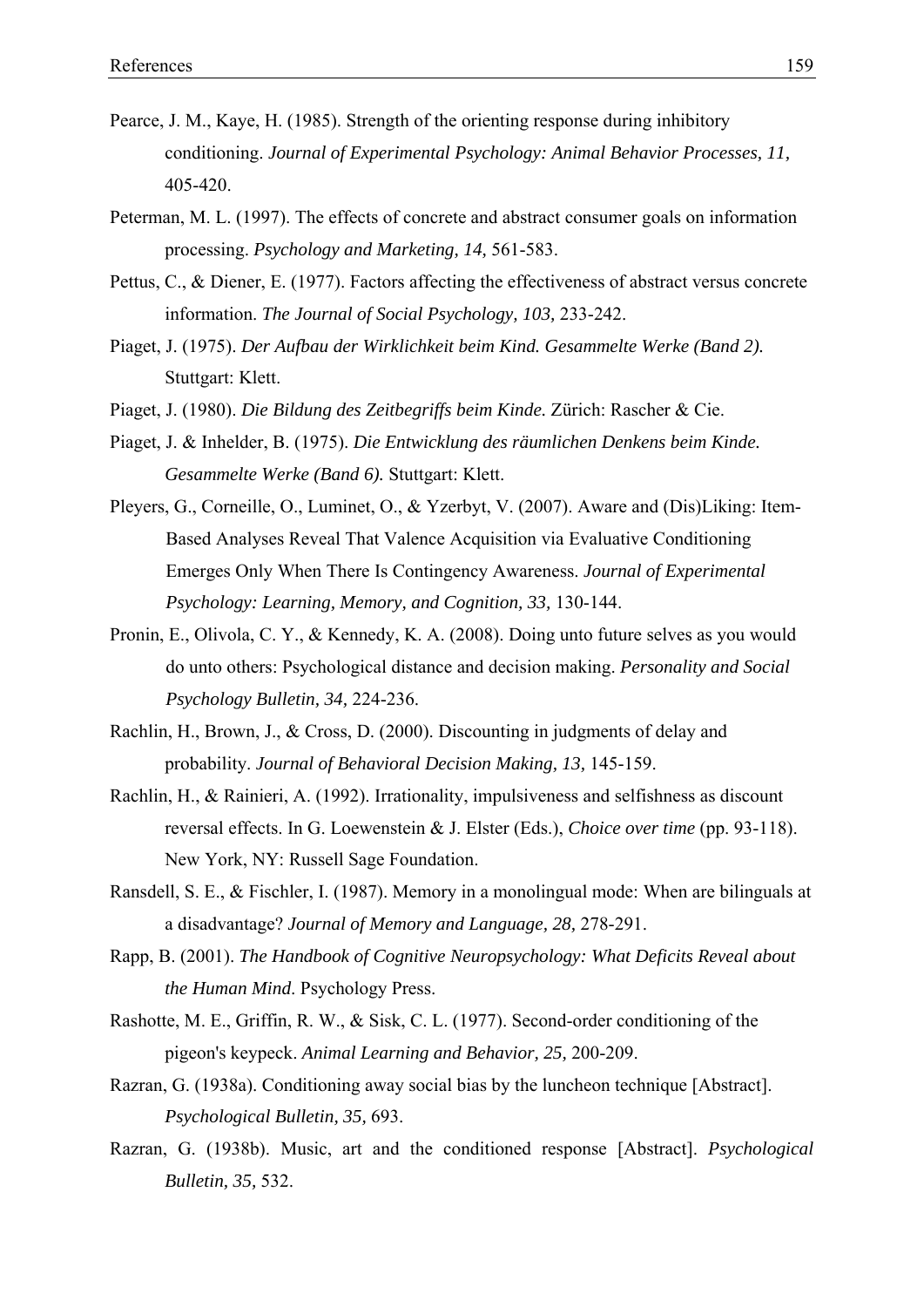- Razran, G. (1940a). Conditioned response changes in rating and appraising socio-political slogans [Abstract]. *Psychological Bulletin, 37,* 481.
- Razran, G. (1940b). Music determinants of the consolidation or *Praegnanz* of conditioned preferences. *Psychological Bulletin, 37,* 562.
- Razran, G. (1954). The conditioned evocation of attitudes (cognitive conditioning?). *Journal of Experimental Psychology, 48,* 278-282.
- Read, D., & Loewenstein, G. (2000). Time and decision: Introduction to the special issue. *Journal of Behavioral Decision Making, 13,* 141-144.
- Reeder, G. D., & Brewer, M. B. (1979). A schematic model of dispositional attribution in interpersonal perception. *Psychological Review, 86,* 61-79.
- Reitsma-van Rooijen, M., Semin, G. R., & van Leeuwen, E. (2007). The effect of linguistic abstraction on interpersonal distance*. European Journal of Social Psychology, 37,* 817-823.
- Rescorla, R. A. (1968). Probability of shock in presence and absence of CS in fear conditioning. *Journal of Comparative and Physiological Psychology, 66,* 1-7.
- Rescorla, R. A. (1969). Pavlovian conditioned inhibition. *Psychological Bulletin, 72,* 77-94.
- Rescorla, R. A. (1971). Variations in the effectiveness of reinforcement following prior inhibitory conditioning. *Learning and Motivation, 2,* 113-123.
- Rescorla, R. A. (1974). Effect of inflation of the unconditioned stimulus value following conditioning. *Journal of Comparative and Physiological Psychology, 86,* 101-106.
- Rescorla, R. A. (1980). *Pavlovian second-order conditioning: Studies in associative learning.* Hillsdale, NJ: Erlbaum.
- Rescorla, R. A. (1988). Pavlovian conditioning: It's not what you think it is. *American Psychologist, 43,* 151-160.
- Rescorla, R.A. (1996). Preservation of Pavlovian associations through extinction. *Quarterly Journal of Experimental Psychology, 49B,* 245-258.
- Rescorla, R.A., & Wagner, A.R. (1972). A theory of Pavlovian conditioning: Variations in the effectiveness of reinforcement and nonreinforcement. In A. H. Black & W. F. Prokasy (Eds.), *Classical conditioning: II. Current research and theory* (pp. 64-99). New York: Appleton.
- Richardson, A. R., & Waller, D. (2005). The effect of feedback training on distance estimation in virtual environments. *Applied Cognitive Psychology, 19,* 1089-1108.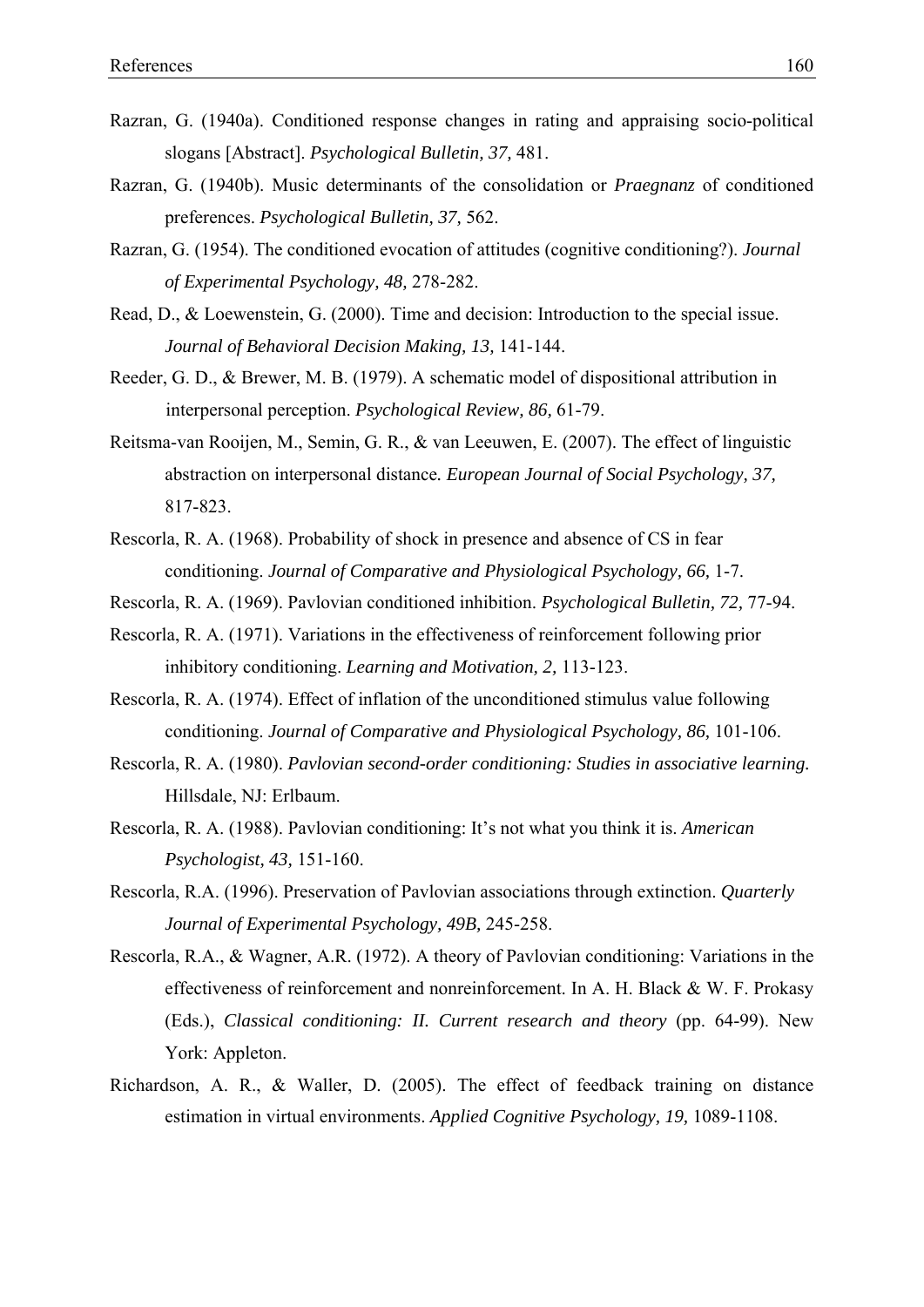- Rizley, R. C., & Rescorla, R. A. (1972).Associations in second-order conditioning and sensory preconditioning. *Journal of Comparative and Physiological Psychology, 81,* 1-11.
- Rosch, E., & Lloyd, B. B. (Eds.) (1978). *Cognition and categorization.* Oxford, UK: Erlbaum.
- Rozin, P. (1982). Human food selection: the interaction of biology, culture and individual experience. In L. M. Barker (Ed.), *The psychobiology of human food selection* (pp. 225-254). Westport, CT: AVI.
- Rozin, P., & Royzman, E. B. (2001). Negativity bias, negativity dominance and contagion. *Personality and Social Psychology Review, 5*, 296-320.
- Rozin, P., Wrzesniewski, A., & Byrnes, D. (1998). The elusiveness of evaluative conditioning. *Learning and Motivation, 29,* 397-415.
- Rubini, M., & Kruglanski, A. W. (1997). Brief encounters in estrangement: Motivated language use and interpersonal rapport in the question-answer paradigm. *Journal of Personality and Social Psychology, 72,* 1047-1060.
- Sagristano, M., Trope, Y., & Liberman, N. (2002). Time-dependent gambling: Odds now, money later. *Journal of Experimental Psychology: General, 131,* 364-376.
- Samuelson, P. (1937). A note on measurement of utility. *Review of Economic Studies, 4,* 155- 161.
- Schell, A. M., Dawson, M. E., & Marinkovic, K. (1991). Effects of potentially phobic conditioned stimuli on retention, reconditioning, and extinction of the conditioned skin conductance response. *Psychophysiology, 28,* 140-153.
- Schelling, T. (1984). Self command in practice, in theory and in a theory of rational choice. *American Economic Review, 74,* 1-11.
- Schwanenflugel, P. J., Harnishfeger, K. K., & Stowe, R. W. (1988). Context availability and lexical decisions for abstract and concrete words. *Journal of Memory and Language, 27,* 499-520.
- Schwanenflugel, P. J., & Shoben, E. J. (1983). Differential context effects in the comprehension of abstract and concrete verbal materials*. Journal of Experimental Psychology: Learning, Memory, and Cognition, 9,* 82-102.
- Schwanenflugel, P. J., & Stowe, R. W. (1989). Context availability and the processing of abstract and concrete words in sentences*. Reading Research Quarterly, 24,* 114-126.
- Schwarz, N., & Clore, G. L. (1983). Mood, misattribution, and judgments of well-being: Information and directive functions of affective states. *Journal of Personality and Social Psychology, 45,* 513-523.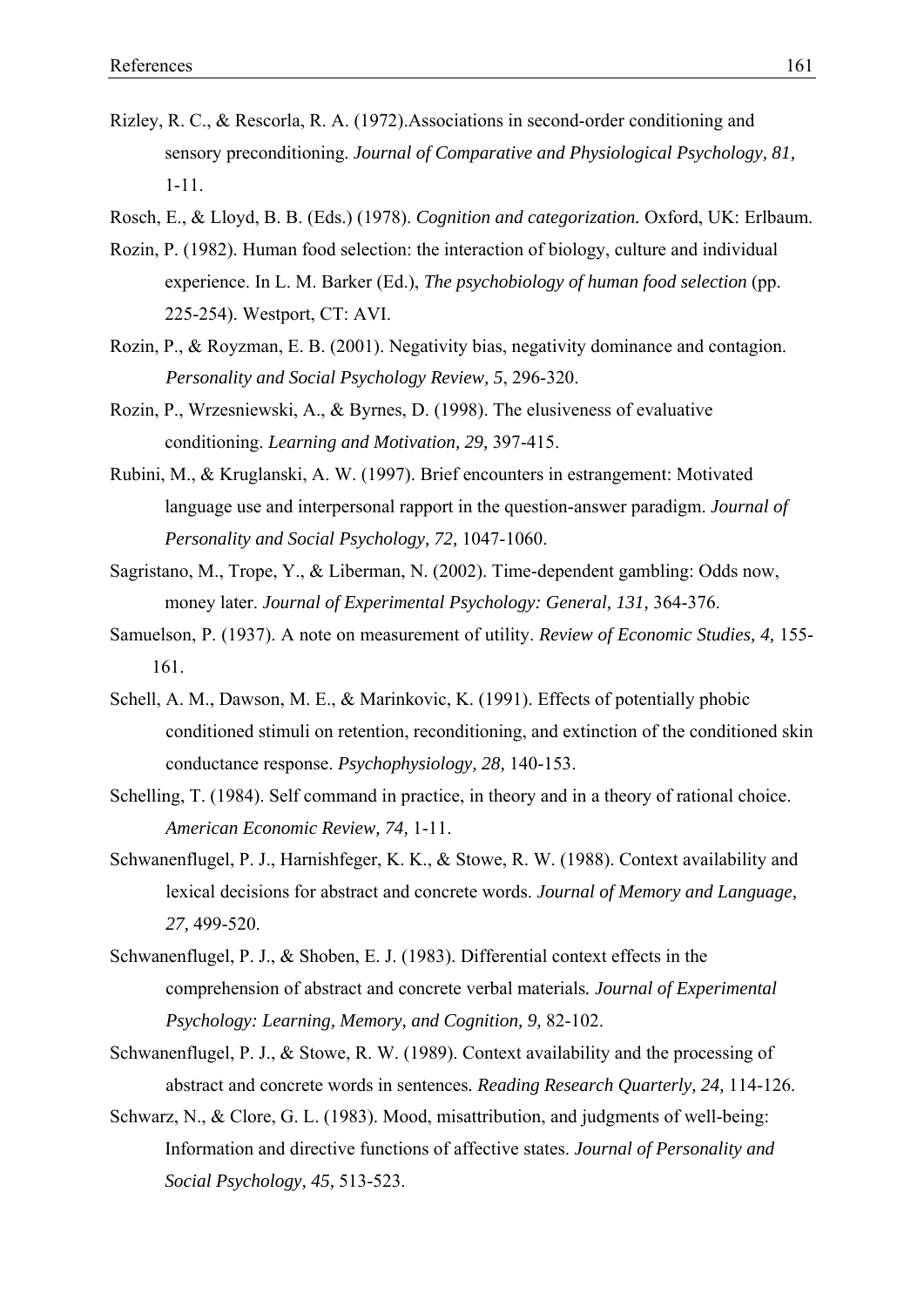- Semin, G. R. (2000). Agenda 2000 Communication: Language as an implementational device for cognition. *European Journal of Social Psychology, 30,* 595-612.
- Semin, G. R. (2007). Linguistic markers of social distance and proximity. In K. Fiedler (Ed.), *Social Communication* (pp. 389-408). New York, NY: Psychology Press.
- Semin, G. R., & Fiedler, K. (1988). The cognitive functions of linguistic categories in describing persons: Social cognition and language. *Journal of Personality and Social Psychology, 54,* 558-568.
- Semin, G. R., & Fiedler, K. (1989). Relocating attributional phenomena within a languagecognition interface: The case of actors' and observers' perspectives. *European Journal of Social Psychology, 19,* 491-508.
- Semin, G., & Smith, E. (1999). Revisiting the past and back to the future: Memory systems and the linguistic representation of social events. *Journal of Personality and Social Psychology, 76,* 877-892.
- Servan-Schreiber, D., & Perlstein, W. M. (1998). Selective limbic activation and its relevance to emotional disorders. Cognition & Emotion, 12, 331-352.
- Shanks, D. R. (1994). Human associative learning. In N. J. Mackintosh (Ed.), *Animal learning and cognition* (pp- 335-374). San Diego, CA: Academic Press.
- Shanks, D. R., & St. John, M. F. (1994). Characteristics of dissociable human learning systems. *Behavioral and Brain Sciences, 17,* 367-447.
- Shelley, M. K. (1994). Gain/loss asymmetry in risky intertemporal choice. *Organizational Behavior and Human Decision Processes, 59,* 124-159.
- Sherer, K. R. (1993). Neuroscience projections to current debates in emotion psychology. *Cognition and Emotion, 7,* 1-42.
- Sherman, J. W., & Frost, L. A. (2000). On the encoding of stereotype-relevant information under cognitive load. *Personality and Social Psychology Bulletin, 26,* 26-34.
- Sherman, S. J., Cialdini, R. B., Schwartzman, D. F., & Reynolds, K. D. (1985). Imagining can heighten or lower the perceived likelihood of contracting a disease: The mediating effect of ease of imagery. *Personality and Social Psychology Bulletin, 11,* 118-127.
- Shimp, T. A., Stuart, E. W., & Engle, R. W. (1991). A program of classical conditioning experiments testing variations in the conditioned stimulus and context. *Journal of Consumer Research, 18,* 1-12.
- Siegler, R., & Richards, D. D. (1979). Development of time, speed, and distance concepts. *Developmental Psychology, 15,* 288-298.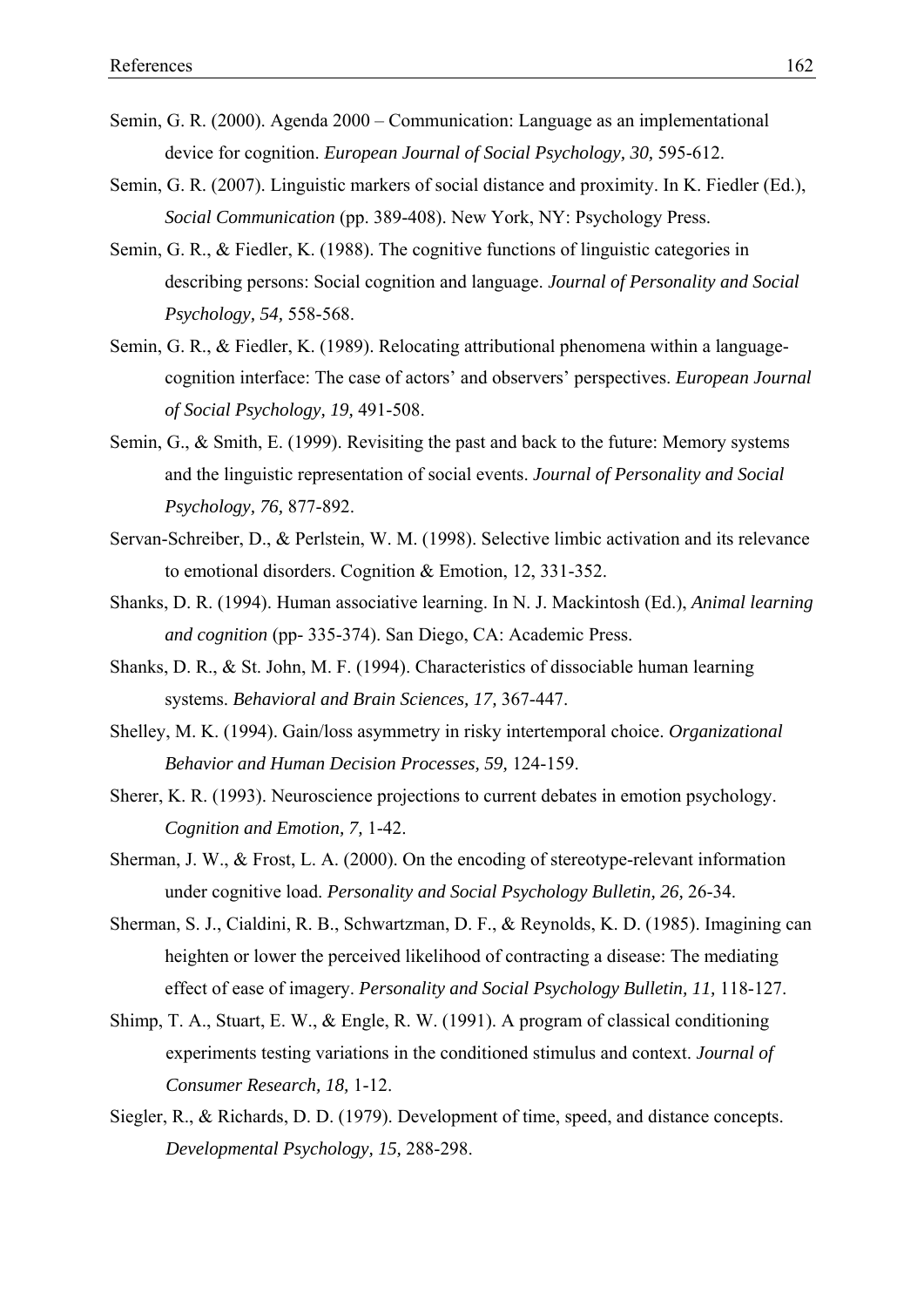- Skowronski, J. J., & Carlston, D. E. (1989). Negativity and extremity biases in impression formation: A review of explanations. *Psychological Bulletin, 105,* 131-142.
- Smith, E. R. (1998). Mental representation and memory. In D. T. Gilbert, S. T. Fiske, & G. Lindzey (Eds.), *The handbook of social psychology* (4th ed., Vol. 2, pp. 391-445). New York: McGraw-Hill.
- Smith, P. K., & Trope, Y. (2006). You focus on the forest when you're in charge of the trees: Power priming and abstract information processing. *Journal of Personality and Social Psychology, 90,* 578-596.
- Snyder, C. R., & Fromkin, H. L. (19809. *Uniqueness: The human pursuit of difference.* New York, NY: Plenum Press.
- Squire, L. R., & Kandel, E. R. (1999). *Memory: From mind and molecules.* New York, NY: Scientific American Library/Scientific American Books.
- Staats, A. W., & Staats, C. K. (1958). Attitudes established by classical conditioning. *Journal of Abnormal and Social Psychology, 57,* 37-40.
- Staats, C.K., & Staats, A.W. (1957). Meaning established by classical conditioning. *Journal of Experimental Psychology, 54,* 74-80.
- Steinmetz, J. E. (1996). The brain substrates of classical eyeblink conditioning in rabbits. In J. R. Bloedel, T. J. Ebner, & S. P. Wise, *The acquisition of motor behavior in vertebrates* (pp. 89-114). Cambridge, MA: MIT Press.
- Steinmetz, J. E. (2000). Brain substrates of classical eyeblink conditioning: A highly localized but also distributed system. *Behavioural Brain Research, 110,* 13-24.
- Stephan, E. (2005). *Social distance and its relation to level of construal, temporal distance and physical distance.* Unpublished manuscript, Tel Aviv University.
- Stern, E. R., & Rotello, C. M. (2000). Memory characteristics of recently imagined events and real events experienced previously. *American Journal of Psychology, 113,* 569-590.
- Stevenson, R. J., Boakes, R. A., & Prescott, J. (1998). Changes in odor sweetness resulting from implicit learning of a simultaneous odor-sweetness association: An example of learned synesthesia. *Learning and Motivation*, *29*, 113–132.
- Stevenson, R. J., Boakes, R. A., & Wilson, J. P. (2000). Resistance to extinction of conditioned odor perceptions: Evaluative conditioning is not unique. *Journal of Experimental Psychology: Learning, Memory, and Cognition*, *26*, 423–440.
- Stevenson, R. J., Prescott, J., & Boakes, R. A. (1995). The acquisition of taste properties by flavors. *Learning and Motivation*, *26*, 433–455.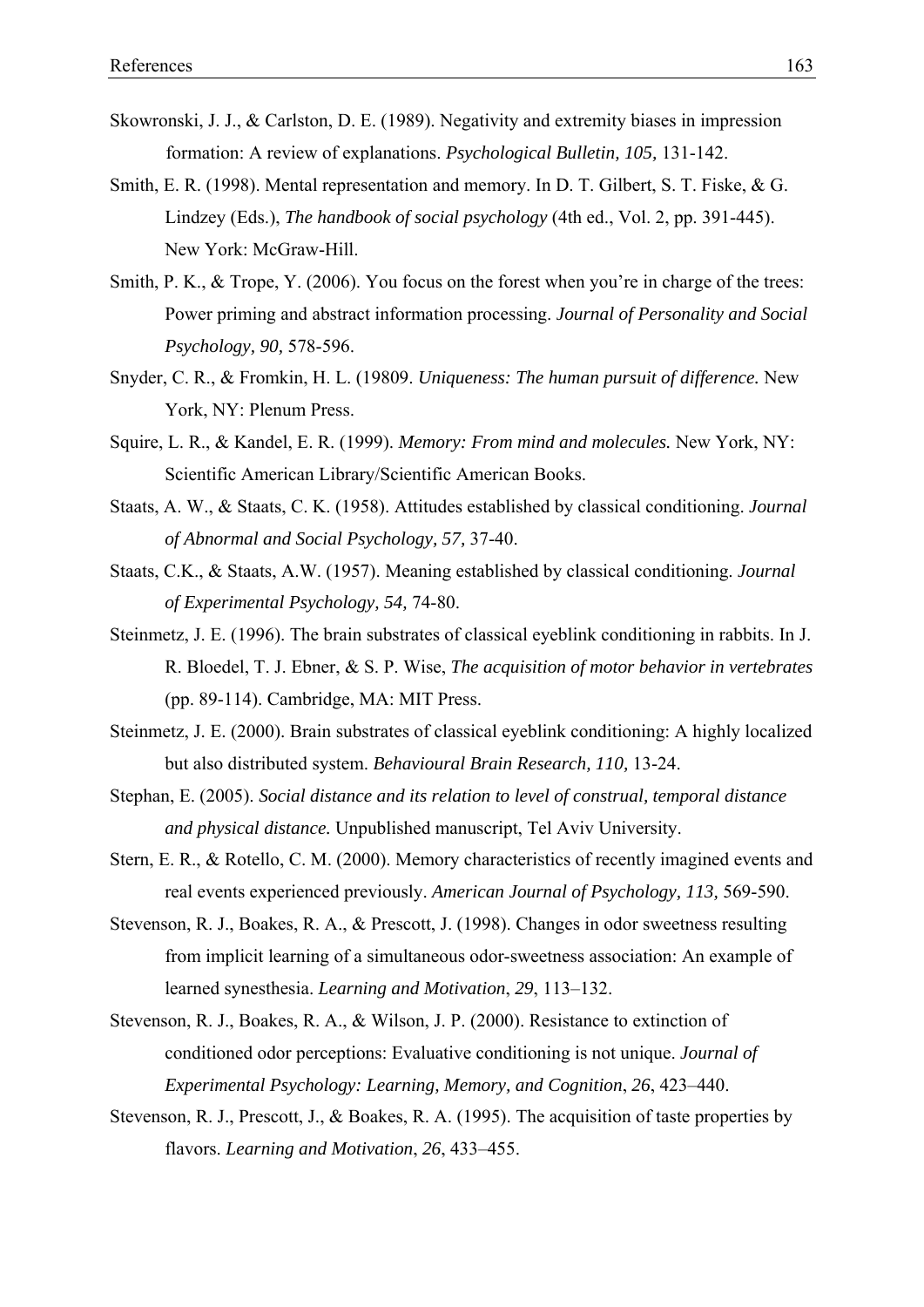- Steward, M. S., & Steward, D. S. (1974). Effect of social distance on teaching strategies of Anglo-American and Mexican-American mothers. *Developmental Psychology, 10,* 797-807.
- Streich, P., & Levy, J. S. (2007). Time horizons, discounting, and intertemporal choice. *Journal of Conflict Resolution, 51,* 199-226.
- Stroop, J. R. (1935). Studies of interference in serial verbal reactions. *Journal of Experimental Psychology, 18,* 643-662.
- Stuart, E. W., Shimp, T. A., Engle, R. W. (1987). Classical conditioning of consumer attitudes: Four experiments in an advertising context. *Journal of Consumer Research, 14,* 334-349.
- Swan, J. A., & Pearce, J. M. (1988). The orienting response as an index of stimulus associability in rats. *Journal of Experimental Psychology: Animal Behavior Processes, 14,* 292-301.
- Thaler, R. H. (1981). Some empirical evidence on dynamic inconsistency. *Economic Letters, 8,* 201-207.
- Thorndike, E. L. (1911). *Animal intelligence: Experimental Studies.* New York: Macmillan.
- Thorndike, E. L. (1898). Animal intelligence: An experimental study of the associative processes in animals. *Psychological Review Monograph Supplements* (No.8) [entire issue].
- Todorov, A., Goren, A., & Trope, Y. (2007). Probability as a psychological distance: Construal and preferences. *Journal of Experimental Social Psychology, 43,* 473-482.
- Todrank, J., Byrnes, D., Wrzesniewski, A., & Rozin, P. (1995). Odors can change preferences for people in photographs: A cross-modal evaluative conditioning study with olfactory USs and visual CSs. *Learning & Motivation, 26,* 116-140.
- Trope, Y. (1986). Identification and inferential processes in dispositional attribution. *Psychological Review, 93,* 239-257.
- Trope, Y. (1989). Levels of inference in dispositional judgment. *Social Cognition, 7,* 296-314.
- Trope, Y., & Liberman, N. (2003). Temporal Construal. *Psychological Review, 110,* 403-421.
- Turner, J. C., Hogg, M. A., Oakes, P., Reicher, S. D., & Wetherell, M. S. (1987). *Rediscovering the social group: A self-categorization theory.* Cambridge, MA: Basil Blackwell.
- Vallacher, R. R., & Wegner, D. M. (1985). *A theory of action identification.* Hillsdale, NJ: Lawrence Erlbaum Associates.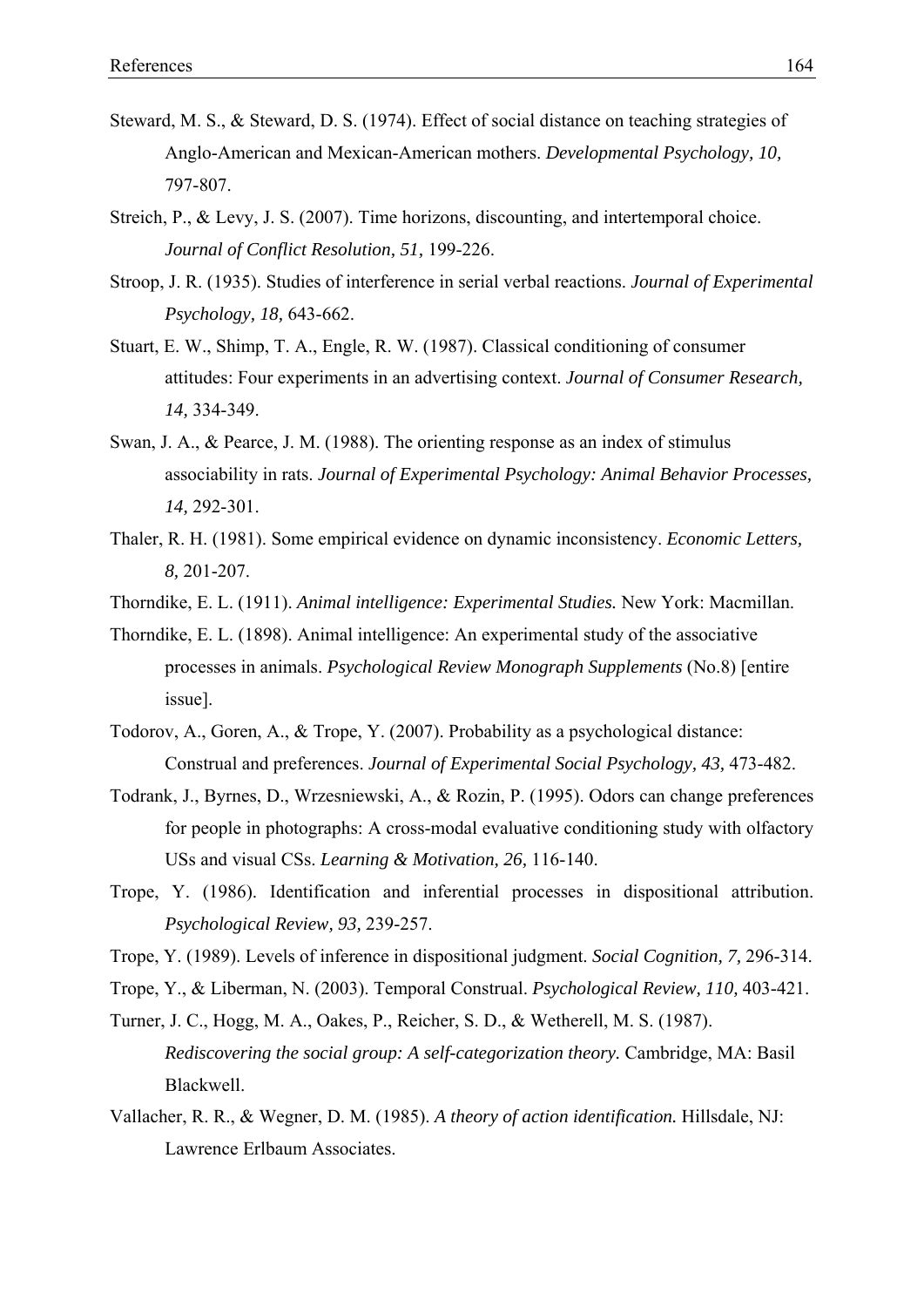- Vallacher, R. R., & Wegner, D. M. (1987). What do people think they're doing? Action identification and human behavior. *Psychological Review, 94,* 3-15.
- Vallacher, R. R., & Wegner, D. M. (1989). Levels of personal agency: Individual variation in action identification. *Journal of Personality and Social Psychology, 57,* 660-671.
- Van Hell, J. G., & de Groot, A. M. B. (1998). Disentangling context availability and concreteness in lexical decision and word translation. *The Quarterly Journal of Experimental Psychology, 51A,* 41-63.
- Van Reekum, C., Van Den Bergh, H., & Frijda, N.H. (1999). Cross-modal preference acquisition: Evaluative conditioning of pictures by affective olfactory and auditory cues. *Cognition and Emotion, 13,* 831-836.
- Vansteenwegen, D., Crombez, G., Baeyens, F., & Eelen, P. (1998). Extinction in fear conditioning: Effects on startle modulation and evaluative self-reports. *Psychophysiology, 35,* 729-736.
- Walker, I., & Hulme, C. (1999). Concrete words are easier to recall than abstract words: Evidence for a semantic contribution to short-term serial recall. *Journal of Experimental Psychology: Learning, Memory, and Cognition, 25,* 1256-1271.
- Wallot, S. (2008). *Not all dimensions are created equal: On the role of space and time in psychological distance.* Unpublished manuscript. University of Trier.
- Walther, E. (2002). Guilty by mere association: Evaluative conditioning and the spreading attitude effect. *Journal of Personality and Social Psychology, 82,* 919-934.
- Walther, E., Gawronski, B., Blank, H., & Langer, T. (2009). Changing likes and dislikes through the back door: The US-revaluation effect. *Cognition and Emotion, 23,* 889- 917.
- Walther, E., & Langer, T. (2008). Attitude formation and change through association: An evaluative conditioning account. In R. Prislin & W. B. Crano (Eds.), *Attitudes and attitude change* (pp. 87-109). New York: Psychology Press.
- Walther, E., & Langer, T. (2009). For whom Pavlov's bell tolls: Is there any evidence for associative processes underlying evaluative conditioning? In J. P. Forgas, J. Cooper, & B. Crano (Eds.), *Attitudes and attitude change* (pp. 000-000). Philadelphia: Psychology Press.
- Walther, E., & Nagengast, B. (2006). Evaluative conditioning and the awareness issue: Assessing contingency awareness with the four-picture recognition test. *Journal of Experimental Psychology: Animal Behavior Processes, 32,* 454-459*.*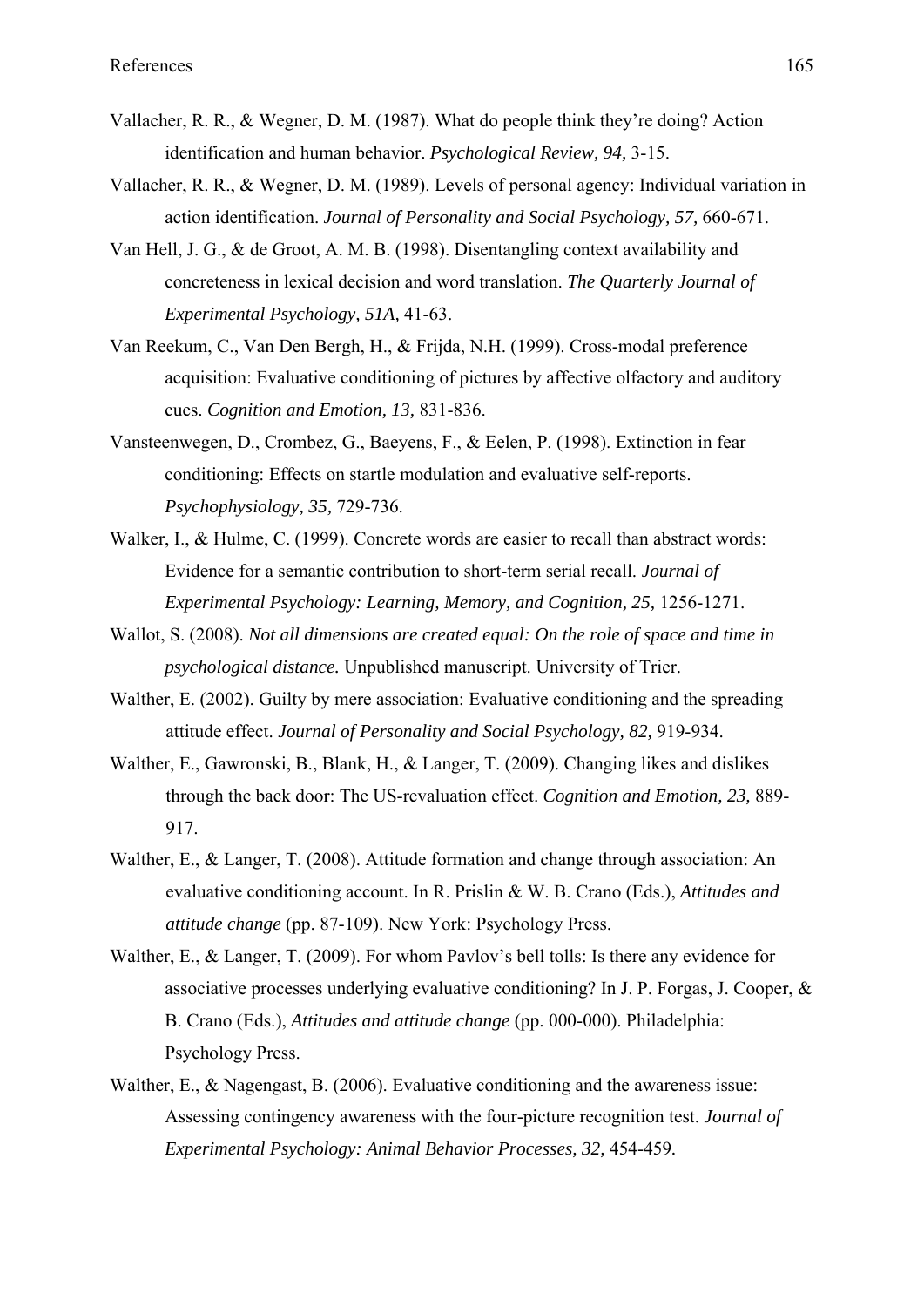- Walther, E., Nagengast, B., & Trasselli, C. (2005). Evaluative conditioning in social psychology: Facts and speculations. *Cognition and Emotion, 19,* 175-196.
- Wasserman, E. A., & Miller, R. R. (1997). What's elementary about associative learning? *Annual Review of Psychology, 48,* 573-607.
- Wegner, D. M., Erber, R., & Zanakos, S. (1993). Ironic processes in the mental control of mood and mood-related thought. *Journal of Personality and Social Psychology, 65,* 1093-1104.
- Wills, A. J. (2005). *New directions in human associative learning.* Mahwah, NJ: Lawrence Erlbaum Associate Publishers.
- Wilson, P. N., Boumphrey, P., Pearce, J. M. (1992). Restoration of the orienting response to a light by a change in its predictive accuracy. *Journal of Experimental Psychology B: Comparative and Physiological Psychology,* 44, 17-36.
- Wippich, W. (1979). Selective memory for concrete and abstract information. *Zeitschrift für Experimentelle und Angewandte Psychologie, 26,* 687-699.
- Zajonc, R. B. (1980). Feeling and thinking: Preferences need no inferences. *American Psychologist, 35,* 151-175.
- Zajonc, R. B. (1984a). The interaction of affect and cognition. In K. R. Scherer & P. Ekman (Eds.), *Approaches to emotion* (pp.239-246). Hillsdale, NJ: Erlbaum.
- Zajonc, R. B. (1984b). On primacy of affect. In K. R. Scherer & P. Ekman (Eds.), *Approaches to emotion* (pp.259-270). Hillsdale, NJ: Erlbaum.
- Zanna, M. P., Kiesler, C. A., & Pilkonis, P. A. (1970). Positive and negative attitudinal affect established by classical conditioning. *Journal of Personality and Social Psychology, 14,* 321-328.
- Zellner, D.A., Rozin, P., Aron, M., & Kulish, C. (1983). Conditioned enhancement of human's liking for flavor by pairing with sweetness. *Learning and Motivation, 26,*  141-160.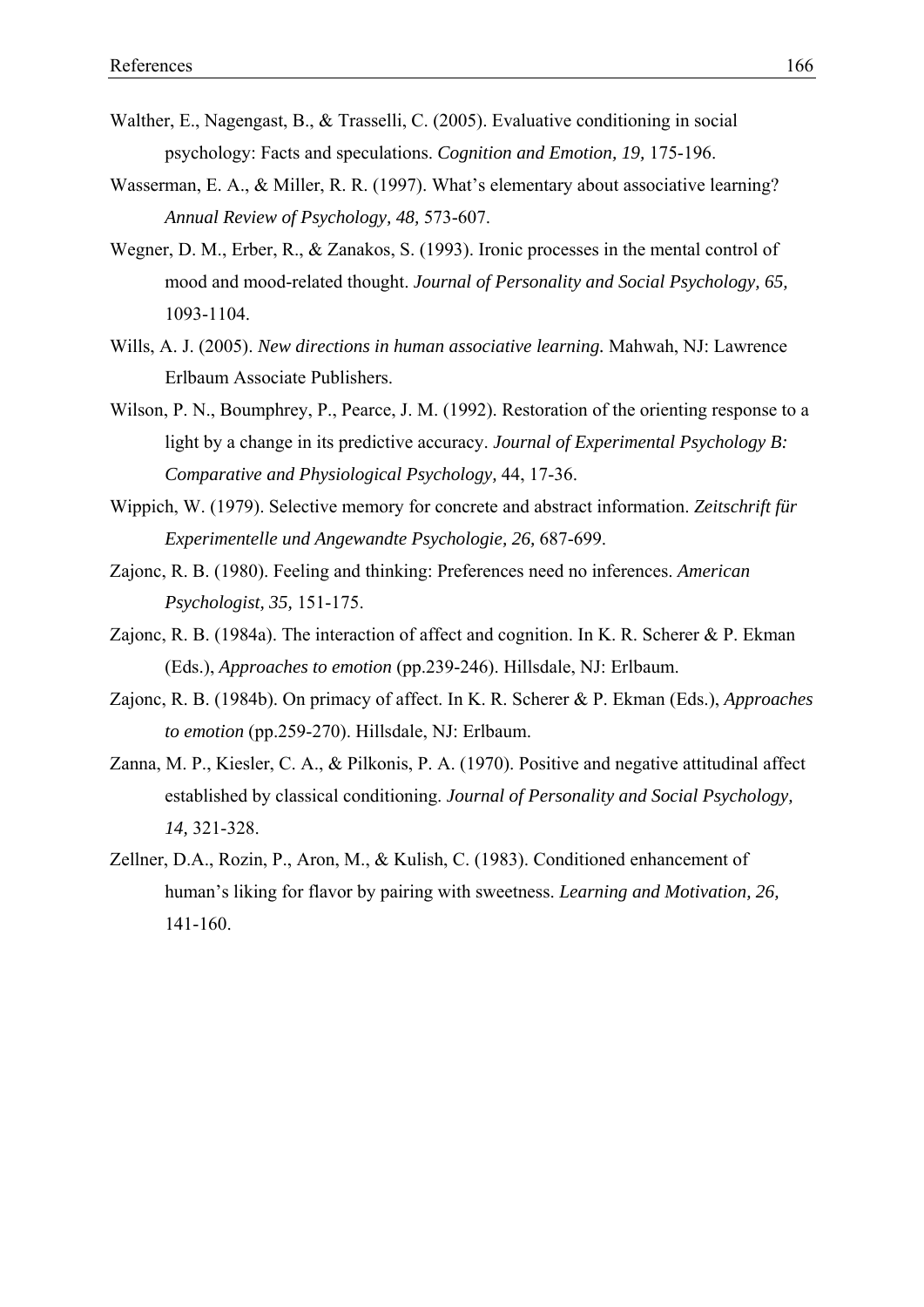# **Appendix A**

Cover Story and instructions of the temporally near (and distant) future conditions –

Experiment 1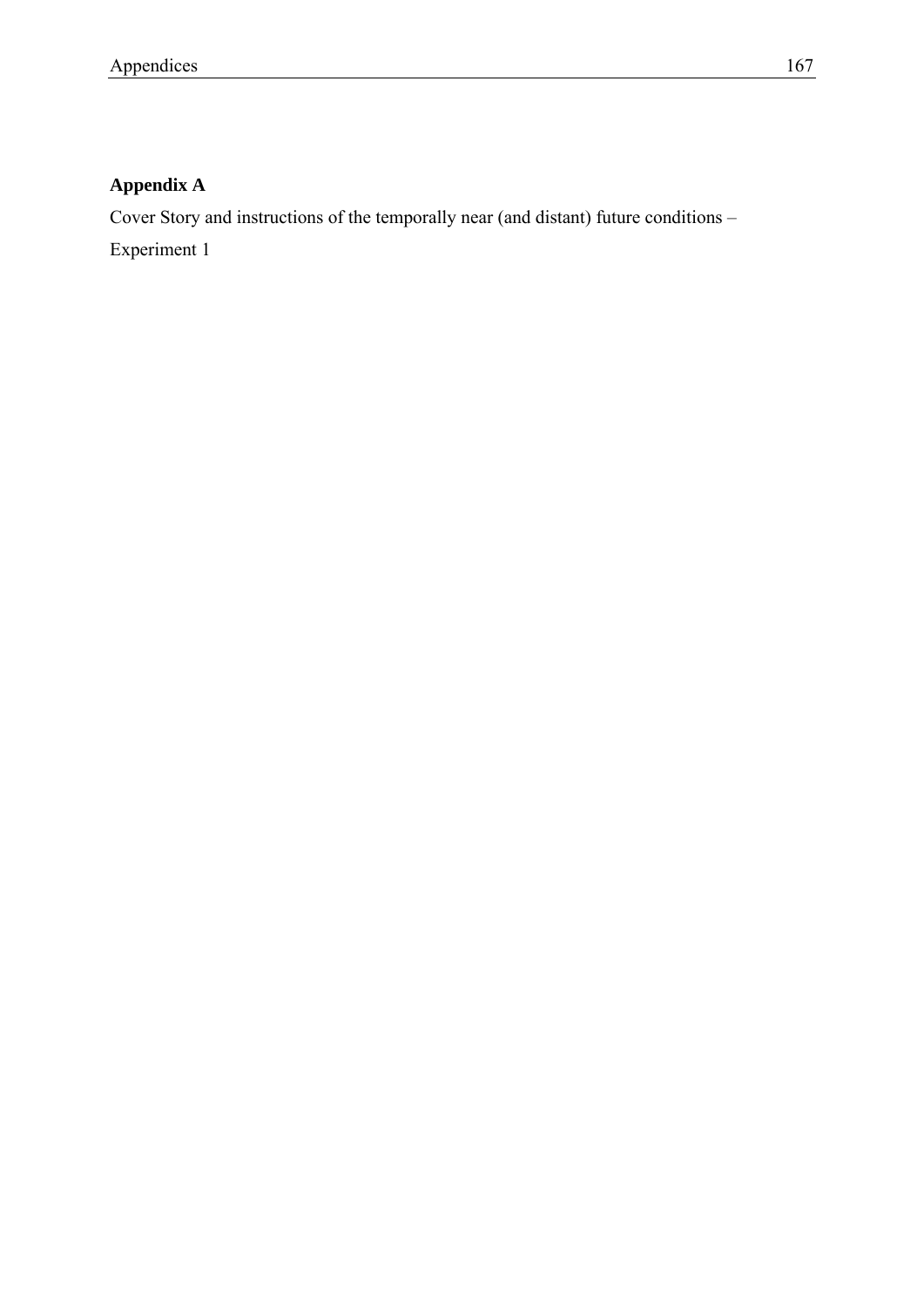#### **Cover Story**

Lieber Erdling,

versuche bitte, Dich in folgende Situation hineinzuversetzen: Die Ressourcen auf der Erde sind zum größten Teil ausgebeutet. Die Erdlinge hoffen auf neue Energien aus dem Weltall und die Weltraumforschung sucht nach Möglichkeiten für Erdlinge, auf anderen Planeten zu leben. Nach jahrelanger Forschung haben Wissenschaftler herausgefunden, dass es Leben auf einem fremden Planeten namens Elpo gibt.

Erdling, du hast gerade eine Arbeitsstelle als wissenschaftlicher Mitarbeiter bei dem International Committee Investigating Extraterrestrial Life - ICIEL - einer Einrichtung zur Erforschung außerirdischen Lebens angetreten. ICIEL hat dich eingestellt, um die Planung und Einrichtung einer neuen Forschungsstation auf Elpo zu leiten. Dazu wirst du morgen (*in 6 Monaten*) zu Elpo fliegen!

Erdling, du fliegst morgen (*in 6 Monaten*) zu Elpo. Deine Aufgabe ist es, dich durch drei unterschiedliche Phasen zu kämpfen, um auf Elpo überleben und sicher zur Erde zurückkehren zu können.

In Phase 1 wirst du ein Training erhalten, damit du dich auf dem fremden Planeten zurechtfindest.

In Phase 2 wirst du etwas über die Interaktionen der Bewohner Elpos lernen. In Phase 3 geht es dann richtig los. Du wirst dich alleine auf Elpo durchschlagen müssen. Um zu überleben, musst du umsetzen, was du vorher gelernt hast. Am Ende des Spiels werden wir dir mitteilen, wie gut du dich auf Elpo geschlagen hast.

Bitte klicke auf "Weiter" und wir starten Phase 1!

Erdling, damit du dich auf dem fremden Planeten zurechtfindest, wirst du auf Elpo zunächst ein Trainingscamp besuchen. In dem Trainingscamp musst du dich so schnell und gründlich wie möglich mit allen Informationen über Elpo vertraut machen. Bisher weiss man, dass es zwei verschiedene Stämme auf Elpo gibt.

Es gibt die TRISONS, erkennbar an der Antenne auf ihrem Kopf. Und es gibt die PONGALS, die alle abstehende Haare haben.

Um auf Elpo überleben zu können, musst Du zwei elementare Dinge

über die Bewohner von Elpo lernen:

1. Welchem Stamm sie angehören und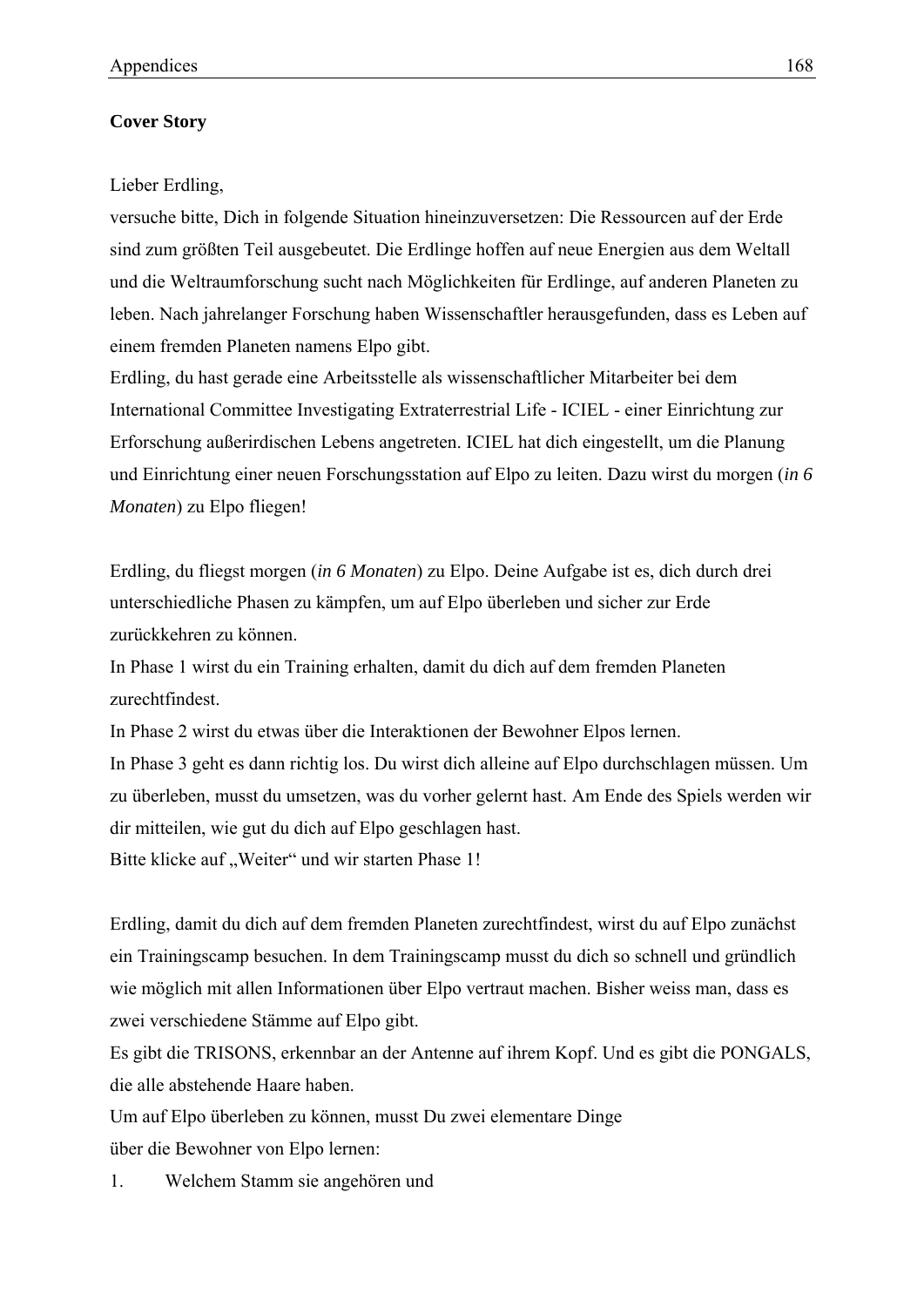2. in welcher Stimmung sie sich befinden.

Auf Elpo gibt es einen Stamm, der kriegerisch, also gefährlich für dich ist und einen Stamm, der friedfertig, also ungefährlich ist. Erdling, du sollst nun herausfinden, welches der Lebewesen zu welchem Stamm - kriegerisch oder friedfertig - gehört. Du wirst also einen Pongal oder Trison beobachten können und Informationen über die Eigenschaft des jeweiligen Stammes erhalten. Neben den typischen Stammeseigenschaften unterscheiden sich die Stammesangehörigen auch in ihrem momentanen Gefühlszustand. Dieser lässt sich anhand der Körperhaltungen der Lebewesen erkennen.

Erdling, um auf Elpo zu überleben, ist es wichtig, dass du nicht von den Bewohnern angegriffen und getötet wirst. Weiterhin musst du wissen, mit welchen der Lebewesen du Nahrungsmittel tauschen und Handel treiben kannst. Da du nicht genügend Vorräte für deinen Aufenthalt mitnehmen kannst, wirst du auf die Hilfe der Bewohner Elpos angewiesen sein. Ob du von den Bewohnern von Elpo angegriffen wirst oder Hilfe von ihnen erhältst, hängt sowohl von der Stammeszugehörigkeit als auch von der Stimmung ab. Um zu wissen, ob es sich um eine gefährliche oder gewinnbringende Situation handelt, musst du in Phase 1 also sowohl die STAMMESZUGEHÖRIGKEIT als auch die STIMMUNG der Lebewesen richtig identifizieren können.

Denk daran, Erdling: Du beginnst morgen (*in 6 Monaten*) mit deiner Arbeit auf Elpo. Du musst vermeiden, von den Bewohnern Elpos angegriffen zu werden und musst gleichzeitig Handelsbeziehungen zu ihnen aufnehmen. Damit dir das gelingt, musst du dir sowohl von der Stammeszugehörigkeit als auch von der Stimmung der Lebewesen ein Bild machen. Dann und nur dann hast du eine Überlebenschance!

Bevor es nun aber endgültig losgehen kann, muss das Intergalaktische Reisebüro nochmals Deine Flugdaten überprüfen. Bitte Klicke auf Weiter und gib Dein korrektes Flugdatum an!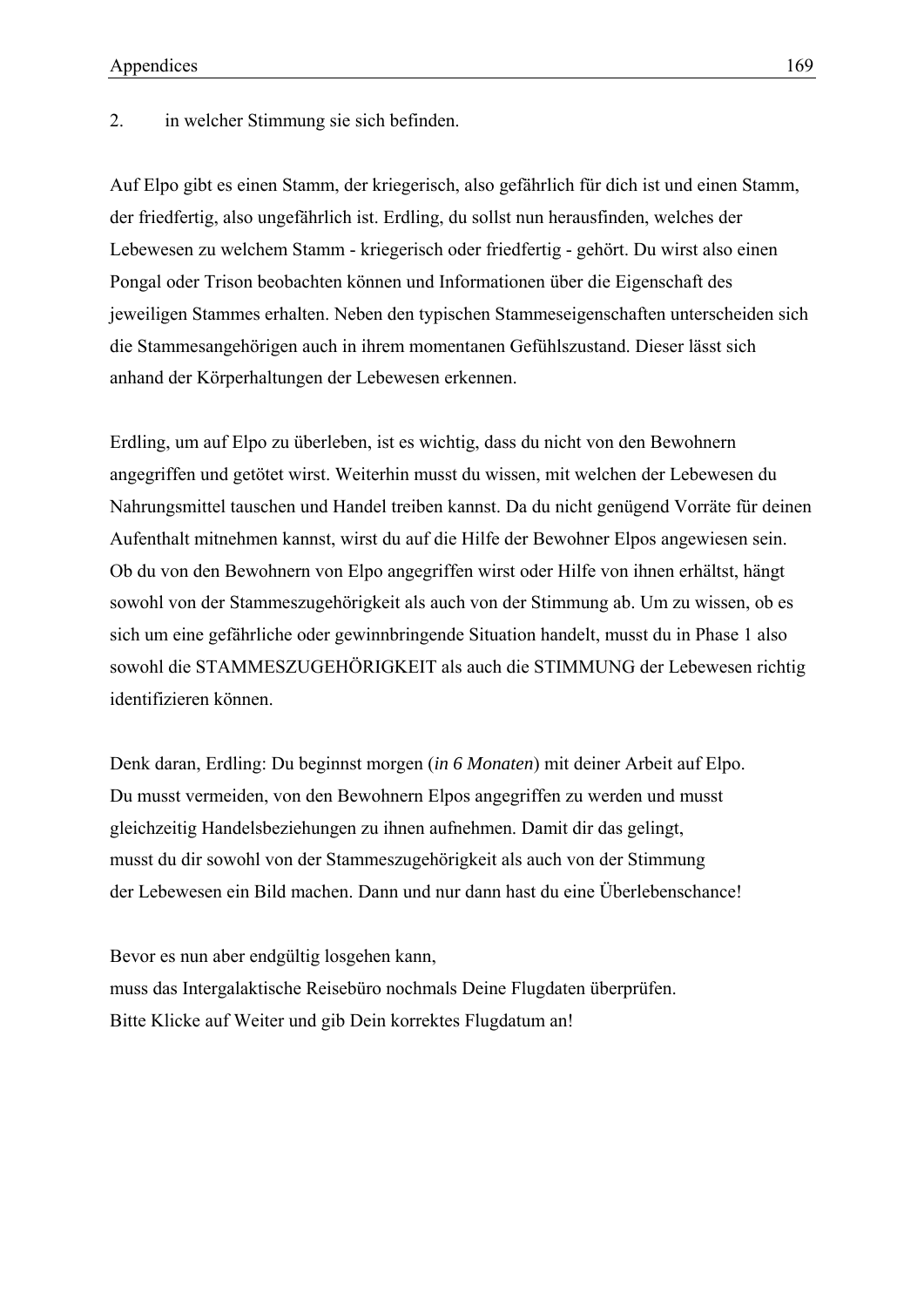### **Instructions Classification Phase**

Du siehst also im folgenden ein Lebewesen, das zum Stamm der Trisons ODER Pongals gehört und das entweder freundlich ODER unfreundlich ODER neutral gestimmt ist. Du hast also genau 6 Antwortmöglichkeiten:

------ gut gelaunt Trison ------ neutral gelaunt ------ schlecht gelaunt

------ gut gelaunt Pongal ------ neutral gelaunt ------ schlecht gelaunt

All diese Antwortmöglichkeiten werden dir in Form einer Matrix vorgegeben. Bitte klicke dann mit der Maus auf die Antwortmöglichkeit, die dir richtig erscheint. Sobald du auf ein Feld geklickt hast, erhältst du eine Rückmeldung, ob deine Antwort korrekt war.

Viel Glück, Erdling!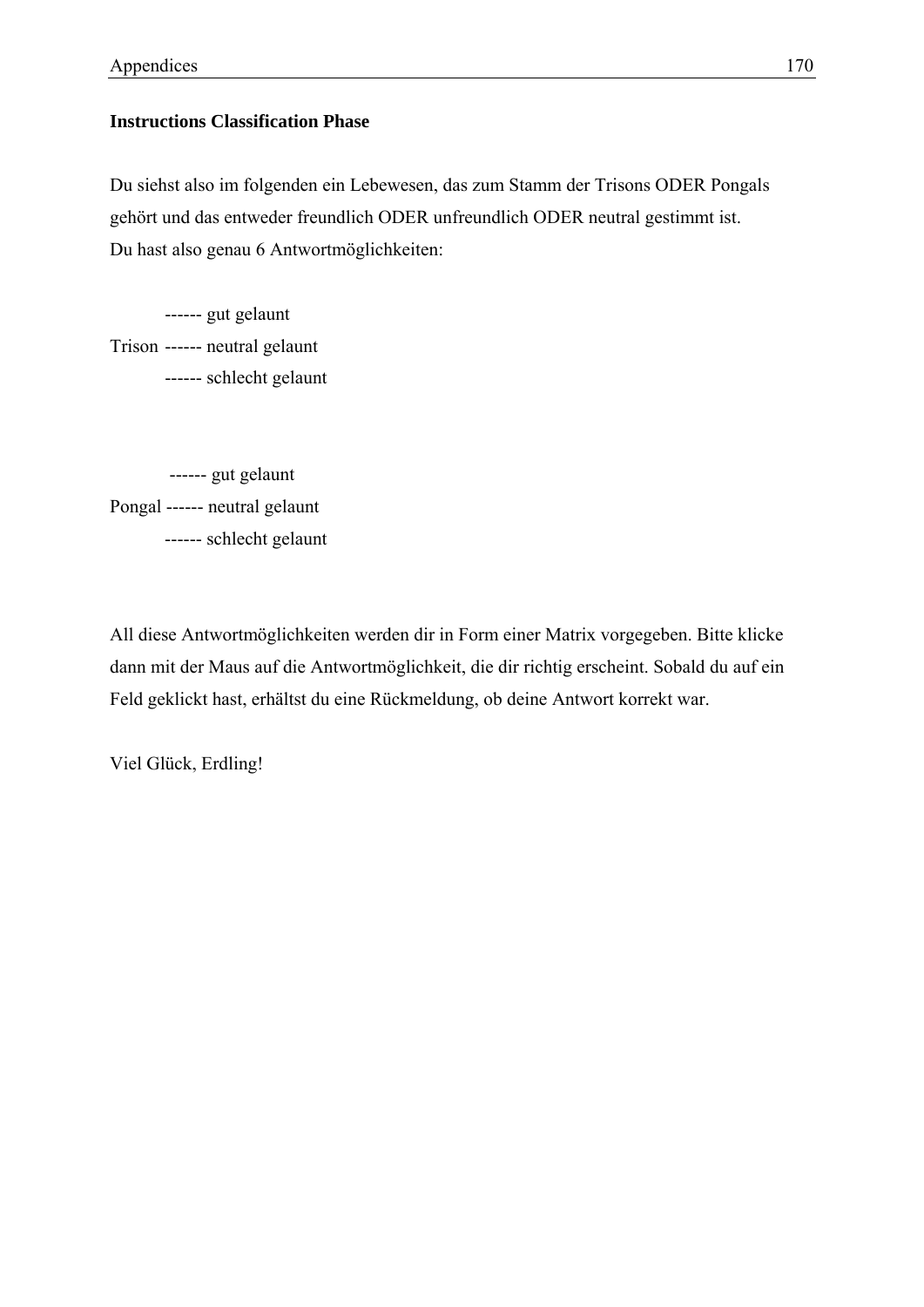#### **Instructions Conditioning Phase**

Herzlichen Glückwunsch Erdling! Du hast Phase 1 erfolgreich überstanden und hast damit bewiesen, dass du bereit bist für Phase 2.

Morgen (*In 6 Monaten*) musst du dich auf Elpo schon alleine zurechtfinden und musst um dein Überleben kämpfen. Du bekommst jetzt noch einmal die Gelegenheit, dir durch den Kopf gehen zu lassen, was du bereits gelernt hast. Du weißt bereits, welche Eigenschaften die Stämme auf Elpo besitzen und in welcher Stimmung die Lebewesen sich befinden. Nun wirst Du etwas über die Interaktionen der Lebewesen untereinander lernen. Du wirst erfahren, welche Lebewesen von den Forschern bisher bereits zusammen gesehen wurden.

Dabei ist den Wissenschaftlern aufgefallen, dass es einen weiteren Stamm auf Elpo gibt – die METIS. Du wirst diesen Stamm an dem dreieckigen Hut auf ihrem Kopf erkennen. Allerdings haben die Wissenschaftler über diesen Stamm bislang keine weiteren Informationen, da die Metis weder positiv noch negativ aufgefallen sind. Es ist also davon auszugehen, dass sie weder besonders gefährlich noch besonders friedfertig sind.

Damit du dir schon genaue Vorstellungen vom Planeten Elpo machen kannst, hast du jetzt auch einmalig die Gelegenheit noch unveröffentlichte Aufnahmen vom Planeten Elpo zu sehen. Da die Bewohner Elpos Fremden gegenüber anfangs scheu sind, zeigen sie sich dir immer nur kurz und verschwinden dann wieder.

Erdling, schau dir die Lebewesen und Informationen gut an, denn bereits morgen (*in 6 Monaten*) geht es aufs Ganze und du musst beweisen, dass du in der Lage bist, auf Elpo zu überleben.

Bitte klicke auf "Weiter" und starte Phase 2!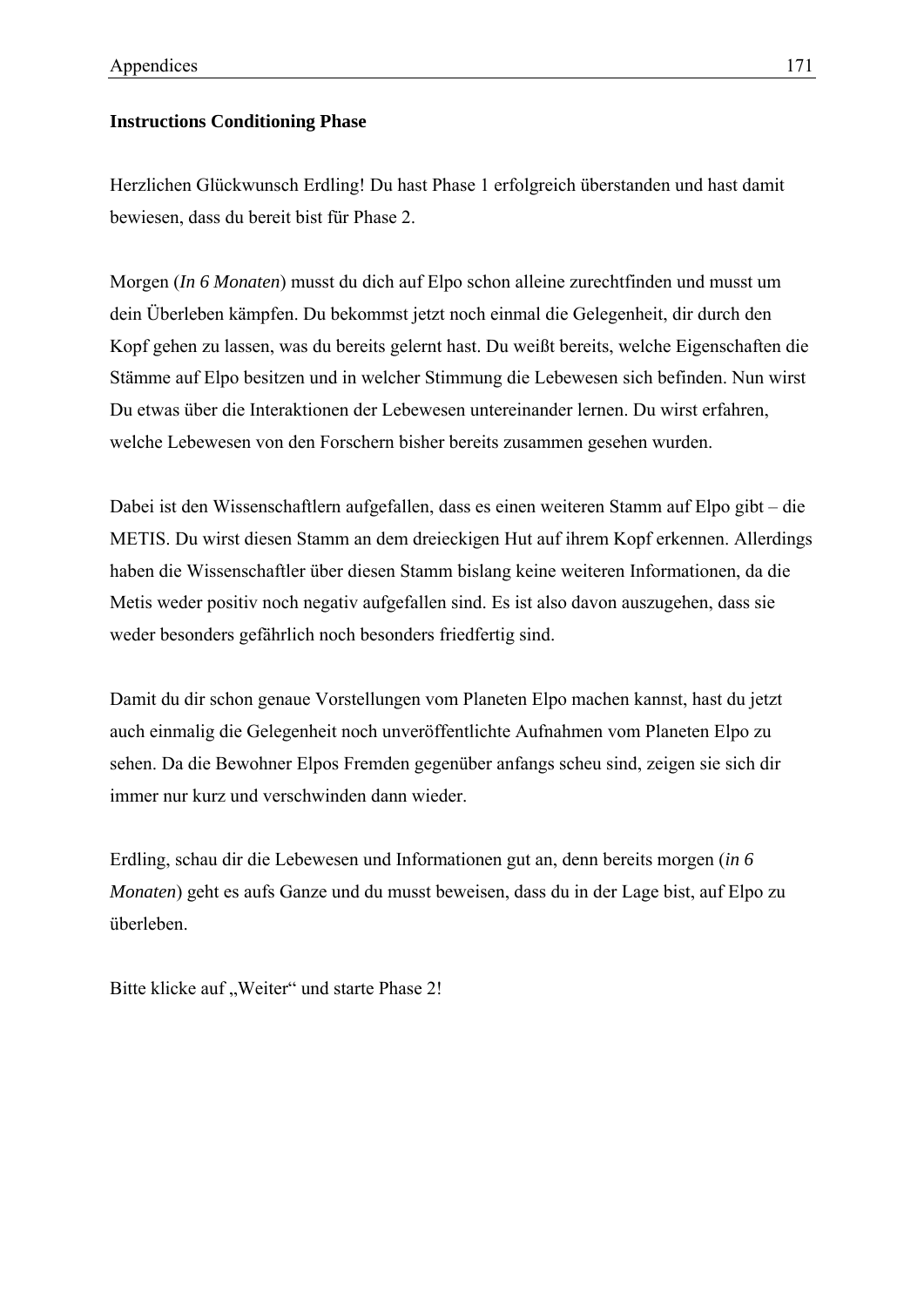#### **Instructions Trait Test Phase**

Erdling, du hast auch Phase 2 überstanden und hast dich deiner Aufgabe würdig erwiesen. Bevor Du aber morgen (*in 6 Monaten*) endgültig auf Elpo ausgesetzt wirst, wollen wir wissen, welche Eindrücke du aus den bisherigen Phasen von den Lebewesen gewonnen hast.

Du wirst eine Reihe der Lebewesen der unterschiedlichen Stämme sehen. Bitte beurteile, ob das jeweilige Lebewesen zu einem Stamm gehört, der kriegerisch oder friedfertig ist. Dazu kannst du den Balken mit der Maus bewegen.

#### **Instructions Mood Test Phase**

Sehr gut, Erdling! Du wirst nun wieder eine Reihe der Lebewesen der unterschiedlichen Stämme sehen. Bitte beurteile nun, ob das jeweilige Lebewesen gut oder schlecht gelaunt ist. Dazu kannst du den Balken mit der Maus bewegen.

#### **Instructions Valence Test Phase**

Erdling, du machst deine Sache gut! Wir glauben, dass du bereit bist, auf Elpo zu leben. Zum Abschluss wollen wir aber noch etwas über deine ganz persönliche Einschätzung der Lebewesen wissen. Wir werden dir noch mal die Lebewesen zeigen. Bitte beurteile, wie sympathisch oder unsympathisch dir diese Lebewesen sind. Dazu kannst du den Balken mit der Maus bewegen. Bitte urteile so spontan wie möglich!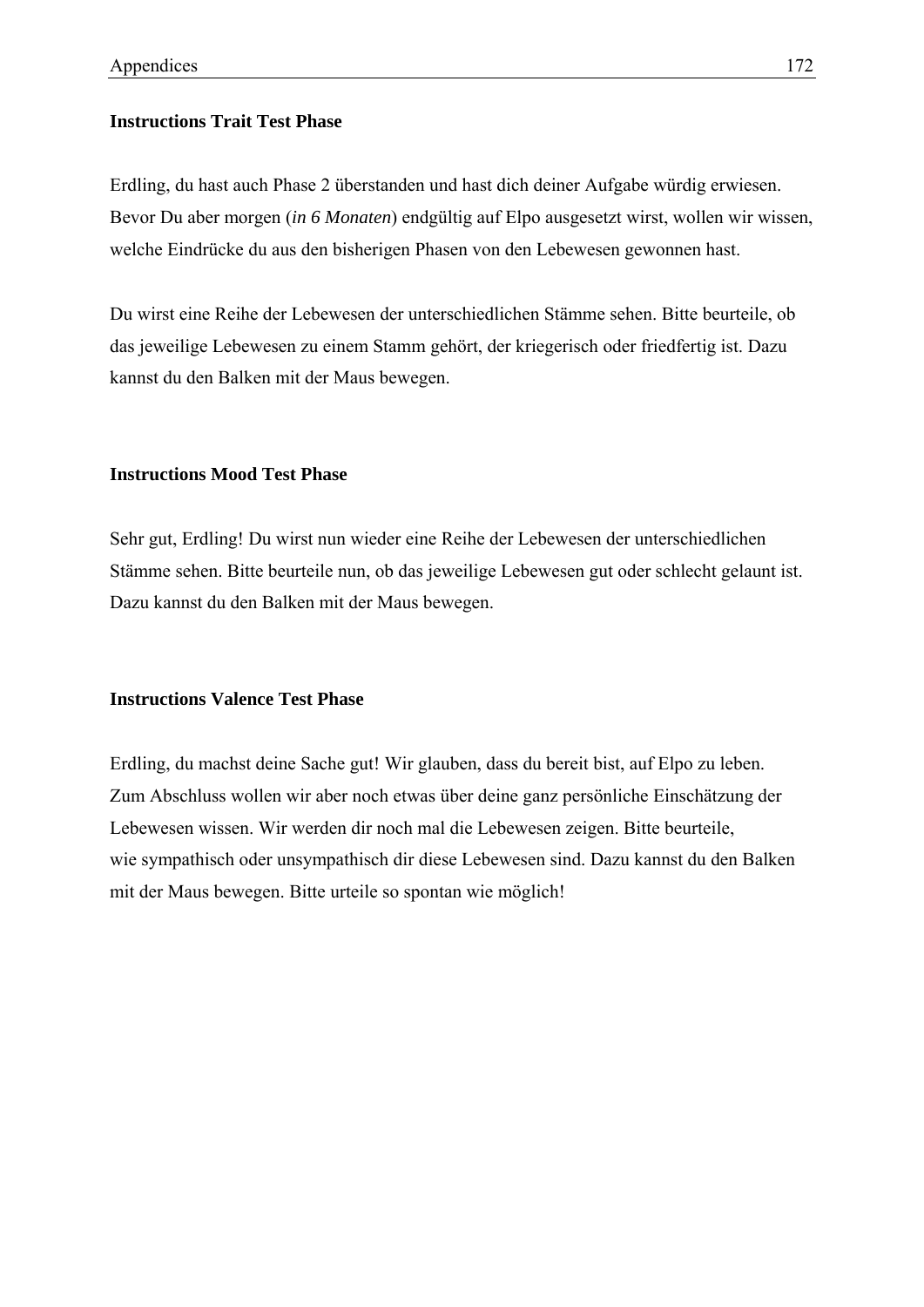# **Appendix B**

Adjectives presented during the classification phase – Experiment 1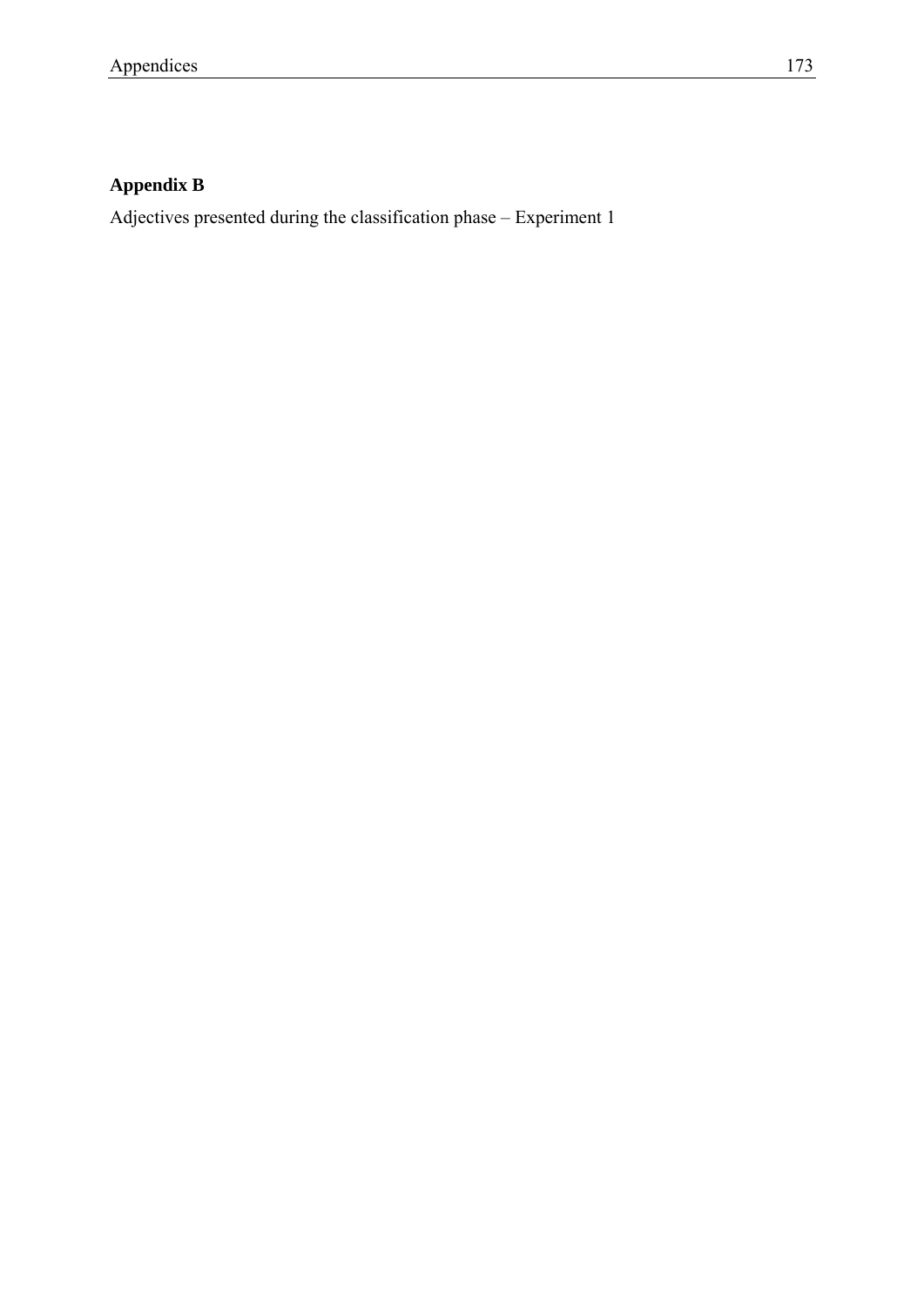#### **Adjectives presented for the warlike Trisons:**

aggressiv, kämpferisch, angriffslustig, zanksüchtig, streitsüchtig, kampfesfreudig, kampfbereit, kampflustig, angreiferisch, rachsüchtig, jähzornig, herrschsüchtig, kaltblütig, grausam, barbarisch, gnadenlos, brutal, zänkisch, herzlos, mitleidlos, hitzig, militant, kriegsliebend, rücksichtslos, gewalttätig, erbarmungslos, unbarmherzig

#### **Adjectives presented for the pacific Pongals:**

 Friedlich, friedliebend, verträglich, harmlos, sanft, behutsam, liebenswürdig, gutmütig, sanftmütig, friedvoll, versöhnlich, barmherzig, gütig, harmoniebedürftig, milde, sorgsam, herzlich, empfindsam, warmherzig, gnädig, entgegenkommend, zuvorkommend, wohlwollend, einfühlsam, besonnen, liebevoll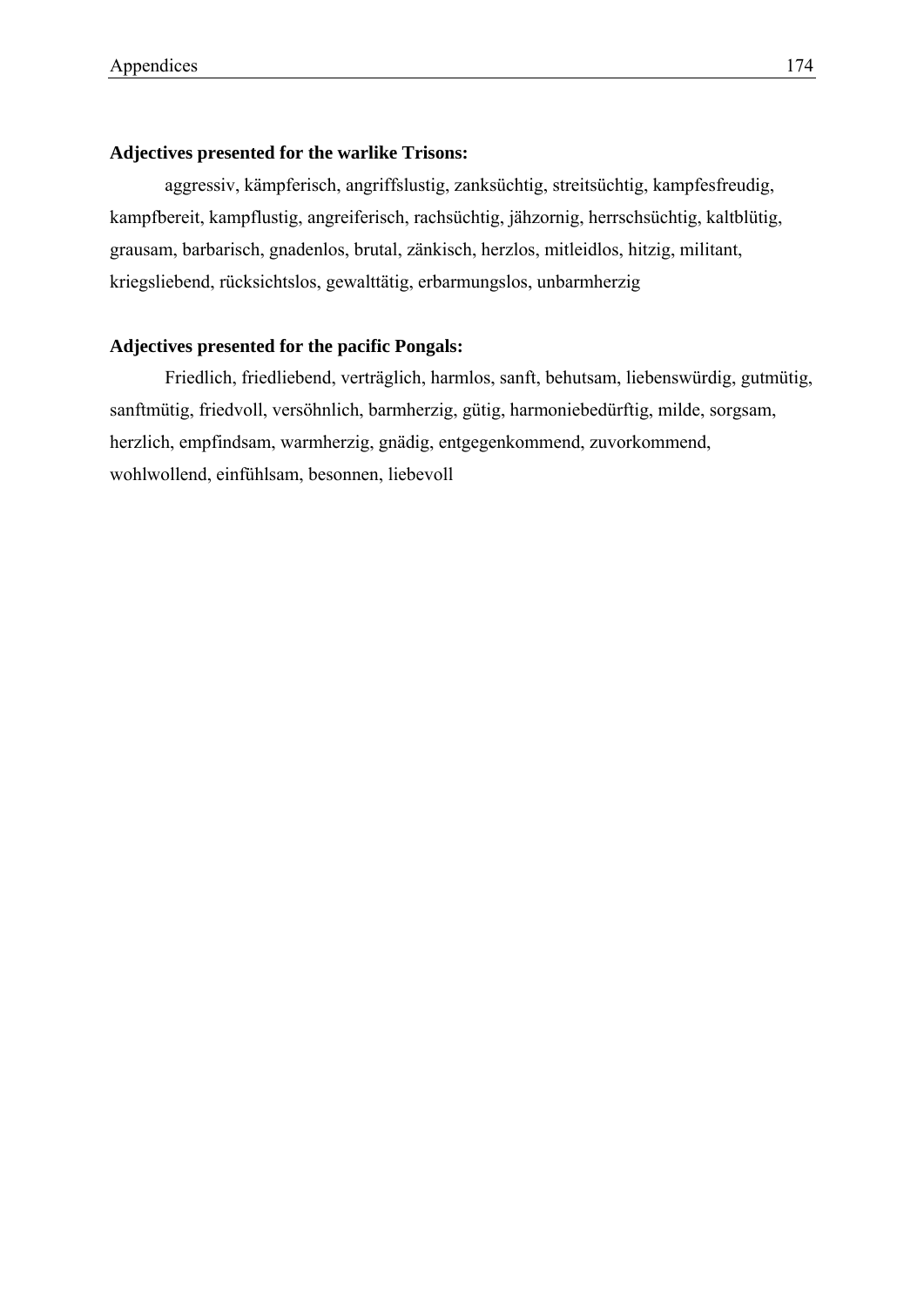# **Appendix C**

Post-experimental questionnaire and debriefing – Experiment 1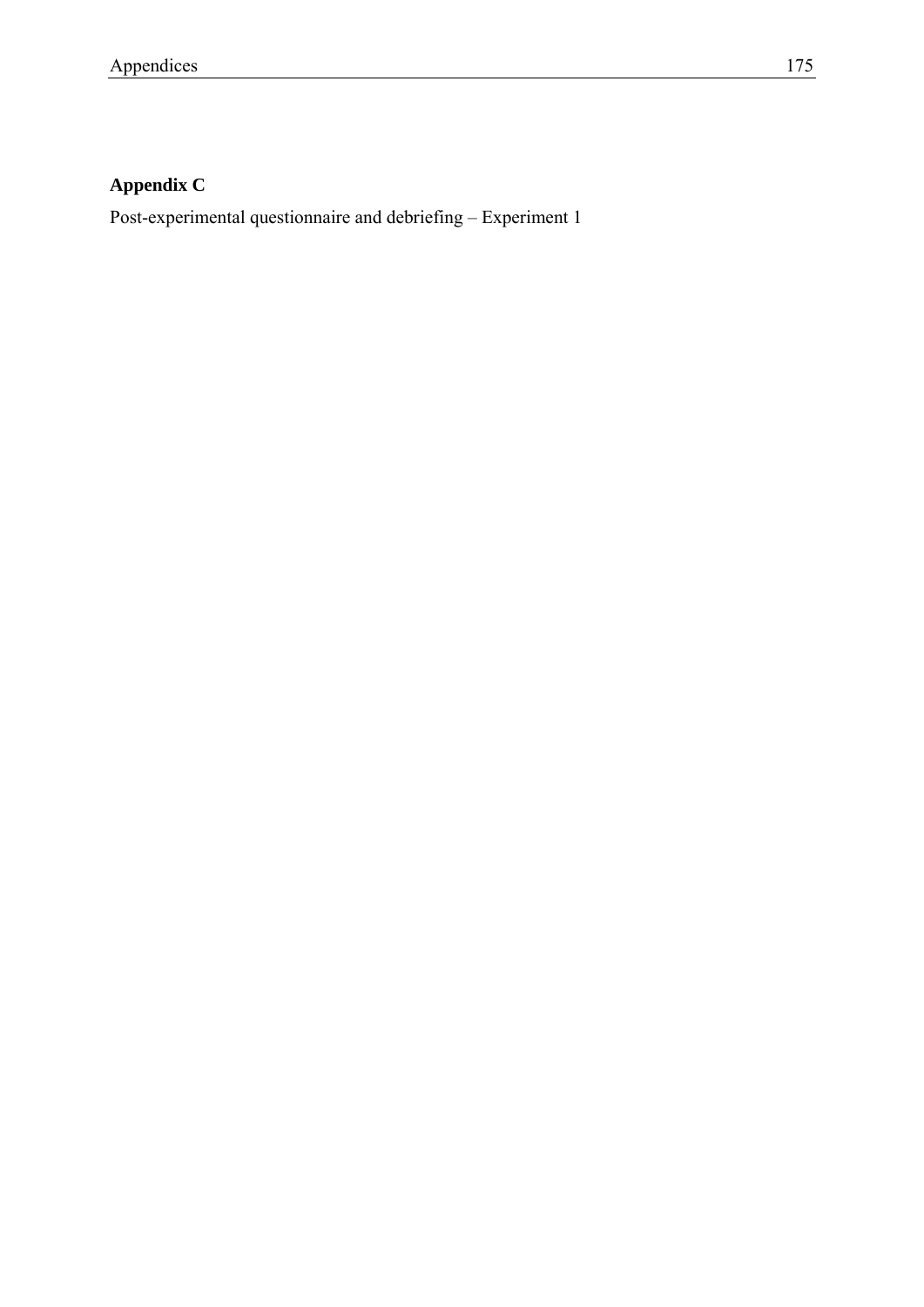### Liebe Teilnehmerin, lieber Teilnehmer!

Vielen Dank für die Teilnahme an unserem Experiment!

Wir möchten Sie jetzt noch bitten, einige Fragen zu beantworten.

1. Wann genau sollen Sie zu Elpo fliegen?

2. Haben Sie eine Vermutung, worum es in dem Experiment ging?

O Ja

O Nein

3. Falls ja, was meinen Sie, was wir herausbekommen wollen?

4. Was glauben Sie, wie wohl Sie sich auf Elpo fühlen würden?

5. Hat sich Ihrer Meinung nach die Bewertung von einigen Lebewesen im Laufe der Studie verändert? Wenn ja, wie hat sich Ihre Bewertung verändert?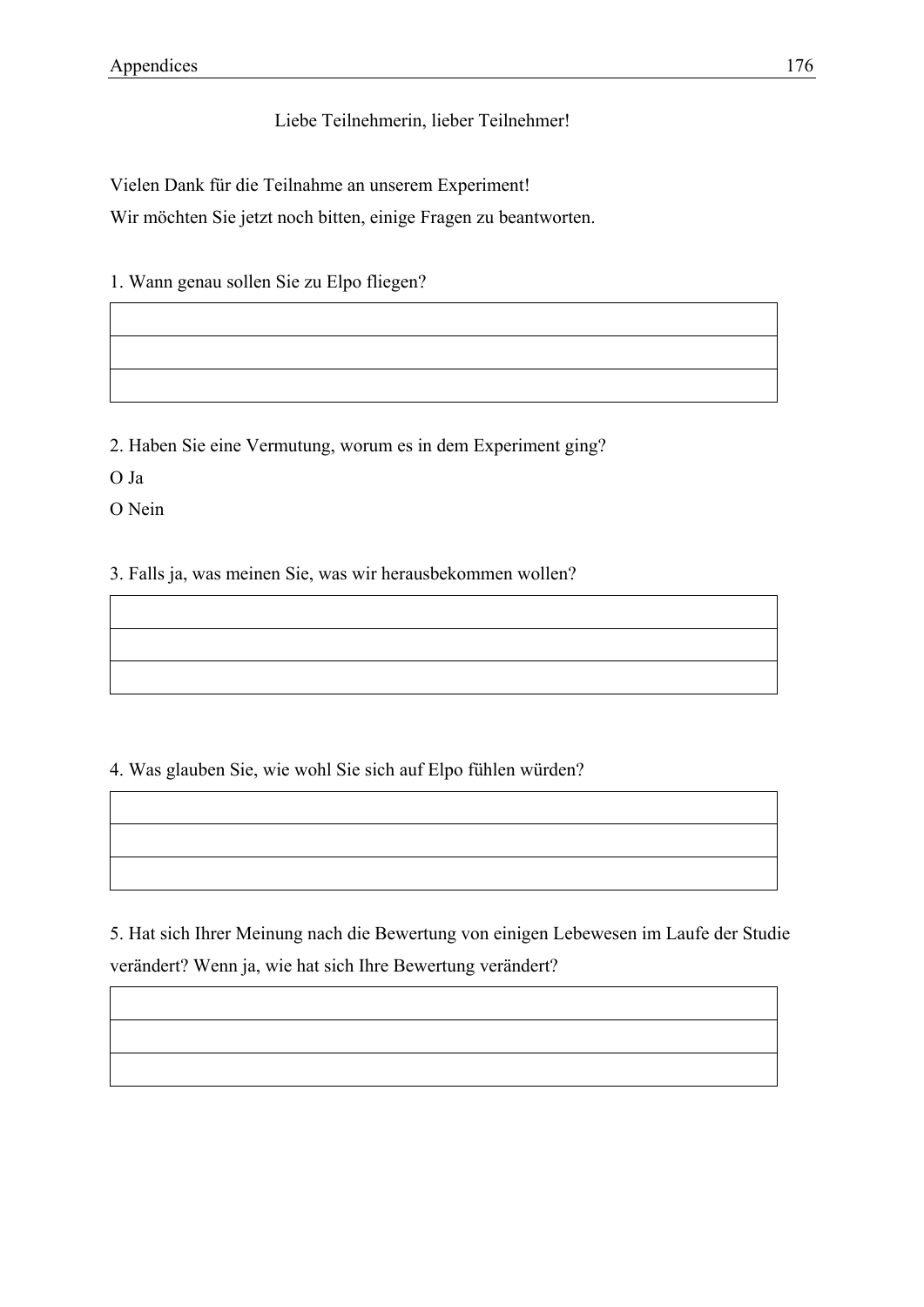6.Haben Sie bei der Beurteilung der Lebewesen hinsichtlich der Sympathie eine bestimmte Strategie verfolgt? Wenn ja, welche?

7. Was glauben Sie, weshalb wir Ihnen zwischendurch die Bilder von Elpo gezeigt haben? Hat sich dadurch Ihre Bewertung der Lebewesen verändert?

8. Haben Sie sonst noch Anmerkungen zur Studie?

Zum Schluss hätten wir für die Statistik gerne noch einige Angaben zu Ihrer Person:

Alter:

Geschlecht:

Beruf bzw. Studienfach / Semester:

Vielen Dank für Ihre Teilnahme!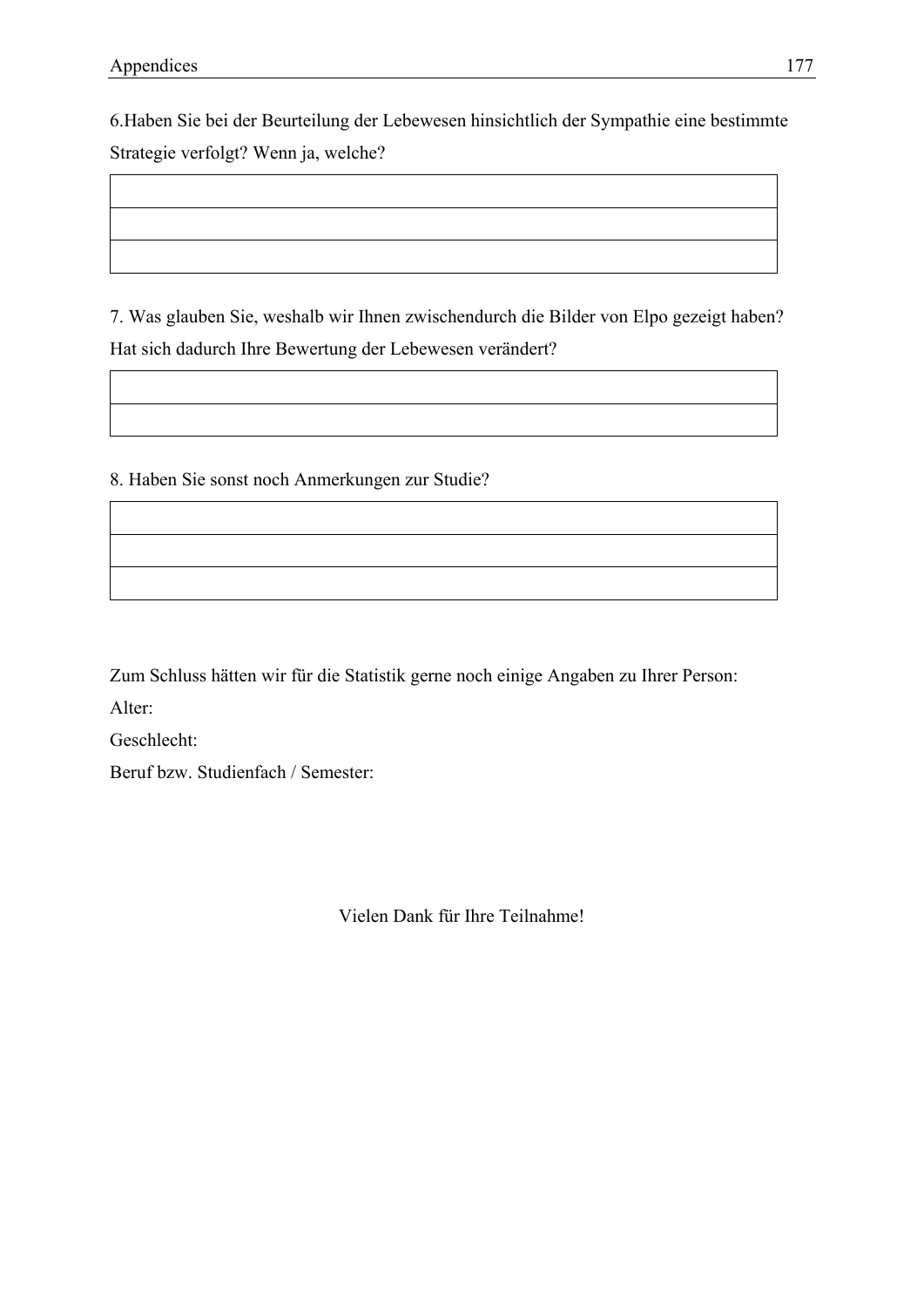### **Informationen zur Studie**

Liebe Teilnehmerin, lieber Teilnehmer!

In unserer Studie haben wir untersucht, wie unterschiedliche Arten von Informationen den Erwerb von Einstellungen, also in diesem Fall die Beurteilung der Lebewesen, beeinflussen. Weiterhin sind wir daran interessiert, ob sich zeitliche Distanz (also ob Sie morgen oder in 6 Monaten zu Elpo fliegen) auf den Einstellungserwerb auswirkt.

Wir freuen uns, dass Sie an unserer Untersuchung teilgenommen haben und bedanken uns im Namen des ganzen Teams recht herzlich!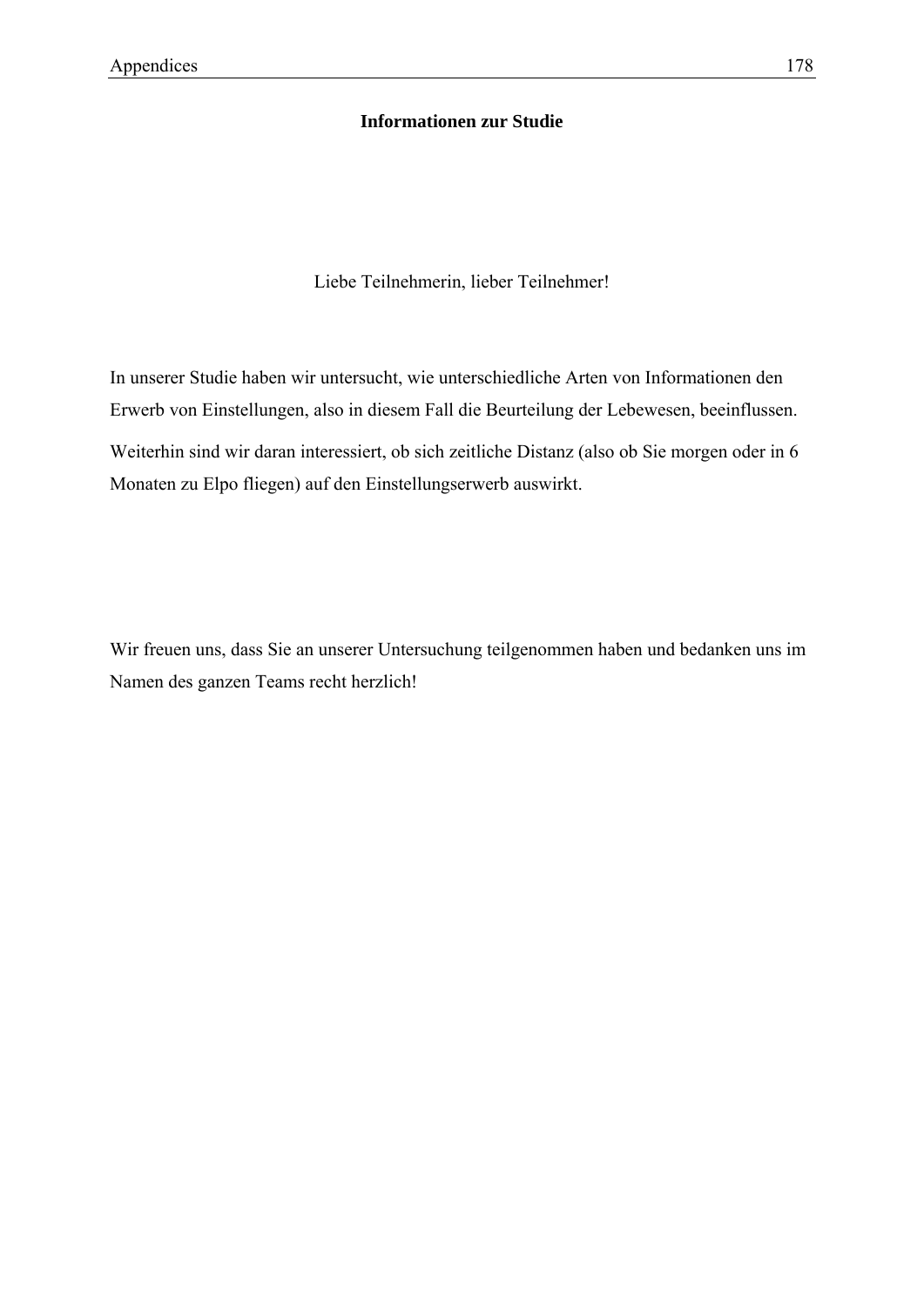# **Appendix D**

Examples of stimulus materials – Experiment 2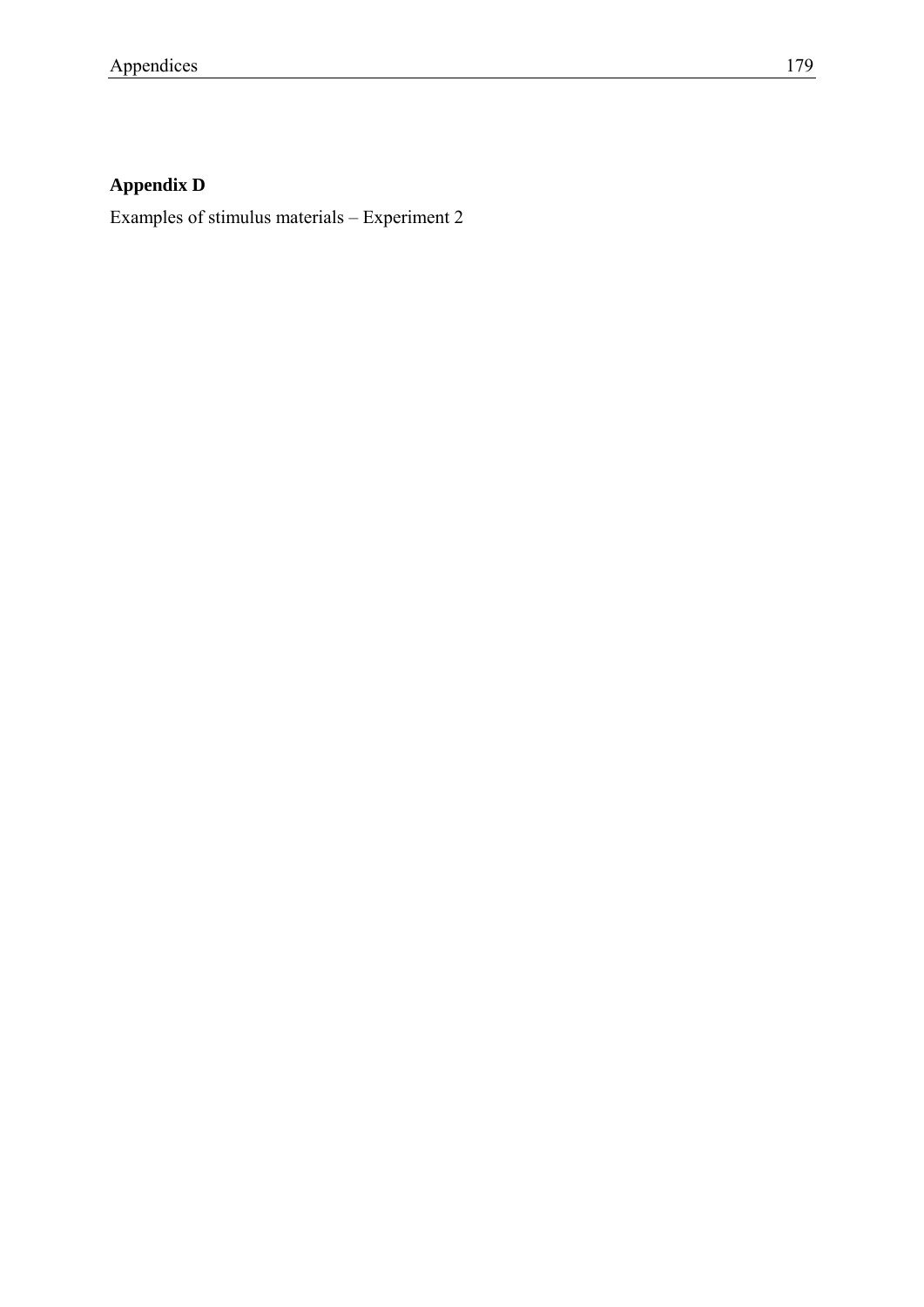Example 1: negative US (Alligator in a bad mood)



### Example 2: positive US (Woodchuck in a good mood)



Example 3: ambivalent US (Alligator in a good mood)

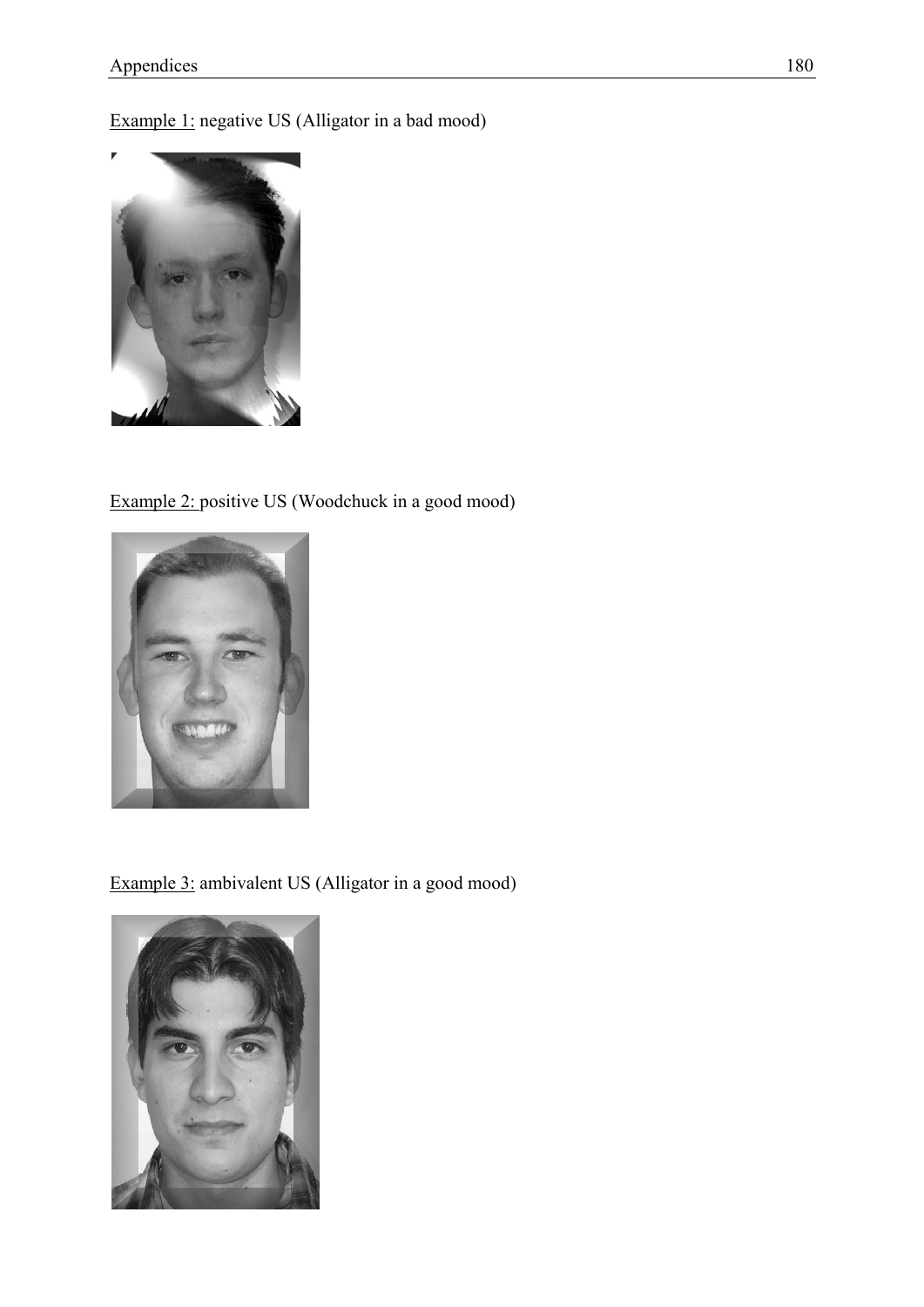Example 4: ambivalent US (Woodchuck in a bad mood)



Example 5: CS (Finch)

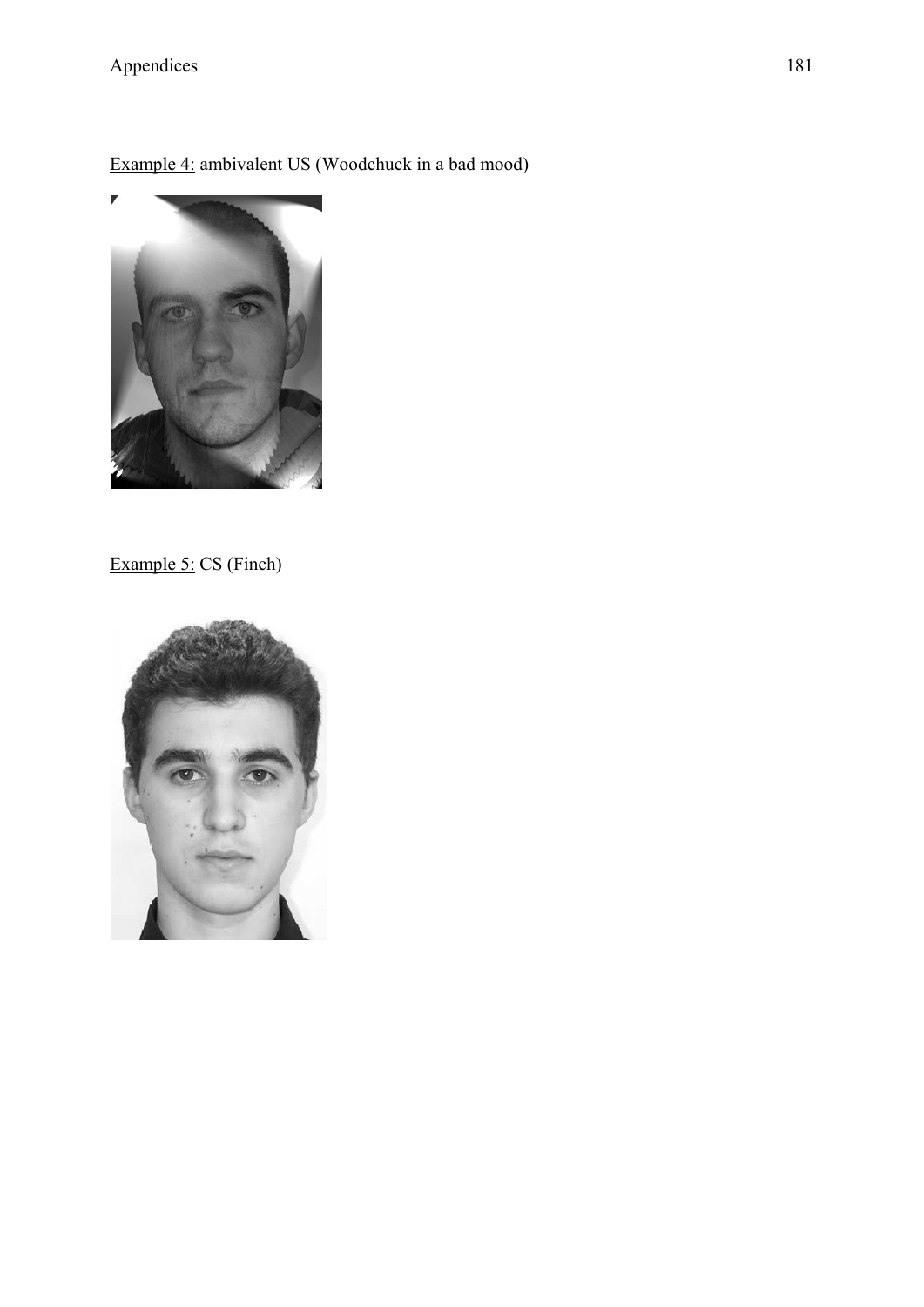# **Appendix E**

Cover Story and instructions of the temporally near (and distant) future conditions –

Experiment 2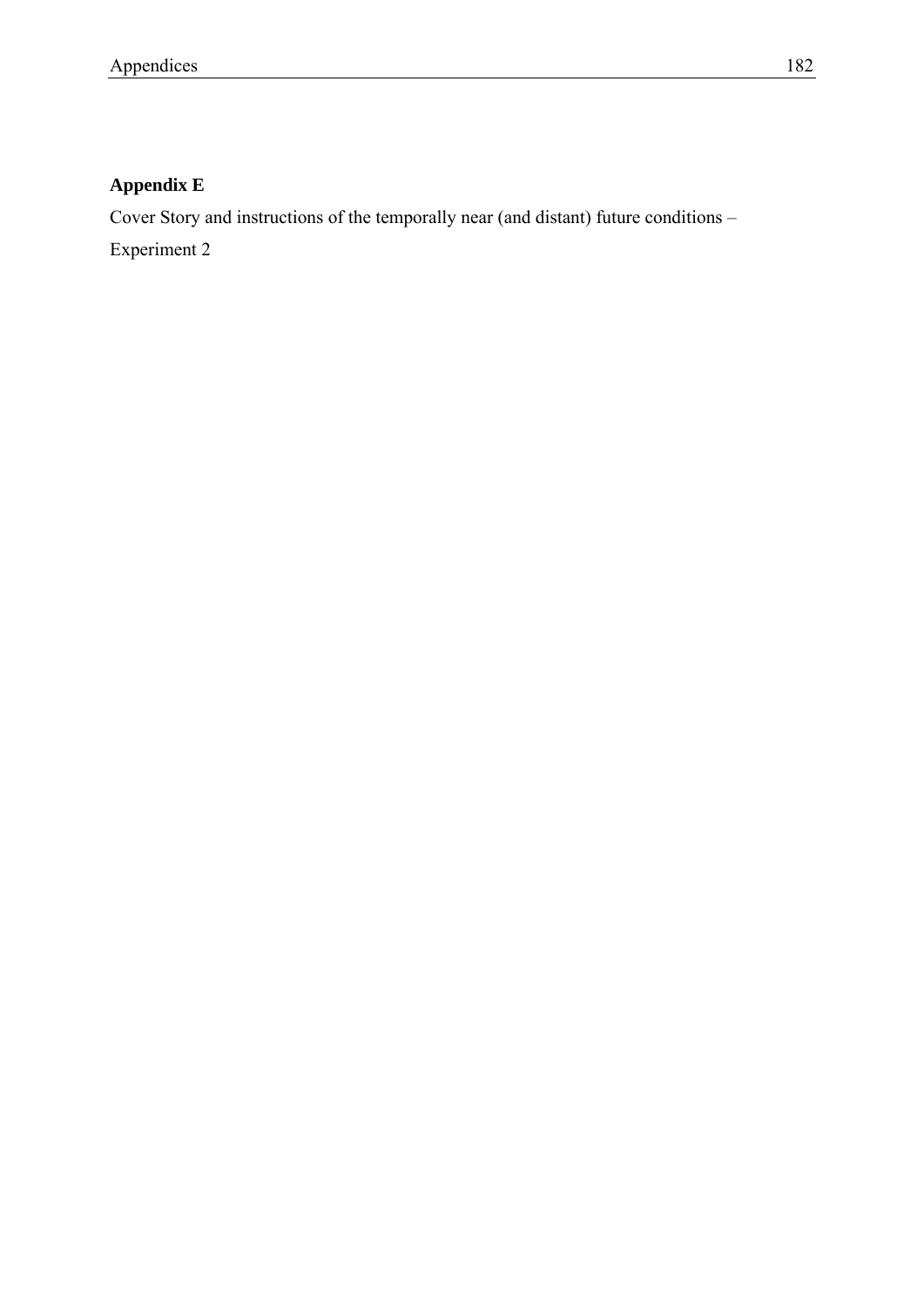#### **Cover Story**

Liebe Teilnehmerin, lieber Teilnehmer,

Bitte versuche, Dich in folgende Situation zu versetzen:

Du hast Dich für eine WG im Studentenwohnheim beworben und hast jetzt Bescheid bekommen, dass Du tatsächlich eines der begehrten Zimmer ergattert hast. Du musst morgen (*in einem halben Jahr*) einziehen.

Da die einzelnen Wohnheim-Trakte gerade neu zusammengesetzt werden, hast Du die Möglichkeit, mitzuentscheiden, mit wem Du morgen (*in einem halben Jahr*) zusammenwohnen wirst. Daher sammelst Du Informationen über die derzeitigen Bewohner des Wohnheims. In dem Wohnheim leben hauptsächlich Mitglieder verschiedener studentischer Verbindungen. Du wirst zunächst Informationen über zwei dieser Verbindungen erhalten.

Zum einen gibt es die "Alligatoren" - eine Verbindung, die bisher hauptsächlich durch aggressives Verhalten aufgefallen ist. Zum anderen gibt es die "Murmeltiere", die sich durch ein besonders umgängliches Verhalten auszeichnen. Du ziehst morgen (*in einem halben Jahr*) in das Wohnheim ein. Ob Du Dich in Deiner WG wohlfühlen wirst, hängt davon ab, ob Du mit einem Mitglied der Alligatoren oder der Murmeltiere zusammenlebst.

### Wichtiger Hinweis:

Im gesamten Wohnheim scheint der Gebrauch gewisser Drogen weit verbreitet zu sein. Sowohl die Alligatoren als auch die Murmeltiere konsumieren hin und wieder diese Drogen. Die meisten Bewohner des Wohnheims sind in der Regel guter Laune. Unter dem Einfluss von Drogen kann sich das aber schlagartig ändern und die Stimmung der einzelnen Personen kann ins Gegenteil umschlagen. Das heißt konkret, dass die Alligatoren recht umgänglich sein können, solange sie keine Drogen nehmen und die Murmeltiere unangenehm werden können, wenn sie Drogen nehmen.

Ob eine Person gerade Drogen konsumiert hat, kannst Du am jeweiligen Hintergrund des Fotos erkennen. Ein Hintergrund mit viel Licht und Schatten bedeutet, dass die jeweilige Person gerade Drogen genommen hat. Sind die Personen gerade nüchtern, kannst Du das daran erkennen, dass ihr Foto mit einem hellgrauen Rahmen umrahmt ist.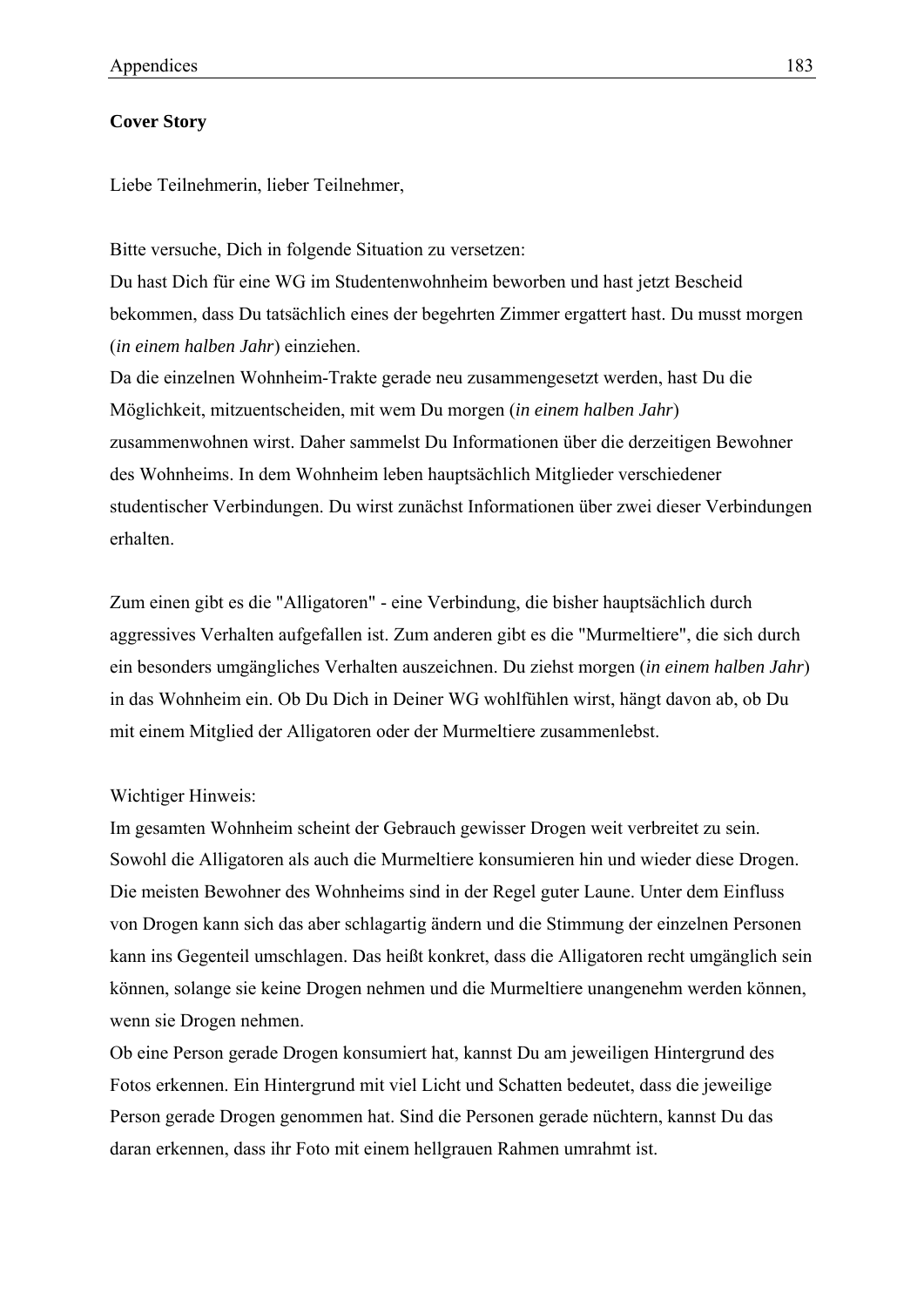#### Denk daran:

Du ziehst morgen (*in einem halben Jahr*) in die WG im Wohnheim ein. Wie wohl Du Dich fühlen wirst, hängt sowohl von der Verbindung - Alligatoren oder Murmeltiere - als auch vom Drogenkonsum Deines zukünftigen Mitbewohners ab. Deine Aufgabe im folgenden ist es nun, Dir einen Eindruck von den Personen zu machen und dann am Ende zu entscheiden, mit wem Du morgen (*in einem halben Jahr*) gerne zusammenwohnen möchtest. Zunächst erhältst Du jetzt Informationen über die Personen. Wenn Du keine Fragen mehr hast, klicke bitte auf "Weiter"!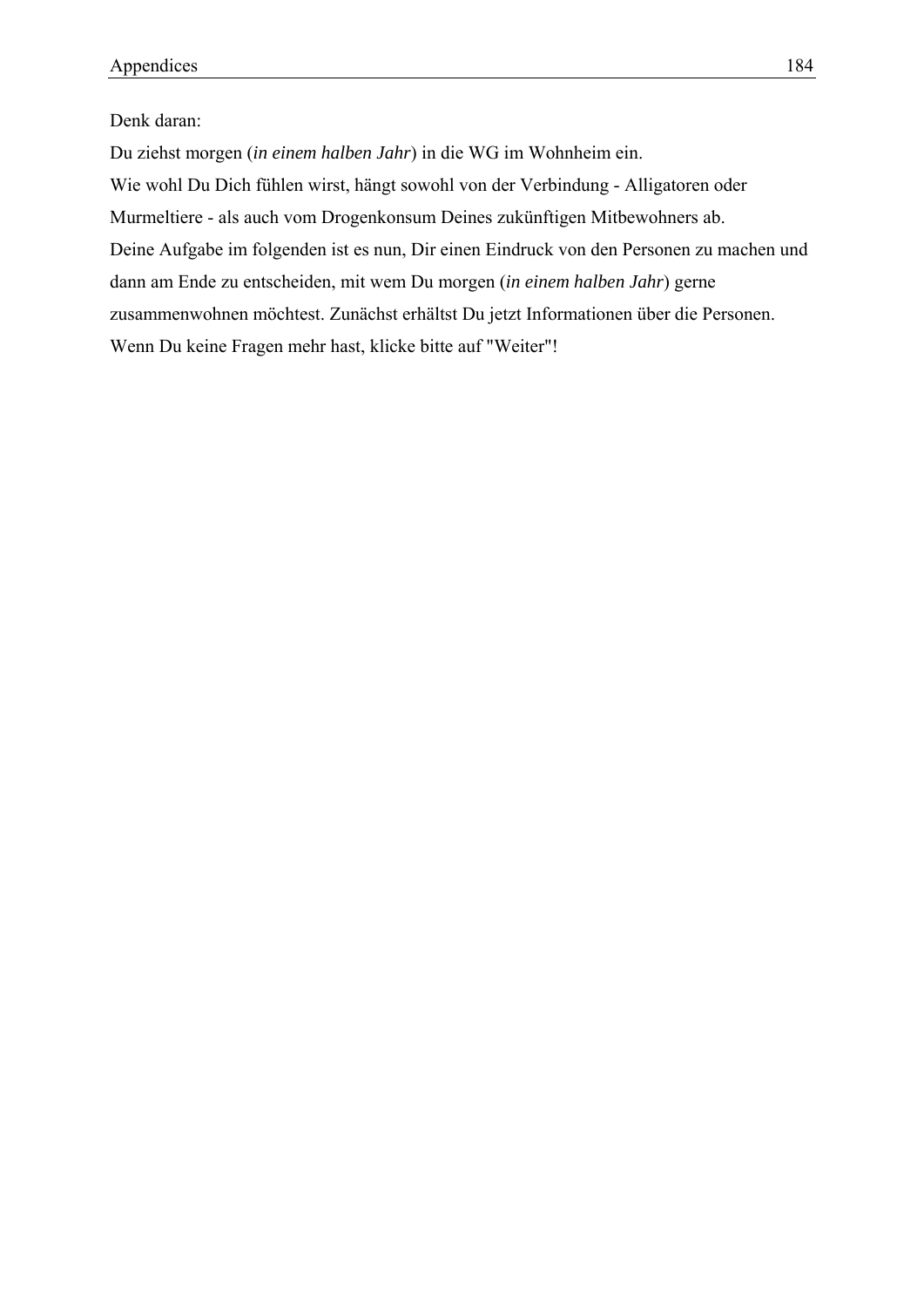## **Instructions Classification Phase**

Weißt Du noch, wer zu welcher Verbindung gehört und wer gerade Drogen konsumiert hat? Im folgenden kannst Du Dein bisheriges Wissen überprüfen, damit Du gut vorbereitet bist, wenn Du morgen (*in einem halben Jahr*) einziehst.

Du siehst gleich eine Person, die entweder Mitglied der Alligatoren oder der Murmeltiere ist und die entweder gerade high oder gerade nüchtern ist. Du hast also genau 4 Antwortmöglichkeiten:

 Alligator high Alligator nüchtern Murmeltier high Murmeltier nüchtern

Diese Antwortmöglichkeiten werden Dir in Form einer Matrix vorgegeben. Bitte klicke dann mit der Maus auf die Antwortmöglichkeit, die Dir richtig erscheint. Sobald Du auf ein Feld geklickt hast, erhältst Du eine Rückmeldung, ob Deine Antwort korrekt war.

Bitte klicke auf "Weiter"!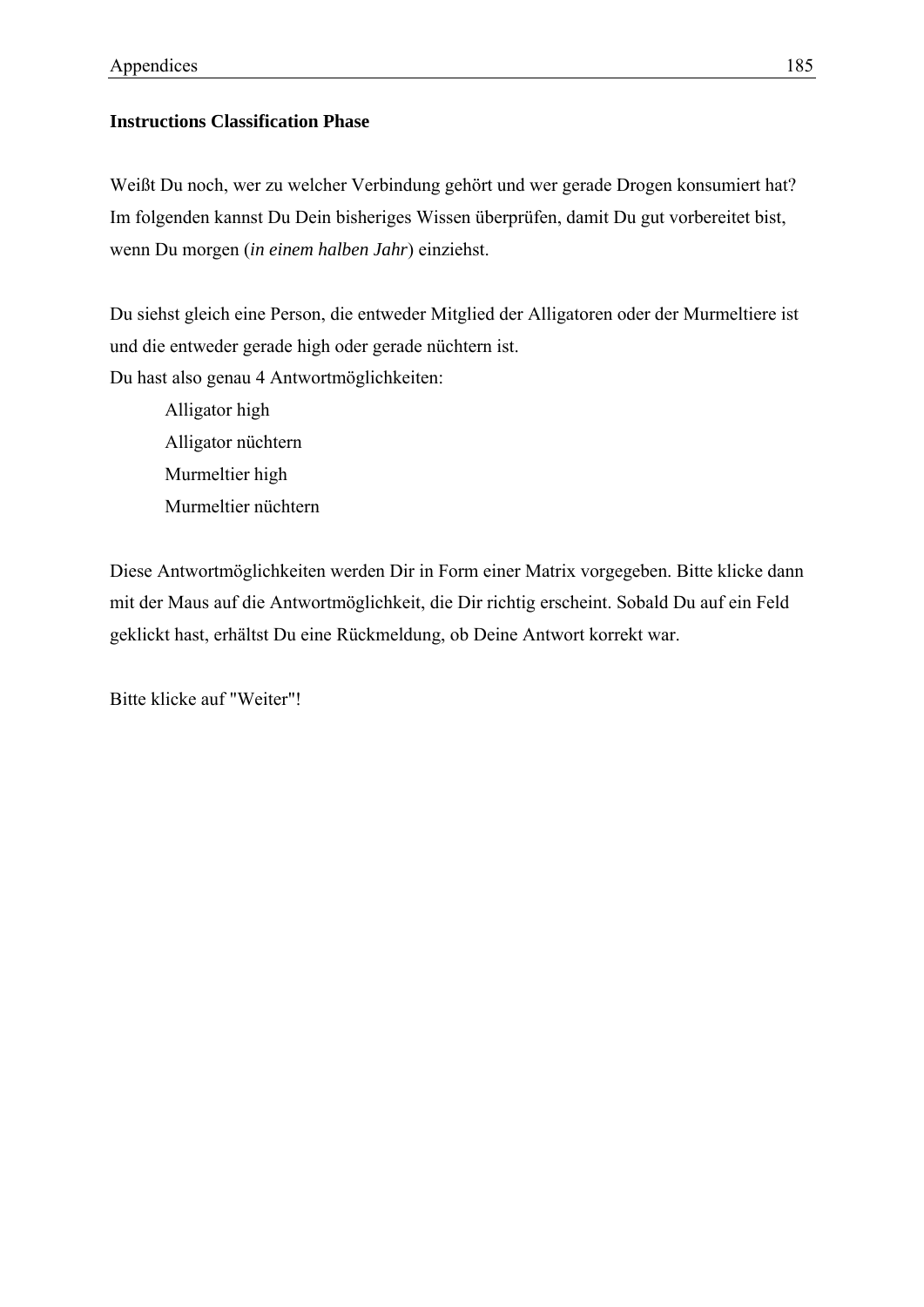#### **Instructions Conditioning Phase**

Im Folgenden lernst Du jetzt etwas über die Interaktionen der einzelnen Verbindungsmitglieder untereinander. Ausserdem hat sich herausgestellt, dass in dem Wohnheim auch viele Mitglieder einer neu gegründeten Verbindung, den "Finken", leben. Über die Finken weiß man bisher recht wenig. Es ist nichts über ihr generelles Verhalten und auch nichts über ihren Drogenkonsum bekannt. Du wirst nun auch Mitglieder dieser Verbindung sehen.

Deine Aufgabe ist es, Dir die Interaktionen der Bewohner anzuschauen. Einige Bilder können auch mehrmals erscheinen. Denk daran, dass Du bereits morgen (in einem halben Jahr) mit einer dieser Personen zusammenleben musst.

Bitte klicke auf "Weiter"!

#### **Instructions Desirability Test Phase**

Nun hast Du alle zur Verfügung stehenden Informationen gesehen. Bitte gib jetzt auf der folgenden Skala an, wie gerne Du mit jeder dieser Personen in einem halben Jahr zusammenleben möchtest. Dazu kannst Du den Balken auf der Skala mit der Maus bewegen. Bitte antworte so spontan wie möglich. Es gibt kein richtig oder falsch, sondern wir sind an Deiner persönlichen Meinung interessiert.

Bitte klicke auf "Weiter"!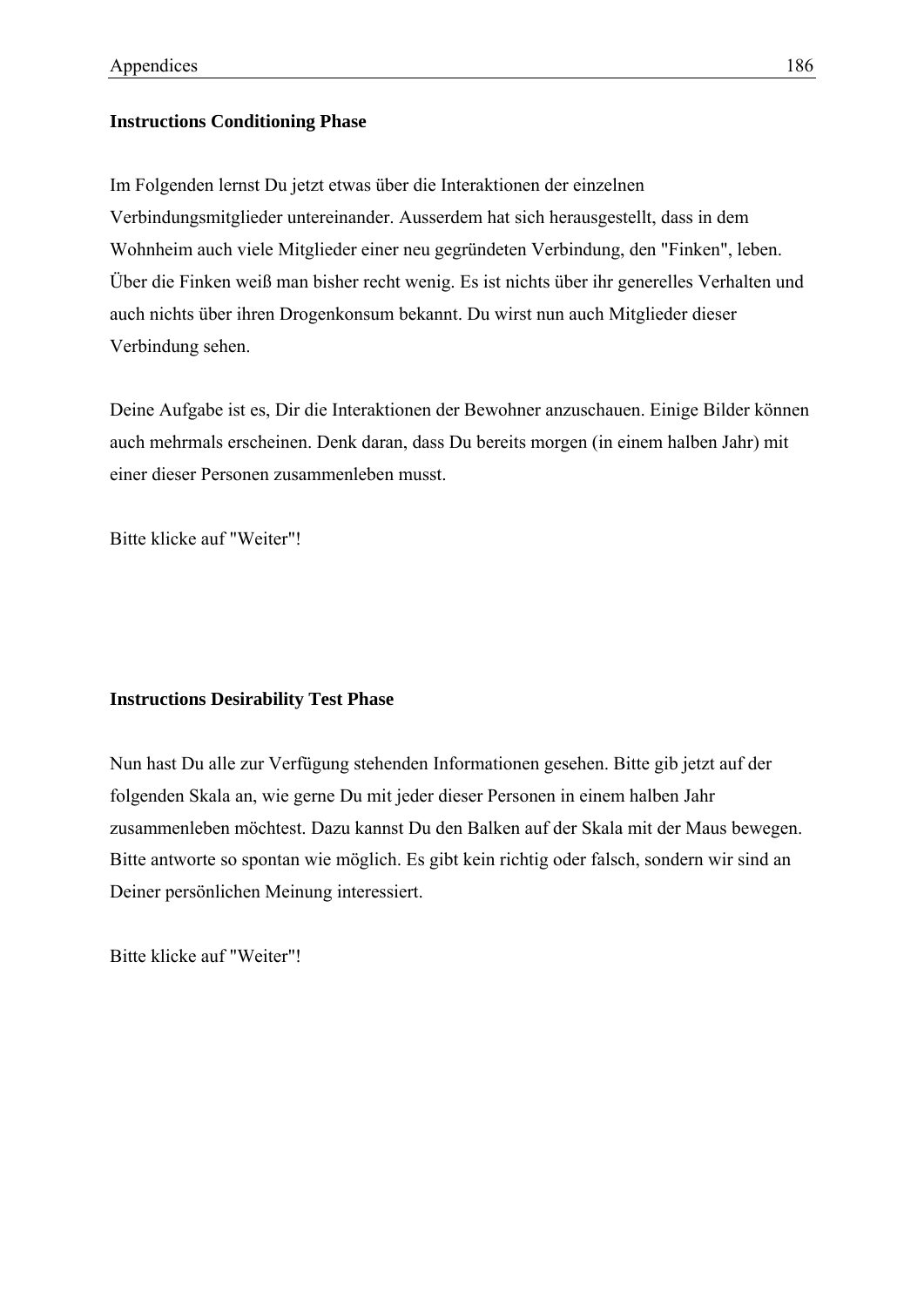# **Appendix F**

Post-experimental questionnaire and debriefing – Experiment 2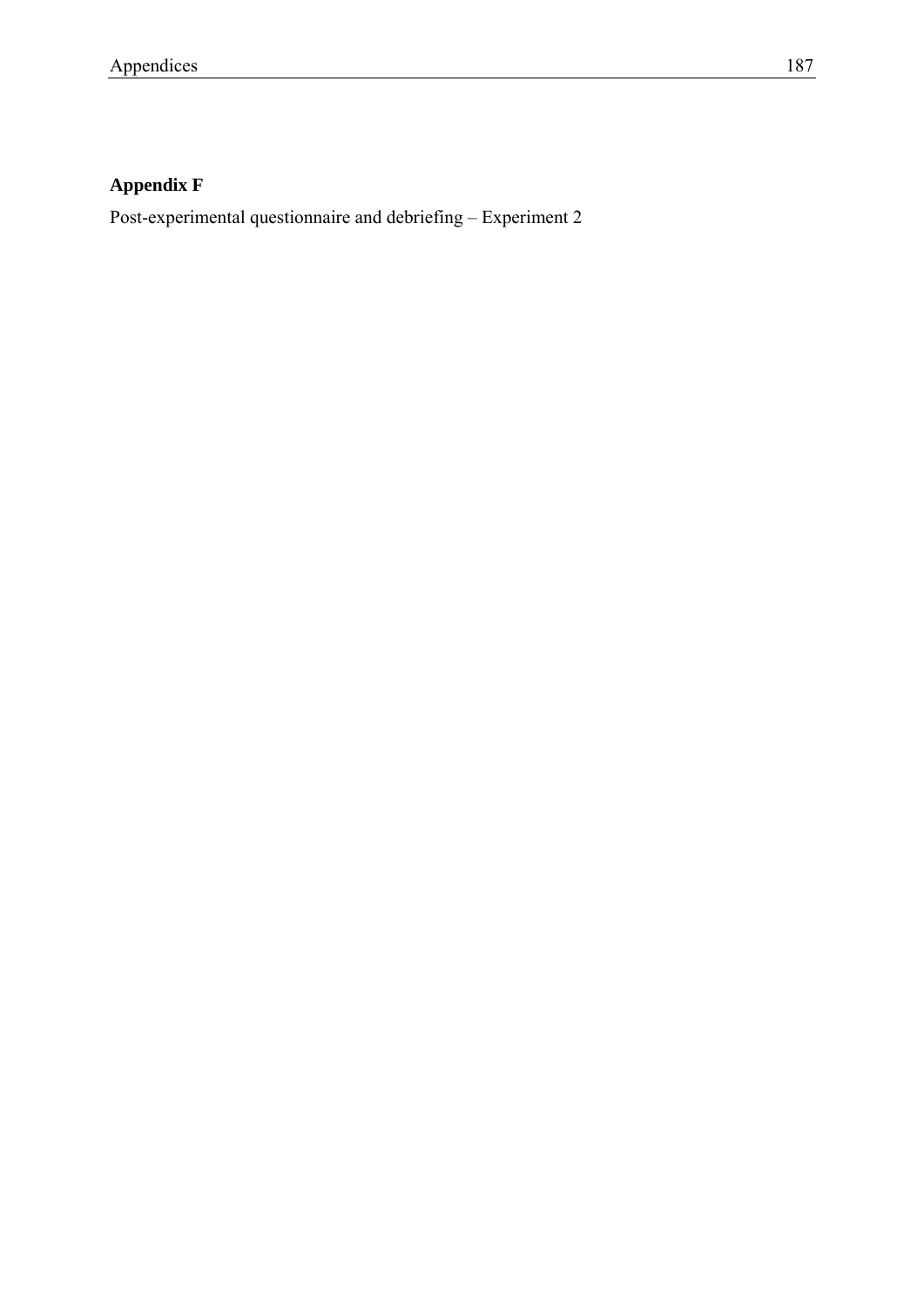Liebe Teilnehmerin, lieber Teilnehmer!

Vielen Dank für die Teilnahme an unserem Experiment!

Wir möchten Sie jetzt noch bitten, einige Fragen zu beantworten.

1. Wann genau sollen Sie in das neue Wohnheim einziehen?

2. Haben Sie eine Vermutung, worum es in dem Experiment ging?

O Ja

O Nein

3. Falls ja, was meinen Sie, was wir herausbekommen wollen?

4. Haben Sie schon einmal in einer WG oder einem Wohnheim gewohnt?

O Ja

O Nein

5. Was glauben Sie, wie wohl Sie sich in dem Wohnheim fühlen würden?

6. Könnten Sie sich prinzipiell vorstellen, mit jemandem zusammenzuwohnen, der hin und wieder Drogen nimmt?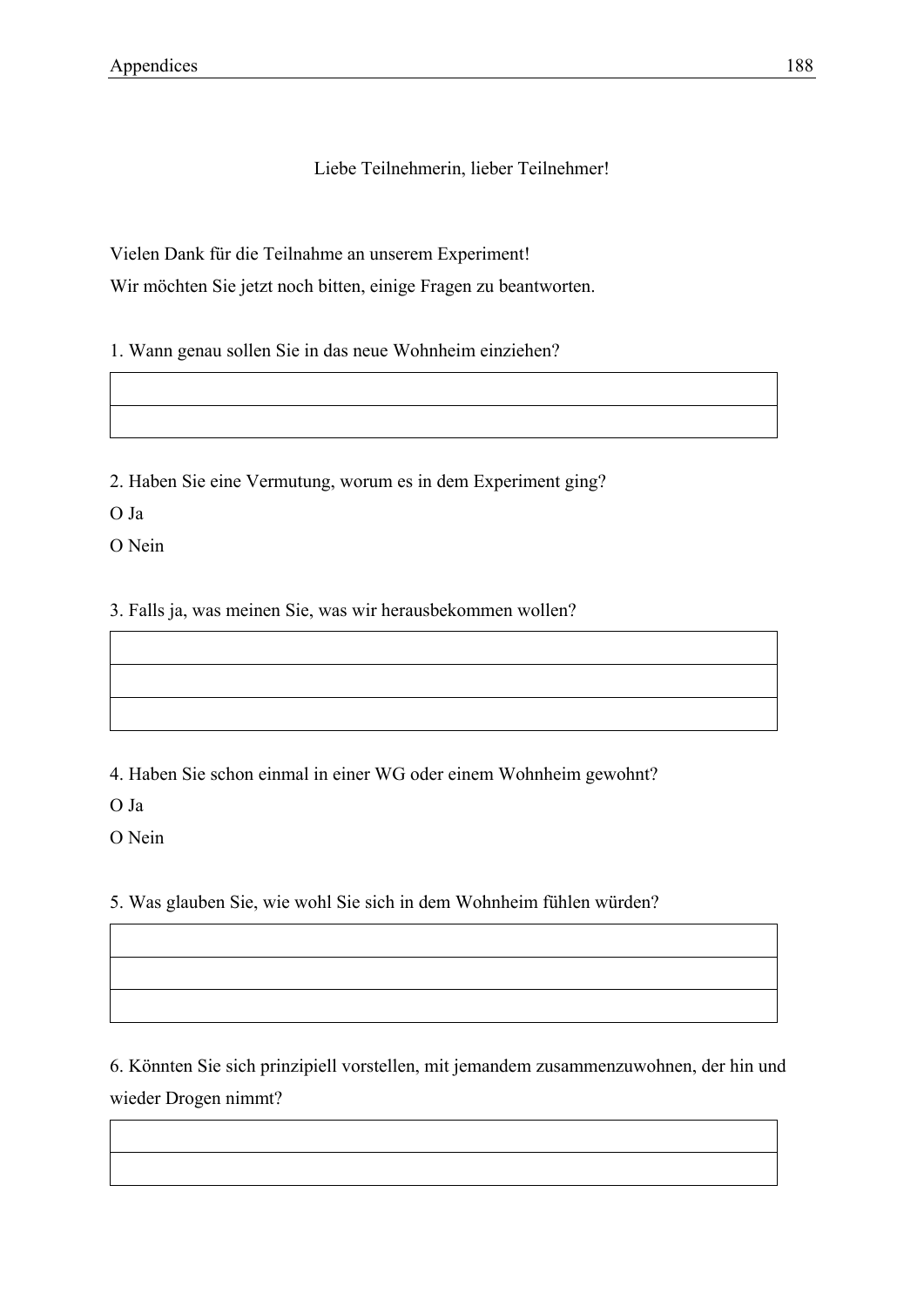7. Hat sich Ihrer Meinung nach ihr Eindruck von einigen Personen im Laufe der Studie verändert? Wenn ja, wie hat sich Ihre Bewertung verändert?

8. Haben Sie bei der Einschätzung, mit wem Sie gerne zusammenwohnen würden, eine bestimmte Strategie verfolgt? Wenn ja, welche?

9. Haben Sie schon einmal an einer ähnlichen Studie teilgenommen? Falls ja, was mussten Sie in dieser Studie tun?

10. Haben Sie sonst noch Anmerkungen zur Studie?

Zum Schluss hätten wir für die Statistik gerne noch einige Angaben zu Ihrer Person:

Alter:

Geschlecht:

Beruf bzw. Studienfach / Semester:

Vielen Dank für Ihre Teilnahme!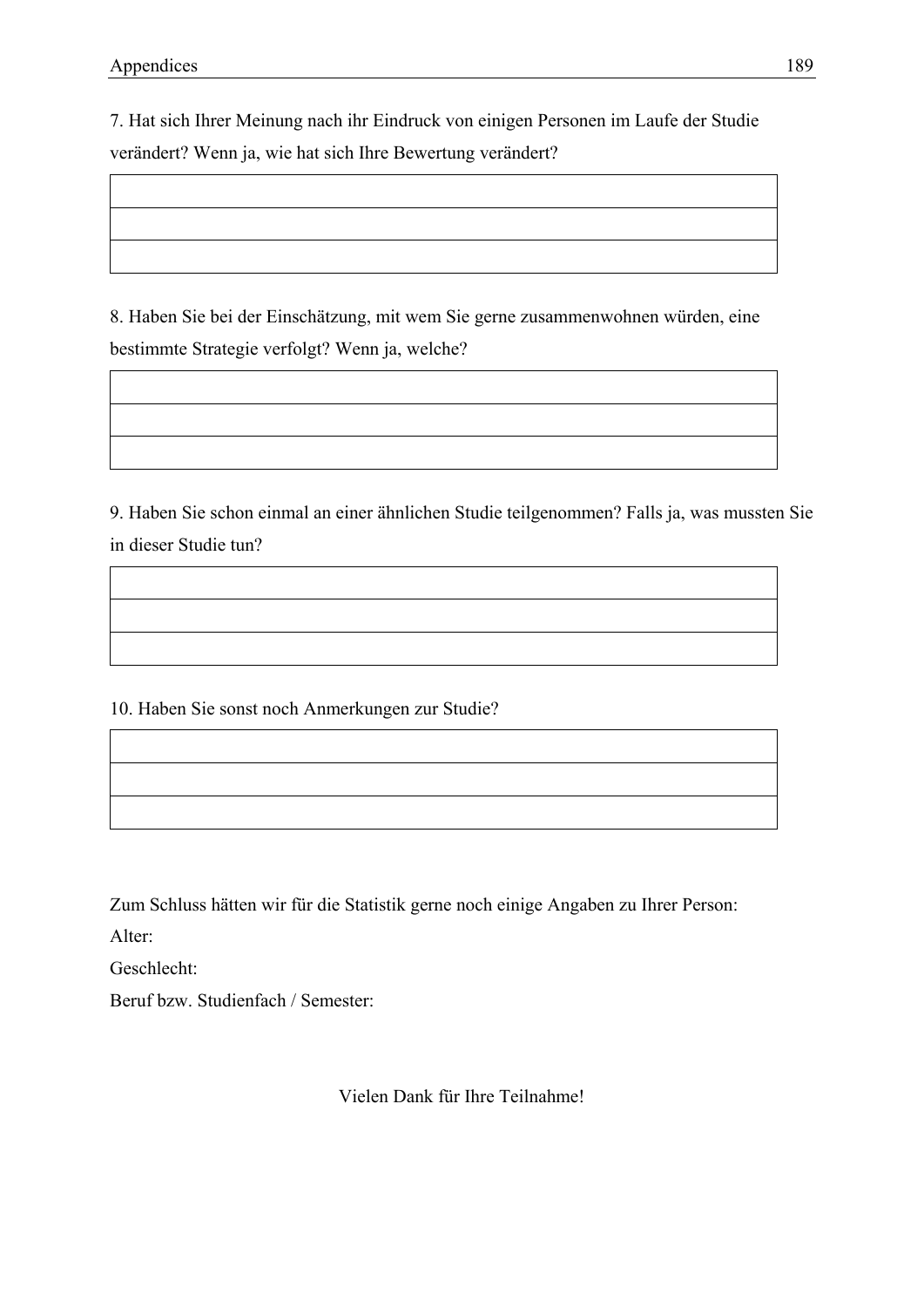## **Informationen zur Studie**

Liebe Teilnehmerin, lieber Teilnehmer!

In unserer Studie haben wir untersucht, wie unterschiedliche Arten von Informationen den Erwerb von Einstellungen, also in diesem Fall die Beurteilung der Personen, beeinflussen. Weiterhin sind wir daran interessiert, ob sich zeitliche Distanz (also ob Sie morgen oder in 6 Monaten in dem Wohnheim einziehen) auf den Einstellungserwerb auswirkt.

Wir freuen uns, dass Sie an unserer Untersuchung teilgenommen haben und bedanken uns im Namen des ganzen Teams recht herzlich!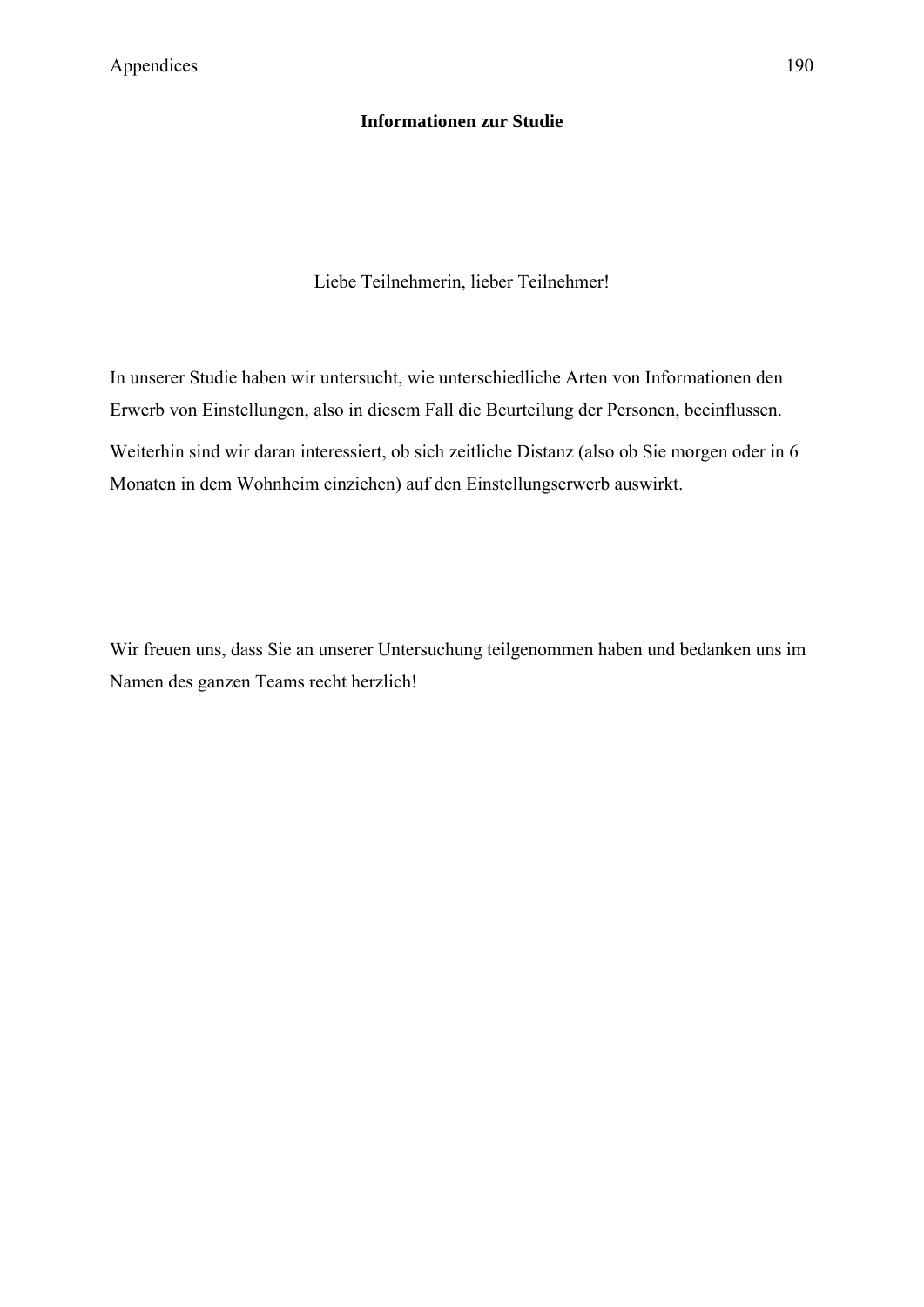# **Appendix G**

Post-experimental questionnaires for the no-load and load conditions – Experiment 3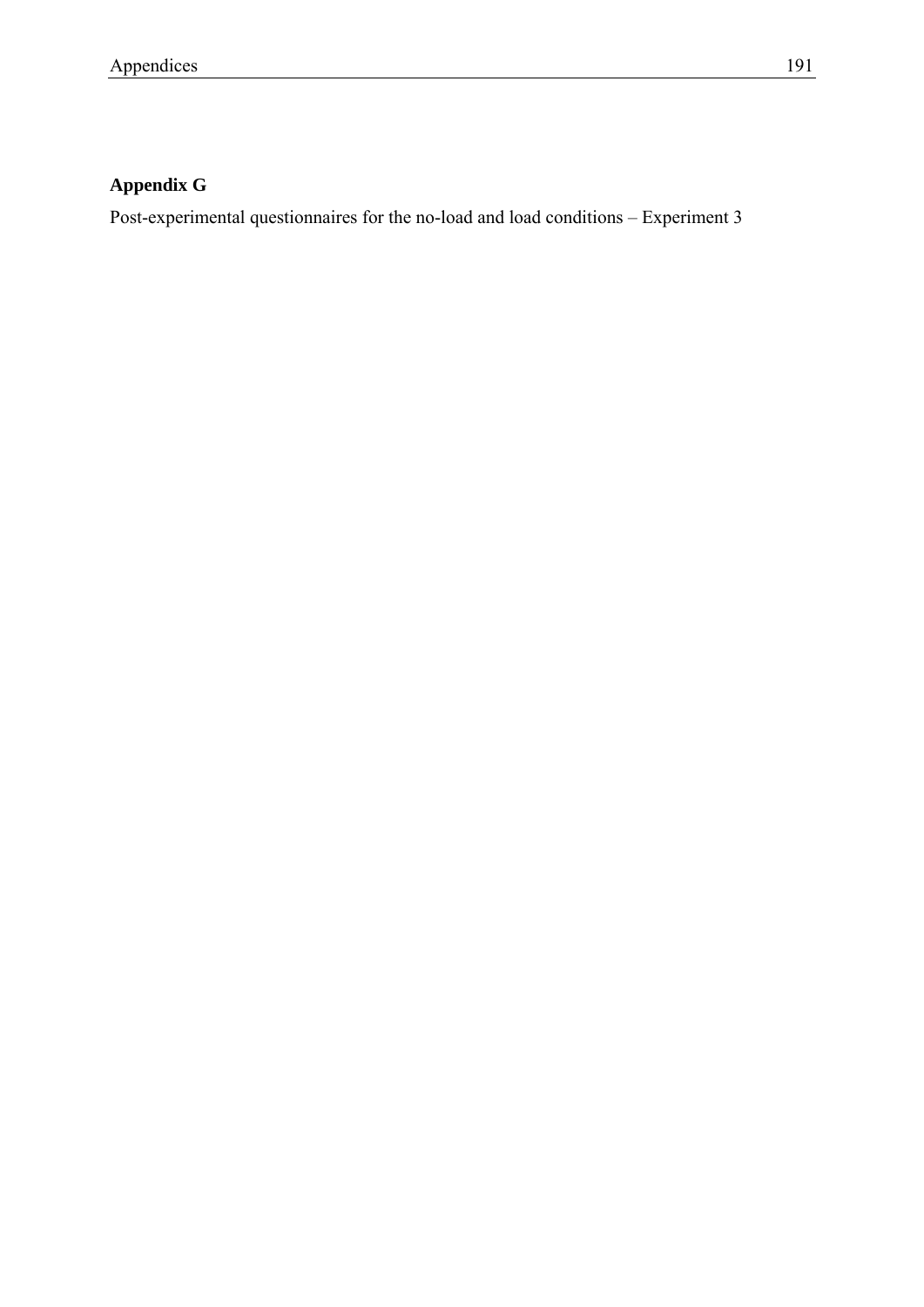## Liebe Teilnehmerin, lieber Teilnehmer!

Wir möchten Sie jetzt noch bitten, einige Fragen zu beantworten.

1. Wann genau sollen Sie in das neue Wohnheim einziehen?

2. Haben Sie eine Vermutung, worum es in dem Experiment ging?

O Ja

O Nein

3. Falls ja, was meinen Sie, was wir herausbekommen wollen?

4. Haben Sie schon einmal in einer WG oder einem Wohnheim gewohnt?

O Ja

O Nein

5. Was glauben Sie, wie wohl Sie sich in dem Wohnheim fühlen würden?

6. Könnten Sie sich prinzipiell vorstellen, mit jemandem zusammenzuwohnen, der hin und wieder Drogen nimmt?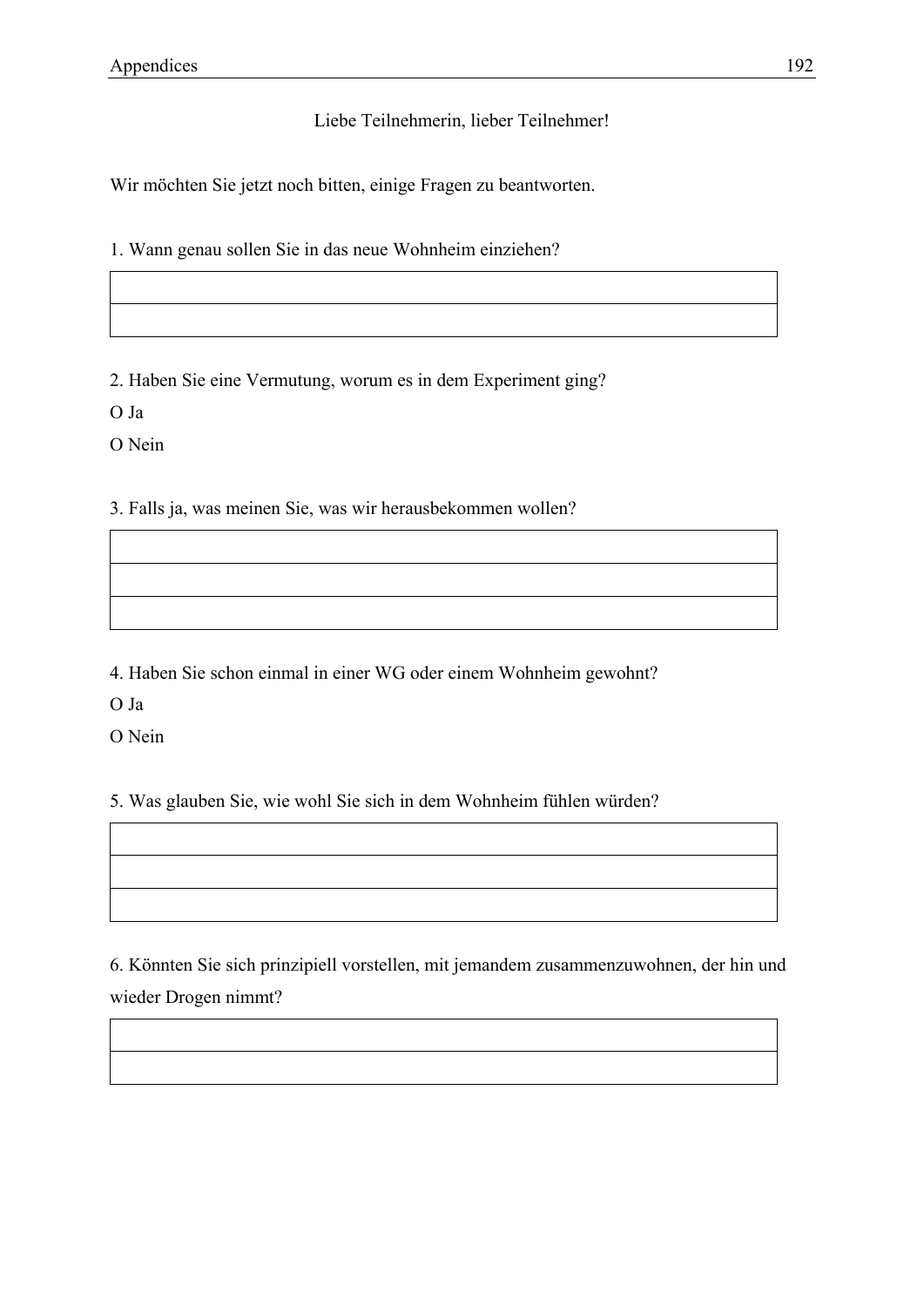7. Hat sich Ihrer Meinung nach ihr Eindruck von einigen Personen im Laufe der Studie verändert? Wenn ja, wie hat sich Ihre Bewertung verändert?

8. Haben Sie bei der Einschätzung, mit wem Sie gerne zusammenwohnen würden, eine bestimmte Strategie verfolgt? Wenn ja, welche?

9. Haben Sie schon einmal an einer ähnlichen Studie teilgenommen? Falls ja, beschreiben Sie bitte kurz, was Sie in dieser Studie tun mussten.

10. Haben Sie sonst noch Anmerkungen zur Studie?

Zum Schluss hätten wir für die Statistik gerne noch einige Angaben zu Ihrer Person:

Alter:

Geschlecht:

Beruf bzw. Studienfach / Semester:

Muttersprache: O Deutsch

 $\overline{O}$ 

Vielen Dank für Ihre Teilnahme!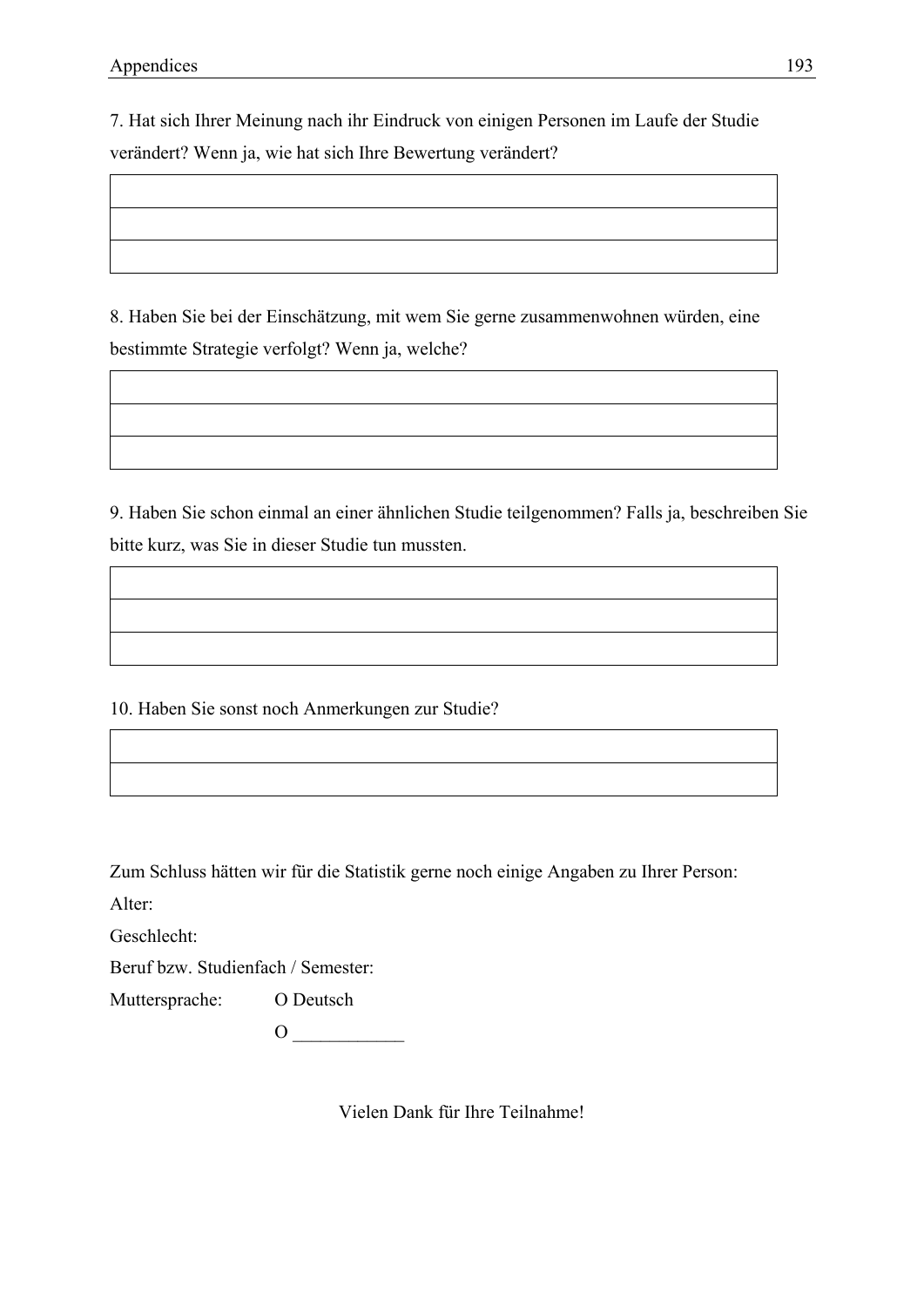# Liebe Teilnehmerin, lieber Teilnehmer!

Wir möchten Sie jetzt noch bitten, einige Fragen zu beantworten.

1. Bitte schreiben sie die Zahl auf, die Sie sich zu Beginn des Experiments merken sollten:

2. Wann genau sollen Sie in das neue Wohnheim einziehen?

3. Haben Sie eine Vermutung, worum es in dem Experiment ging?

O Ja

O Nein

4. Falls ja, was meinen Sie, was wir herausbekommen wollen?

5. Haben Sie schon einmal in einer WG oder einem Wohnheim gewohnt?

O Ja

O Nein

6. Was glauben Sie, wie wohl Sie sich in dem Wohnheim fühlen würden?

7. Könnten Sie sich prinzipiell vorstellen, mit jemandem zusammenzuwohnen, der hin und wieder Drogen nimmt?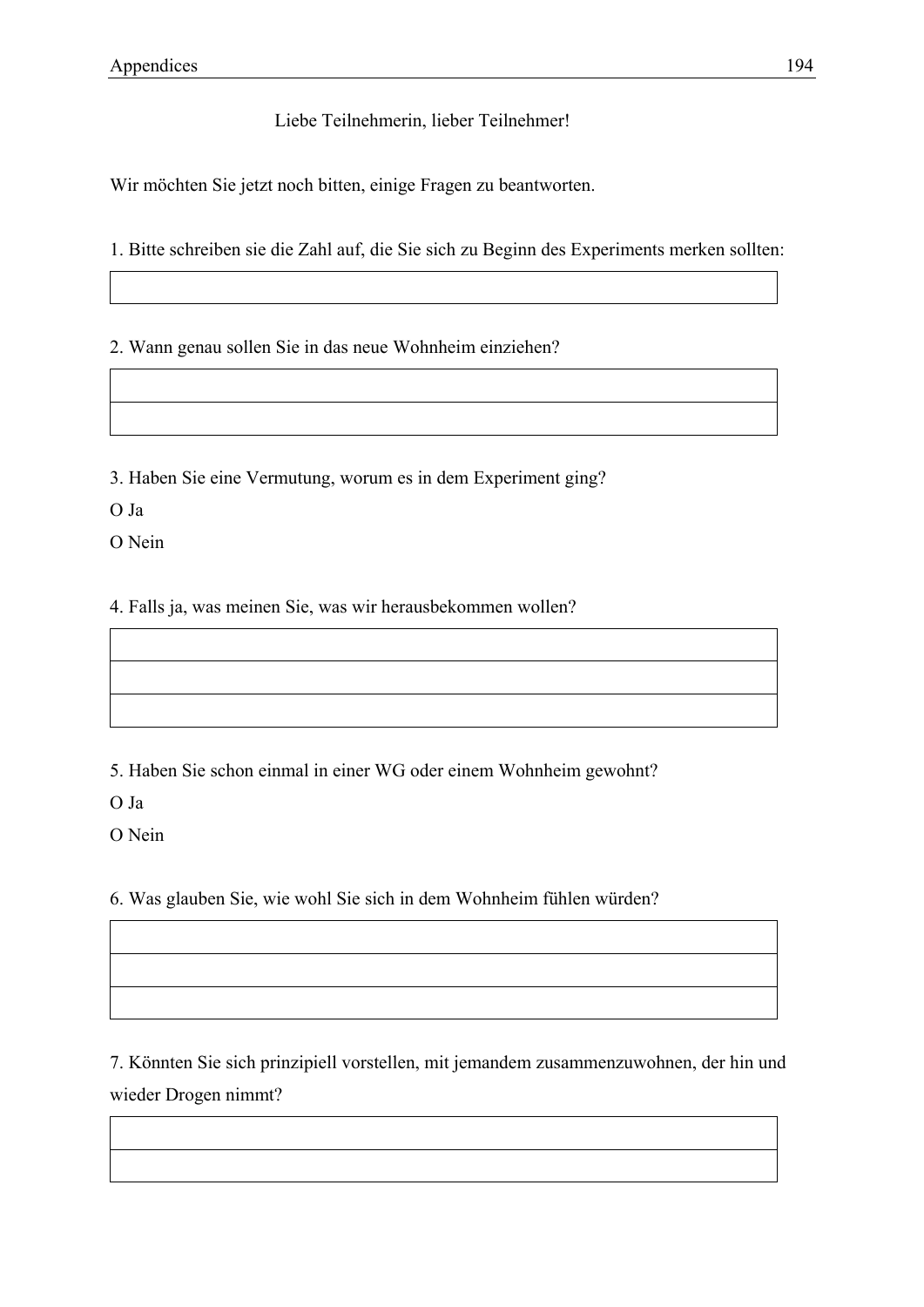8. Hat sich Ihrer Meinung nach ihr Eindruck von einigen Personen im Laufe der Studie verändert? Wenn ja, wie hat sich Ihre Bewertung verändert?

9. Haben Sie bei der Einschätzung, mit wem Sie gerne zusammenwohnen würden, eine bestimmte Strategie verfolgt? Wenn ja, welche?

10. Haben Sie schon einmal an einer ähnlichen Studie teilgenommen? Falls ja, beschreiben Sie bitte kurz, was Sie in dieser Studie tun mussten.

11. Haben Sie sonst noch Anmerkungen zur Studie?

Zum Schluss hätten wir für die Statistik gerne noch einige Angaben zu Ihrer Person:

Alter:

Geschlecht:

Beruf bzw. Studienfach / Semester:

Muttersprache: O Deutsch

 $\overline{O}$ 

Vielen Dank für Ihre Teilnahme!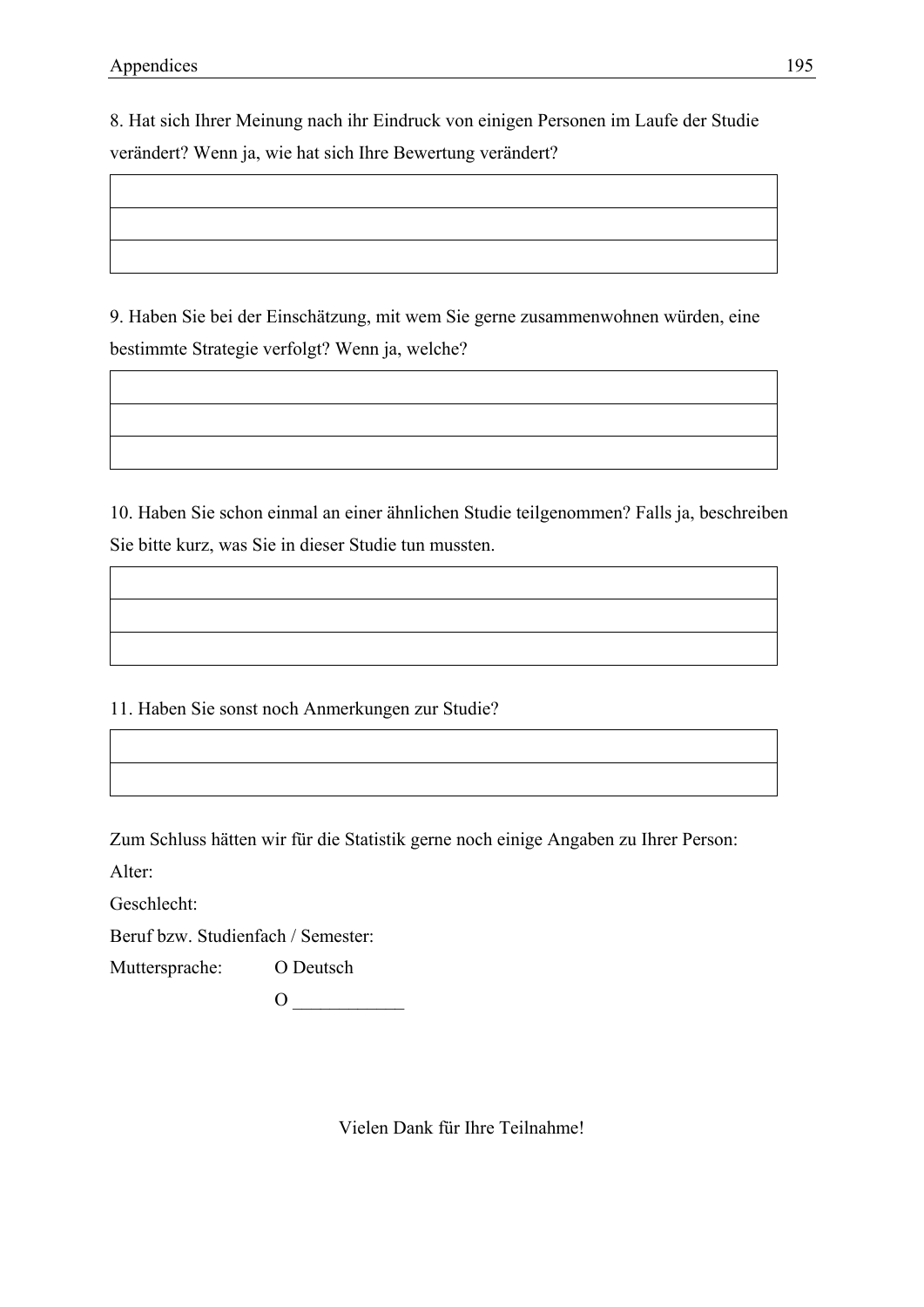# **Appendix H**

Instructions and Stimulus Items of the Lexical Decision Task – Experiment 4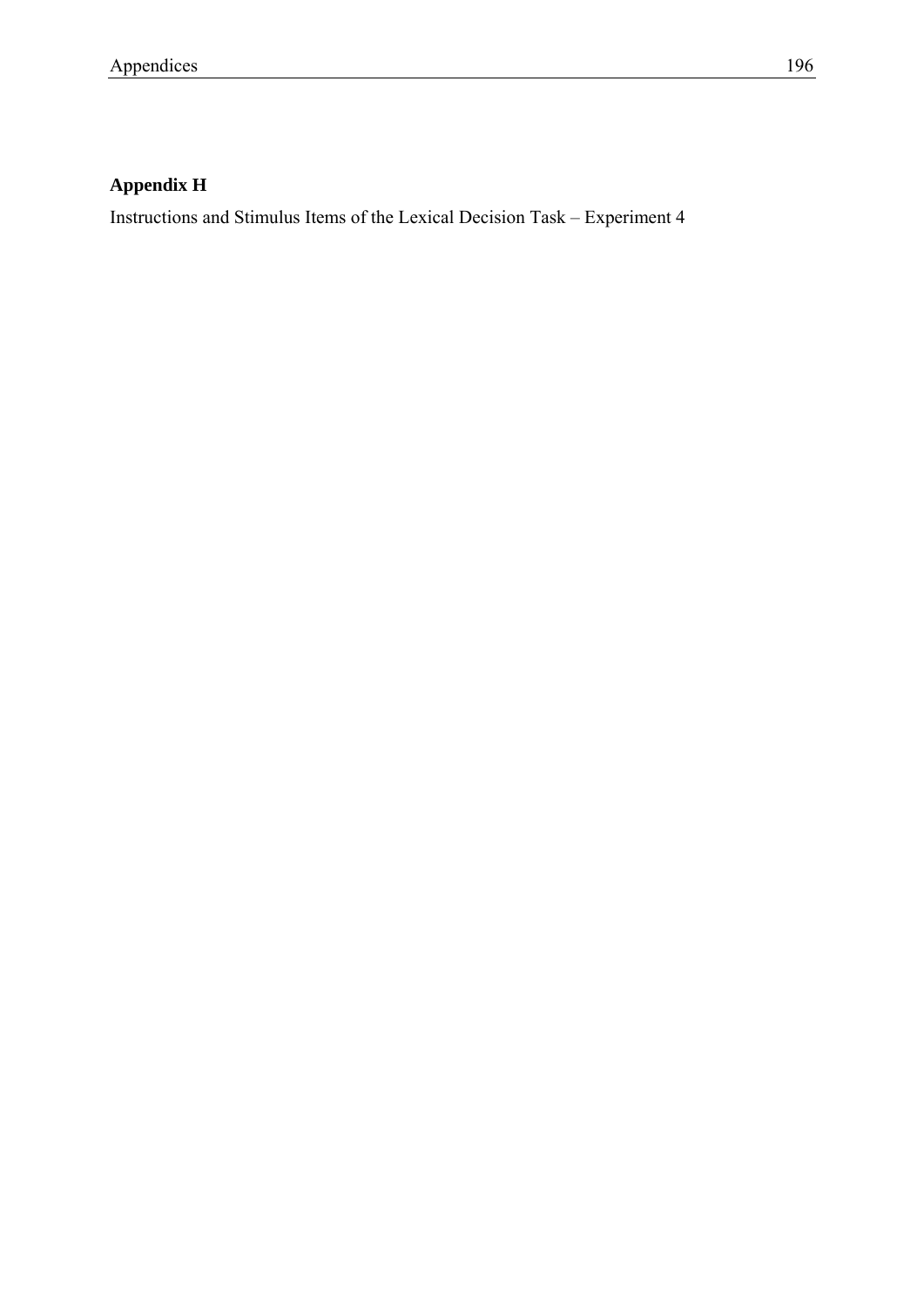### **Instructions Lexical Decision Task**

Im Folgenden zeigen wir Dir Worte, die entweder eine Bedeutung haben oder frei erfunden sind. Deine Aufgabe besteht darin, möglichst schnell zu entscheiden, ob es sich um ein Wort oder um ein sogenanntes Nicht-Wort handelt.

Kurz vor der Darbietung der Worte wird jeweils ein Bild eingeblendet werden. Bitte versuche, Dich möglichst wenig von diesem Bild ablenken zu lassen und gleichzeitig möglichst schnell auf die eingeblendeten Worte zu reagieren.

Bitte drücke die rechte Antworttaste, sobald Du ein Wort erkennst, und bitte drücke die linke Antworttaste, sobald Du ein Nicht-Wort erkennst. Lege Deine Zeigefinger bitte auf die markierten Tasten. Das wird Dir helfen schnell zu sein. Um sich bestmöglich auf die Wörter konzentrieren zu können, fixiere bitte das Kreuz in der Mitte des Bildschirms. Bitte reagiere so schnell und akkurat wie möglich.

### **Stimulus Items of the Lexical Decision Task**

Words: "Tulpe", "Erbse" (concrete) "Nahrung", "Botanik" (abstract)

Non-words: Tidpe, Eibso, Nosgung, Bolanok,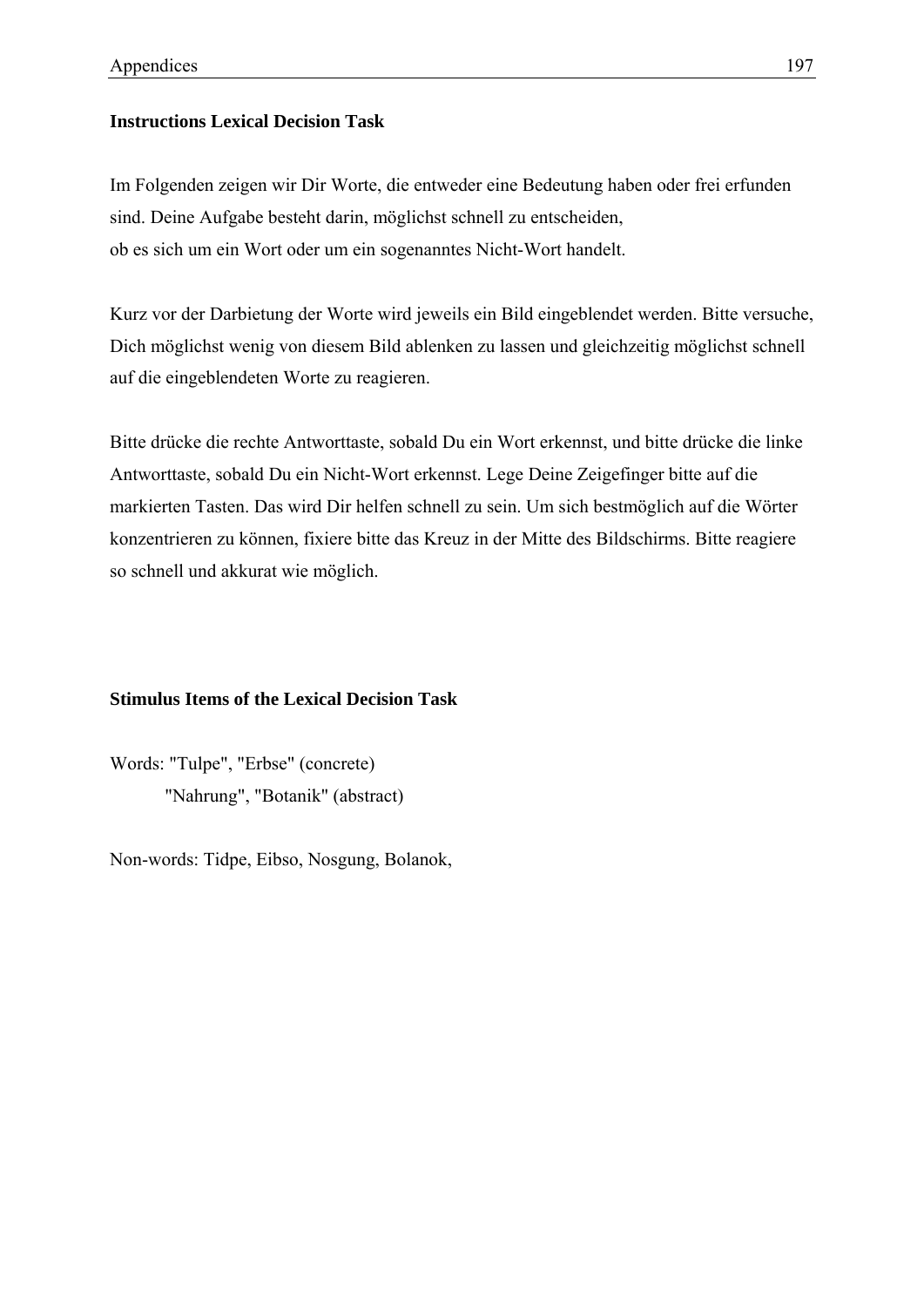# **Appendix I**

Post-experimental questionnaire – Experiment 4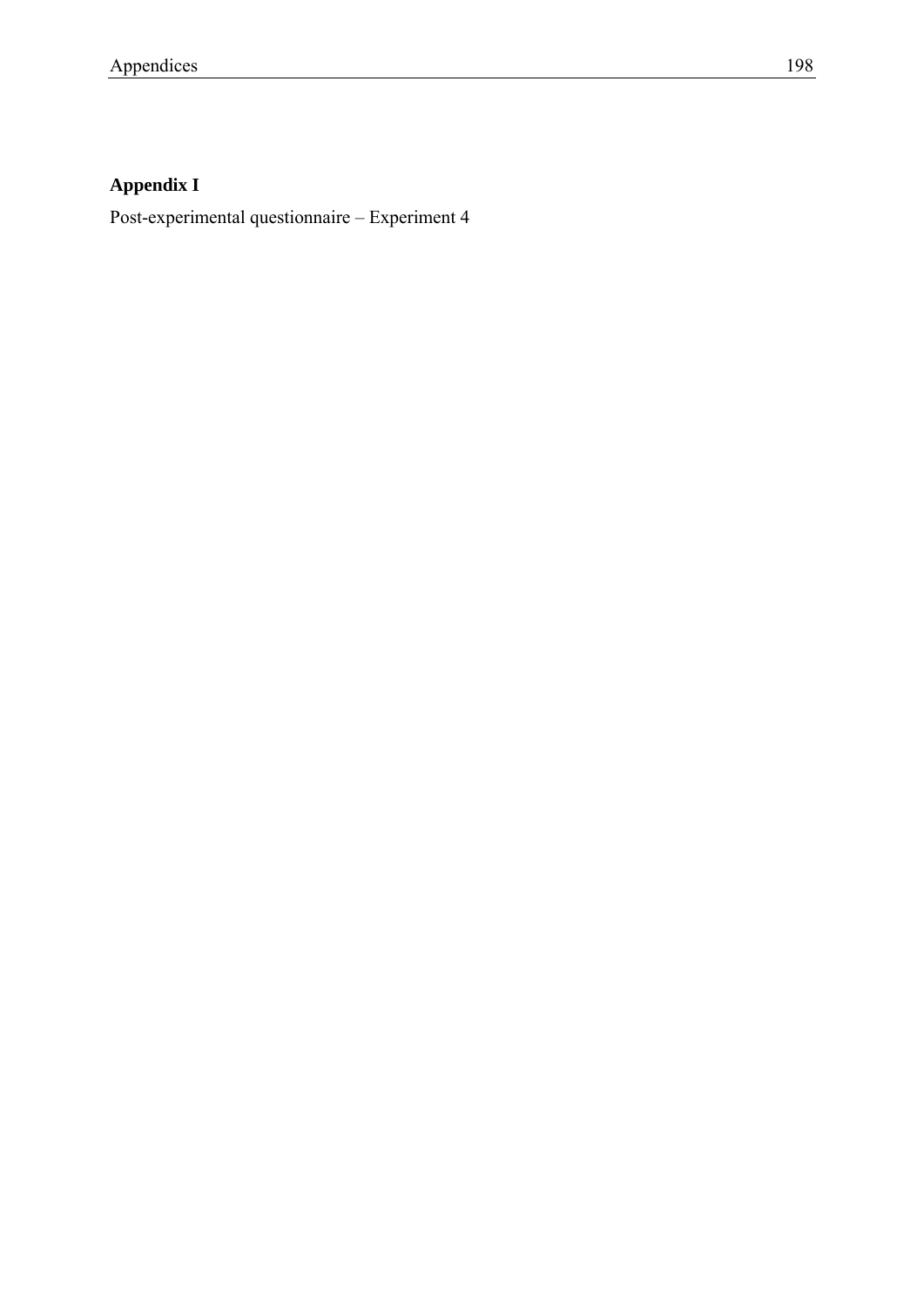## Liebe Teilnehmerin, lieber Teilnehmer!

Wir möchten Sie jetzt noch bitten, einige Fragen zu beantworten.

1. Wie erschöpft fühlen Sie sich im Moment?

gar nicht sehr

2. Haben Sie eine Vermutung, worum es in dem Experiment ging?

O Ja

O Nein

3. Falls ja, was meinen Sie, was wir herausbekommen wollen?

4. Was glauben Sie, wie wohl Sie sich in dem Wohnheim fühlen würden?

5. Hat sich Ihrer Meinung nach ihr Eindruck von einigen Personen im Laufe der Studie verändert? Wenn ja, wie hat sich Ihre Bewertung verändert?

6. Haben Sie bei der Einschätzung, mit wem Sie gerne zusammenwohnen würden, eine bestimmte Strategie verfolgt? Wenn ja, welche?

7. Haben Sie schon einmal an einer ähnlichen Studie teilgenommen? Falls ja, beschreiben Sie bitte kurz, was Sie in dieser Studie tun mussten.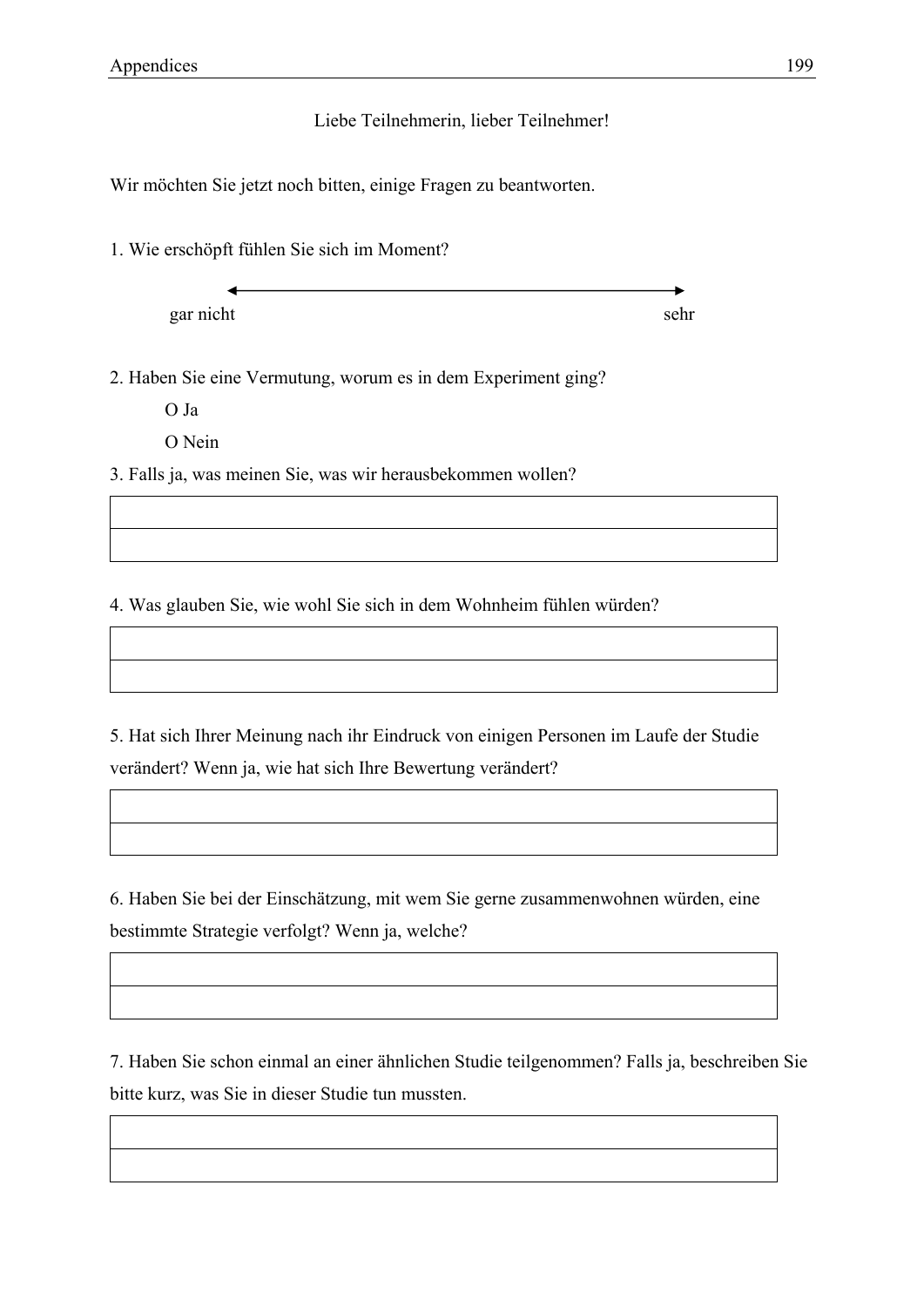8. Haben Sie sonst noch Anmerkungen zur Studie?

Zum Schluss hätten wir für die Statistik gerne noch einige Angaben zu Ihrer Person:

- Alter:
- Geschlecht:
- Beruf bzw. Studienfach / Semester:
- Muttersprache: O Deutsch
- Händigkeit: O RechtshänderIn

O LinkshänderIn

 $\overline{O}$ 

• Ist Ihre Sehfähigkeit eingeschränkt?

O nein

O ja, mit \_\_\_\_\_ Dioptrien

• Falls Ihre Sehfähigkeit eingeschränkt ist: Haben Sie während des Experiments eine entsprechende Sehhilfe getragen?

> O ja O nein

| <b>Teilnahme-Code</b> |                                                                   |  |  |
|-----------------------|-------------------------------------------------------------------|--|--|
|                       | (Bitte hier eintragen)                                            |  |  |
| 1.                    | Erster Buchstabe des Vornamens der MUTTER                         |  |  |
| 2.                    | Erster Buchstabe des Vornamens des VATERS                         |  |  |
| 3.                    | Eigener GeburtsTAG (z.B. 6. Januar $\rightarrow$ 06)              |  |  |
| 4.                    | Erster Buchstabe Ihres GeburtsORTes (z. B. Trier $\rightarrow$ T) |  |  |

Vielen Dank für Ihre Teilnahme!